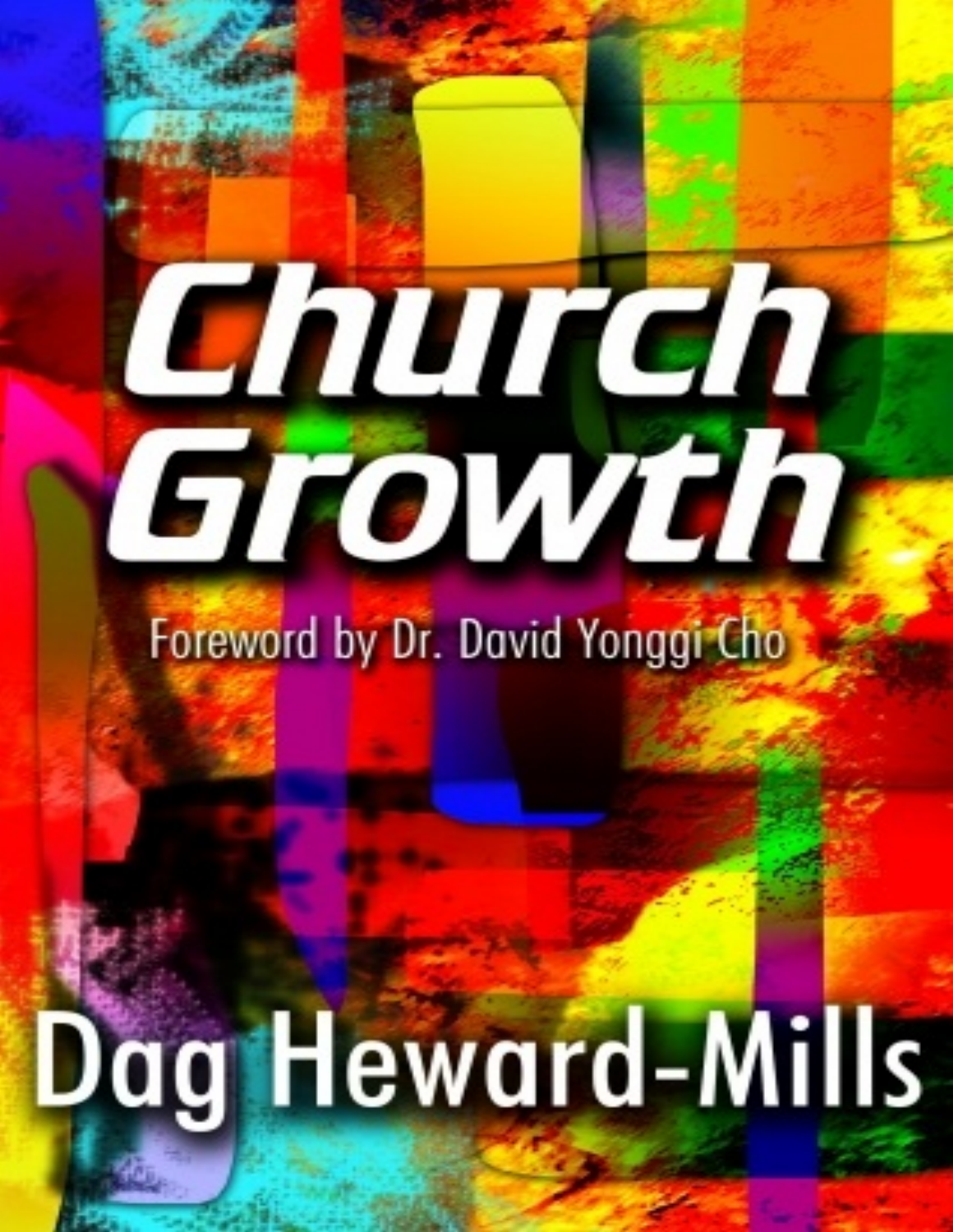Church Growth . . . it is possible!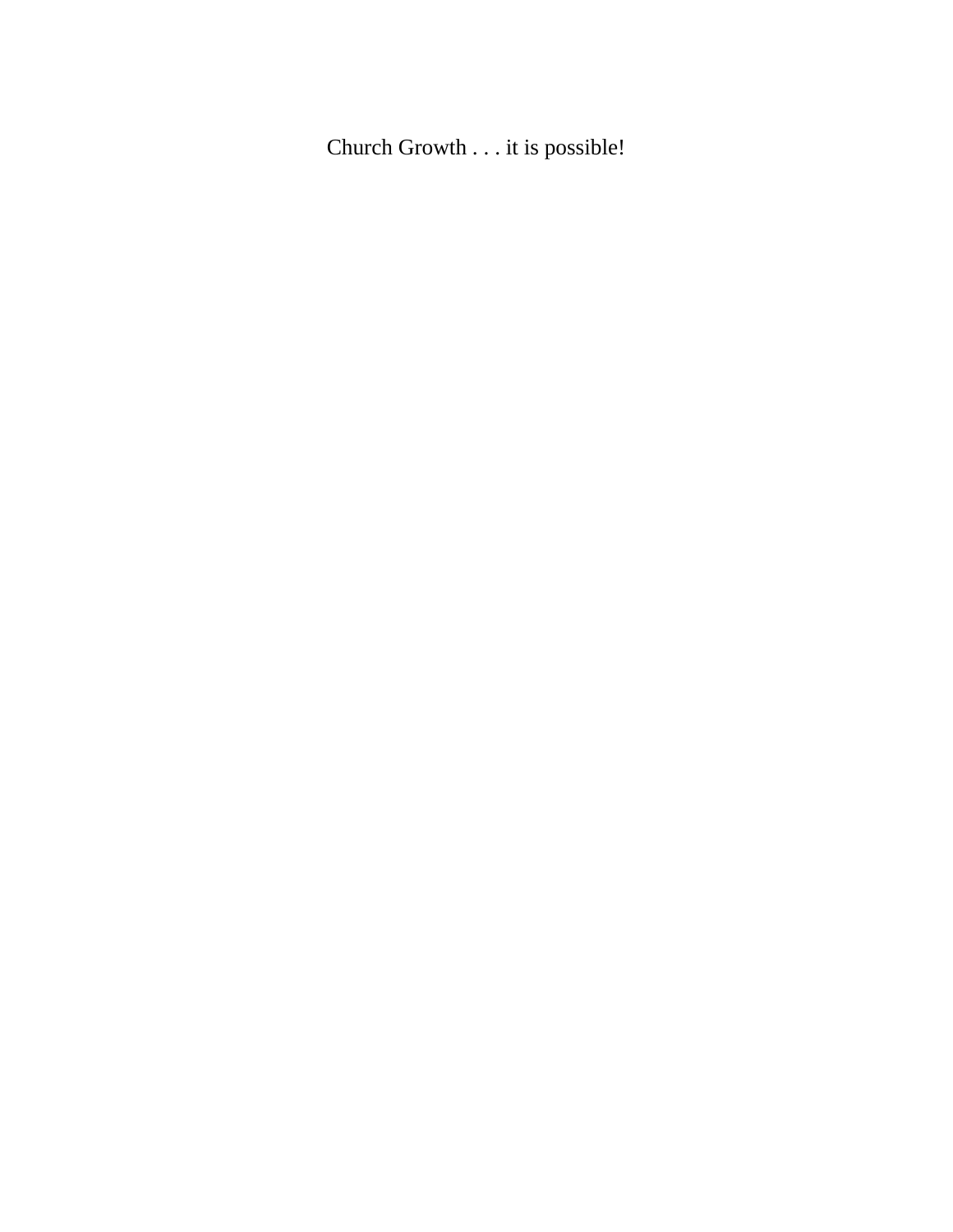Dag Heward-Mills Unless otherwise stated, all Scripture quotations are taken from the King James Version of the Bible.

#### ISBN: 978-1-61395-147-7

Copyright © 2010 Dag Heward-Mills E mail Dag Heward-Mills: evangelist@daghewardmills.org Find out more about Dag Heward-Mills at: [www.daghewardmills.org](http://www.daghewardmills.org/)

Write to:

Dag Heward-Mills P.O. Box 114

Korle-Bu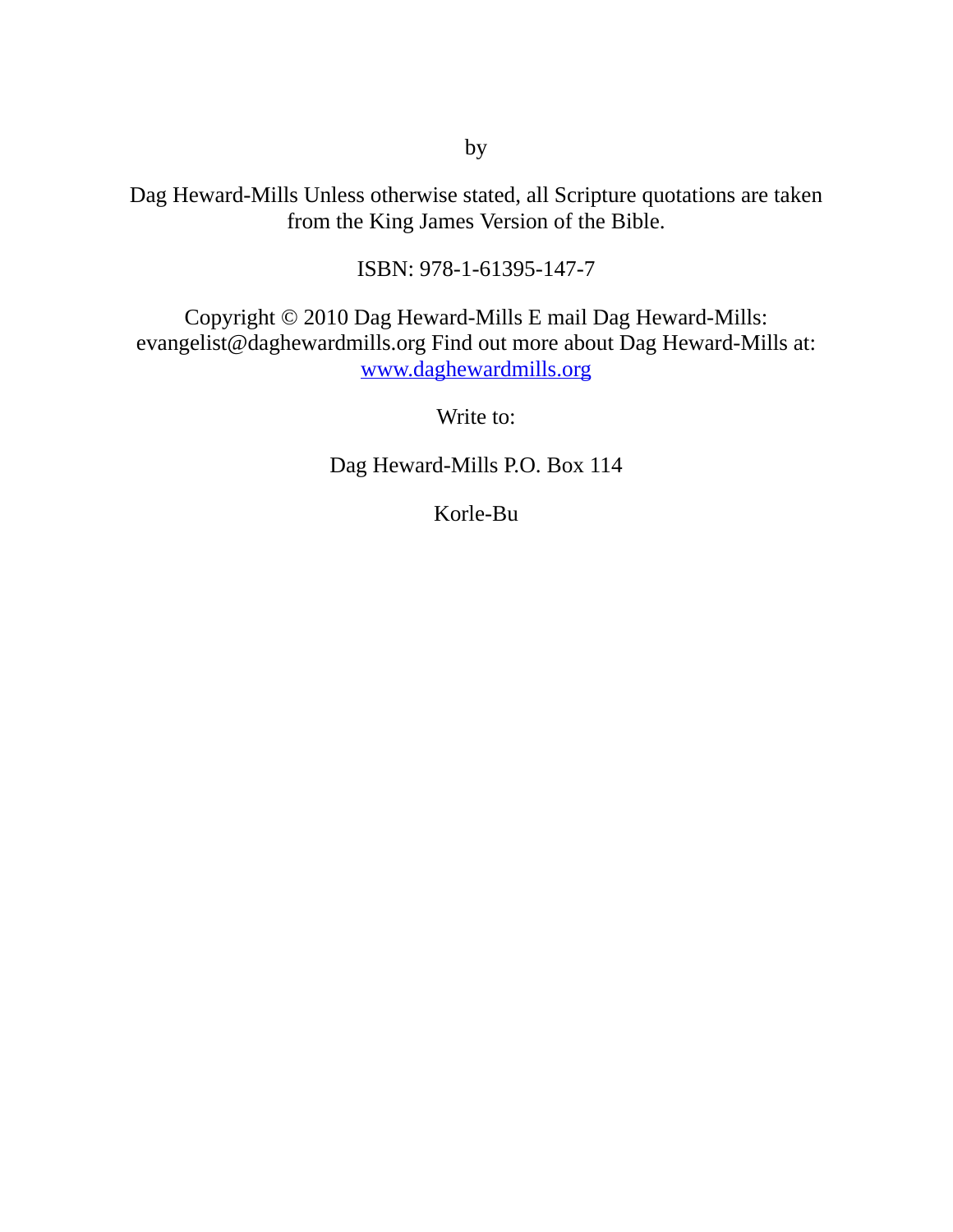Accra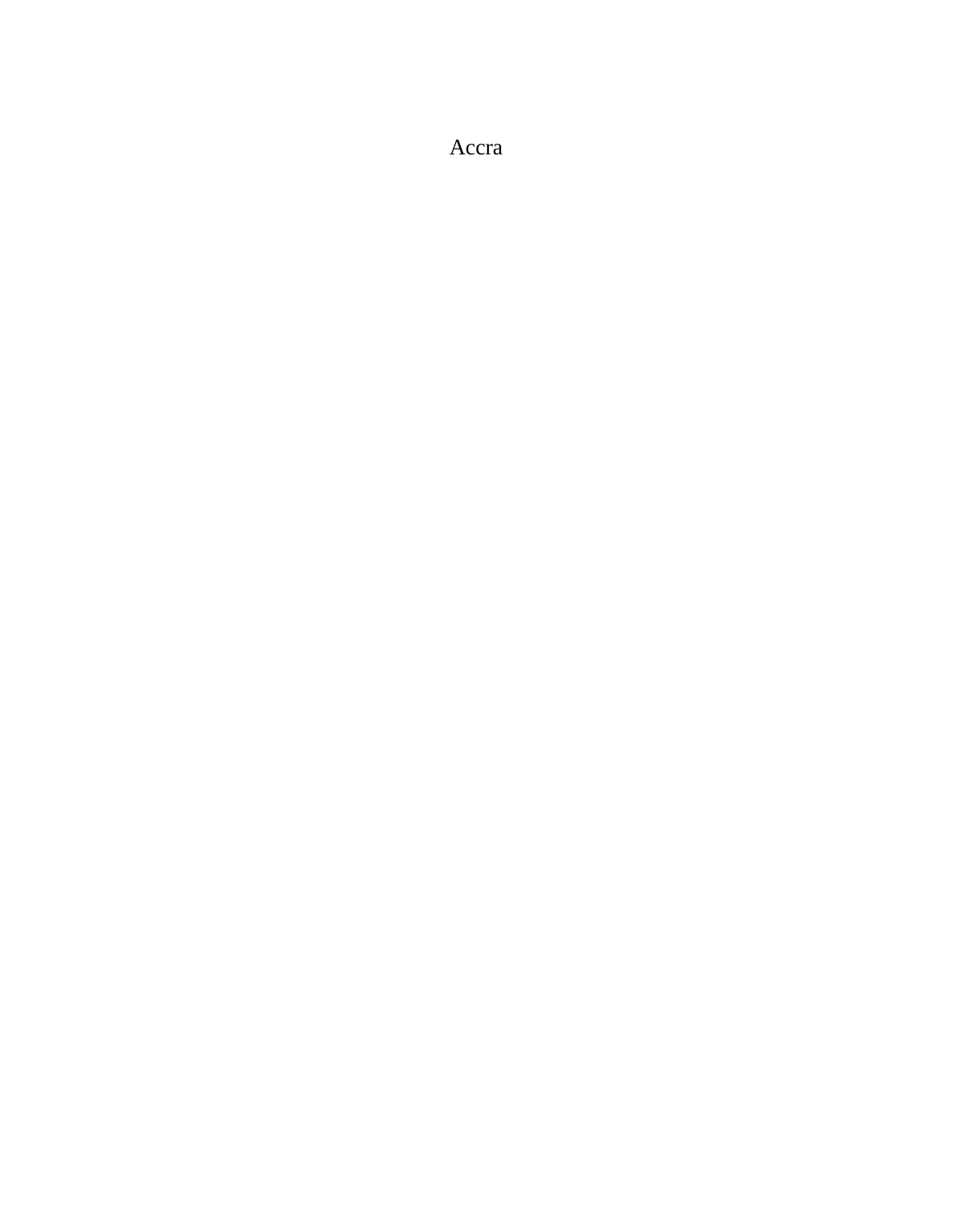#### Ghana

All rights reserved under international copyright law. Written permission must be secured from the publisher to use or reproduce any part of this book, except for brief quotations in critical reviews or articles.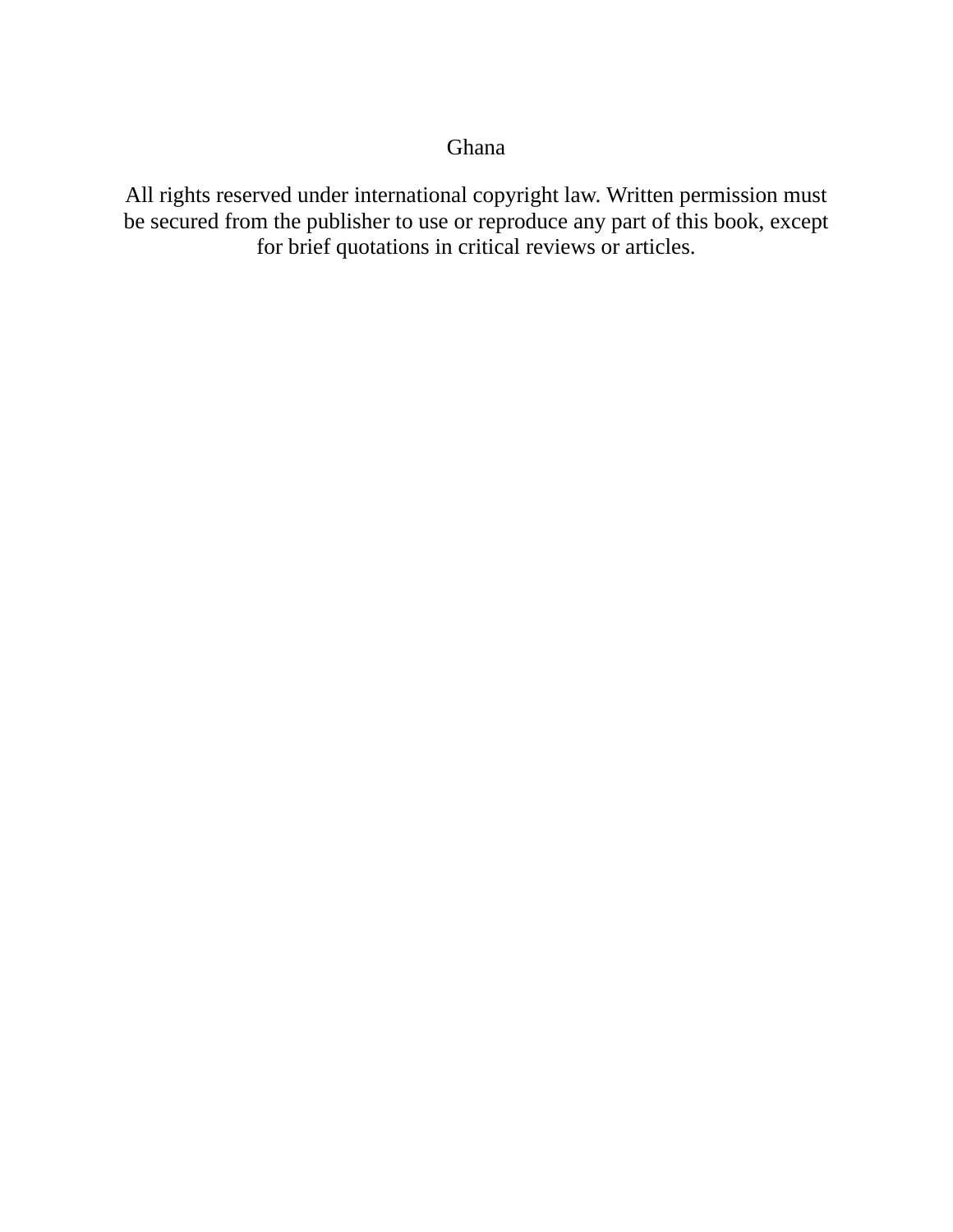# **Contents**

<span id="page-5-0"></span>SECTION 1: CHURCH GROWTH AND A [BURNING](#page-9-0) DESIRE

Chapter 1: Church Growth and a [Burning](#page-10-0) Desire

SECTION 2: CHURCH [GROWTH](#page-13-0) AND LAY PEOPLE

Chapter 2: How You Can Achieve Great Things [Through](#page-14-0) Lay People

Chapter 3: How Lay People Have Helped [Churches](#page-18-0) to Grow

[Chapter](#page-25-0) 4: Why You Must Share the Burden with Lay People

[Chapter](#page-27-0) 5: How Lay People Will Help to Bring Church Growth

Chapter 6: Five Evils that Evolve when Lay People are not [Involved](#page-34-0) in the **Ministry** 

SECTION 3: CHURCH GROWTH AND PASTORAL [TECHNIQUES](#page-41-0)

Chapter 7: The Art of [Wielding](#page-42-0) a Rod and a Staff

Chapter 8: [Shepherding](#page-56-0) Techniques that lead to Church Growth

SECTION 4: CHURCH GROWTH AND THE WISE [MANAGEMENT](#page-64-0) OF **MONEY** 

Chapter 9: How Wise [Management](#page-65-0) of Church Money can lead to Church Growth

Chapter 10: How to Manage [Offerings](#page-68-0)

Chapter 11: How to Improve Tithes and [Offerings](#page-70-0) in the Church

[Chapter](#page-72-0) 12: How to Raise Funds in the Church

SECTION 5: CHURCH GROWTH AND THE [MANAGEMENT](#page-74-0) OF CHURCH **MEMBERS**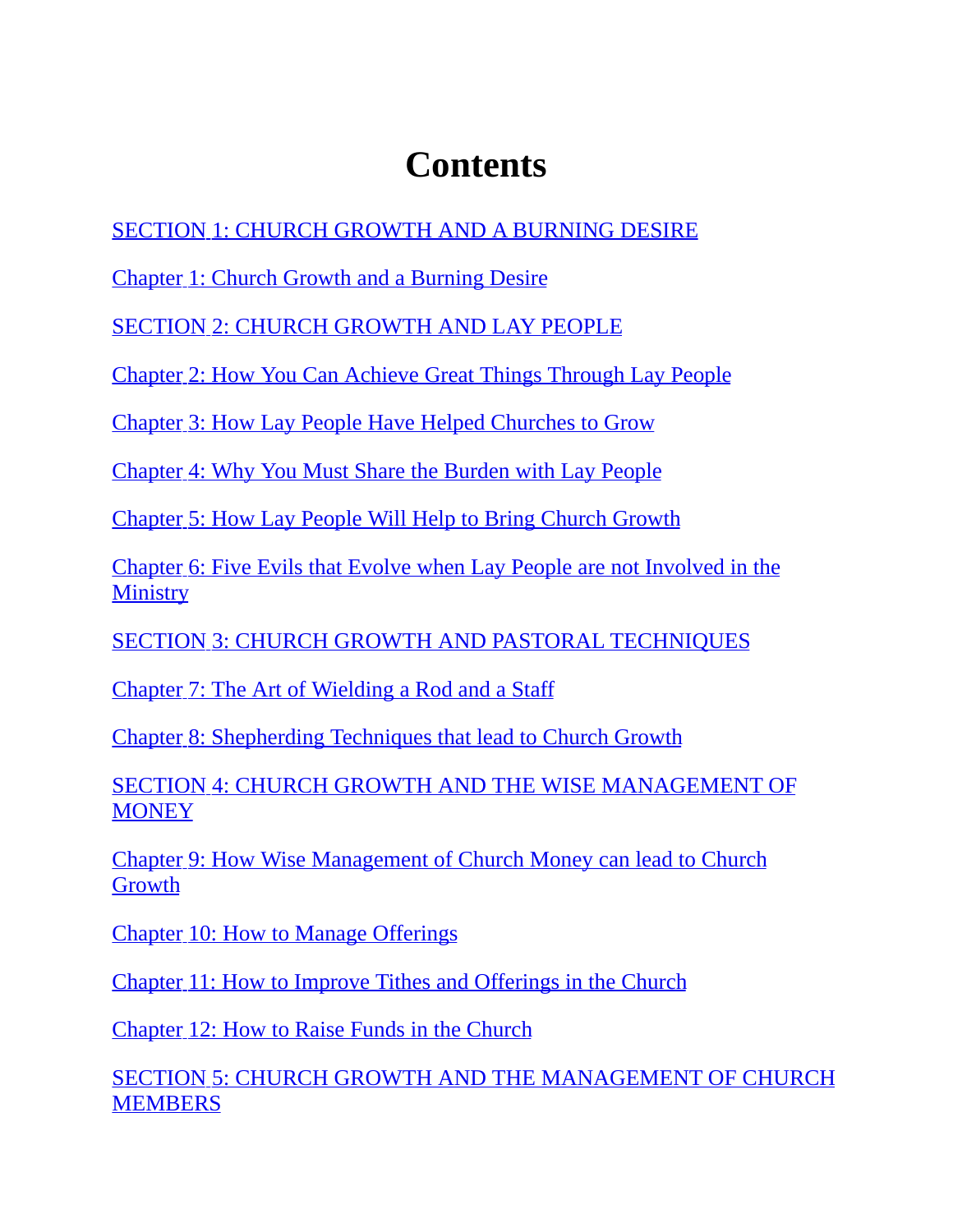Chapter 13: Define who Your [Members](#page-75-0) are

Chapter 14: What to Expect from the Average Church [Member](#page-79-0)

SECTION 6: CHURCH GROWTH AND THE HELPS [MINISTRY](#page-81-0)

Chapter 15: How to Choose Helps [Ministers](#page-82-0)

Chapter 16: Guidelines for [Employing](#page-85-0) Helps Ministers

Chapter 17: How to [Employ](#page-89-0) a Helper

SECTION 7: CHURCH GROWTH, [CONVENTIONS](#page-94-0) AND CAMP **MEETINGS** 

Chapter 18: How Camp [Meetings](#page-95-0) Cause Church Growth

Chapter 19: How [Conventions](#page-99-0) Cause Church Growth

Chapter 20: How to Have Successful [Conventions](#page-102-0)

**SECTION 8: CHURCH GROWTH AND [RELATIONSHIPS](#page-105-0)** 

Chapter 21: Why [Relationships](#page-106-0) and Friendships lead to Church Growth

Chapter 22: How to Develop Important Ministerial [Relationships](#page-111-0)

**SECTION 9: CHURCH GROWTH AND [GETHSEMANE](#page-121-0)** 

Chapter 23: How Church Growth is Affected by [Gethsemane](#page-122-0)

[Chapter](#page-125-0) 24: The Art of Waiting on God

SECTION 10: CHURCH GROWTH THROUGH A UNITED GROUP OF BRANCHES [CHURCHES](#page-133-0) UGBC

Chapter 25: Church Growth Through a United Group of Branch [Churches](#page-134-0)

SECTION 11: CHURCH GROWTH AND [ANAGKAZO](#page-141-0)

Chapter 26: [Anagkazo](#page-142-0) is the Principle for Increase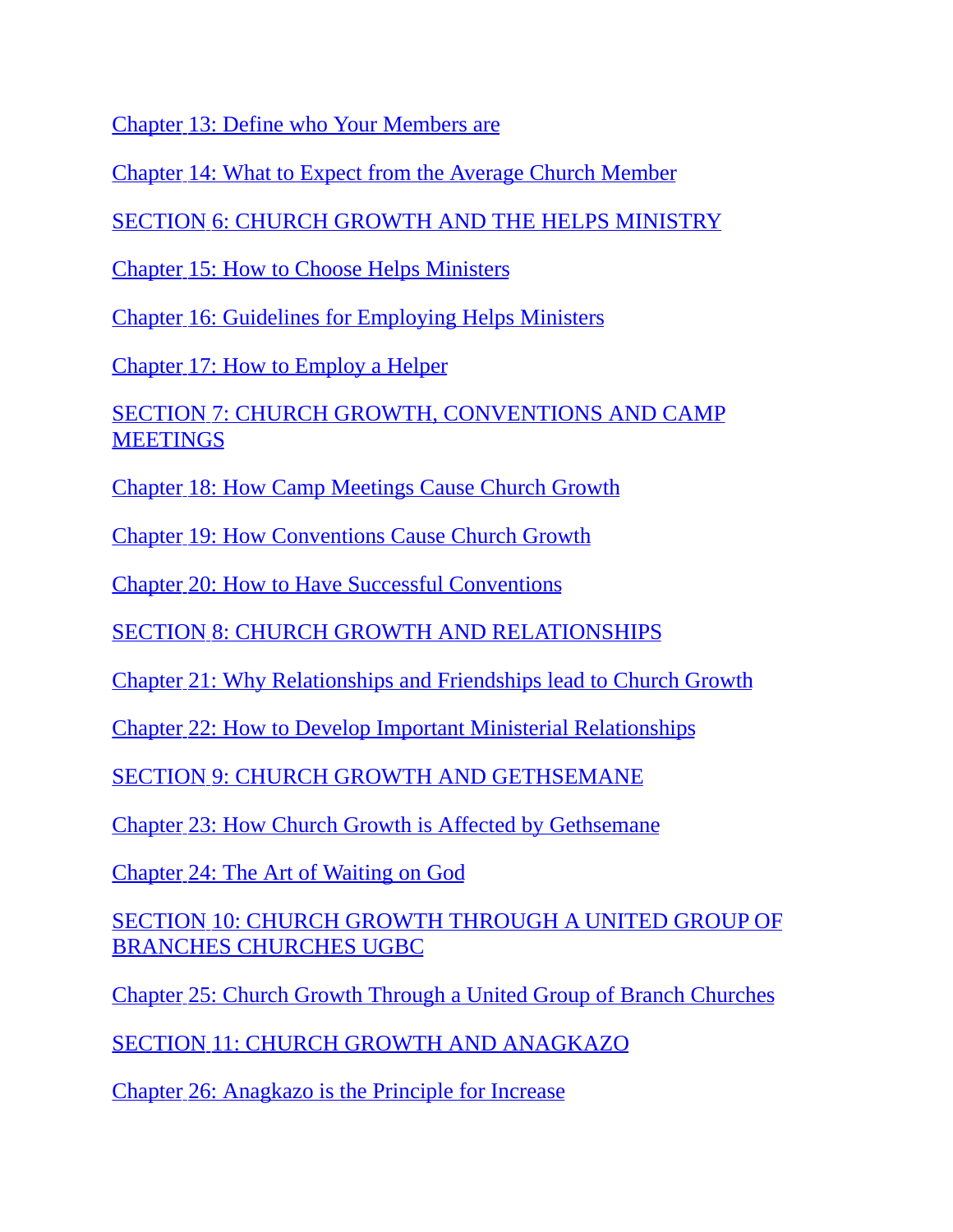Chapter 27: Why [Anagkazo](#page-146-0) is Important for Church Growth

Chapter 28: How to Use [Anagkazo](#page-149-0) to Induce Church Growth

Chapter 29: How [Anaideia](#page-160-0) and Biazo Cause Church Growth

SECTION 12: CHURCH GROWTH AND HARD [LEADERSHIP](#page-166-0)

Chapter 30: Why You Must [Become](#page-167-0) a Hard Leader to Have Church Growth

Chapter 31: The [Hardness](#page-171-0) and the Decision of a Mega Church Pastor

SECTION 13: CHURCH GROWTH AND [COPYING](#page-177-0)

Chapter 32: The Art of [Copying](#page-178-0)

Chapter 33: Why [Copying](#page-182-0) Will Help Your Ministry

SECTION 14: CHURCH [GROWTH](#page-188-0) AND HARD WORK

Chapter 34: Church Growth and the Constant Effort to [Accomplish](#page-189-0)

[Chapter](#page-192-0) 35: How to Work Hard for a Mega Church

[Chapter](#page-197-0) 36: Church Growth and the Work of a Pastor (PVCI)

Chapter 37: Church growth and The Work of Taking Heed to [Yourself](#page-202-0) (WAR)

SECTION 15: CHURCH GROWTH AND OUTWARD [IMPRESSIONS](#page-208-0)

Chapter 38: Church Growth and Outward [Impressions](#page-209-0)

SECTION 16: CHURCH [GROWTH](#page-213-0) AND WOMEN

Chapter 39: Seven [Reasons](#page-214-0) Why Women Make a Church Grow

SECTION 17: CHURCH GROWTH, RADIO, [TELEVISION](#page-218-0) AND BUSES

Chapter 40: How Radio, [Television](#page-219-0) and Buses Make a Church Grow

SECTION 18: CHURCH [GROWTH](#page-224-0) TESTS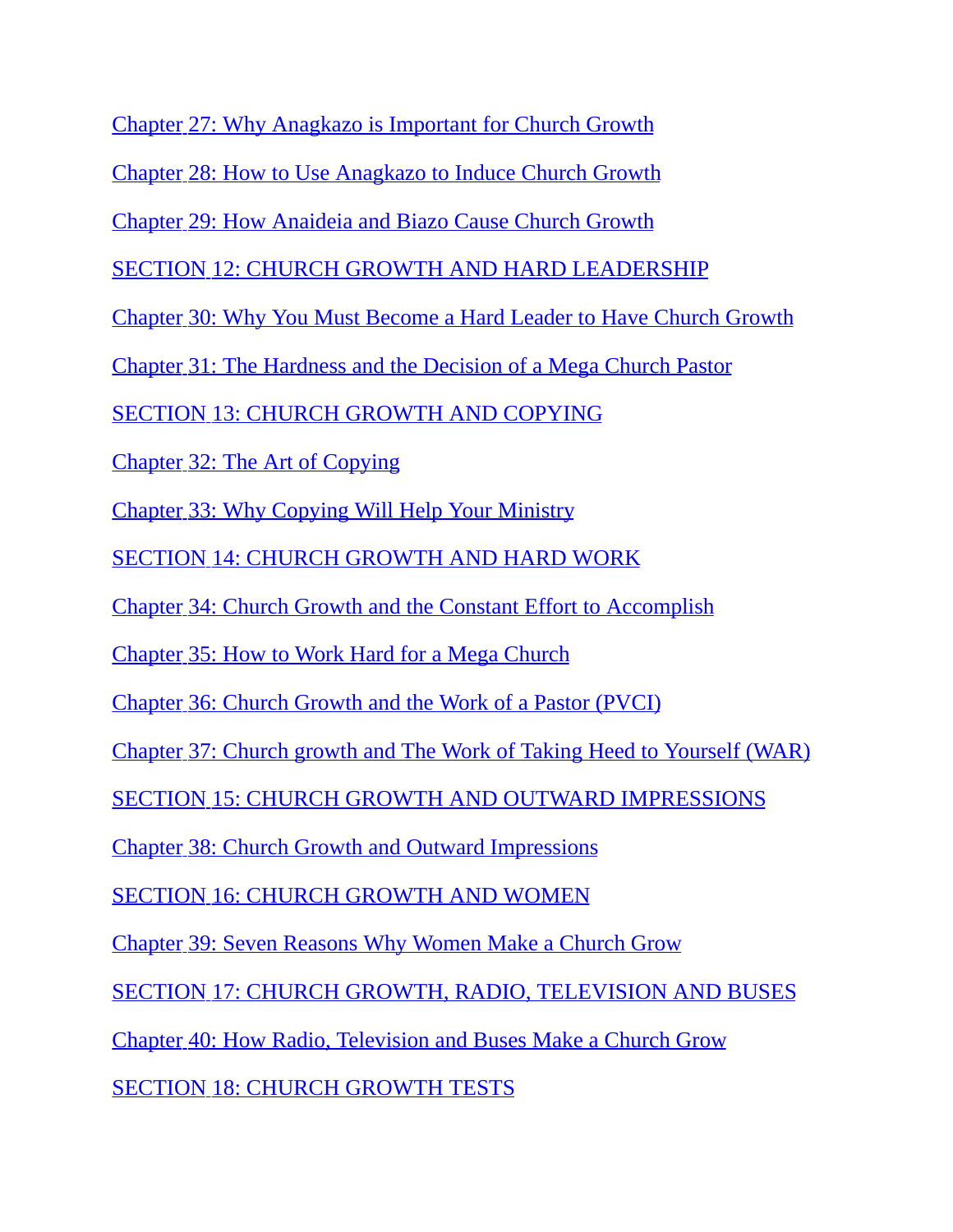Chapter 41: Twenty Diverse Testings and [Temptations](#page-225-0) of a Pastor who Seeks Church Growth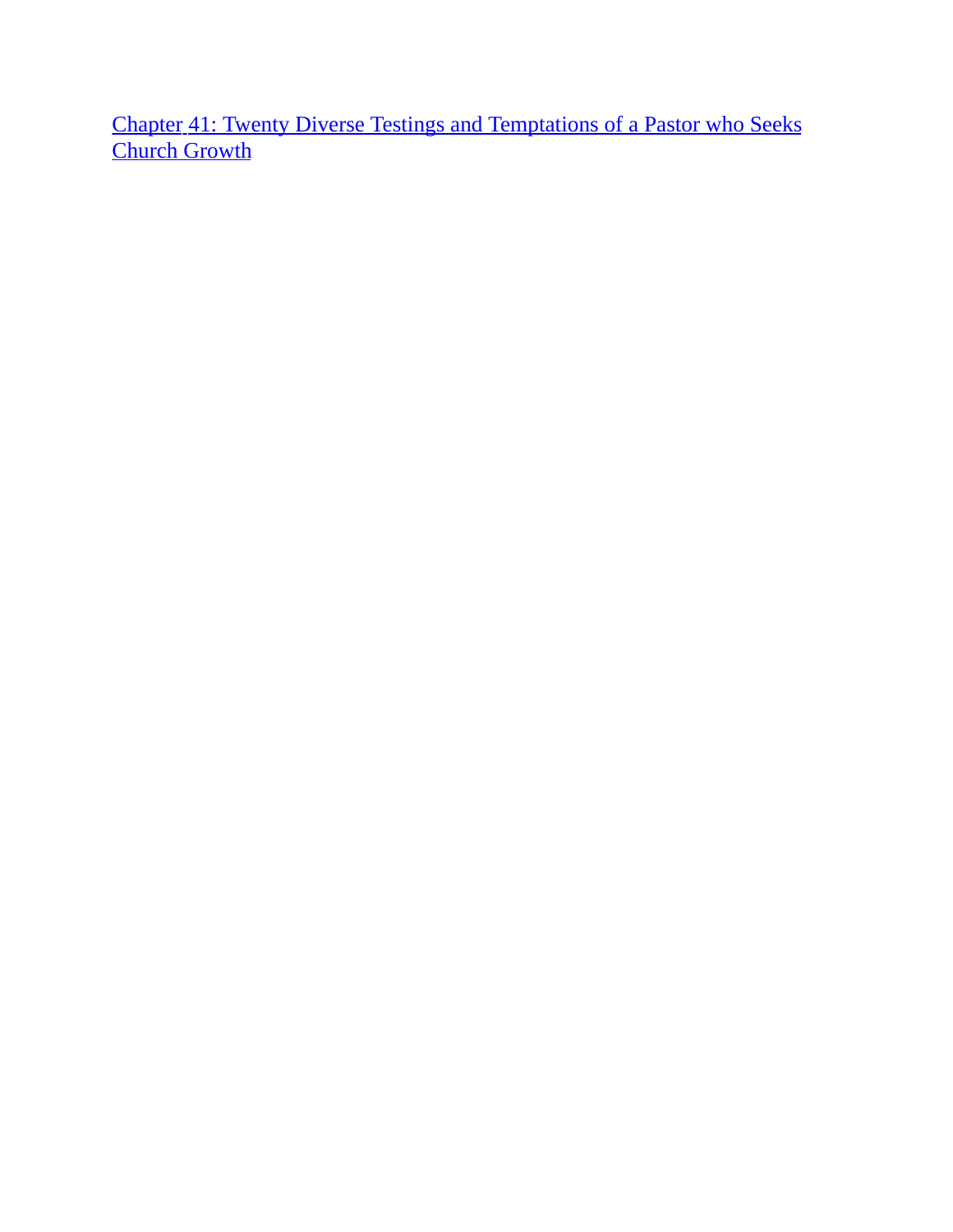## **[SECTION](#page-5-0) 1**

<span id="page-9-0"></span>**CHURCH GROWTH AND A [BURNING](#page-5-0) DESIRE**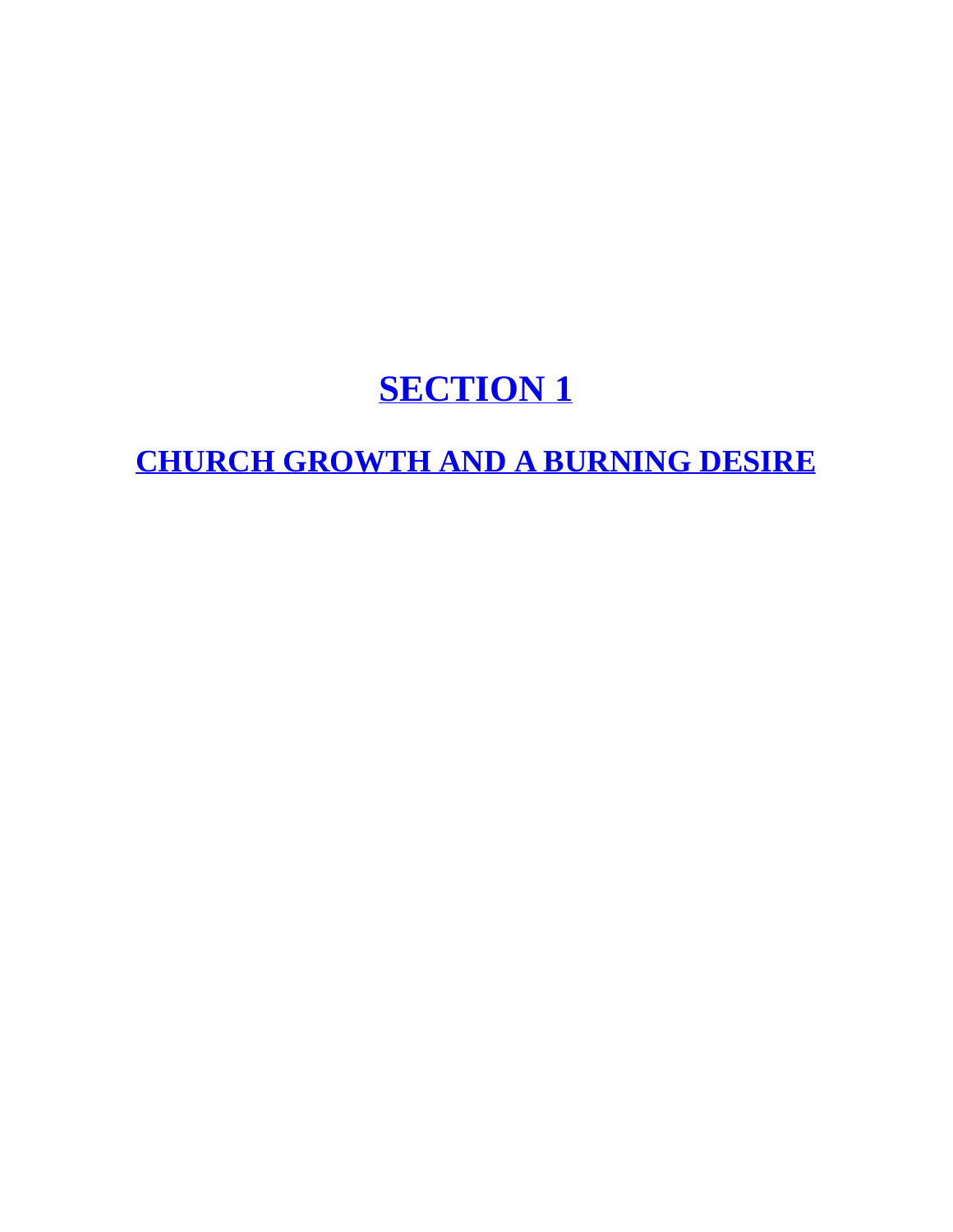# **[Chapter](#page-5-0) 1**

## <span id="page-10-0"></span>**Church Growth and a [Burning](#page-5-0) Desire**

#### *Where there is no vision …*

#### *Proverbs 29:18*

#### **Does a Vision Really Lead to Church Growth?**

Many years ago, I read from David Yonggi Cho's magazine about how it was important to have a vision and a dream for church growth. I never understood why and how a vision was necessary for church growth.

Dr David Yongi Cho, the pastor of the largest church in the world and propagator of the concept of church growth, said something else that I did not understand. He said, "Your vision makes you. You do not make your vision." I also did not understand this.

Honestly, I assumed that the subject "having a vision" was always mentioned as a standard opening point for all teachings on leadership.

As I listened to people teaching about the importance of having a vision, writing down goals, etc, I still did not understand how it brought about church growth.

Every pastor who attended church growth conferences seemed full of visions and desires for church growth.

I thought to myself, "But all pastors have a desire for their churches to grow, but their churches still do not grow. If it were desires and visions that led to church growth, then every church would be a big church!"

#### **Your Vision Must Be a Burning Vision**

As the years have gone by, I have realized that the vision you have must be a *burning vision*. You cannot have a superficial vision for a large church. A shallow vision will not make your church grow. The vision must eat you up and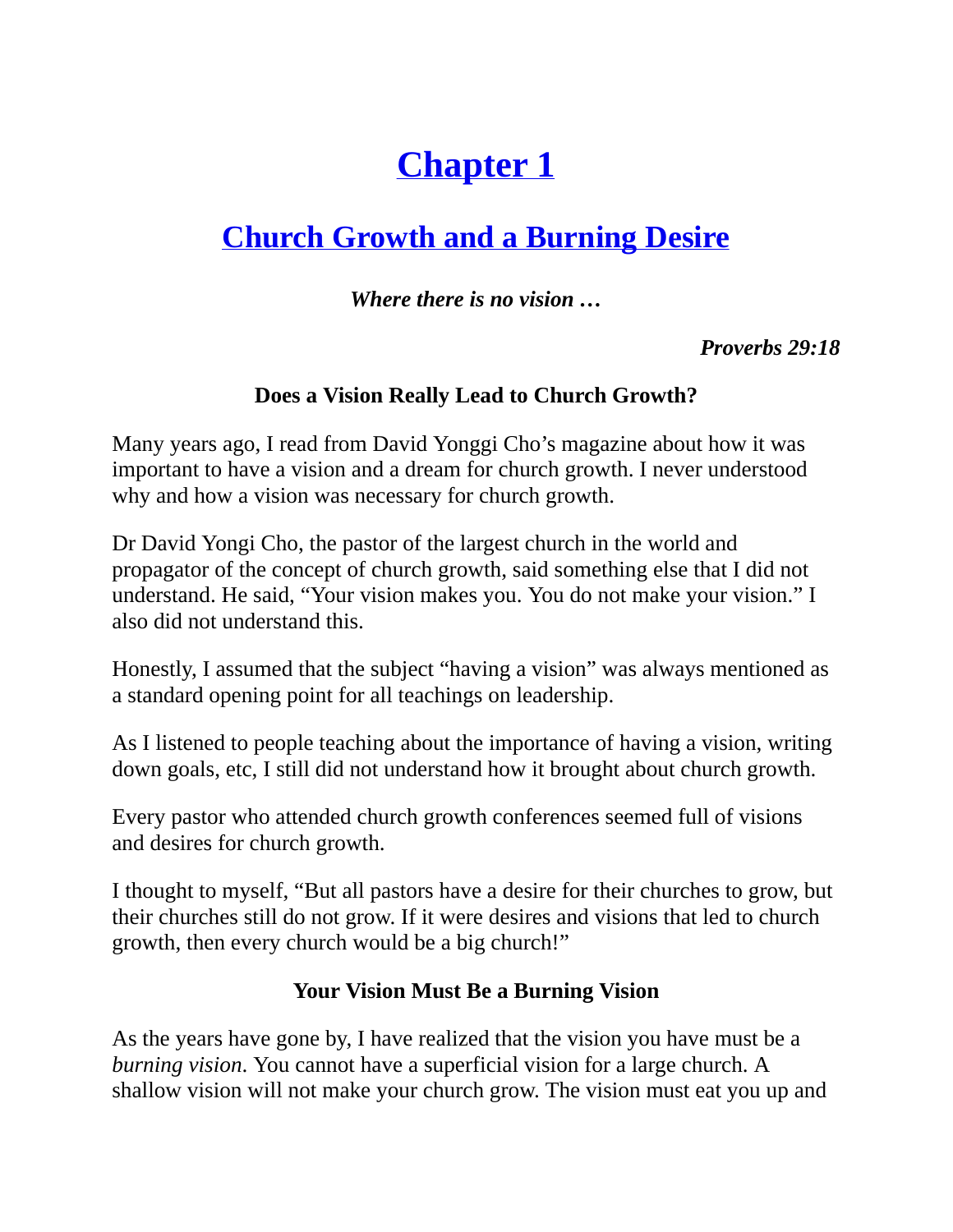burn within your soul. Then, all the things Dr Cho said will happen. That burning vision will literally make you into a mega church pastor.

Actually, in the absence of a burning vision for a large church you will never have real church growth.

The way a burning vision causes church growth is by inspiring and leading you on the difficult road to real church growth in a way that no human being can.

#### **A Burning Vision Becomes the Invisible Engine of All Church Growth**

It is a long and tortuous journey to become the pastor of a large church.

A burning vision and dream is the invisible engine that drives a minister on that journey from being the pastor of a small church to becoming the pastor of a mega church.

Some pastors do not have that internal engine that is needed to make them do the many hard and difficult things necessary for church growth.

#### **External Influence Cannot Make You a Mega Church Pastor**

There is no external advice or input that can *sufficiently drive an individual* on that difficult road to becoming a mega church pastor. All external influences will fade out long before you become a mega church pastor. External advice, encouragement and counsel are too short-lived to cause any minister of the Gospel to survive on the road to church growth.

#### **What a Vision Can Make You Do**

There is something that a burning internal vision and dream does for you that no human being can do for you.

The internal burning vision and dream makes you humble enough to do all the things that you must to have church growth.

A burning vision and dream for a large church makes you pray for church growth. Without a burning vision and dream you will never pray hard enough to attract God's attention.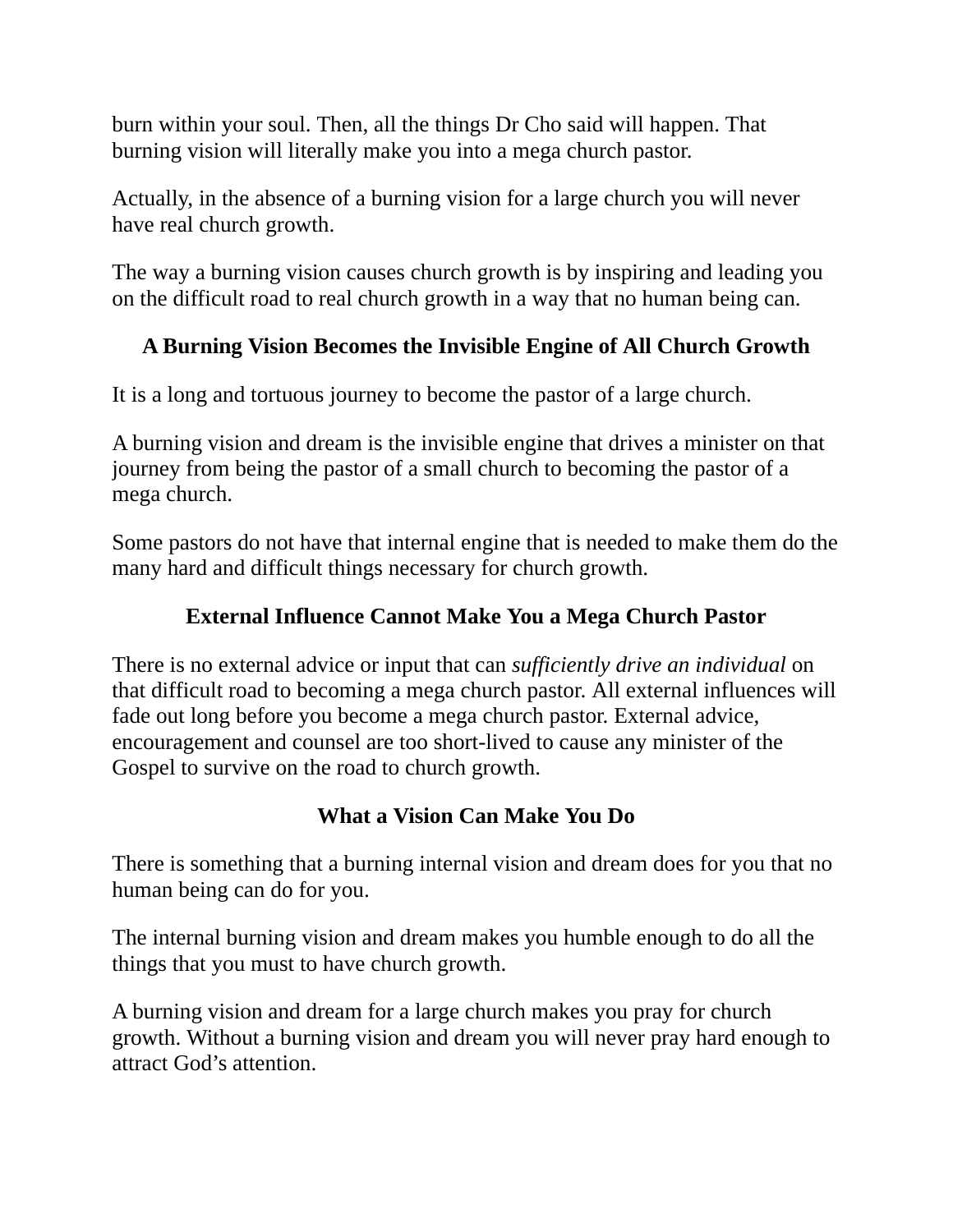A burning vision and dream for a large church makes you seek the wisdom and strategies needed for church growth. Without a burning vision and dream, you will not spend the time needed to seek the wisdom that brings church growth. You will soon be irritated with the strategies that are taught by church growth pastors. Without a burning vision you will say that these teachings do not work.

The internal burning vision and dream will cause you to keep reading and rereading the same things until something works.

Without a burning vision and dream for a large church, you will have no time to read the books that lead to church growth.

A burning vision and dream for a large church will drive you to meet the people who will help you to have church growth. It will make you humble enough to relate with and fellowship with the right people until their influence and anointing rubs off on you.

Without a burning vision and dream for a large church you will not listen to the messages that bring church growth. You will criticize the very thing that you need most and even make fun of it.

A burning vision and dream is the only true source of the staying power, stamina and persistence needed for the long journey towards church growth.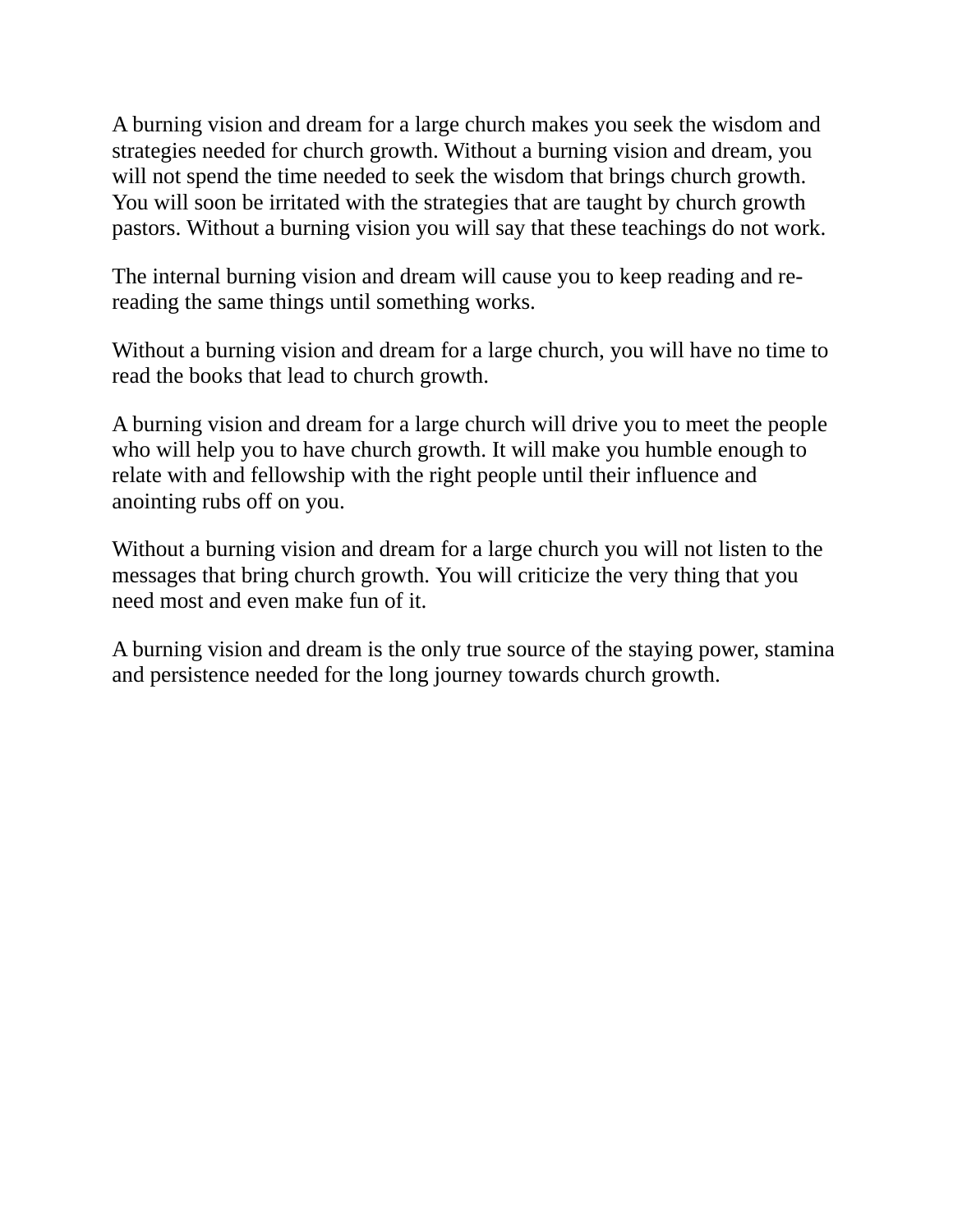## **[SECTION](#page-5-0) 2**

## <span id="page-13-0"></span>**CHURCH [GROWTH](#page-5-0) AND LAY PEOPLE**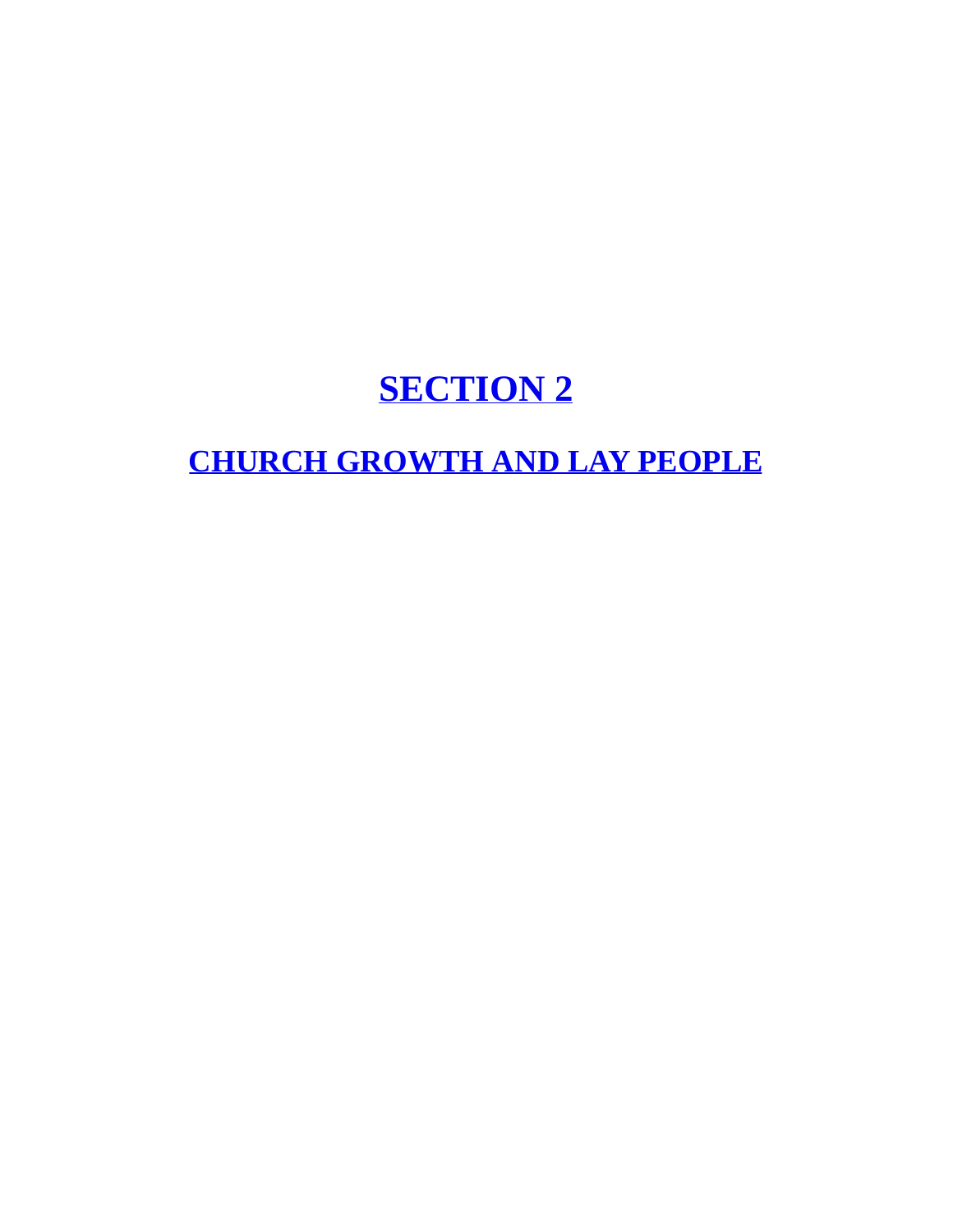# **[Chapter](#page-5-0) 2**

## <span id="page-14-0"></span>**How You Can Achieve Great Things [Through](#page-5-0) Lay People**

#### **LAIKOS – THE LAYMAN**

History teaches us that great things can be accomplished through people who "lack skills". A quick glance at the achievements of lay people or common people will inspire you to use them to make your church grow.

The word *layman* comes from the Greek word *LAIKOS* which means "having no skills". The following are a few definitions of the word 'layman'.

- 1. A layman is an ordinary person.
- 2. A layman is a normal person.
- 3. A layman is a commonplace person.
- 4. A layman is a usual person.
- 5. A layman is a regular person.
- 6. A layman is a common person.
- 7. A layman is an everyday person.
- 8. A layman is an average person.
- 9. A layman is someone who is not a professional.
- 10. A layman is someone who is not an expert.
- 11. A layman is someone who is not specialized.
- 12. A layman is someone who is not skilled.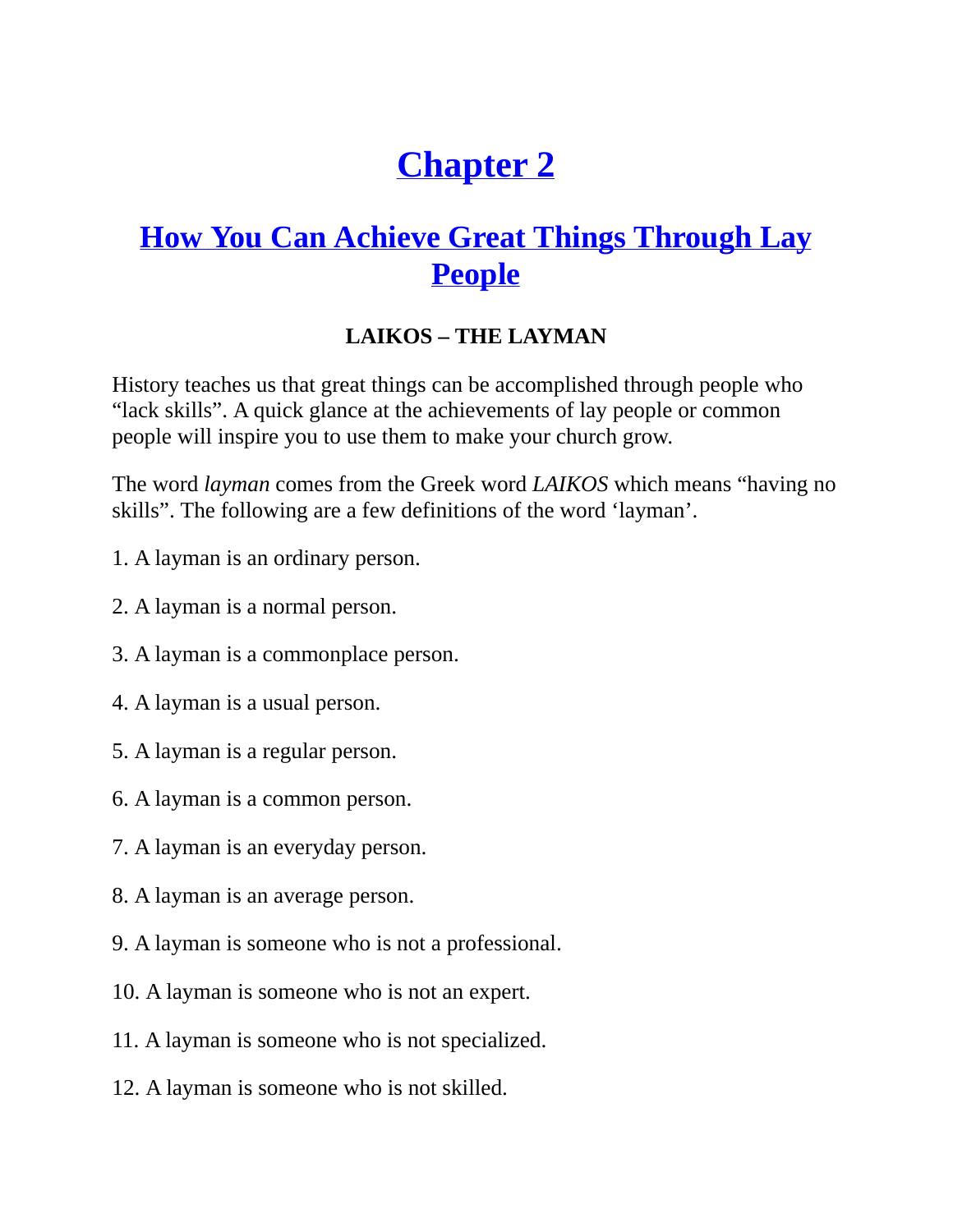- 13. A layman is someone who is not trained.
- 14. A layman is someone who is not certified.
- 15. A layman is someone who is not licensed.

#### **Great Achievements in the Church World**

#### **1. Lay people were the pillars of the great reformation of the church**

Martin Luther's translation of the Bible into the language of the common people changed the world. Instead of just being in Latin, the Bible was made more accessible to the common people.

Once the common/lay people had revelation knowledge in their hands they changed the world. Realising that salvation was available to all men through the grace of God they rose up and championed what we now know as the Reformation.

#### **2. Lay people are the pillars of the great Methodist Church**

By the middle of the 20th century, Methodism was the largest Protestant denomination in the United States. The great Methodist church has ridden on the backs of lay people.

A very early tradition of preaching in the Methodist churches was for a Lay Preacher to be appointed to lead services of worship and preach in a group of churches called a 'circuit'.

The lay preacher walked or rode on horseback in a prescribed circuit of the preaching places according to an agreed pattern and timing.

After the appointment of ministers and pastors, this lay preaching tradition continued with ''Methodist Local Preachers'' being appointed by individual churches, and in turn approved and invited by nearby churches, as an adjunct to the minister or during their planned absences.

#### **3. Lay people were the pillars of the largest single church in the world.**

One of the foundational principles on which the Yoido Full Gospel Church is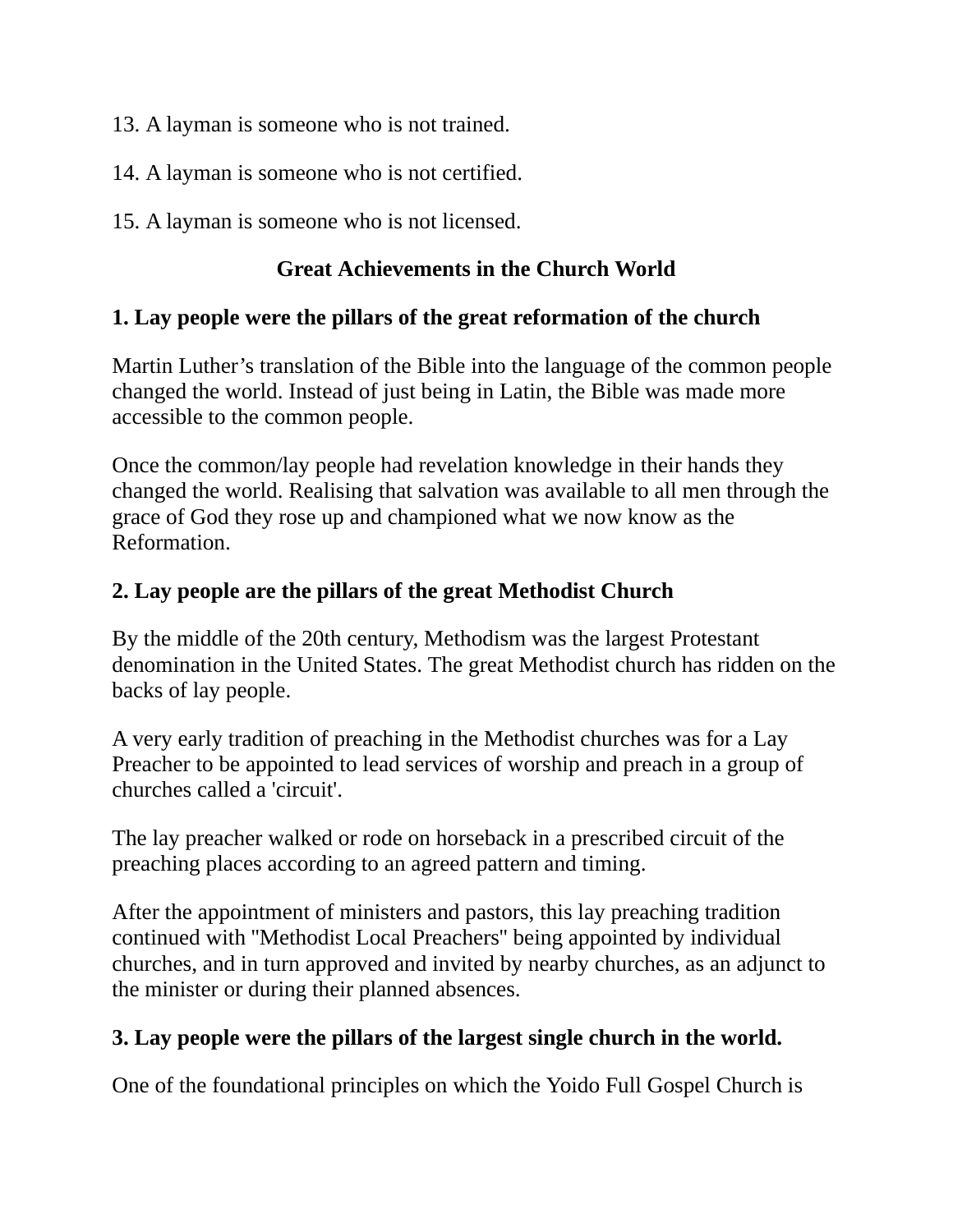built is the principle of working through lay people.

The Yoido Full Gospel Church, founded by David Yonggi Cho and his motherin-law, Choi Ja-shil, both Assemblies of God pastors held its maiden worship service on May 15, 1958 with four other ladies in the home of Choi Ja- shil.

Membership of the church had reached fifty thousand by 1977, a figure that doubled in only two years. On 30 November 1981, membership topped two hundred thousand. By this time, it was the largest single congregation in the world and was recognized as such by the Los Angeles Times.

In 2007 its membership stood at 830,000, with seven Sunday services translated into sixteen languages.

#### **4. Lay people are the pillars of huge networks of churches originating from Nigeria and Ghana.**

Both the Redeemed Christian? Church of God with its home in Nigeria and The Church of Pentecost with its headquarters in Ghana are known to make good use of lay people. Both of these ministries have huge networks of churches and regularly employ the services of lay people for preaching and pastoring.

The Church of Pentecost was founded by an Irish missionary sent by the Apostolic Church, Bradford, UK to the then Gold Coast.

It has grown to have a membership of over 1.7 million members, the Church of Pentecost has over 13,000 churches in 70 countries across all the continents of the world.

In 1952, the Redeemed Christian? Church of God was founded in Nigeria by Pa Josiah Akindayomi.

Under the leadership of its General Overseer, Reverend E.A. Adeboye, it has grown to have churches in more than 140 countries, with millions in attendance.

Truly, these are great achievements and they have been made possible through the inputs of lay people.

#### **Great Achievements in the Secular World**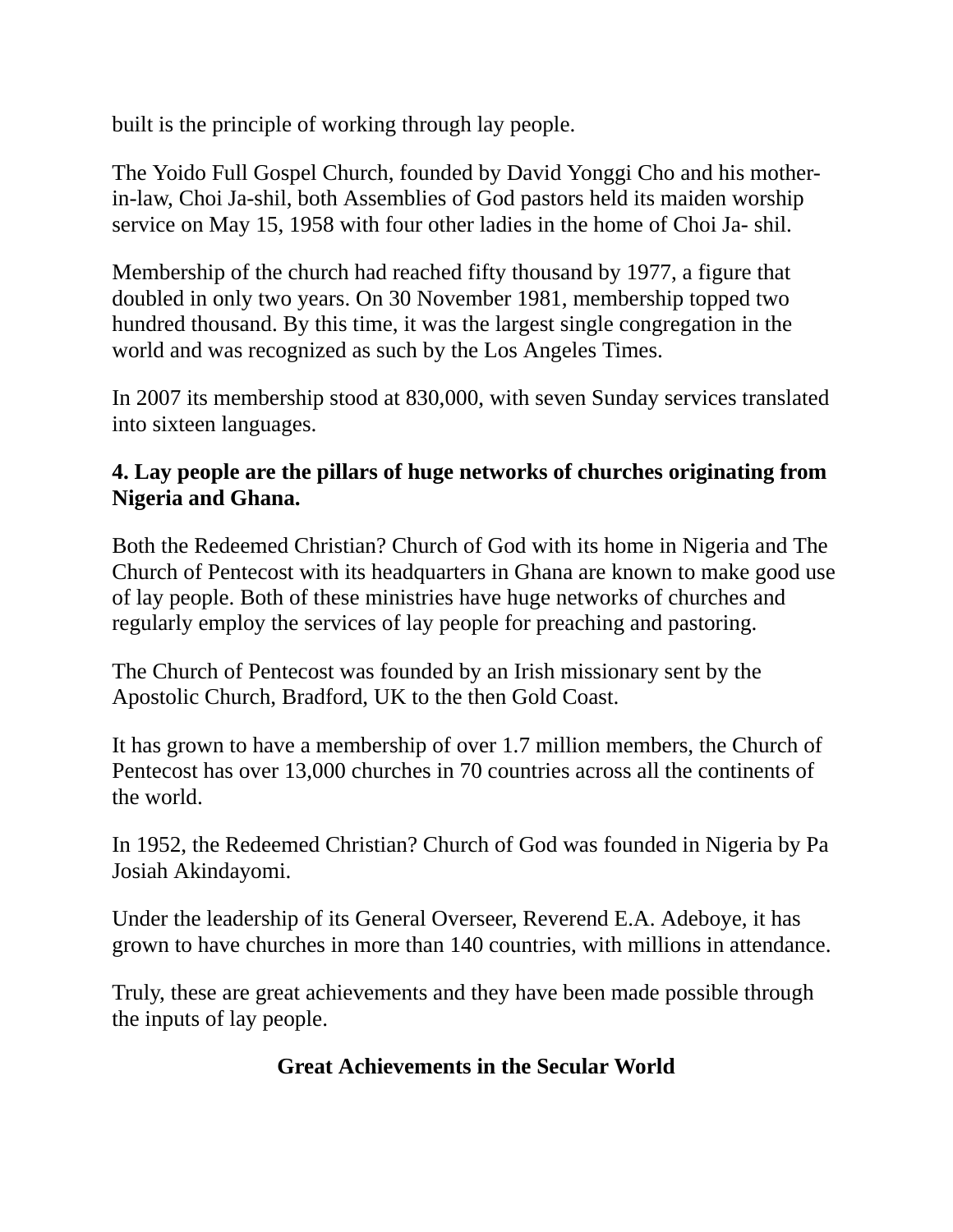#### **1. The great government system of democracy was birthed through lay people.**

Democracy is giving common people the opportunity to act and change the government if they wish.

Democracy is the common man's power to refuse to live under unacceptable conditions.

Democracy is the common man's participation and influence in a country.

Democracy is built upon the principle of equal opportunity given to all common people.

#### **2. The great super-power was given birth to through lay people.**

The American Revolution is a classic example of the power of the common or lay people in shaping history.

The common man gave birth to a superpower. At the turn of the last century, the American Revolution was a successful experiment that marked the transition of a world controlled by a few to a world controlled by the many.

The Revolution was largely shaped by small revolutionary organizations such as the Sons of Liberty. These organizations were not controlled by the rich and powerful landowners but common people of average social status came together to plant the seeds of the Revolution.

#### **3. The great election victory came through lay people.**

In May 2008, Barack Obama first black president of the United States of America, clinched the Democratic nomination for the presidency of the United States.

Even though the country's rich and influential Democrats were Clinton supporters and provided the millions of dollars, Obama raised more than any other presidential candidate in history by using the power of the common person.

Obama raised over \$80 million in his campaign, most of which came from common people making small individual contributions.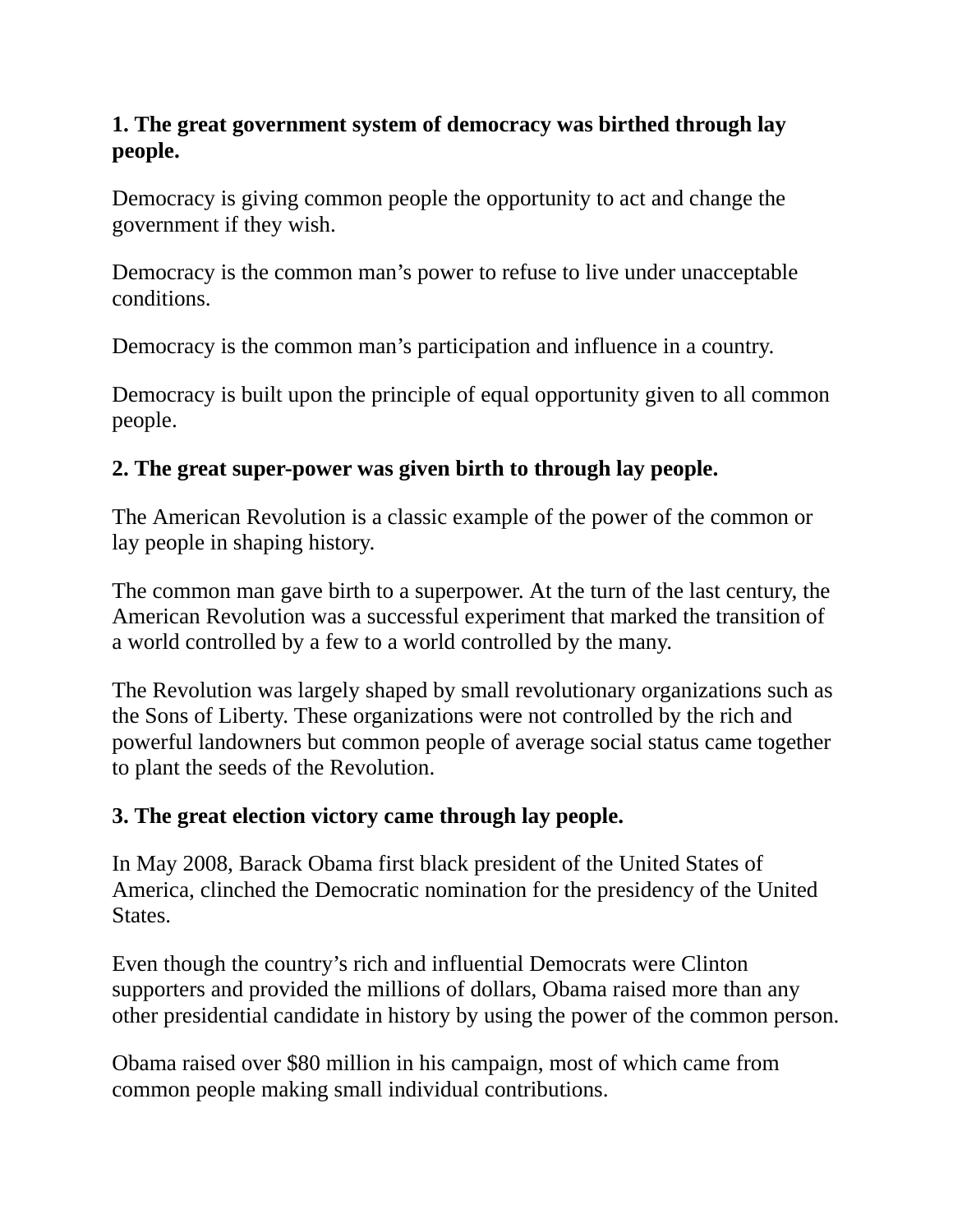# **[Chapter](#page-5-0) 3**

## <span id="page-18-0"></span>**How Lay People Have Helped [Churches](#page-5-0) to Grow**

I have experienced two worlds of ministry––full-time ministry and lay ministry. Most pastors are only aware of the existence of the full-time dimension of ministry. My intention is to help you to discover the reality of how lay people can cause the church to grow.

**A lay person is someone who maintains his secular job and yet is active in the ministry of the Lord Jesus.** A full-time minister is someone who has abandoned his secular job to concentrate fully on the ministry.

Many ministers who are in full-time ministry are not comfortable with the idea of lay people participating in the ministry. This is because they want to maintain the ministry as the exclusive preserve of a few "called" men of God.

Some full-time ministers do not want to accept the reality that lay people are capable of making a substantial (non-financial) contribution to ministry. Many full-time ministers are happy to maintain their lay people as mere financial supporters.

Pastors want to feel special as they perform their exclusive ministerial duties. "Why should a lay person do what I do?" they say. They think, "After all, if you can do the job I'm doing, what makes me special? What makes me (the pastor) different if lay people can do the things I do?"

Many ministers are not convinced that lay people can do the work of the ministry. I have had pastors ask me, "Will they have time to attend to the needs of the flock?", and "Can they handle emergencies?" "Can they minister powerfully the way we do?"

The answer to these is very simple - a resounding YES! I have been in the lay ministry for many years and have found it to be practically possible.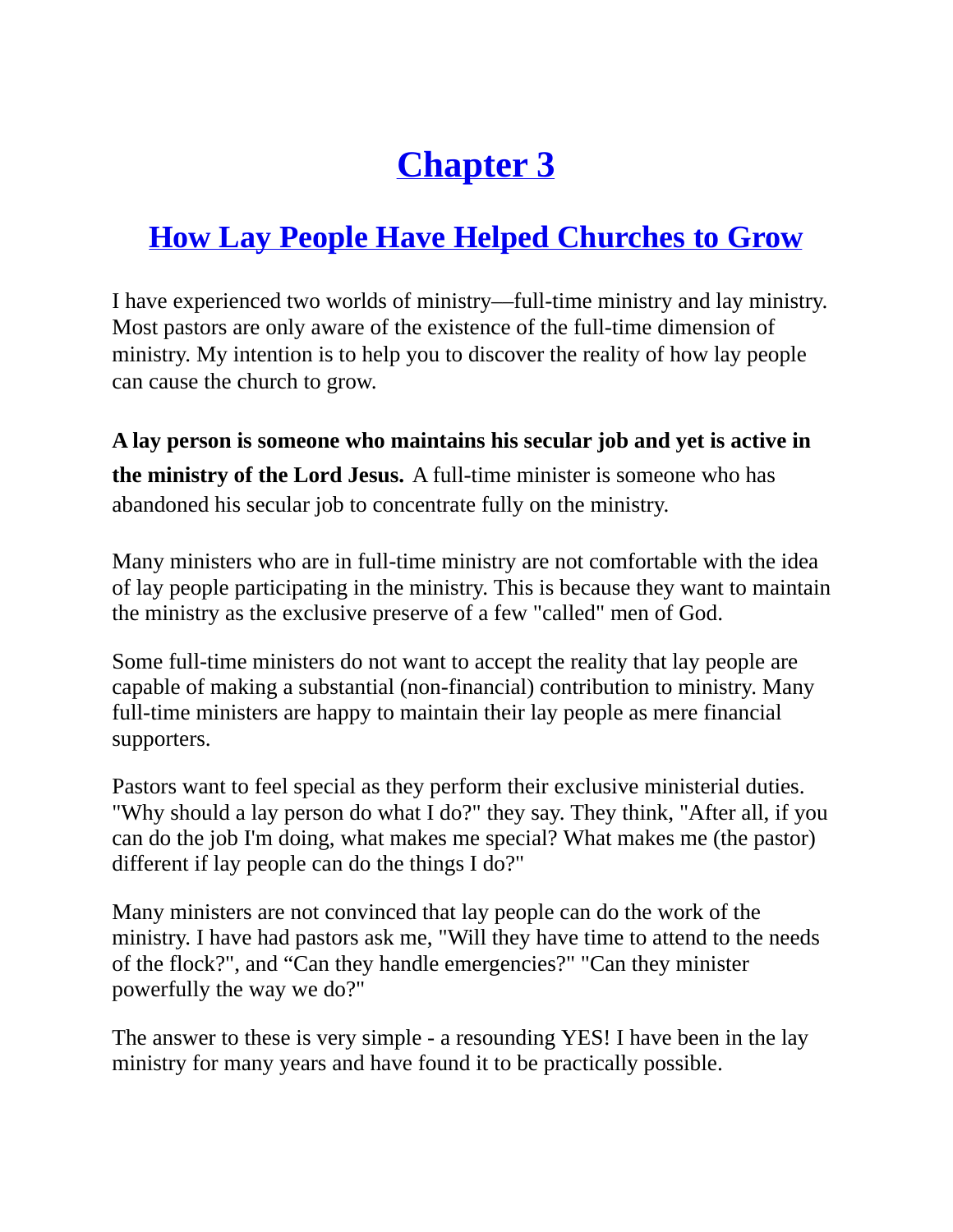I'm writing this book to introduce you to an alternative to the traditional concept of full-time priests who only wait on God in the temple. *The lay ministry is a key to church growth.* Churches that have experienced phenomenal growth have all employed the principle of using lay people for the ministry. I believe that it is the key to fulfilling the Great Commission. There is no way we are going to win this world with a few priests and pastors. Everyone must get involved. Many people must get involved at a higher ministerial level. There must be a revival of the lay ministry in the church.

There is such a thing as a lay pastor, i.e., a pastor who combines both his secular job and does the ministry as well. Ninety percent of the pastors in my church are lay pastors.

Full-time pastors must be secure in their positions in order to encourage lay people to get involved. There is nothing mystical about the ministry! There are pastors who want the ministry to be shrouded in mystery so that their members feel dependent on them.

It is time to demystify the art of shepherding and pastoring people. It is something that many can get involved with. What a blessing it is for lay people to discover that they can be useful in the ministry! What a blessing for the pastor when he discovers that the contributions of lay people can make his church grow.

I am not saying that there is no need for full-time ministers. I am myself a fulltime minister. There is a great need for full-time ministers to be one hundred percent involved in ministry work. There are things that only full-time ministers can do.

#### **I Was a Lay Pastor**

At the age of about fifteen, in secondary school, I met the Lord. From the day I gave my life to Christ, I became very active in ministry. I was involved in soul winning and following up converts. I was also involved in singing and playing musical instruments for the Lord.

In the first phase of my Christian life, I was not a traditional Sunday morning church attendee. In fact, I hardly went to church on Sundays. My Christian life was so active from Monday to Saturday that I ended up resting on Sundays! On Mondays and Wednesdays I had a prayer meeting and Bible study. On Tuesdays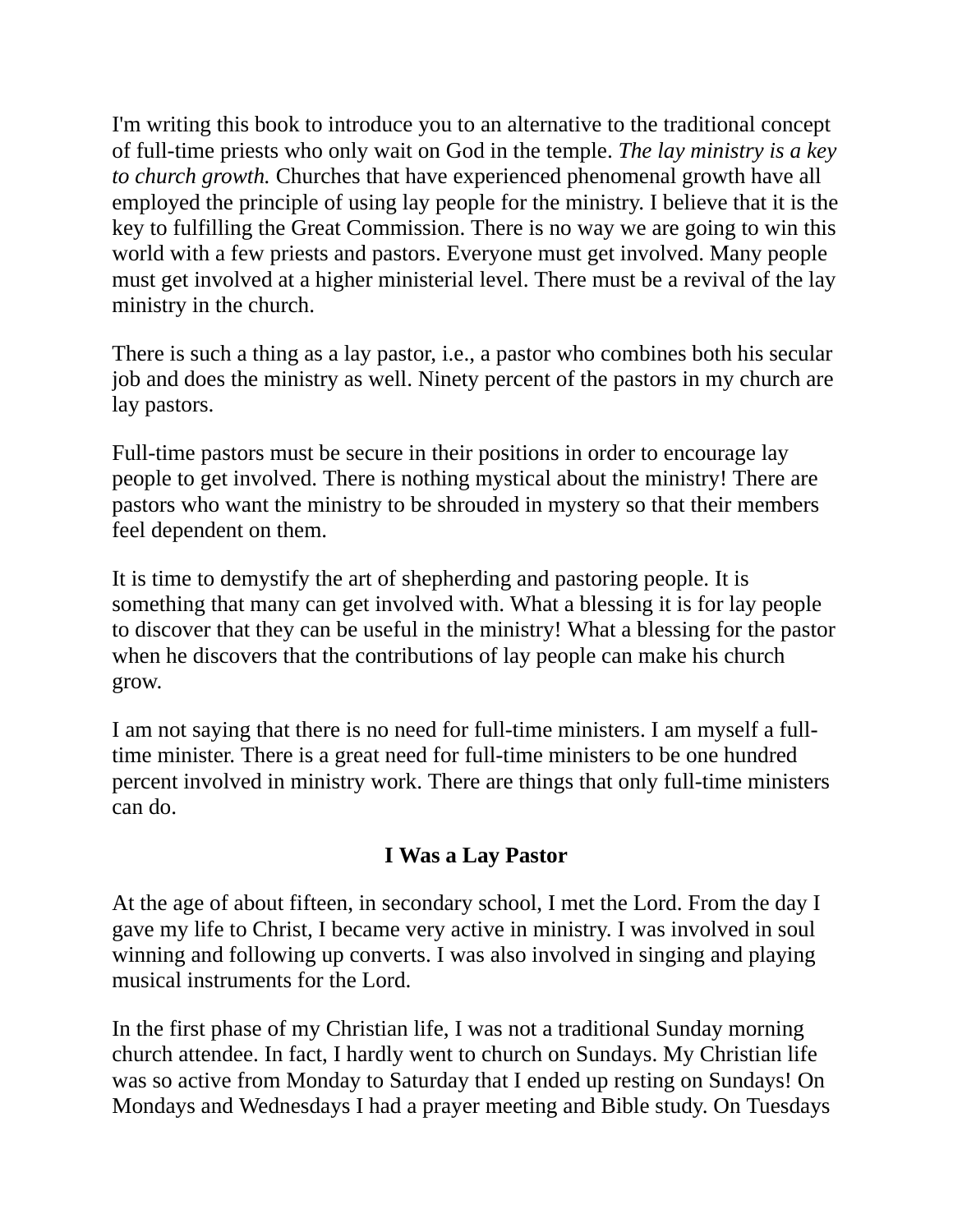and Thursdays I had music rehearsals. On Fridays we had fasting and prayer meetings. And then on Saturdays we would have a retreat from ten in the morning until six in the evening.

Whilst I was involved in these activities I never gave up my schooling. I completed my GCE 'O' levels and passed with a distinction - I had seven ones (one is the highest mark of distinction). That was a great accomplishment by any standards. In my GCE 'A' levels I topped my class and was one of the only people from my school admitted into the medical school. Throughout this period, I was fully involved in ministry. I preached! I won souls! I visited people in their homes! I counselled many people! I fasted and prayed! At one point, I fasted so much that I became as thin as a rake. Someone even asked me, "Do you think that you will get to Heaven by being a skeleton?"

Never did it occur to me that I had to be paid for the ministry work that I was involved in. By the time I was nineteen years old, I was fully involved in the ministry. I had many sheep who looked up to me for direction and prayer. By 1980 I was a strong preacher and leader of the Scripture Union fellowship. The point I am making is that ministry is possible alongside other pursuits.

I entered the university in October 1982. I was privileged to be studying medicine - one of the most difficult and time-consuming courses. Whilst in the university I began a Christian fellowship that is still in existence today.

During my fourth year, I began to establish the foundations for a church. I then became a pastor and was acknowledged as such whilst I was still a medical student.

During this time I was not being paid by anyone to do the work of the ministry. Neither did I slacken in my academic work. On the contrary, I did extremely well and won prizes in the medical school. I applied wisdom and sacrificed my leisure time so that I could be involved in ministry.

#### **Sacrifice and Wisdom**

These are the two keys to being in the lay ministry––*sacrifice and wisdom.*

What is the main task of a pastor? Is it to perform funerals and to officiate weddings? Certainly not! These are certainly duties of a minister but they are not main duties. If your ministry has deteriorated to the point where your main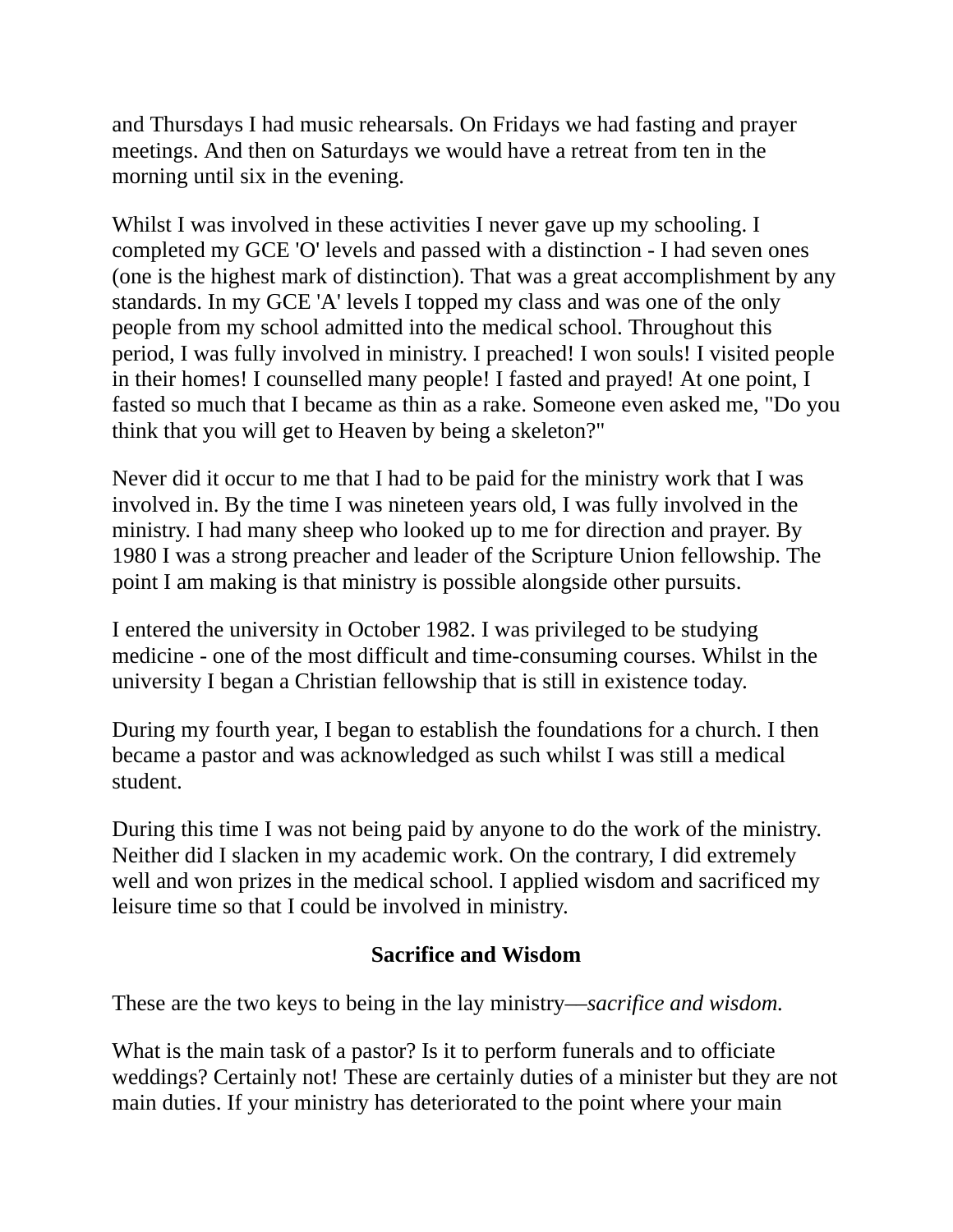functions are to conduct marriages and bury people, then you need to read your Bible again! The main duty of a minister is to fulfil the Great Commission.

*Go ye therefore, and teach all nations, baptizing them in the name of the Father, and of the Son, and of the Holy Ghost: Teaching them to observe all things whatsoever I have commanded you: and, lo, I am with you alway, even unto the end of the world. Amen.*

#### *Matthew 28:19, 20*

The reason why it is called the Great Commission is because it is the great commandment to all ministers. It is sad to see ministers of the Gospel who have become mere social functionaries. Sometimes pastors are under pressure to be accepted by society.

As a result, they want to do nice things that relate to health, education, etc., so that they may gain the approval of society.

Apostle Peter came under the same pressure to leave his principal duties and to perform mainly social tasks.

*And in those days, when the number of the disciples was multiplied, there arose a murmuring of the Grecians against the Hebrews, because their widows were neglected in the daily ministration. Then the twelve called the multitude of the disciples unto them, and said, It is not reason that we should leave the word of God, and serve tables.*

*Wherefore, brethren, look ye out among you seven men of honest report, full of the Holy Ghost and wisdom, whom we may appoint over this business. BUT WE WILL GIVE OURSELVES CONTINUALLY TO PRAYER, AND TO THE MINISTRY OF THE WORD.*

*Acts 6:1-4*

You can see from this Scripture that Peter's main duty was to pray and to minister the Word. This is something that can be done by lay people.

Lay people can be taught to visit and counsel younger Christians!

Lay people can be taught how to preach!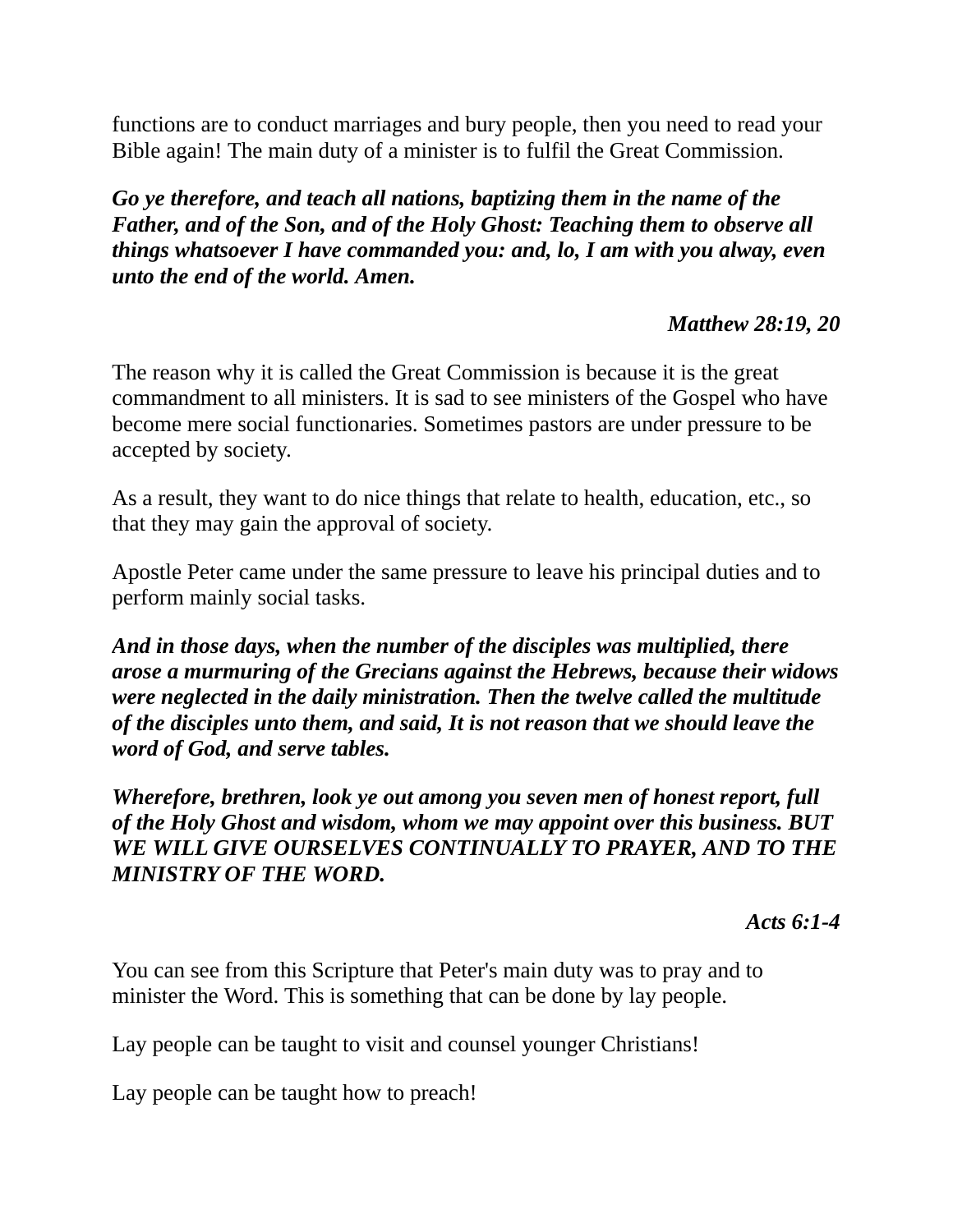Lay people can be taught how to witness!

Lay people can be taught how to minister the Word with power!

Lay people can be taught to make spiritual gains through prayer!

What I have just described is the work of a pastor. Any honest reader will agree that a lay person can become a lay pastor.

What you need is a systematic way of training your lay people to become ministers. Do not limit your lay people because they are professionals in other fields. Do not say that your doctors, lawyers, architects, carpenters, engineers, tailors, masons, nurses and secretaries, cannot be pastors. They can!!

I remember visiting one of our churches that was pastored by a female nurse. There were hundreds of people in the church and I gave glory to God for that.

*In a large house there are many vessels. God is using all kinds of people. Do not limit God to what you have been used to.*

*But in a great house there are not only vessels of gold and of silver, but also of wood and of earth; and some to honour, and some to dishonour. If a man therefore purge himself from these, he shall be a vessel unto honour, sanctified, and meet for the master's use, and prepared unto every good work.*

#### *2 Timothy 2:20, 21*

When I was in my first year at the university, I was told by the Christian fellowship that *I could not be a leader because I was a medical student.* Medical students were considered too busy to be involved in ministry work. How unfortunate! They had effectively eliminated a whole group of potential leaders from the fellowship.

This is what many pastors do. They look at the doctors in the church and think to themselves, "Sit down quietly, receive your Sunday sermons and pay your tithes. Be a nice principled Christian doctor who does not perform abortions and you will please God!!"

I want you to know that a doctor can also please God by winning souls. It is true that God wants principled doctors. But God also wants doctors who will win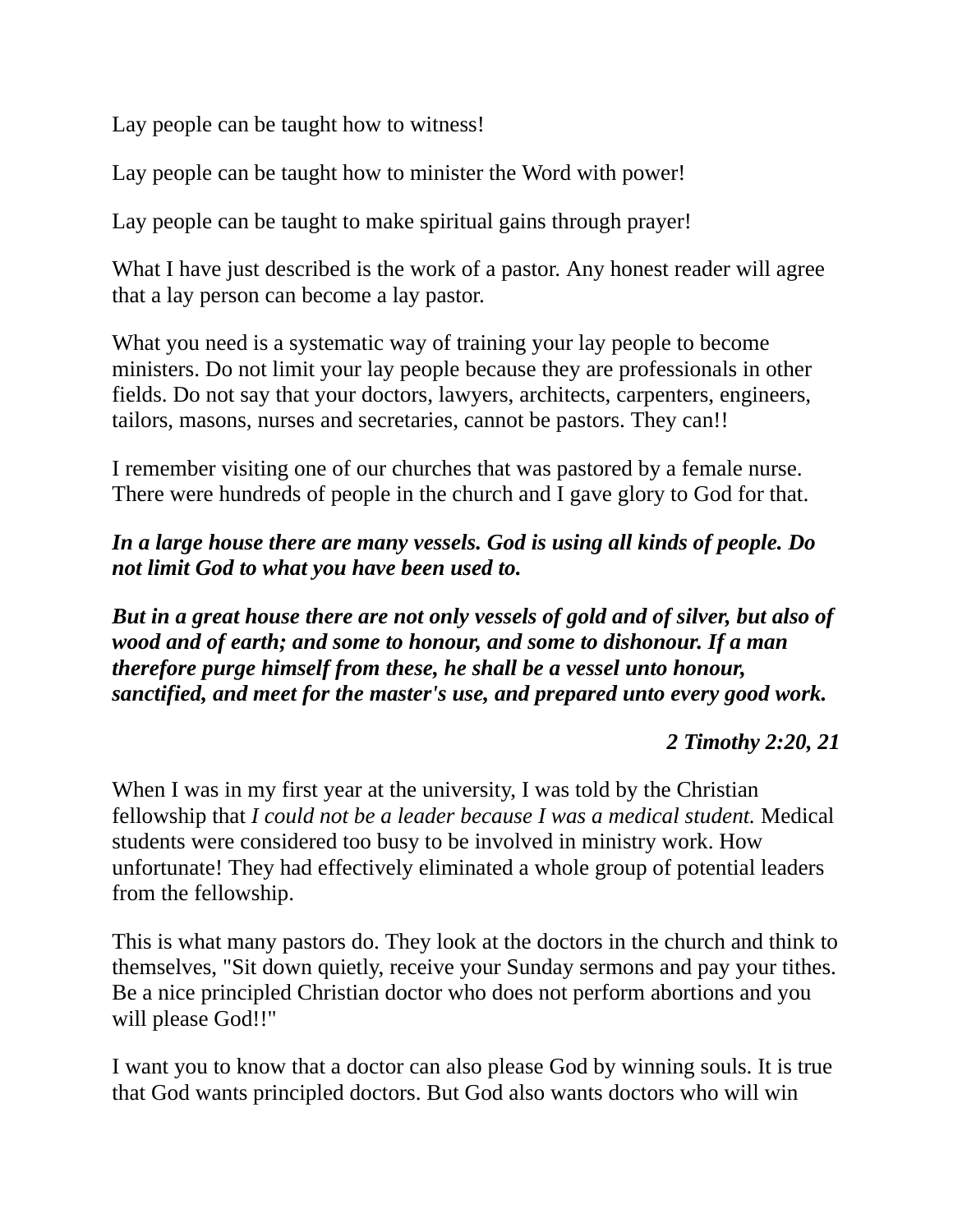souls and do the work of ministry. Today, I have doctors who own clinics and at the same time pastor churches with hundreds of members.

There are many architects who do full-time architectural work and are very fruitful in ministry. There are pastors who work in banks but pastor large churches. I have seen teachers, pharmacists, university lecturers, accountants, students, doctors, nurses, army officers, civil servants, air conditioner repairers, computer scientists, computer technicians, businessmen, and lawyers become great lay pastors.

Many people cannot believe that our long lists of pastors are lay people who are not paid by the church.

If pastors understand that their *lay people can do much more than just give money* to the church, they would help themselves and their churches a great deal. That is what this section is about - showing how lay people can help the church to grow.

Please do not misunderstand me; not every layperson must become a pastor. Some of the lay people can function as ordinary shepherds (cell leaders). But there are others who have the call of God upon their lives and who will become pastors.

#### **The Pineapple Patch**

One day as I was walking on a hillside I saw something that I want to share with you. I was praying in tongues and walking along a footpath on one of the hills in Ghana. The entire hillside was covered with wild bushes and tall untamed grass. As I walked along, I saw a section within the wild grass measuring about 20 meters by 20 meters. In that particular section there were neatly planted pineapple plants. I could see the baby pineapples sprouting. That section of the hillside was very different from everywhere else.

The Spirit of the Lord spoke to me and said, "That section of the hillside is different because certain seeds have been planted there. That area of the hillside is different because some special investment has been made on that patch of ground."

The Lord told me that the rest of the hillside can be likened to the general congregation which receives seeds of normal preaching. The special patch of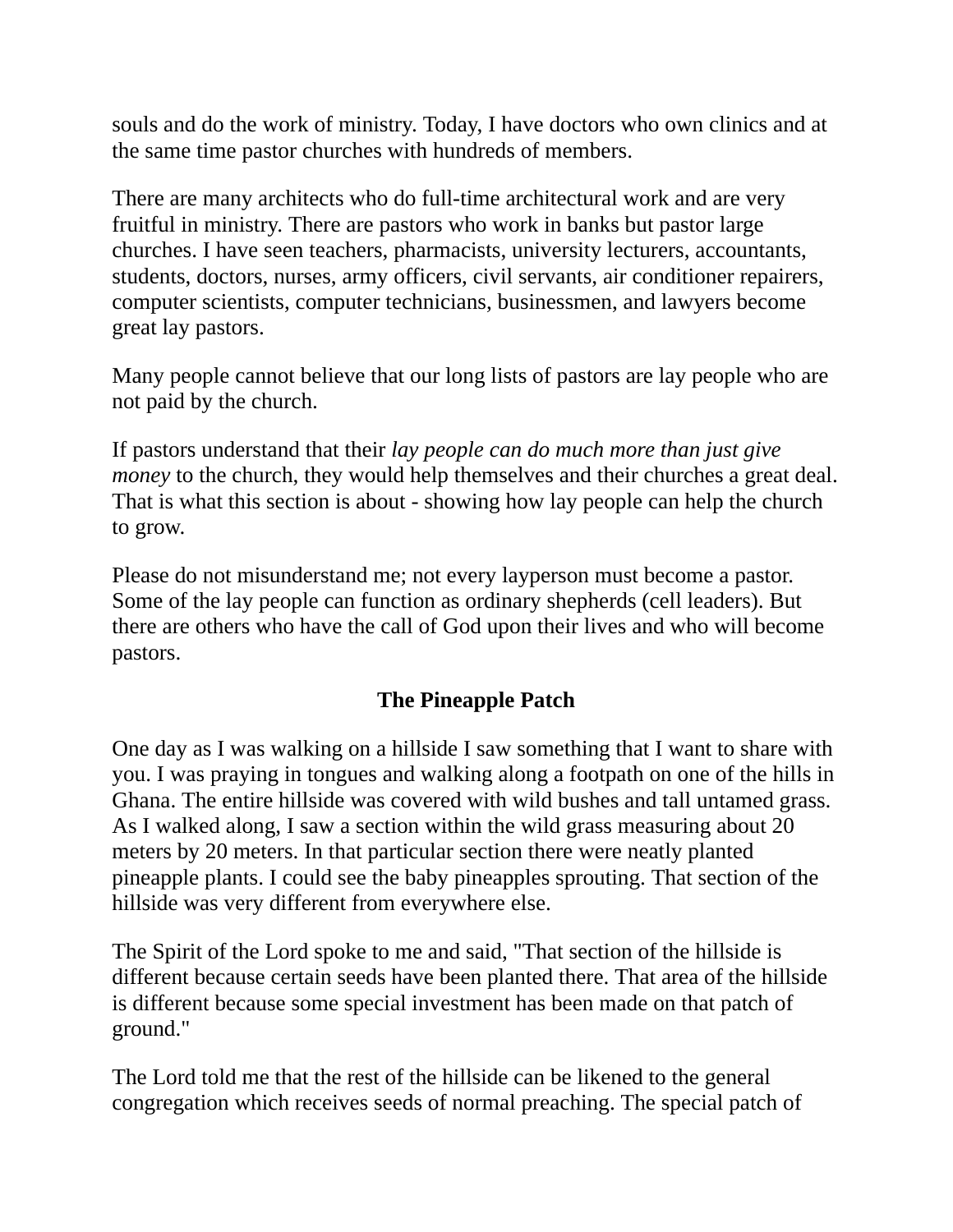ground that was yielding pineapples could be likened to the part of the church that received the special seeds of leadership and pastoral training.

If you sow the seeds of pastoral training you will soon have many more pastors and leaders around you.

Many people do not invest the seeds that give rise to leaders, pastors and shepherds. If you sow the seeds that train leaders, you will harvest a crop of well-seasoned leaders. I spend more time with my leaders than I do with the general congregation.

The teachings in this book are examples of some of the things I have taught ordinary people over the years.

This investment has turned many people into shepherds and lay pastors! Invest specially in leaders and potential pastors and they will grow up to become great ministers!

I have heard people criticizing me for starting churches with people whom they consider not to be pastors. Do not criticize someone who has been holding Shepherds' Camps to train people. Criticize yourself for not having spent hours training your own lay people to be in the ministry.

You must encourage your lay people to become something more than principled citizens of the country. You must encourage them to become soul winners for Jesus. You must want them to be shepherds of God's flock. You must want them to fulfil the Great Commission.

Dear pastor friend, I wrote this book for you! God told me to write it so that you will understand that lay people can and will help you to build your church.

Dear lay person, I wrote this book for you as well! God has a ministry for you. Please do not go to Heaven and discover that you did not even start your ministry before you died! Take what you are reading seriously and learn the art of shepherding and pastoring. Discover for yourself the joy of serving God as a layman.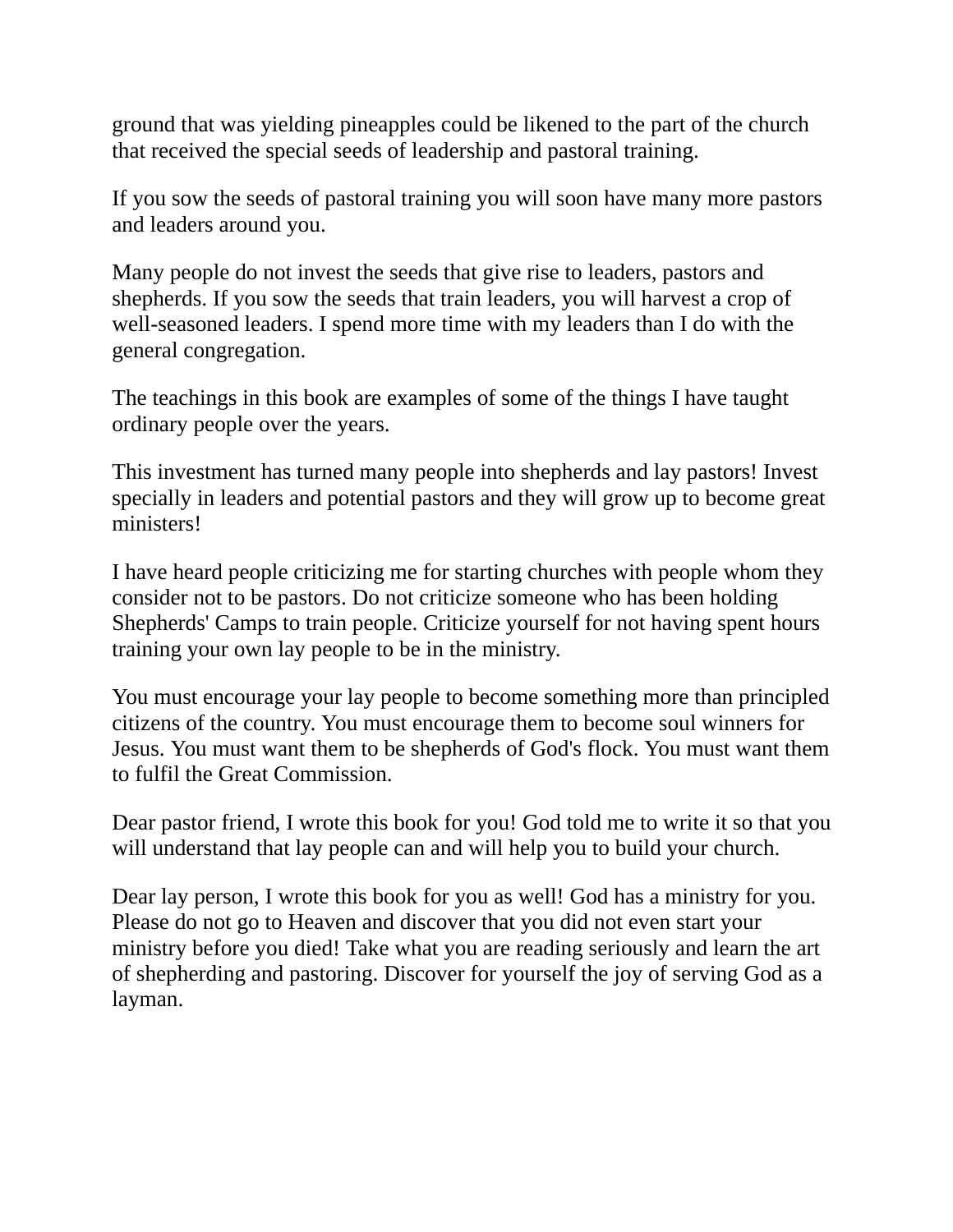# **[Chapter](#page-5-0) 4**

### <span id="page-25-0"></span>**Why You Must Share the [Burden](#page-5-0) With Lay People**

*And the Lord said unto Moses, Gather unto me seventy men of the elders of Israel, whom thou knowest to be the elders of the people, and officers over them; and bring them unto the tabernacle of the congregation, that they may stand there with thee. And I will come down and talk with thee there: and I will take of the spirit which is upon thee, and will put it upon them; and they shall BEAR THE BURDEN of the people with thee, that thou bear it not thyself alone.*

#### *Numbers 11:16, 17*

One of the most difficult tasks in life is to "lead" people. Moses delivered the Israelites from bondage but struggled to lead them to the Promised Land. They were too difficult for him to handle. Moses' job of leading difficult people is the job that all pastors have to do.

God graciously gave Moses spectacular and sensational miracles. These signs and wonders helped to establish his authority over God's flock. In spite of this, the burden of leading the people was more than he could carry. The Bible calls it a burden - and that is what it is! Moses eventually succumbed to the pressures of leading difficult people and lost his chance to enter the Promised Land.

#### **There Is a Real Burden**

If you have a pastor's heart and love people, you cannot disassociate yourself from their problems. Their problems will become your problems and their burdens will affect you!

When God uses you to minister to a large number of people, he expects you to share the burden. Failure to share this burden simply means that you may collapse or come to a standstill in ministry. There are many standstill churches around. They grow to a point but can grow no further. The reason is that they fail to share the burden of ministry.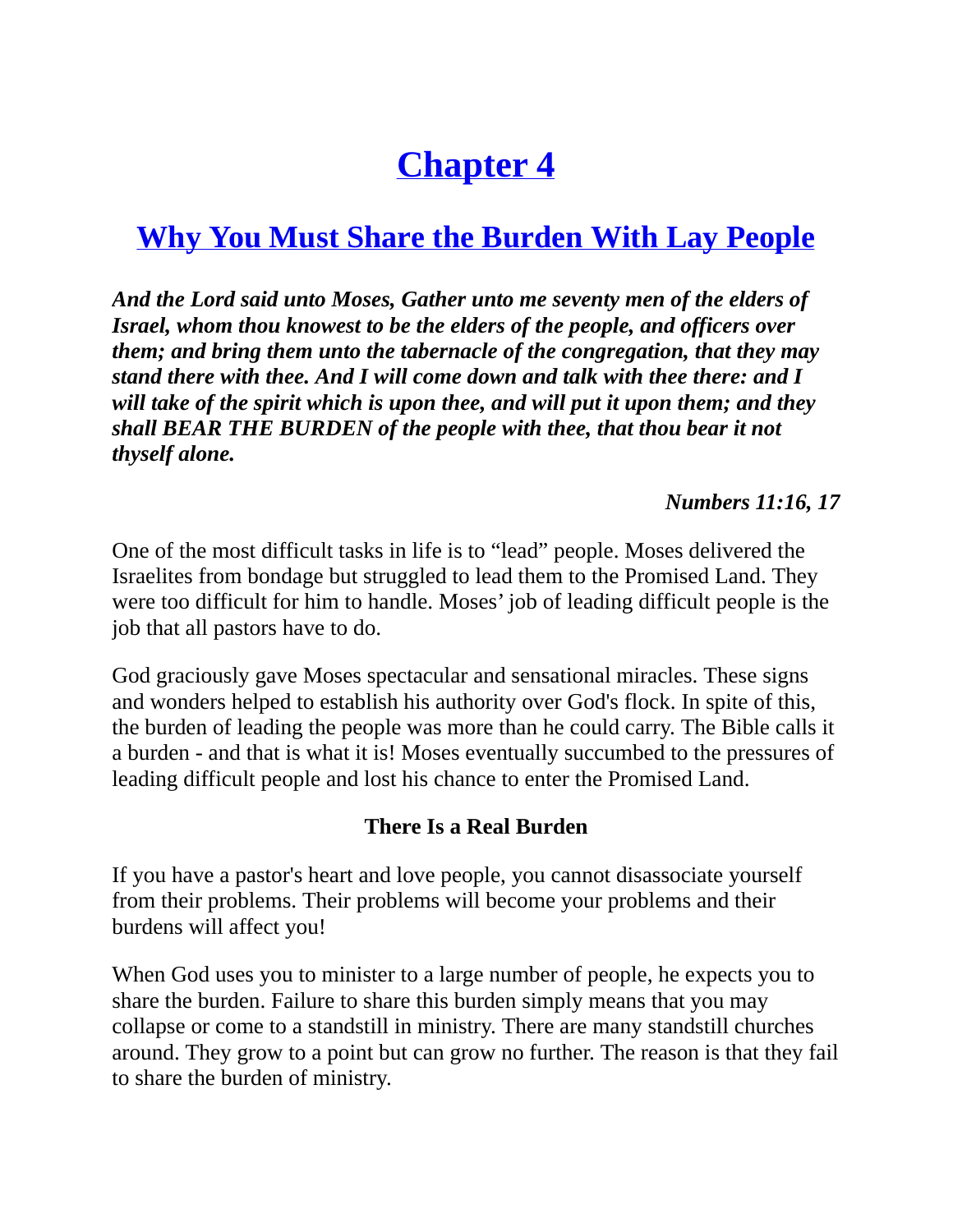A balanced church is one that has people of all sorts within it; young, the old, educated and uneducated, rich and poor, and male and female. All these people must be drafted in to the share the burden.

#### **Don't Exclude Anyone**

I notice that most churches exclude the educated and the rich from ministry. Usually, the rich are expected to contribute money whilst the educated enhance the image of the church. However, I have found that both the rich and the educated can be spiritually useful.

There are many medical doctors, carpenters, plumbers, specialists, lecturers, architects, and engineers, who serve as lay pastors. These lay pastors share the burden of ministry.

The burden of the ministry cannot be borne by one person. It is simply impossible.

#### **Share the Burden and Have a Larger Church**

If you want to have a greater ministry than what you currently have, you must share the burden.

Sometimes people do not share the burden because they want to take all of the glory for themselves. They want people to feel that they are the only ones with a supernatural gift. They want people to show appreciation to them alone.

Others are afraid of rebellion in the camp. How common is the story of associate pastors rebelling. Many senior pastors fear their assistants will outshine them one day. Fear not, only believe! You cannot expand without trusting people. The work is so great that you will never ever be able to do it all alone.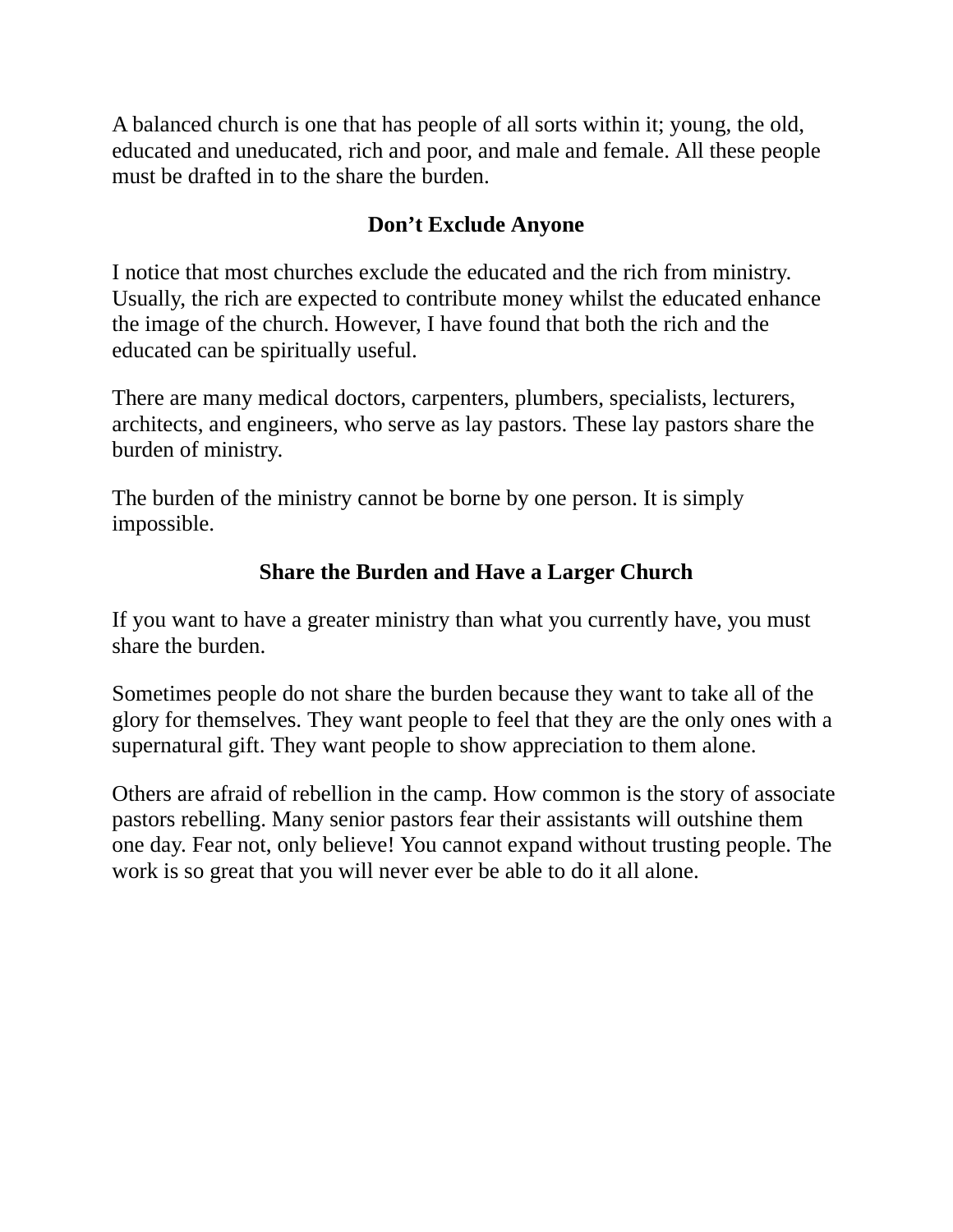# **[Chapter](#page-5-0) 5**

## <span id="page-27-0"></span>**How Lay people Will Help to Bring Church [Growth](#page-5-0)**

#### **1. Lay people will help you deal with ungrateful and forgetful sheep.**

*…in the last days… men shall be… unthankful…*

#### *2 Timothy 3:1, 2*

There will always be lay people who are very grateful for your ministry. They will love you and appreciate your efforts for them. These people will help to neutralize the presumption that is common in the congregation. Their grateful speeches will neutralize rebellion in the camp.

You will notice ungratefulness in people by the way they complain. Moses led the Israelites out of bondage and slavery and yet they murmured and complained bitterly against him. Aaron even had to make a golden calf to calm them down.

If something ever goes wrong, you will be surprised at the reactions of people you have ministered to. Many quickly forget what you have done for them.

The things a pastor does are not physically tangible, but spiritual. Many therefore think that the pastor has done nothing for them.

Church members can sin against you after you have been a blessing to them. Don't be shocked! The prophet Jeremiah experienced the same thing from his people. He said, "Shall evil be recompensed for good?" (Jeremiah 18:20).

#### **The Sin of Hezekiah**

Once, a pastor told a very disturbing story. He said that he was surprised when one of his church members came to his house one night to assault him. He couldn't believe that this young man whom he had led to Christ, trained up in the Lord; whose marriage he had blessed and helped through various crises would attack him in that manner.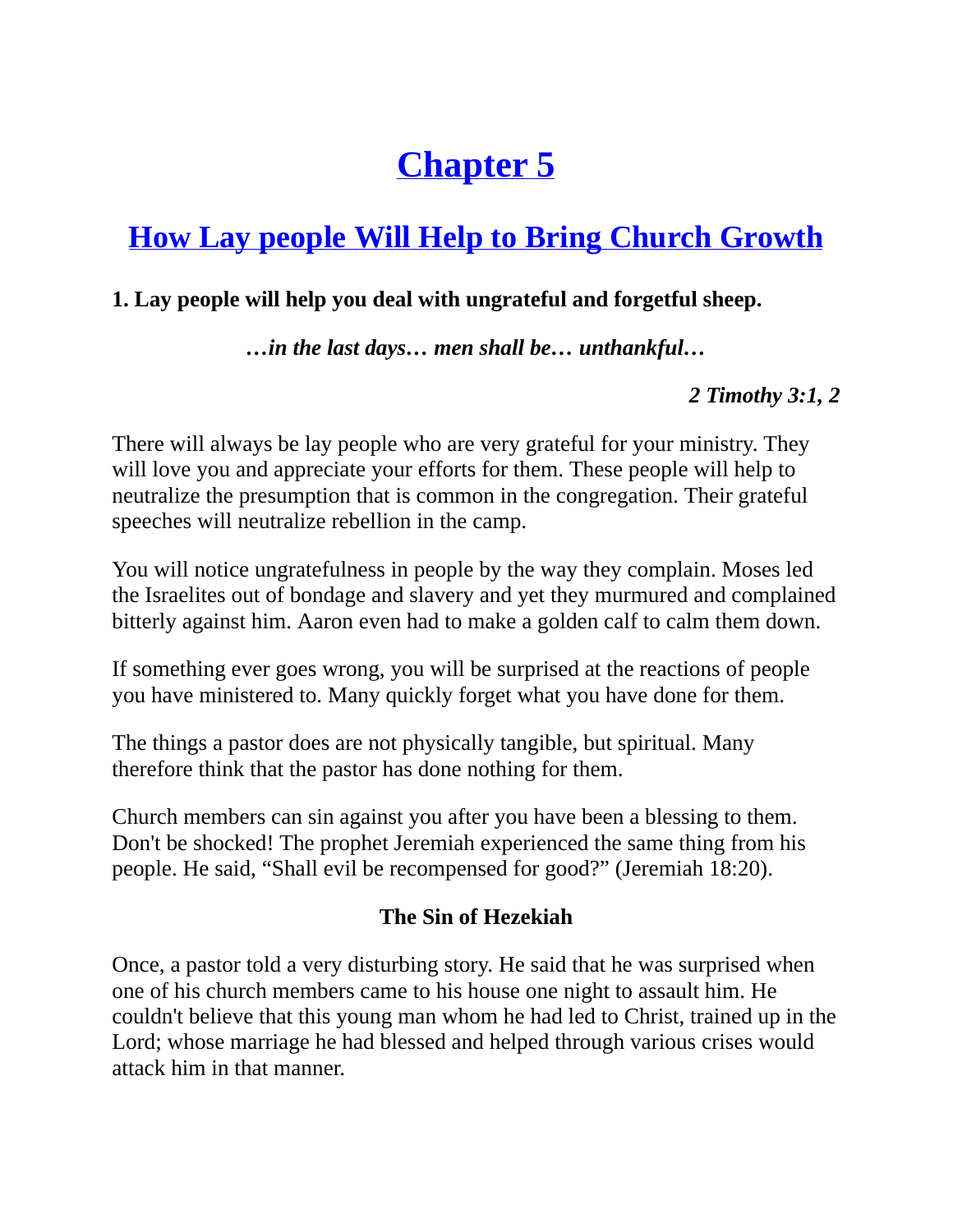Dear friend, do not be surprised! Do not expect gratitude from man; expect your rewards from God. Hezekiah was blessed. But he did not "render again". That means he did not show gratitude for all the blessings he had received.

#### *But Hezekiah RENDERED NOT AGAIN according to the benefit done unto him…*

#### *2 Chronicles 32:25*

This is the nature of man. This is the nature of the people God wants you to lead.

#### **2. Lay people will help you overcome disloyalty in the congregation.**

With the help of lay people, you will be able to fight disloyalty in the church. The presence of zealously committed lay workers always inspires more loyalty in the ranks. Lay people, who do not earn money from the church, are a great support to every pastor.

Lay people who are loyal will report what is going on in the congregation

Though Judas walked and ministered with Jesus for three years, he eventually betrayed him for a small amount of money. Betrayal is a part of ministry. It is also a part of life. If you have yet to experience betrayal, I can assure you that you will. The disturbing thing about betrayal is that it comes from people who are supposedly close to you.

You are not greater than your master Jesus! The fact that someone may betray you one day makes it very difficult for you to happily interact and flow with the people. Look closely at the ministry of any great man of God. You will discover that they have all had their fair share of traitors. All of this contributes to the burden and difficulty of ministry.

#### *Yea, mine own familiar friend, in whom I trusted, which did eat of my bread, hath lifted up his heel against me.*

#### *Psalm 41:9*

Paul experienced sudden desertions by some of his colleagues, like Demas. I remember one young man whom I trained. He was about to take up an important position in the ministry that we had been preparing for, for over a year. On the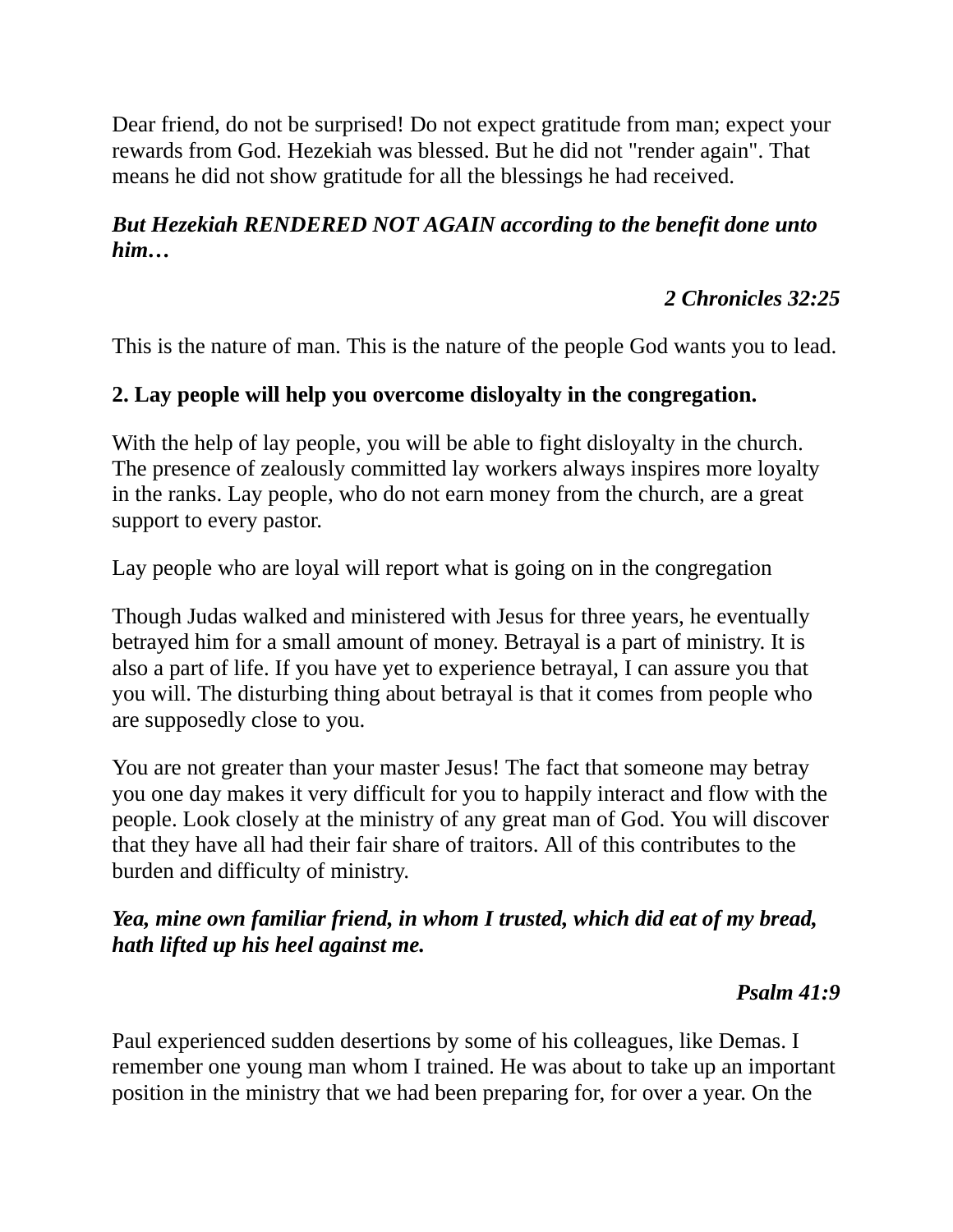day he was to fill the position, he suddenly informed me that he was leaving the country. I couldn't believe my ears! All of our months of preparation meant nothing to him. He just abandoned ship without notice. These experiences are all part of the ministry. Abandonment also occurred under the ministry of Apostle Paul.

#### *For Demas hath forsaken me…*

#### *2 Timothy 4:10*

Because people can abandon you at any time, it is burdensome to lead them.

The presence of committed lay people will always help to share the burden of abandonment. God wants us to be involved in His work. God wants us to be shepherds!

#### **3. Lay people will help to deal with disrespectful and rebellious church members.**

#### *And Miriam and Aaron spake against Moses… Hath the Lord indeed spoken only by Moses? HATH HE NOT SPOKEN ALSO BY US?*

#### *Numbers 12:1-2*

There are lay people who will sort out disrespectful and rebellious church members for you. You always need people on the ground to deal with church members who make light of pastors. There are people who think their money and status in the secular world gives them a right to say and do anything in the church.

Miriam and Aaron (the closest assistants and closest relatives) spoke against Moses. They most probably said things like, "God also speaks by us" and "Are you the only one God uses?"

With time, familiarity creeps in and arrogant people now consider you as an equal. They tend to think, "We can all do it. What's the big deal? You are no different from us!"

This is unfortunate, but real. People easily take you for granted. They murmur and complain against you, forgetting all that you have done for them.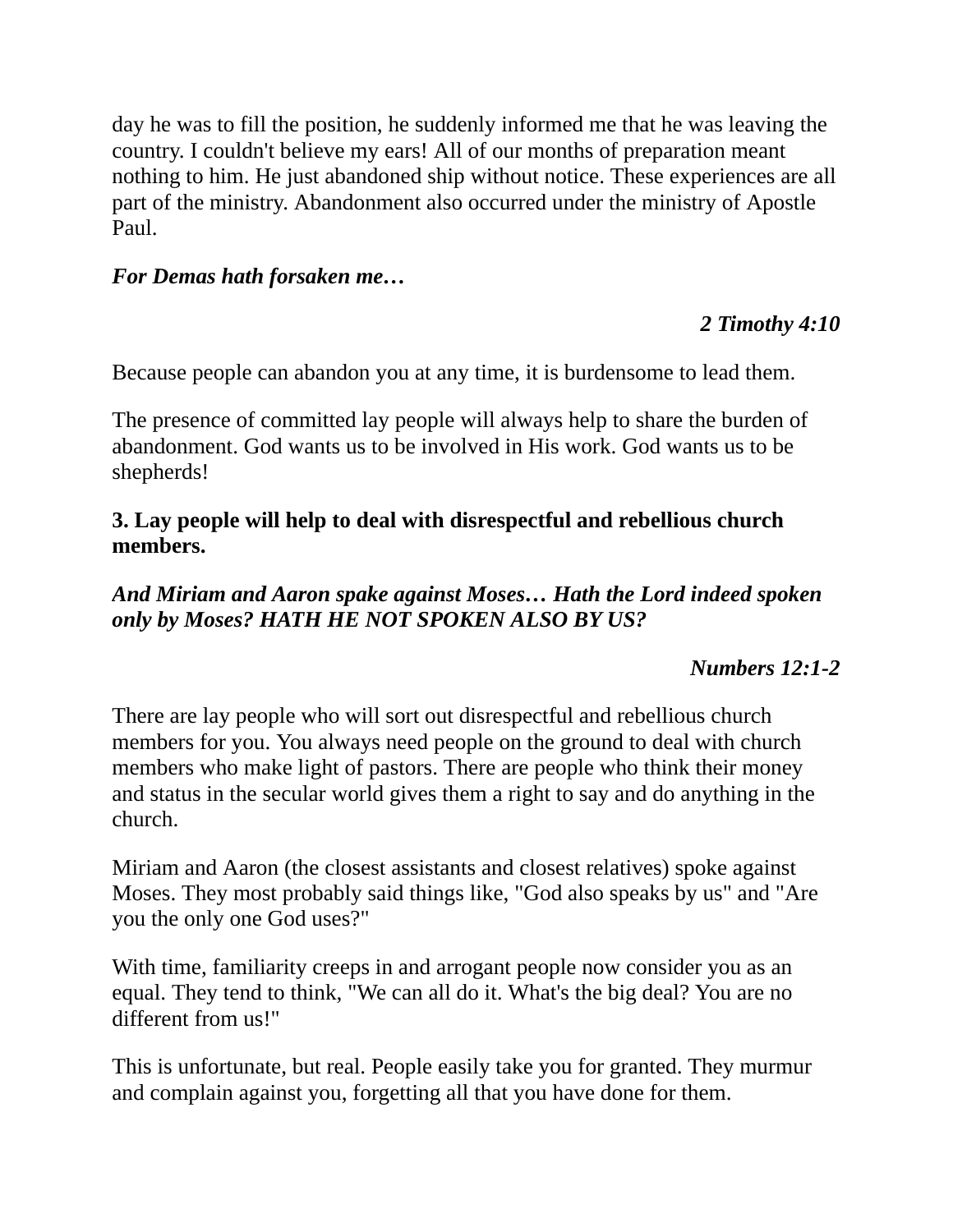When some church members lose their temper, they will speak to you as though you are a little child.

#### **"You Remind Me of My Father"**

One church member approached her pastor after Sunday service. The pastor thought she was about to compliment him for the powerful sermon he had just preached.

She started, "Pastor, you know something? I felt I should tell you that you remind me of my father."

"Oh really?" the pastor responded. He thought he reminded her of some good traits in her father.

She continued, "He was so full of himself and so are you!"

The pastor was taken aback but had to smile and continue as though he had received a compliment. This church member was telling the pastor exactly what she thought of him. Moses also experienced rebels who thought he was "too big" for his shoes. Moses also had people who wanted to cut him down to size. That is why Moses had to share the burden with seventy other elders.

*Now Korah...and Dathan…and Abiram…and On…rose up before Moses...and said...wherefore then lift ye up yourselves [Moses and Aaron] above the congregation of the Lord?*

*Numbers 16:1-3*

#### **4. Good Lay People encourage others to respond positively to the Word.**

*When any one heareth the word of the kingdom, and UNDERSTANDETH IT NOT…*

#### *Matthew 13:19*

The domino effect is when one thing leads to another. When one layperson responds positively to your teaching, others are inspired to do the same. It is always a blessing to have ordinary congregants who are outspoken in their support of you. Sometimes large sections of the congregation do not understand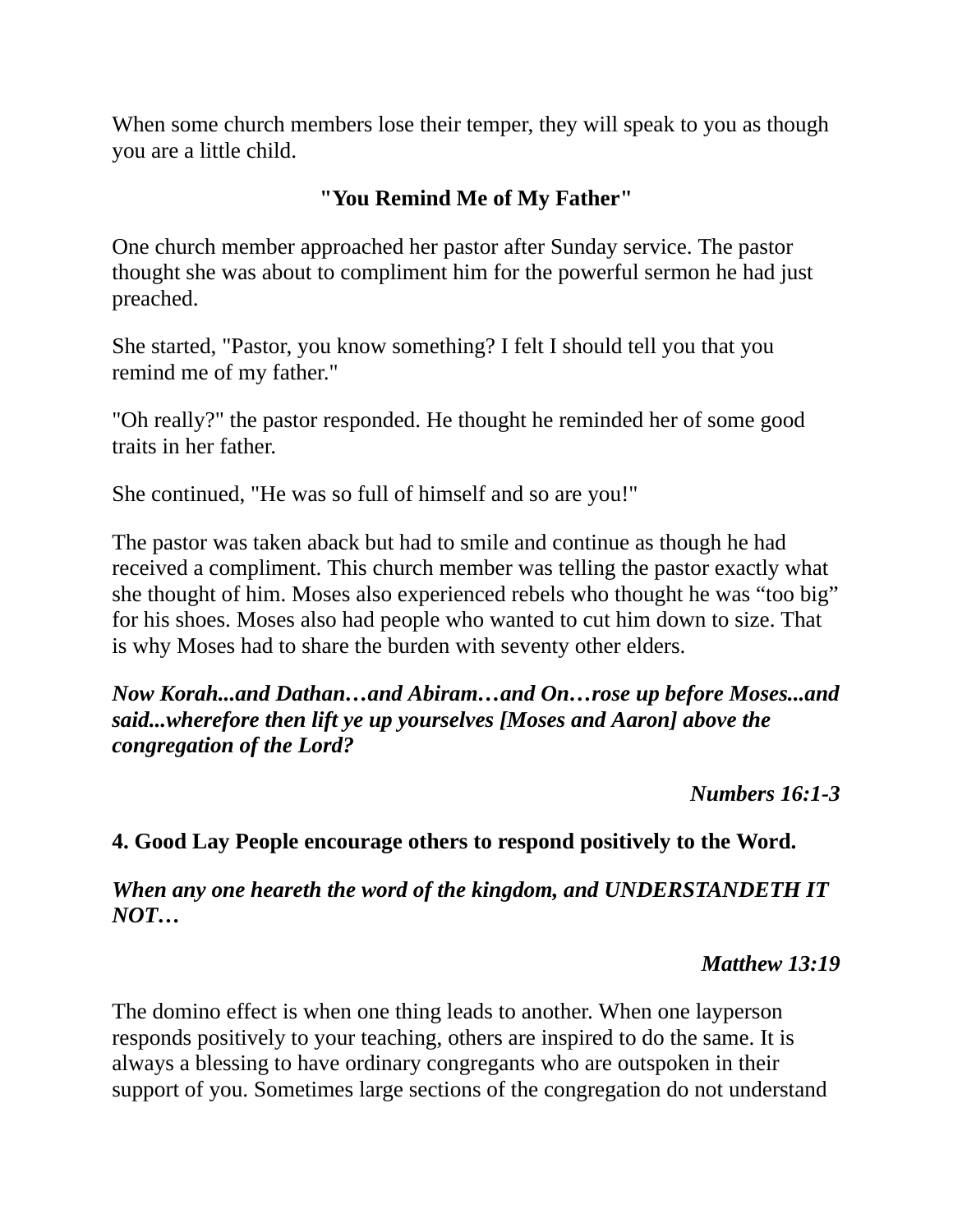the Word.

Often they do not understand why you have to do fundraising. Consequently, many do not respond in giving. Many times, I have to explain that they are giving to build a nice church where they can have their weddings, their baby dedications and their ceremonies.

Leading people who have all the above characteristics: ungratefulness, disloyalty, etc., is a major task.

One person cannot do it alone. The burden must be shared with others. Sharing the burden is hard work.

#### **5. Lay people will cause the church to expand by becoming part of the workforce**.

The use of lay people as part of the workforce is the secret to unlimited expansion of the church.

Sometimes people think that lay people cannot do much ministry work. Do not be deceived––try using lay people and you will discover how much work they can do.

Lay people can join the pastors to share the burden of the people. Let your lay people know that they are called to share the burden of ministry with you. They will share the burden on earth and they will share the burden of accounting for the sheep in Heaven.

When we established churches in the universities, we entrusted the preaching and pastoring responsibilities to students. I am very proud of these student ministers because of the great job that they have done on the different campuses. I don't have to rush to the different universities every Sunday morning to minister the Word. Ordinary saints have joined in to help.

These saints must be perfected (prepared, trained) to do the work of the ministry. Ordinary saints can do the work.

#### *For the perfecting of the saints, for the work of the ministry, for the edifying of the body of Christ:*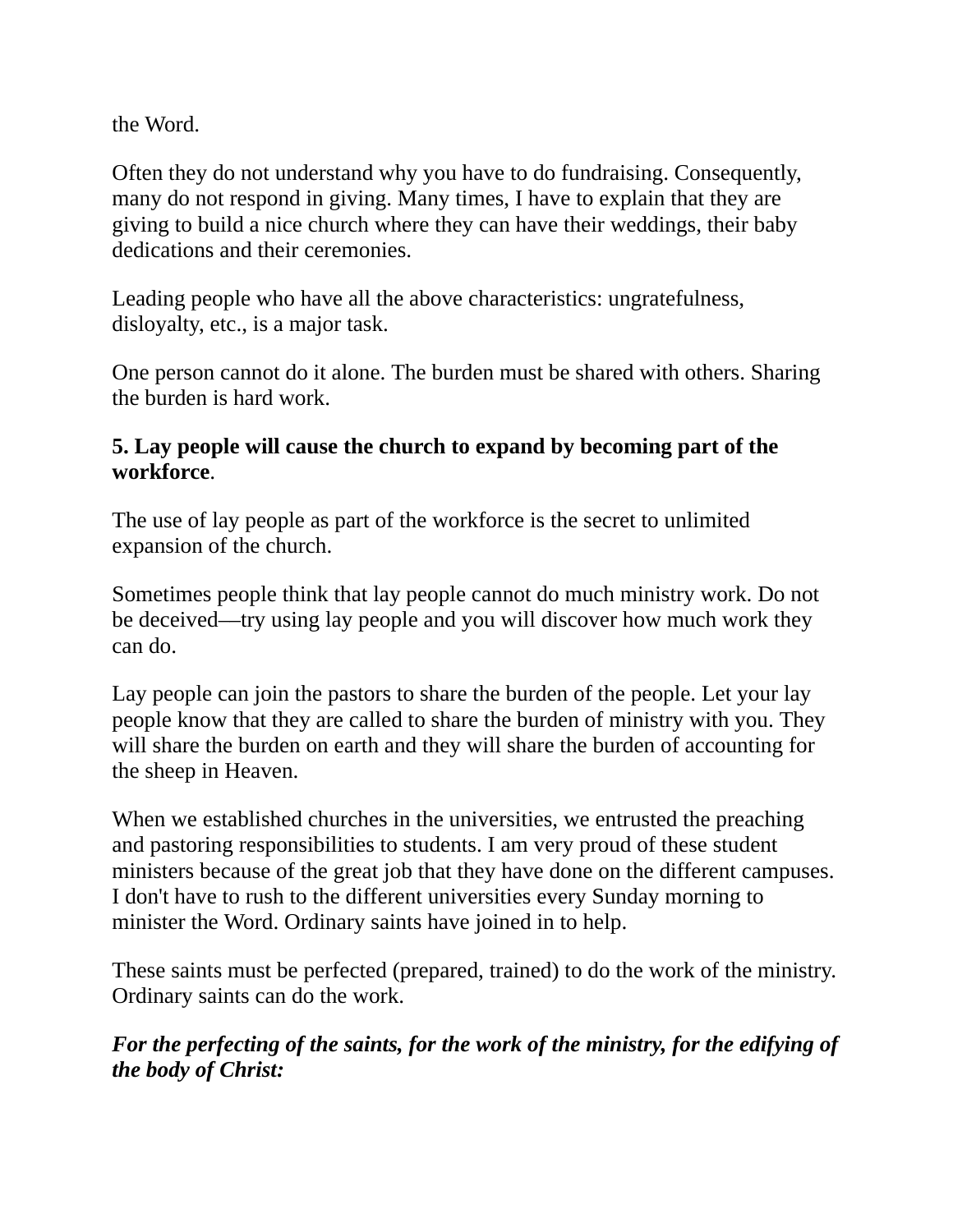The principal strategy for distributing the burden is to involve lay men and women in ministry. No church is capable of employing an endless number of people. Every church has a limit to its resources.

It is not possible to pay salaries and rent an unlimited number of houses for the staff of the ministry. Full-time staff are limited in the amount of work that they can do.

#### **6. Lay people will help you with prayer, visitation, counselling and interaction.**

Lay people can help you with the burden of praying, visiting, counselling and interacting with the sheep.

Moses was breaking down under the burden of having to pray, visit, counsel and interact with so many people. God saw a disaster waiting to happen and decided to take of the "spirit" that was on Moses and put it on the seventy leaders "to bear the burden" with him.

#### *And the Lord said unto Moses, Gather unto me SEVENTY MEN of the elders of Israel… THAT THEY MAY STAND [work] THERE WITH THEE.*

#### *Numbers 11:16*

Involving students, workers, and professionals helps to distribute the burden to all saints in the church. The Lord wants everyone to be fruitful no matter what they do in life.

#### **7. Lay people will help you to account for the sheep on the Day of Judgment.**

#### *…for they watch for your souls, AS THEY THAT MUST GIVE ACCOUNT, that they may do it with joy…*

#### *Hebrews 13:17*

The burden of answering for the sheep cannot be borne by one person or a few people who supposedly have a "call". The burden of accounting for hundreds of different people cannot be borne by one person. When I stand before the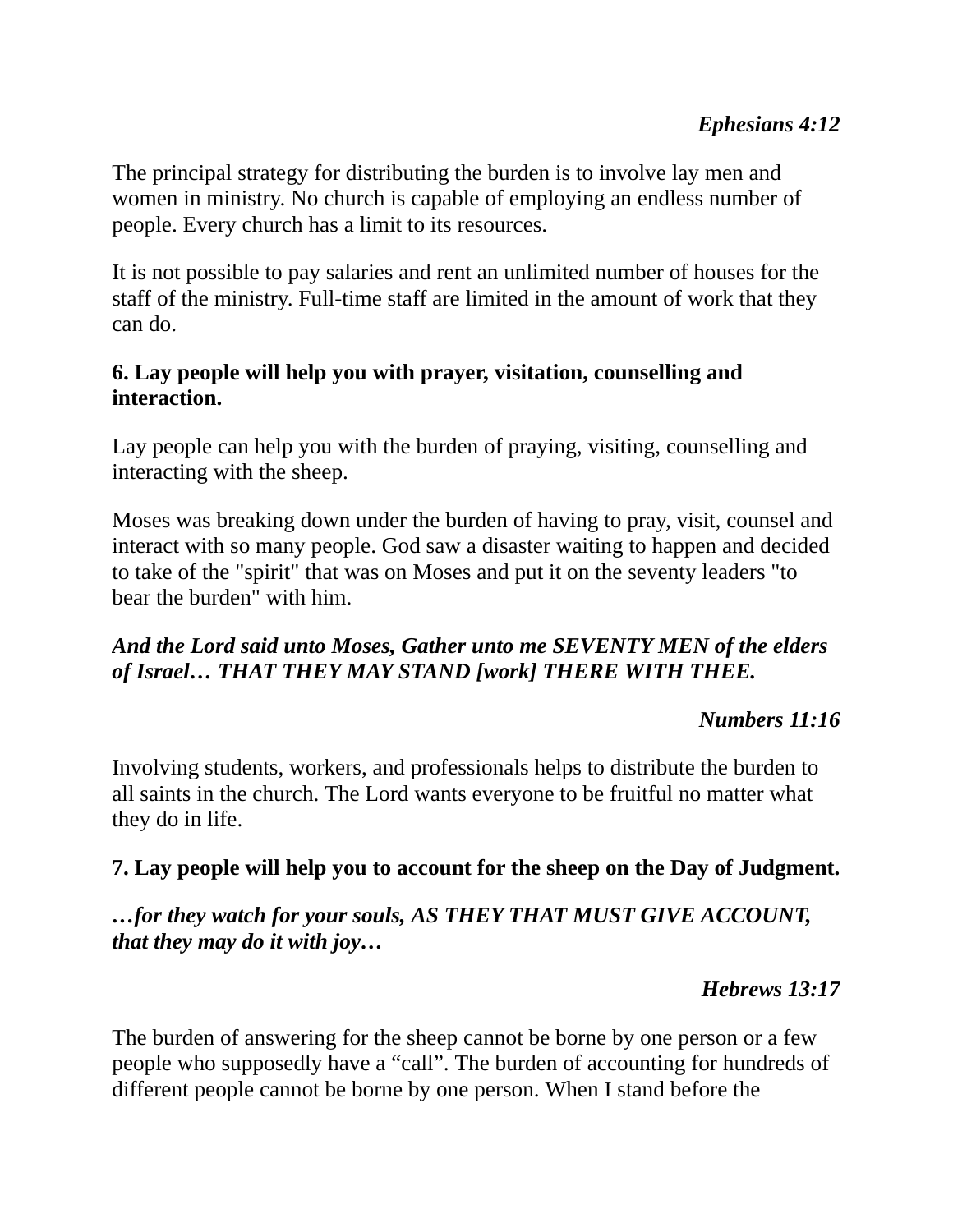judgment seat and God asks me about certain souls, I intend to refer to the lay pastors and shepherds I put in charge of these souls.

When the Lord asks me about some souls in the church, I intend to find out who was in charge and tell the Lord to ask that person. I cannot possibly answer for all these different people personally.

Every pastor will have a lot to answer for when he stands before the Lord in Heaven. Your burden is to be able to lead all your sheep to Heaven. Make sure you lose none of them. Every pastor must hope to say, "Of all that you have given me, I have lost none!" Jesus said this phrase in three different places – John 6:39, John 17:12; and John 18:9.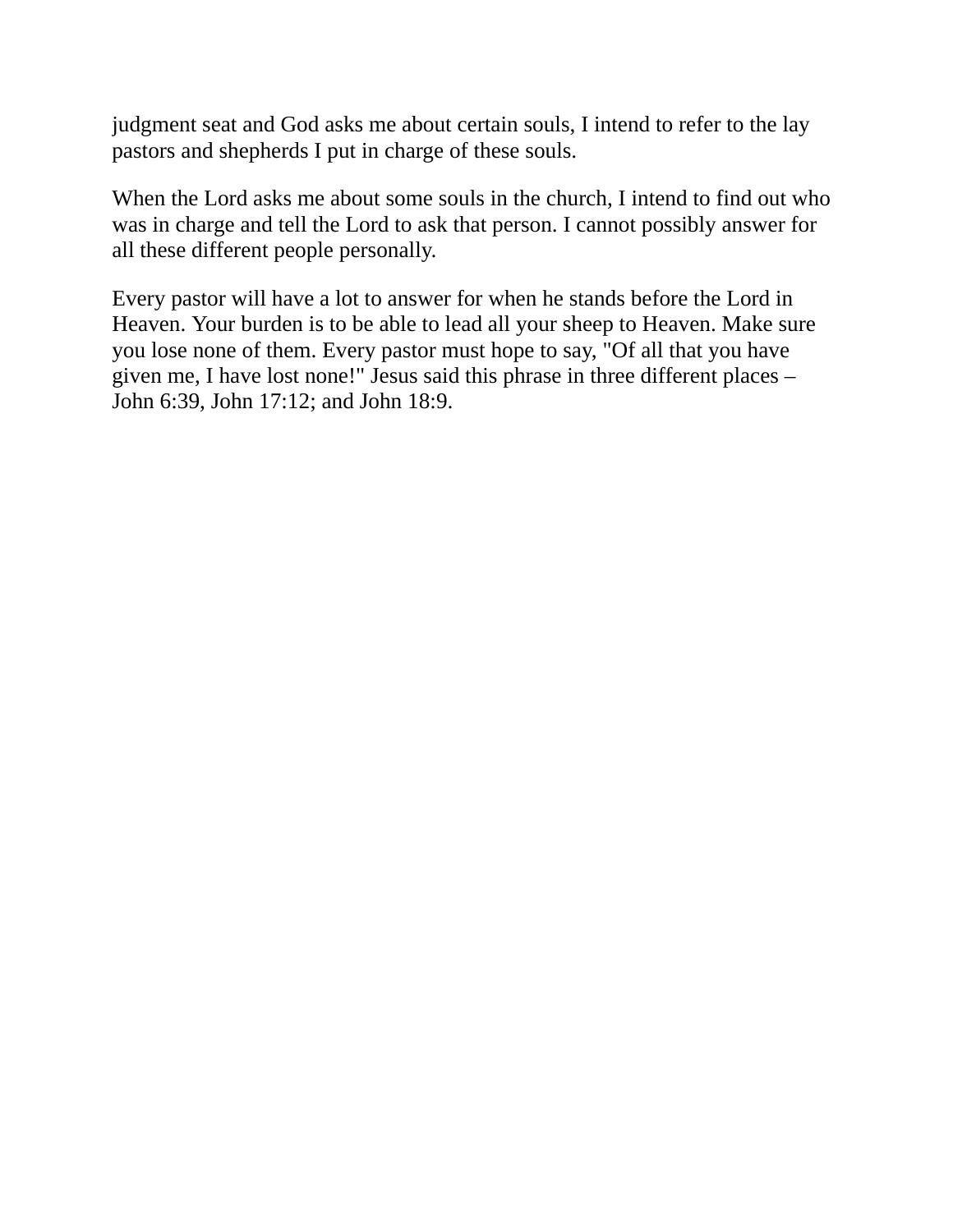# **[Chapter](#page-5-0) 6**

### <span id="page-34-0"></span>**Five Evils That Evolve when Lay People are not [Involved](#page-5-0) in the Ministry**

**1. If you do not allow lay people to work in the ministry you will kill the Christian principle of sacrifice in the church.**

*Then said Jesus unto his disciples, If any man will come after me, let him deny himself, and take up his cross, and follow me.*

#### *Matthew 16:24*

The symbol of Christianity is the cross. The cross speaks of suffering and dying. God spoke to Abraham and asked him to give up his most treasured possession––his son. Don't listen to anyone who tells you that the day of suffering, sacrificing, losing and dying is over. The day of sacrificing, losing and dying has come. God is requiring us to give up our treasured possessions so that we can serve Him. The church is being filled with people who are not aware that God is calling them to sacrifice. Christianity is a religion of sacrifice. Christianity is based on the cross. Christianity is based on losing your life so that you gain a new life.

#### **Different Sacrifices for Different People**

But some people have the mistaken view that God asks everyone to sacrifice their "Isaac". But God did not ask Joseph to sacrifice his sons. Neither did He ask Jacob or Isaac to sacrifice their sons. King David was a man after God's own heart, but God did not ask David to sacrifice his son.

God deals with everyone differently! What God requires of me may be different from what He requires of you. God has asked me for my profession. Perhaps God will not ask you for your profession. *But He will ask you for something and you will have to give it up.*

Christianity always involves sacrifice. If you do not allow lay people to work in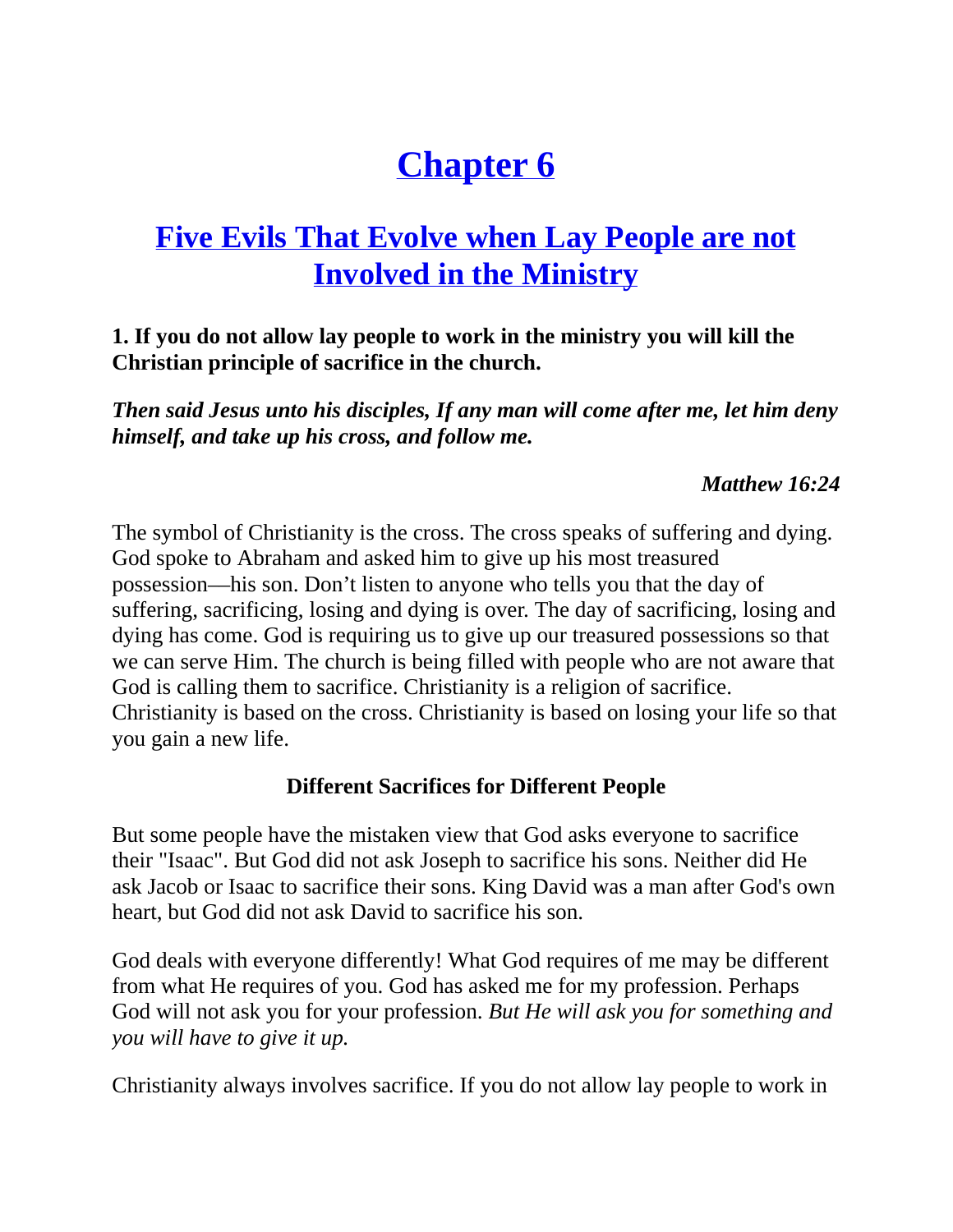the ministry, they will never learn to give up the smallest things for Christ. If they cannot give up their time, their evenings and their leisure for Christ what will happen if the Lord asks them for their "Isaac"? It is important to expose the lay people in your church to this basic principle of sacrifice.

#### **2. If you do not allow lay people to work in the ministry you will remove the opportunity for them to demonstrate faithfulness.**

The Bible teaches clearly that he that is faithful with little will be faithful with much.

#### *He that is faithful in that which is least is faithful also in much: and he that is unjust in the least is unjust also in much. If therefore ye have not been faithful in the unrighteous mammon, who will commit to your trust the true riches? And if ye have not been faithful in that which is another man's, who shall give you that which is your own?*

#### *Luke 16:10-12*

If somebody is not faithful as a layperson, how will he be faithful when he is in full-time ministry?

Many people are not doing well in full-time ministry because they did not do well as lay people.

Did you work for the Lord as a layperson who did not need supervision?

Did you need anybody to tell you to get up to pray?

Did you need anybody to tell you to study your Bible?

Were you faithful when you were in school?

#### **My Lay History**

I was a committed worker in the Scripture Union fellowship in my school.

I was heavily involved as an organist in a Christian singing group to which I belonged.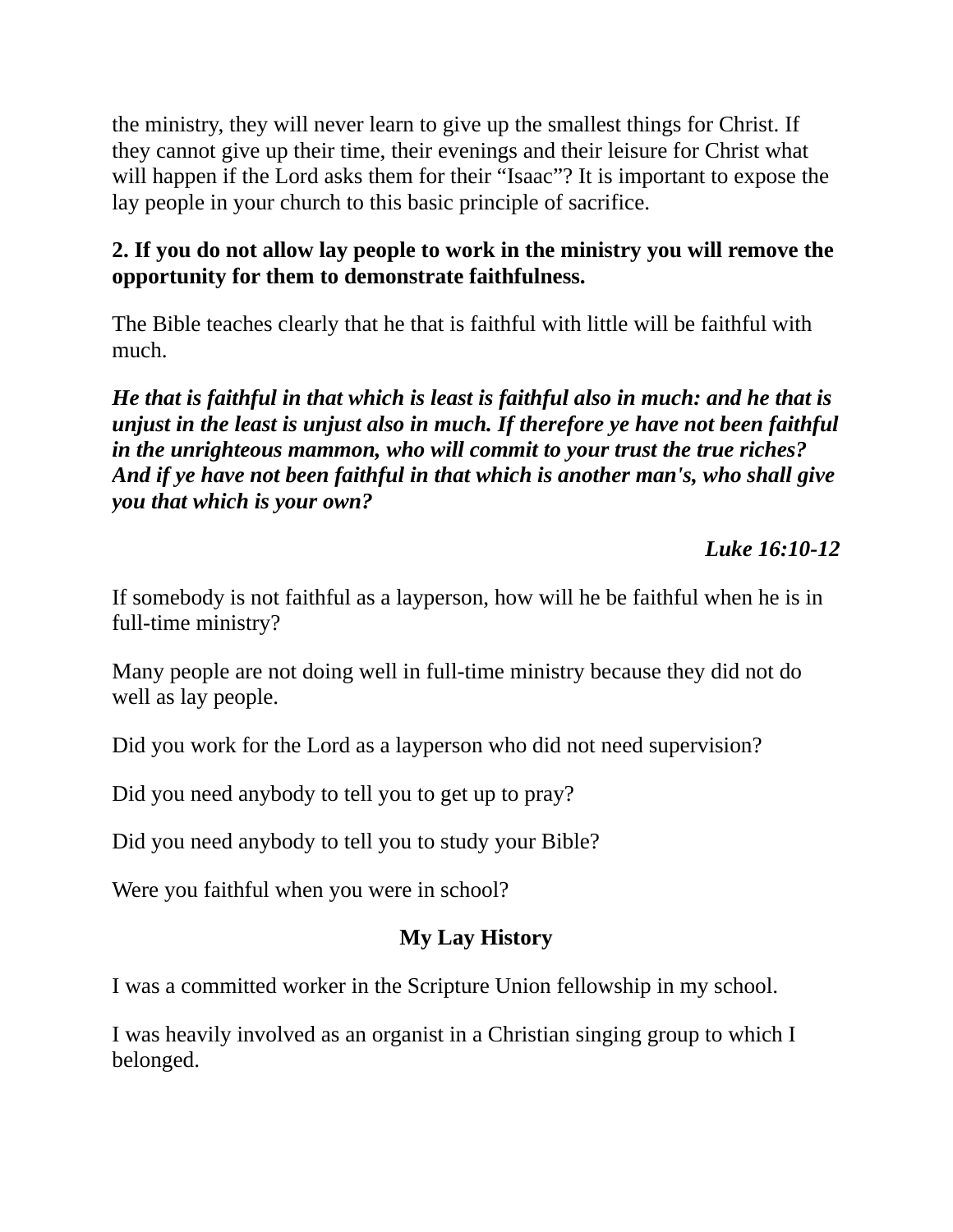I was a drummer and pianist for Victory Church in London.

I was involved with the fellowships in the university. Yet it never once crossed my mind that I should be paid for these things.

This lay ministry is an important background for a future full-time ministry.

He that is faithful with lay ministry will be faithful with full-time ministry. Many people who have worked as lay people work even better as full timers.

## **3. If you do not allow lay people to work in the ministry you will employ people to do jobs that do not occupy them fully.**

Not every ministry needs a full-time pastor. Many churches can be pastored by unpaid lay pastors.

If there are only twenty-five people in the church, it is obvious that it cannot sustain and does not need a full-time minister. Many of the church members secretly ask, "What does the full-time pastor do all day?"

Many people think that pastors sleep from morning to evening. The fact is that there isn't so much to do with a congregation of thirty. The ministry has to develop to the point where it needs a full-time worker. The other reality is that most of the members are at work during the day and only become available in the evenings.

Pastors are not bankers, accountants or pharmacists. They are shepherds who are supposed to look after sheep. Working hours are different for different professions! I do not work from nine to five everyday because I am not an accountant. I am a pastor! When the sheep become available in the evenings I become very active. That is why I work late into the night.

Some pastors become idle and lazy as they wait for Sunday when they can deliver their next sermon.

*For we hear that there are some which walk among you disorderly, WORKING NOT AT ALL…*

*2 Thessalonians 3:11*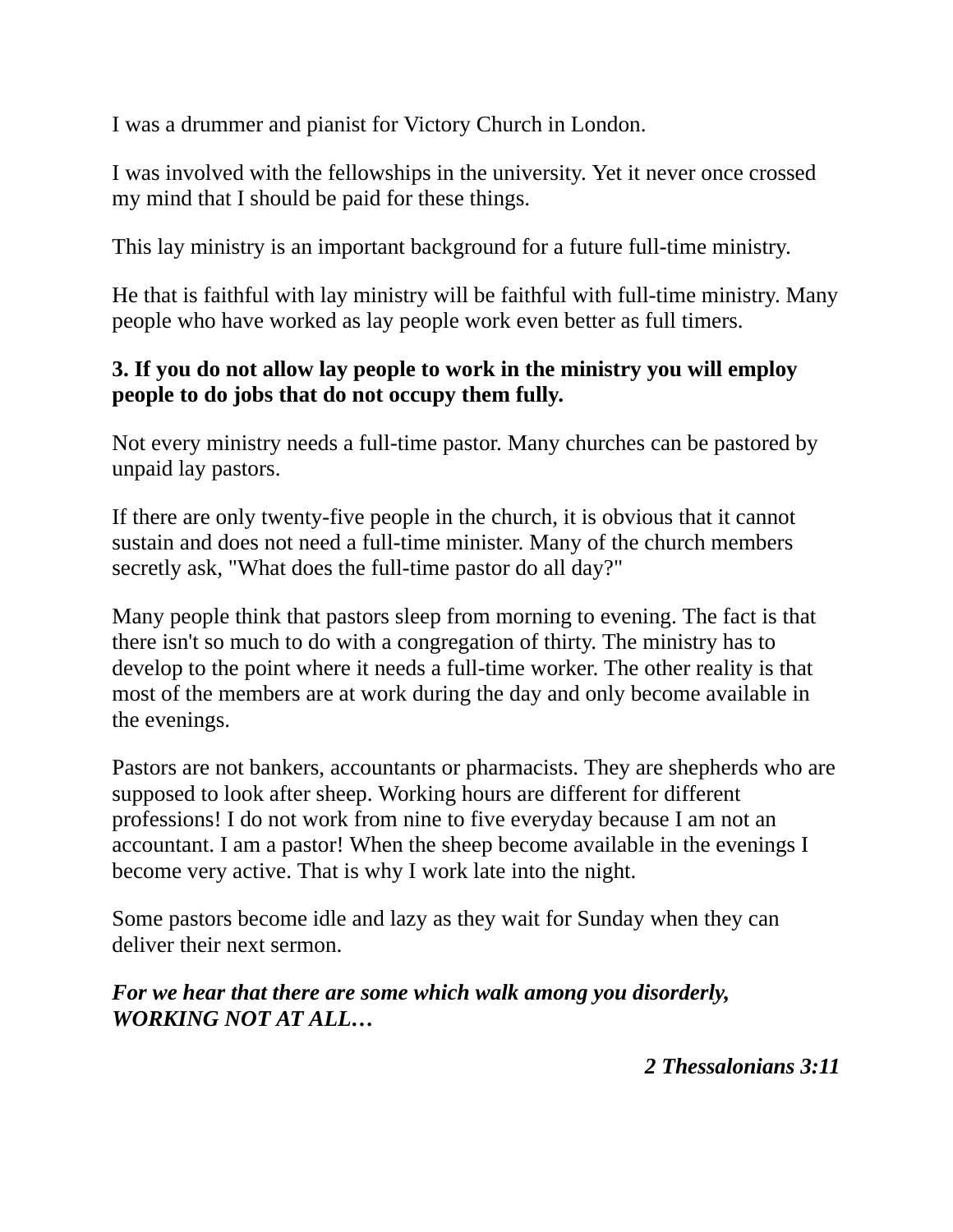Let us be honest! Let us be realistic! Does your church need so many full-time pastors? Does it need even one full-time pastor? Can the income of the church sustain the pastor and his family? Can the pastor not find a secular job to do? Pastors are frustrated and fearful because they are not sure whether they will be able to survive until the next month.

You can overcome that frustration today! Get a job and pastor the church on the side until it grows and demands your full attention!

The Swiss missionaries who were sent to Ghana many years ago were sent as *self-sustaining ministers.* They came equipped with skills that would enable them to work in Africa as they did their ministry work. That is a good example to follow. We need self-sustaining ministers today more than ever before. Most churches cannot bear the burden of maintaining so many full-time pastors.

You must keep your ministry staff as small as possible so that you can pay them properly. You must not have idle and discontented people around you. Idleness leads to laziness and laziness leads to discontentment and discontentment leads to disloyalty.

*And withal they learn to be idle, wandering about from house to house; and not only idle, but tattlers also and busybodies, speaking things which they ought not.*

*1 Timothy 5:13*

**4. If you do not allow lay people to work in the ministry everything done in the church will be related to money.**

*He that loveth silver shall not be satisfied with silver; nor he that loveth abundance with increase: this is also vanity.*

#### *Ecclesiastes 5:10*

The ministry is not an alternative source of employment for anyone. It was never intended to be! It is a special job that God gives to those whom He has called. **As the church becomes larger, it often deteriorates into a source of employment for the unemployed.** This attracts many people who have no better options. What happens to the church? It becomes full of seekers of wealth and lovers of silver. The church is filled with pastors who constantly fight for better salaries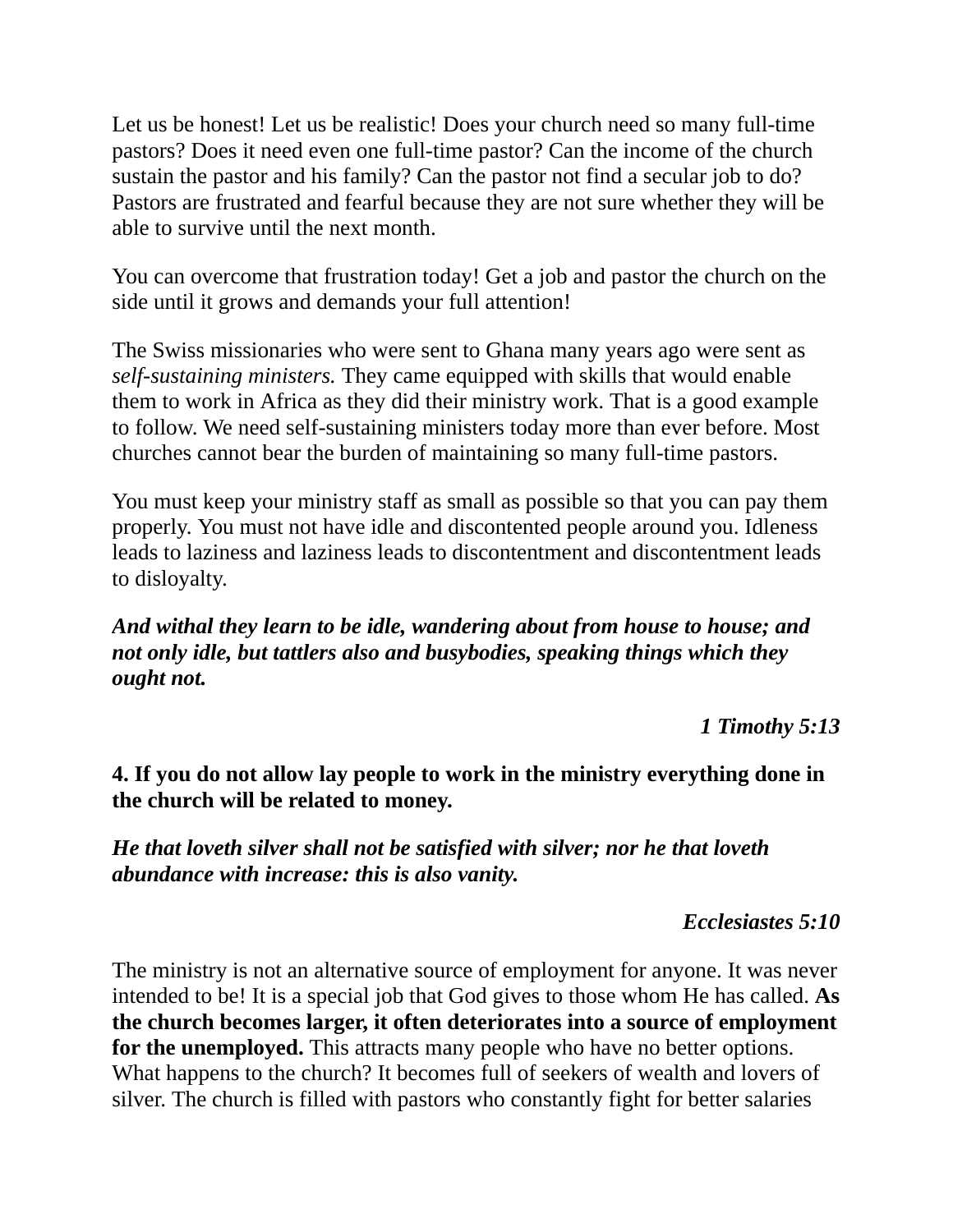and conditions of service.

## **I Never Knew Anyone Earned Money for Preaching**

I started ministry as a layperson, so the idea of being paid in full-time ministry came up much later. I started my church as a medical student and found myself pastoring while at the same time practising medicine. Later on, I went into business and combined it with pastoral work.

At the end of 1990, the Lord told me to leave everything I was doing and enter into full-time ministry. It was not an easy decision for me. Since January 1st, 1991 I have been full-time in the ministry for the Lord Jesus.

There are many people who are in full-time ministry who should not really be there. There are many people who I believe should find secular jobs! How can a church with sixty members sustain eight full-time pastors and their families? Yet, this is the case in many ministries. Success in the ministry requires both power and wisdom.

## *But unto them which are called, both Jews and Greeks, Christ the power of God, and the wisdom of God.*

#### *1 Corinthians 1:24*

Many pastors see the ministry as a way to travel around the world and to drive nice cars. I did not enter the ministry in order to drive a nice car. I do drive a nice car now but I did not come into the ministry because I wanted to have the nice things of this world. In fact, coming into full-time ministry was, for me, the end of all hopes of ever having the nice things of this world.

#### *"Yea doubtless, and I count all things but loss for the excellency of the knowledge of Christ Jesus my Lord: for whom I HAVE SUFFERED THE LOSS OF ALL THINGS, and do count them but dung, that I may win Christ,"*

#### *Philippians 3:8*

A minister who is going to serve God properly must have died to the love for silver and gold. Why is this? The Bible teaches that those that love silver are never satisfied with silver. The more you give them, the more they want. Why is it that the richest people in this world are often the biggest thieves?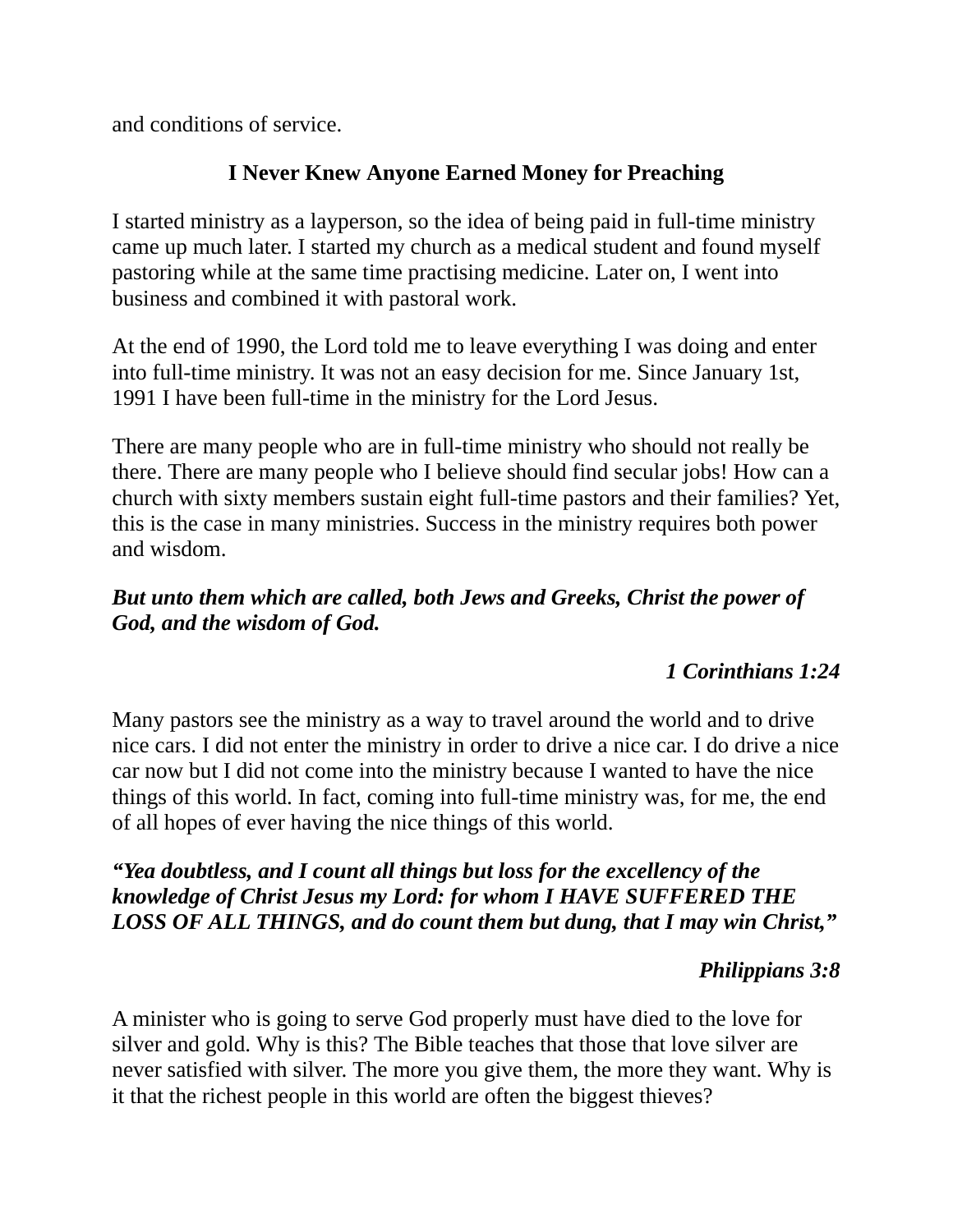Is it because they are poor? Is it because they are in need? Certainly not! It is because of the greed for more and more and more!

You cannot satisfy people with more and more money. From experience, whenever I have felt under pressure to raise salaries, I have often discovered it does not solve the problem!

Senior pastors, if you feel under pressure to raise salaries and give more and more benefits, you will discover that the problem never goes away. Full-time ministers must be people who just want to serve the Lord at heart.

This does not mean that people will be poor but it means that the heart is not craving endlessly after more and more.

Soon the church becomes unionized with the workers against the management, and the management against the workers! The "management" are often the senior pastors who make decisions and the "workers" are the other pastors and workers who are not involved in the decision-making. You should see the bitterness, petty jealousies and bickering amongst the full-time staff of many churches and ministries. This often extends to their families and pastor's wives pick up quarrels with other pastor's wives.

I would rather have one or two workers with peace than to have a hundred unhappy and discontented full-time staff.

#### **5. If you do not allow lay people to work in the ministry they will not learn the importance of obedience and submission.**

As you enter into full-time ministry you must be open for whatever the future will bring. You may be rich or you may be poor. You may have abundance or you may live in the "want of all things". Are you ready for anything?

*Verily, verily, I say unto thee, When thou wast young, thou girdedst thyself, and walkedst whither thou wouldest: but when thou shalt be old, thou shalt stretch forth thy hands, and another shall gird thee, and carry thee whither thou wouldest not. This spake he, signifying by what death he should glorify God. And when he had spoken this, he saith unto him, Follow me.*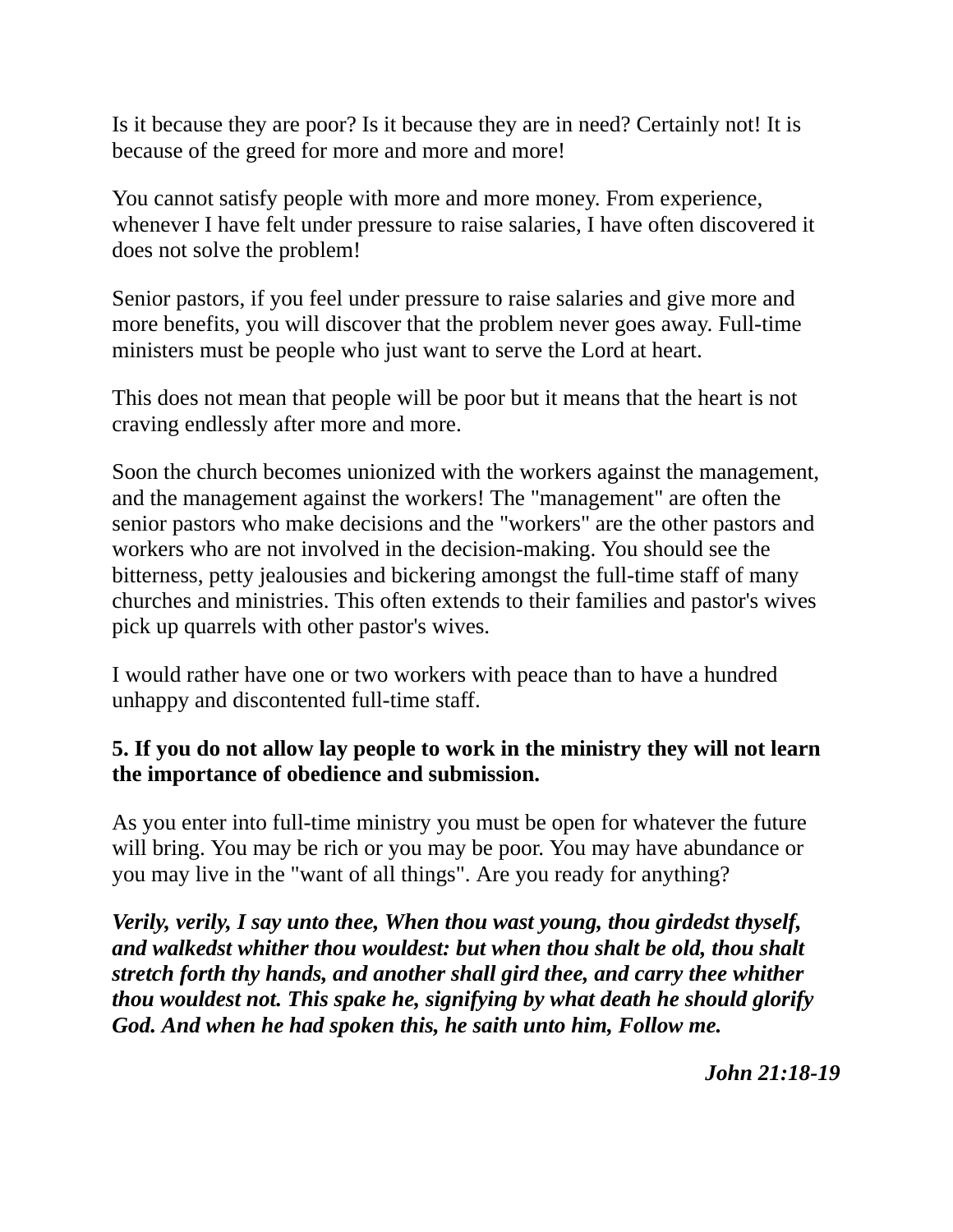Jesus told Peter to be ready for anything. Be ready to be carried anywhere. It will no longer be your will, but God's will. You are not the commander, you are just one of God's workers. One of the reasons why I am in the ministry is because I have no choice.

## *...woe is unto me, if I preach not the gospel!*

# *1 Corinthians 9:16*

There are detractors, faultfinders, analysts and commentators who talk about me all the time. I have no time for empty chatter. I prefer to hear my dogs barking in the morning than to listen to their hateful and sarcastic comments. I must continue doing what God has called me to do. Some people love me for what I do and others hate me. I thank God for them all. But I press on for the mark of the prize of the high calling.

I am totally surrendered to fulfilling the call of God upon my life, so help me God!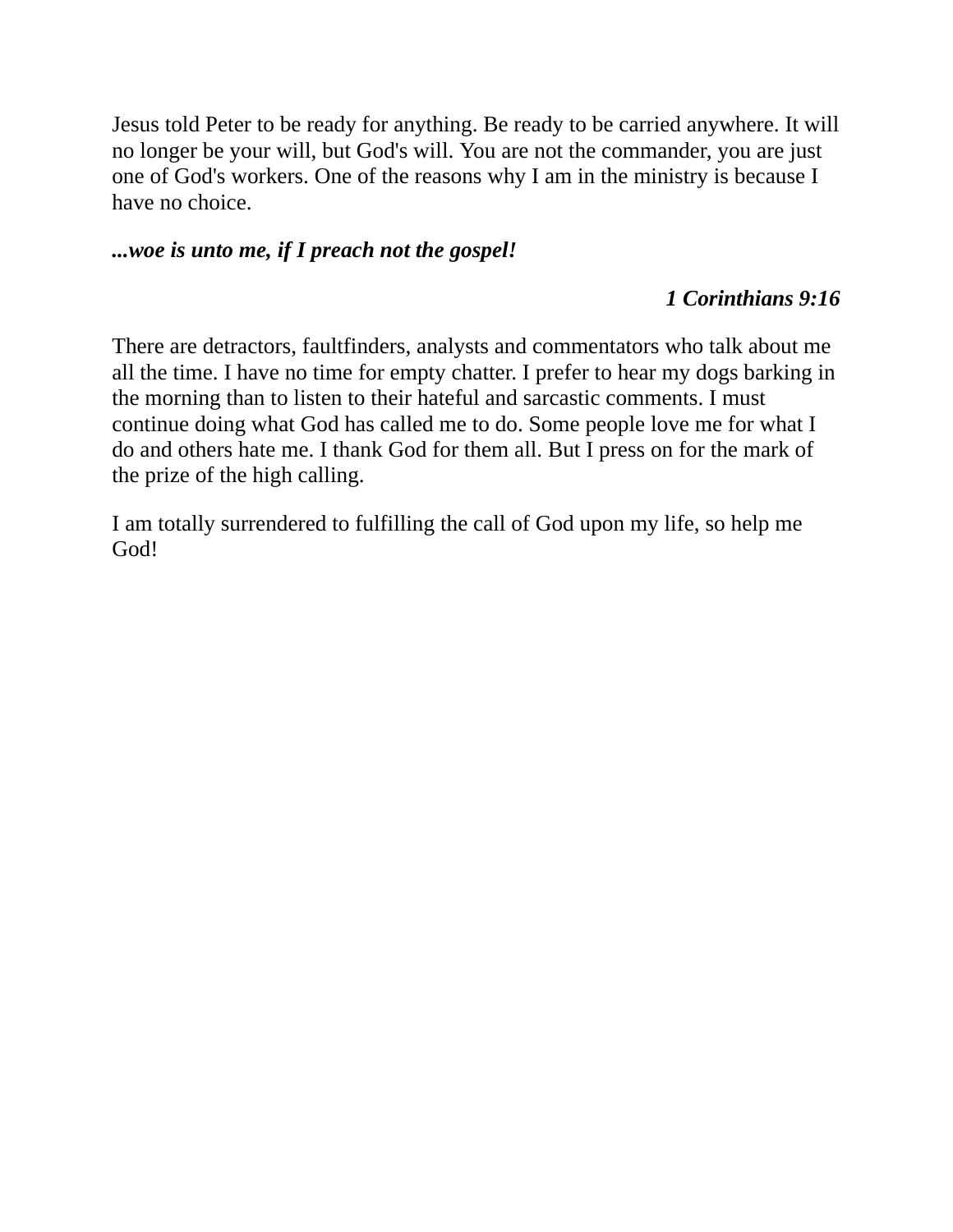# **[SECTION](#page-5-0) 3**

# **CHURCH GROWTH AND PASTORAL [TECHNIQUES](#page-5-0)**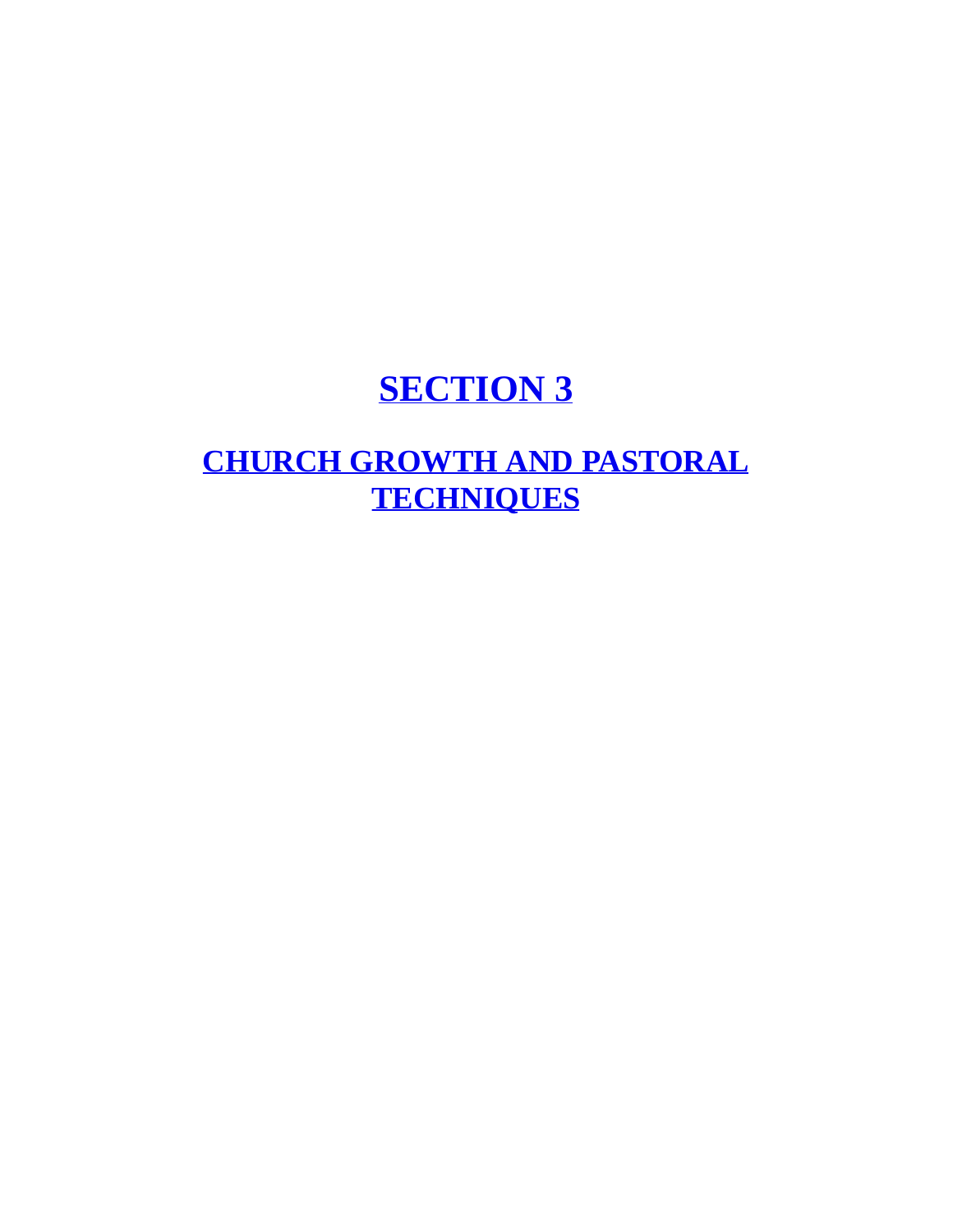# **[Chapter](#page-5-0) 7**

# **The Art of [Wielding](#page-5-0) a Rod and a Staff**

# **The Equipment of a Shepherd**

#### *. . .thy ROD and thy STAFF they comfort me.*

#### *Psalm 23:1, 4*

Without the ability to use your equipment you cannot achieve church growth. A shepherd must know how to use his rod and his staff.

The equipment of a good shepherd are his rod and his staff. Indeed, every profession has its tools.

Guns are the equipment of soldiers with which they kill and destroy.

The stethoscope is one of the key tools of a doctor.

#### **HOW TO USE YOUR ROD AND YOUR STAFF**

#### **1. The rod and staff are used to lead and to rule.**

#### *And out of his mouth goeth a sharp sword… and he shall rule them with a ROD OF IRON…*

#### *Revelation 19:15*

You must learn to wield the rod and the staff as tools for ruling. The traditional perception of a pastor is of someone who is soft, kind-hearted, compassionate, poorly paid, available at all times, and a never-complaining doormat. This is not a picture of a ruler but rather a picture of one who is ruled. I believe that a pastor must be kind-hearted and patient, but one of his cardinal roles is to lead and to rule. A pastor is the head of the local church. A head must take decisions.

#### *The Lord is my shepherd… HE LEADETH ME beside the still waters.*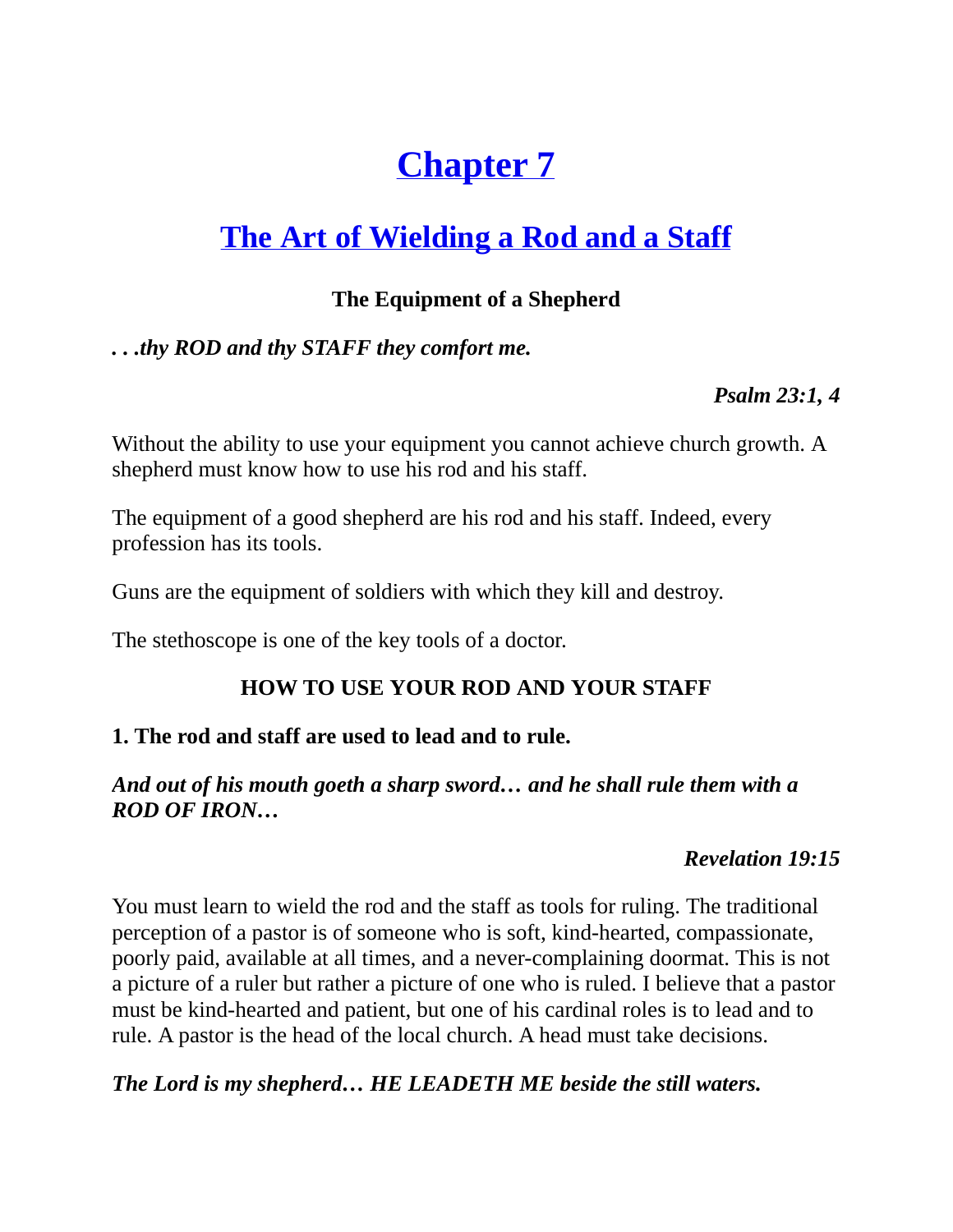A true shepherd leads sheep to the place where they need to go. You cannot be a good leader if you are weak. Every church needs a strong voice that is confident and bold in the Lord. The sheep are looking for someone with direction, who knows where he is going. A pastor must lead the people spiritually and in other areas such as in the family and social dimensions.

When the church does not have a strong capable leader, something is wrong.

Learn to speak to your sheep with authority. I do not mean you should dominate their lives. Lead them with a high level of confidence and control. Sheep are meant to be led.

You have authority over the sheep God has placed in your care. You will answer for their souls one day.

A leader who refuses to take important decisions is doomed to failure.

A good leader takes decisions when all necessary information has come to him! These decisions may be hard and painful. If you, as the shepherd do not take them, your church is doomed to wither.

Just look around and see how many churches are dead and lifeless. They are a far cry from what their founders had envisaged. This is because as wrong things began to creep in, the leaders were afraid to rock the boat and take important decisions.

Sometimes when I look at some hopelessly incompetent government corporations and agencies, I just marvel. They make huge losses, and generate a lot of waste in the system. I have been to government offices where I see everyone reading newspapers. Sometimes you see twenty secretaries in one office with one typewriter. They have nothing to do, yet they are paid with the taxpayers' money every month. What a pity! They sleep, eat and chat all day. Their managers are afraid to take the decision that nineteen out of the twenty typists must be laid off.

The country becomes poorer and poorer and people wonder why. The reason is simple. The leaders have refused to assess the situation and take a strong but hard decision. They are refusing to rule. The fear of losing political power makes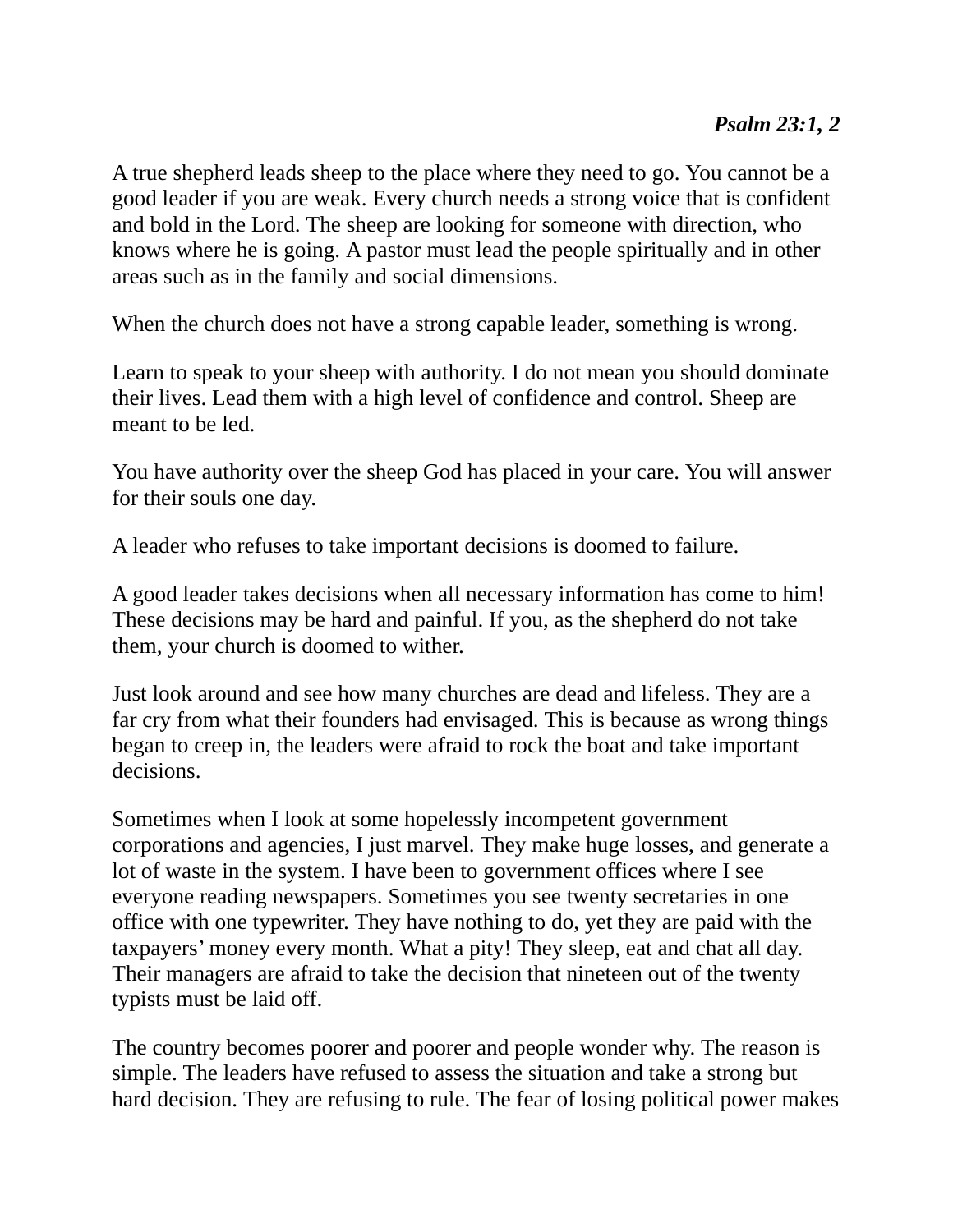democratic leaders become liars and hypocrites.

I am not afraid of taking such decisions because I realize that the church will deteriorate if I do not.

Remove stagnating leaders and replace them with willing and capable workers. I make the necessary changes in my staff and with my lay pastors when I realize a change must be made.

Don't be afraid of changes. Sometimes, it is only a big change that will lead to a big breakthrough. A minor change will take place when you take minor decisions. But a major transformation will occur when you are bold enough to take a major decision. Be a strong ruler and lead your sheep to green pastures.

Lady pastors can learn to be strong firm leaders without being ill-natured and quarrelsome. Lady shepherds should be gentle and effective, without being cantankerous.

#### **2. The rod and staff are used for a way-making ministry.**

*And the Lord said unto Moses… But LIFT THOU UP THY ROD, and stretch out thine hand over the sea, and divide it: and the children of Israel shall go on dry ground through the midst of the sea.*

#### *Exodus 14:15, 16*

You must learn to wield the rod and the staff as tools for making a way. As a leader, God will tell you to speak to His people, giving them many instructions. After you have given instructions to the sheep, you must help them to obey the Word. A true shepherd loves his sheep and tries to help them to obey God.

Moses was the shepherd of the people of Israel. His instructions were to cross the Red Sea. After receiving that command he stretched forth his rod and made a way where there was no way. That is what I call the way-making ministry of the pastor.

Every full-time minister or lay pastor must learn to make a way where there seems to be no way for the people of God.

When some of your sheep think that their house is too far away from the church,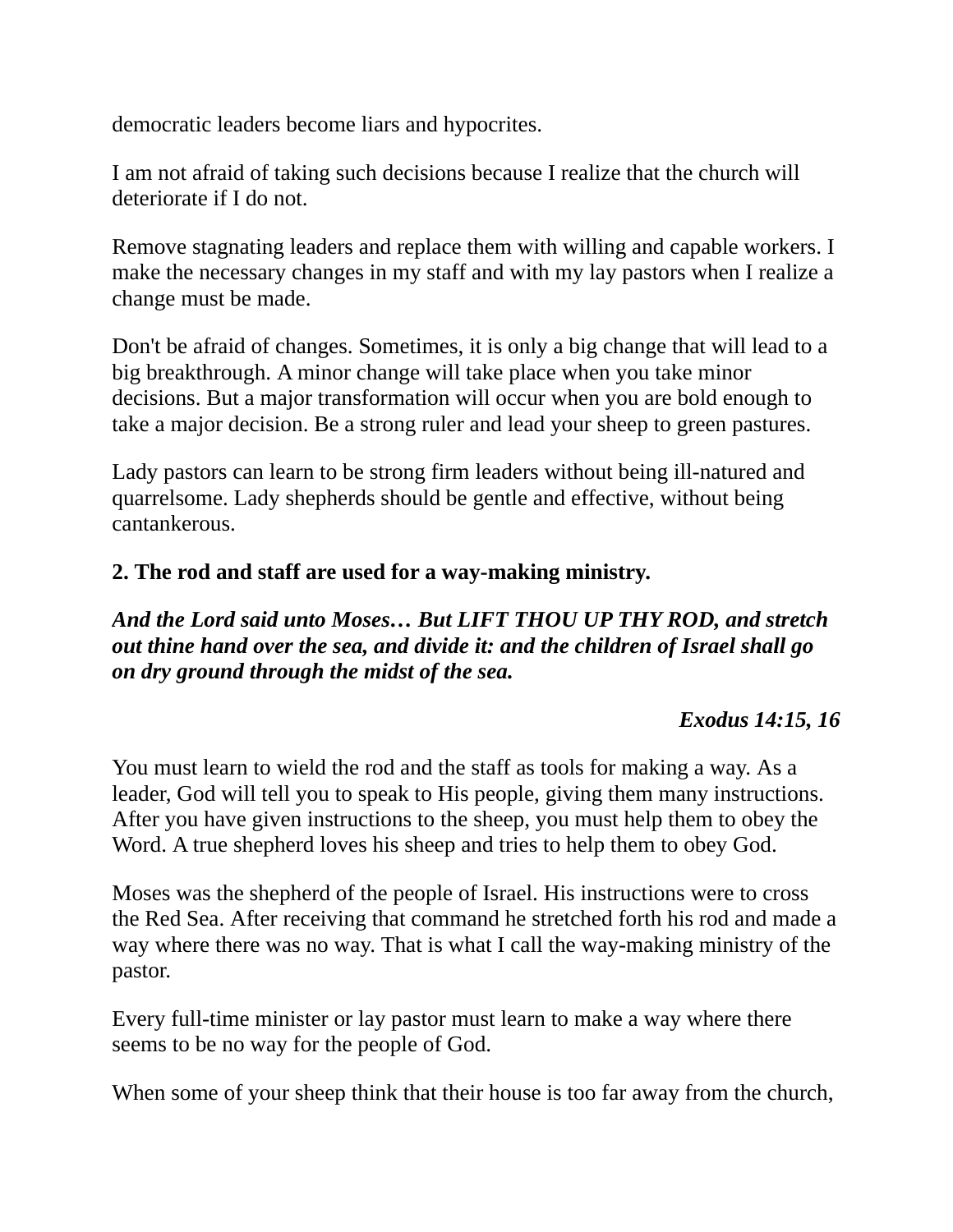go and visit them wherever they live. This will prove to them that their homes are not too far.

# **My Visit Produced a Pastor**

I knew a family that lived about a two-hour train ride from one of our churches. When I called them, they said it was too far to attend church. So one Saturday, I took a car and together with another pastor, we drove all the way to their house. They were so surprised to see us visiting them.

This is one thing that visits do. It establishes the fact that people are not too far away. From that day, the entire family decided to come to church, taking the train and travelling two hours to church.

They did this for a number of years, and today one of them is a pastor. Make a way for your sheep. Help them to see that it is possible to obey the Word of God. Sometimes when they don't have money, give them some money to help them attend. You may not be able to give them money all the time, but the fact that you did it once or twice encourages them and shows that you really care. This is the pastor's heart.

# **Make a Way for Your Sheep to Get Married**

As a pastor, it is easy to see that your sheep are looking for husbands or wives. Don't just look on unconcerned and preach about how good it is to be married. Discuss the practical issues of choosing a partner with them. Help them to notice one another. That is what we call "Shepherdorial Linking."

Teach your members that they can find a good partner within the church. Some people may not like that idea, but it works and it stabilizes the sheep. Of course, do not force people to marry each other.

You must warn them that happiness is not guaranteed just because they marry a person you recommended. This is because marriage is complex and you don't want anyone cursing you for the rest of their lives.

# **Make a Way for Sheep to Find Jobs**

I preach to my members about prosperity. After I've done that, the way-making anointing comes upon me and I help them to get jobs. If one of my church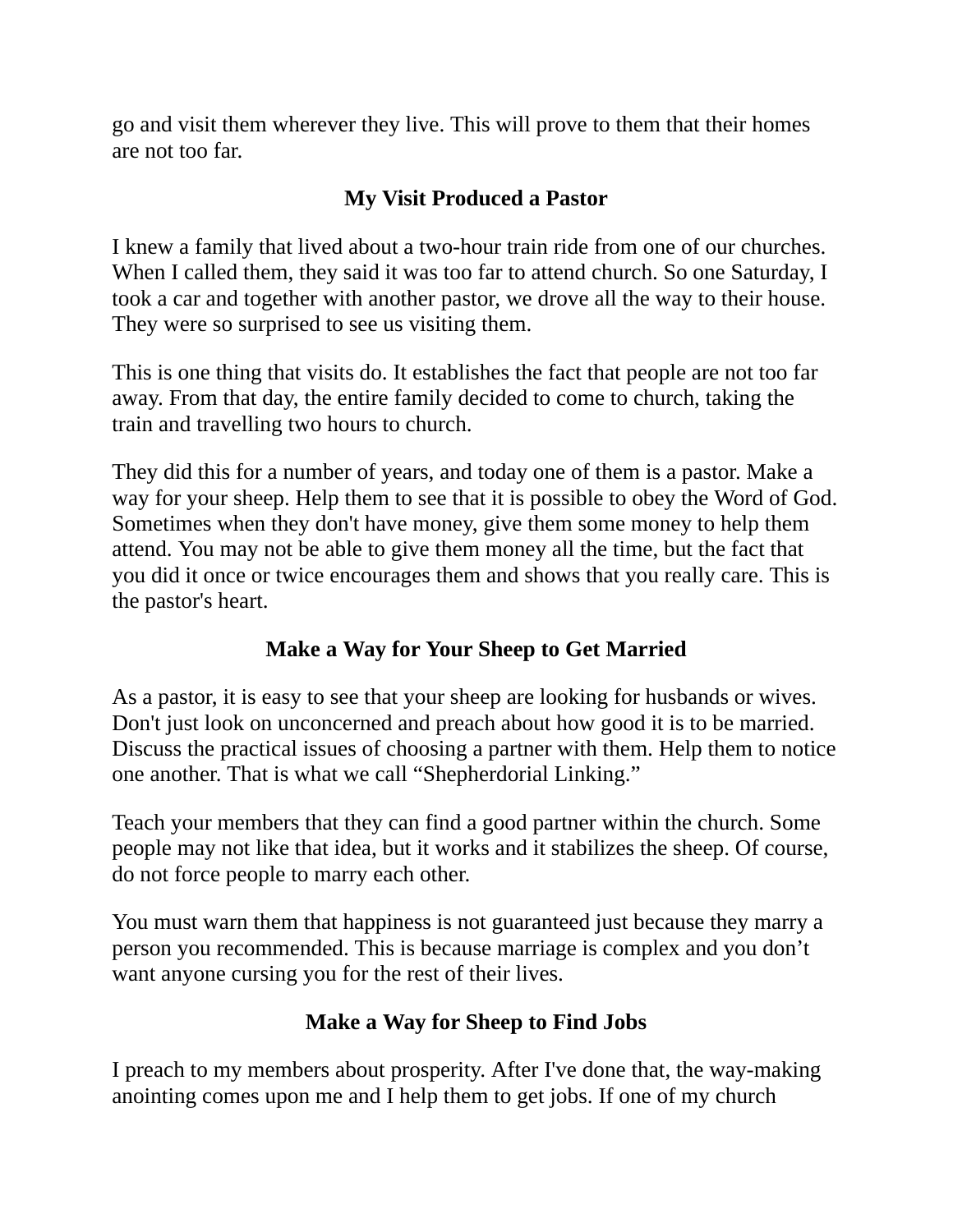members is strategically positioned as an employer, I would speak to them about a sheep who needs employment.

Sometimes a person you have recommended will disgrace you. But do not let that deter you from making a way for other good sheep.

It is not good enough to say "Cross the Red Sea"; you must make a way for them to cross!

# **Make a Way for Your Sheep to Attend Programmes in Church**

I have often changed meeting times or rehearsal times so that one person could attend. I am a pastor and I want all of my sheep to attend the meetings. Schedule reasonable meeting times. *Make things possible for people*. That is the waymaking ministry in action.

Schedule fewer meeting times without compromising the number of meetings. Sunday is a good time to meet and counsel your sheep. You can always combine meetings. Don't let people travel to church twice when they could have come once.

Be an expert at overcoming the excuses of church members. When they say that church services are too long, point out to them how many hours they spend watching television. When they say that the church is too far from their homes, ask them how far their jobs are from their homes. When the church member doesn't have shoes, get him a pair. Be a way-maker. Be like Moses. Make a way through the Red Sea with your rod and your staff.

# **3. The rod and the staff are used for taking territories in ministry.**

You must learn to wield the rod and the staff as tools for taking territories. If you have a burning vision for a mega church you will always want to take more territory for Christ. You can **take more territory for God through prayer and fasting.** You can lead your people into spiritual warfare.

I always have a new vision for my church. When I had twenty members, I had a vision to have fifty. When I had fifty people at the Korle Bu Teaching Hospital, I dreamed of the day when I would see a hundred people sitting in church on Sunday morning.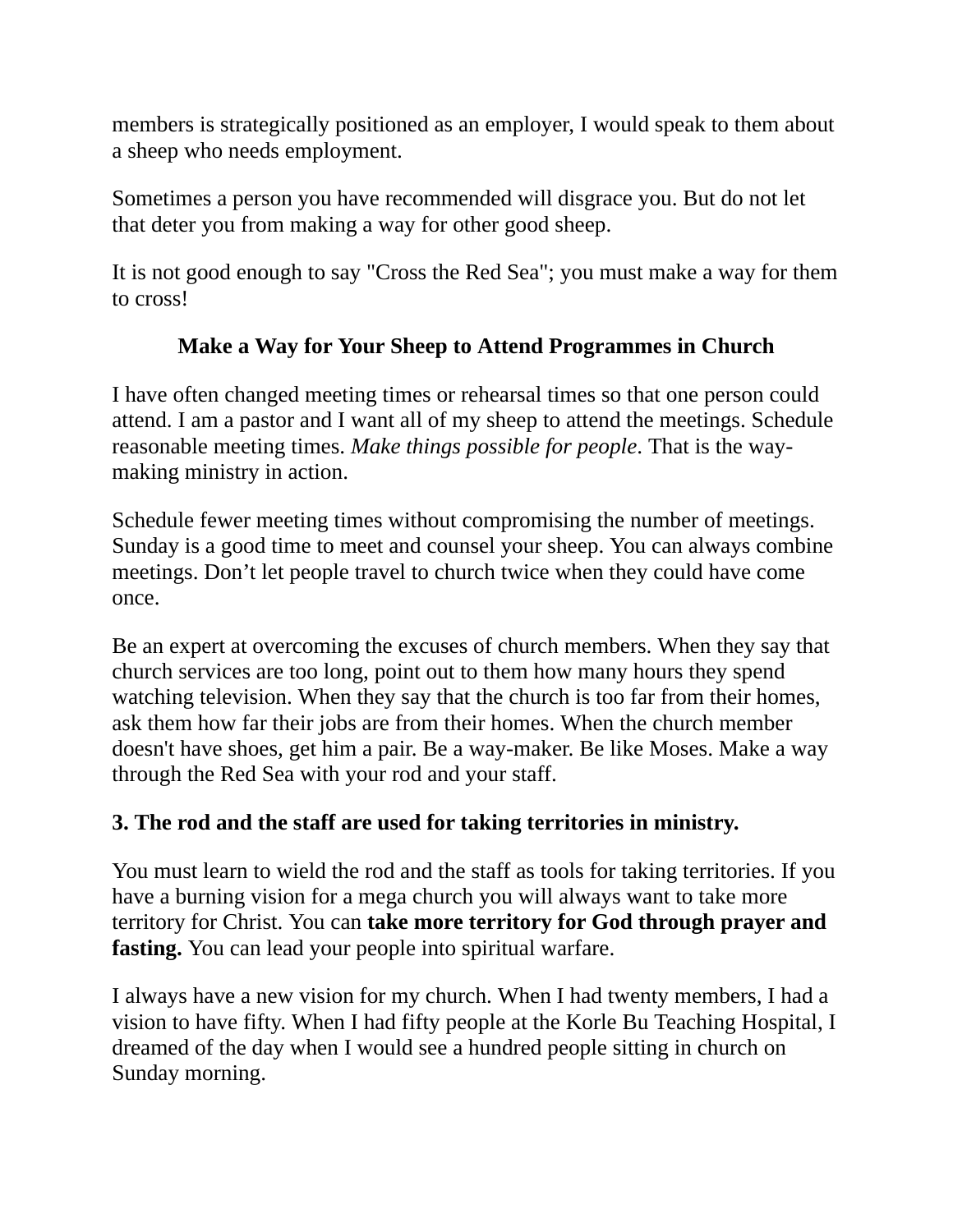When I had five hundred, I dreamt of a thousand. Mega Church Pastor, you must have dreams for greater territories for the kingdom of God. We are not a social club. We are not fighting a psychological warfare. We are into spiritual warfare.

*And Moses said unto Joshua, Choose us out men, and go out, fight with Amalek: tomorrow I will stand on the top of the hill with the ROD OF GOD in mine hand. And it came to pass, when Moses held up his hand, that Israel prevailed: and when he let down his hand, Amalek prevailed.*

#### *Exodus 17:9, 11*

People who take new territories are people who fast and pray. I believe in praying for long periods. I believe in fasting as the Spirit leads. Moses, the shepherd of God's people, stretched out his rod in warfare against Amalek. Moses' rod symbolized the power of intercessory prayer. It is the art of travailing in prayer for the ministry.

What you see happening in the physical is only a manifestation of what has taken place in the spiritual realm.

Anyone who calls himself a pastor must learn to fight with prayer in the realm of the spirit. If you want to have a big church, you must learn to fight for it in the spiritual realm. Every territory is occupied by evil spirits who dominate the area.

When I travel from place to place, I can virtually feel the difference in the spiritual atmosphere. When I am in Ghana, I sense a lighter and easier spiritual climate. When I am in Germany I sense the presence of many marauding evil spirits.

Develop the art of intercession for taking more territories for God. That means you must develop several important prayer skills.

#### **4. The rod and staff are used to comfort people.**

#### *…thy rod and thy staff they comfort me.*

#### *Psalm 23:4*

You must learn to wield the rod and the staff as tools for comforting the sheep. One of the principal ministries of a shepherd is to comfort the sheep. Every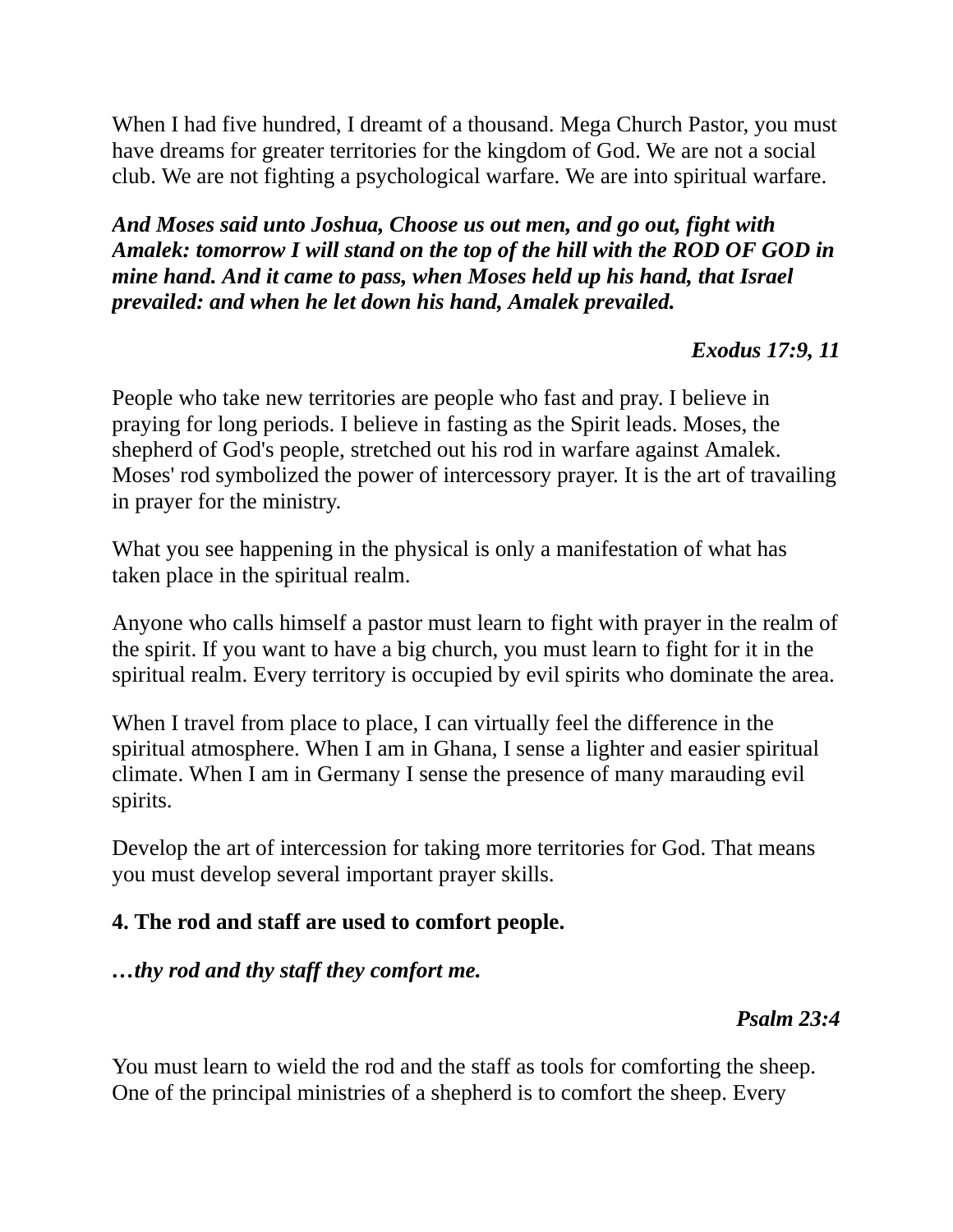sheep should be able to say to his shepherd, "Your rod and your staff comfort me." Some people do not know why their churches do not grow.

The shepherd must genuinely love the sheep and care for them when they are in trouble. Never lose the opportunity to be by your sheep's side in their time of difficulty. The duty of the lay pastor is to stand by his sheep in the time of their greatest need and greatest joy. It is not an option! Remember that, sorrow shared is half sorrow, and joy shared is double joy.

The sheep want to share their sorrows and their joys with their pastor.

It is the duty of the shepherd to comfort the sheep. The comforting ministry starts by showing interest in things that are important to the sheep. Be interested in all of their major events; especially the birth of a child, marriages, sickness and funerals. God expects you to be there!

What is important to your sheep must be important to you. If you claim to be a pastor, what are you doing to show real love to your sheep?

Shepherds, if you genuinely do not love your people, they will not respond to your good preaching. The Bible says that God is angry with the shepherds because they have not ministered to the sheep under the comforting ministry.

*The diseased have ye not strengthened, neither have ye healed that which was sick, neither have ye bound up that which was broken, neither have ye brought again that which was driven away, neither have ye sought that which was lost; but with force and with cruelty have ye ruled them.*

#### *Ezekiel 34:4*

The sheep often know the Word before you preach. What they want is some love. Everybody responds to love. It is only demons that cannot be loved! Remember that love never fails. The Bible does not say, "Preaching never fails" or, "Teaching never fails". The Bible says, "Love never fails". The comforting ministry is love in action.

#### **5. The rod and staff are used for self-assessment.**

One of the principal duties of a shepherd is to do what I call measuring the temple. Measuring the temple helps you to know where you stand.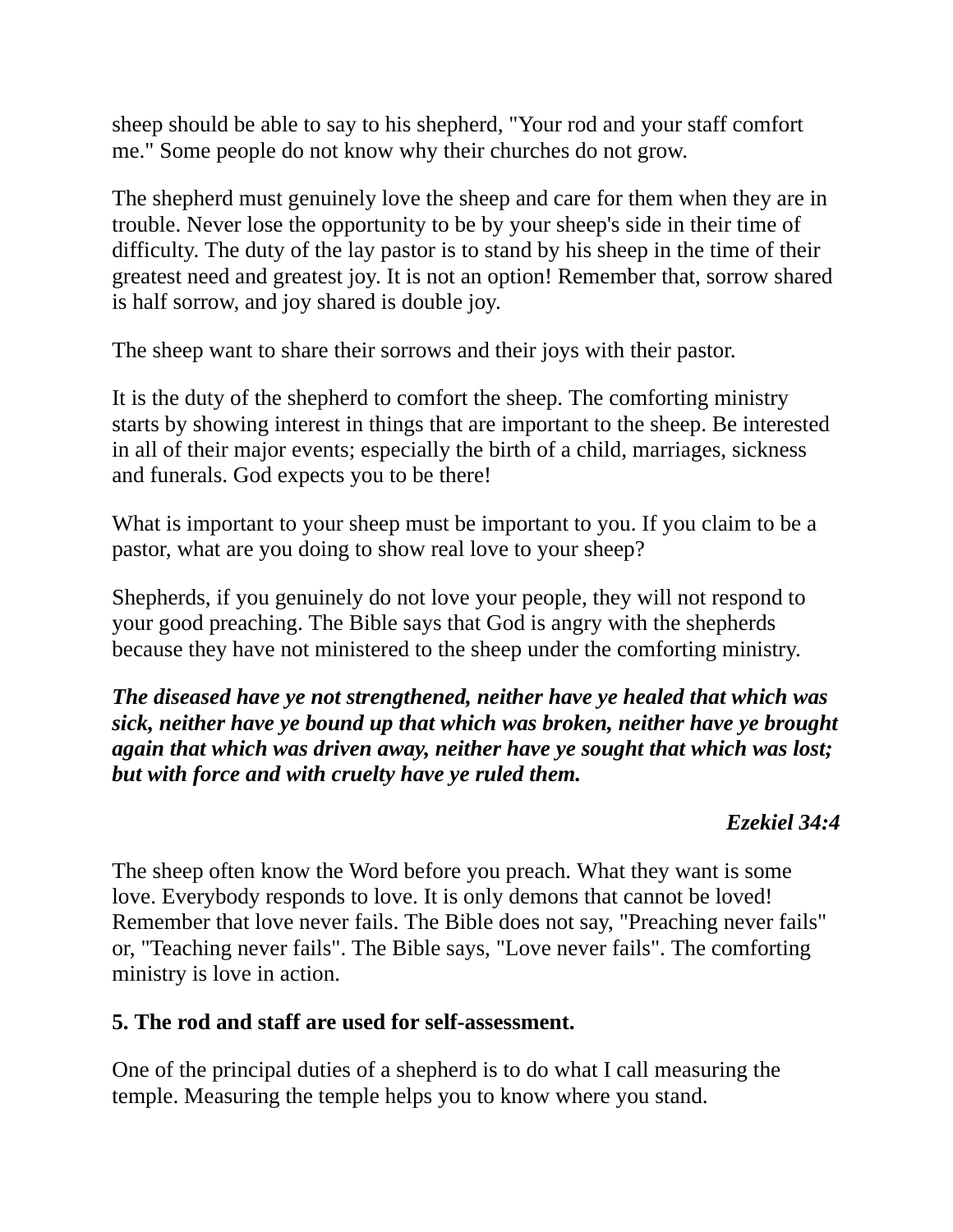#### *And there was given me a reed like unto a rod: and the angel stood, saying, Rise, and MEASURE the temple of God, and the altar, and them that worship therein.*

# *Revelation 11:1*

This involves a critical analysis of the way things are going. Pastors need to take time off to analyze themselves and to see whether things are being done according to the vision that God gave.

You must constantly measure yourself. Ask yourself, "Am I doing what God called me to do?" The reason why I am writing books now is because I believe it is in obedience to God. No matter what I do, I am constantly trying to fulfil the specific call of God on my life.

# **Only Twenty-five Members after Twelve Years**

I was chatting with a pastor who had been in the ministry for twelve years. After being in the ministry for twelve years, he only had twenty-five members in his church. His church was in a city where there were many large churches.

After many years of hard work there was little growth. Anything that is alive and healthy grows. If this pastor were to have analyzed his ministry properly, he would have come up with some important decisions.

For instance, he may have realized that he was better suited to be an assistant than to be a head.

Perhaps he would have discovered that he lacked a genuine call of God.

Perhaps he would have realized how he needed to close down the church. Analysis and self-assessment are very important in ministry. They help you to make vital mid-stream corrections.

# **He Returned to the Ministry**

Some years ago, I spoke to a pastor friend of mine. I had known this pastor for several years. He had been actively pastoring a church in a large city.

Due to circumstances beyond his control, he found himself in another city. There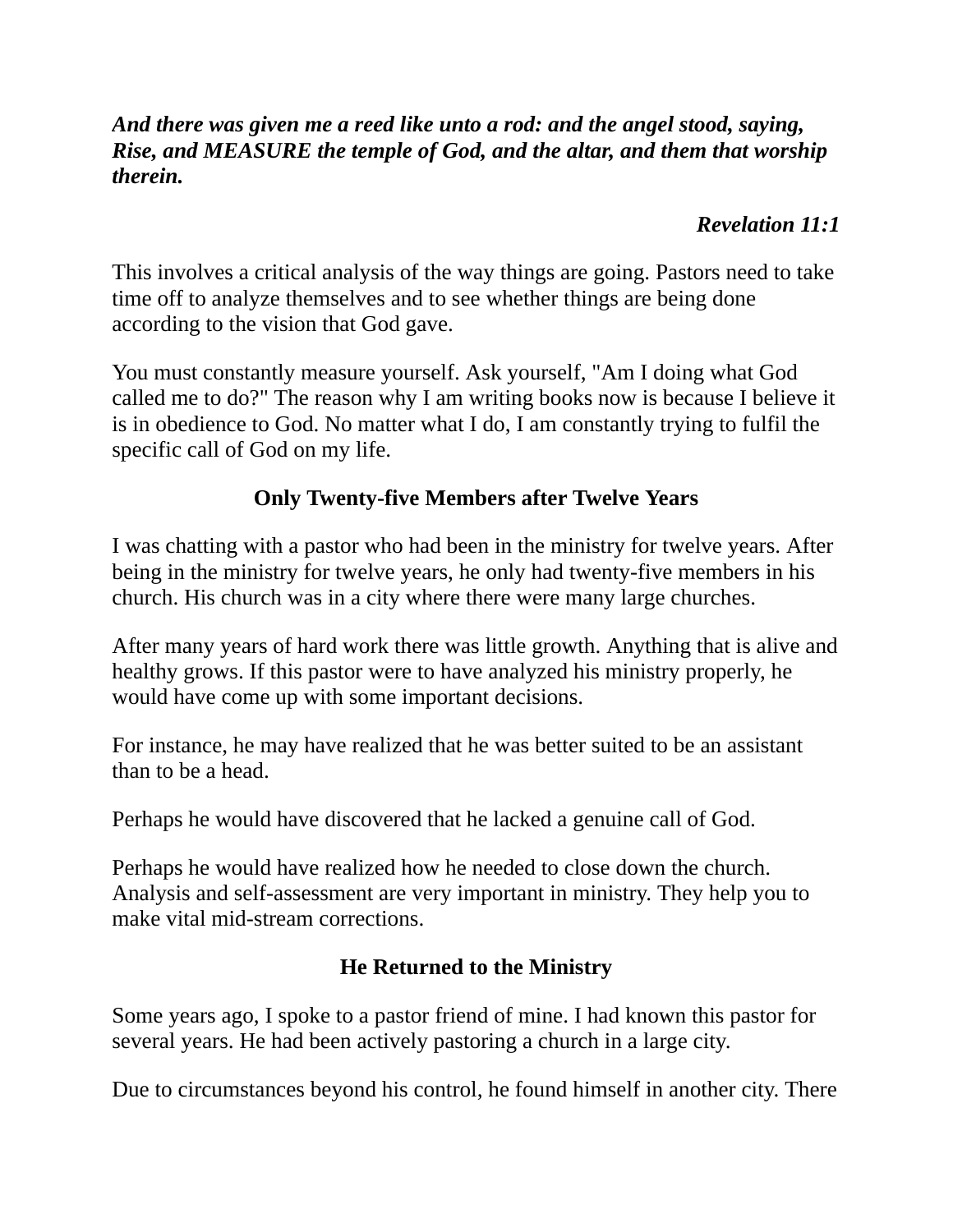he just attended a dead church. He was no longer actively involved in the ministry. He was just a church attendee.

I spoke to him and said, "If you are called of God to the ministry, then wherever you are and whatever your circumstances are you must fulfil your ministry." I impressed upon him to analyze his condition (measuring ministry) as a pastor and take the important decisions that would bring him to a place where he was fulfilling his divine call. I'm happy to say that he did. Today, he is overseeing many churches.

#### *EXAMINE YOURSELVES, whether ye be in the faith; prove your own selves…*

# *2 Corinthians 13:5*

Examine yourselves to see whether you are within your call and whether there is anything that you have to change.

Can you imagine if the Mercedes-Benz car that is being sold today is exactly the same as it was fifty years ago? Can you imagine what it would be like if these car makers were to carry on for years without making changes? But that is how many churches are. They carry on for years without trying to make improvements

Our churches and ministries must be - *continually upgraded and improved.*

We must compare what we are doing to what is in the Bible. If you see something in the Bible that is not in your church, strive to attain that biblical standard.

I always marvel at people who fight against miracles and prophecies. Prophecies and prophets are in the Bible. The entire Bible is full of testimonies of supernatural and spectacular miracles.

If you have no miracles in your church, please do not say that the day of miracles has passed.

Just work on yourself until you have the miraculous operating in your ministry.

Accept the fact that there are biblical standards to attain! It is because we don't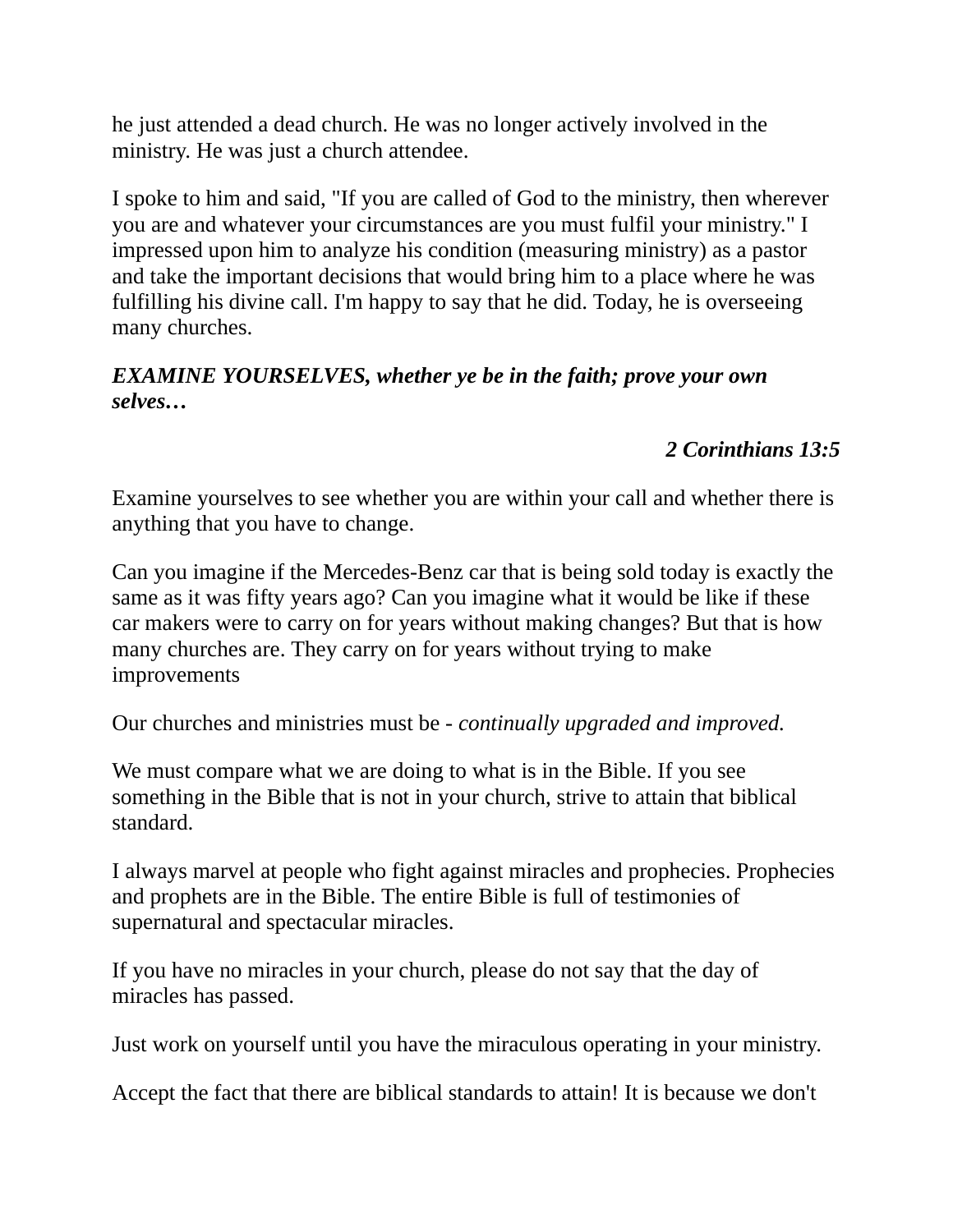measure what we are doing, that we continue in the wrong thing for a long time.

Ask yourselves, "Am I a good person?" Ask your wife or husband what she/he thinks about you. Ask yourself, "How many people should there be in the church at this stage?" Measure your performance and analyze your duties! If you assess yourself, God will not have to judge you.

#### *But he that is spiritual judgeth all things, yet he himself is judged of no man.*

*1 Corinthians 2:15*

#### **6. The rod and staff are used in correcting people.**

#### *...SHALL I COME UNTO YOU WITH A ROD, or in love, and in the spirit of meekness?*

#### *1 Corinthians 4:21*

You must learn to wield the rod and the staff as tools to correct people. Some people do not like it when the pastor points out evil and corrects it. The worst type of pastor is the one who cannot correct things that are going out of line. It is important to purge out certain things from the flock. When your sheep realize that you are a weak leader, they will take you for a ride.

#### **Black Beauty**

Many years ago, I went for a ride on a horse called Black Beauty. This was at Burma Camp, a military riding school in the city of Accra. I was a new rider and the horse soon realized that I was a novice. Our instructor was taking us on a ride through various fields in the countryside.

When we got to the boundary of the riding school, the horse didn't feel like going out for the ride so it stopped at the gate. I had a whip in my hand so I hit the horse several times and it began to kick and jump.

Soon, it knew that I was afraid of it. Some of the more experienced riders in the group came alongside and encouraged me to control my horse and bring it out into the field.

Would you believe that the horse calmly turned around and took me back to its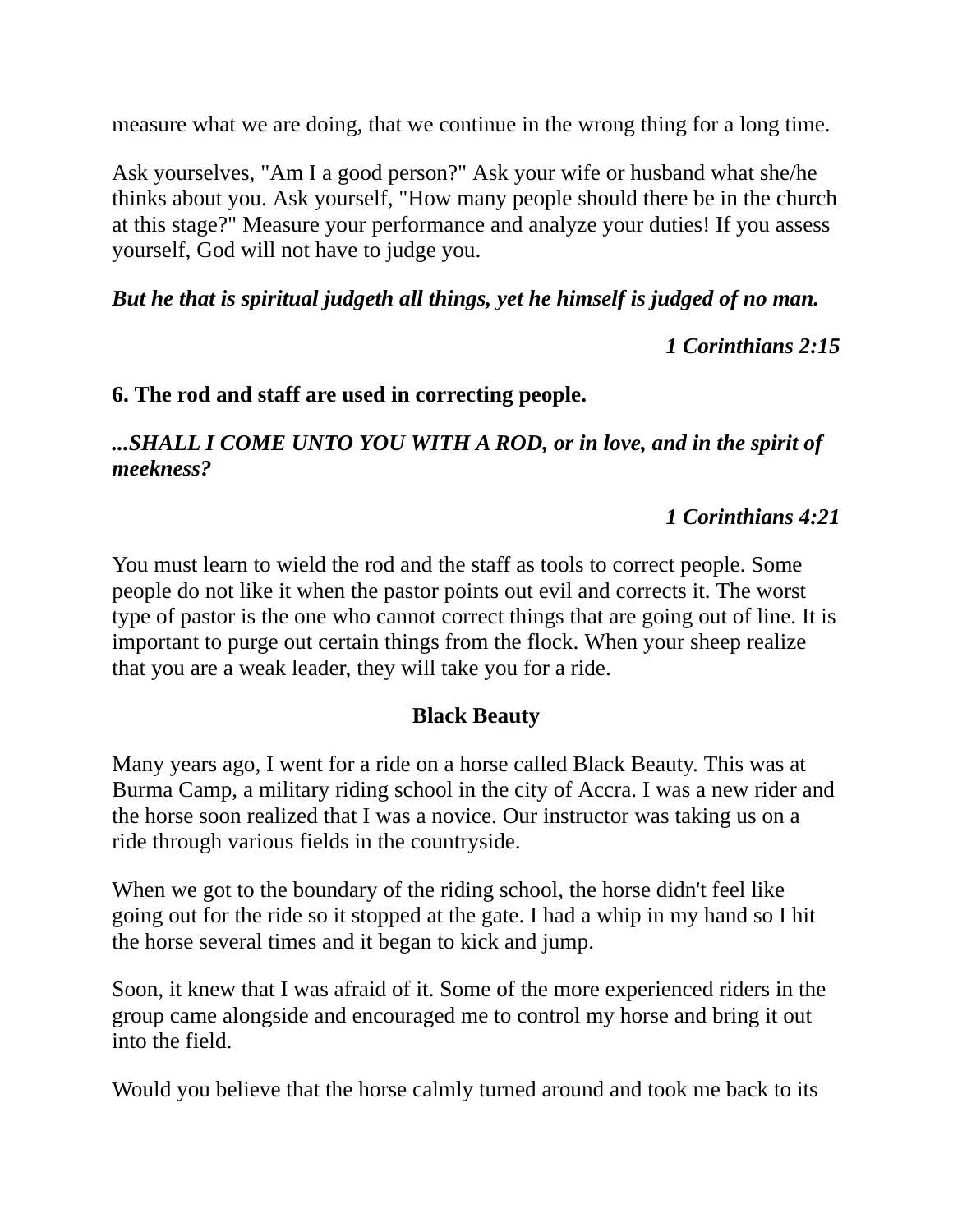stable? It utterly refused to go out on a ride that afternoon. I would say that the horse rode me; I didn't ride it!

Some months later after I became experienced, this horse was no match for me. I could make it do anything I wanted it to do.

That is how the pastor must be with the sheep. If the people you are leading feel that you are weak, they will lead you. When they realize that you are strong, they will stay in line.

Identify disloyal people and remove them from the fold. Rebuke people publicly when you have to.

#### **Strength to Drive out Thieves**

One Tuesday night, during a church service, my associate pastor invited a church member to come up on stage. This young man was notorious for stealing.

The associate pastor announced to the church that the young man was a dangerous thief who was going about taking things from church members. He went on to say that everybody in the church should be careful of him and not believe his lies anymore.

The church was dead calm for a second and then suddenly burst out in thunderous applause. The young man had thought that he could take us for granted. He thought that because we were a church we would allow him to do anything he wanted. That was his mistake and the sheep appreciated the strong leadership of the pastor.

#### *…Know ye not that a little leaven leaventh the whole lump? Purge out therefore the old leaven…*

*1 Corinthians 5:6, 7*

To some of the sheep, you must be gentle and say things like:

"I am disappointed in you."

"I wasn't expecting this from you."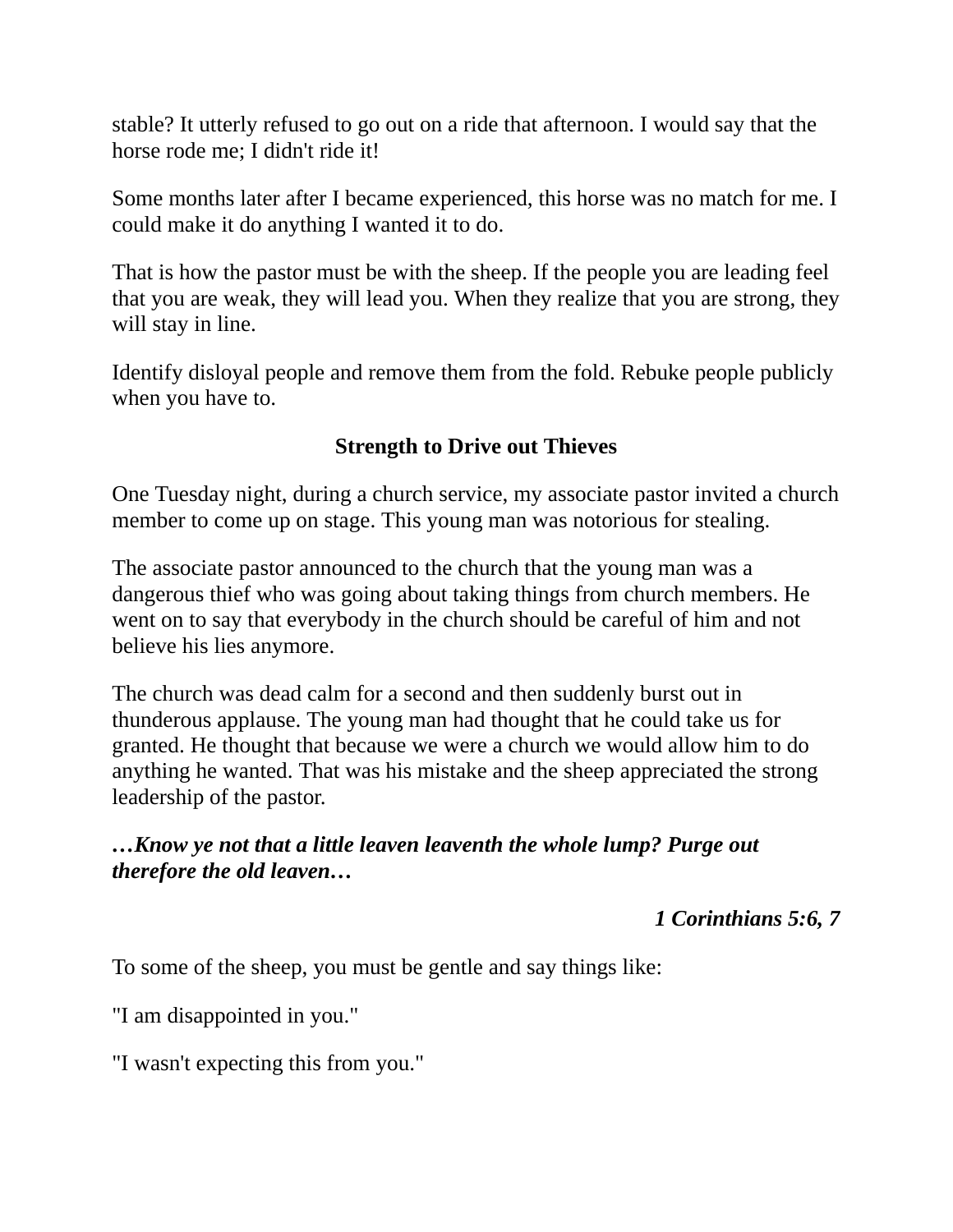"I was expecting something better from you."

"Let this never happen again."

"Shame."

"I give you 20% for your Christianity."

# *And of some have compassion, making a difference:*

*Jude 22*

Correcting the sheep does not mean you should disgrace them. You can correct them without disgracing them. If you do not correct them, that thing will begin to spread among the congregation.

# **The "Ruby, Walk Out!" (RWO) Treatment**

To some of the sheep, you must be rough and hard. With others, you must actually dismiss them from the church. I remember one pastor who stood in the pulpit and looked at two giggling girls and shouted from the pulpit, "Ruby, Walk Out!" She had no choice but to walk out, never to return.

#### *Cast out the scorner, and contention shall go out; yea, strife and reproach shall cease.*

#### *Proverbs 22:10*

I call this the RWO treatment. Some people need to be dismissed from the church. Their presence in the church is not desirable or helpful, so get rid of them. It's as simple as that!

#### **7. The rod and staff are used to feed the sheep.**

You must learn to wield the rod and the staff as tools for feeding the sheep. It is a principal duty of a shepherd to feed his sheep. Everything else comes after he has done this principal duty. The authority to lead is given to those with the ability to feed.

#### *FEED THY PEOPLE WITH THY ROD, the flock of thine heritage, which*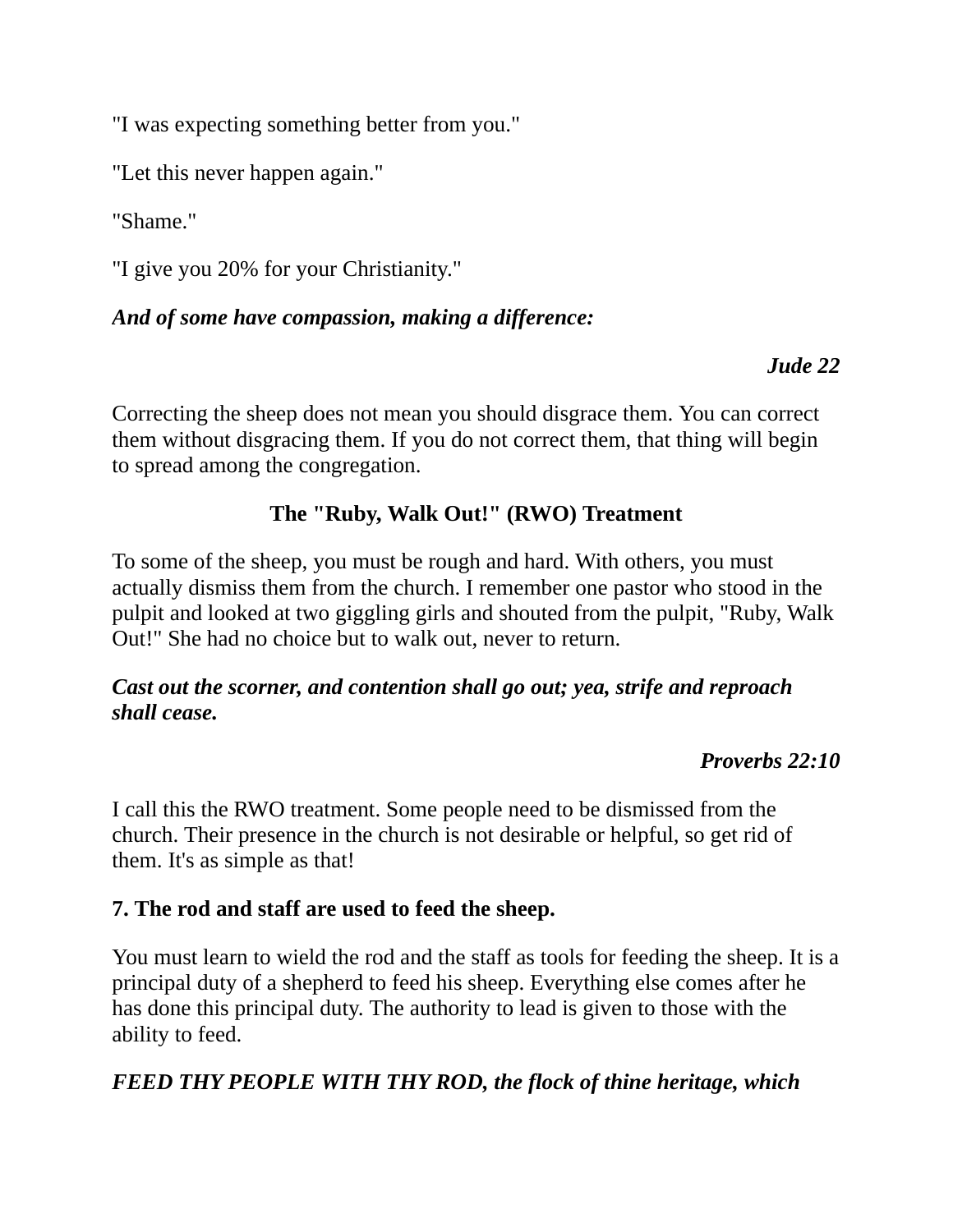#### *dwell solitarily in the wood, in the midst of Carmel: let them feed in Bashan and Gilead, as in the days of old.*

#### *Micah 7:14*

I have people in my church who are older and wiser than I am in many respects. Yet in the church, I am their leader and I minister to them. Where would I get the authority to advise someone who could be my father or my mother? This authority is found in the ability to feed.

Where does your earthly father get his authority from? It comes from the fact that he has fed you for years and continues to feed you. When your parents no longer feed you, the authority they have over your life reduces.

Jesus said to Peter three times, "Feed my sheep". It is very important to the Lord that His sheep are well fed on the Word of God.

#### *…Jesus saith unto him, Feed my sheep.*

#### *John 21:17*

The principal duty of all ministry offices is to preach and to teach the Word of God.

#### *And Jesus went about all the cities and villages, TEACHING in their synagogues, and PREACHING the gospel of the kingdom...*

#### *Matthew 9:35*

Paul was an apostle and a prophet. He called himself an apostle to the Gentiles.

#### *Paul, AN APOSTLE of Jesus Christ by the will of God…*

*2 Timothy 1:1*

Paul went on to say in verse eleven,

#### *Whereunto I am appointed a PREACHER, and an apostle, and a TEACHER of the Gentiles.*

*2 Timothy 1:11*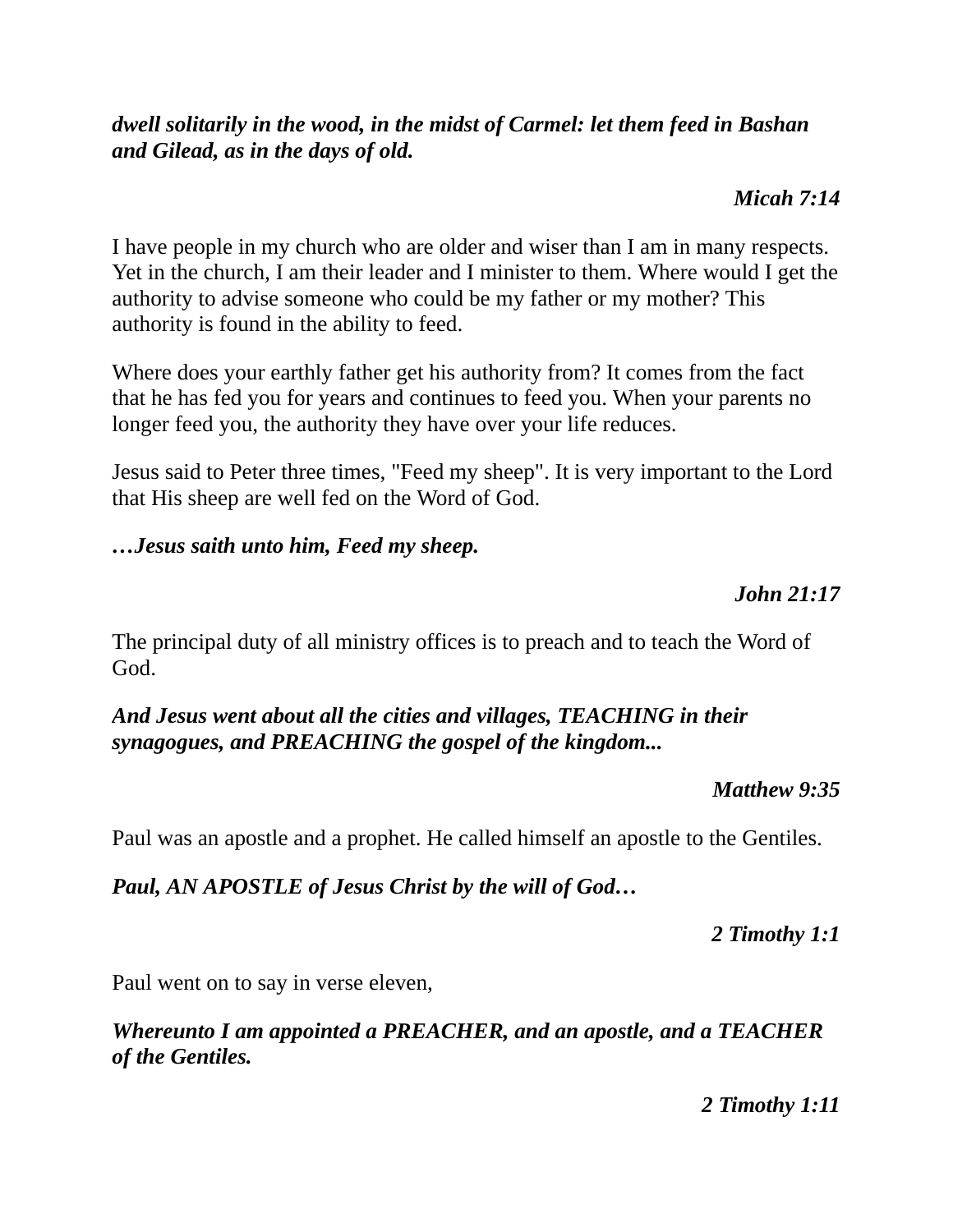It should be clear to every minister that our main resolve is to preach and teach the Word. What did Paul tell Timothy?

#### *I charge thee therefore before God, and the Lord Jesus Christ…PREACH THE WORD…*

## *2 Timothy 4:1, 2*

Paul predicted that a time would come when people would not want the Bible to be preached.

#### *For the time will come when they will not endure sound doctrine; but after their own lusts they shall heap to themselves teachers, having itching ears; And they shall turn away their ears from the truth, and shall be turned unto fables.*

# *2 Timothy 4:3, 4*

I believe that time has come now! Many prefer to be prophesied to. They want a quick, "bless me" prayer and some anointing with oil.

Pastors, develop your ability to feed and to preach. It is your one great asset. Look around you and observe the great men of God you know. You will discover that every one of them has a strong ability to preach and to teach.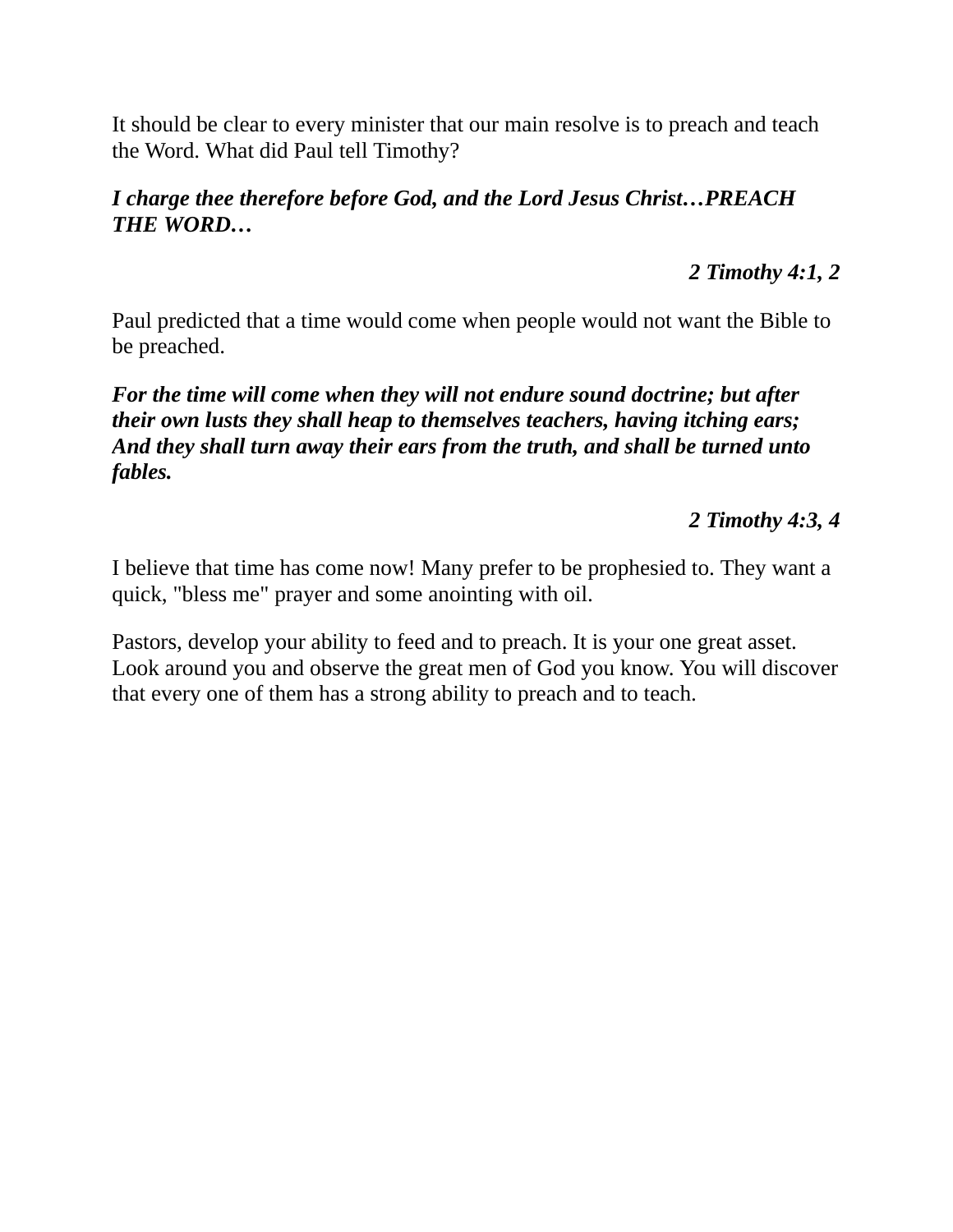# **[Chapter](#page-5-0) 8**

# **[Shepherding](#page-5-0) Techniques that lead to Church Growth**

Jesus Christ was many things to us. He called himself different things at different times. At one time He said He was the way, the truth and the life. He announced that He was the door. He declared that He was the bread of life and the light of the world.

But He also said He was the good shepherd.

What did Jesus mean when He said He was a good shepherd? The word shepherd in John 10:11 is translated from the Greek word *poimen.* It is this same word, *poimen*, which is translated pastor in Ephesians 4:11.

## *And he gave some, apostles; and some, prophets; and some, evangelists; and some, pastors [poimen] and teachers;*

# *Ephesians 4:11*

The word shepherd is interchangeable with the word pastor. What the Lord was really saying was, "I am the good pastor". Throughout the Bible, Jesus referred to Himself as a shepherd or a pastor.

Jesus said He was a good shepherd. What techniques did He use? He spoke extensively about the techniques of a good shepherd in the tenth chapter of John. What were His techniques? What were His methods? Below are the techniques that made Jesus a good shepherd.

# **1. A good shepherding technique is to be ahead of your sheep**

# *To him the porter openeth…and LEADETH THEM OUT.*

#### *John 10:3*

What does it mean to lead sheep? It means to be practically available for them to see and learn from you in every area of life and ministry. Anything you want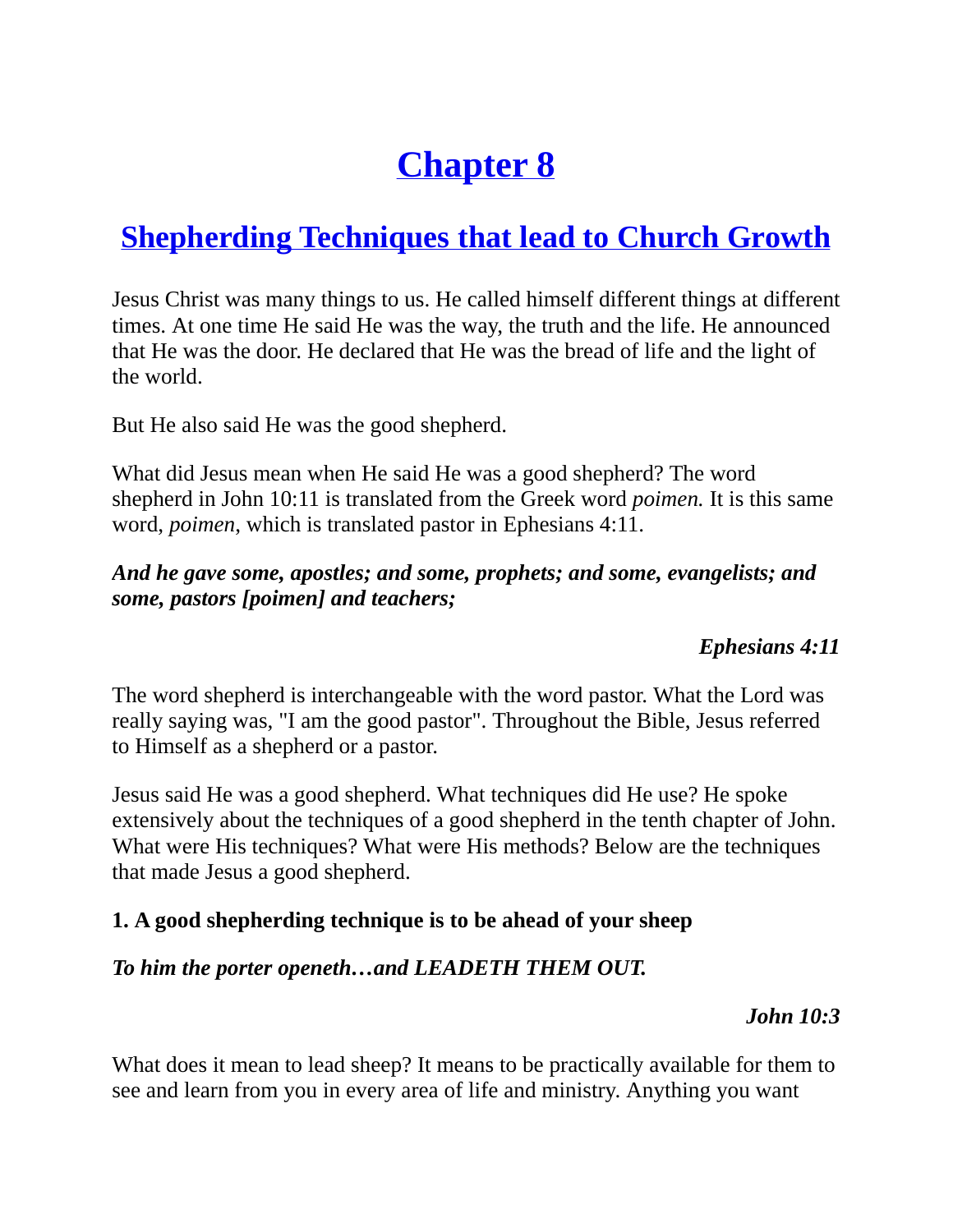your sheep to do, you must first do it yourself. They will follow you if they see you doing it first!

A pastor who wants his church members to pray must practically lead them into prayer. When the sheep see the shepherd taking the lead, they are convinced that the ground is safe. A bad shepherd will sit at home and send the members to go for a prayer meeting alone.

In our church, I have always tried to do first, what I wanted my people to do. When we were building a basement in our church, we could not afford to hire the necessary machinery. We had to dig ourselves. I needed the help of the entire church to drill and dig very deep into the ground. After that, we needed to carry tons of red sand out of the pit.

I could have easily delegated the digging to some others, but I decided to dig and carry the sand myself. My decision motivated members of all social standings to get involved.

University students, lawyers, doctors and businessmen all joined in to work. They worked with all their might. Why was that? They had seen their shepherd taking the lead.

Notice what made David popular.

#### *But all Israel and Judah loved David, because he went out and came in before them.*

#### *1 Samuel 18:16*

Why did the subjects of Israel love David? The answer is simple. They could see him practically going in and out with them. They saw him doing things with them.

Sometimes we have long periods of fasting with all-night prayer meetings everyday. You would be surprised to see how many people attend every night. I tell my members that I am struggling and suffering in the fast just like them, and they love to hear how I am suffering too. The sheep are always happy to identify with the shepherd when the shepherd identifies with them.

Leadership is very spiritual. Even when people do not see you physically, they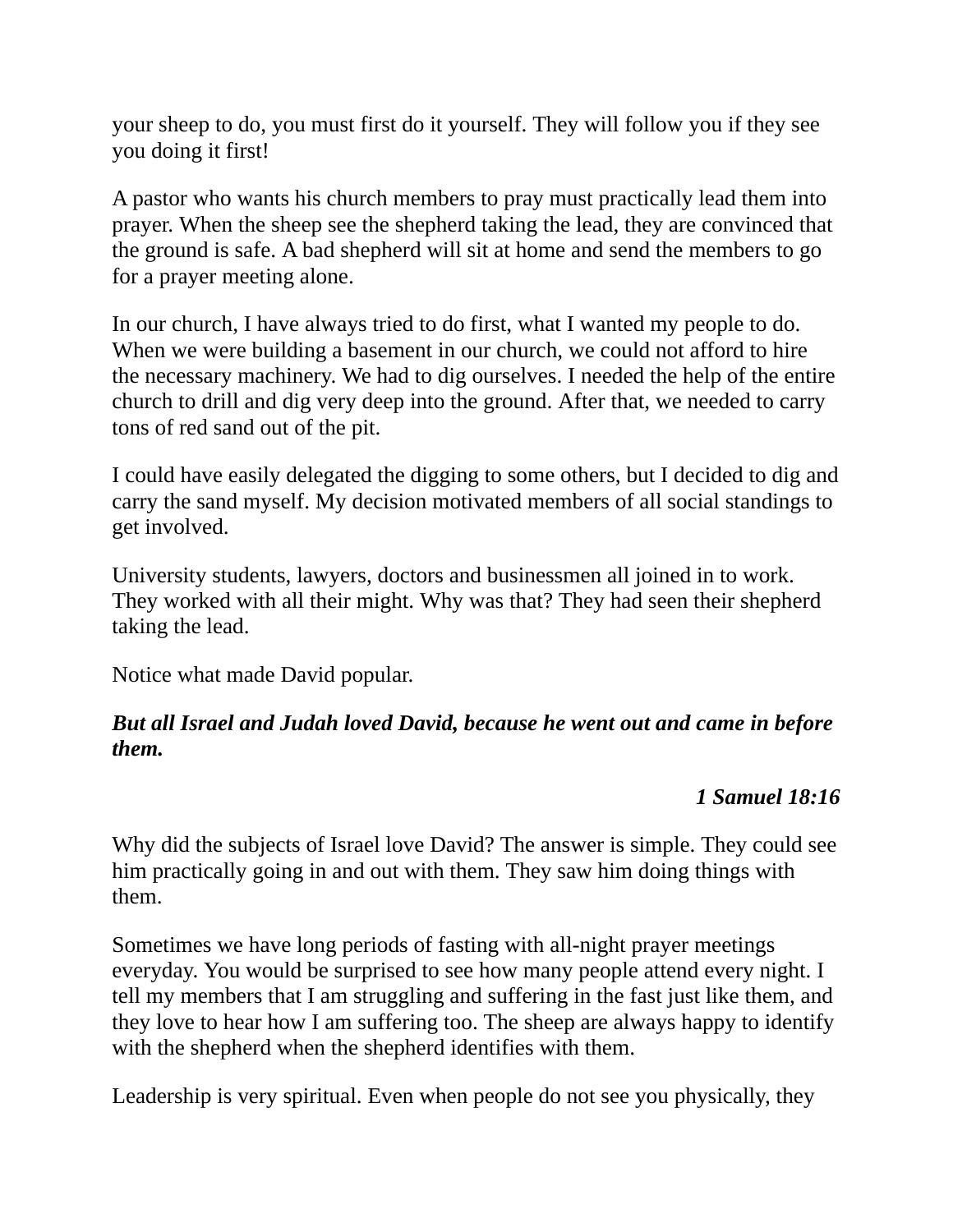follow you spiritually. Sheep have a mysterious way of becoming like their shepherd. They are following him in the Spirit.

Go ahead of your sheep. Do not operate as a super executive, just walking in and out like a "big shot". There is no place for "big shots" in the harvest field. There is no place for "unreal leaders" in the real world of the sheep.

# **2. A good shepherding technique is to know your sheep by their names.**

#### *…and he calleth his own sheep by NAME…*

#### *John 10:3*

You must know the names of your sheep. You must want to know all their names and call them by name. Nobody is a number! Nobody wants to be called "Hey!" or "You there!"

You must get to know new people everyday. Keep asking their names until the name sticks. I am not ashamed of asking somebody his name seven times until it sticks. When you know the sheep by name an important spiritual attachment is formed.

# **3. A good shepherding technique is to let your voice be known by the sheep.**

# *…for they know his voice. And a stranger will they not follow…*

# *John 10:4-5*

How do people know the voice of the shepherd? How do you know the voice of someone? It is because you have heard them speak to you time and time again. A good shepherd must speak to his sheep over and over until they know his voice.

I preach to my church all the time. I do not often have guest speakers. I believe in guest speakers, but I believe the best person to preach to my sheep is me because I am their shepherd.

When a woman gives birth to a baby, her breasts are full of milk for the new child. So it is with the shepherd. His spirit is full of the Word to give to his children. No other woman's body and breasts are better qualified to feed her own child. Nature made it that way. Because *you* gave birth, *you* are naturally primed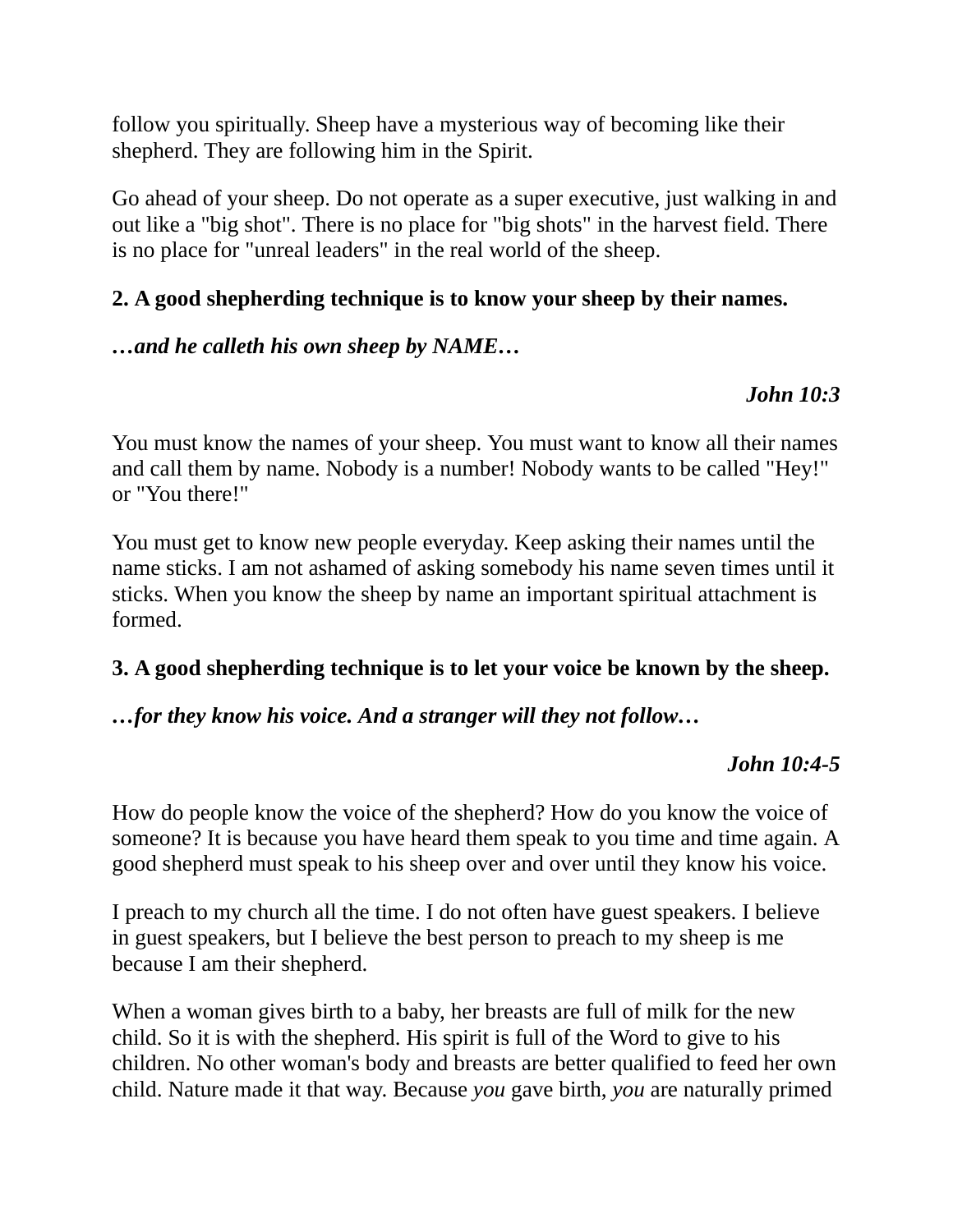up to feed what you have brought forth.

When your sheep are used to your voice, they will not follow strangers. If you call yourself a pastor, rise-up and feed your sheep regularly. Preach to them all of the time, and teach them from your heart. They will grow up and give birth to others.

They will know your voice on the issues of marriage, business, success and life in general. They will only want to hear your voice concerning different aspects of their lives. The voice of a true shepherd always rings in the spirit of his sheep. I question whether you are a real shepherd if you do not regularly and consistently feed your sheep.

#### **4. A good shepherding technique is to stay with the sheep.**

#### *The hireling fleeth, because he is an hireling, and careth not for the sheep.*

#### *John 10:13*

Anyone who calls himself a pastor will want to stay around and mingle with the members, talk with them and be interested in them. David said,

## *One thing have I desired of the Lord, that will I seek after; THAT I MAY DWELL IN THE HOUSE OF THE LORD all the days of my life, to behold the beauty of the Lord, and to inquire in his temple.*

#### *Psalm 27:4*

David wanted to stay in the house of the Lord. He actually wanted to live there. And you want to rush home! Are you really called?

I question the genuineness of a pastor who has no interest in staying around after service to mingle and chat with the sheep. The Bible says that the hireling flees. This means that he dashes off quickly! He wants to get away from the people!

Such people cannot stand visitors in their homes. They always say things like, "I need my privacy, I need my space" or "I can't stand having all these people around" and "I can't cook for so many people". Remember that a bishop is supposed to be "given to hospitality" (1Timothy 3:2).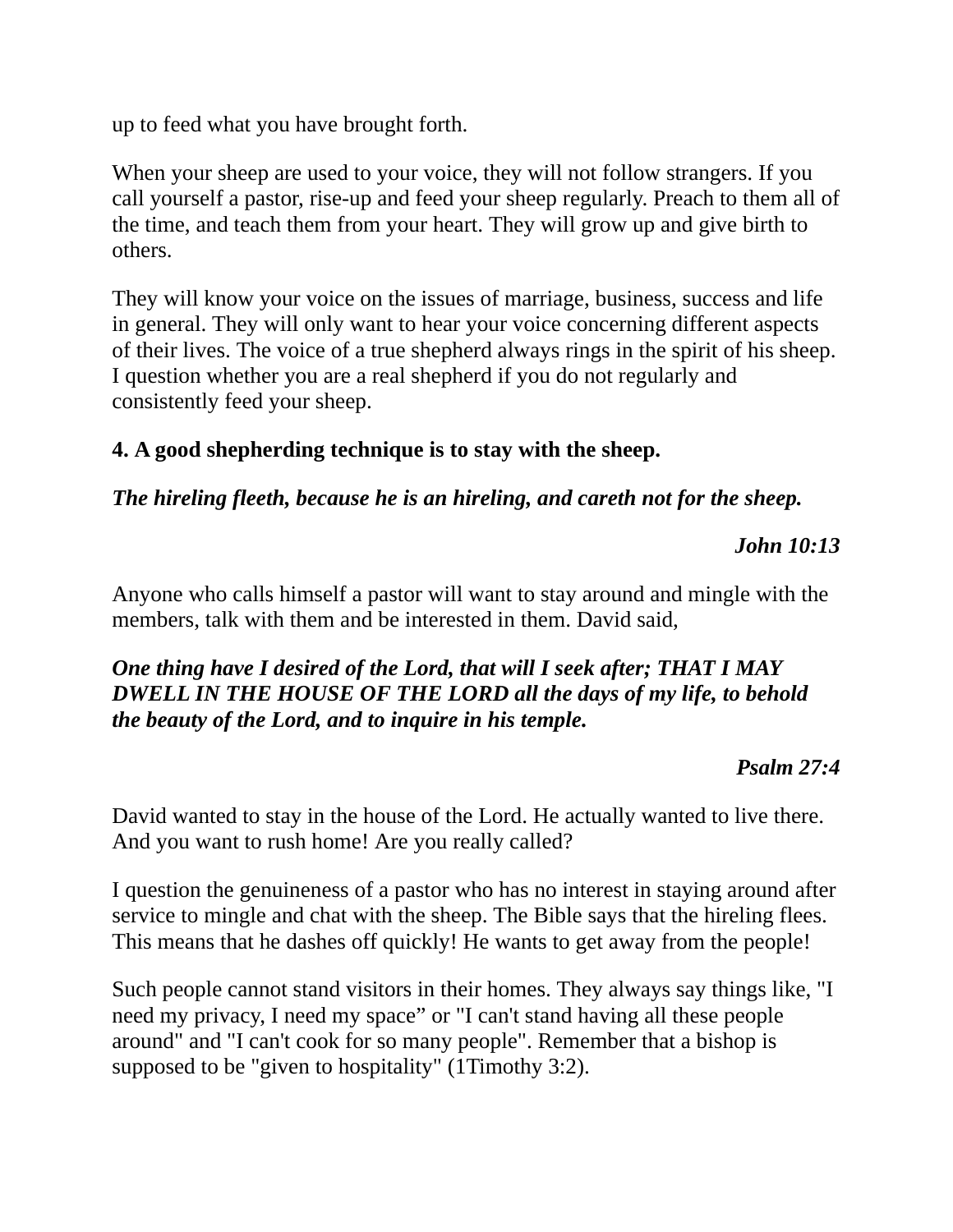#### **5. A good shepherding technique is to know your sheep.**

#### *I am the good shepherd, and know my sheep, and am known of mine.*

## *John 10:14*

Knowing your sheep means that you must know their names, where they live and where they work. You know about their health, their friends, and their school. You know when they are writing exams. You know their family, their spouses and who they live with.

You must know their financial situation and their occupation. Simply know all aspects of their lives. Know means know! It is only when you know more details about your sheep that you can help or advise them properly.

I once asked a pastor about one of his sheep. I asked, "Is he married?"

He answered, "I don't know."

"Where does he work?"

"I'm not sure." He answered.

"Did he come to church last week?"

"I didn't see him," he replied.

In a very large church, you may excuse the pastor if he does not know these details. But in a small community church, the pastor has no excuse when he does not know the details about his sheep.

# **Brother X, Pastor X**

I remember a pastor in my church who used to belong to another church. One day, at a wedding, he happened to meet his former senior pastor. His senior pastor said to him, "Brother 'X', it is a long time since I saw you."

"Did you come to church last Sunday?" the senior pastor asked.

Brother 'X' (who had now become a pastor in my church) smiled and said, "No pastor I didn't."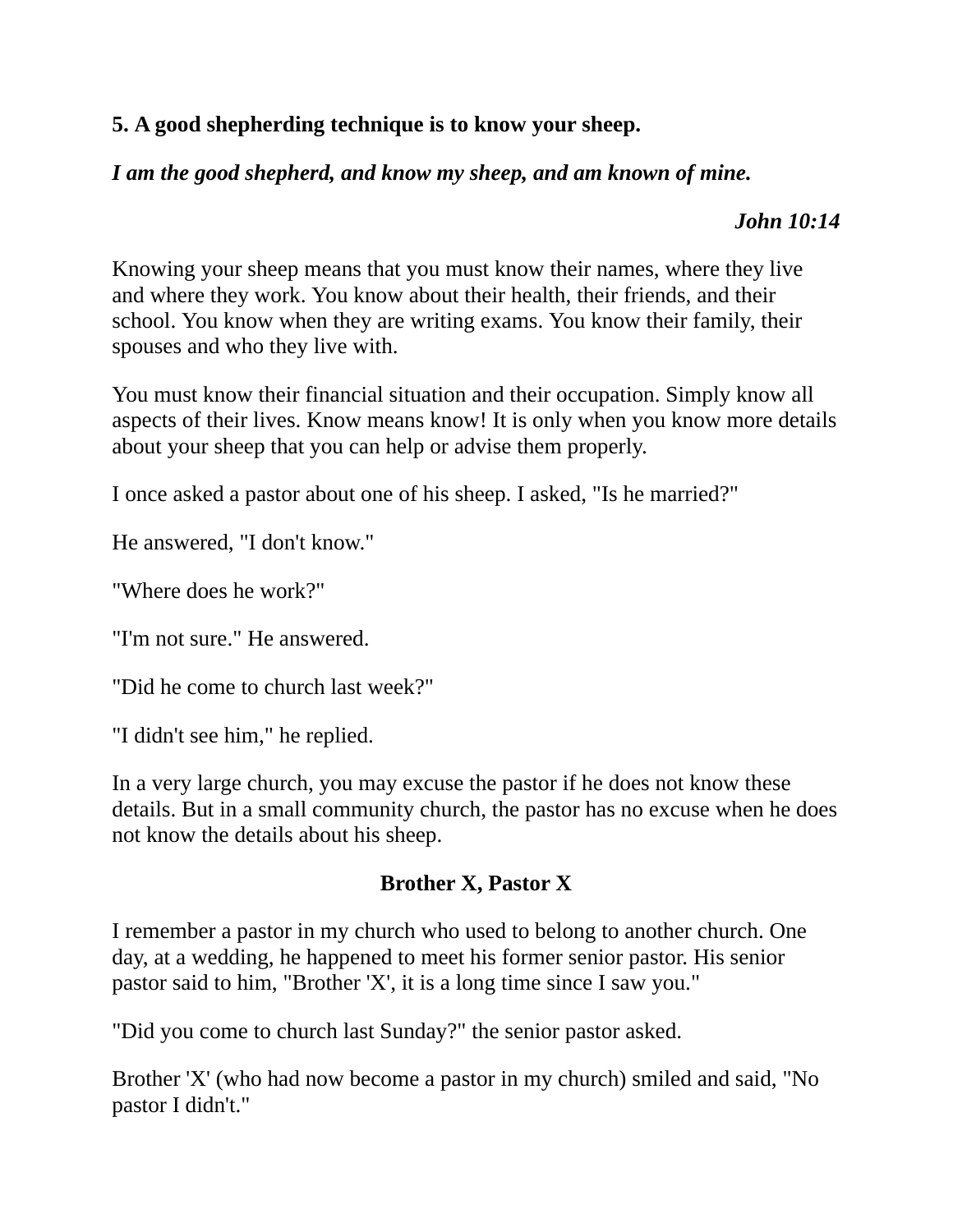This senior pastor did not know that this brother had long stopped attending his church. He did not know that this gentleman had even become a pastor in another ministry. How sad!

Jesus said that a good pastor knows his sheep. If God gives you twenty people to look after, make sure you know *all about them.* Do not let any of them slip out of your hands. Jesus kept saying, "Those that thou gavest me I have kept, and none of them is lost." (John 17:12). It is important to have many junior pastors and shepherds to work with the senior pastor so that none of the sheep get lost.

God will hold us accountable for every single sheep that is lost. Keep the sheep that God has given to you.

# **6. A good shepherding technique is to be known by the sheep.**

A good shepherd "opens up" his life to the sheep so that they can know about him. The sheep are interested in the shepherd's life. Do not be a mystery figure to your sheep. Let them know how real you are and how you experience the same problems and temptations they do.

# **7. A good shepherding technique is to keep the church family together.**

One of the cardinal features of the pastoral calling is the ability to keep many people together throughout the years.

The longer a group of people stay together the more the people step on each other's toes. The conflicts of a family begin to rise. Brothers turn against brothers and sisters against sisters.

It is a good pastor who keeps everybody together. The pastoral gift keeps employers in the same church with employees. The anointing on the shepherd is able to keep the old in the same room with the young. It keeps the married flowing with the unmarried.

As the church grows, good shepherding techniques will keep enemies worshipping together under the same roof.

It is good shepherding techniques that will keep debtors and creditors within the same fold and prevent them from tearing each other apart.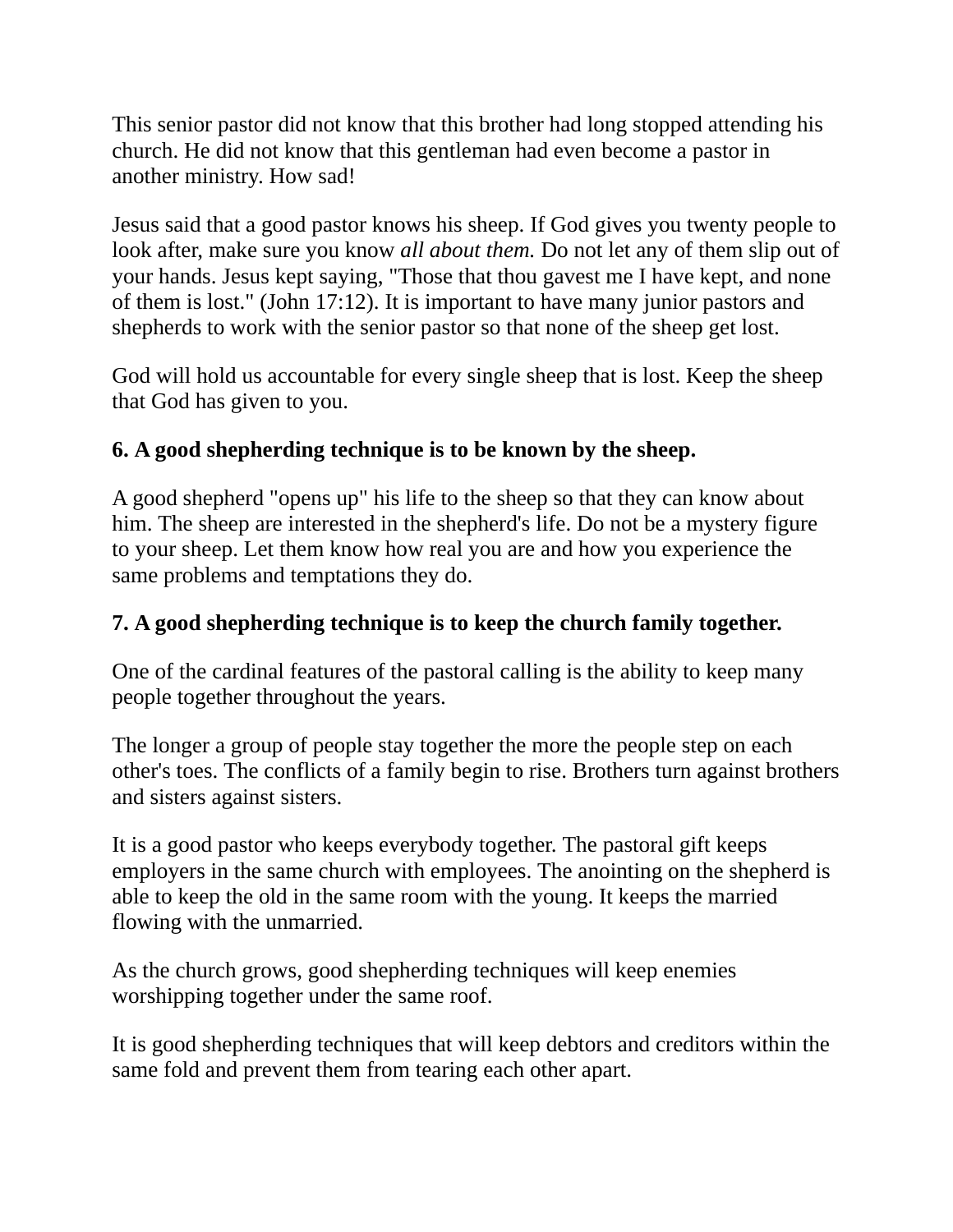#### *But he that is an hireling, and not the shepherd, whose own the sheep are not, seeth the wolf coming, and leaveth the sheep, and fleeth: and the wolf catcheth them, and SCATTERETH THE SHEEP.*

*John 10:12*

# **8. A good shepherding technique is to notice the problems of your sheep.**

#### *But he that is an hireling, and not a shepherd, whose own the sheep are not, SEETH THE WOLF COMING...*

*John 10:12*

The Scripture tells us that the good shepherd can see the wolf coming. He sees the problems of his people and is concerned. He knows when they are doing exams. He knows when they are having marital problems.

He knows when their businesses are going through "tough times". When a sheep fails his exams or loses a loved one, a wolf of discouragement and frustration is soon to come. A good shepherd must be able to see the wolf and move into action.

The bad shepherd sees the wolves but says, "That's your problem!" The good pastor will always notice when the sheep are in trouble.

# **9. A good shepherding technique is to deliver your sheep from captivity.**

#### *…and the wolf catcheth them, and scattereth the sheep.*

#### *John 10:12*

Pastors, rise up and pray for your sheep! Minister to their needs. Apart from preaching, pray for their deliverance from witchcraft, demons and diseases. People love to be prayed for by their pastor. Pray for them, anointing them with oil. They need this encouragement and ministration.

# **10. A good shepherding technique is to give your life for the work of God.**

*I am the good shepherd: the good shepherd giveth his life for the sheep.*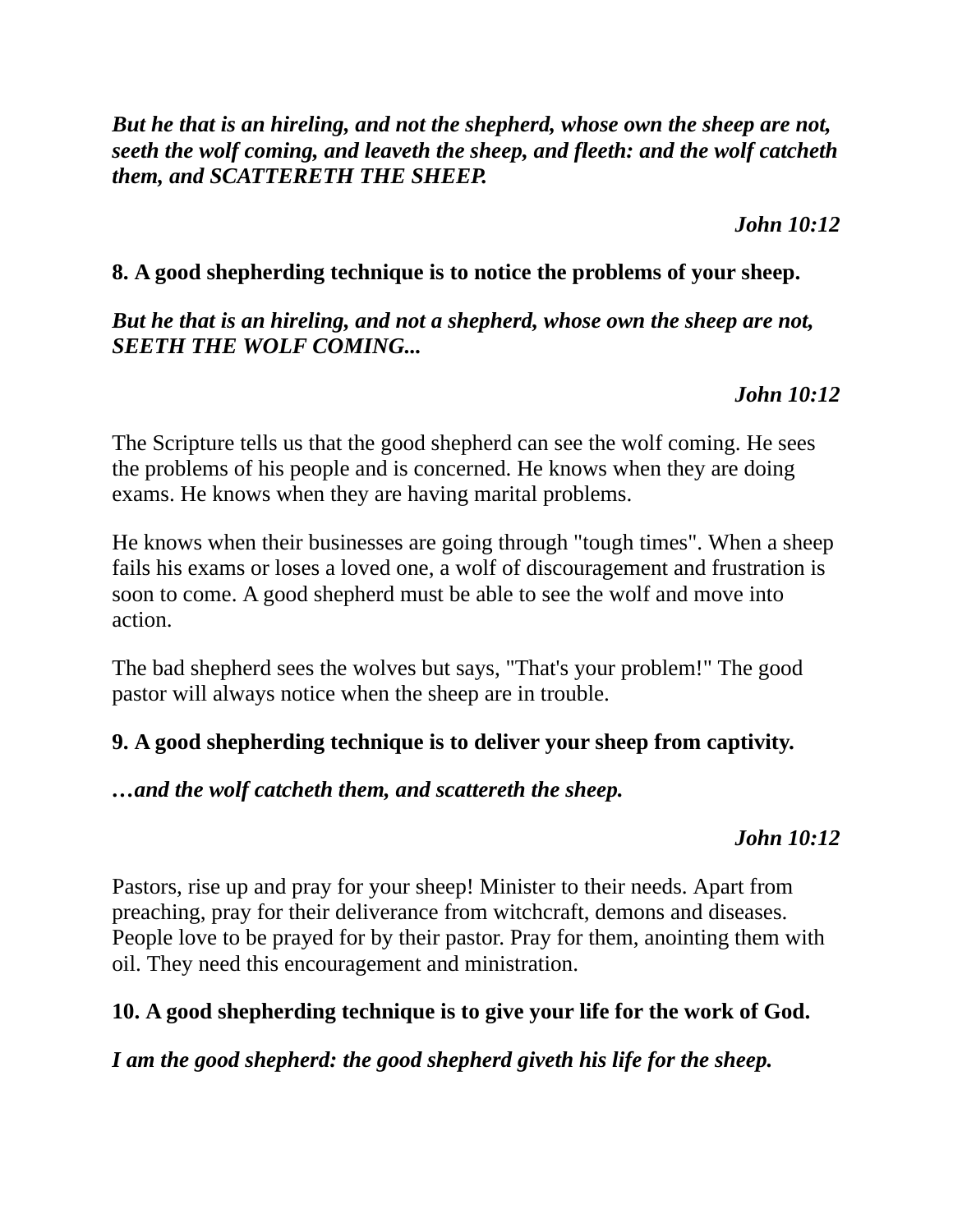A good shepherd sacrifices his life for the sheep. The bad shepherd is only prepared to give two hours of his time on Sundays. He always wants to get away from the crowd.

If a woman desires to be a good wife, she must give herself fully to her husband. If you want to be a good doctor, you must give yourself fully to medicine. Similarly, if you want to be a good shepherd, you must give your life and your time to the high calling of the pastoral office. It is worth it at the end of the day.

Decide to use the best shepherding techniques. Give yourself fully to this work. You will soon have a mega church.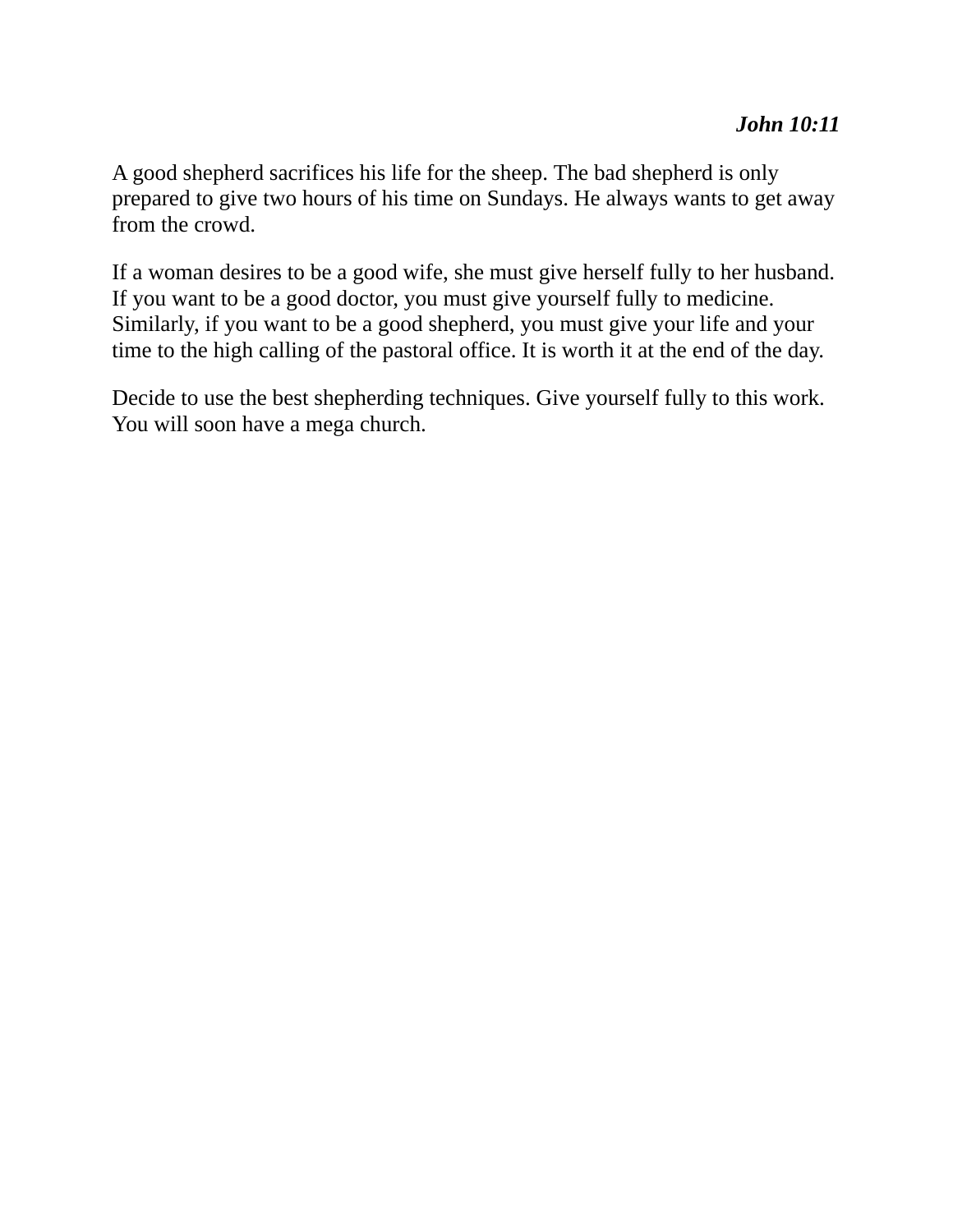# **[SECTION](#page-5-0) 4**

# **CHURCH GROWTH AND THE WISE [MANAGEMENT](#page-5-0) OF MONEY**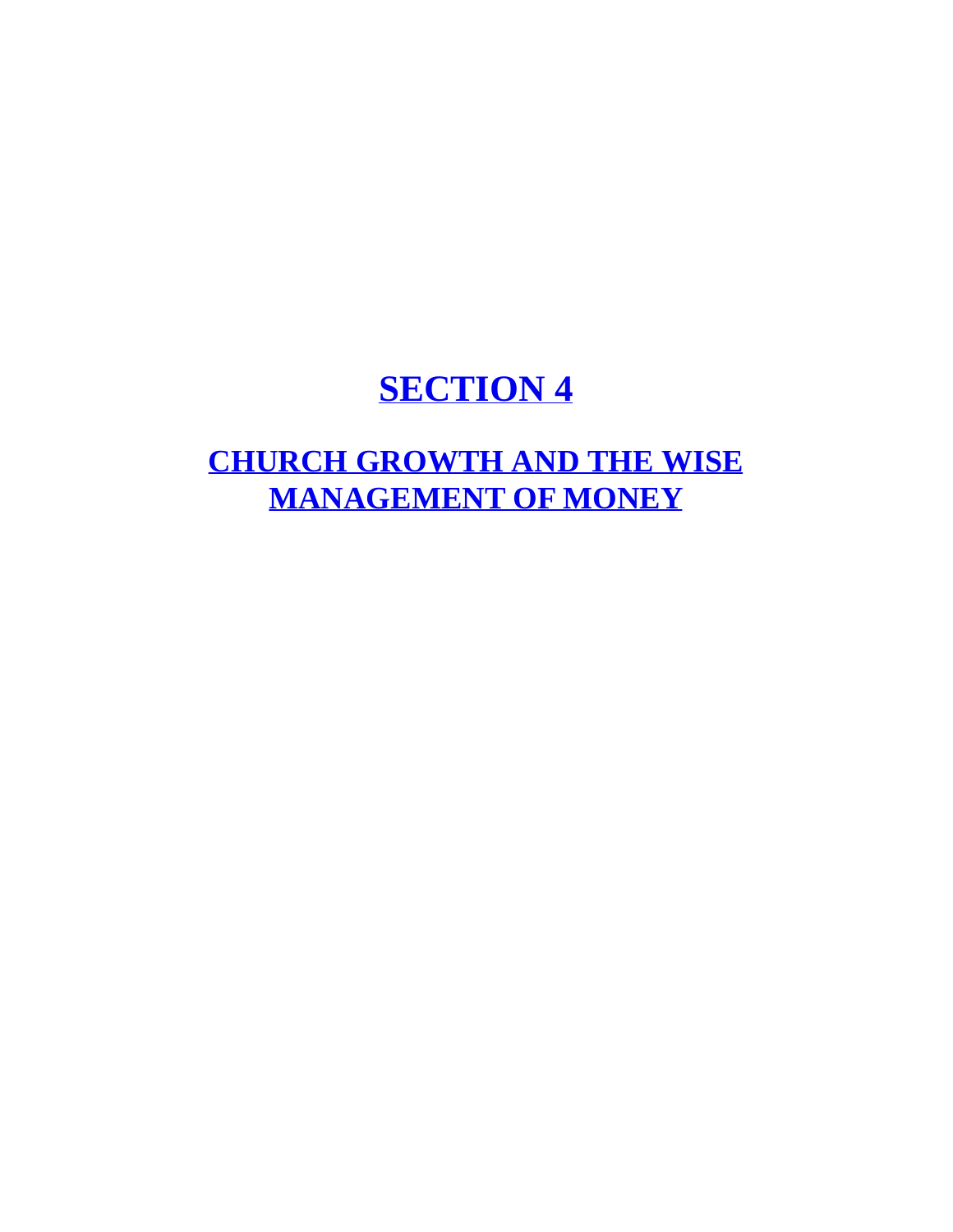# **[Chapter](#page-5-0) 9**

# **How Wise [Management](#page-5-0) of Church Money Can Lead to Church Growth**

Your handling of the church's money will greatly affect church growth. Your handling of the church's money will cause the people to have faith in you or to lose confidence in you. In other words, the congregation will judge you by the way you handle the offerings they entrusted to you. As they see their donations being put to good use, their commitment will rise. They will see you as a wise leader because you used the money carefully. It is important that the church members see you as a wise person rather than as a fool. If they see you as a wise person, they will entrust more money to your care.

Almost every strategy for church growth will require the use of money. You will need money to organize camps and conventions. You will need money to go on the radio and television. You will need money to do outreaches, crusades and breakfast meetings. Without a good supply of money most of your dreams and visions will die in your belly.

# **Keys to Handling the Money**

**1. Managing money involves a lot of wisdom**. It is important to use secular principles to manage the money of your church.

#### **2. Over-spiritualizing financial issues is the number one cause for the financial confusion that plagues churches.**

**3. Church employees must pay taxes.** The church itself does not pay tax. However, individuals who work for the church must pay tax. If a church engages in any kind of business or profit-making activity, it must pay taxes on the income made from that.

In other words, churches do not pay taxes on the tithe, offerings and gifts received. However, tax should be paid from income generated from farms, shops and other businesses. Do not spiritualize the paying of tax.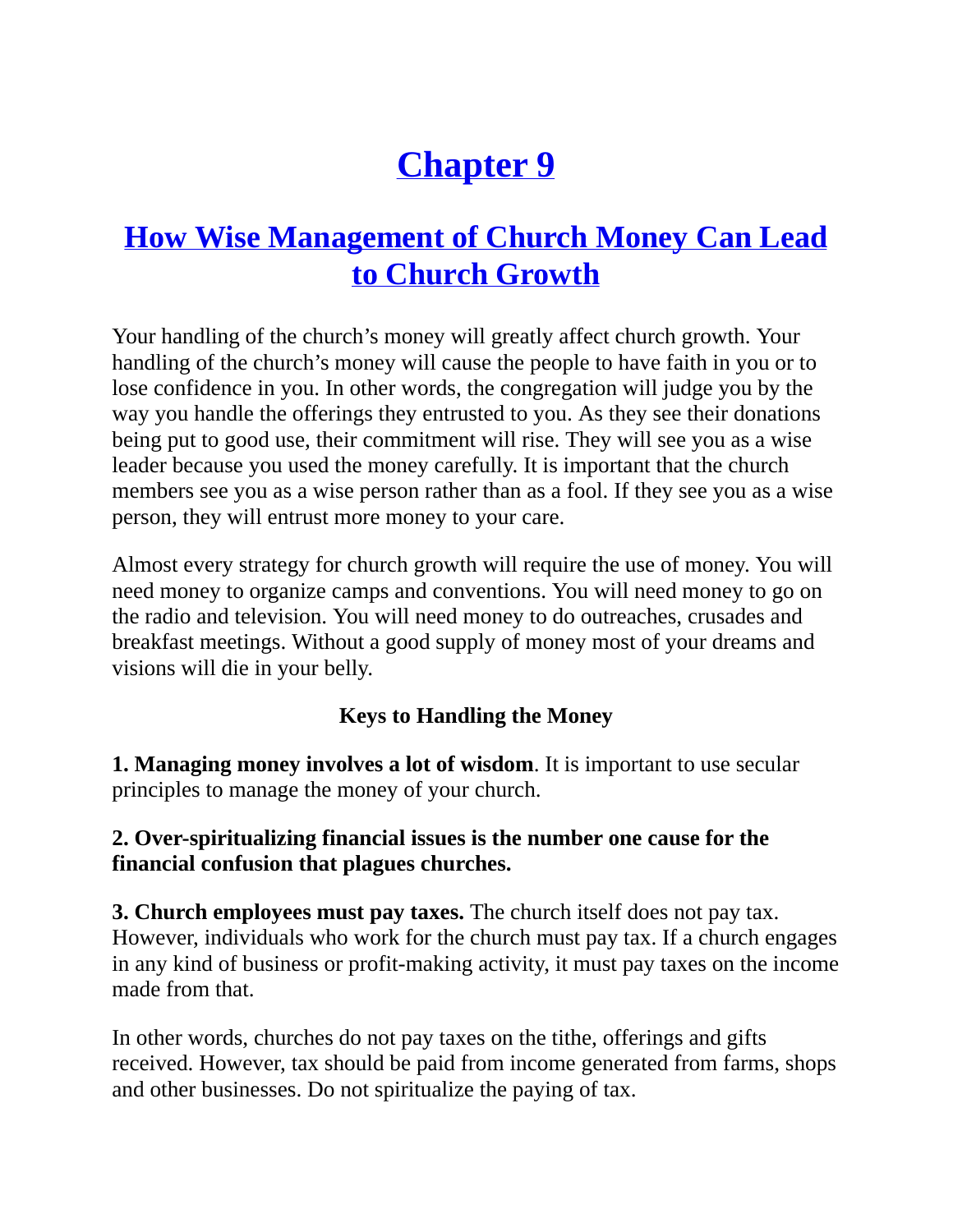**4. Avoid debt.** Although this instruction sounds simple, it is probably the most profound piece of advice I could give to any ministry. Debts have closed down many churches. Debts have deceived many pastors into a false sense of prosperity. Debts have deceived pastors into over-extending themselves. Many borrow until they cross the threshold where they have borrowed too much. You can prosper without borrowing money.

**5. Employ wisely and carefully.** The more people you employ, the more salaries you have to pay. As the saying goes, "the fewer the merrier". It is possible to do many things with a few employees. It is possible to accomplish much with fewer but better qualified people.

**6. There is nothing prestigious about having many employees in your ministry.** God did not call you to create jobs. He called you to win souls.

**7. Start a building project as early as possible.** As soon as your church begins a building project, your finances will improve and you will be surprised at what you are able to accomplish. Do not wait to see huge sums of money before you begin a building project. The building project you embark upon will be the greatest evidence of the financial integrity of your ministry.

**8. Do not start a grandiose project that is far bigger than your ministry.** You may never finish it and your church members may be discouraged by the unending nature of your building project.

**9. There are many huge building projects which are impressive to men but which God did not initiate**. Unfortunately, many of these grandiose projects are empty or half-filled shortly after completion. Some churches are only filled on the day of their dedication.

**10. Grandiose building projects inflict great stresses on the senior pastor.** These stressed-out pastors tend to preach mostly about finances because there is a great and pressing need for money.

**11. Meet the needs of the church before you meet the needs of the pastor.** For instance, put up a building for the church before you build a mansion for the senior pastor. Seeing their church building come up generates much confidence and inspires the church members to give.

**12. Church members may encourage the pastor to buy the nicest car for**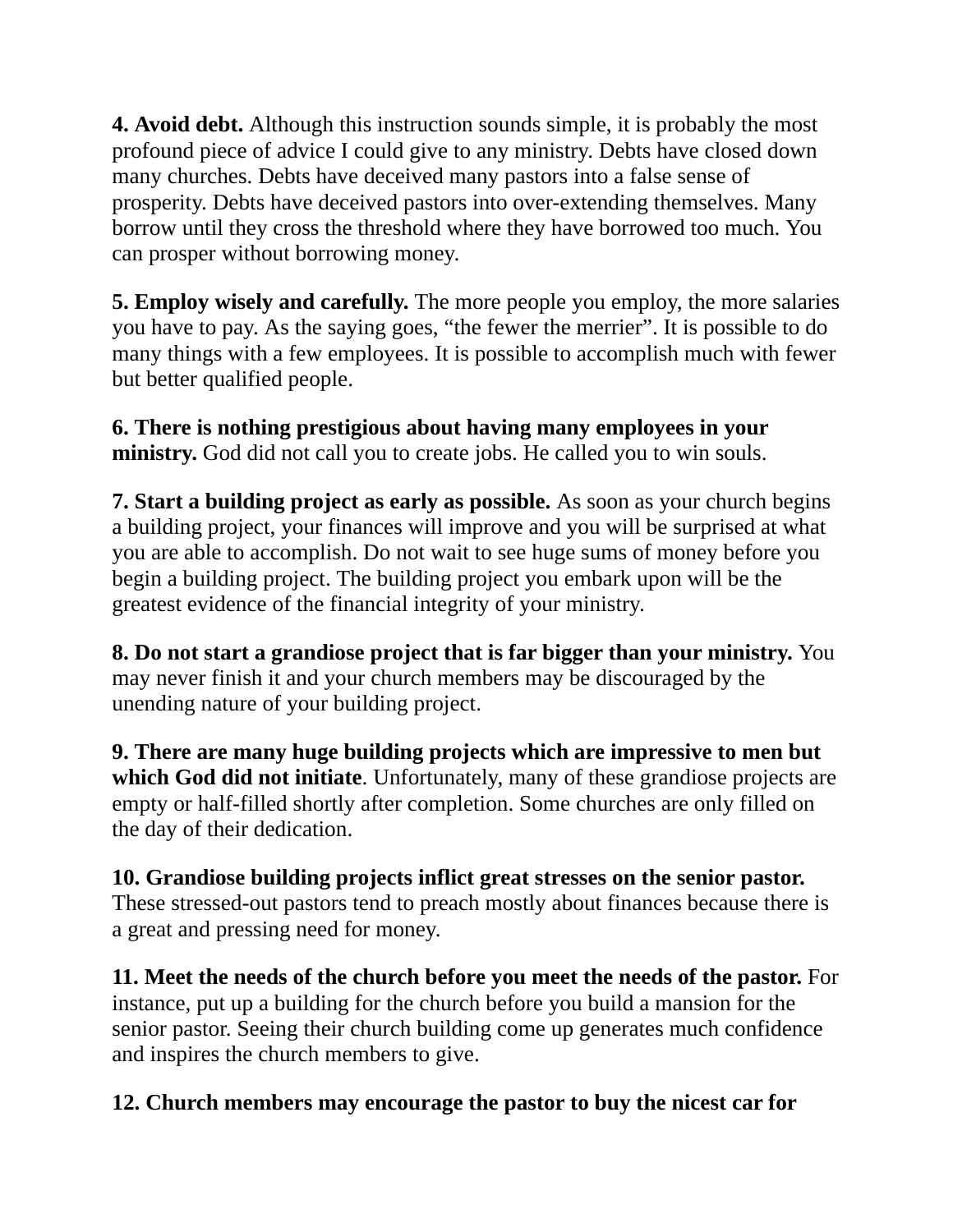**himself.** Many members have mixed feelings about their pastor's prosperity! On one hand, they are happy that he is doing well, but on the other hand, they wonder whether money is being used wisely.

# **13. Since you cannot always explain the source of all your blessings as a pastor, do not openly display everything you have.**

# **14. Separate the Pastor's money from the church's money.**

1. It is important to differentiate between the money of the church and the pastor's money. Clear lines of demarcation must be established.

2. There must be an understanding that the tithes and offerings of the church do not belong to the pastor even if he is the unquestionable founder and leader of the church. Because of this, a pastor must not randomly access the church funds for personal needs.

3. The pastor must not receive the church's tithes and offerings into his personal account.

Offerings must not be kept in the pastor's home. It is wise for the pastor not to count money himself, but to delegate that task to a team of honest Christians.

4. A pastor should desist from taking money directly from the offering. Those who count money will consider you to be an unprincipled thief.

5. Do not borrow money from the church with the intention of paying back later.

6. Do not use your money for church projects with the intention of being paid back later.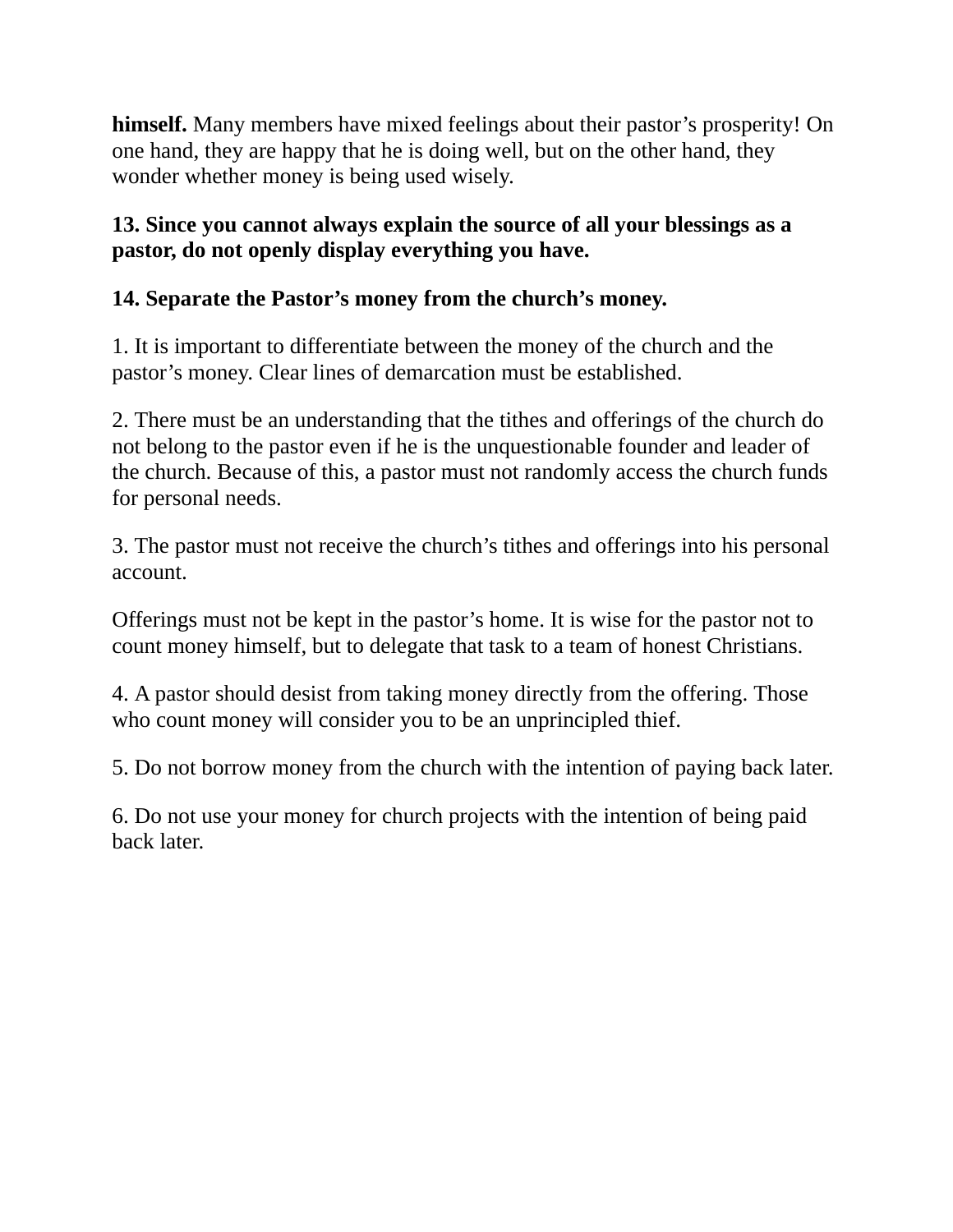# **[Chapter](#page-5-0) 10**

# **How to Manage [Offerings](#page-5-0)**

Prevent the loss of your offerings by the following measures:

i. Prevent stealing of the offerings by monitoring who becomes an usher.

ii. Keep the ushers in view at all times so that none of them is able to dip his fingers into the offering bags.

iii. Ensure adequate security so that an intruder cannot steal the offerings.

iv. Prevent the loss of offerings by ensuring that two or three people count the money at the same time.

v. Make sure that no one is ever left alone with the money. While they are alone, they can steal the money.

vi. You must have a form that indicates how much money was counted for the day. This form must be signed by at least two people. Whatever is on this form must correspond with the bank pay-in slips.

vii. Keep the money in a secure safe to ensure that the offering is not stolen after it has been counted.

viii. Offerings should not be kept in the pastor's house, as he will be accused of misusing the church's money.

ix. Bank the money at the very next opportunity. In between the time you receive the money and the time you do the banking, money can be misappropriated.

x. Ensure that 100% of your offerings are banked and banked promptly.

xi. Do not take out money from the offering before it is taken to the bank. This will confuse the accounts and open the door to all kinds of malpractices. If you need petty cash, sign a cheque of a fixed amount and enter this as your petty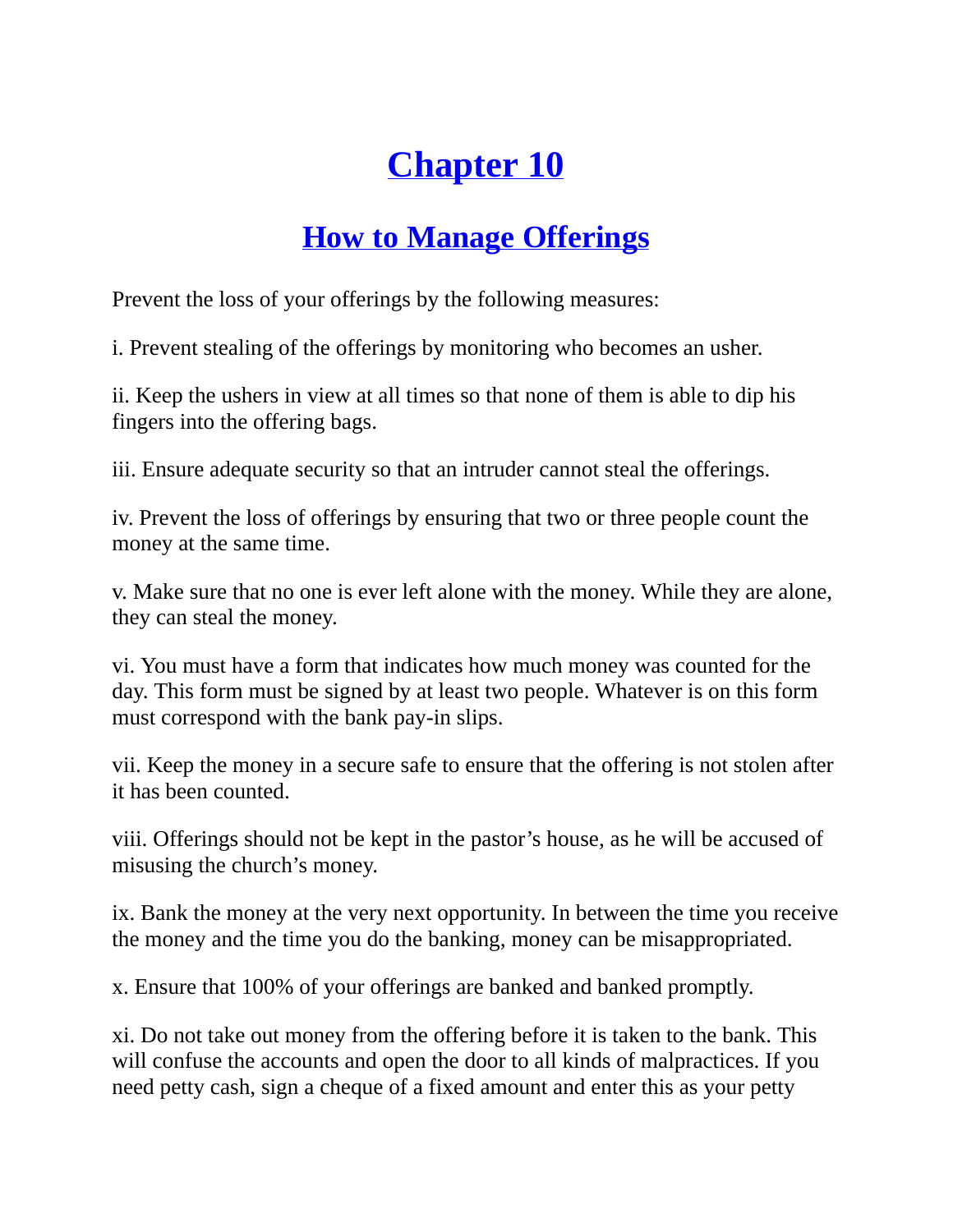cash imprest.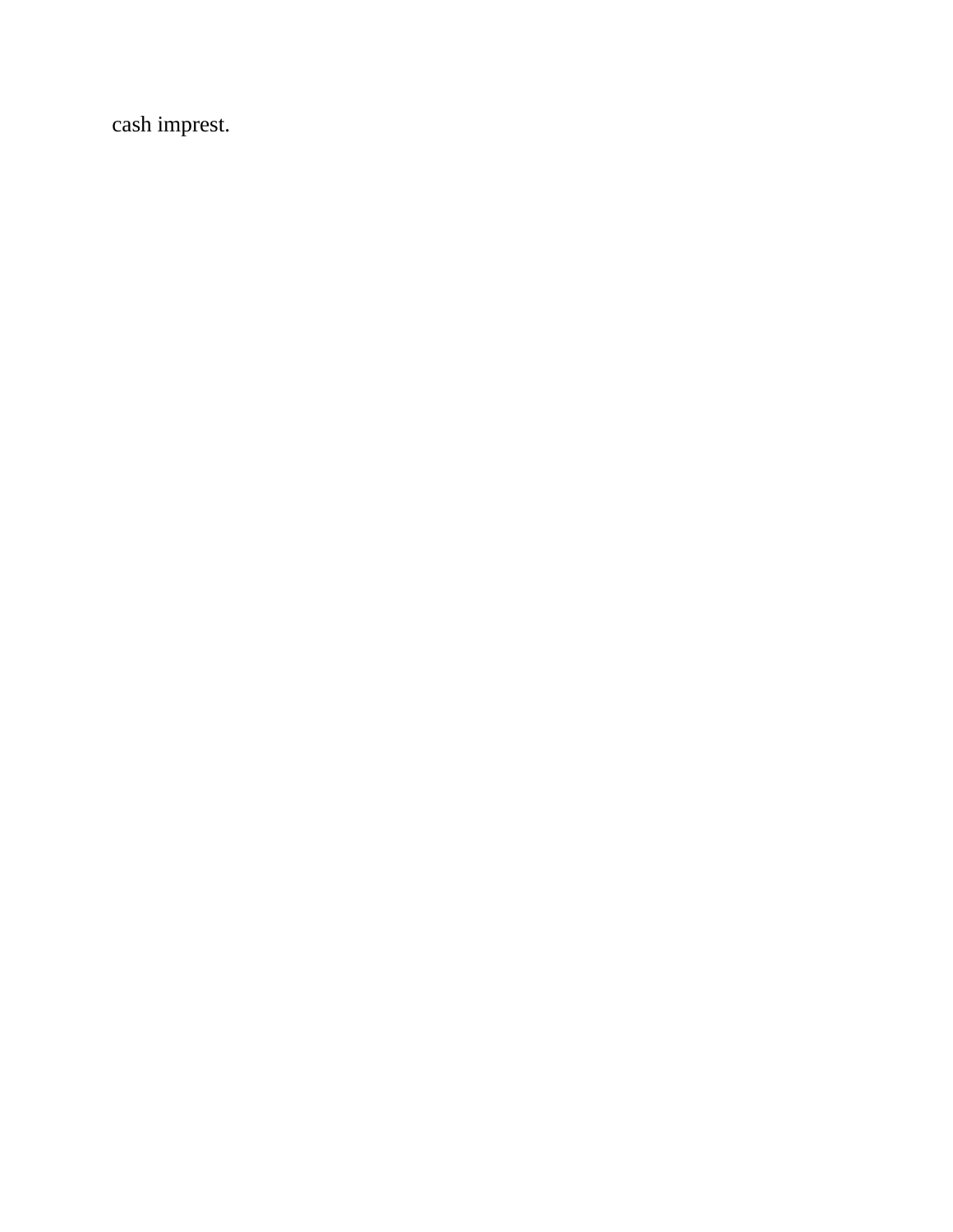# **[Chapter](#page-5-0) 11**

# **How to Improve Tithes and [Offerings](#page-5-0) in the Church**

1. Dedicate enough time during the service for receiving offerings.

2. From time to time, teach the church about giving. Regular and weekly teaching on giving tends to lose its impact. But irregular, spontaneous and Spiritled teachings on giving, tend to boost offerings remarkably.

3. Show the congregation evidence of judicious use of money. Church members lose interest in giving, when they feel they are just financing the lifestyle of their superman pastor.

I constantly mention the different projects, which we are engaged in so that my people are motivated.

4. Flow prophetically when receiving offerings. The people respond more to the power of God, than to human efforts to raise funds.

5. Take at least two offerings in each service. Initially, you would think that people would divide their offering into two. But experience has shown that taking two offerings approximately doubles the income realized from offerings. Also, there are many people who come to church late and they must also be given the opportunity to give their offerings.

6. Teach about tithing.

7. Link tithing with church membership. In other words let the people understand that you consider their tithe as the indication of their genuine membership.

8. Establish real differences between the tithe and every other offering. There must always be some indication that the tithe is different from every other offering. For instance, the tithe could be paid through envelopes and cards whereas other offerings would not be.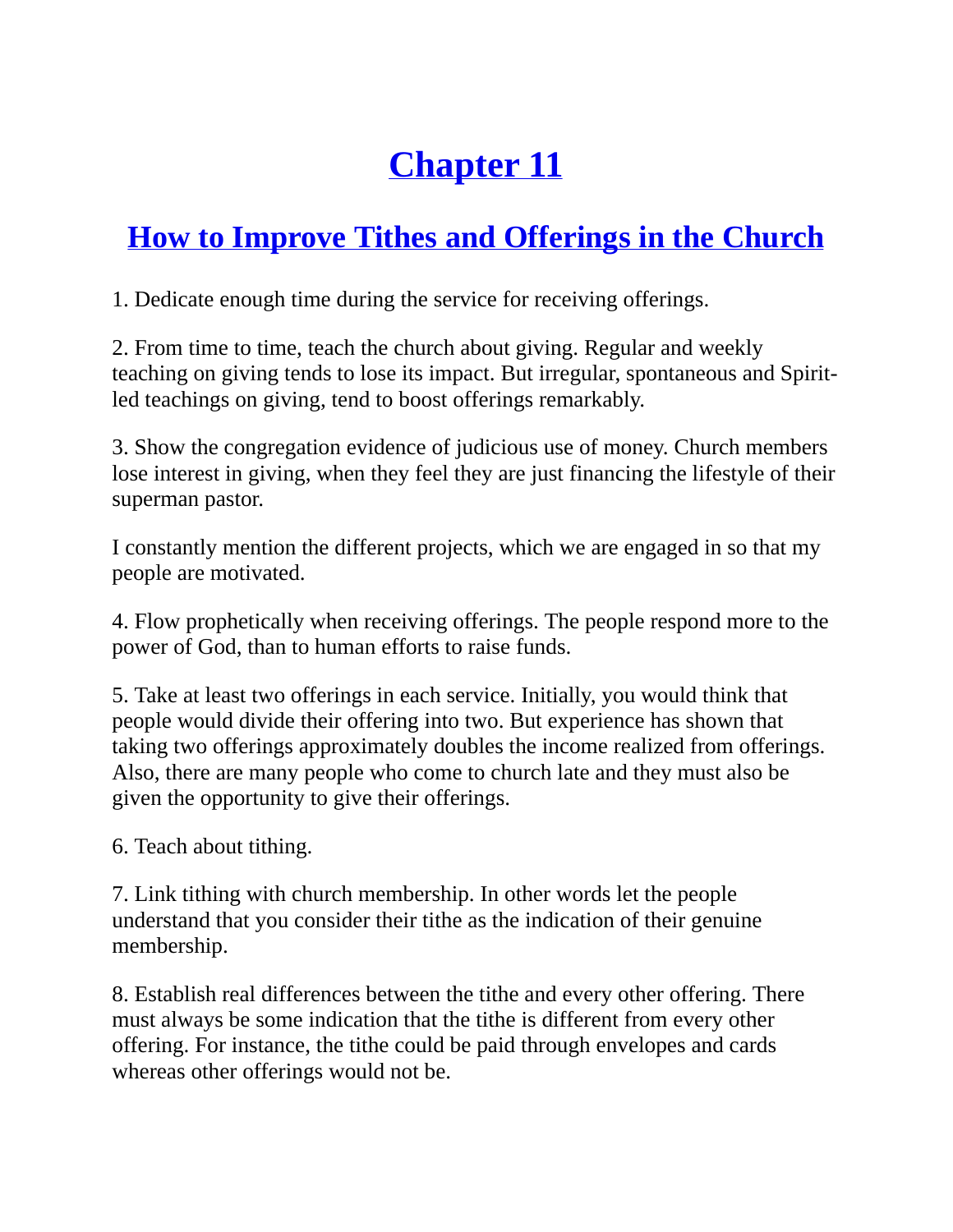9. Although opportunities for receiving the tithe should be made at every service, the first Sunday of a month should be set aside as a special Sunday for the receiving of tithes.

10. In line with the concept of distinguishing the tithe, church members can be made to come to the altar to present their tithe, whilst the offering basket could be passed round for all other offerings.

11. Create an index number system for the church. Encourage the members to

write this number on the tithing card or envelope. Use a computer to monitor the tithes received. Many people would prefer to have a number on the envelope rather than their names. Not everyone would like people to know how much their tithe is.

12. Separate the record of the names and numbers of church members so that this information is kept private.

This ensures some confidentiality for members who may not want just anybody to know how much contribution they make to the ministry.

13. Make the tithing records available so that church members can request a statement of their contributions.

14. When the need arises, use these records as a basis to determine who is a member and who is not.

You can use these records to determine whom the church can assist.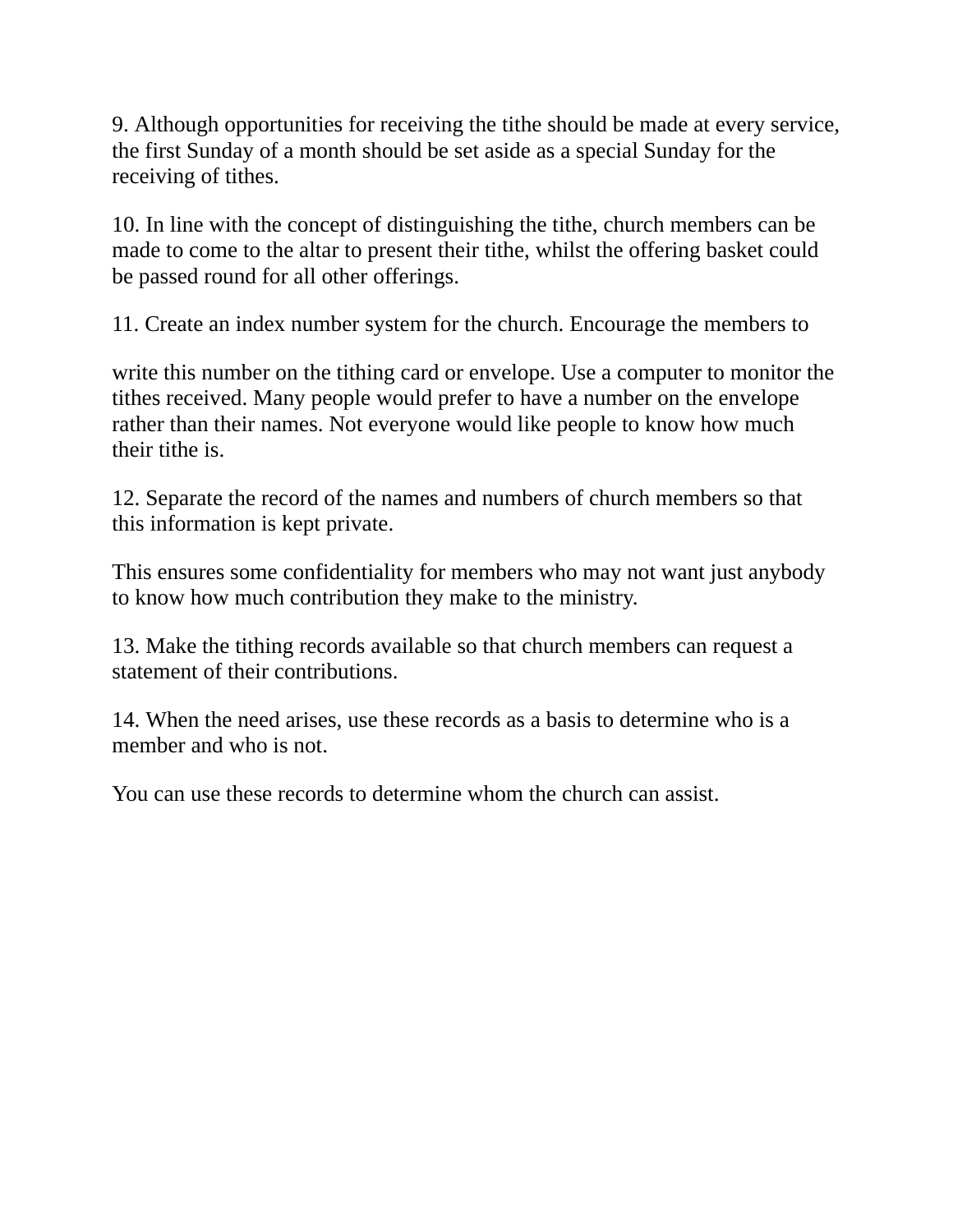# **How to Raise Funds in the [Church](#page-5-0)**

1. Understand that fund-raising is intended to be a boost to the general tithes and offerings collected.

2. If you do not establish the basic income from tithes and offerings, fund-raising will never achieve its intended effect.

3. Special fund-raising events must not be too frequent in one congregation.

Members quickly get tired of their pastor's fund-raising gimmicks and will no longer respond to appeals.

4. The fund-raiser must decide on the highest amount to be requested.

When the amount is too high, he will get few responses. If no one responds to your initial high request, the entire fund-raising event could fall into jeopardy. I have seen this happen many times.

5. It is sometimes better to choose an average amount that many more people can respond to.

For instance, in many congregations, there are more people who can give a hundred dollars and much fewer that can give a thousand dollars. Simple arithmetic shows us that sixty people giving one hundred dollars yields more than two people giving a thousand dollars each.

6. During fund-raising, give opportunities to all levels of givers to contribute, from the richest to the poorest.

The poor people may collectively give more than the rich. You may therefore miss your target if you concentrate only on the rich.

7. Pledges are promises of money that Christians make during fund-raising events.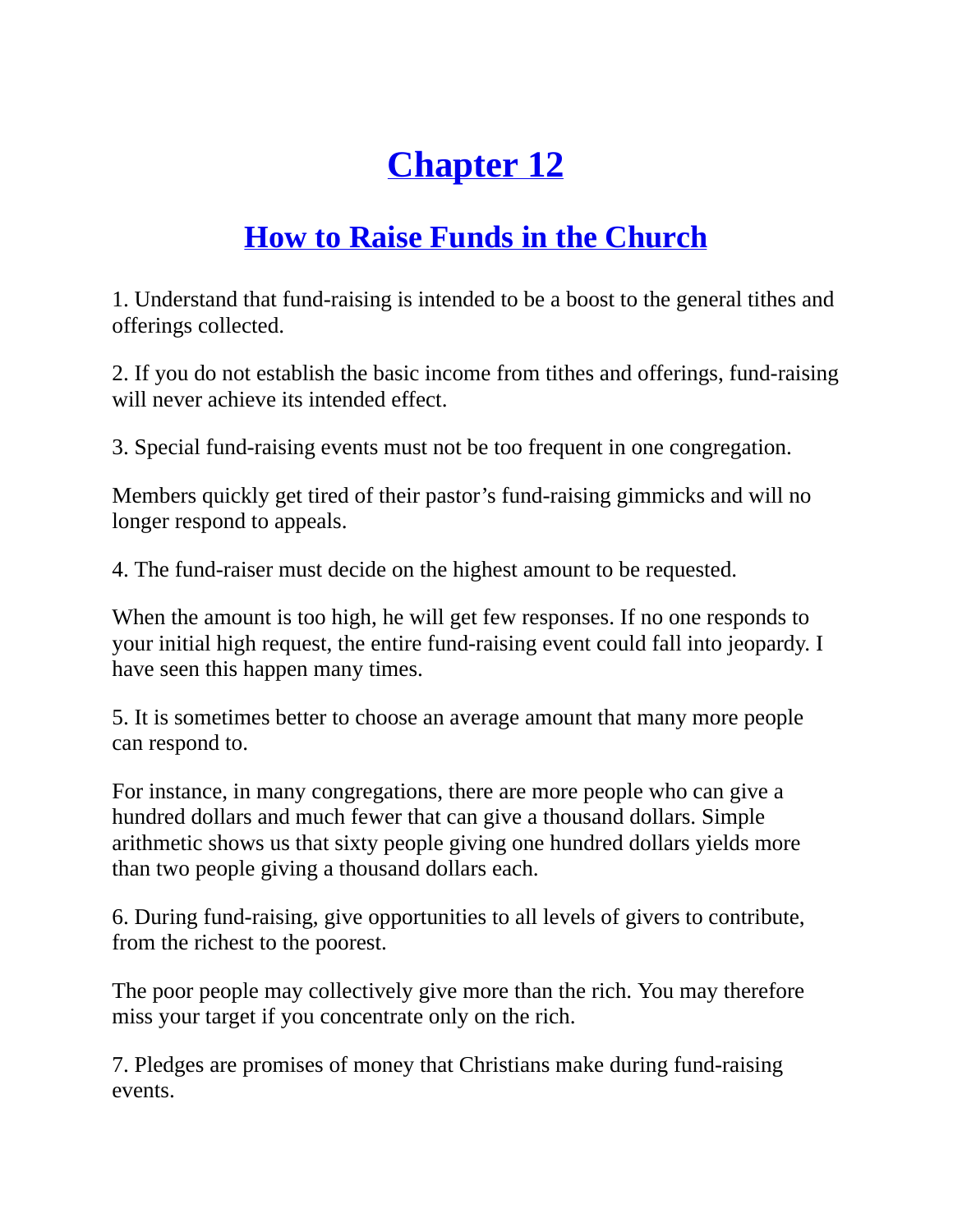Generally speaking, the shorter the time given for individuals to honour their pledges, the higher the returns will be. A few days after making pledges, many Christians forget the promises they made in church. I recommend that the period of time to pay up a pledge should be from one week to three months.

8. No matter how much people pledge, a wise pastor should not expect more than 30% of pledges to come in.

Unfortunately, most Christians are not spiritual and do not keep their word. Many pledge large amounts and do not pay up. If you want to plan successfully you must never budget on what the congregation has pledged.

9. Pastors who budget on promised amounts are usually accused of misusing funds because the full amounts are never realized.

It is wise to save money towards a project before embarking on fund-raising for it. This ensures that your project comes on whether the people pay up their pledges or not.

10. Never see fund-raising as a means of financing your projects.

The build-up of your regular tithes and offerings should be the main source of project financing. In other words, see fund-raising as what it really is: a boost to your existing financial situation. God has determined how the church is to be financed: through regular tithes and offerings.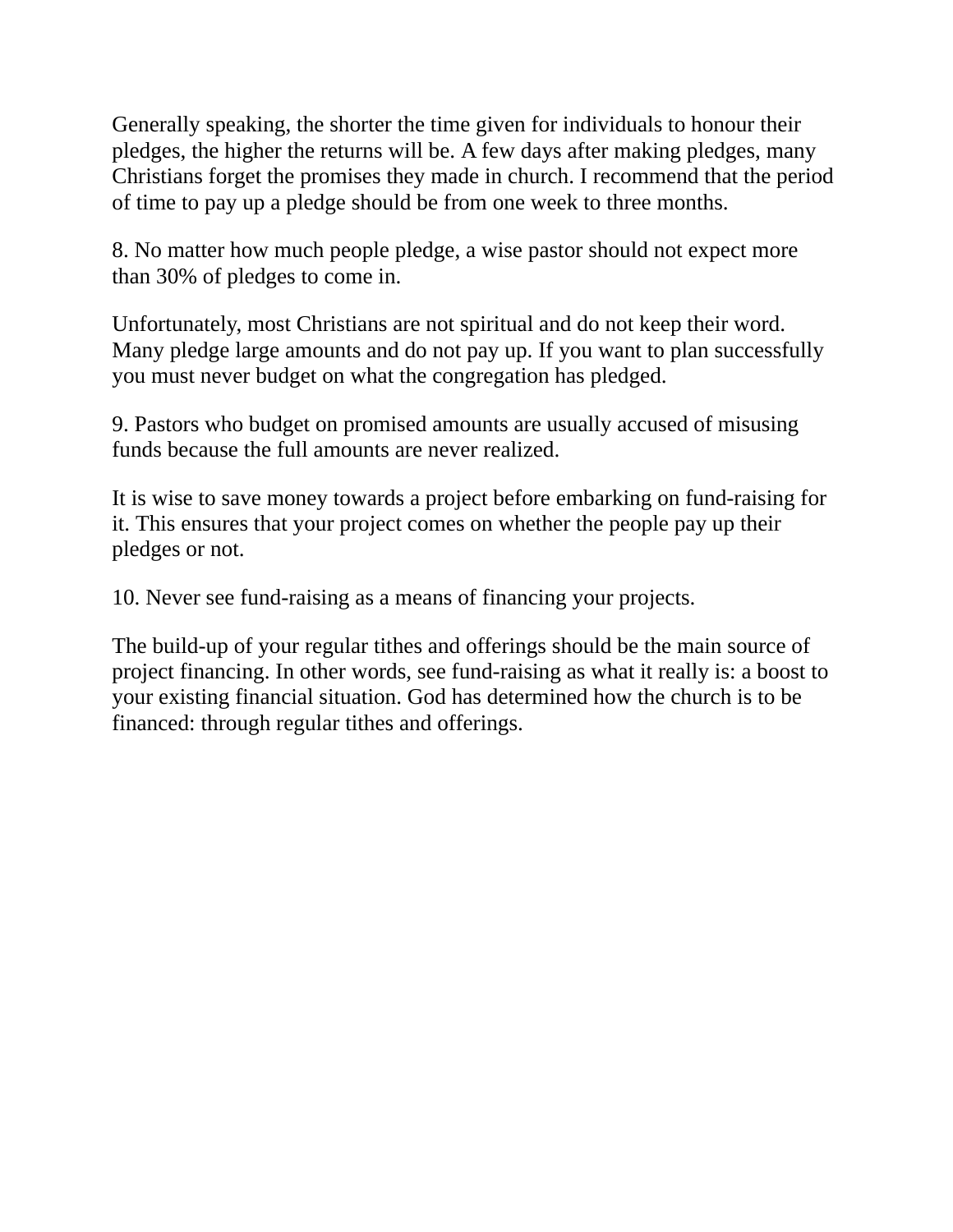# **[SECTION](#page-5-0) 5**

# **CHURCH GROWTH AND THE [MANAGEMENT](#page-5-0) OF CHURCH MEMBERS**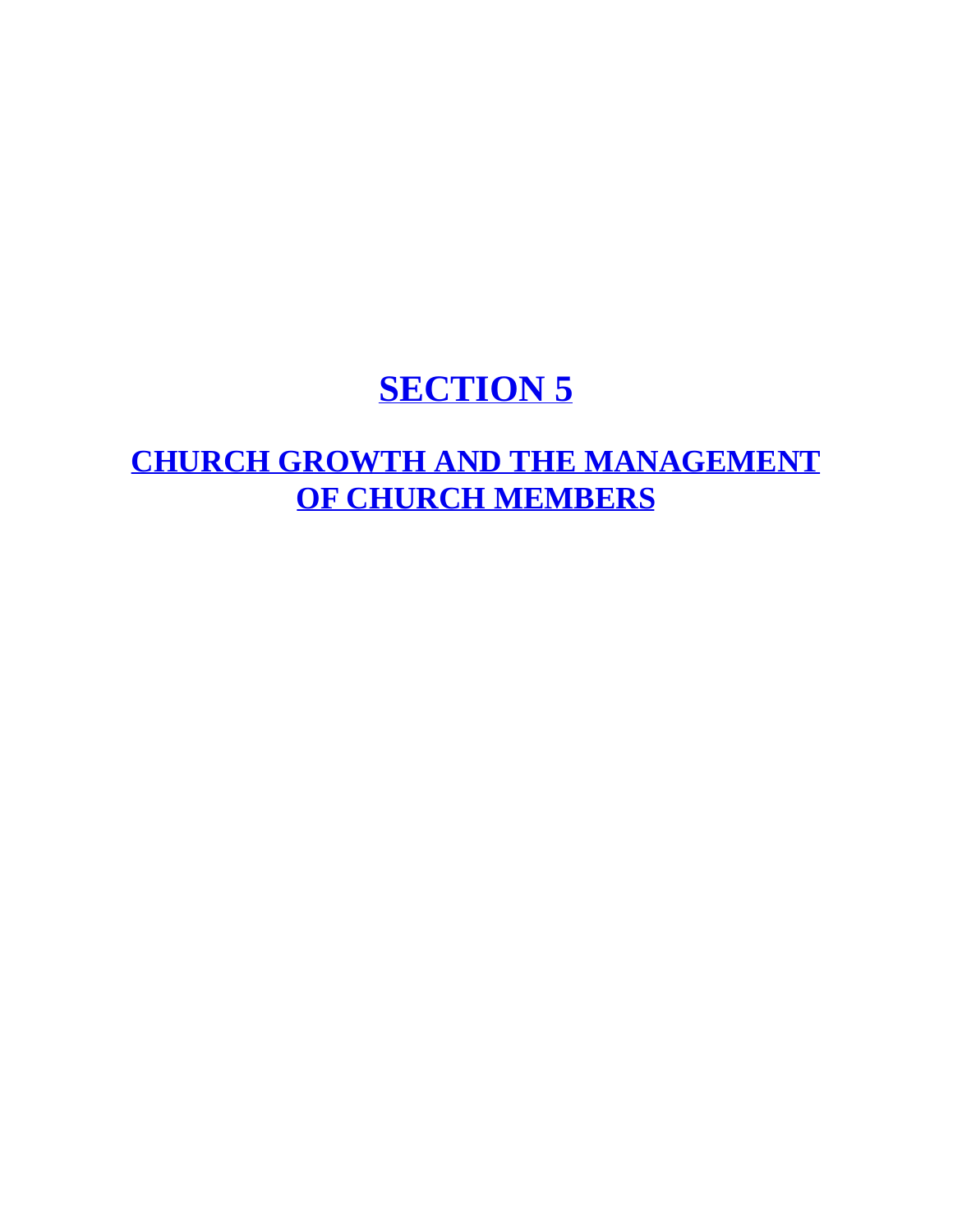# **Define who Your [Members](#page-5-0) are**

Church members are the most valuable assets of a church. Your vision for church growth is realized as you have more and more church members. It is important to be able to count them and have accurate facts and figures at your fingertips.

Church members are difficult to count because they come and go so easily. Many of them do not tell you when they come; neither do they bother to tell you when they are leaving. Because of this, many churches do not have a true and accurate count of who really belongs to them.

Apart from this many pastors cannot tell where they stand in terms of their church growth vision. They cannot tell when the church is growing and whether they are accomplishing their vision for growth.

Many pastors cannot tell how many lawyers, doctors, fishermen or teachers there are in their churches. But this is important information because it will guide you in all your interaction with the congregation.

In this section allow God to birth in your spirit the importance of having accurate data and information. I pray that a data centre will be birthed in your ministry through this book. There is no need to give vague answers about the state of your church anymore. There is no need to tell lies about how many people come to our churches anymore. You can develop a powerful data centre for your mega church today!

### **1. Register all your members using a simple membership registration form.**

Having a complicated form with all sorts of details often creates useless data that is never used. The church is not the Central Intelligence Agency and does not require such extensive information.

#### **2. The most important fields of information for church membership are the names, ages, gender, telephone numbers and addresses.**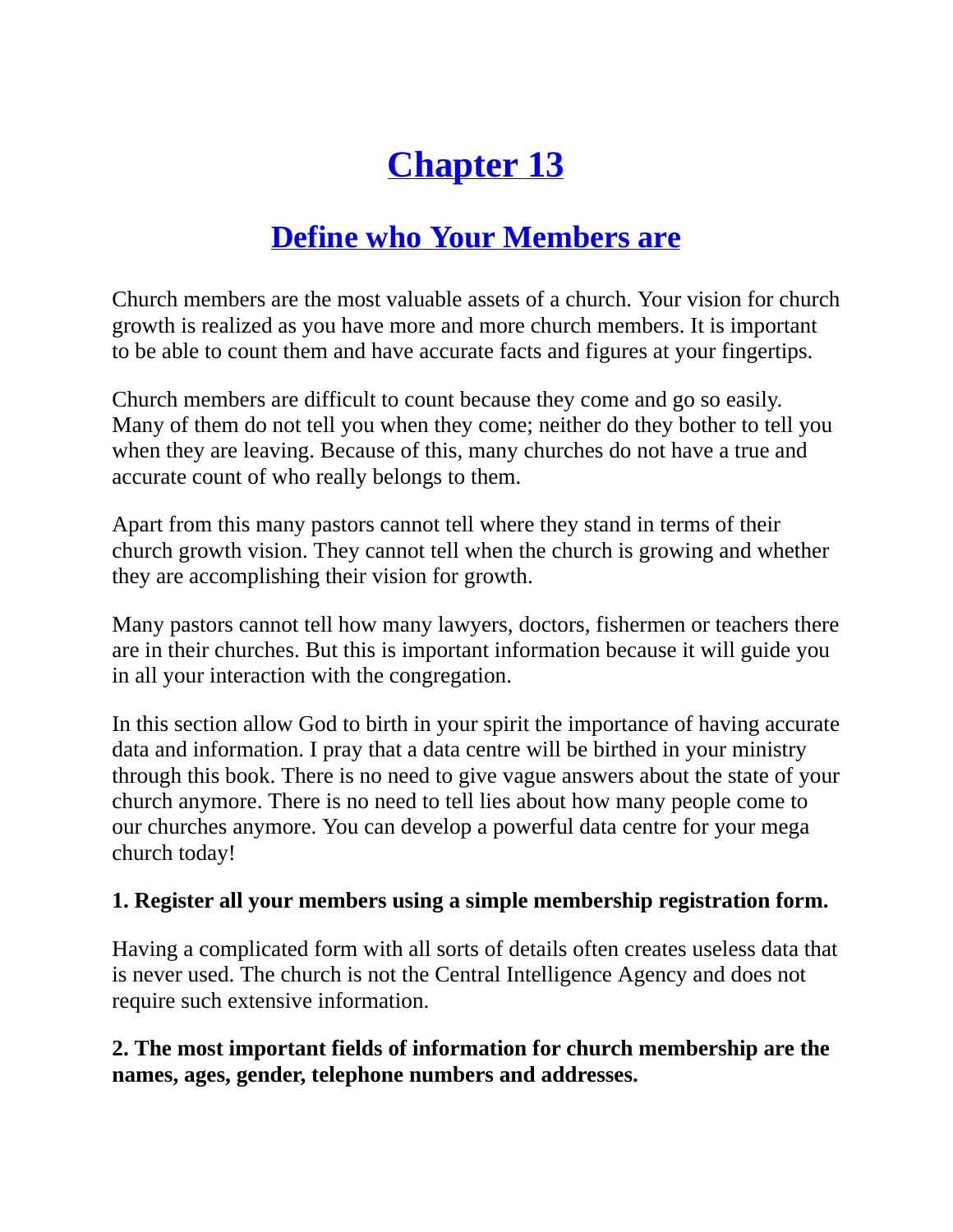Some will argue that further information such as previous marriages; number of children, educational background, etc. are relevant for good pastoral care.

I agree with you, but my experience is that most of this information is never properly used or managed.

It becomes piles of useless data that no one knows what do with.

### **3. Give every member a life-time index number which will be used as a permanent reference point.**

This number will be needed by every computer system and programme used. The index number will be used to monitor the individual's tithes. It can also be used by the individual in any activity that requires identification. For instance, if you have classes or examinations in the church, this number will come in handy.

### **4. Do not be deceived! Many church members do not consider their membership as very important.**

When they are moving to another location or country, many church members do not bother to inform their pastor that they are leaving. They see themselves as insignificant members whose absence will not be noticed.

### **5. The unannounced departure of numerous members without notice, converts your laboriously acquired information into useless data.**

This is why unnecessary and lengthy efforts to gather information about each member should be discouraged.

## **6. Accept that church membership is fluid in its composition.**

There are always some stable and unmovable people in each congregation but it is best for every pastor to accept the absolute fluidity of church membership. Church membership can be described as a flowing river in which the water you see today will not be the water you see tomorrow.

### **7. Make it easy to join the church.**

The filling of a simple form is an easy single procedure for joining the church. Some churches insist on people going through various classes and procedures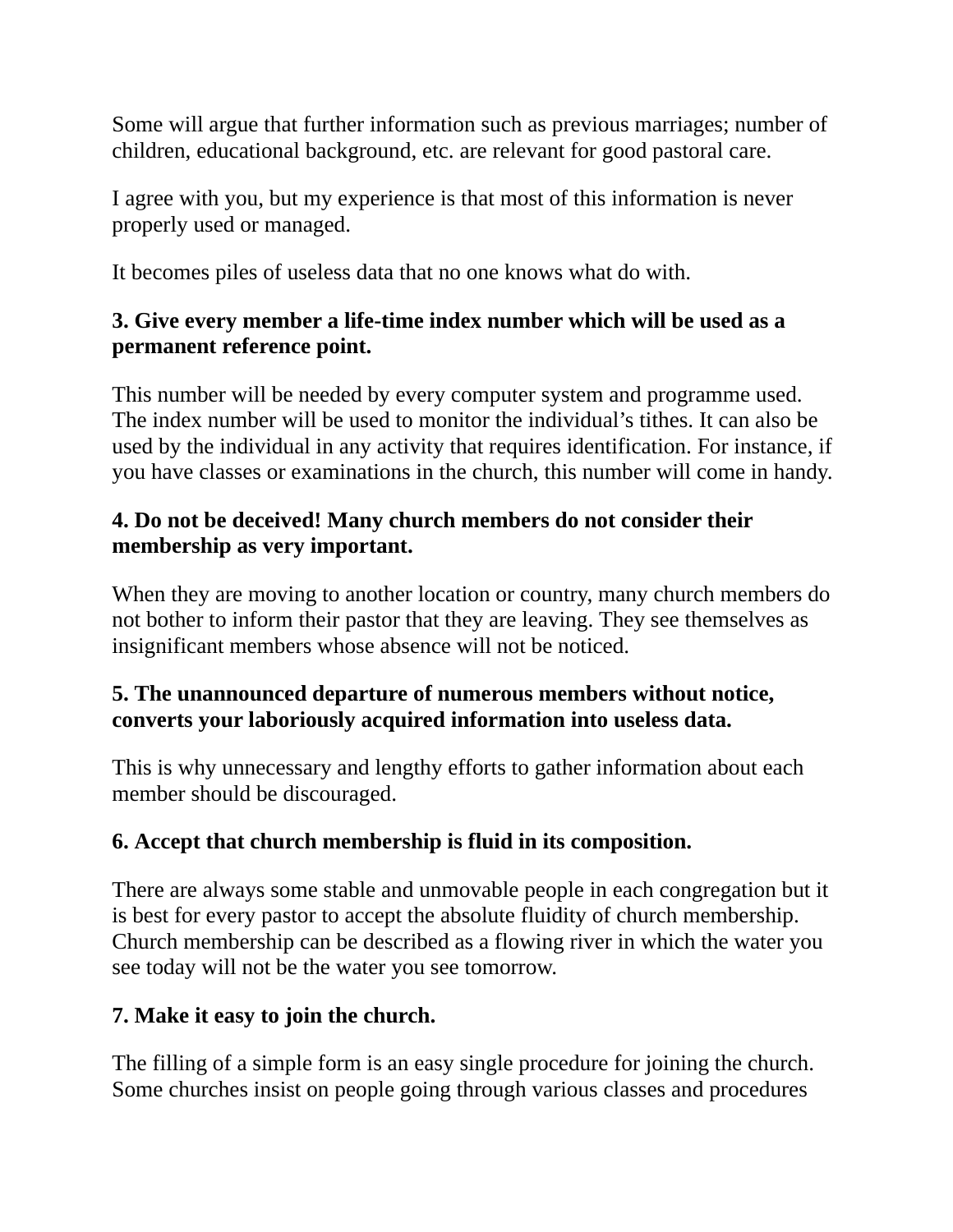before they are allowed to become members. This is a good idea but the danger is that many will not go through these classes and will assume that they are not members. I believe that as they join the church through a simple procedure, they will then have the opportunity to go through the classes.

### **8. Accept the reality of different levels of membership.**

Within every congregation, there are at least four levels of membership:

i. Members who have filled a simple form.

ii. Members who are tithers.

Tithing indicates a level of commitment and Christian maturity.

iii. Members who participate in small groups and weekday (non Sunday) services.

Such people are even more committed.

iv. Members who are leaders.

There are people who in addition to all three descriptions above, become leaders and workers in the church. This fourth level is a crucial level because it is here that the moral and ethical standards of the church can be enforced. You cannot prevent homosexuals from filling forms. Neither can you prevent prostitutes from paying tithes or participating in church activities. You can only preach to them and pray that the Lord shows mercy. However, you can actually prevent a known or practising immoral person from occupying a position of leadership. This is the only way that the integrity of the church can be safeguarded–at the level of the leader's membership.

**9. Registering church members can provide important data which is useful in providing programmes and pastoral care to registered members**. Use computers, databases, and any other gadgets to manage the fluid membership of the modern church.

**10. Do not over-extend yourself in the field of computerization and administration.**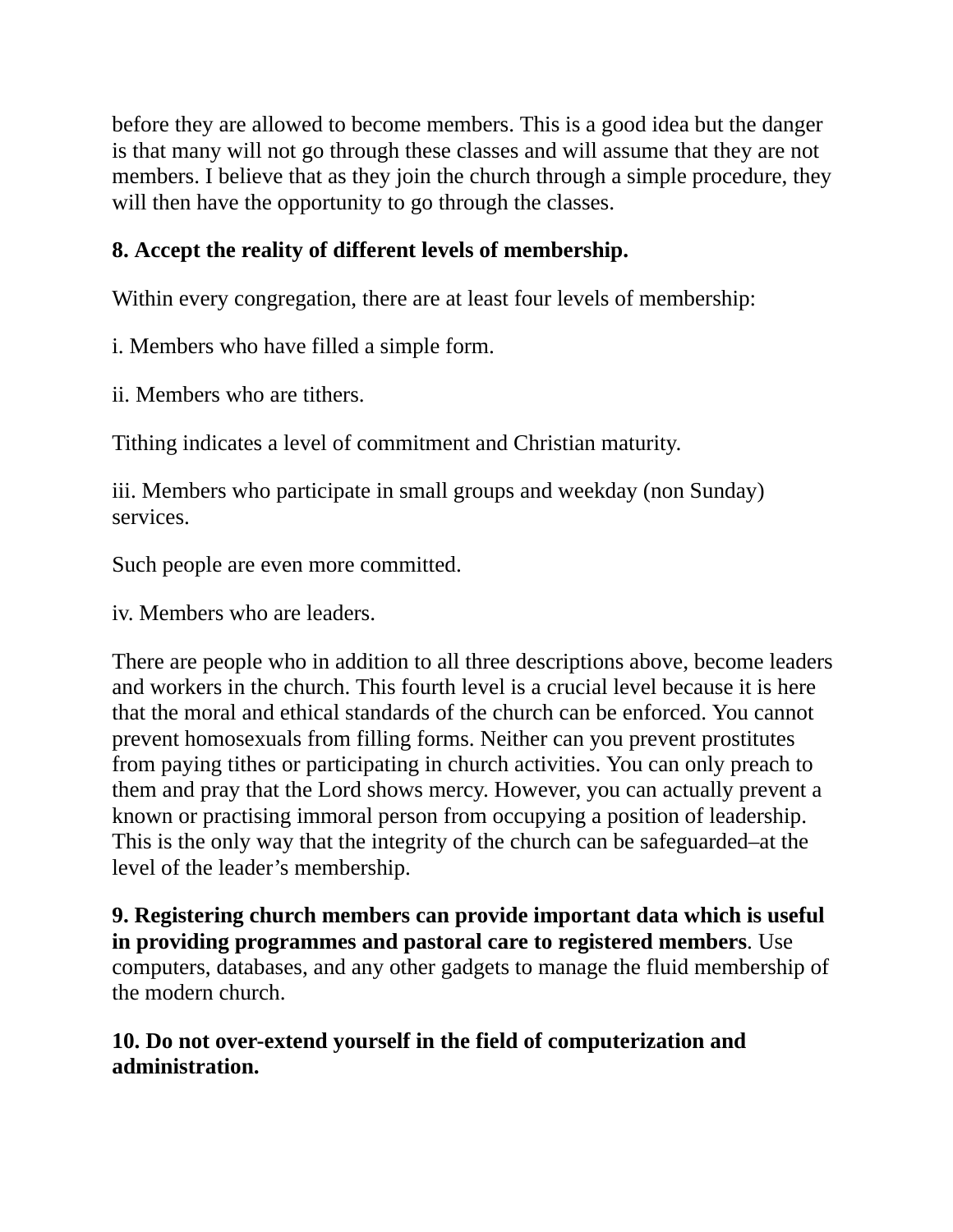There are many diversions and time-wasting traps which can cause a pastor to leave his true calling.

## **11. Do not inflate figures of membership.**

The greatest person in Heaven will not be the pastor with the most members; it will be the pastor who was most humble while on this earth.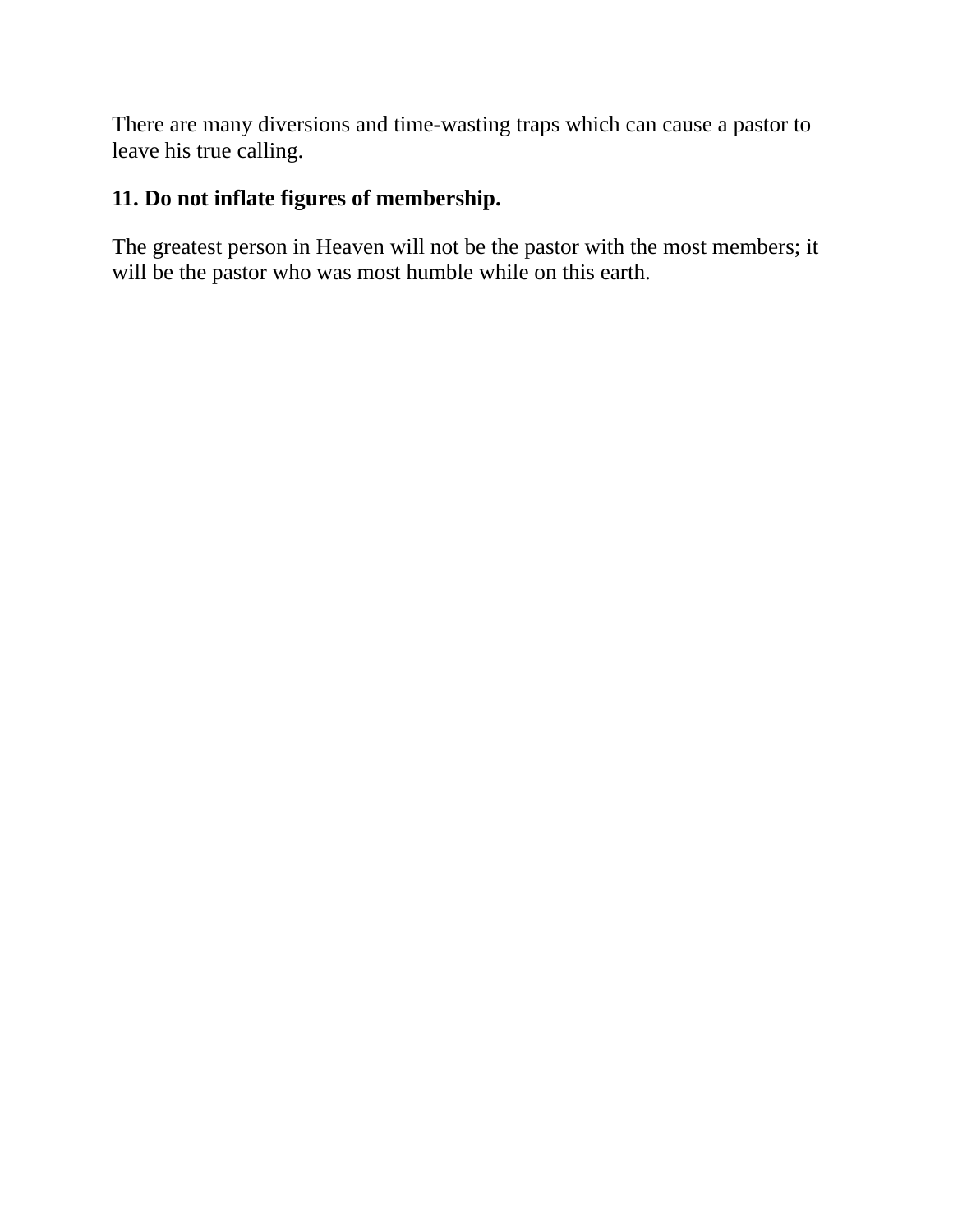# **What to Expect from the Average Church [Member](#page-5-0)**

A successful mega church pastor is someone who understands the mindset of the average church member. Without a clear understanding of how church members think and operate, you will not succeed in administering the church.

The following points describe in a general way (of course, there are many exceptions) the mindset of the average church member. Financial planning by an administrator must take into account these realities. A successful pastor must predict certain trends and circumvent them.

The quicker you understand and predict these trends and circumvent them, the more successful you will be in ministry.

Pastors must not have an erroneous impression that their members really love God and that their minds are constantly on the church and its projects.

1. Most church members are not thinking about the church but about themselves.

2. They spend a lot of money on themselves, but very little money on God.

3. Most church members feel that a hundred dollars is little money in a shopping mall but is too much to give as offering in church.

4. Many church members do not pay tithes and they will not do so no matter what you say!

5. If you preach about tithes, some people will pay up for a while but most people will stop when they forget the message. Your financial planning as an administrator must take this into account.

6. Most church members will pledge various amounts of money during fundraising events. However most of them will not pay what they promise. A wise pastor must expect only a small percentage of the pledged amount.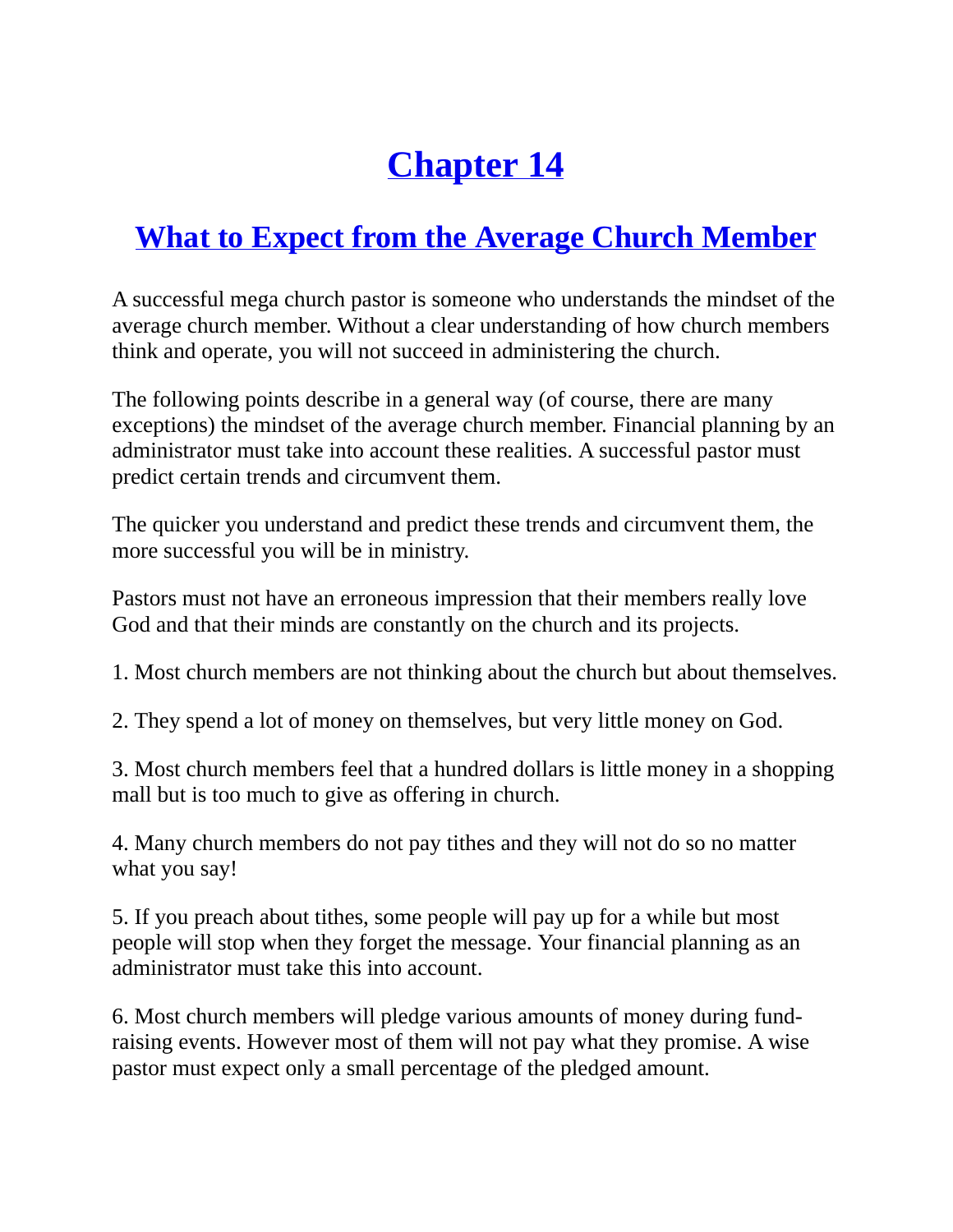7. Most church members are irregular in their church attendance.

These members therefore only contribute irregularly to the ministry. This accounts for the unpredictable and low income of churches. Any wise planner must take into account this unpredictable behaviour.

8. Most church members are ignorant of the sacrifices their pastor makes. Many church members think their pastor's only duty is to rest all week and deliver one Sunday sermon. This makes the average church member unwilling to make many financial sacrifices for the ministry.

9. Most people are inherently ungrateful. They benefit from the church but refuse to express their gratitude through contributions and gifts. The ingratitude of church members is demonstrated by the amounts of money people are willing to give to the ministry.

10. Many church members have commitments to other groups such as political parties, old boys' associations, tribal associations and professional bodies. Their commitment to these groups is often stronger than their commitment to the church. Know that many church members will readily sacrifice you and your church programmes for other engagements.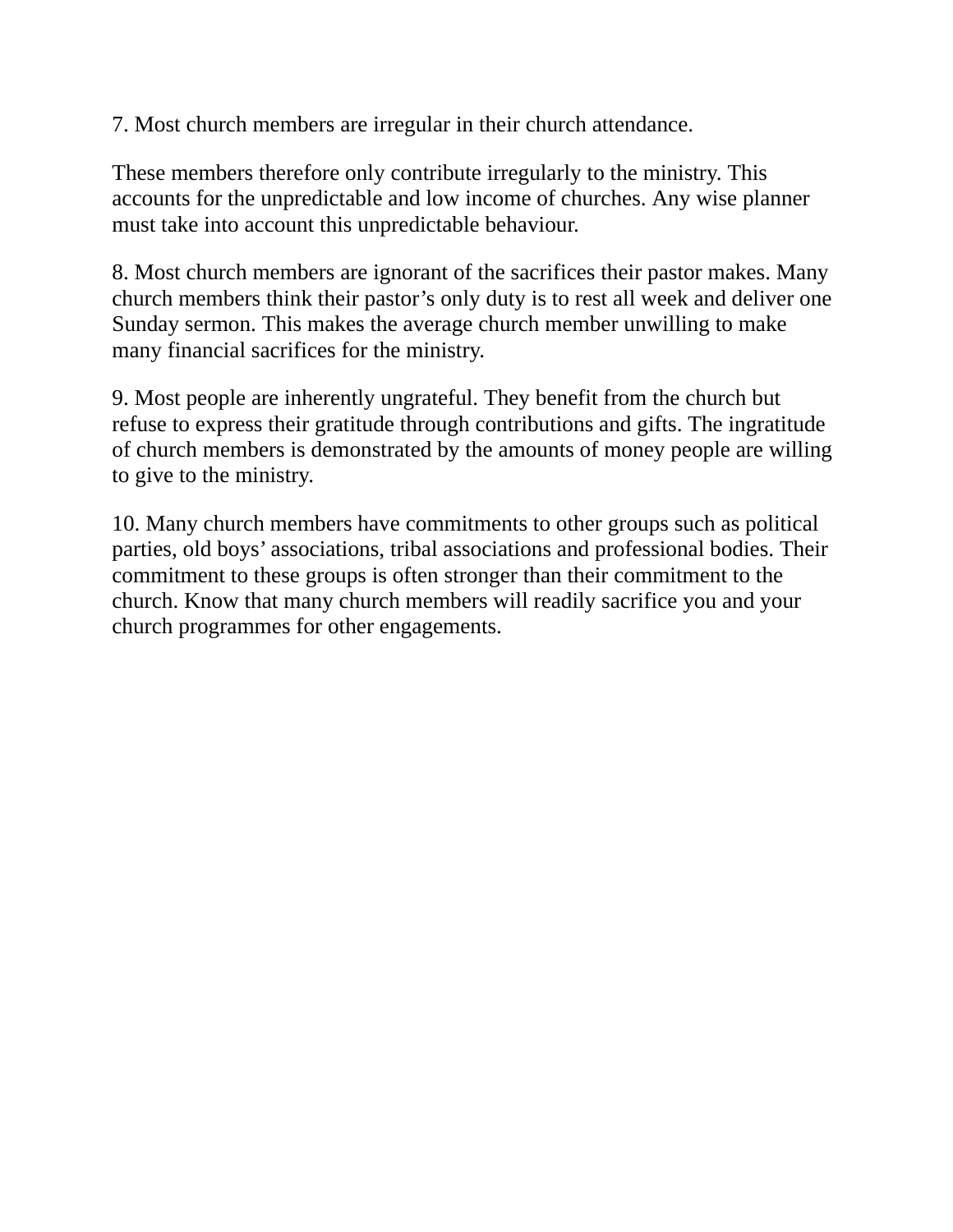# **[SECTION](#page-5-0) 6**

**CHURCH GROWTH AND THE HELPS [MINISTRY](#page-5-0)**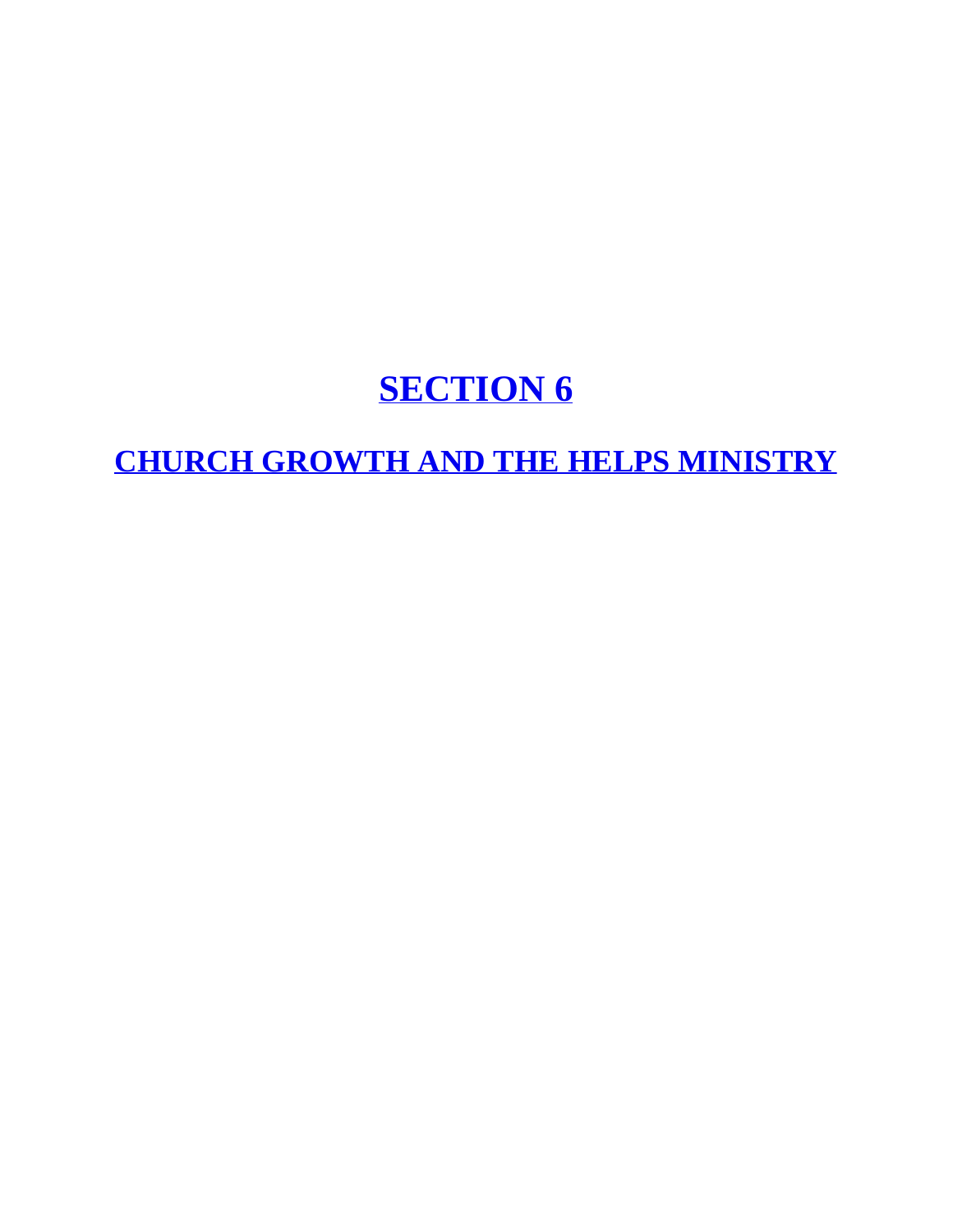## **How to Choose Helps [Ministers](#page-5-0)**

*Then the twelve called the multitude of the disciples unto them, and said, It is not reason that we should leave the word of God, and serve tables.*

*Wherefore, brethren, look ye out among you seven men of honest report, full of the Holy Ghost and wisdom, whom we may appoint over this business.*

*Acts 6:2-3*

As a church grows, a new group of people will become important. These are the helps ministers! At the beginning of a church, a helps ministry does not seem very important. The pastor is the jack-of-all-trades and has to help himself accomplish whatever he needs to.

But with the growth of a mega church, you will need people to help in many areas. New problems will arise that will require the input of helps ministers. Helps ministers are there to solve problems in different areas of expertise.

A helps minister is someone who stays in the background but helps you to accomplish great things for the Lord. Such people are usually administrators, secretaries, personal assistants, special aides and special envoys. Although helps ministers are not publicly acknowledged, their role often converts a little known pastor into a fruitful and well-known minister.

Your willingness to accept that you need such helps ministers and your ability to successfully blend them into the ministry will determine how big your church can become.

I can remember how I declared that I did not and would not work with any women. Unfortunately for me, many of the helps ministers were women. I had to adapt to and accept their existence and presence in the ministry. My unwillingness to do so would have spelt failure in many areas of ministry.

Sadly, some people posing as helps ministers have destroyed entire ministries.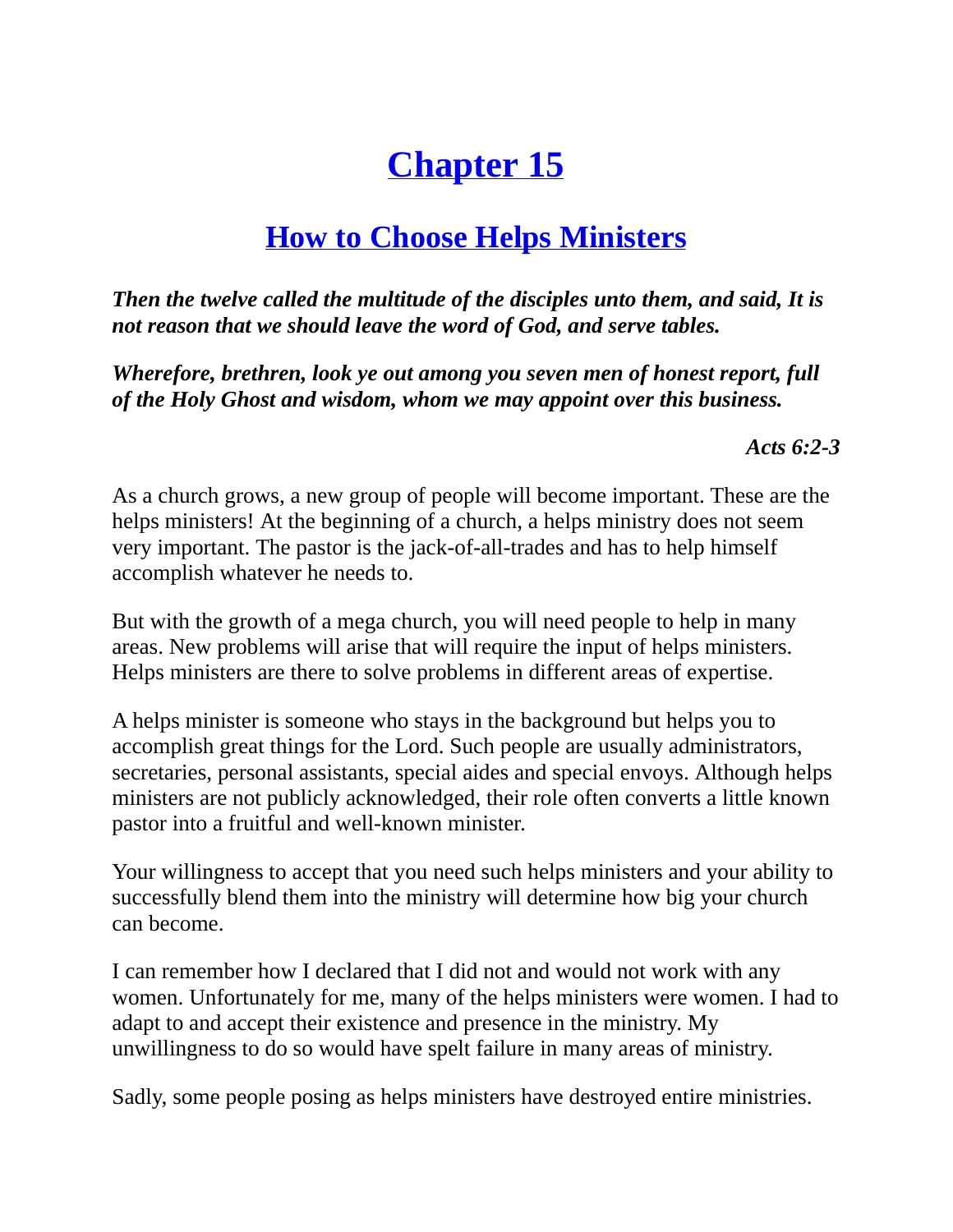Indeed, helps ministers can make or break an entire ministry.

## **Principles for Choosing Helps Ministers**

1. Employ people that are genuinely needed by the organization.

2. Employ people from within the church. As much as possible, employ people who are church members. Sometimes it is not possible to do so. But it is better to take from amongst your own sheep.

3. Readily dismiss people from your organization. Anyone who employs people must be ready and willing to dismiss these people in the future if the need arises. Contrary to traditional opinion, it is important to fire non-performing staff members even though they may be members of your church.

4. Employ as few people as you possibly can.

When people are employed for non-existent jobs, they become disgruntled and dissatisfied. Such people complain and create a discontented atmosphere in the church office. It is better not to have an employee than to have an unhappy employee.

5. Make employees carry out multiple roles. For instance, a pastor could be a lecturer at the Bible school and at the same time do pastoral duties. You may not need to have a secretary as many people can type their letters on their own. You may not need to have a receptionist as you could have a doorbell to announce the arrival of a visitor.

6 Wherever possible, use equipment instead of human beings.

Machines do not get tired! Machines do not develop moods and attitudes! Machines do not ask to be paid for over-time work. Machines do not go on leave. Machines do not go on maternity leave. Machines do not resign suddenly!

7. Do not neglect professional and technical aspects of the ministry. You should have some knowledge about many professions. Many pastors have a "black-out mentality" and think they are not qualified to discuss certain things.

For instance, as soon as some ministers realize that something has to do with legal work they black-out and call for lawyers saying, "This is legal work, just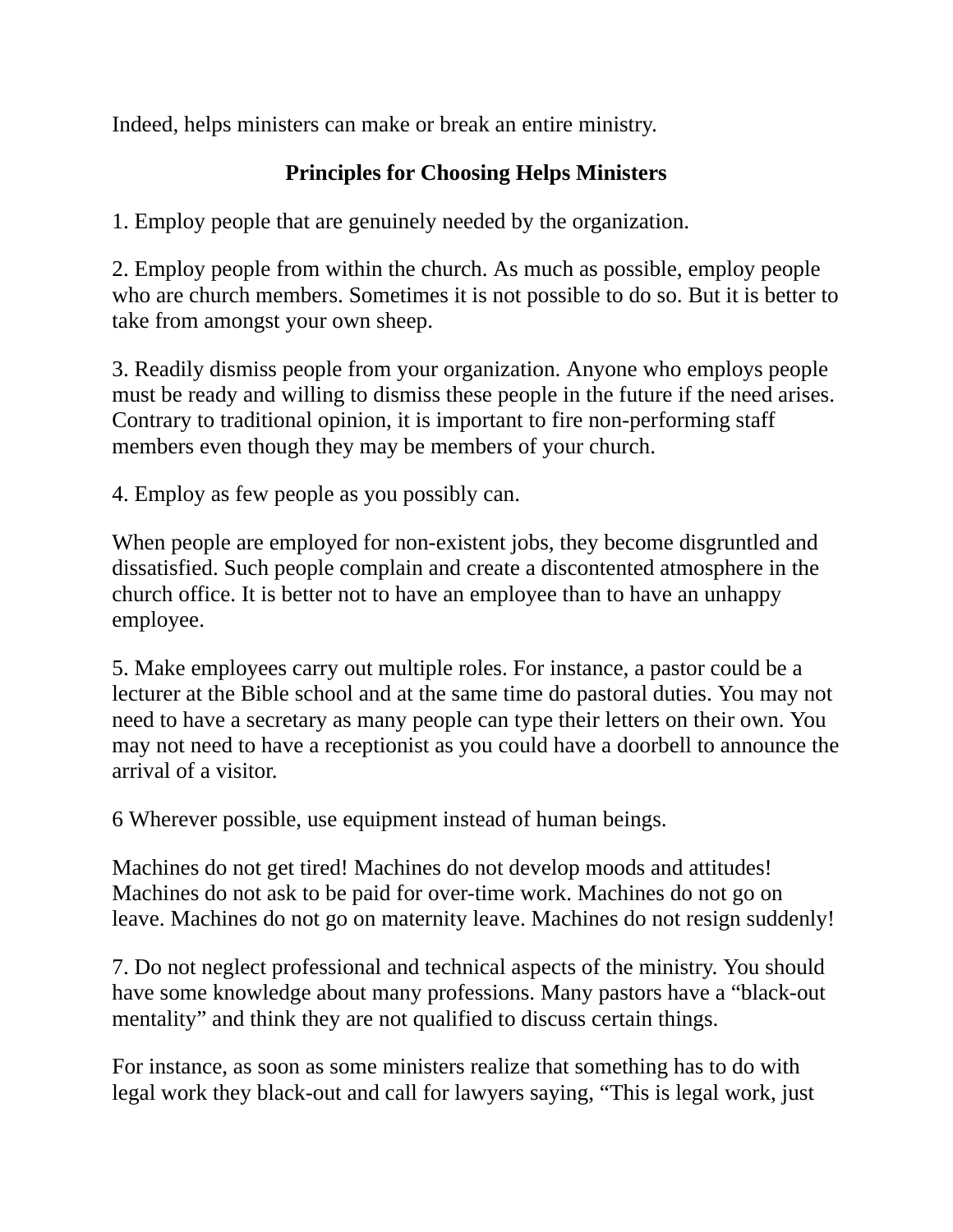call the lawyers to take over." In this way, pastors unsuspectingly sell their fate to misguided professionals who do not have their vision.

Whether it is accounting, medicine, law, architecture or engineering, there is a level to which you must be able to understand and discuss issues. You must read a lot and ask many questions. It takes humility to ask questions about things you do not know.

But by asking many questions, you will learn a lot about many things that you are clueless about. You can have sensible discussions with all the professional groups in your church. Bankers, travel agents, lawyers, accountants, human resource managers, carpenters, contractors, engineers, architects and administrators are supposed to be able to explain what they are doing in simple language. With the passage of time they will develop a healthy respect for your ability to engage in intelligent discussions on different subjects.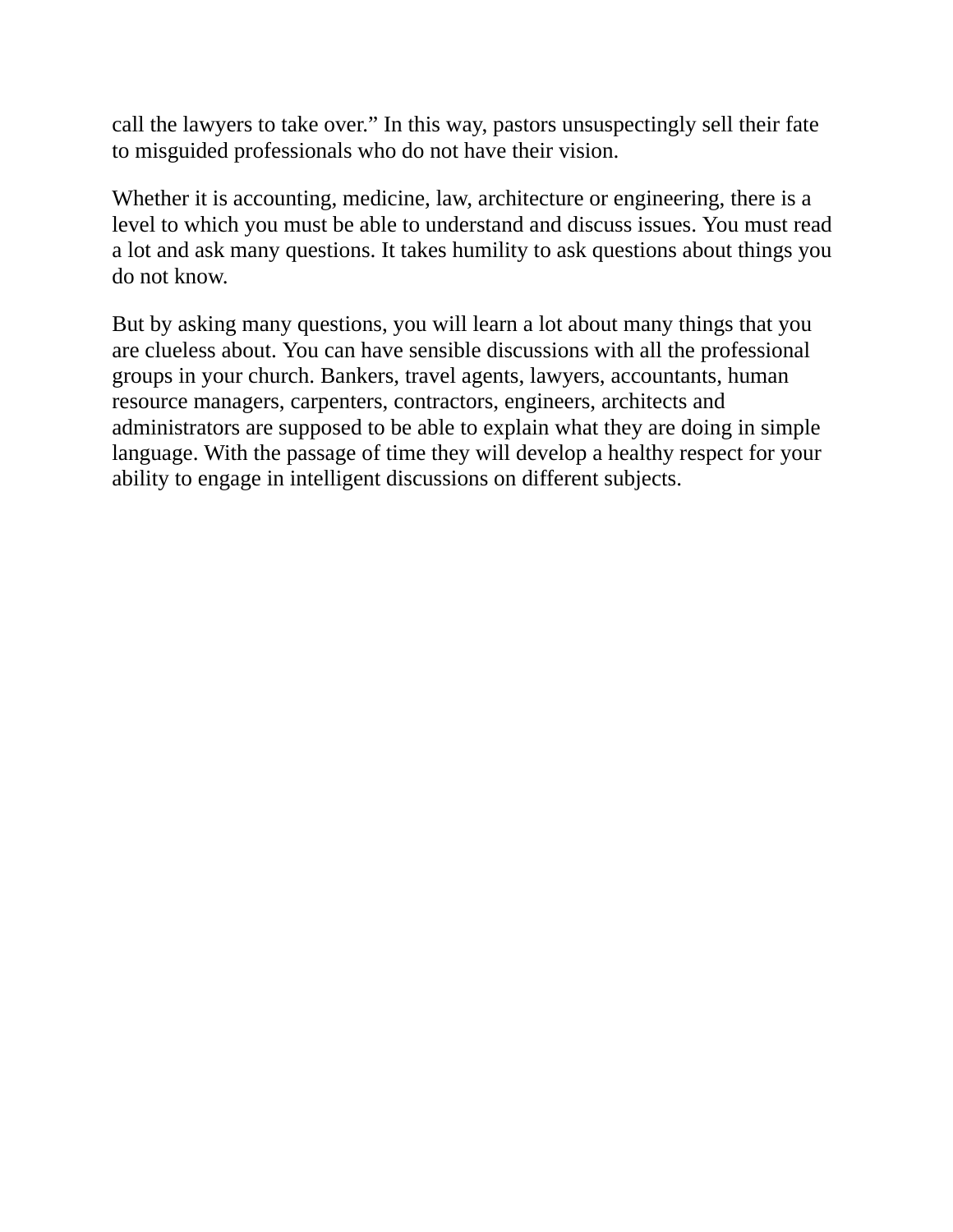# **Guidelines for [Employing](#page-5-0) Helps Ministers**

**1. Put everything in writing.** Once you begin to employ people, it is important to write letters and contracts where necessary. Discussions are not sufficient basis for dealing with employees even though they may be church members.

**2. Let education be the basis of employment.** Although the success of ministry is not dependent on education, it is an important factor. *Education greatly refines the natural gifts that God has given to every individual*. Any kind of education is often valuable even in the ministry.

Your education does not have to be in a particular field in order to be valuable in that field. For instance, I am trained as a doctor but I function as a pastor, a manager, a doctor and a leader. I was not trained for much of what I do today but my general education in the fields of anatomy, physiology, pharmacology, microbiology etc. have greatly enhanced my managerial skills.

Generally speaking, the more formally educated a person is, the more valuable he is. That is why salaries jump as individuals acquire more degrees.

However, this is not a hard and fast rule. Some people are able to informally educate themselves thus making up for a lack of formal education. Another important effect of education is the establishing of discipline in the individual.

The discipline that a person develops to go through exams is important. Generally speaking, an educated person is more disciplined than an uneducated person.

The disciplines of education (having to stay up late, having to pass exams, having to overcome various barriers and hurdles) are all exercises that prepare the individual for the rigours of real life.

**3. Place people according to their temperaments.** Know all about temperaments. The knowledge of an individual's temperament is the best guide for placing him. Unfortunately, someone may be educated in an area but does not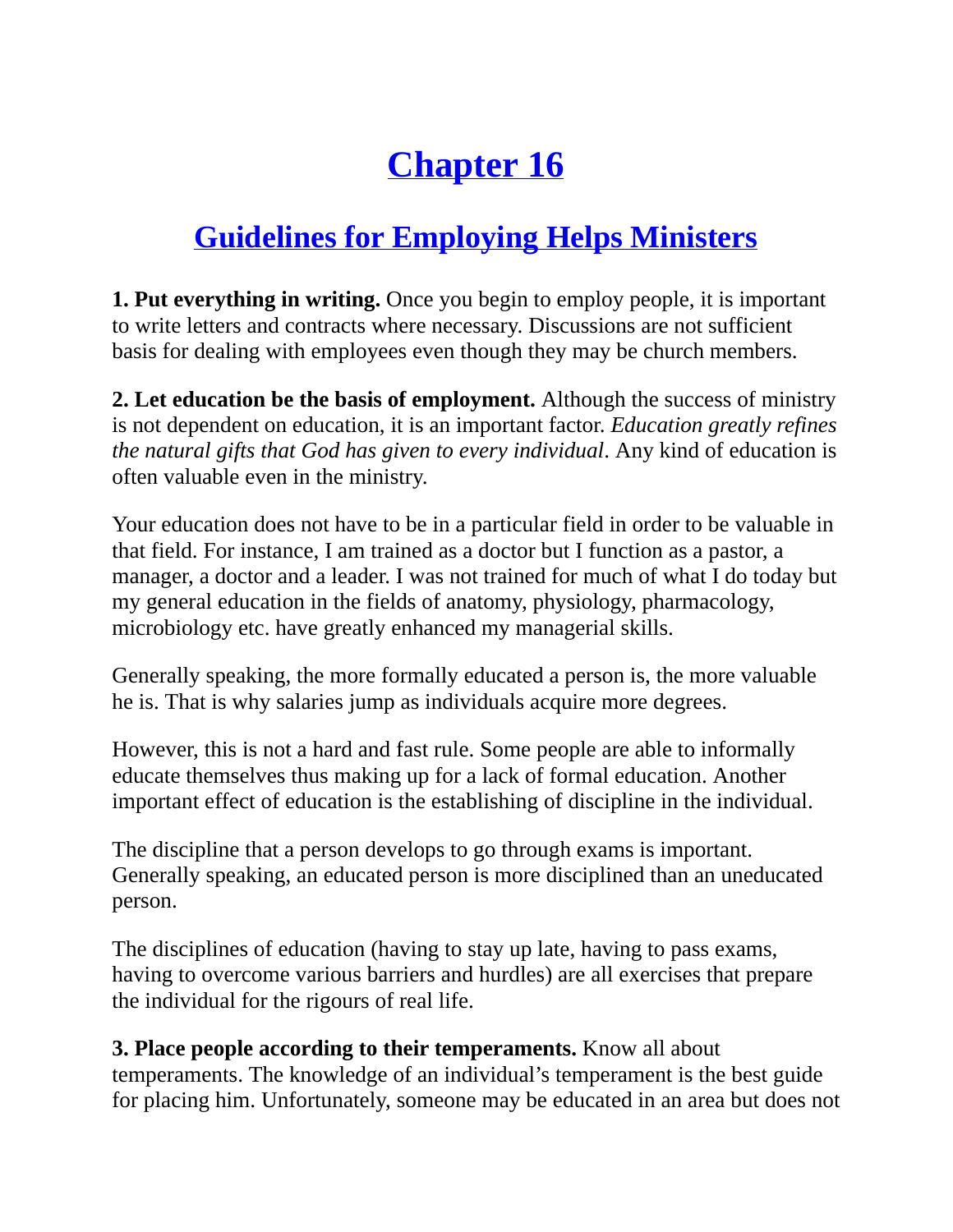have the right temperament for that kind of work.

If you do not understand the strengths and weaknesses of the choleric, the melancholic, the phlegmatic and the sanguine you will be a frustrated employer. You will constantly wonder why the work is not done even though you have someone who is a specialist in that field.

Choose a choleric when you need a driving manager. The choleric is good at jobs that involve targets and deadlines. He is also good at pioneering new projects and doing things that have not been done before. He is also good at supervising others because of his natural tendency to take charge.

Because he is self-motivated and self-supervising, he is able to drive through the obstacles of a big project. A choleric person will spontaneously work for many extra hours. He or she can handle a number of different functions at the same time. The choleric is not usually good at being an assistant.

Choose a melancholic when the job involves being meticulous and detailed. A melancholic employee will also do well in positions where books and records must be kept. They are also target-oriented and very focused.

A melancholic may also be good for jobs that require secrecy. Melancholic people are very intelligent and very loyal.

Use them for sensitive jobs that require loyalty. Because they are very analytical and detailed they are also good at jobs that involve technical things. They are usually the best at using computers, machines and other technical equipment.

Choose the phlegmatic when there is a monotonous job. Repetitive work within already defined structures is the best place for the phlegmatic worker. Teaching in a school setting and doing routine work in an established office are good examples of jobs for the phlegmatic.

They are usually not good at meeting deadlines and building new projects. The phlegmatic is easy-going and may be the best person to handle difficult people situations. He may not always express the urgency required in sensitive situations and sees no need to hurry about anything. Keep your phlegmatic away from stressful and high intensity work zones.

The sanguine must be employed when the job requires intelligence, skill-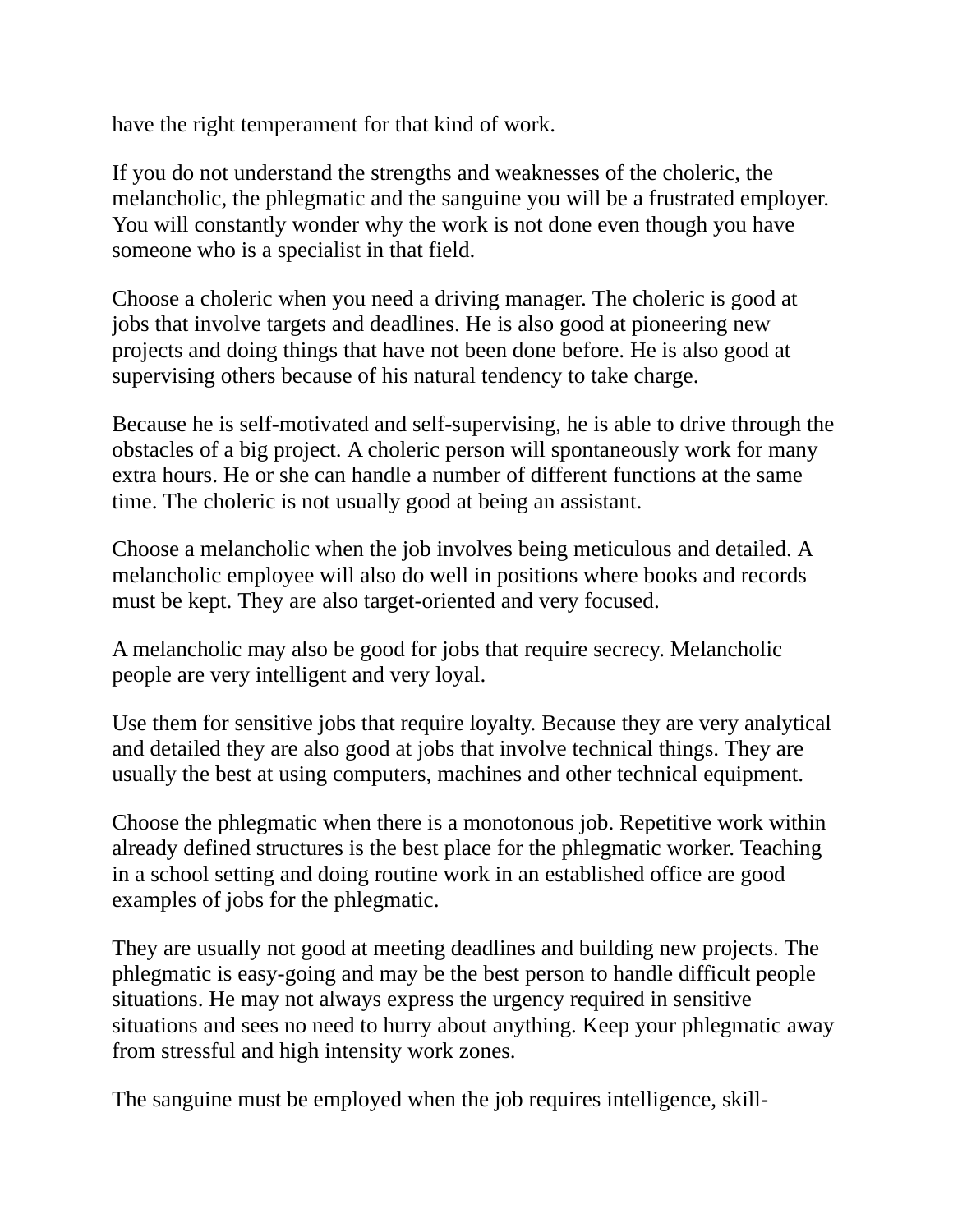giftedness, and the creation of happiness and pleasant conditions. The sanguine is good at jobs that have to do with human relationships. They usually give a good public presentation of your office and what you stand for.

They are often good singers because they are uninhibited and therefore give full expression to the music they perform. They introduce life and vitality to almost every circumstance. The sanguine is usually gifted and must be used in his gifted areas and not in the area of organization.

Somehow the sanguine is not very good at meticulous management and organization.

Your sanguine employee may look outwardly charismatic, but is often not disciplined enough to carry things through.

**4. Supervise everything.** There are four main ways to supervise:

### **a. Supervision by meetings**

Meetings provide a forum for discussion of the work. During these meetings, different aspects are discussed and the employees are made to focus on the important targets.

### **b. Supervision by visits**

There are two types of visits: announced visits and unannounced visits. Announced visits help the individuals to put up their best performance. Surprise visits help the manager to see the real picture.

### **c. Supervision by monitoring targets**

This is the best form of supervision. Ultimately, the worker is supposed to produce results. A result-oriented work place is often more fruitful than others.

### **d. Supervision by the "scapegoat" principle**

In this method, workers who are found to be non-performing can be dismissed as an example to the others. In all my experience, there is nothing that sends a more sombre message than the dismissal of an employee. A tone of seriousness is introduced into the system by the dismissal of one person.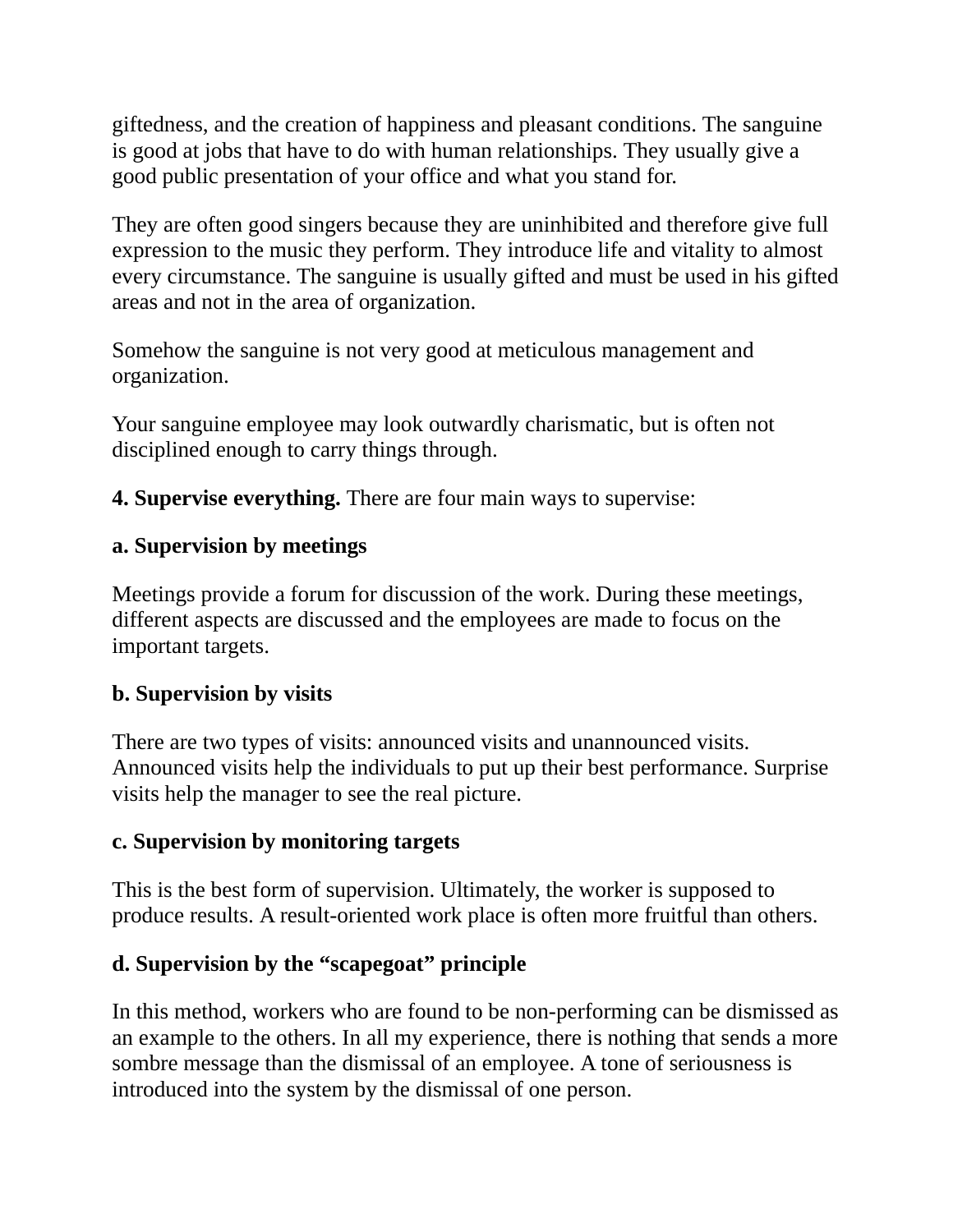**5. Be a benevolent employer.** Be kind and generous to your staff. It is important for people to perceive that you genuinely care for them. Even if you do not have a good salary to offer, show them love.

You will be surprised to find out that people will work for *"more love and less money", than for "more money and less love.*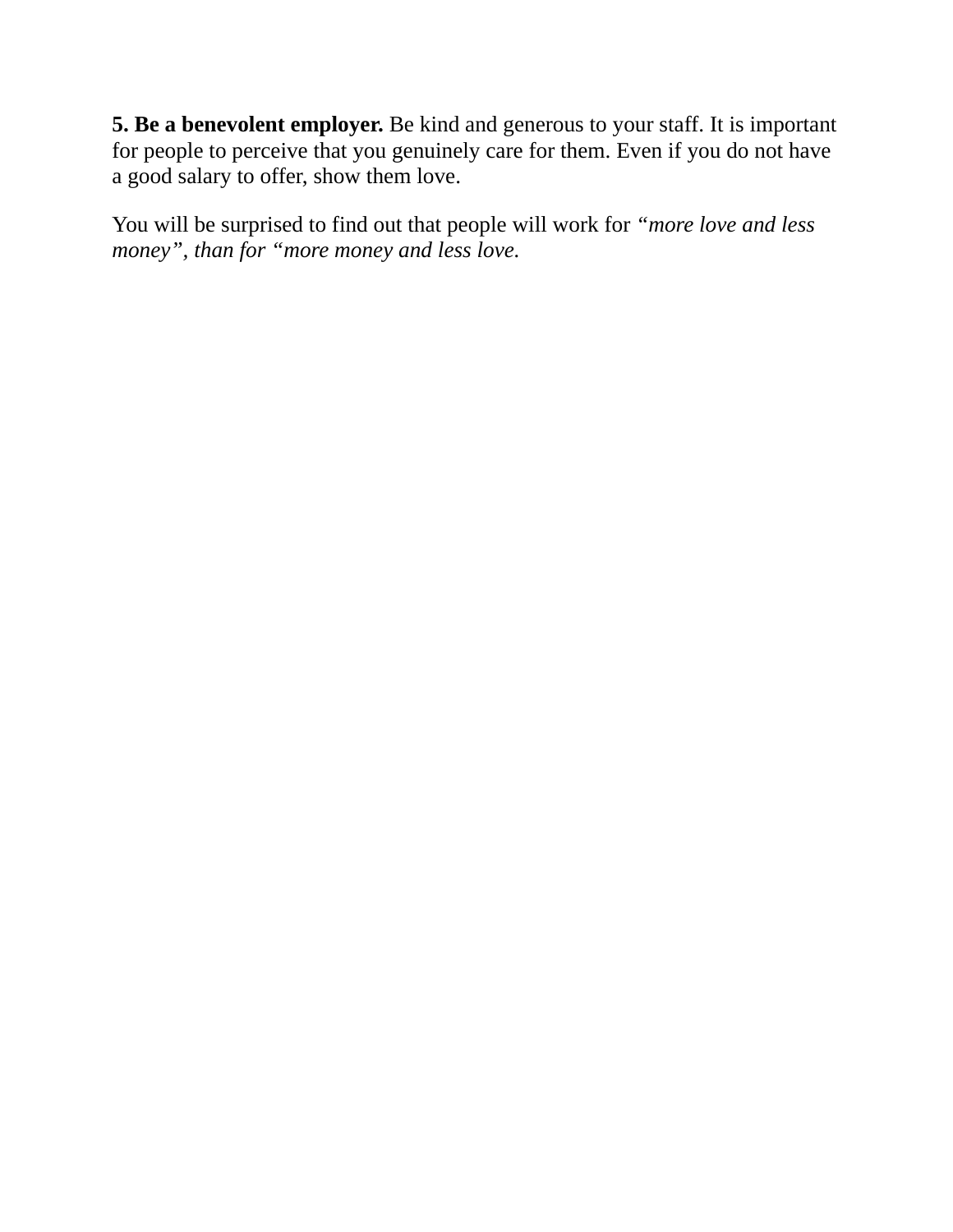# **How to [Employ](#page-5-0) a Helper**

### **Step 1: The application letter**

An application letter is to be written by the potential employee. This is important so that the individual will not say that he was forced to work in the ministry against his will. The application is the evidence of the individual's desire to work with you.

**Step 2: Presentation of documents by the applicant There should be a presentation of CVs and certificates from school. This is important because there are many who claim to have certain backgrounds but in actual fact have no real qualification. Some people attended university but either did not complete their courses or did not pass their exams.**

#### **Step 3: The temperament examination**

A simple test can reveal the basic temperament of your potential employee.

Ensure that you put your employee in an area that is suitable for his temperament.

### **Step 4: The general interview**

Every applicant must be interviewed by a panel. A panel is better able to objectively assess an applicant. The interview helps create a solid foundation for the future. The panel becomes convinced about the rightness or wrongness of employing this individual. The job seeker defends his application and makes a case for his employment. The interview helps the applicant to perceive the church as a professional, efficient and competent organization. This interview establishes whether the individual is the right person for the job or not.

### **Step 5: The financial interview**

This interview centres on the financial package that the newly employed person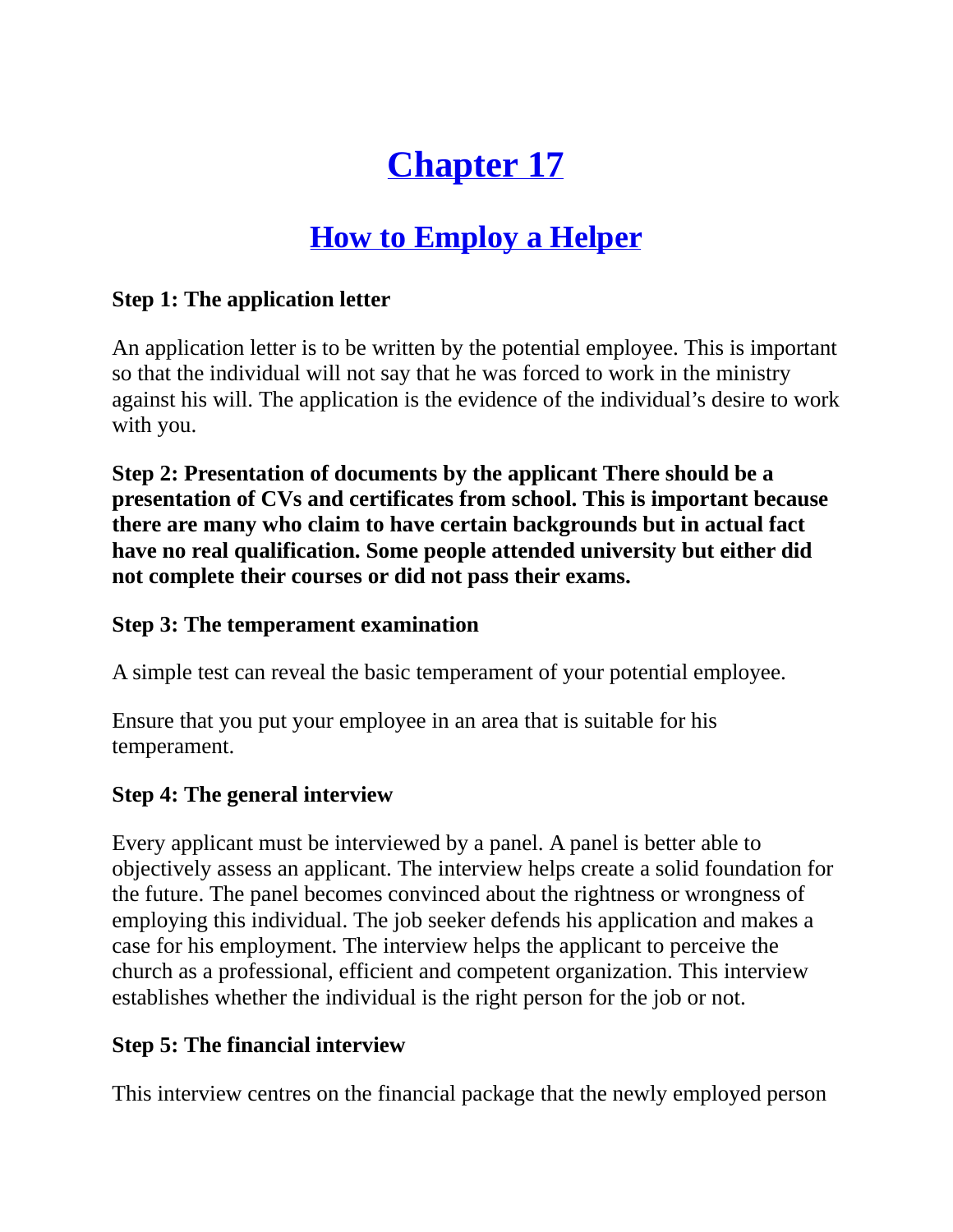can expect to receive. Sometimes it is wise to separate financial discussions from discussions centred on the job itself. In a church setting it is important that people work because they believe God has called them, rather than for the money. After this interview, if the individual is still happy to work for the organization then you may go ahead and give him the letter of appointment.

## **Step 6: The letter of appointment**

A letter of acceptance of the applicant must be given to him when he passes the interview. This letter should specify the date of commencement of work. Such a letter would remove doubts concerning his date of employment. The date of employment becomes important when determining benefits that are time-related.

## **Step 7: The remuneration package letter**

This is a letter that indicates the remuneration package that has been discussed at the financial interview. This includes things like the take home salary, and any other housing, transport or health benefits that may exist.

This includes what the person will be paid and what the person can expect in the future. It is wise to retain such letters.

## **Step 8: The job description letter**

Give a letter containing the job title and the job description. This should explain in detail the job that the person is expected to do. Explain in your letter how the individual will be assessed and what targets should be accomplished. This letter should be delivered at an extensive and explanatory meeting.

## **Step 9: The orientation letter**

This letter should introduce other existing departments and indicate the functions of other staff members. There will be many questions on the mind of a new person. For instance: • Where should I go if I need money to complete a project?

- Who do I call on when I need equipment?
- Where do I go when I need equipment to be fixed?
- Where do I go when I personally need financial assistance?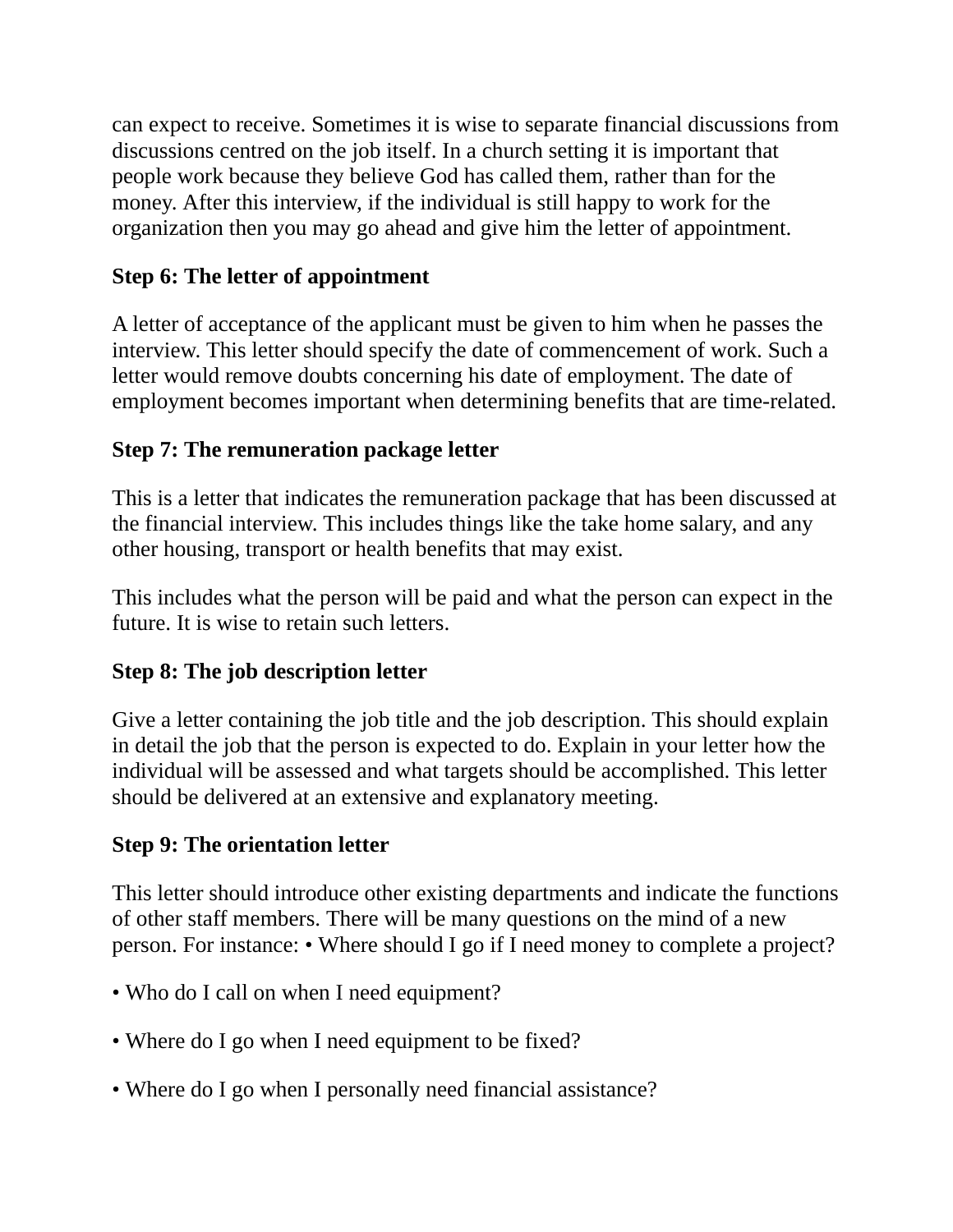- Who do I see when my computer breaks down?
- Who do I see when I need a car?
- Who do I see if I need to arrange for transport?
- What do I do if I want to resign?
- Who is my boss?
- Who does my boss report to?

## **Step 10: The general expectations letter**

This is a letter that indicates the other general expectations of an employee as well as any staff rules that may exist. In some offices, there may be dress codes and rules about privacy and confidentiality. There may be rules about the use of equipment and the repair of equipment. There may also be rules about visitors to the office and access to the offices. There may be working hours that are peculiar to the office. All these and more need to be spelt out clearly.

## **Step 11: The sanctions letter**

This is a letter that indicates a sanctions package. It should include measures that will be taken against an employee in the event of unsatisfactory performance or behaviour. Such sanctions must always include the possibility of dismissal. You must also include the reality of the need to lay off staff in the event that the church can no longer sustain its staff.

## **How to Determine Salaries**

The employer must determine salaries. It is good to use a board to determine salaries. The board must have a formula that guides them in determining salaries.

It is important to establish clear grades and ranks among employees. These ranks must be understood and accepted by all. The basis for rank is the same basis for determining salaries. Ranks amongst the employees become the basis for different grades of benefits.

Salaries are always determined by the following principles: a. The real cost of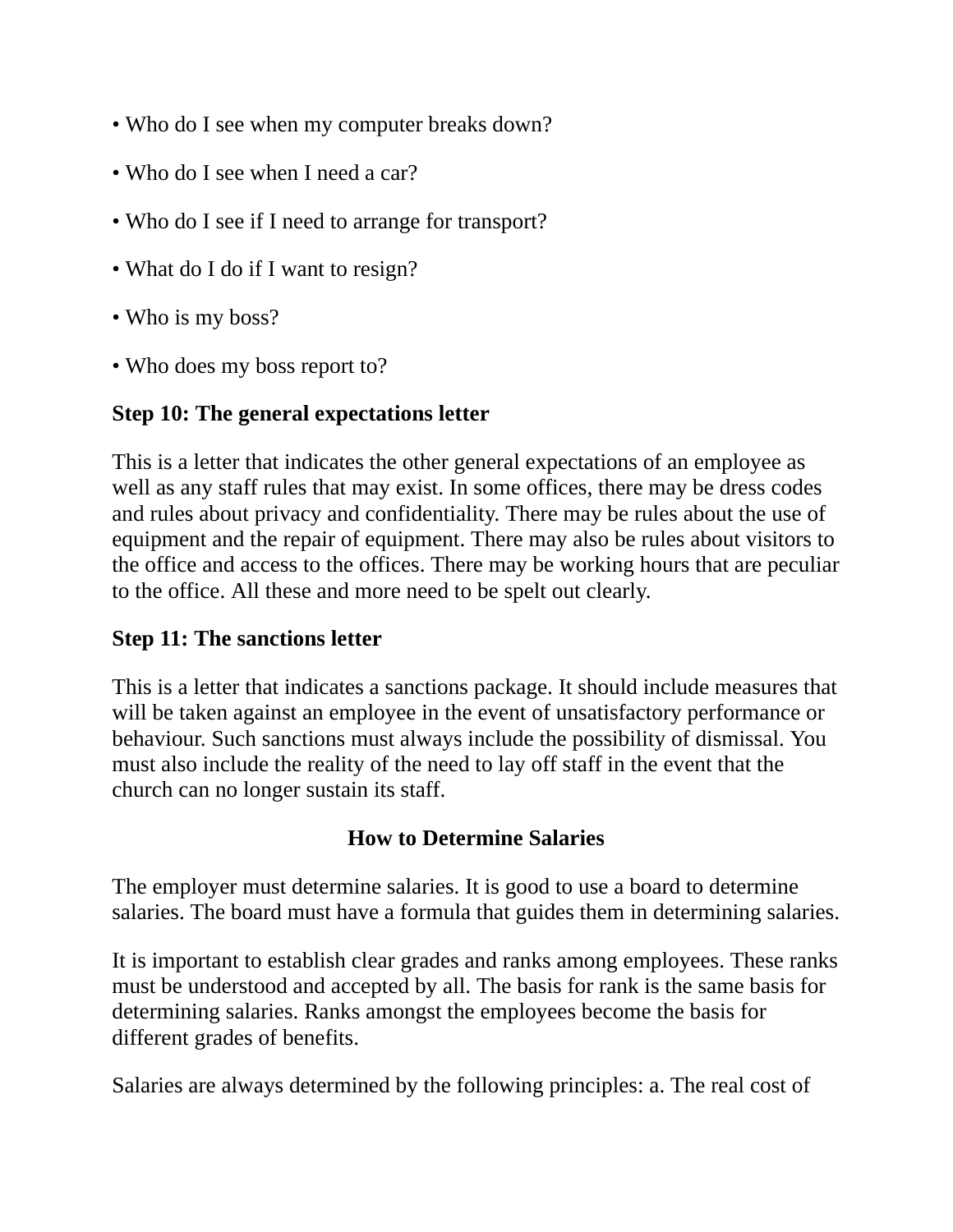### living

There is no point in paying someone less than he can survive on. You will only create an army of petty thieves within your offices. The cost of living varies from country to country. It even varies within a country. It is important to consider these realities. In some places people earn a lot of money but have equally high bills.

b. The salary which the individual was paid in his previous workplace This serves as a good measure to what the person has lived on in the past. People often inflate their former salaries. Knowing the previous salary helps to silence individuals who may claim that you are not paying them well. All you have to do is to refer them to their previous jobs.

### c. Comparable salaries

Salaries can be determined by knowing what is being paid to individuals who are doing similar jobs in comparable organizations. A secretary who demands an unreasonable salary must be told what other secretaries earn in comparable organizations. A pastor who demands outrageous benefits must be told about what other pastors earn in other churches.

d. The educational background of the individual Generally speaking, the more educated a person is, the more he earns. There are times, however, that the qualifications of an individual must be ignored. There are some people who are good at passing exams in school and therefore have many degrees. Unfortunately, many of such people are of little practical use when it comes to real work. It must be remembered that a certificate is just a piece of paper and does not mean that an individual is capable of carrying out a job.

e. The value of the individual to the organization This is the most important factor in determining someone's income. Consider what would happen if a particular employee were absent. Easily replaceable people, such as drivers and secretaries are not as valuable as managers and lifelong assistants!

f. The length of time the individual has worked after school Usually, the longer an individual has been in gainful employment, the more mature and productive he is. Young people are full of zeal and energy but sometimes lack the maturity that seasoned workers have.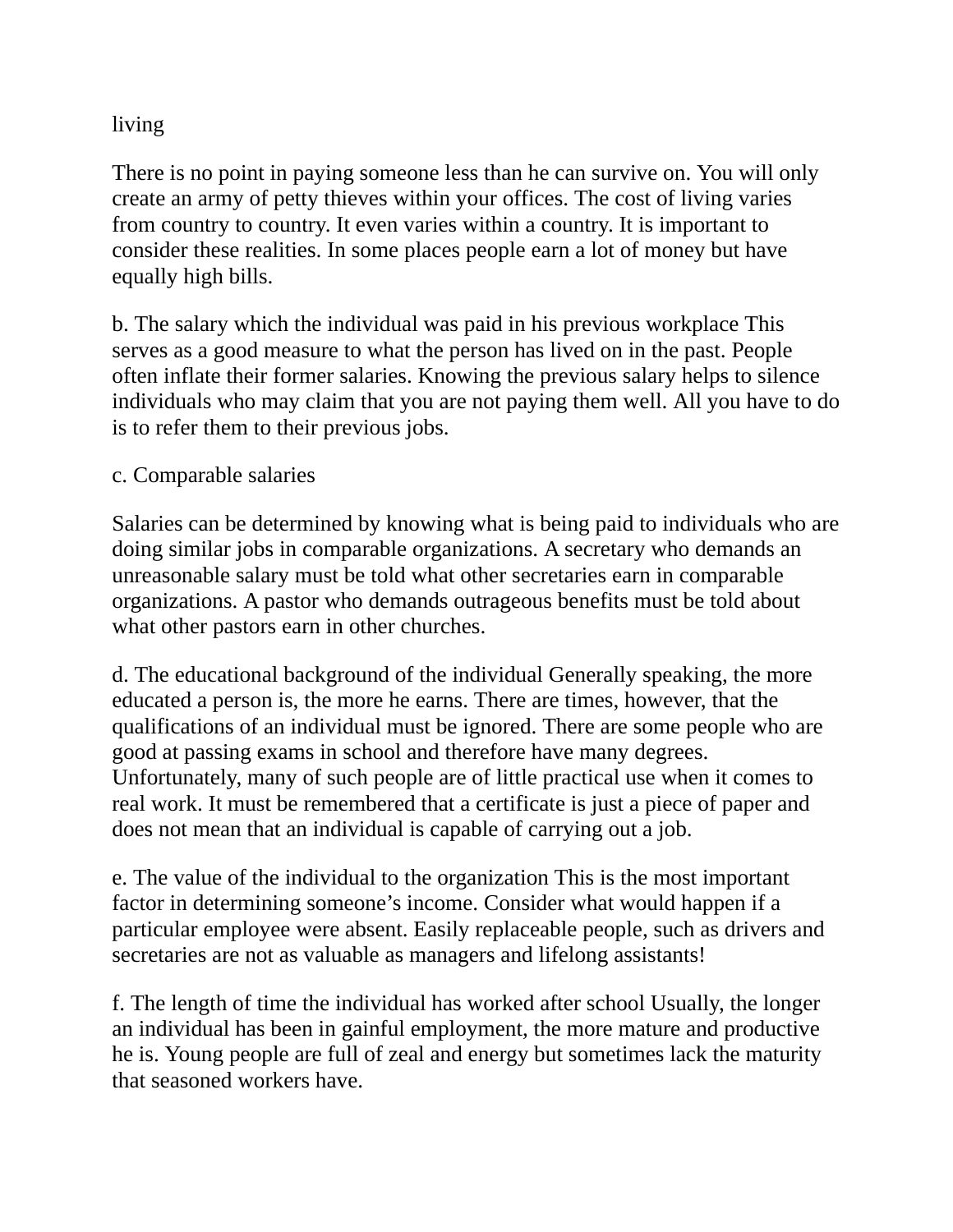g. The length of time the individual has worked for the organization The length of time that individuals have worked for you must be recognized. Generally speaking, the longer people work, the more they must be paid.

h. The ability of the organization to pay the individual It is all well and good to propose very high salaries. Will the church be able to continue paying these salaries? Many organizations are unable to pay their employees at the end of the month. Over-staffing and over-paying people sometimes create this unfortunate situation. The leader must assess carefully whether he will be able to sustain certain levels of payment.

Sometimes, individuals want to be paid as though they work in a bank. I often tell my employees that we are neither a bank nor a gold mine. A secretary working for a gold mine may obviously have a higher salary than a secretary working for a church. A church simply does not have the income that a gold mine has and therefore cannot sustain the salaries that a gold mine pays.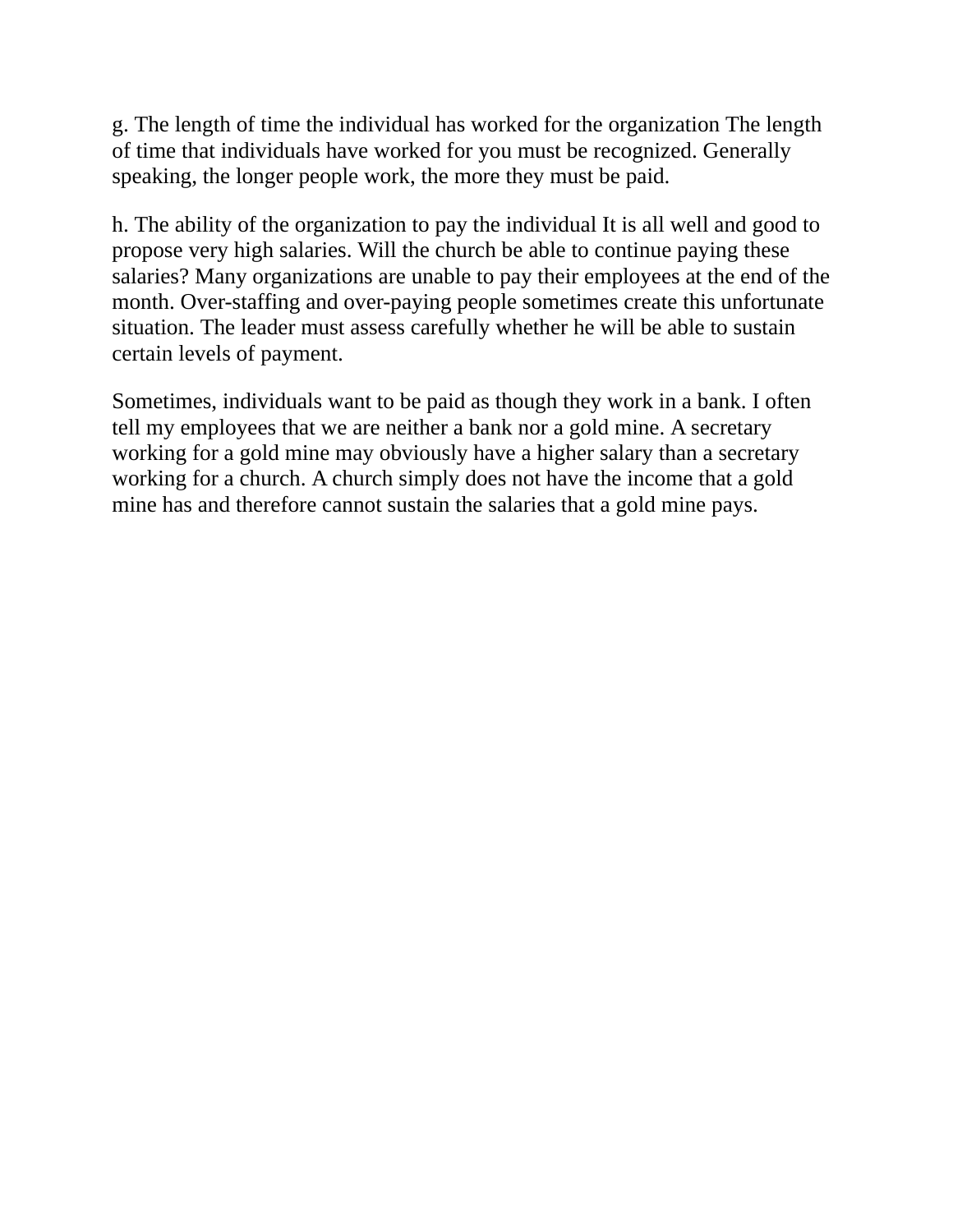# **[SECTION](#page-5-0) 7**

# **CHURCH GROWTH, [CONVENTIONS](#page-5-0) AND CAMP MEETINGS**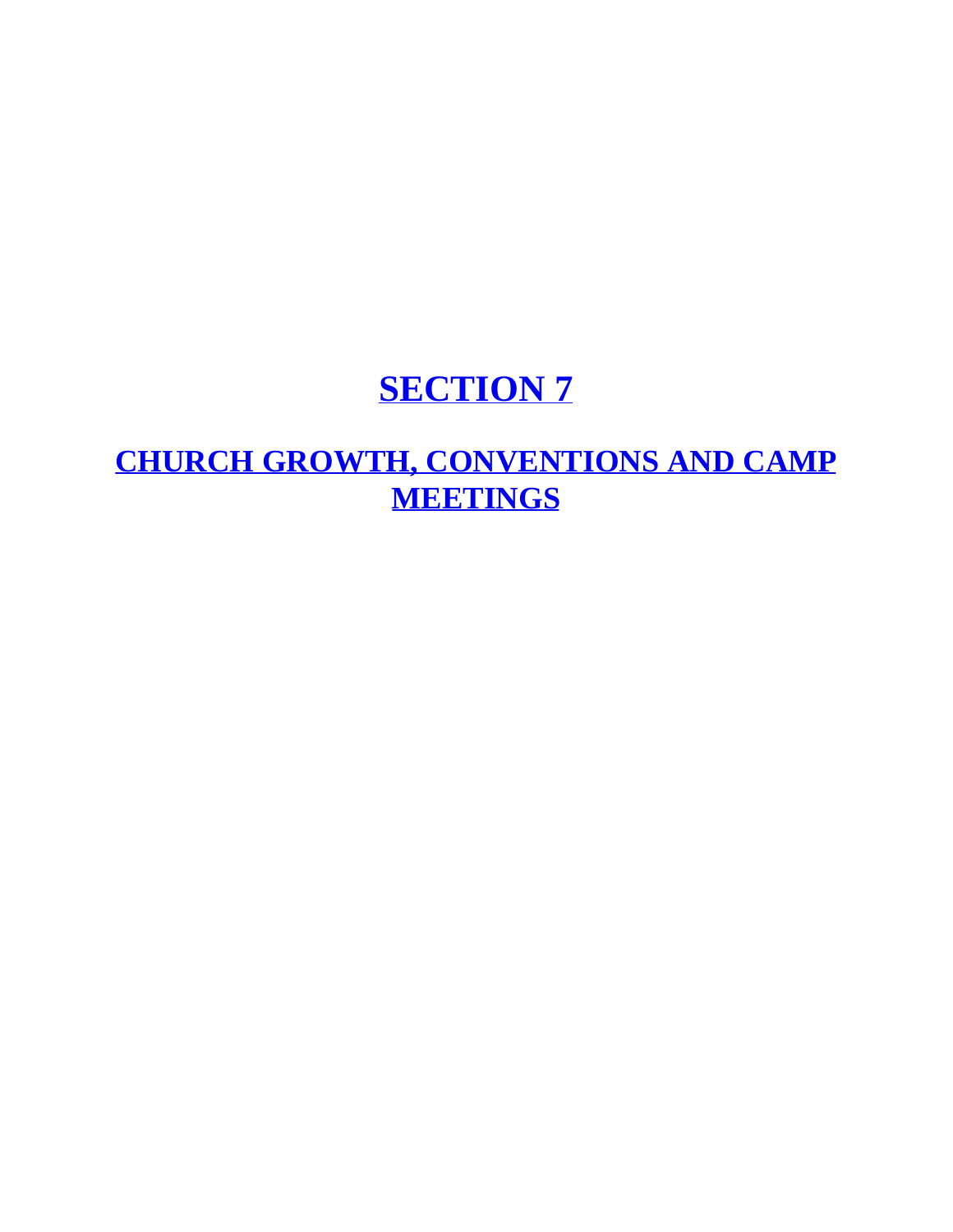# **How Camp [Meetings](#page-5-0) Cause Church Growth**

#### *and the number of the disciples MULTIPLIED…*

#### *Acts 6:7*

A camp is a special time when a section of the church goes away to a secluded place to wait on God. During these days, there is usually intensified preaching, teaching and fellowship. These days of intense quality fellowship and spiritual impartation leave indelible imprints in the hearts of the participants.

There is something about a camp, which is different from a Sunday or weekday service. A camp has a powerful spiritual impact on all who attend. Camps cause great growth to come to the churches.

#### **The Special Environment of a Camp**

**1. A camp has a timeless environment.** The difference in the quality of fellowship is brought about by the timelessness of a camp. A camp is timeless because people do not have to rush home by any particular time. There is no closing time for the preaching and teaching. There is no need to cut down, cut back or cut off anything that is necessary for the people.

**2. A camp has a tension-free environment.** Tension is created by the presence of people who know it all. Proud people do not usually come for camps. They are usually too big to be found at such meetings. A camp automatically eliminates a group of stiff, fussy and difficult-to-please church members **3. A camp has an anxiety-free environment**. Anxiety is created by the cares of this world. The cares of this world are the legitimate needs, and concerns of the congregation.

At a camp, we are cut off from the outside world for a few days. The worries, cares and problems of the world are suspended for a while as we focus on the Lord.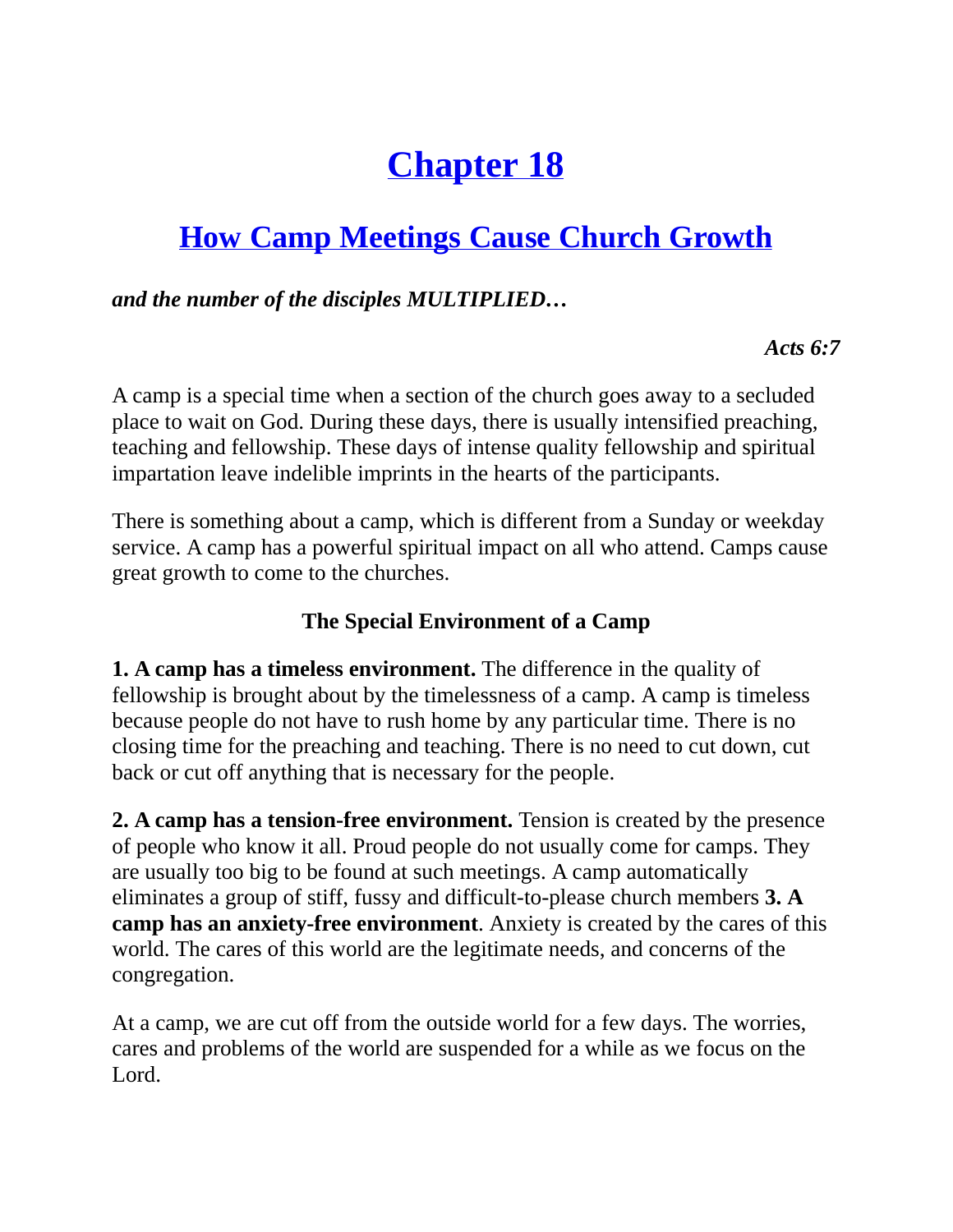**4. A camp has a patient environment.** Patience is important when training pastors. Jesus told His disciples to wait for Him and they did. They patiently sat under the trees and slept till Jesus reappeared. Without patience, you will not see, hear nor feel many aspects of the glory of God.

**5. A camp has a humble environment**. The need to stay for long hours eliminates proud people from the congregation and leaves you with a group that are more teachable and open to receive.

## **Powerful Effects of Assembling for a Camp**

**1. Camp meetings allow the Word to be spoken with boldness**. The absence of the proud know-it-all allows the Word of God to come forth freely.

*And when they had prayed, the place was shaken where they were assembled together; and they were all filled with the Holy Ghost, and they spake the word of God with boldness.*

*Acts 4:31*

**2. Camp meetings allow the Word of God to be preached extensively which causes a great increase in the number of disciples**.

*And the word of God increased; and the number of the disciples multiplied in Jerusalem greatly; and a great company of the priests were obedient to the faith.*

*Acts 6:7*

**3. Camp meetings allow important interaction between believers.**

*And all that believed were together, and had all things common;*

*Acts 2:44*

**4. Camp meetings allow many hours of prayer to take place.**

*And when they heard that, they lifted up their voice to God with one accord, and said, Lord, thou art God, which hast made heaven, and earth, and the sea, and all that in them is: Acts 4:24*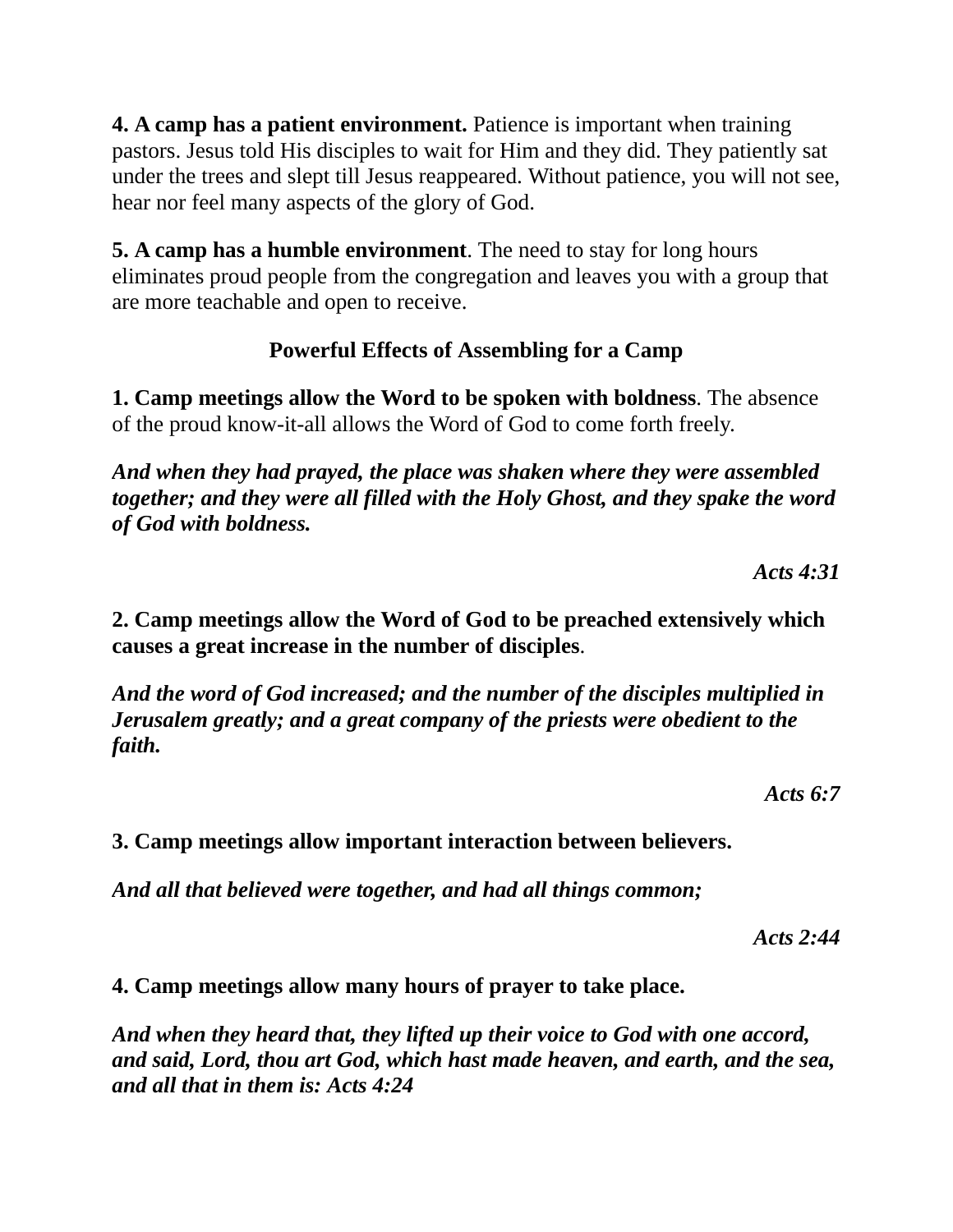**5. Camp meetings encourage oneness and unity so that the whole church has one heart and one soul.**

*And the multitude of them that believed were of one heart and of one soul: neither said any of them that ought of the things which he possessed was his own; but they had all things common.*

*Acts 4:32*

**6. Camp meetings give room for prophesies at church which charge up the people.**

*He that speaketh in an unknown tongue edifieth himself; but he that prophesieth edifieth the church.*

*1 Corinthians 14:4*

**7. Camp meetings give room for the manifestation of spiritual gifts which lead to the edifying of the church.**

*Even so ye, forasmuch as ye are zealous of spiritual gifts, seek that ye may excel to the edifying of the church.*

*1 Corinthians 14:12*

**8. Camp meetings counteract the devil's work of division.**

*These are the ones who cause divisions, worldly-minded, devoid of the Spirit.*

*Jude 19 (NASU)*

**9. Camp meetings fight separation and isolation that comes from pride and sensuality.**

**These be they who separate themselves, sensual, having not the Spirit.**

**Jude 19**

**10. Camp meetings are gatherings which prevent the scattering of the sheep and deprive the devil of meat.**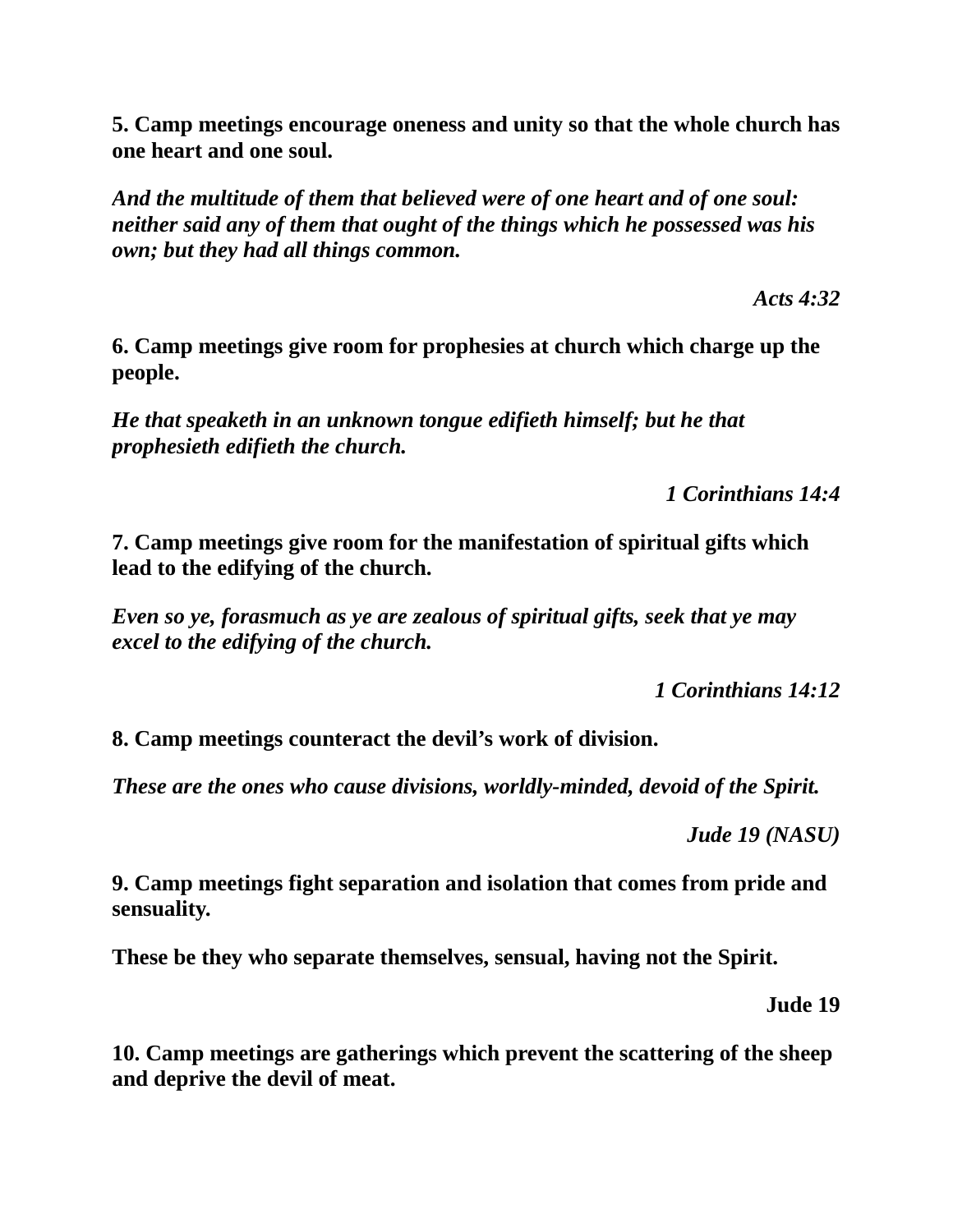*And they were scattered, because there is no shepherd: and they became meat to all the beasts of the field, when they were scattered.*

*Ezekiel 34:5*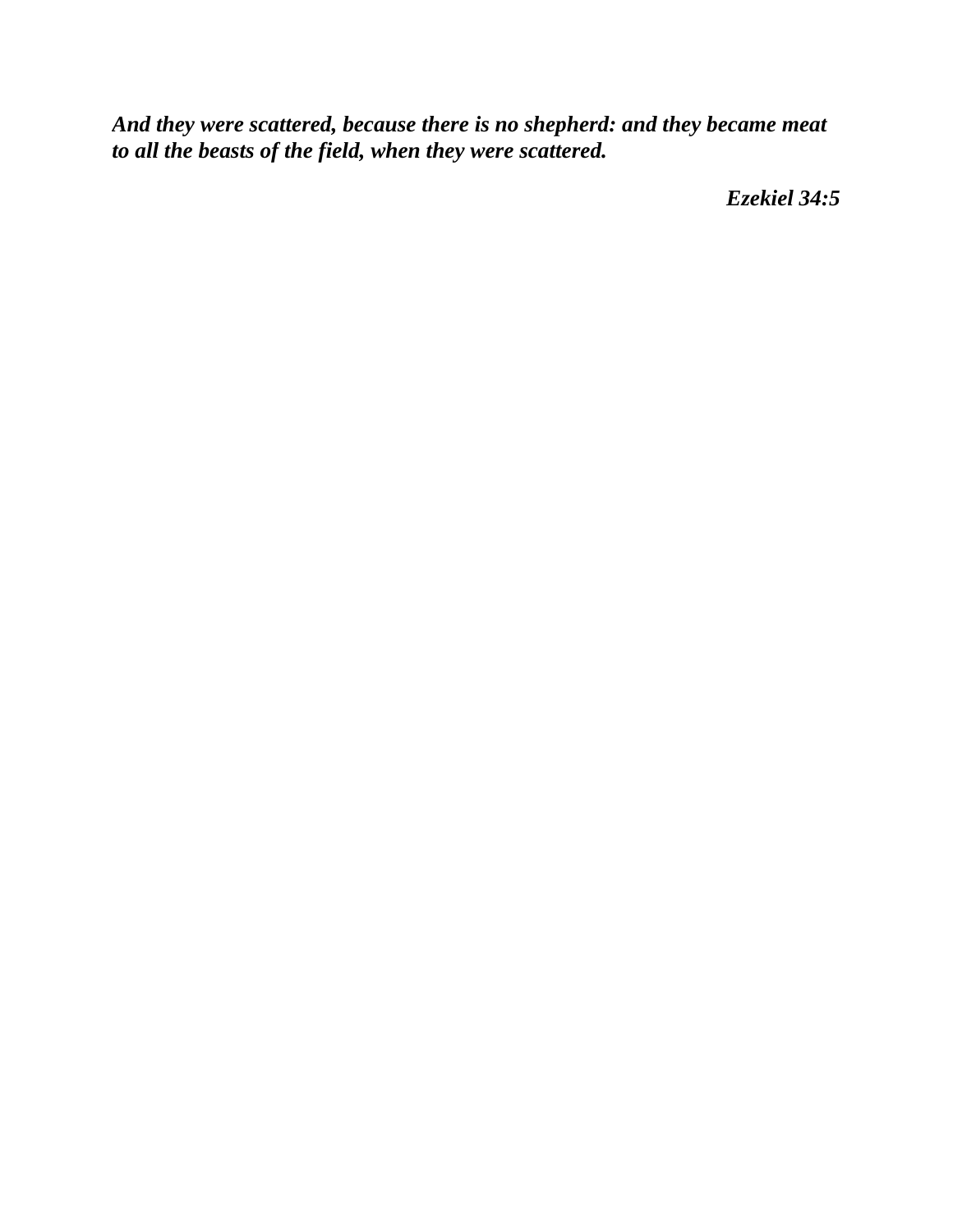# **How [Conventions](#page-5-0) Cause Church Growth**

#### *And the Lord ADDED to the church daily such as should be saved.*

#### *Acts 2:46-47*

Conventions are simply gatherings of God's people. Conventions lift up the name of Jesus and always bring an air of celebration and victory. *At these gatherings, many things take place which are spiritually positive and which lead to church growth.* At conventions, the church usually enjoys the ministry of guest preachers. Convention speakers are often well received because they have the aura of a visitor.

Below is a list of powerful things that happen when gatherings of the saints occur. The gathering of the saints is what we call a convention. The more powerful conventions you have, the more your church will grow.

#### **Powerful Effects of Gathering for Conventions**

**1. Church conventions are important because the sheep are fed with good pasture.**

*I will feed them in a good pasture, and upon the high mountains of Israel shall their fold be: there shall they lie in a good fold, and in a fat pasture shall they feed upon the mountains of Israel.*

*Ezekiel 34:14*

**2. Church conventions are important because they allow healing power to flow.**

*And Jesus departed from thence, and came nigh unto the sea of Galilee; and went up into a mountain, and sat down there. And great multitudes came unto him, having with them those that were lame, blind, dumb, maimed, and many others, and cast them down at Jesus' feet; and he healed them: Matt 15:29-30*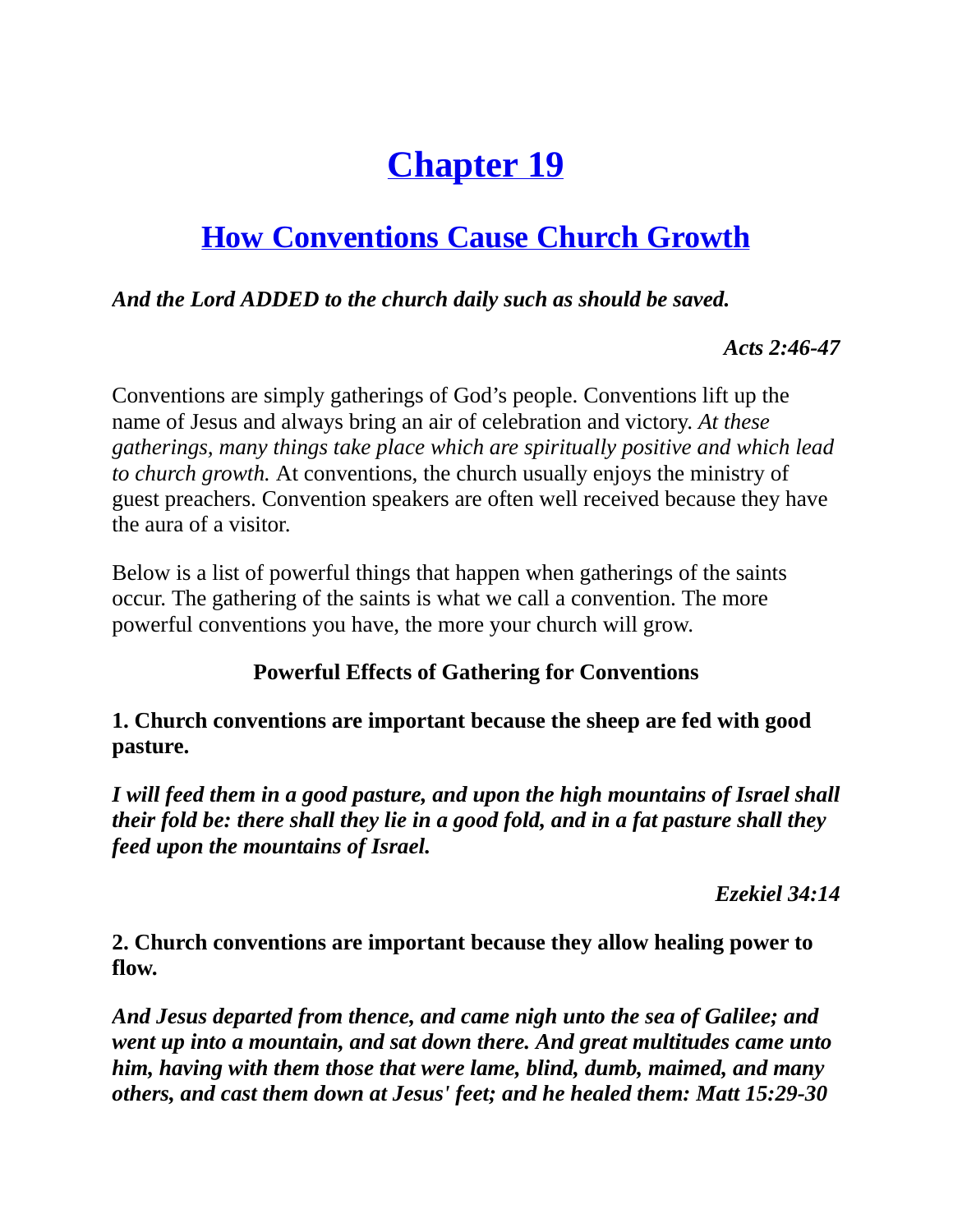**3. Conventions of the saints are important because they bring the presence of God.**

*For where two or three are gathered together in my name, there am I in the midst of them.*

*Matt 18:20*

**4. Conventions of the saints are important because evil spirits are driven out of people.**

*And there was in their synagogue a man with an unclean spirit; and he cried out, Mark 1:2*

**5. Conventions of the saints are important because they enable praise to go on.**

*And they, continuing daily with one accord in the temple, and breaking bread from house to house, did eat their meat with gladness and singleness of heart, PRAISING GOD, and having favour with all the people. And the Lord added to the church daily such as should be saved.*

*Acts 2:46-47*

**6. Conventions of the saints are important because they allow people to be saved.**

*And they, continuing daily with one accord in the temple, and breaking bread from house to house, did eat their meat with gladness and singleness of heart, Praising God, and having favour with all the people. And THE LORD ADDED TO THE CHURCH DAILY such as should be saved.*

*Acts 2:46-47*

**7. Conventions of the saints are important because they allow the power of the Holy Ghost to shake the church**.

*And when they had prayed, THE PLACE WAS SHAKEN where they were assembled together; and they were all filled with the Holy Ghost, and they spake the word of God with boldness.*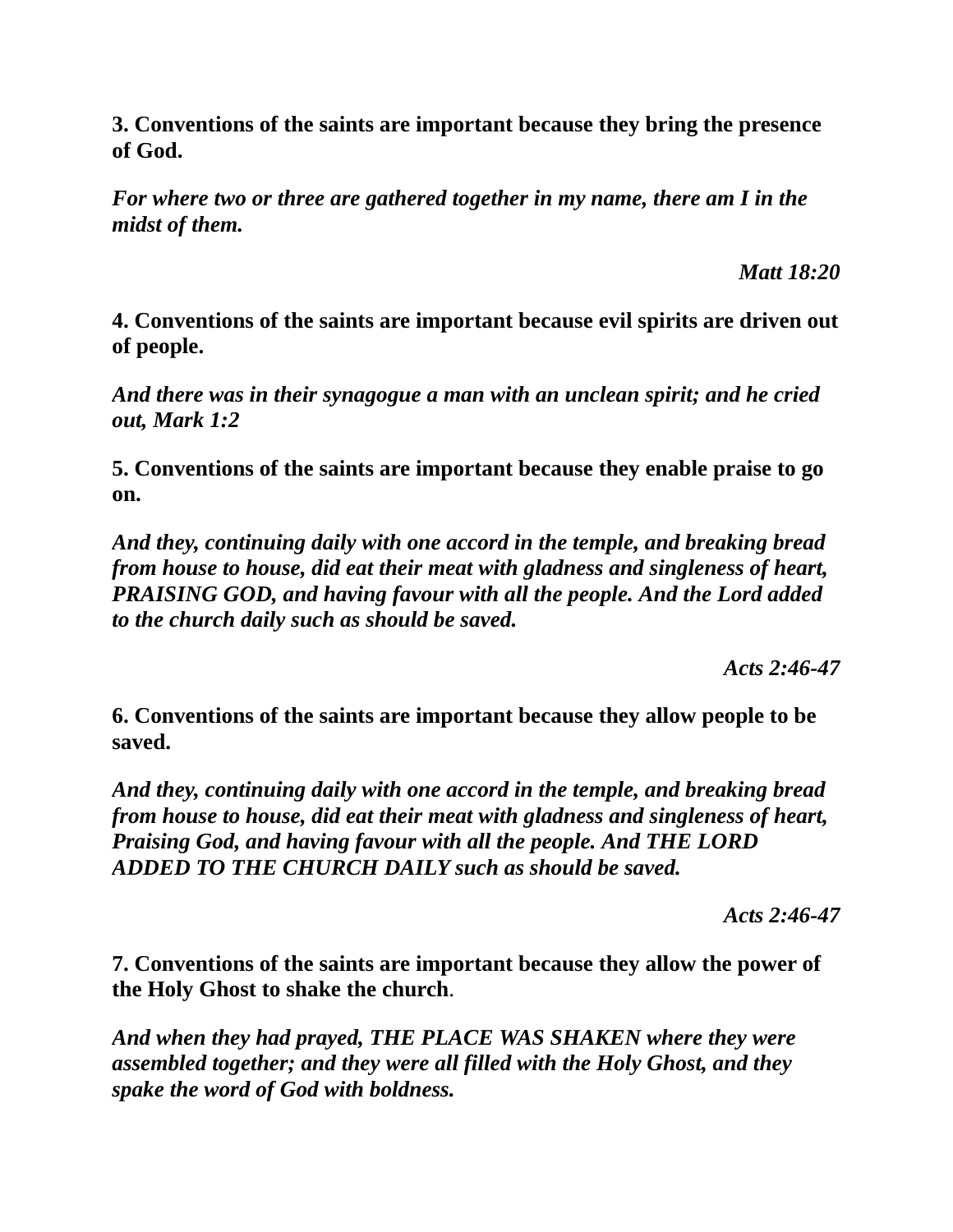*In the name of our Lord Jesus Christ, when ye are gathered together, and my spirit, with the power of our Lord Jesus Christ,*

*1 Corinthians 5:4*

**8. Conventions of the saints are important because they cause all needs to be met.**

*Neither was there any among them that lacked: for as many as were possessors of lands or houses sold them, and brought the prices of the things that were sold, Acts 4:34*

**9. Conventions of the saints are important because they enable spiritual gifts to operate. This causes the fear of God to be in the church.**

*But a certain man named Ananias, with Sapphira his wife, sold a possession, And kept back part of the price, his wife also being privy to it, and brought a certain part, and laid it at the apostles' feet. But Peter said, Ananias, why hath Satan filled thine heart to lie to the Holy Ghost, and to keep back part of the price of the land? Whiles it remained, was it not thine own? and after it was sold, was it not in thine own power? why hast thou conceived this thing in thine heart? thou hast not lied unto men, but unto God. And Ananias hearing these words fell down, and gave up the ghost: and great fear came on all them that heard these things.*

*Acts 5:1-5*

**10. Conventions of the saints are important because they allow revelations, psalms and prophecies to come forth.**

*How is it then, brethren? when ye come together, every one of you hath a psalm, hath a doctrine, hath a tongue, hath a revelation, hath an interpretation. Let all things be done unto edifying.*

*1 Corinthians 14:26*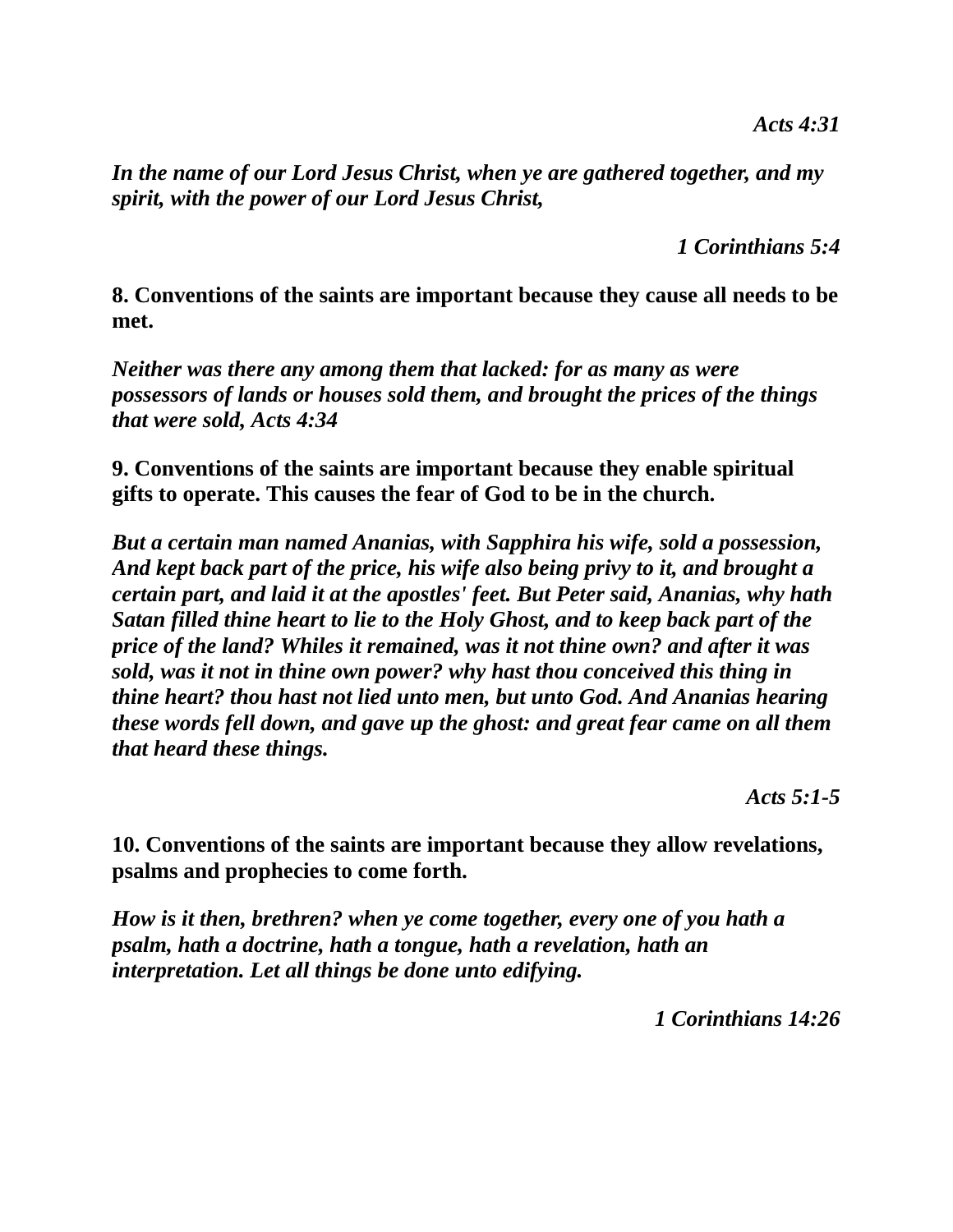# **How to Have Successful [Conventions](#page-5-0)**

*Three times a year you shall celebrate a feast to Me.*

*Exodus 23:14, NASB*

#### **1. Conventions should be held three times a year following the pattern of the feasts of Israel.**

If you have more than three conventions, the events will lose their significance.

God ordained three main feasts for Israel. These feasts commemorated various significant events in the life of the nation Israel. They were to serve as reminders of significant things that the Lord taught them in their walk with Him.

There were seven different events that were grouped into three feast times. The Feast of Passover took place in the first month; the Feast of Pentecost took place in the third month, whilst the Feast of Tabernacles was held in the seventh month of the year.

**2. Conventions are important events in the life of a church and people must take time off to attend and to participate.**

*On this same day you shall make a proclamation as well; you are to have a holy convocation. You shall do no laborious work. It is to be a perpetual statute in all your dwelling places throughout your generations*

*Leviticus 23:21, NASB*

**3. Everyone in the church must come for conventions. All males were to attend the festivals.**

*Three times a year all your males shall appear before the Lord GOD*

*Exodus 23:17, NASB*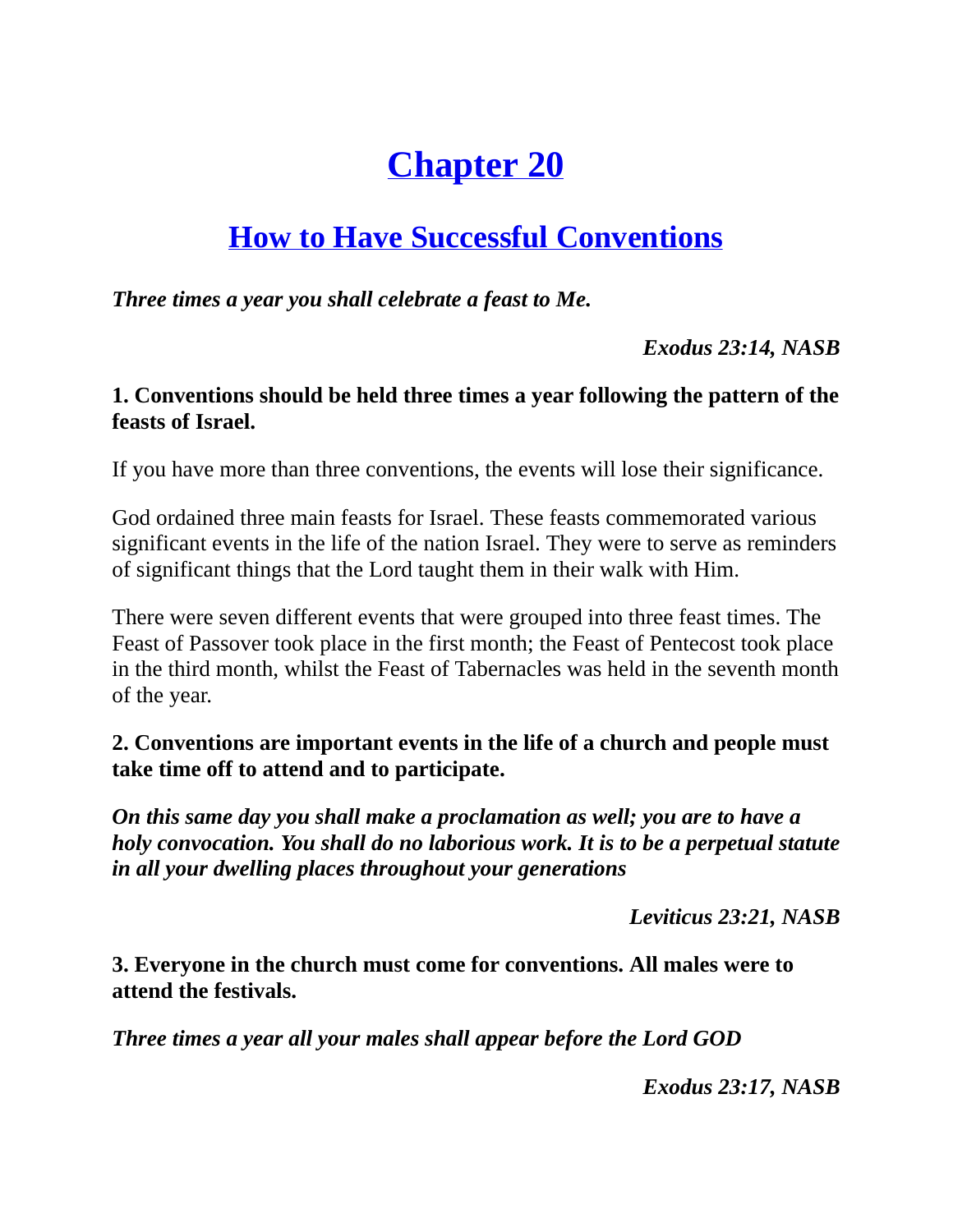**4. Conventions must celebrate the salvation that the Lord has given us. Altar calls must be made during conventions. Sadly, Christian programmes are being held without altar calls for salvation.**

*And ye shall observe the feast of unleavened bread; for in this selfsame day have I brought your armies out of the land of Egypt: therefore shall ye observe this day in your generations by an ordinance for ever.*

*Exodus 12:17*

**5. Conventions must lead to much praise for God's goodness. There should be special times of praise and worship as well as special music.**

*And the children of Israel that were present at Jerusalem kept the feast of unleavened bread days with great gladness: and the Levites and the priests praised the LORD day by day, singing with loud instruments unto the LORD.*

*2 Chronicles 30:21*

**6. Conventions will raise funds for the house of the Lord. There must always be special times of fund-raising in the house of the Lord. Conventions can greatly boost the finances of a church. Christians must be told to come to conventions expecting to give and to support the work of the Lord. They must not appear at a convention empty-handed.**

*Thou shalt keep the feast of unleavened bread: (thou shalt eat unleavened bread seven days, as I commanded thee, in the time appointed of the month Abib; for in it thou camest out from Egypt: and NONE SHALL APPEAR BEFORE ME EMPTY:)*

*Exodus 23:15*

*And thou shalt keep the feast of weeks unto the LORD thy God WITH A TRIBUTE OF A FREEWILL OFFERING of thine hand, which thou shalt give unto the LORD thy God, according as the LORD thy God hath blessed thee:*

*Deuteronomy 16:10*

**7. Conventions bring about a feeling of joy, victory and celebration. These**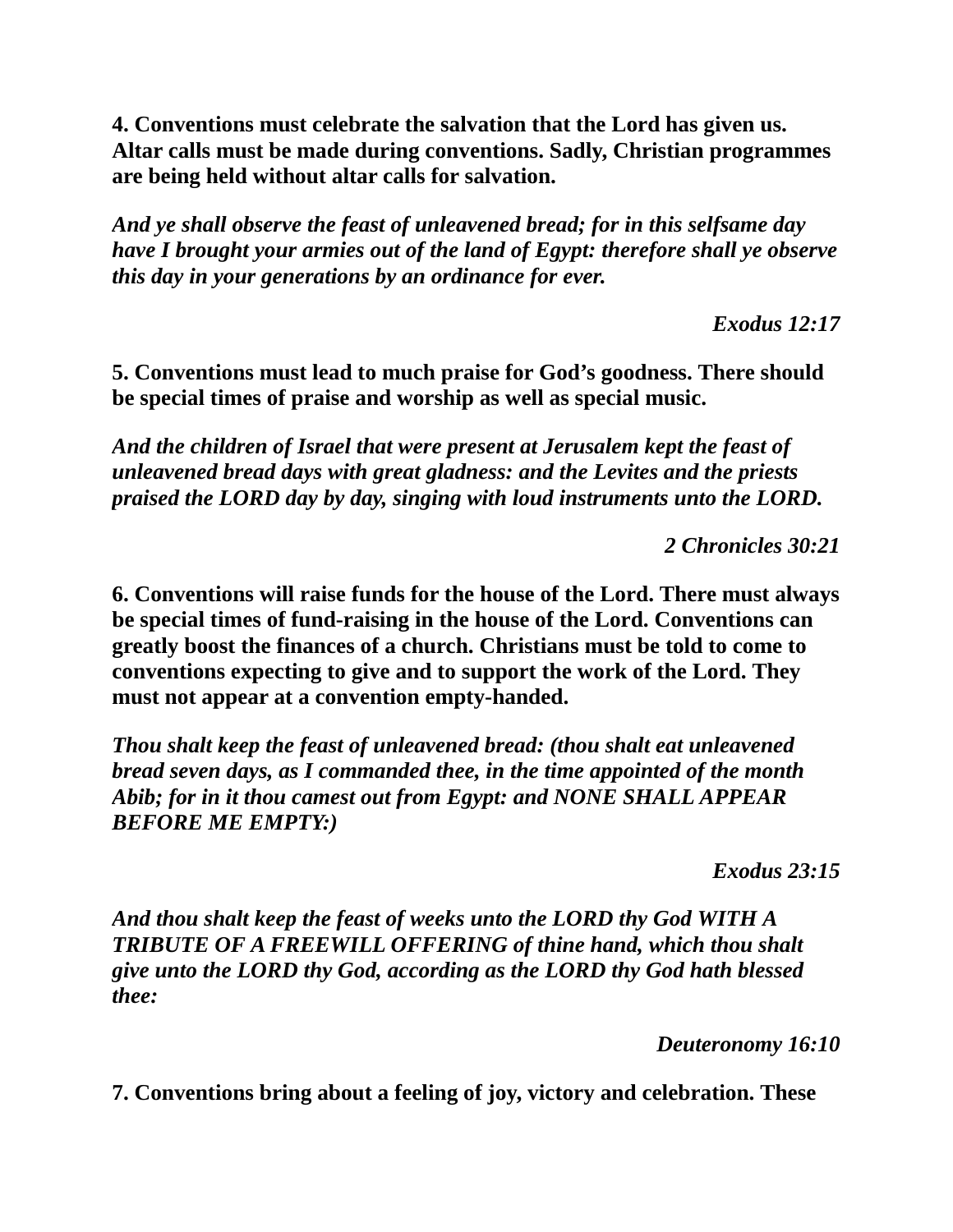**are important feelings that inspire church growth.**

*And thou shalt rejoice before the LORD thy God, thou, and thy son, and thy daughter, and thy manservant, and thy maidservant, and the Levite that is within thy gates, and the stranger, and the fatherless, and the widow, that are among you, in the place which the LORD thy God hath chosen to place his name there.*

*Deuteronomy 16: 11*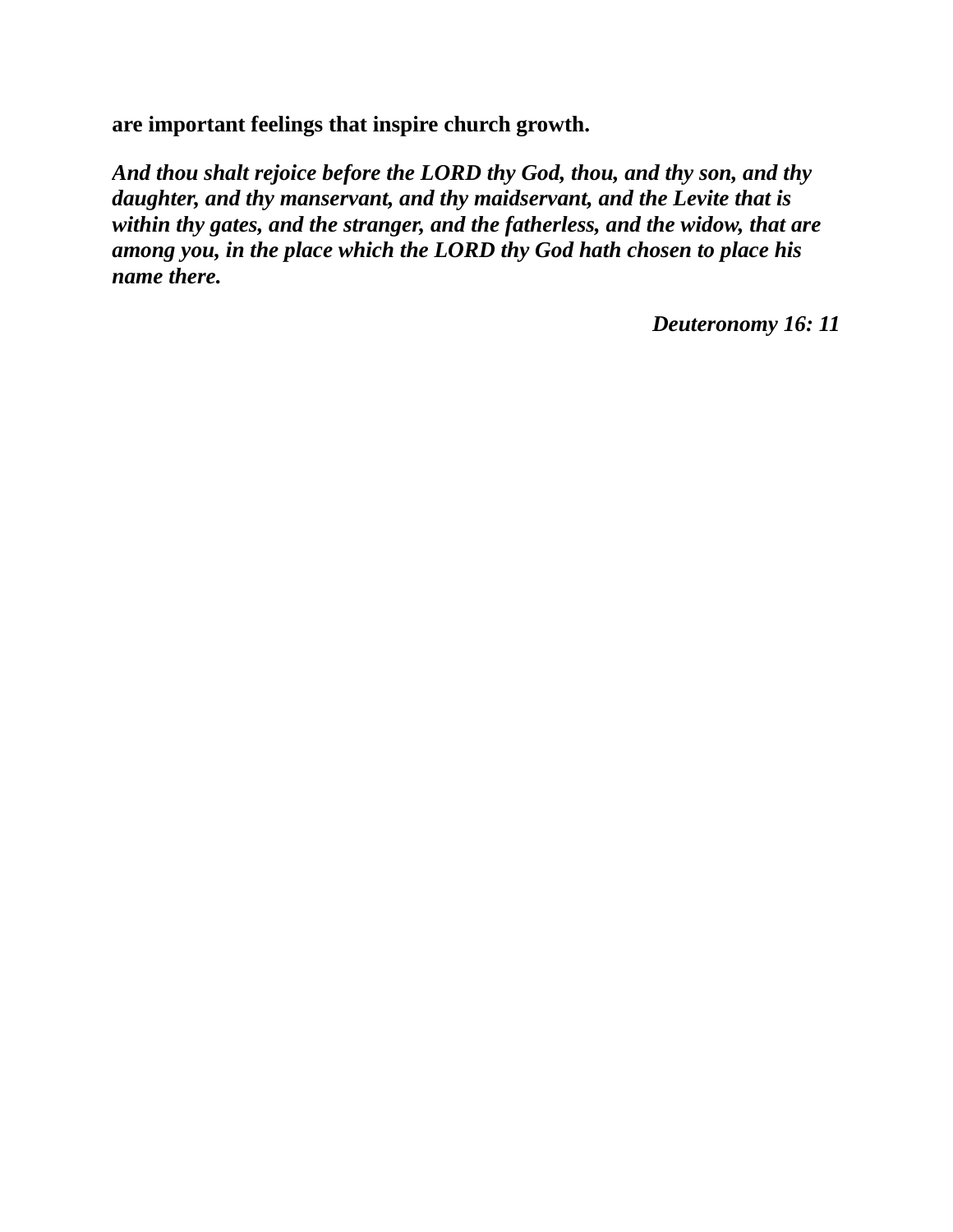# **[SECTION](#page-5-0) 8**

**CHURCH GROWTH AND [RELATIONSHIPS](#page-5-0)**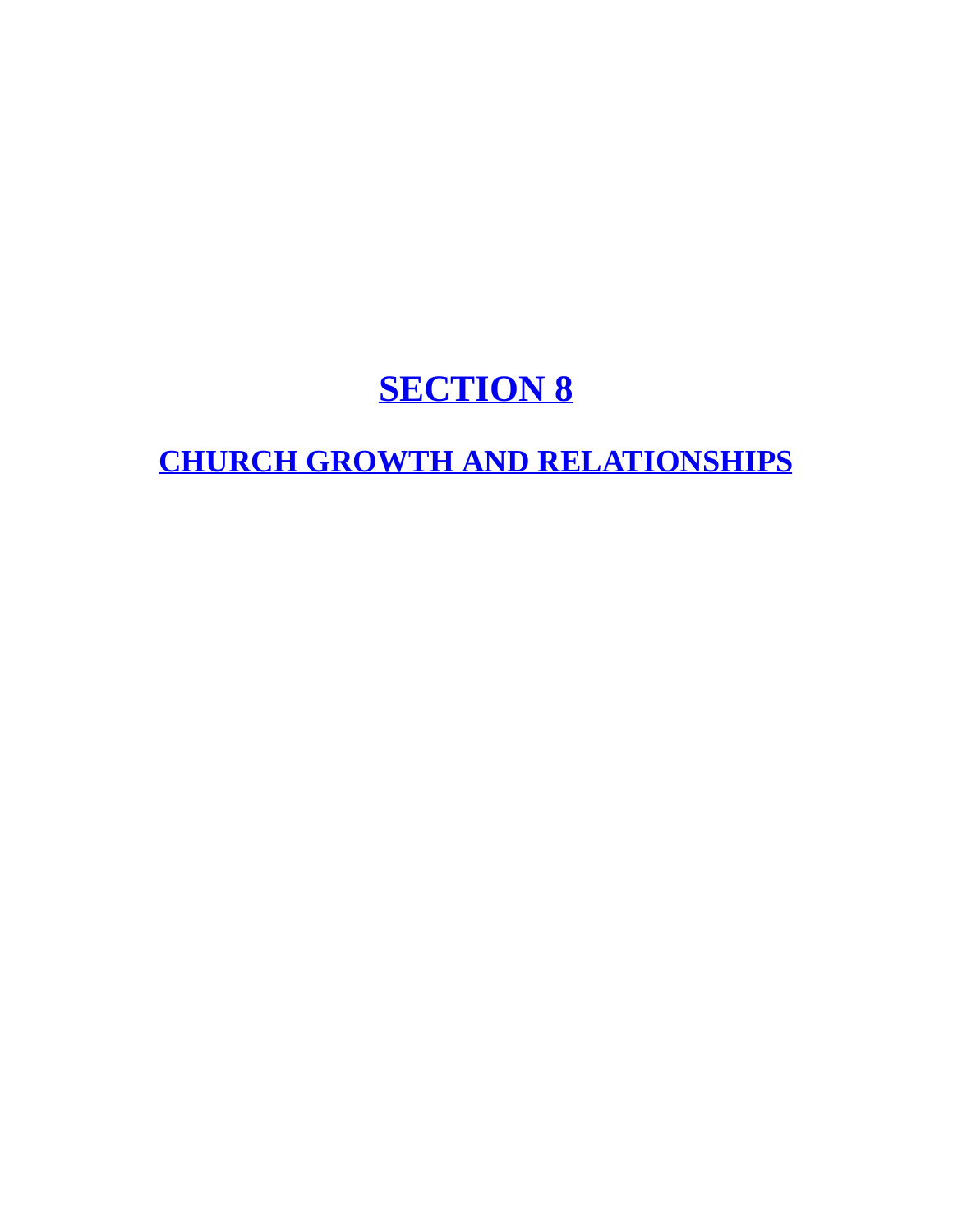# **Why [Relationships](#page-5-0) and Friendships lead to Church Growth**

### *Iron sharpeneth iron; so a man sharpeneth the countenance of his friend.*

### *Proverbs 27:17*

Churches that do not grow are often isolated. Ministers of the Gospel who have good relationships with other ministers often become successful and take on the characteristics of their friends. It is important to have good friends in the ministry. You become like your friends. If your friends have large and successful churches you are likely to have a large and successful church too.

Silently living in isolation will not help anybody. It will definitely not help someone who wants his church to grow. Humble yourself and do what it takes to have relationships with those who matter.

Years ago, I zeroed in on Dr. Yonggi Cho and decided to learn from him and get close to him. Perhaps, that was one of the most important decisions of my life as a pastor. I had decided to become close to the pastor of the largest church in the world. That association has affected me in more ways than I can think.

### **Golf and Lunch**

One day, after playing golf and fellowshipping privately with Dr Cho, I sat down to have lunch with him and some other ministers.

An elderly Korean gentleman walked up to me and said, "You have done very well. I remember you. I remember when you first came to meet with Dr Cho in Yverdon, Switzerland. You were unable to meet him, even though you wanted to."

That was almost twenty years ago.

Then he continued, "You have persisted. Do you remember me? I spoke to you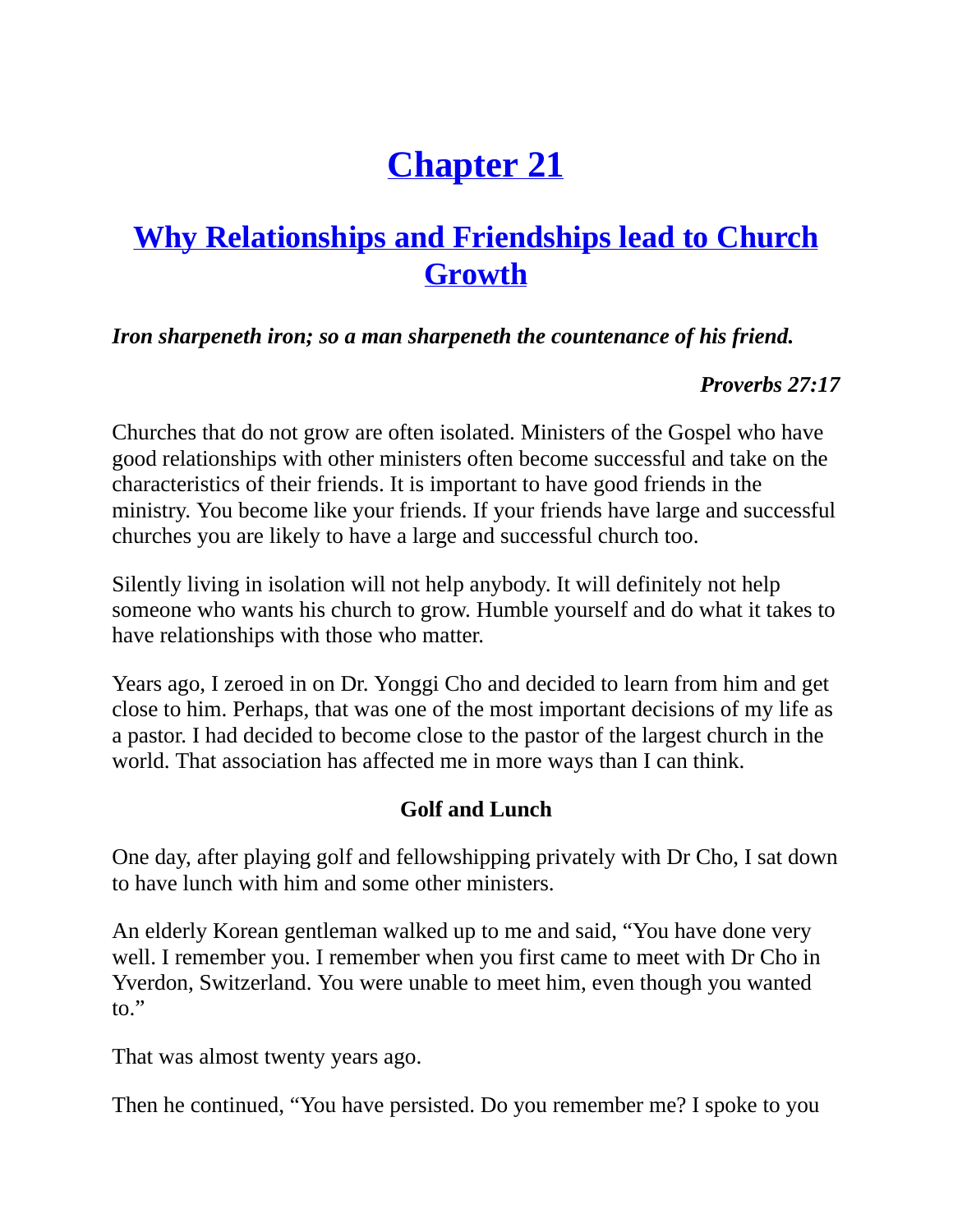then."

I smiled back at him, "I remember you clearly. I remember it like yesterday. I had just started my church and I did not even have a church building."

Then he said again, "You have really persisted."

You see, it had been a long and dogged journey of coming close to a great person. I had come from the outside, from nowhere. And here I was, sitting next to the pastor of the largest church in the world having lunch.

After years of associating I had become a golfer and also received the great spiritual blessing of becoming the pastor of a large church.

**1. You must have friendships, associations, relationships, affiliations and connections with other ministers of God.** Every minister and every relationship is a joint that supplies something to your life and ministry. What they supply to you will cause growth to happen in your ministry. Relationships with key ministers of God have greatly contributed to the growth of my ministry.

Relationships cause growth!

Interactions cause growth!

Friendships cause growth!

That is what the Bible says.

New dimensions and new chapters have opened up in my ministry as I have opened up to different people. Read it for yourself: … the whole body, being fitted and held together by that which EVERY JOINT SUPPLIES, according to the proper working of each individual part, CAUSES THE GROWTH of the body for the building up of itself in love" (Ephesians 4:15-16 (NASB)

**2. You must have friends and relationships in the ministry because these relationships will give you KNOWLEDGE you do not have.** You are always excluded from certain things because of knowledge you do not have. In the ministry, it is necessary to relate with other ministers who may not be in your church or denomination. God wants to expose you to other ministry gifts.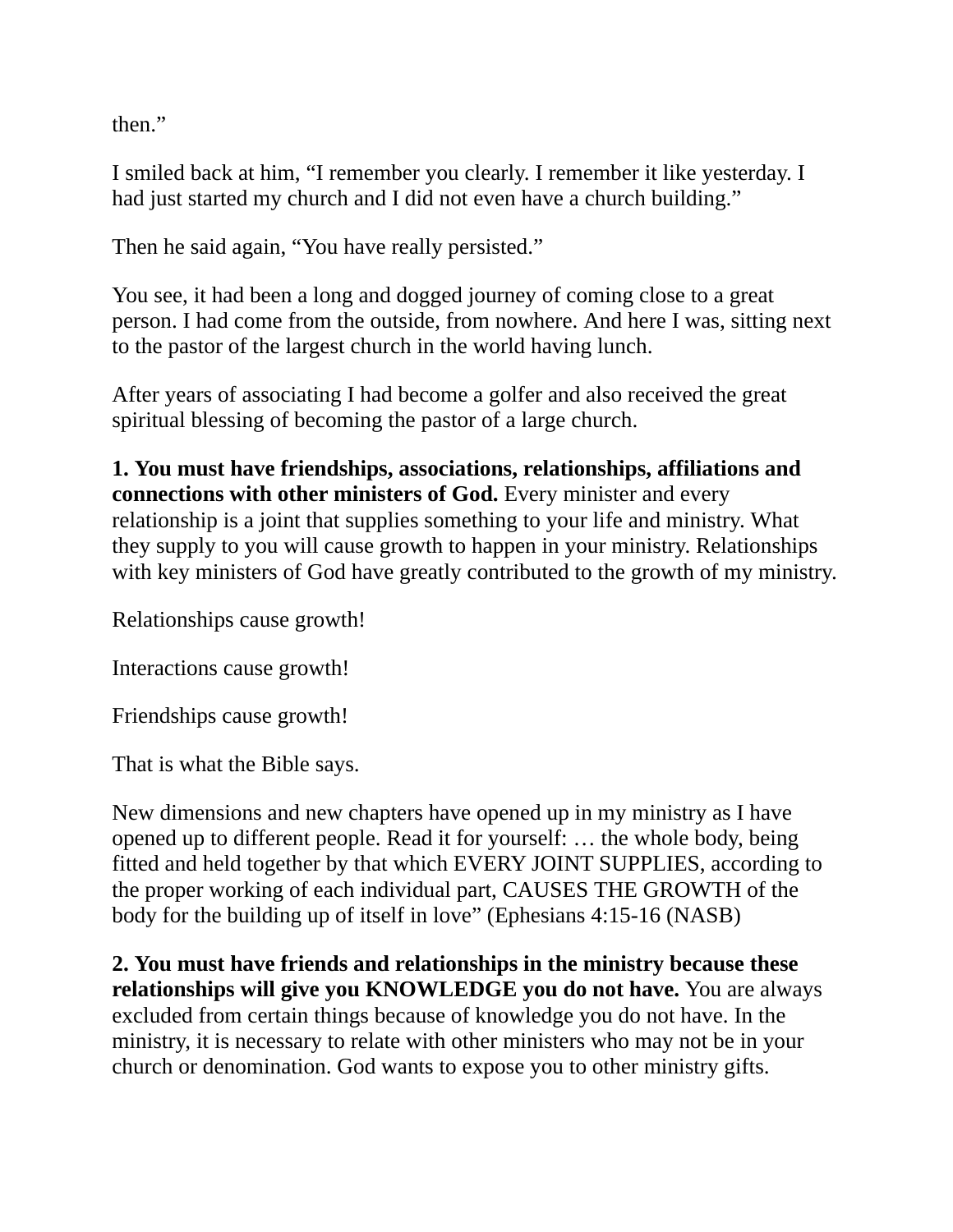#### *"…being darkened in their understanding, EXCLUDED FROM THE LIFE OF GOD, BECAUSE OF THE IGNORANCE that is in them, because of the hardness of their heart;"*

*Ephesians 4:18 (NASB)*

**3. You must have friendships and relationships because they stir you up for greater works in the Lord.** When you stay in your little world you have no idea of what God is doing elsewhere. You have no idea that there can be something greater and better than what you are doing. Every time I have visited someone's church I have been blessed and provoked to do something greater and better in my church.

#### *And let us consider one another to PROVOKE UNTO love and to GOOD WORKS:*

# *Hebrews 10:24*

**4. You must have friends who will tell you the truth in love.** When the truth is spoken to you in love, it causes you to grow up. Is it not growth you are seeking? Is that not why you are reading this book? Hearing the truth causes you to grow up. That is what the Bible says.

Relationships with external ministers can expose you to the truth that you need to hear. You may not hear that truth in your own world because there may be no one with enough authority or exposure to tell you what you need to hear.

#### *But speaking the truth in love, MAY GROW UP into him in all things, which is the head, even Christ:*

#### *Ephesians 4:15*

**5. You must have associations in the ministry. Many blessings come by being associated with other blessed people.** My association with great men of God has been a tremendous source of blessing to me. One day, I was invited to a foreign country to preach. I wondered why the pastor had invited me. When I asked him why he had invited me, he said, "I saw you on a video with David Yonggi Cho. It seemed you were interpreting or doing something on the stage."

He said to me, "I invited you because anyone who is associated with David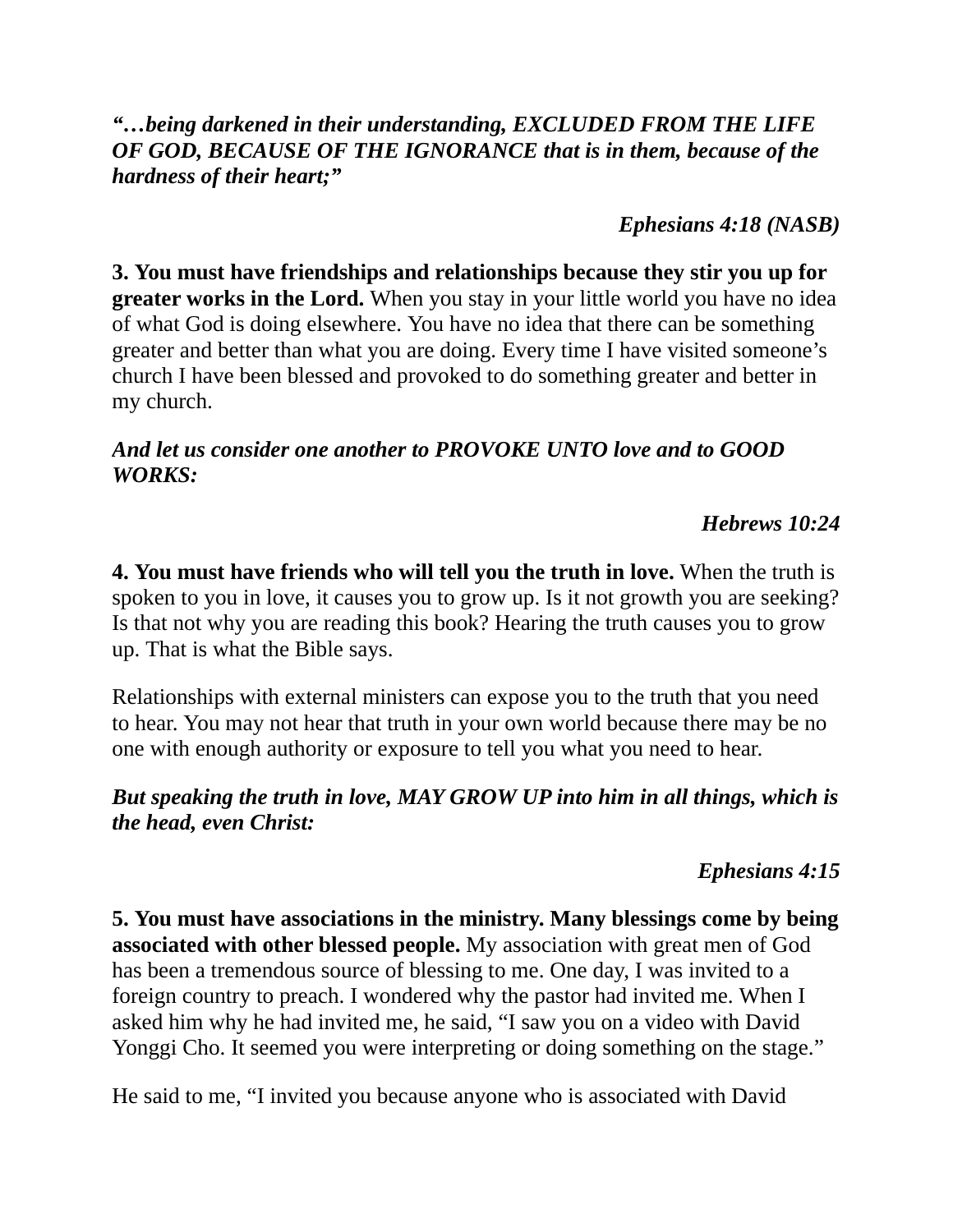Yongi Cho must be a good person."

"Wow", I said to myself, "this is the clearest example of how you can be blessed just by being associated with someone else."

Laban, the non-believer, knew this principle very well. He told Jacob, God blessed me because you were in my camp. He recognized how, where and why blessings were coming to him.

#### *And Laban said unto him, I pray thee, if I have found favour in thine eyes, tarry: for I have learned by experience that the Lord hath BLESSED ME FOR THY SAKE.*

*Genesis 30:27*

#### **6. You must have friendships, associations, relationships, affiliations and connections with other ministers of God to avoid isolation.**

*And the eye cannot say unto the hand, I have no need of thee…*

#### *1 Corinthians 12:21*

Often, isolation occurs because one has been hurt in the early stages of ministry. Many ministers run into a corner to escape being despised.

Isolation can work together for your good.

Isolation helps you to concentrate on your ministry.

Isolation helps you avoid being despised, disregarded and discouraged all the time by other so-called successful ministers.

Isolation helps you to avoid the distractions of inter-church politics.

Isolation helps you to avoid the wholesale adoption of other ministers' mistakes.

Isolation helps you to develop your unique identity and calling.

Isolation helps you to avoid being submerged under the banners of other domineering pastors who are trying to assume lordship over all churches in the city.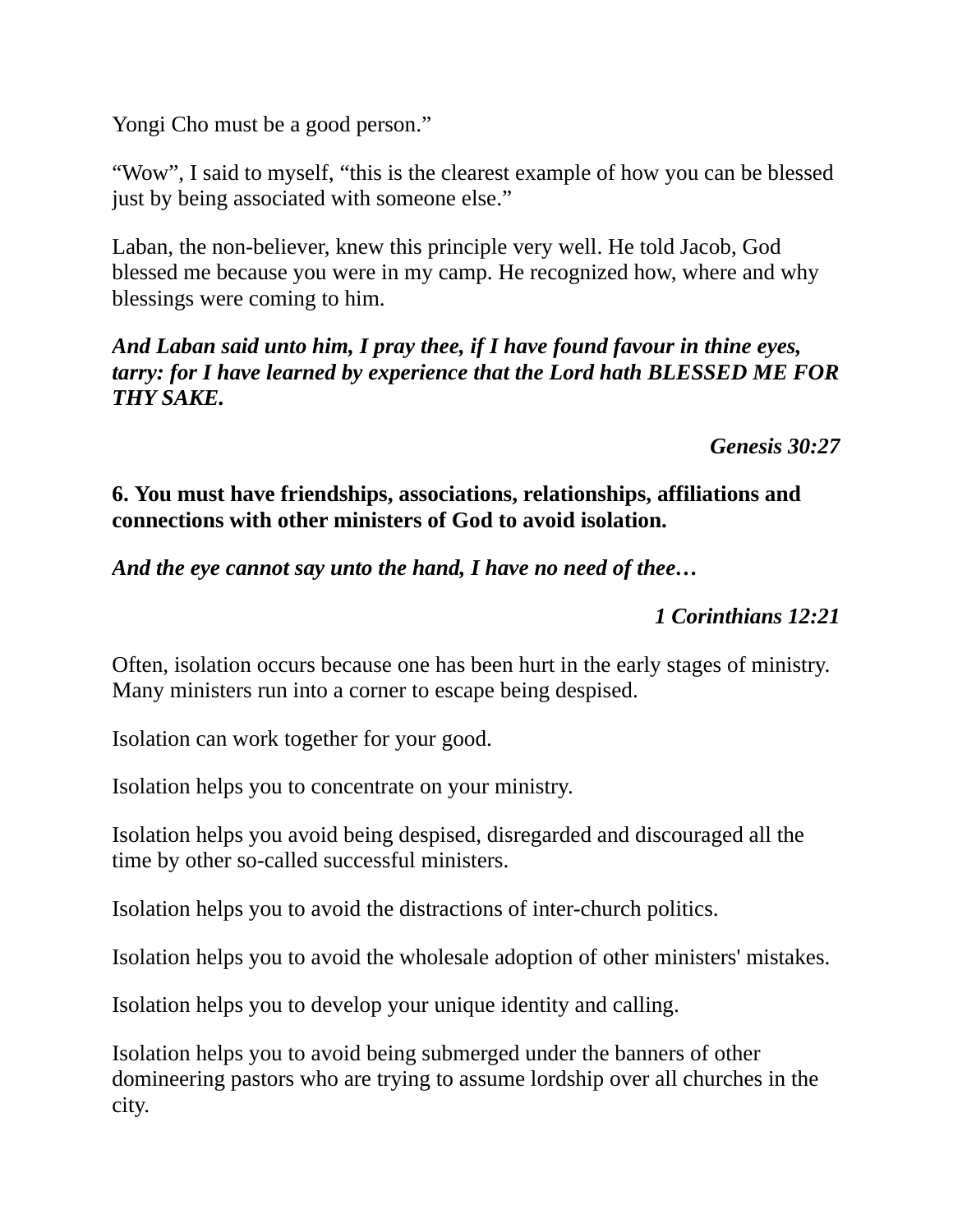Isolation will force you to learn biblical rather than human standards for all aspects of life and ministry.

But isolation can also work against you in the ministry because you will need the input, ideas and gifts of other ministers.

You may be able to learn a great deal from other successful pastors in your city. I have learnt a lot from those directly ahead of me in my city. I have watched and learnt from their mistakes and successes. I do things in my church that I have learnt from other ministers.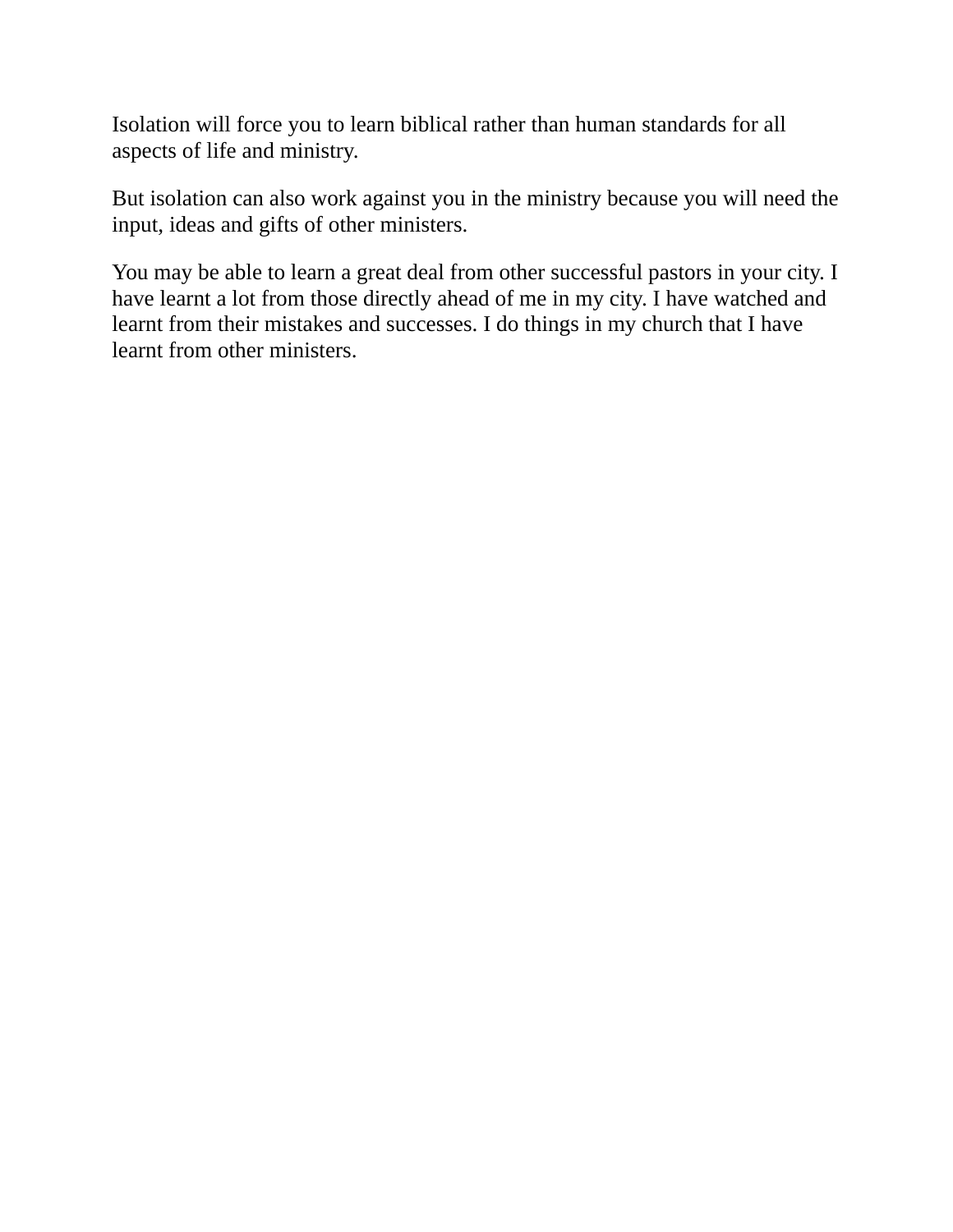# **[Chapter](#page-5-0) 22**

# **How to Develop Important Ministerial [Relationships](#page-5-0)**

The key to developing ministerial relationships with other pastors is to invite them in an honourable way, treat them well and give them a memorable time in your company. This is the seed that can develop into lifelong relationships.

Most of the important relationships I have in the ministry have developed after I invited them to visit my church. Most of these friendships have grown over the years and become vital relationships for my ministry.

It starts with the invitation to the pulpit and develops into other areas although not all invitations have led to relationships.

Do not be surprised if some visiting ministers shun your friendship. Some people are not very relational and others may not be interested in a relationship with you.

Sometimes, people do not relate with you because they are intimidated by you. They may be afraid of you and will show it by rejecting you.

# **How to Develop Relationships through Invitations**

#### **1. Treat your visiting minister as a very important person.**

Everyone loves to be pampered and treated specially. The wrong handling of a visiting minister often leads to offences and the destruction of already fragile acquaintances.

Give your guest the best possible place to stay. Don't put him in a room with your children. Don't make him share a room with your children. You may not be able to afford the nicest hotel, but you must do what you can afford.

Ministers tend to ask where other visiting preachers were hosted.

#### **The Four-Room Hotel**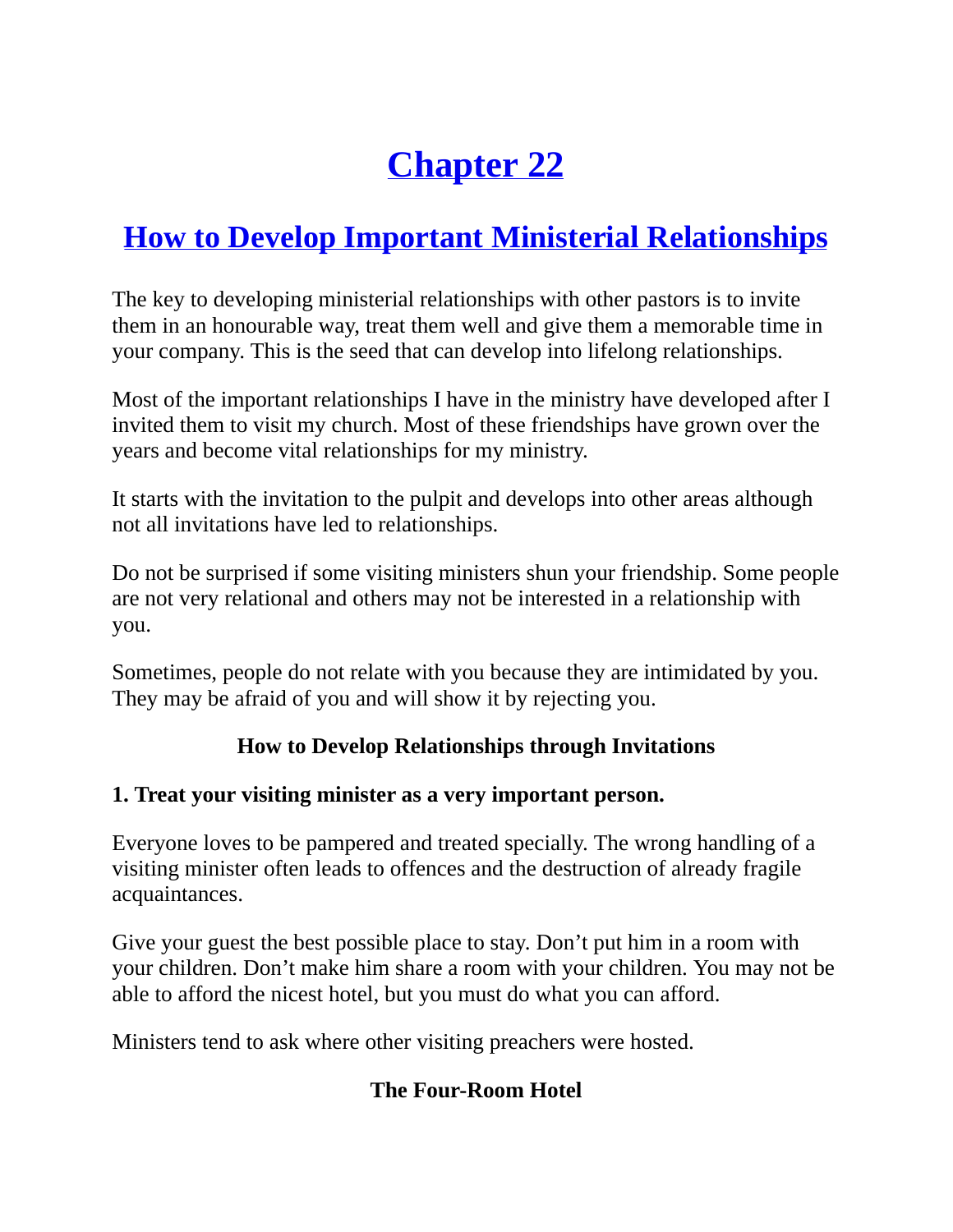One day, I was invited to a country to preach. I had travelled very far and spent many hours getting there.

When we arrived, we were taken to the dirtiest part of the city. The roads were literally strewn with rubbish. You could not take two steps without stepping into something. There was a big house right on the corner of this filthy area.

When we entered the house I asked, "Where is this?"

I was told that it was a hotel. I was surprised that they were calling it a hotel because it had only

four rooms which opened into a common space. Also a family lived upstairs, above the four rooms. Apparently, the pastor saved a lot of money by using this building because his family owned it.

In the morning, a man would come up with a big plate of bread rolls in one hand and margarine in the other hand.

I asked, "What is this?"

He said, "This is for your breakfast."

I have never stayed in a dirtier place than that building. I was afraid to have my bath because I was afraid of the electric wires that were sticking out into the shower. I was afraid of turning in the bed because I did not want to touch more of the bed sheet with my body.

I settled into this four-room hotel and stayed there for a whole week.

I was happy to be there because I thought they were very poor and this was what they could afford.

Later in the week, I got to find out that this same ministry had hosted another man of God. "Wow", I thought to myself, "Did this man of God stay in this hotel?" I did some investigations and found out that he had actually been brought to this same four-room hotel.

As soon as he entered our four-room hotel he struck the table and said, "I am not staying here. Take me to the best hotel in this city!"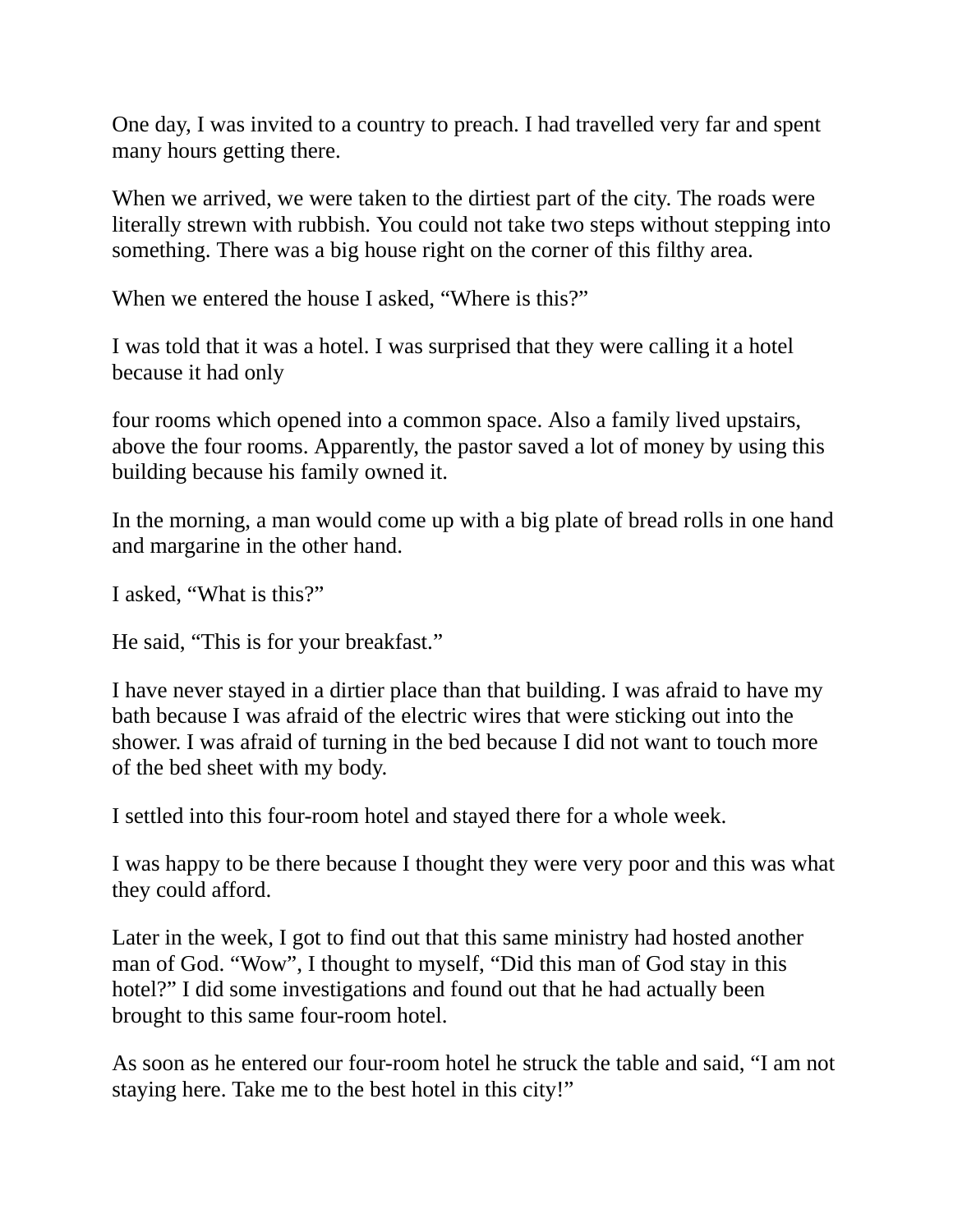The host pastor scrambled to get the man of God a proper hotel.

"Are there other hotels in this town?" I asked.

"O yes, there are other nice places."

Later that week we passed by the hotel where this other man of God had been taken.

You see, people find out how you treated others. They compare. Ministers are very sensitive, always looking out to see if they are despised or respected.

# **2. Show honour to your friend by giving him an honourable invitation.**

Do not invite someone you want to honour to a minor function. Invite the person to an important service that will be well attended. Invite people personally if you can and follow it up with a letter.

You must be present at the service for which you invited the person. Do not invite a minister if you know you will be absent (especially when building a new relationship).

# **The Man in Shorts**

One day, I was invited by a man of God to minister in his church. I arrived in the city after a very long journey and it was already time to preach. My host, however, was at home wearing sports shorts and playing table tennis.

He asked that we be taken to the church where I was to speak. I found out that it was a minor programme that my host himself would not bother to attend.

I did not know the young man who introduced me to preach. He did not know me either and I did not know what role he played in the church.

As I preached, I wondered why I had come all this way to a programme that my host would not even attend himself.

# **3. The visiting minister should be welcomed at his point of entry.**

If the external minister is coming from another location, as much as possible a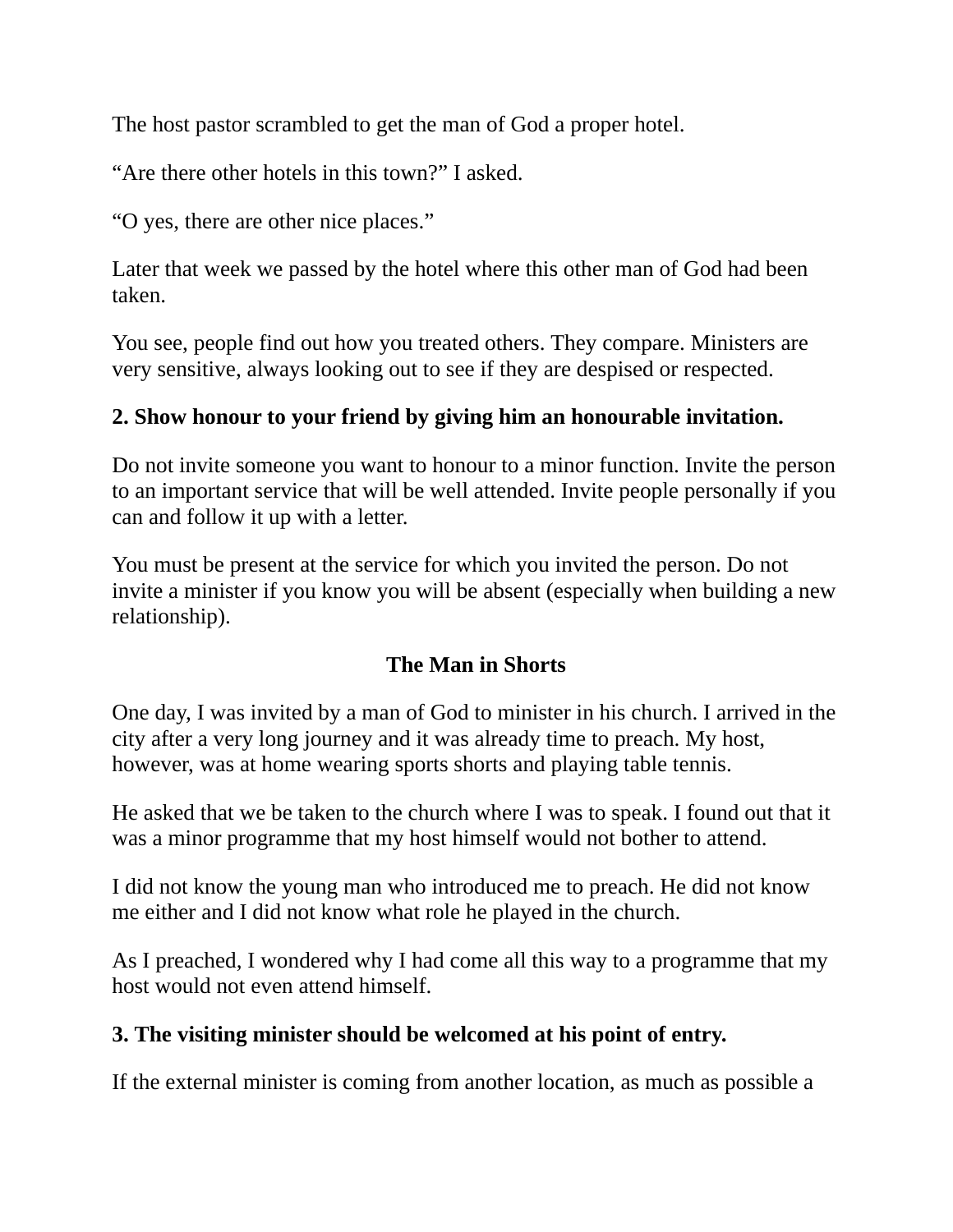minister of his rank must receive him at the airport, station, etc! For example, if he is a head pastor, then the senior minister of the inviting church must meet him and see him off.

In some cases it is not possible for the senior pastor to meet arriving guests at the airport or station. So an appropriate person must do that on his behalf.

### **4. Welcome your guest when he arrives in the church. Talk to him.**

Sit next to him and relate with him!

Make friends with your guest and have good fellowship with him. It could be the beginning of a lifelong relationship. Don't spend all the time making excuses about the size of your church and the poor attendance of the convention. Every genuine pastor will appreciate the effort you are making to build the church.

#### **5. Invite someone that you genuinely admire and respect.**

Remember that secret criticism kills relationships. Do not criticize or ridicule your guest ministers. Why do you invite someone to your church only to criticize him behind his back? Do not speak evil of any minister or church, especially from the pulpit or in public. Do not entertain negative comments about guest ministers and their preaching whilst they are with you and when they are gone. I have had ministers of the Gospel who invited me and allowed their associates to criticize me after I left. If you have anything to say about a minister, say something positive.

#### *…speak evil of no man…*

#### *Titus 3:2*

Remember that the way you speak will set the stage for others to criticize you in the future.

#### **The Windowless Room**

You must show your guests that you respect them. Once I was invited to minister in a large church. I enjoyed ministering there but I had one problem. I was put in a guest house with a windowless room. The room I was living in didn't have "windows". There were windows but they were permanently closed and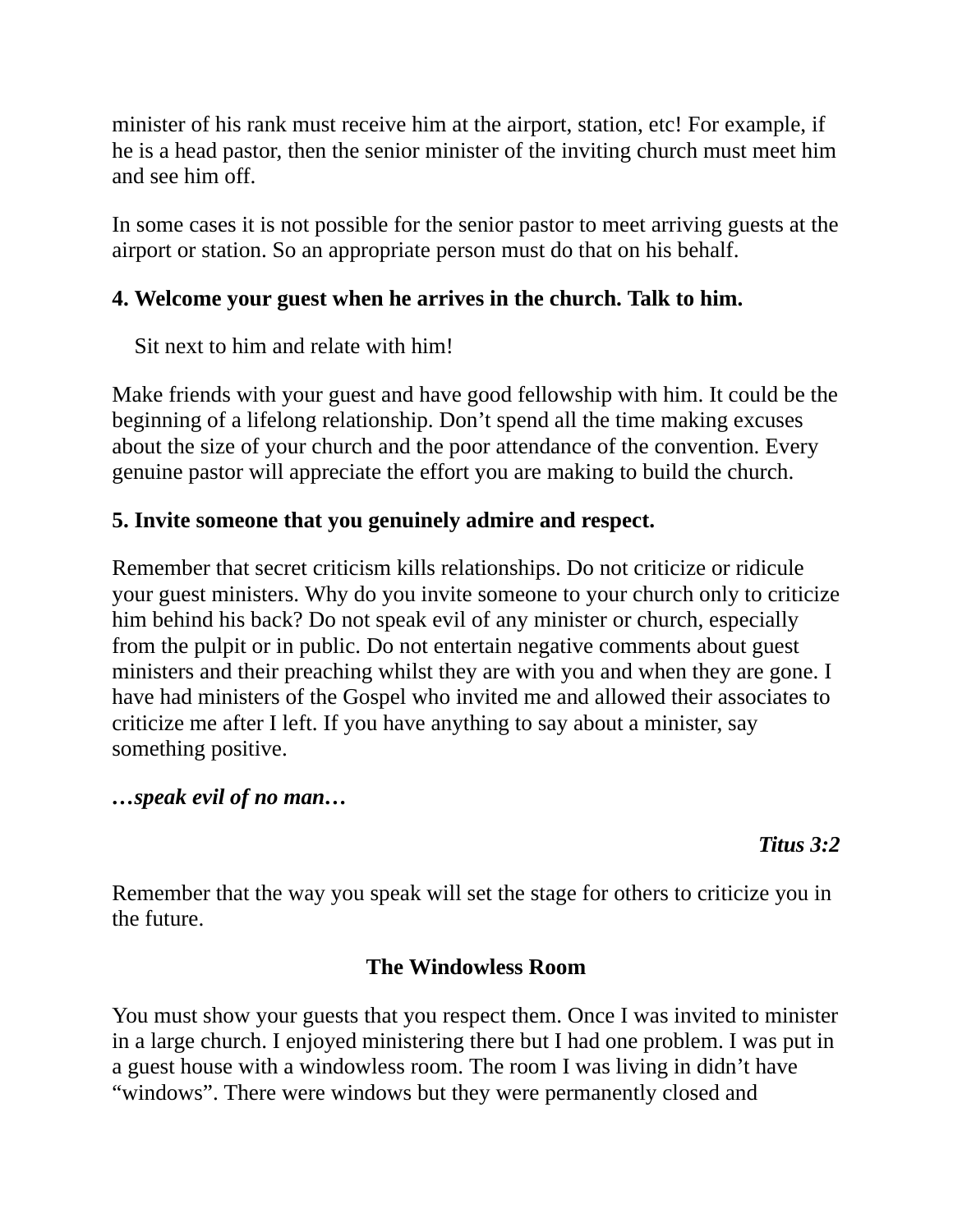permanently covered with curtains. There was also no functioning air conditioner in the room.

This meant that this room was virtually windowless and airless. In the evenings, after ministering, I would go out and sit on the field to breathe in some fresh air. When I was sure that I had enough oxygen for the night, I would retire to my windowless room.

On one of the days, I found out that a great American preacher had also been invited to this church. So I asked, "Where did this American preacher stay when he came to minister here? Did he stay in this same windowless guest house?"

As I expected, the American minister was not put in my windowless room. He had been taken to a grand hotel and treated royally. Naturally, I felt that these people did not appreciate the gift of God and did not care for me as much as they did for their American guest.

Indeed, you must be careful how you treat ministers because they are always asking questions to find out if they are really respected, appreciated or even wanted.

#### **6. Refer to your invited guest by the official designation he has accorded himself.**

People have reasons for calling themselves Bishops, Reverends or Apostles. Ministers are sensitive about their titles. If his title is General Overseer, do not refer to him as the General Superintendent. If he refers to himself as an Apostle, do not call him a Pastor.

# **7. Find out the full name of your guest and pronounce it properly.**

You must know the full name of your invited guest. There is nothing more disrespectful than a person who cannot bother to pronounce your name. Many African Americans had their names changed because their white slave masters could not bother to pronounce their African names. Do not refer to him as Reverend Ag when his name is Reverend Agegebodavari.

#### **8. Identify and introduce the visiting minister's delegation.**

It is important to acknowledge them as well. Do not disregard people's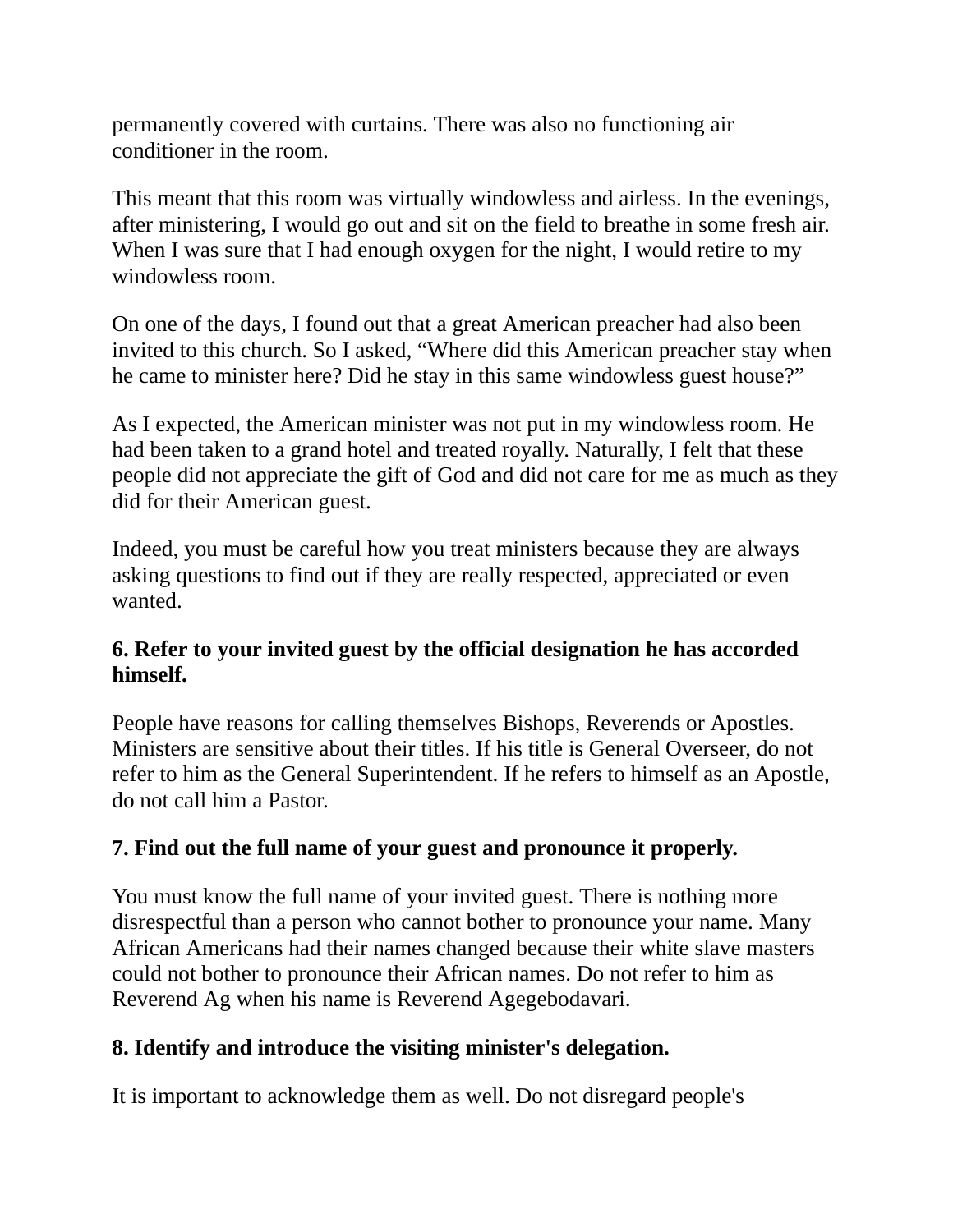associates. You may be disregarding a future Elisha. The visiting minister's wife should also be welcomed nicely. She is an important person.

### **9. Know the name of the invited minister's church or ministry.**

Not remembering the correct name of somebody's church makes you look arrogant. Don't give the impression that you are dealing with an unimportant church with an unfortunately laborious name. Don't give the impression that you cannot be bothered to remember the name of his ministry.

For instance, do not say he is the Pastor of The Light Church when he is the Pastor of Lighthouse Chapel International. There is a big difference between the two!

#### **10. Give your visiting minister enough time to minister.**

For example, do not give a guest minister 10 minutes to minister, when he has travelled long distances to be with you.

# **The Hand of God**

One day I travelled to a far away land to minister. I had been invited by this man of God to be a speaker at a convention. The service was to close at about 8.00pm and I was supposed to start preaching at about seven o'clock.

To my surprise, instead of my host introducing me and handing over the microphone to me he began a teaching on "the hand of God".

Indeed, it was a night of revelation as he taught on what the hand of God was.

He gave several examples of the hand of God at work in the Old Testament. Then he gave examples of the hand of God in the New Testament. Then he explained how the hand of God could change your life.

Then he taught on where the hand of God can be found today!

I sat for almost an hour as I listened to this wonderful message. But I couldn't help wondering why I had come all the way from Ghana. This man knew exactly what he wanted to minister to his people and to say the least, I felt silly sitting there.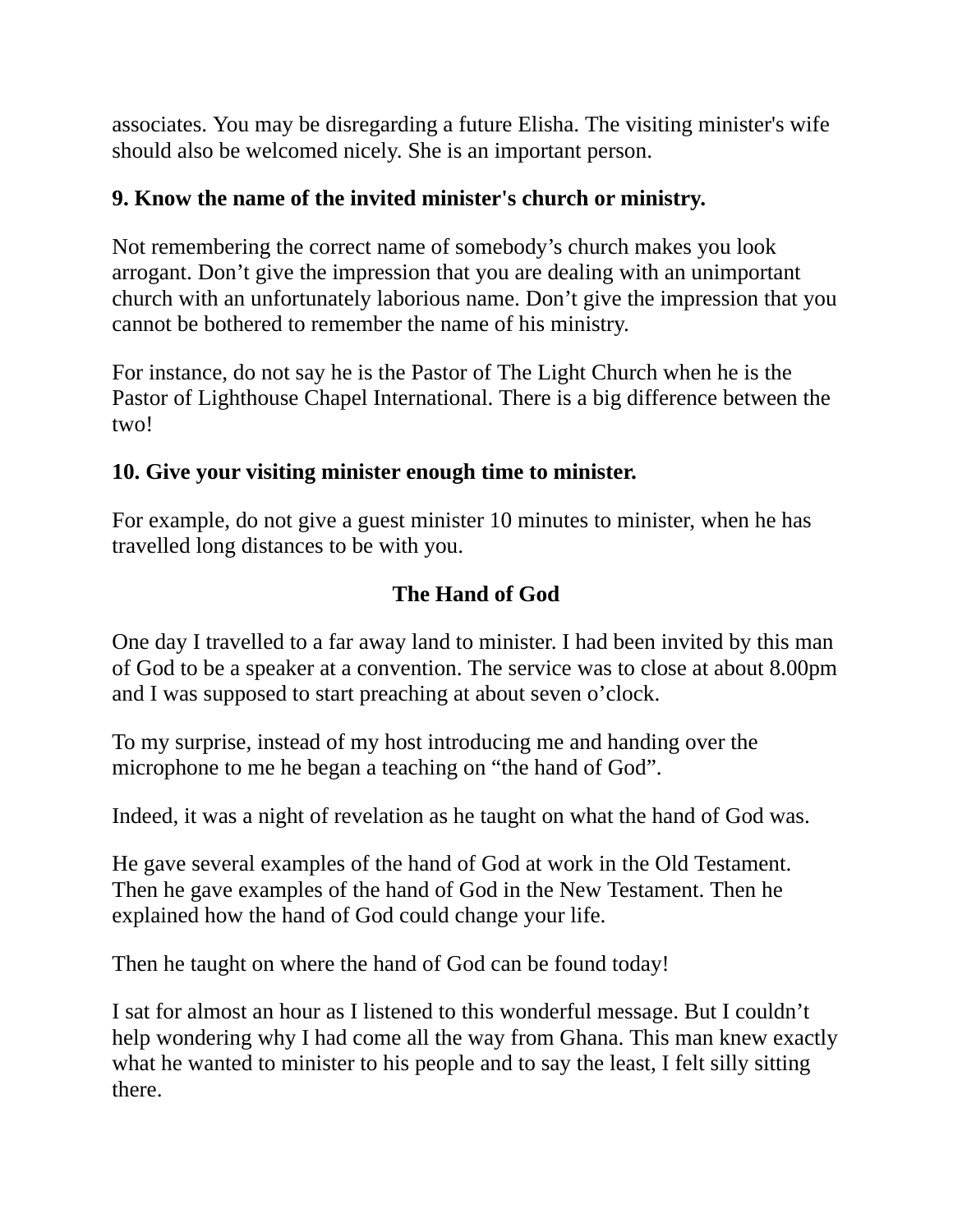Then, at the end of his message, I thought he would hand over to me so that I would preach the second message of the day. But it was not yet my turn because he announced that the hand of God had begun to move right there in the congregation.

Suddenly, the hand of God began to move in the congregation and people began to scream and fall down under the power. He ministered powerfully to the people for another twenty minutes.

By the time he finished, there was hardly anyone standing in the congregation. It was indeed a night of power and of the hand of God.

Finally, when it was past closing time, he announced that I had come from Ghana to also minister (there were people strewn all over the front of the church). What was I expected to do now?

I was indeed surprised that I was being called to speak after the service had clearly ended with the power of God evident and people lying all over the front.

Everyone in my entourage was bewildered. I have never forgotten this strange behaviour of my host. Obviously he did not really want me to come.

### **11. Introduce your guest minister with excitement. Let the church welcome the visitor with great respect and expectation in their hearts.**

#### **12. Outline and explain specifically to your guest minister any function or expectation you may have of him.**

For example, if you want him to raise funds, make altar calls, ordain pastors, etc., discuss this with him in detail before he arrives. Do not surprise your guest with unusual ceremonies with which he may not be comfortable. Don't put him on the spot and make him feel silly or inadequate.

#### **13. After preaching and ministering, the visiting minister should be refreshed briefly and then politely escorted away.**

**14. Ensure that your visiting minister will have good food that he can eat during his stay with you.**

**Flamingo Stew**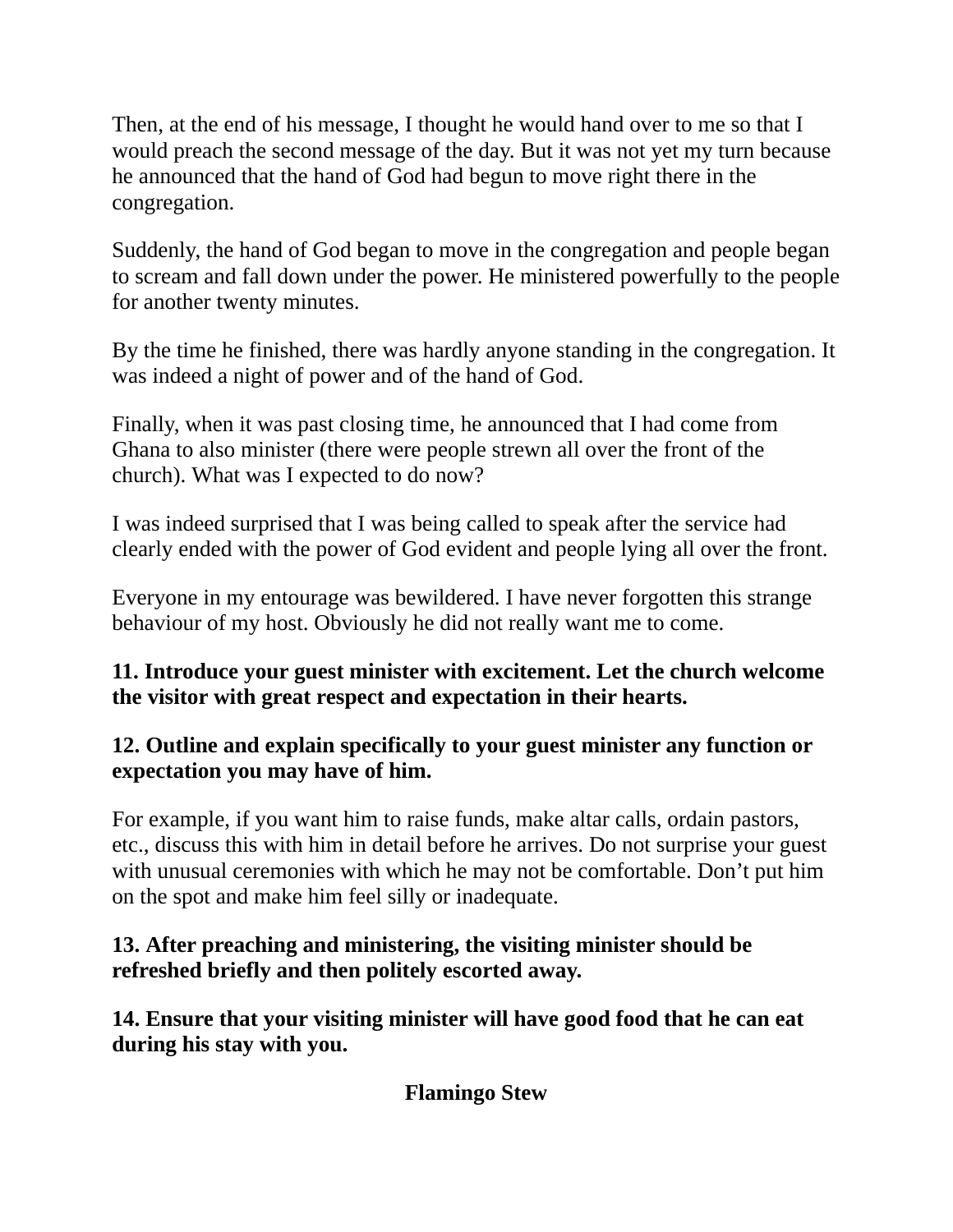One day, I was invited to minister in a large church. We were put in a hotel which had very little ventilation. When it was supper time, the hotel was unable to provide food so the host sent some people to bring food to us.

As we sat around the dinner table, we were served with "chicken". But I was not sure whether it was a chicken because the legs of the chicken were so long and I had never seen such a long chicken leg before.

Honestly, I was not sure which bird I had been given. Perhaps it was a flamingo, perhaps it was an eagle, perhaps it was just a local bird. This was not the first time I had been given a local bird to eat. On another ministry trip I had been given a bird which had a completely different colour from what I was used to.

Yet on another occasion I was served with a whole bird so small that it could fit into my palm.

Again and again people choose to give you the most easily caught bird in the area. Everybody calls the birds in their area "chicken". But experience will teach you that not all birds are chickens.

Try to give your guests food that they can eat and "chicken" that they will enjoy.

#### **15. The conditions of your guest minister's visit should be clearly defined prior to his arrival and acceptance to minister.**

#### *Even so hath the Lord ordained that they which preach the gospel should live of the gospel.*

#### *1 Corinthians 9:14*

The honorarium and all expenses can be discussed in many cases before the minister accepts the invitation. This includes financial, transportation, and accommodation arrangements. The minister must be given the option to decide whether he will come in spite of the conditions that you are offering him.

This is especially important if the minister is travelling a long distance. You may wrongly assume that the visiting minister will only incur the cost of his plane ticket.

But you may not know that he had to, for example, travel in a rented car 300km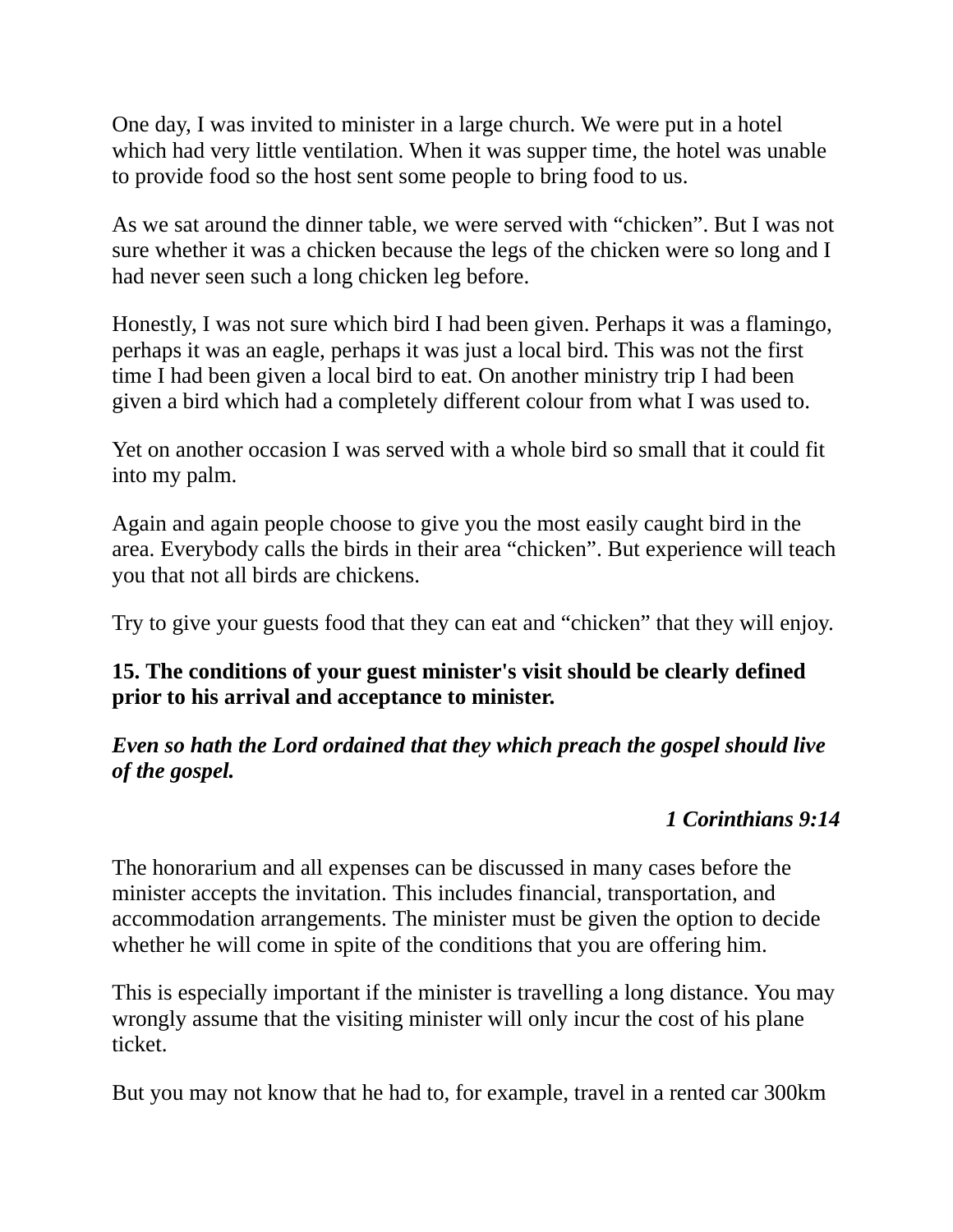to the airport and sleep in a hotel overnight in order to be able to catch the plane in the morning. All of these are hidden expenses, which must be discussed. It is very sad for a minister to travel several miles, minister from his heart, only to return impoverished and in debt.

# **The Phone Call Invitation**

One day, I received a phone call from a man of God inviting me to his church. He said he would be so honoured if I would come to minister in his church.

Then he asked, "Are there any conditions for your coming?"

I answered, "If you can pay for my ticket and where I would stay that should be fine."

He was happy and promised to do that. I travelled on several different flights and eventually landed in this country.

The first surprise was that we were taken to a hotel different from where he had told us we would be lodging. I quickly checked my secretary's notes and asked why we were being taken to a very different place. They mumbled an apology and took us to where they had earlier promised. I enjoyed my visit there and ministered powerfully.

Finally, when I was leaving, I was expecting to receive the money for my ticket. No such luck!

He did not pay for my ticket!

He did not give me any honorarium! What had happened? I had undertaken this journey entirely at my own expense, without planning to.

If you do this to visiting ministers, you will soon have a bad reputation and no one will come to you any more.

# **Seven Steps to a Good Honorarium**

*And as ye would that men should do to you, do ye also to them likewise.*

*Luke 6:31*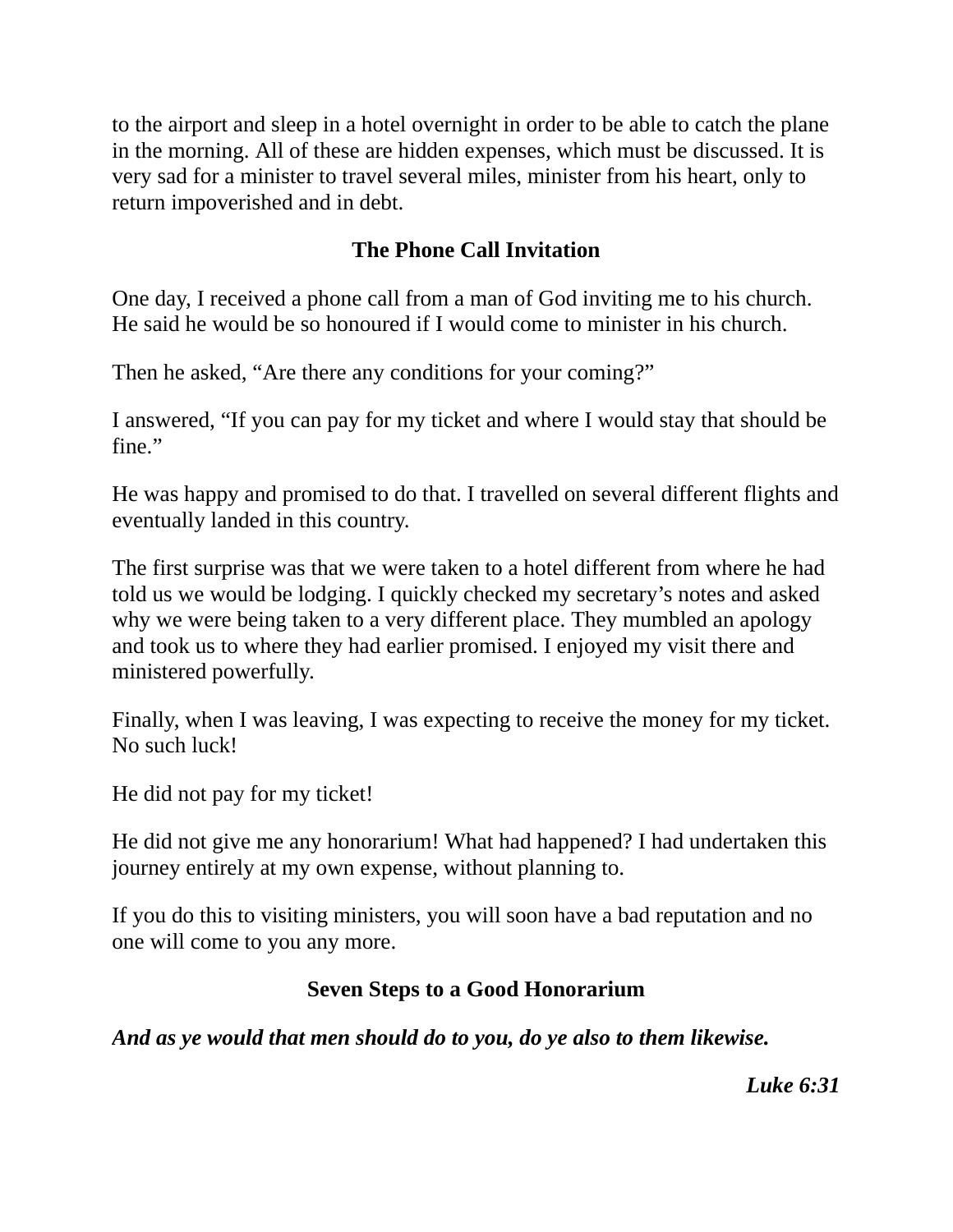1. A good honorarium should cover all the expenses of the visiting minister.

The honorarium must also bless and encourage the minister financially. A good honorarium must be judged by what you would like to receive if you were the guest.

2. A visiting minister's rank also determines what a good honorarium is.

If the person is a very senior minister, the honorarium must be correspondingly substantial.

3. A good honorarium is calculated by the number of days a person ministers.

4. A good honorarium is also determined by the impact of the visiting minister's ministry.

5. Honorariums should not be given to the visiting minister in full public view. Do not let the visiting minister feel uncomfortable as he receives your envelope in the full view of everyone. Your guest should be given his honorarium in private and by the appropriate person.

6. The visiting minister may sign a voucher or receipt for the honorarium (for accounting purposes).

7. The honorarium should be prepared with an accompanying letter before the meeting.

This is to avoid very long delays in paying the honorarium. Some churches even forget to pay any honorarium at all. It is often more difficult to pay the honorarium long after the minister has left than it is to pay immediately after the programme.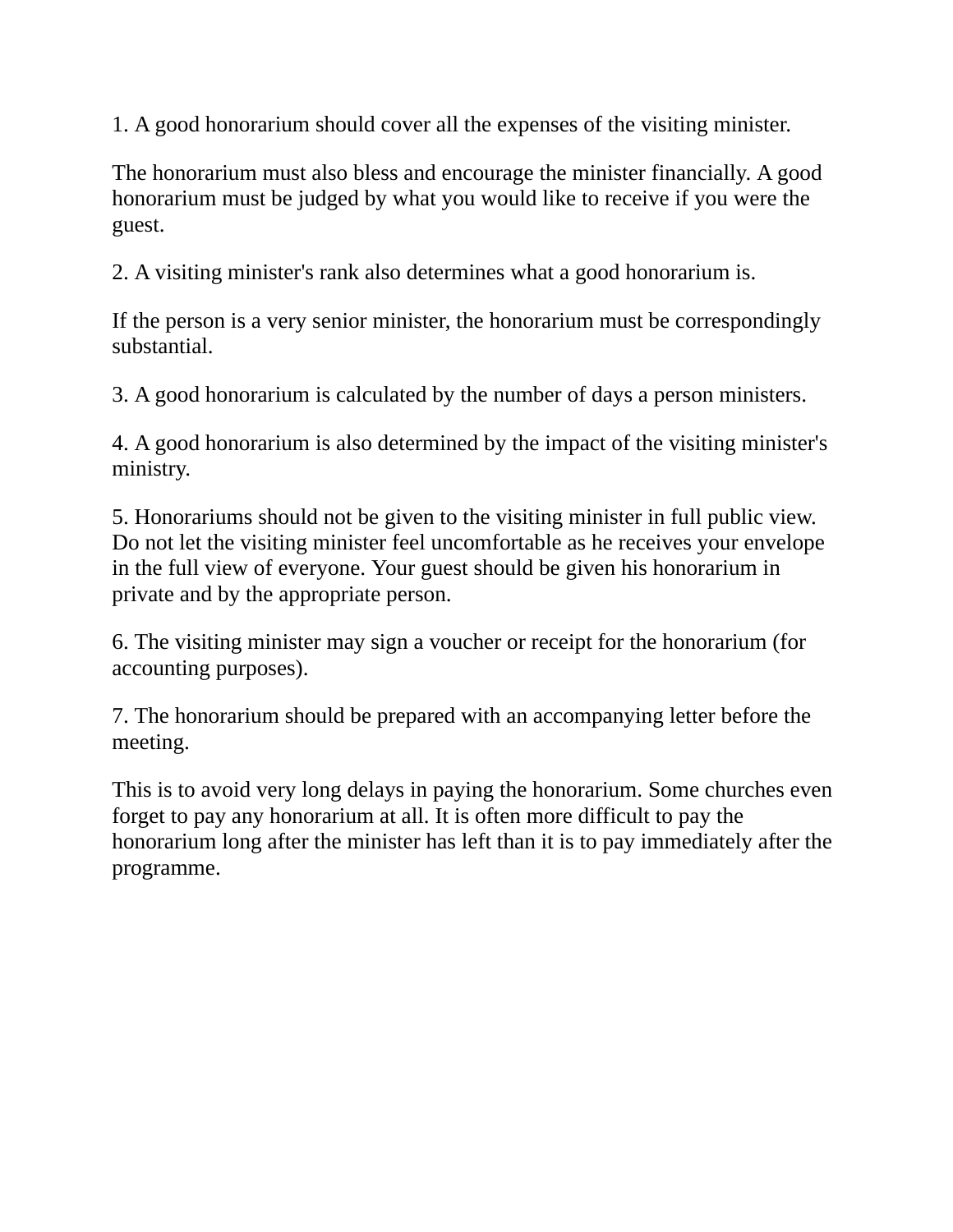# **[SECTION](#page-5-0) 9**

# **CHURCH GROWTH AND [GETHSEMANE](#page-5-0)**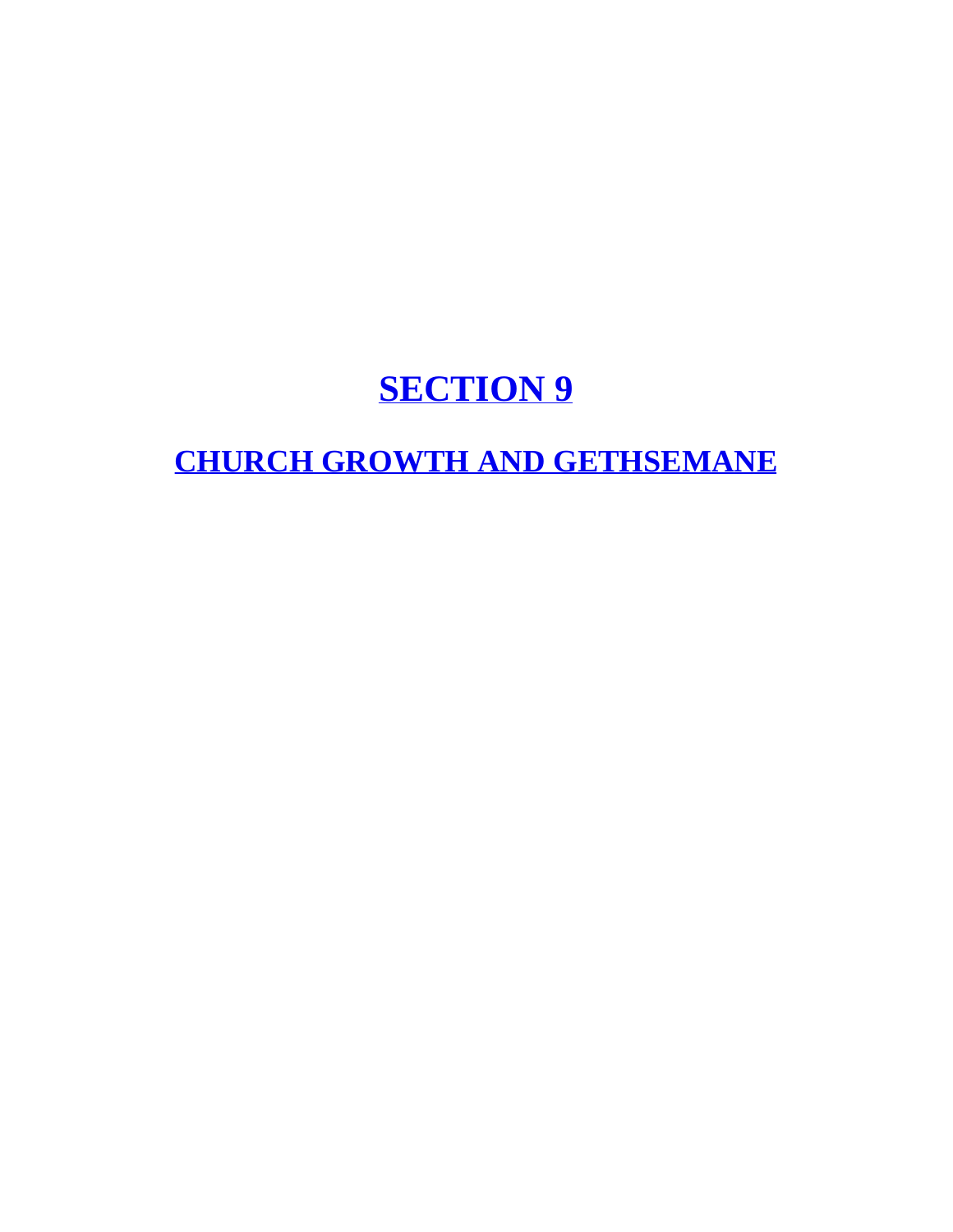# **[Chapter](#page-5-0) 23**

# **How Church Growth is Affected by [Gethsemane](#page-5-0)**

*"And He came out and proceeded as was HIS CUSTOM to the Mount of Olives; and the DISCIPLES ALSO FOLLOWED Him.*

*And when He arrived at the place, He said to them, "Pray that you may not enter into temptation."*

*And HE WITHDREW from them about a stone's throw, and He knelt down and began to pray,*

*saying, "Father, if Thou art willing, remove this cup from Me; YET NOT MY WILL, BUT THINE BE DONE."*

*Now an angel from heaven appeared to Him, STRENGTHENING HIM.*

*And being in agony He was praying very fervently; and His sweat became like drops of blood, falling down upon the ground.*

*And when He rose from prayer, He came to the disciples and found them sleeping from sorrow,*

*and said to them, "Why are you sleeping? Rise and pray that you may not enter into temptation.""*

*Luke 22:39-46 (NASB)*

#### **The Principles of Gethsemane**

#### **1. Gethsemane teaches us that the turning points for your life and ministry are determined in the private and personal times you have with the Lord**.

The turning point for Jesus' ministry came in the Garden of Gethsemane. Gethsemane was the place where Jesus received strength to accomplish the will of God. The turning point for your church will come when you wait on the Lord.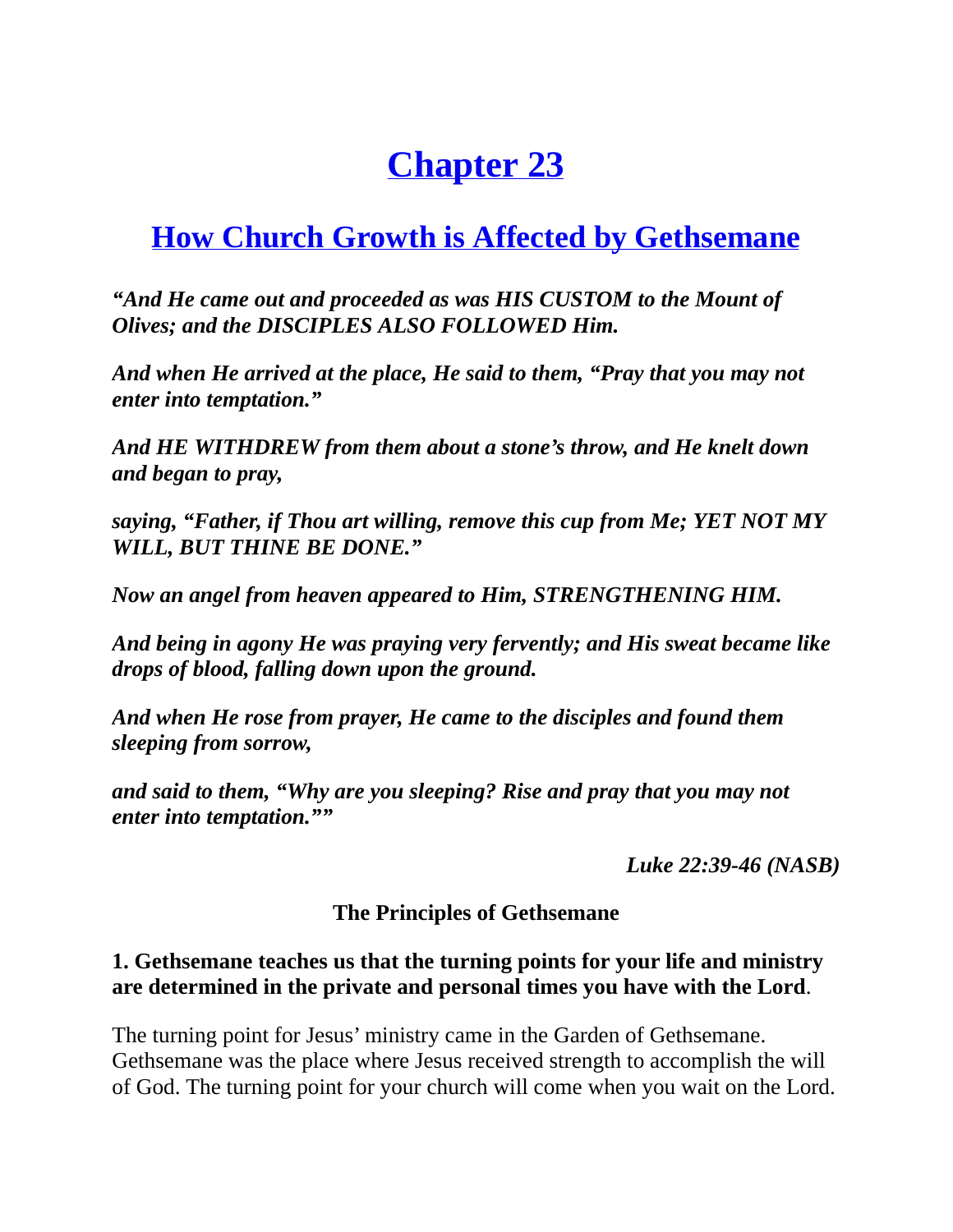The turning point that will give you church growth will take place in your Garden of Gethsemane.

#### **2. Gethsemane shows us the greatest example of waiting on the Lord. There is no man that is used of the Lord who has not interacted with the Lord deeply and personally.**

Moses encountered the Lord by the burning bush. It was that personal private burning bush meeting that propelled him into his worldwide ministry. It will be your personal private burning bush experience that will propel you into the church growth you desire.

Jacob's meeting with the Lord also gave birth to his ministry of producing God's nation Israel.

**3. Gethsemane teaches us that you must have a place you go to often to wait on the Lord. It must be part of your life's routine to visit Gethsemane regularly. According to the Scripture it was His custom to visit that garden in the Mount of Olives.**

*And He came out and proceeded as was HIS CUSTOM to the Mount of Olives; and the disciples also followed Him."*

*Luke 22:39, NASB*

**4. Gethsemane teaches us the importance of going away from your usual environment and to places where you benefit from nature.** Nature tends to relax you and God's voice will reach you better when your mind and heart are relaxed. Nature itself has many messages contained within it.

**5. Gethsemane teaches us the importance of fellowshipping with your most senior friends and associates.** Gethsemane is a place where you can have important life-changing discussions with the most important people in your ministry.

# **6. Gethsemane teaches us the importance of being alone with God.**

Gethsemane is a place where you can receive life-changing revelations from the Lord. The disciples received life-changing teachings about prayer. Without revelation you will not be different from the people you lead.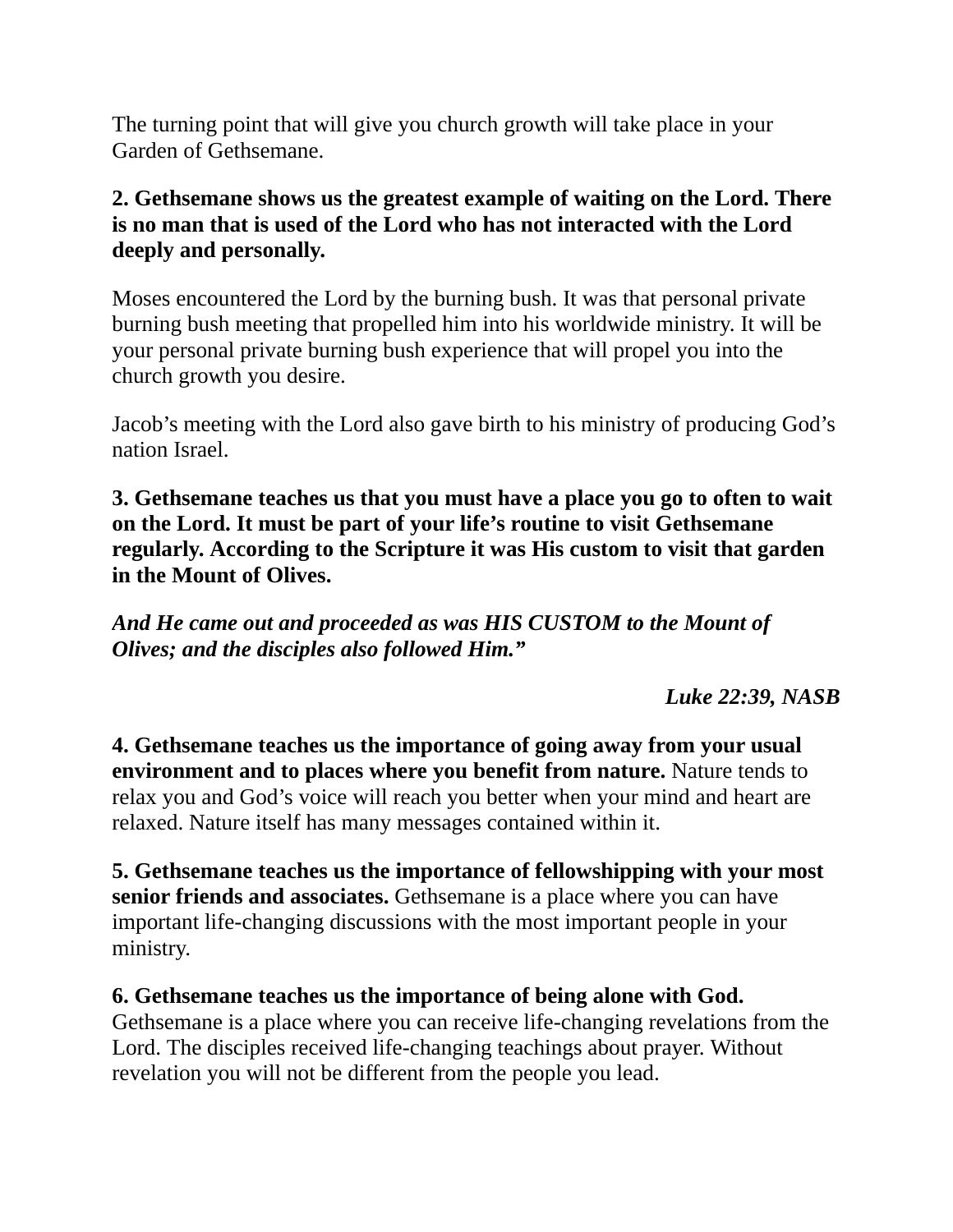# **7. Gethsemane teaches us the importance of praying**, **"Thy Will be done"**

**for several hours.** Some people do not believe in repeating prayers. But if we are to follow the example of Jesus, we will spend hours praying. We will pray, "Thy will be done" for hours and hours on end.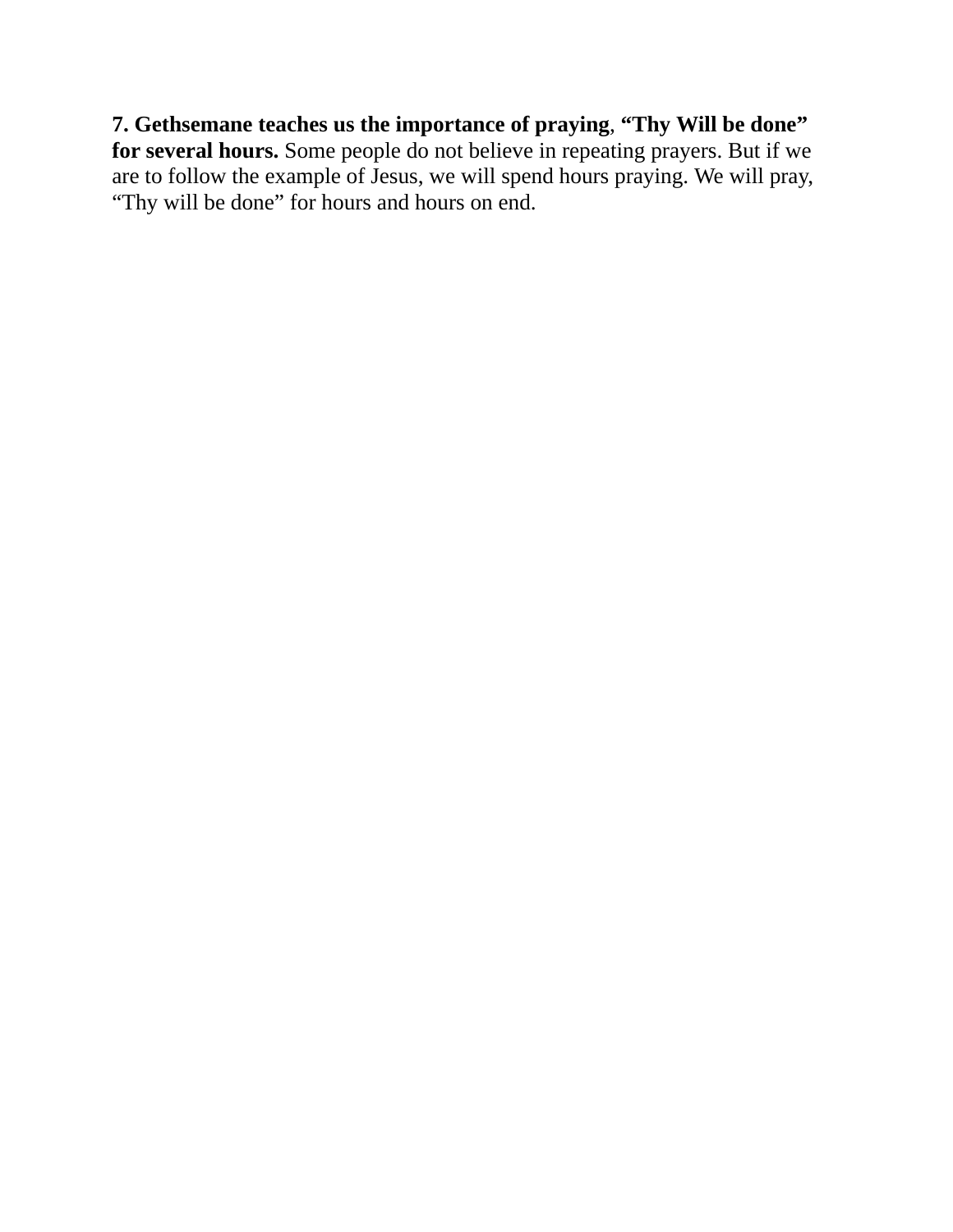# **[Chapter](#page-5-0) 24**

# **The Art of [Waiting](#page-5-0) On God**

Who hath woe? Who hath sorrow? Who hath contentions? Who hath babbling? Who hath wounds without cause? Who hath redness of eyes?

#### *THEY THAT TARRY LONG at the wine; …*

#### *Proverbs 23:29-30*

Wine changes those who tarry long at it. We are also affected as we stay longer and longer in His presence. The longer you tarry at the wine, the more you experience stronger effects of the wine. When you tarry long at the wine, you begin to babble uncontrollably and act strangely.

As you stay longer at the wine, your eyes turn red and you start to see things differently. Gethsemane teaches us that the longer we stay in the presence of God the more we get soaked and affected by Him.

Just as people learn to stay longer and longer at the wine bar, you must learn to stay longer in His presence. The longer you stay in His presence, the more you will experience the effect of God's presence.

#### **1. Develop the art of waiting on God all alone.**

#### *And it came to pass in those days, that HE WENT OUT INTO A MOUNTAIN to pray, and continued all night in prayer to God.*

#### *Luke 6:12*

Jesus went into the mountain to pray. After this prayer time he chose his disciples. There are times you must pray with others but there are times you must wait on the Lord alone. If you cannot spend long times praying on your own there is something wrong with you.

Remember that a minister is an ambassador of the Lord. You are a representative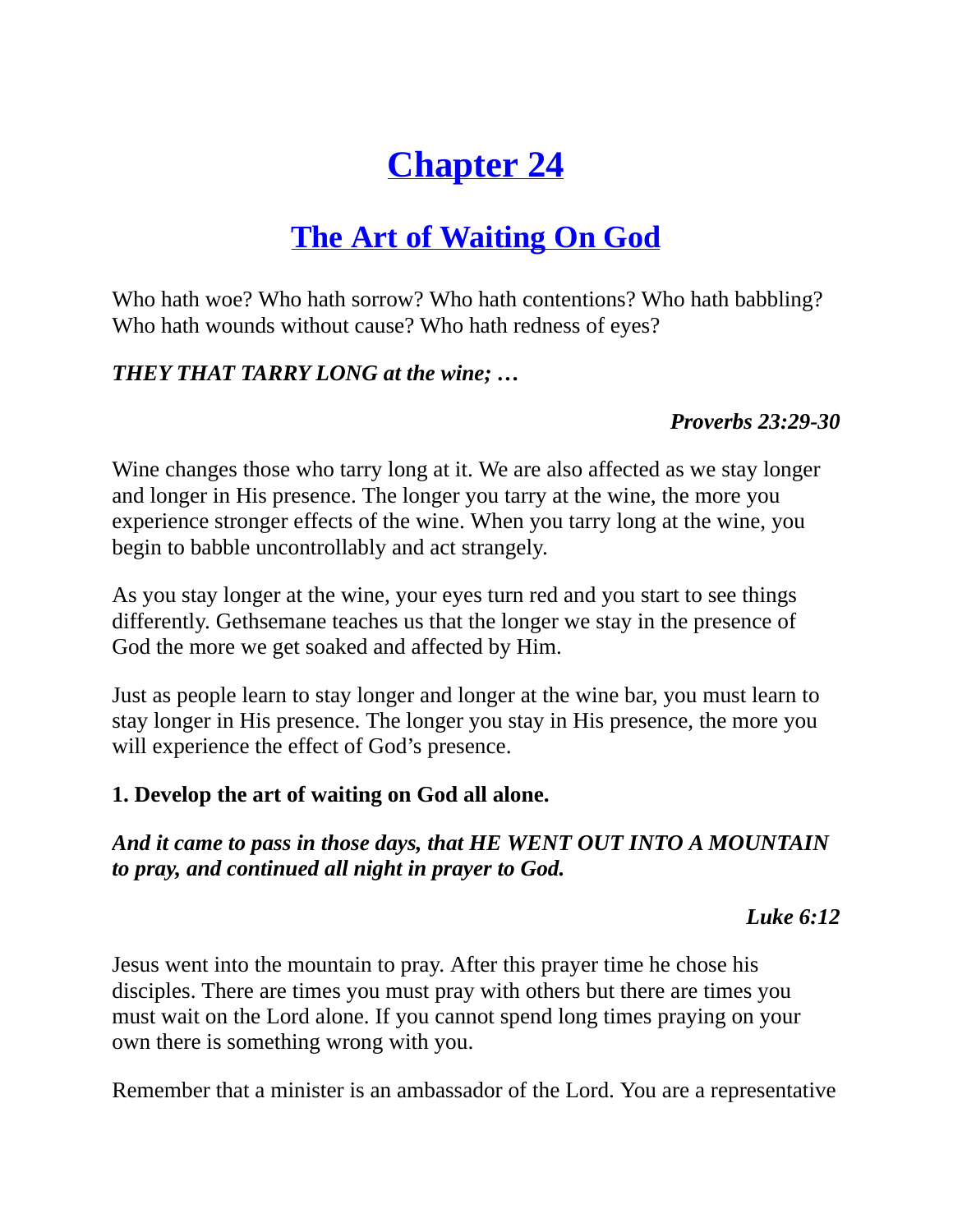of Jesus Christ who is supposed to tell others about God. If you have never spent time with Him, what will you know and what will you share?

The Apostle John described his ministry as sharing and preaching what he had seen, known, handled and touched. "That which was from the beginning, which we have heard, which we have seen with our eyes, which we have looked upon, and our hands have handled, of the Word of life; … That which we have seen and heard declare we unto you, that ye also may have fellowship with us: and truly our fellowship is with the Father, and with his Son Jesus Christ." (1 John 1:1-3).

#### **2. Develop the art of waiting wait on God with a group of fellow ministers.**

#### *Let the priests, the ministers of the LORD, weep between the porch and the altar. . ."*

#### *Joel 2:17*

Jesus is always present in a special way when we come together to wait on Him. The New Testament shows us how prophets and teachers ministered to the Lord and fasted. The Lord will speak when His ministers come together to wait on Him. "Now there were in the church that was at Antioch certain prophets and teachers; as Barnabas, and Simeon that was called Niger, and Lucius of Cyrene, and Manaen, which had been brought up with Herod the tetrarch, and Saul.

As they ministered to the Lord, and fasted, the Holy Ghost said, Separate me Barnabas and Saul for the work whereunto I have called them" (Acts 13:1-2).

#### **3. Develop the art of waiting on God with the congregation.**

*Blow the trumpet in Zion, sanctify a fast, call a solemn assembly:*

*Gather the people, sanctify the congregation, assemble the elders, gather the children, and those that suck the breasts: let the bridegroom go forth of his chamber, and the bride out of her closet.*

*Joel 2:15-16*

All through the Bible, the prophets called the people to come together to wait for His deliverance. This is an important pattern we must follow. If you want church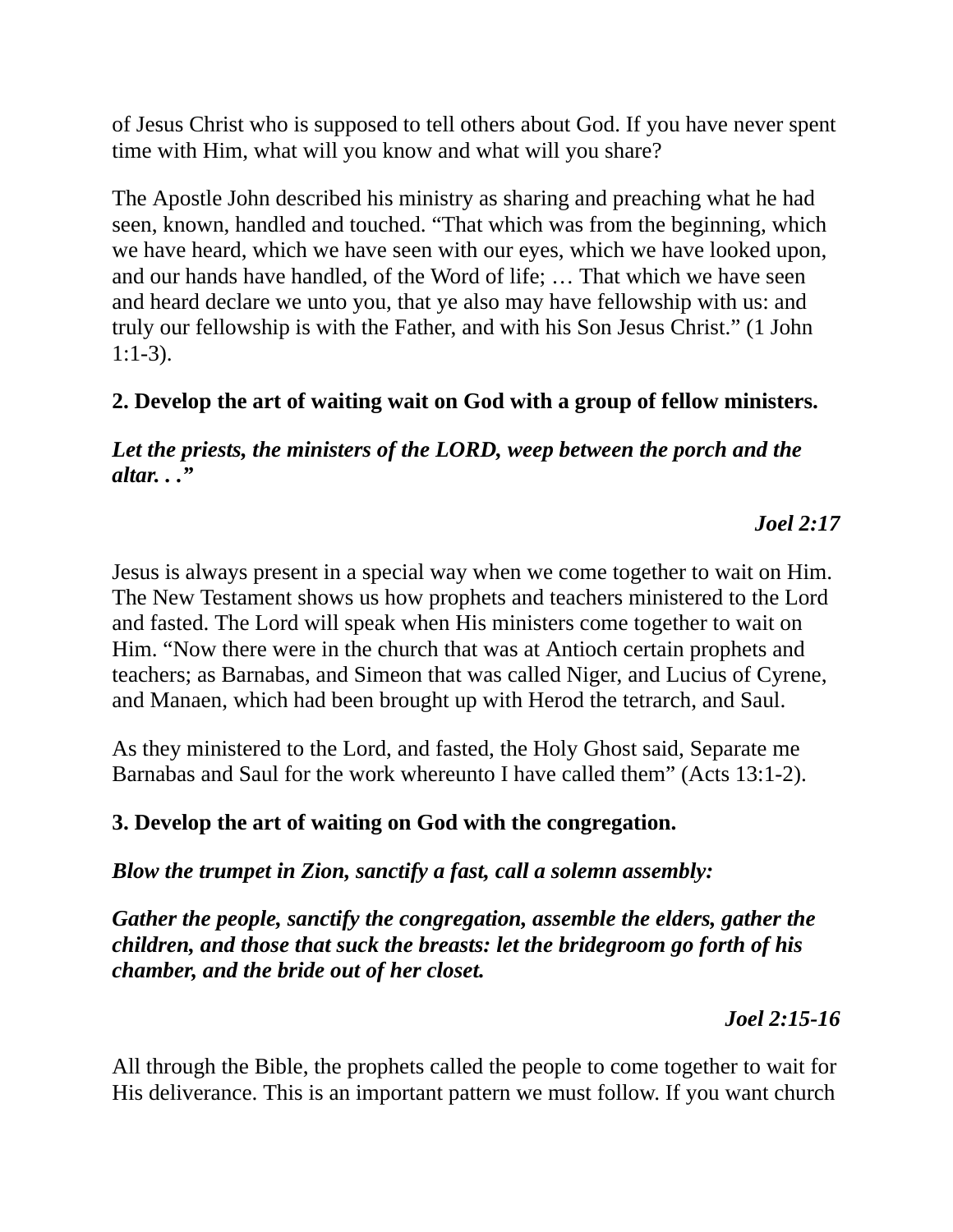growth you must develop the practice of calling the church together for fasting and long hours of prayer.

### **4. Develop the art of waiting on God by timing yourself.**

### *… saith unto Peter, What, could ye not watch with me one hour?"*

### *Matthew 26:40*

Note the time at the start of your prayer session. Decide how long you are going to pray before you start. When you do that, you will be compelled to spend a decent period of time in prayer. Jesus was not impressed when Peter could not pray for one hour. He is the same yesterday, today and forever. He is equally unimpressed that you cannot pray for one hour.

If you do not note the time, you will think that you prayed longer than you actually did. You will tell yourself, "Oh, I must have prayed for two hours" when you only prayed for ten minutes.

Unless you are experienced in prayer, you will make wrong judgments about the length of time you have prayed. Nowadays, I can tell when I have prayed for an hour. Initially, I would pray for ten minutes and think it was an hour. This is why you need a clock when you are going to wait on the Lord.

# **5. Develop the art of waiting on God in a church atmosphere.**

#### *…Now bring me a minstrel. And it came to pass, when the minstrel played, that THE HAND OF THE LORD CAME upon him.*

# *2 Kings 2:15*

A church atmosphere is created by the sound of preaching and worship music. Playing DVDs of church services also create a church atmosphere.

Pray with some kind of preaching or music in the background. *The speed of preaching/music is a hundred times faster than the speed of silence.* This means that time runs a hundred times faster when there is some kind of background preaching or music.

Have you been there when people were asked to observe a minute's silence?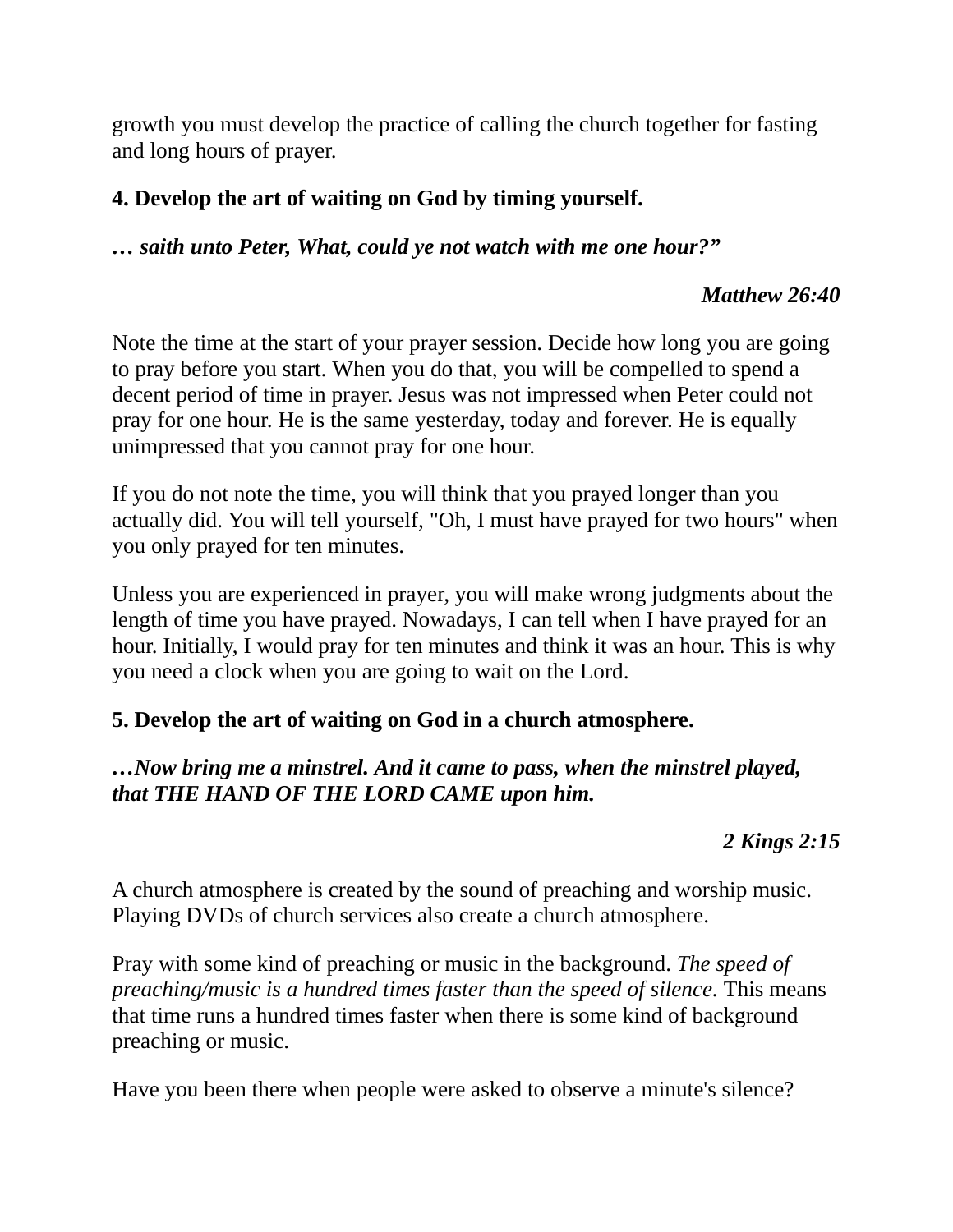Have you noticed how long the period of silence was? Did you know that they never really spend a whole minute of silence? A minute of silence is so long and so uncomfortable that people rarely spend a whole minute in silence.

This is because of the principle I just shared with you: *the speed of preaching/music is a hundred times faster than the speed of silence.*

When you pray with the sound of preaching or music in the background, time runs much faster! Before you know it, you would have spent several hours in prayer with the Lord!

The sound of the preaching of the Word of God creates the best atmosphere for spiritual things. Dear friend, we are constantly bombarded with the godless atmosphere of secular television and radio. That kind of atmosphere actually prevents prayer.

You need something that will keep you in a prayerful mood for at least one hour.

Godly music creates a beautiful worship environment.

I always play music or preaching in the background when I am praying.

Dear friend, the very atmosphere of our world is charged with demonic entities. The prince of the power of the air pollutes the very air we breathe. It is difficult to pray in such an environment. This is the reason why many Christians do not pray for long hours. They are trying to pray in a hard and difficult atmosphere.

But there is good news: You can have your own little church service wherever you are! The Spirit of the Lord can move over you in your car. Invest in whatever it takes to create the right prayer atmosphere.

The Spirit of the Lord will come upon you as you stay in the environment of anointed minstrels and preachers.

#### **6. Develop the art of waiting on God by praying in tongues whilst you read the Bible and other ministry books.**

*For if I pray in an unknown tongue, my spirit prayeth, but my understanding is unfruitful.*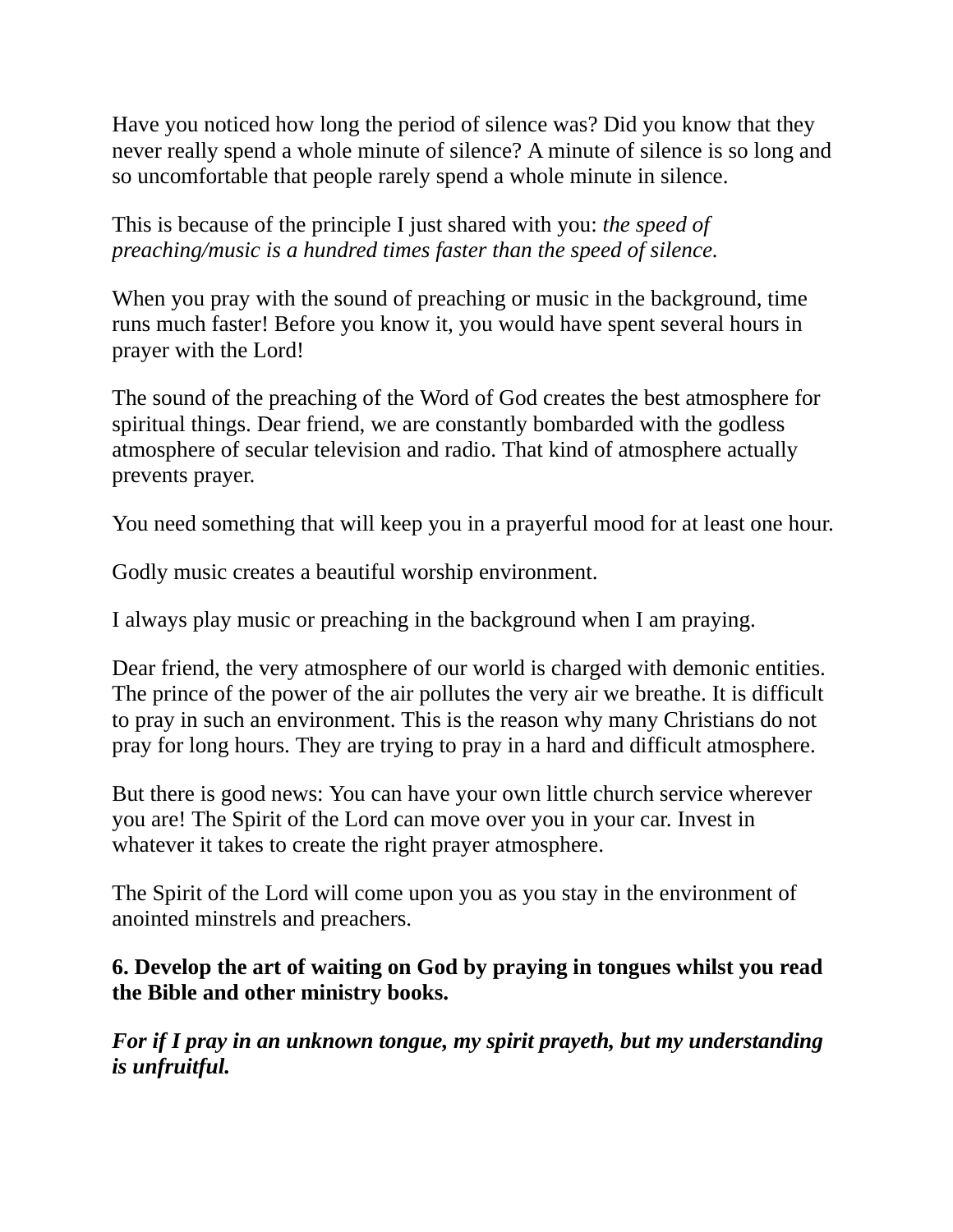Because I pray in tongues for long periods, my mind is unfruitful and free for reading. I constantly read whilst I spend hours in prayer. My spirit prays to the Lord while my mind concentrates on the Bible that I am reading. This helps me to pray for even longer hours.

As you pray in tongues for hours, your spirit man will be edified and charged up.

#### **7. Develop the art of waiting on God by praying with targets.**

#### *And it came to pass in those days, that he went out into a mountain to pray, and continued ALL NIGHT IN PRAYER to God.*

# *Luke 6:12*

Set yourself targets for praying. You can set yourself a target of prayer by giving yourself a number of hours to pray. For instance, you can decide to pray for ten hours, twenty hours, forty hours or fifty hours. With a target of fifty hours, you are likely to need about six days to pray. Sometimes, setting the target in terms of hours is better than setting the number of days you want to wait on the Lord.

I have always felt that unless I spent a long time in prayer, I would not accomplish much. All the prayers I learnt from Jesus were prayers of many hours.

Jesus spent *forty days* in the wilderness.

Jesus prayed *all night* in the mountain before He chose His disciples.

Jesus prayed for a *great while* before day.

Jesus prayed for *three hours* in the Garden of Gethsemane.

These examples must be a guide for your prayer life. They will make you spend many hours of your life in prayer.

If you believe in these examples from the life and ministry of Jesus you will never be satisfied with five and ten minute prayers. You will desire to pray for lengthy periods of time.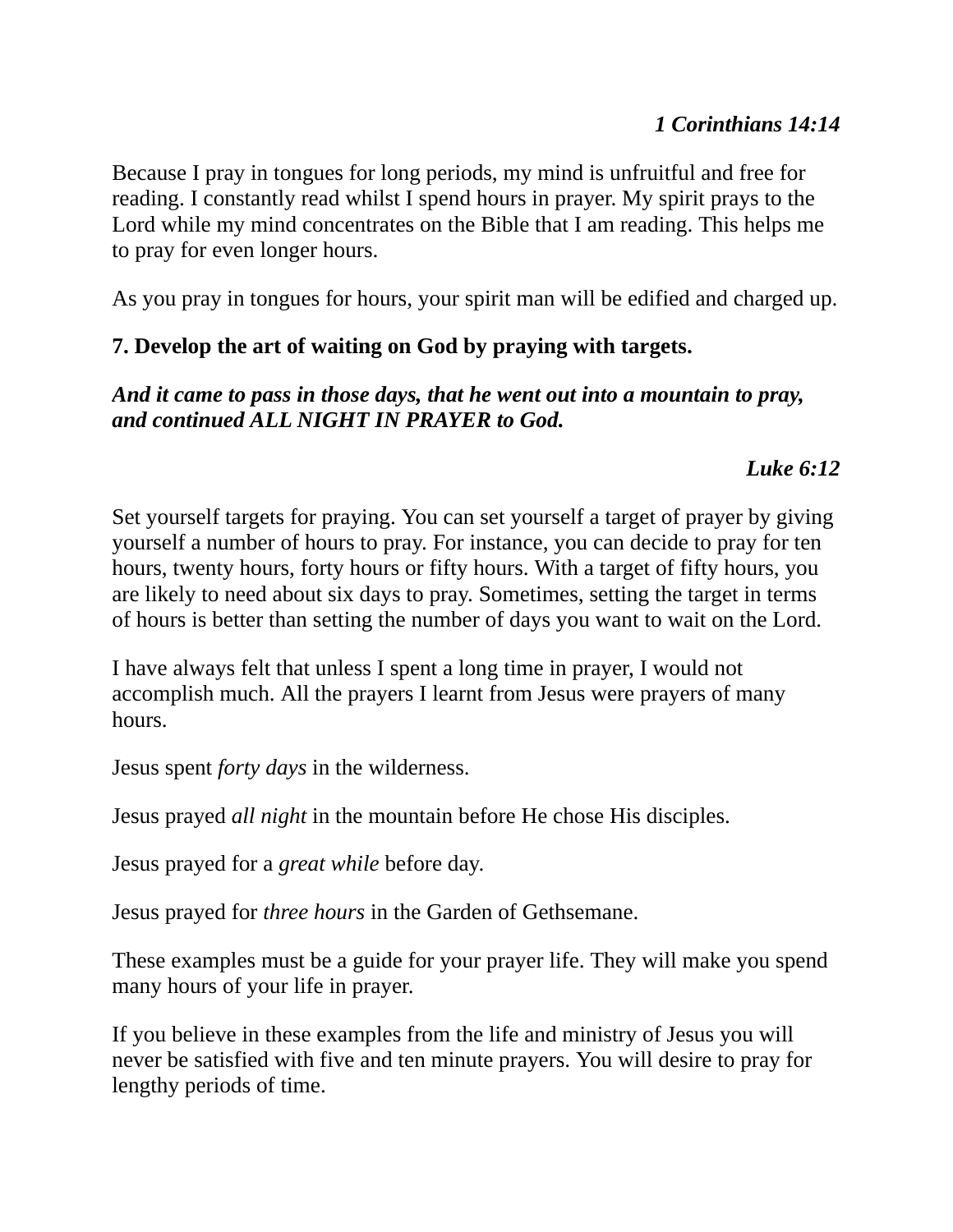#### **8. Develop the art of waiting on God by praying with absolute fasting.**

Absolute fasting is when you do not eat anything at all. Absolute fasting is an important exercise that makes you more spiritual and causes you to focus on God. For those who eat a lot and spend a lot of time eating, fasting provides a necessary break from a strong carnal distraction.

**9. Develop the art of waiting on God by praying and fasting with** *"no pleasant bread" (instead of not praying and not eating at all).*

#### *In those days I Daniel was mourning THREE FULL WEEKS. I ate NO PLEASANT BREAD, neither came flesh nor wine in my mouth, neither did I anoint myself at all, till three whole weeks were fulfilled."*

#### *Daniel 10:2-3*

Daniel fasted for twenty-one days. Daniel's fast involved eating, but eating what he described as "no pleasant bread". In other words, he stayed away from what he would really have loved to eat.

Staying away from your usual meals and your usual delights is a form of fasting. It is called "no pleasant bread" fasting.

It is better to have prayer and eat a bit than to do absolute fasting without praying.

Many people do absolute fasting without praying. Many times, absolute fasting actually prevents people from praying. At the end of their fasting time, many Christians have hardly spoken to the Lord. They use all their energy to survive the absolute fast and make it to 6.00pm when they can eat.

Why do I say it is better to pray and eat than to fast absolutely and not pray? Because all the promises Jesus gave to us had to do with prayer and not fasting. *Jesus Christ promised to answer prayers*. Jesus never promised to answer fasting. Understand what I am saying! Fasting is important for every Christian. Don't use this as a reason not to fast.

Look at the Word of God. Are the promises of reward for our prayers or for our fastings?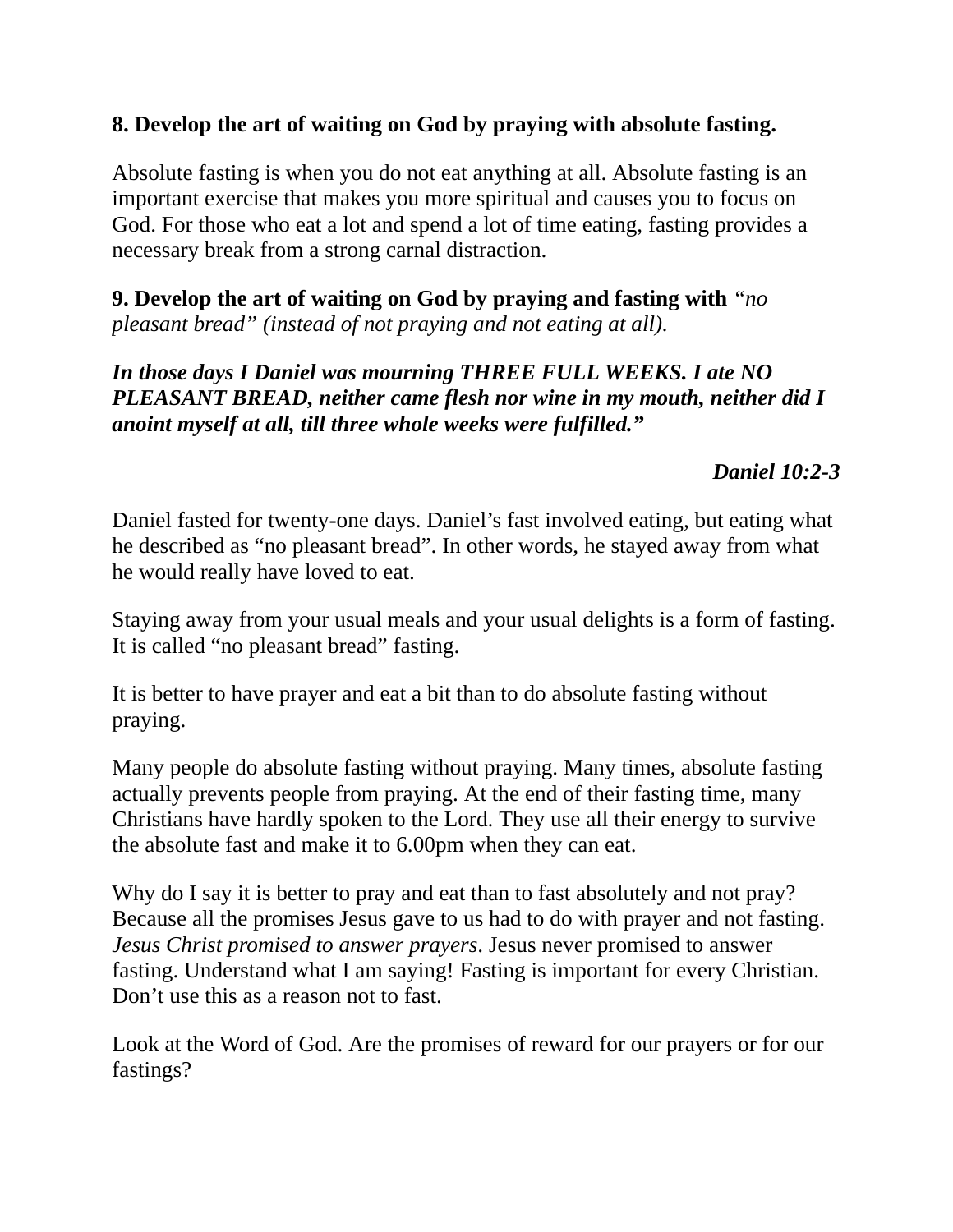Look at just seven of the promises Jesus gave to people who would pray. These promises are the words of Jesus Christ Himself. Did He promise to answer fasting or did He promise to answer prayers?

Indeed, if I have to choose between fasting and praying I would choose to pray because Jesus has promised to answer prayers!

1*. And whatsoever ye shall ask in my name, that will I do, that the Father may be glorified in the Son. If ye shall ask any thing in my name, I will do it.*

*John 14:13-14*

2. *Ye have not chosen me, but I have chosen you, and ordained you, that ye should go and bring forth fruit, and that your fruit should remain: that whatsoever ye shall ask of the Father in my name, he may give it you.*

*John 15:16*

3. *If ye abide in me, and my words abide in you, ye shall ask what ye will, and it shall be done unto you.*

*John 15:7*

4. *And in that day ye shall ask me nothing. Verily, verily, I say unto you, Whatsoever ye shall ask the Father in my name, he will give it you.*

*Hitherto have ye asked nothing in my name: ask, and ye shall receive, that your joy may be full.*

*John 16:23-24*

5. *Therefore I say unto you, What things soever ye desire, when ye pray, believe that ye receive them, and ye shall have them.*

*Mark 11:24,*

6. *And I say unto you, Ask, and it shall be given you; seek, and ye shall find; knock, and it shall be opened unto you.*

*For every one that asketh receiveth; and he that seeketh findeth; and to him*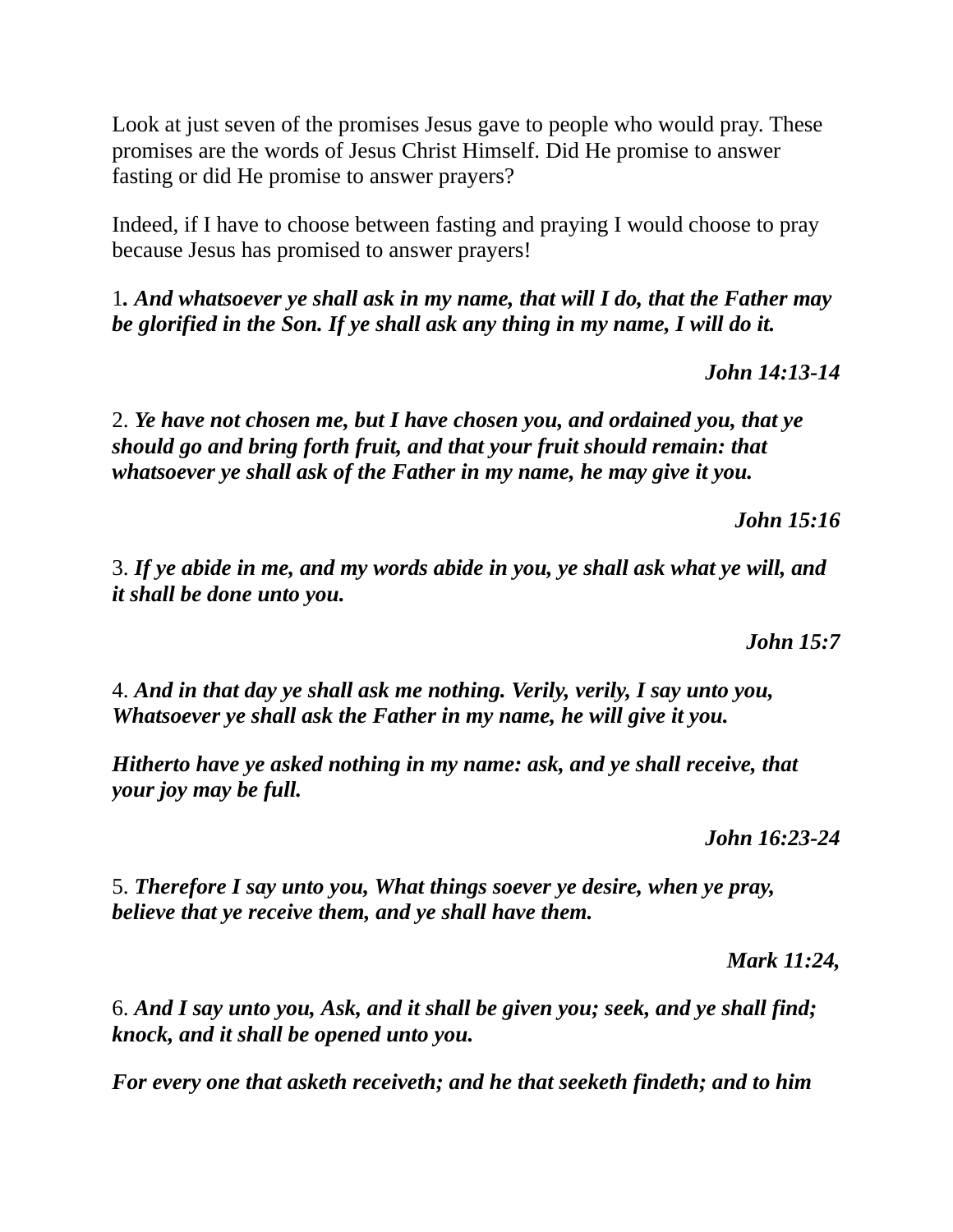*that knocketh it shall be opened.*

*Luke 11:9-10*

7. *But thou, when thou prayest, enter into thy closet, and when thou hast shut thy door, pray to thy Father which is in secret; and thy Father which seeth in secret shall reward thee openly.*

*Matthew 6:6*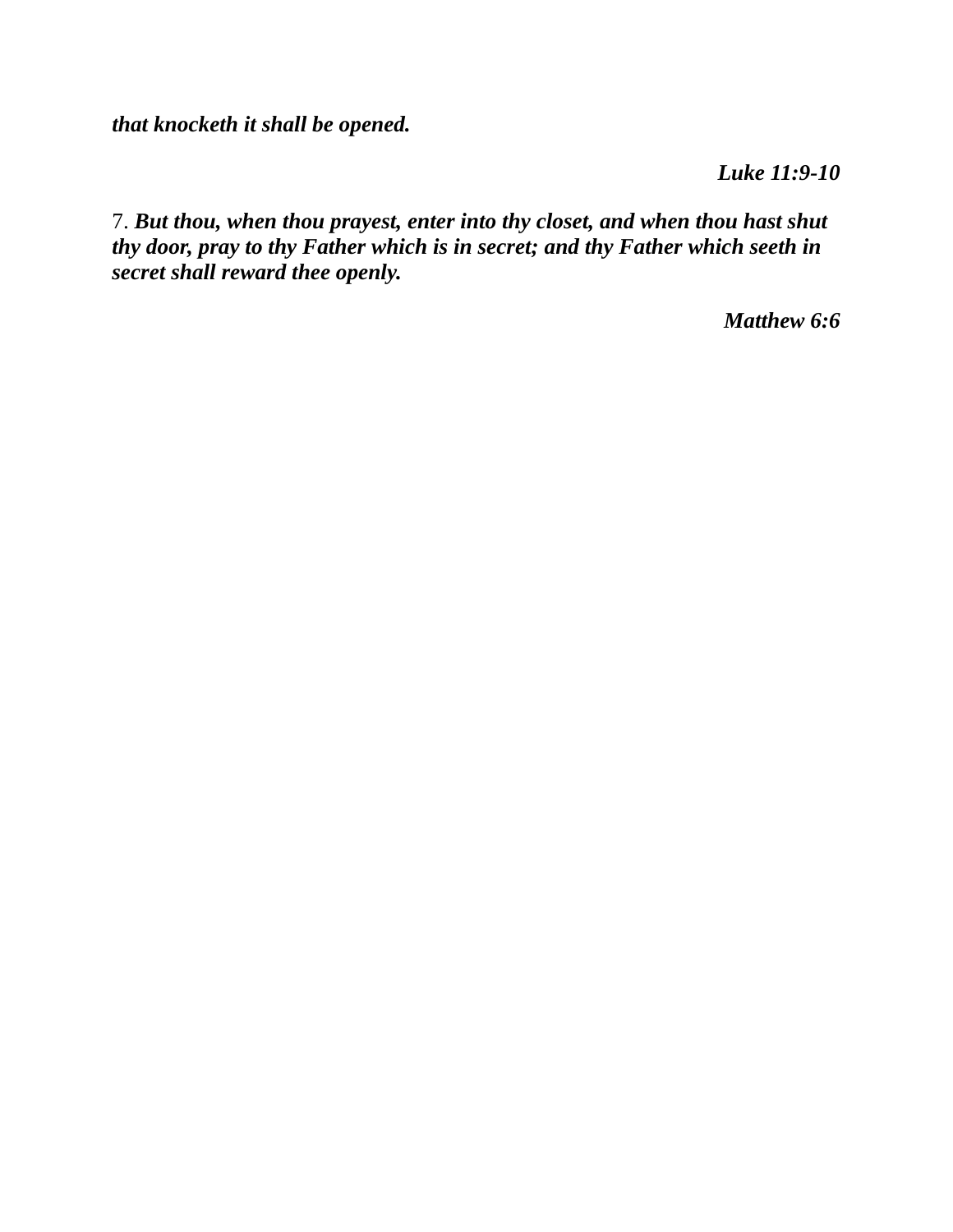# **[SECTION](#page-5-0) 10**

# **CHURCH GROWTH THROUGH A GROUP OF BRANCH [CHURCHES](#page-5-0)**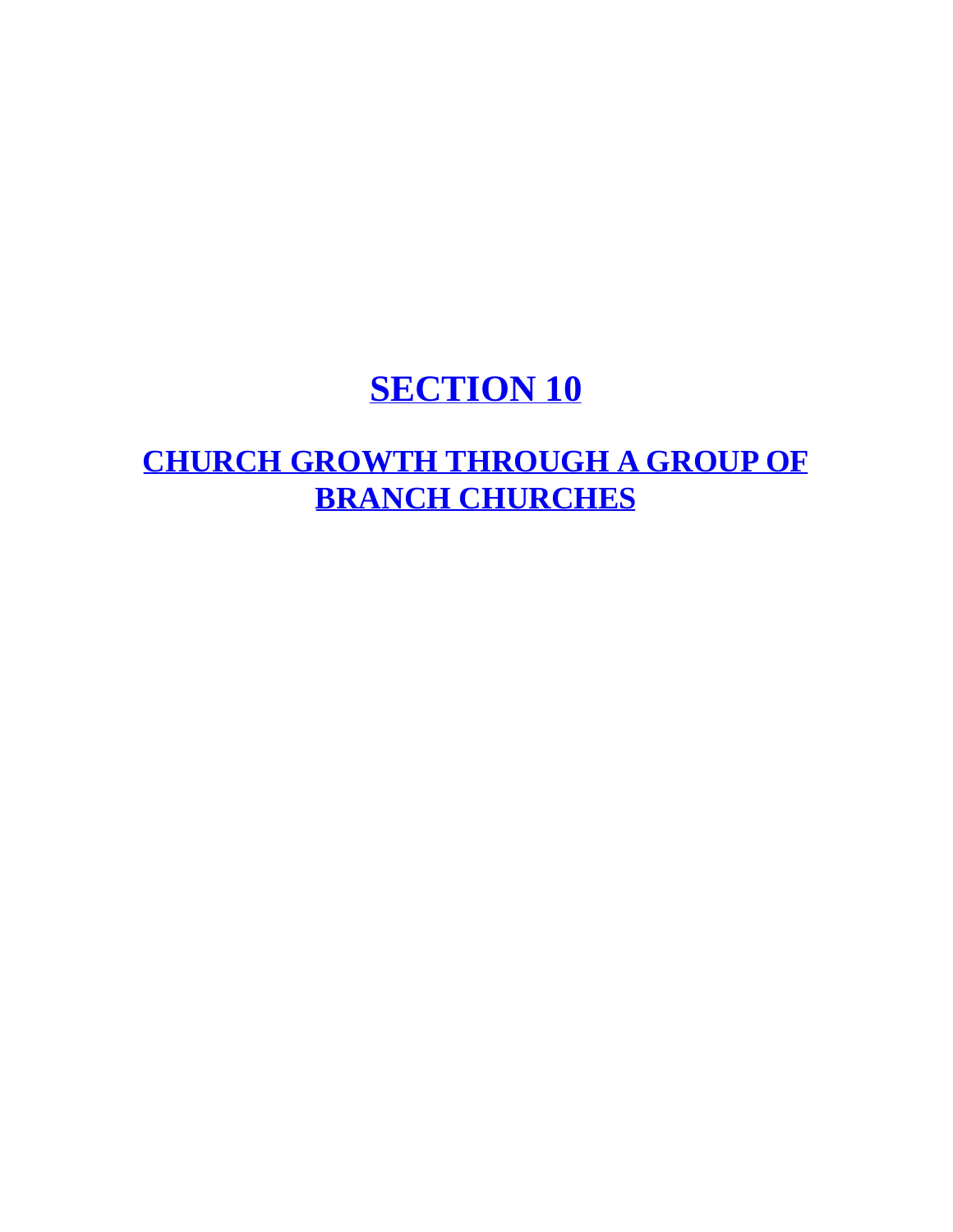# **[Chapter](#page-5-0) 25**

# **Church Growth Through a United Group Of Branch [Churches](#page-5-0)**

# **U.G.B.C.**

### **A United Group of Branch Churches**

### **UGBC**

Traditionally, church growth is achieved through the swelling up of a single church until it seats thousands and thousands of people. However, there is another way to achieve church growth in our modern and complex world.

Through a network of several churches in different locations, you can achieve the same numbers as you would with a single huge church.

You can achieve church growth by setting up a united group of branch churches (UGBC) that are related and considered as one big family. This united group of churches would be the same church but in different locations. This group of branch churches will function as one unit with one team of leaders and pastors managing the church in different locations.

This group of churches will also function as one financial unit with incomes from the different locations. The financial capabilities of this united group of branch churches will be far greater than any single church.

#### **Independent Mission Branch Churches (IMBC)**

This united group of churches is in sharp contrast to independent missions that are sent out from the church. Independent branch churches are not the same as "one church in different locations". They are "different" churches in different locations.

These independent mission branch churches have independent leaders and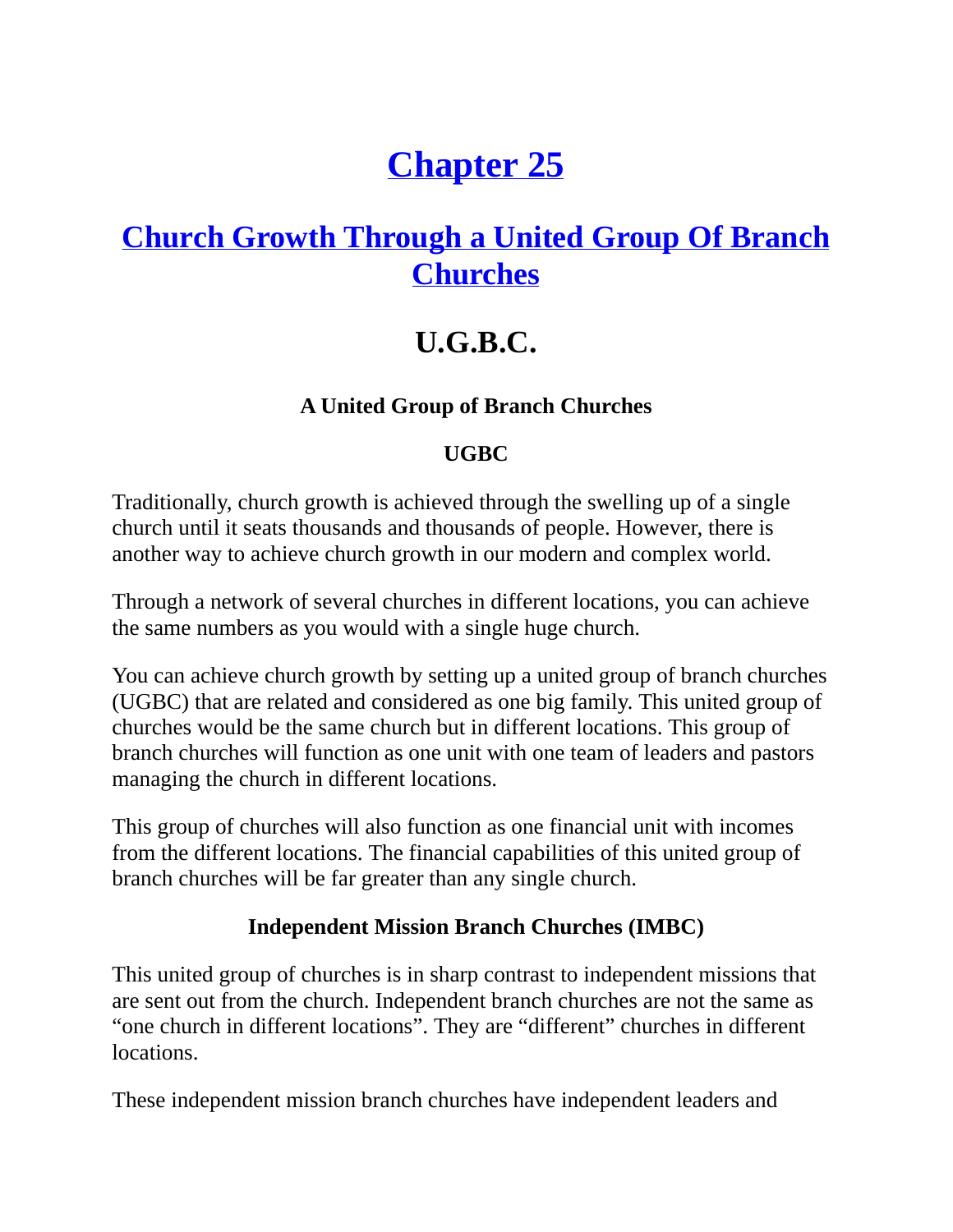independent financial systems.

They do not depend on each other for anything.

Independent mission churches may remit a percentage of its income to the headquarters.

The pastors of these churches have their own visions and dreams of what they want to do.

The pastors of these independent mission churches do not relate closely to the parent church.

### **Advantages of having a united group of branch churches (UGBC)**

1. History has proved that united groups of branch churches are very often the most stable and established congregations everywhere. These networks of churches are sometimes called denominations. There are several well-known networks of churches in the world today.

A united group of churches may be the way God wants to grow your church.

2. Belonging to a network of churches sometimes eliminates the instability that characterizes young independent churches. The institutional stagnation in a denomination may be a lesser evil compared to the advantages that come from belonging to a group of related churches.

3. In a network of branch churches, there are tried and tested principles that are passed on to sister churches.

4. In a united group of churches the good name serves as publicity and attracts people to the church. This name becomes like a franchise and serves as a powerful asset. The good name of a network of churches also has spiritual significance.

5. In a network of churches, trained members benefit from an established and respected system of pastoral training.

6. Members of a network of churches benefit from each other financially. You are not likely to get financial support from outside your network. Through a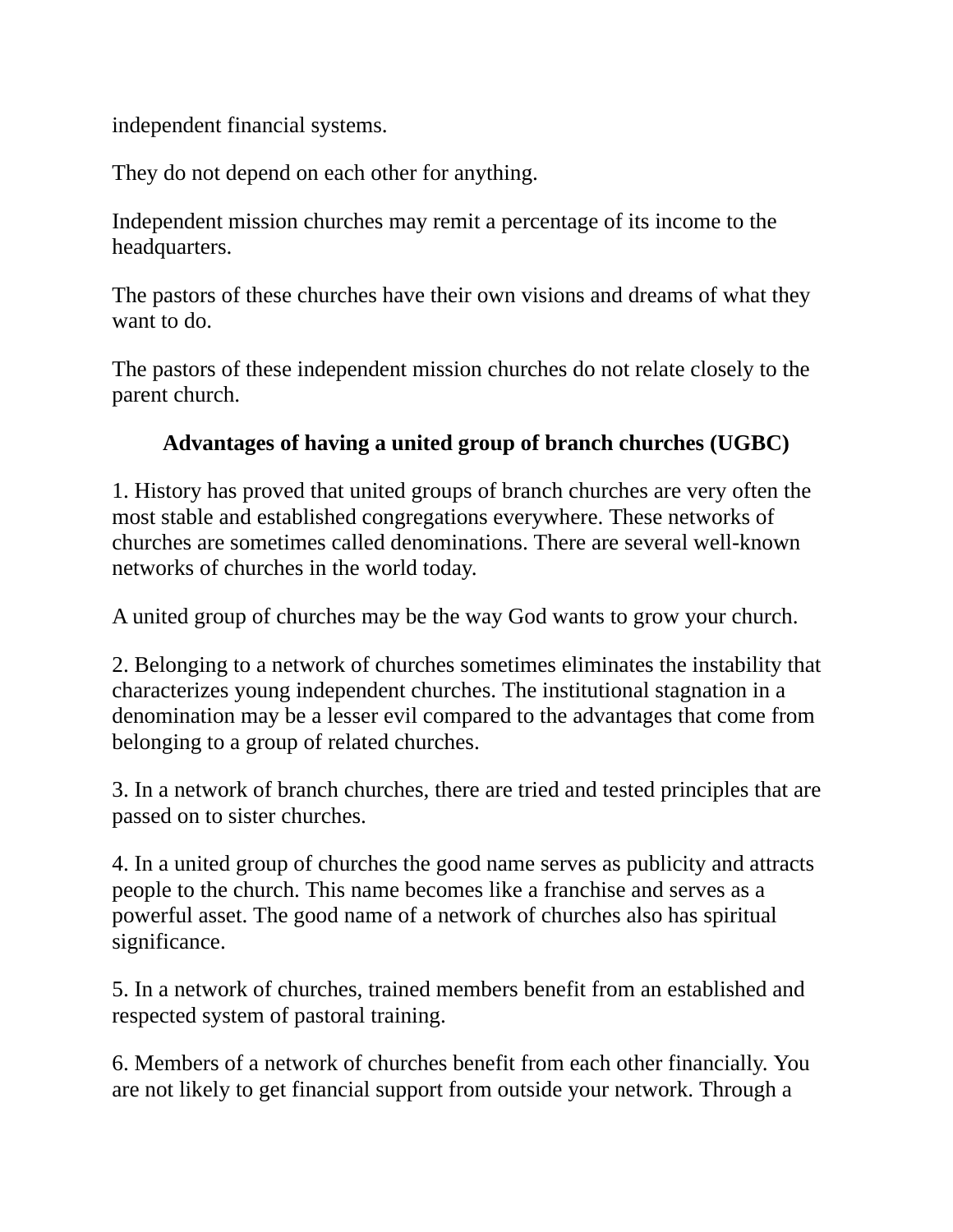system of brotherly interdependence, churches are able to accomplish a lot.

7. Church members readily flow between churches belonging to a united group of branch churches. The network of churches is able to keep members within the fold. This enhances church growth.

8. Churches within a network of churches easily benefit from anointed senior ministers of that network.

9. Pastors within the network of churches can receive fatherly counsel and encouragement from seniors. Pastors of independent churches are usually suspicious and wary of external ministers who parade as fathers. There is little trust because independent churches often compete with one another rather than support each other.

10. Churches within a network operate under a particular spiritual covering. The same anointing runs through the entire network because it is really one church.

# **Principles for Operating a United Group of Branch Churches (UGBC)**

#### **1. It is important to distinguish between independent mission branch churches (IMBC) and a united group of branch churches (UGBC) before you start branching out.**

It is important to define and describe what exactly you are planning from the outset. If you fail to define these things from the beginning you will have lots of confusion and rebellion.

You must make the following points very clear before starting a united group of branch churches (UGBC):

a) That branch churches are not independent and will be continually monitored and governed by the headquarters.

b) That the mother church's finances will start the church and support it fully.

c). That income will flow into a central fund and ministers are paid from a central fund.

d) That all the needs of the branch churches and the headquarters will be met by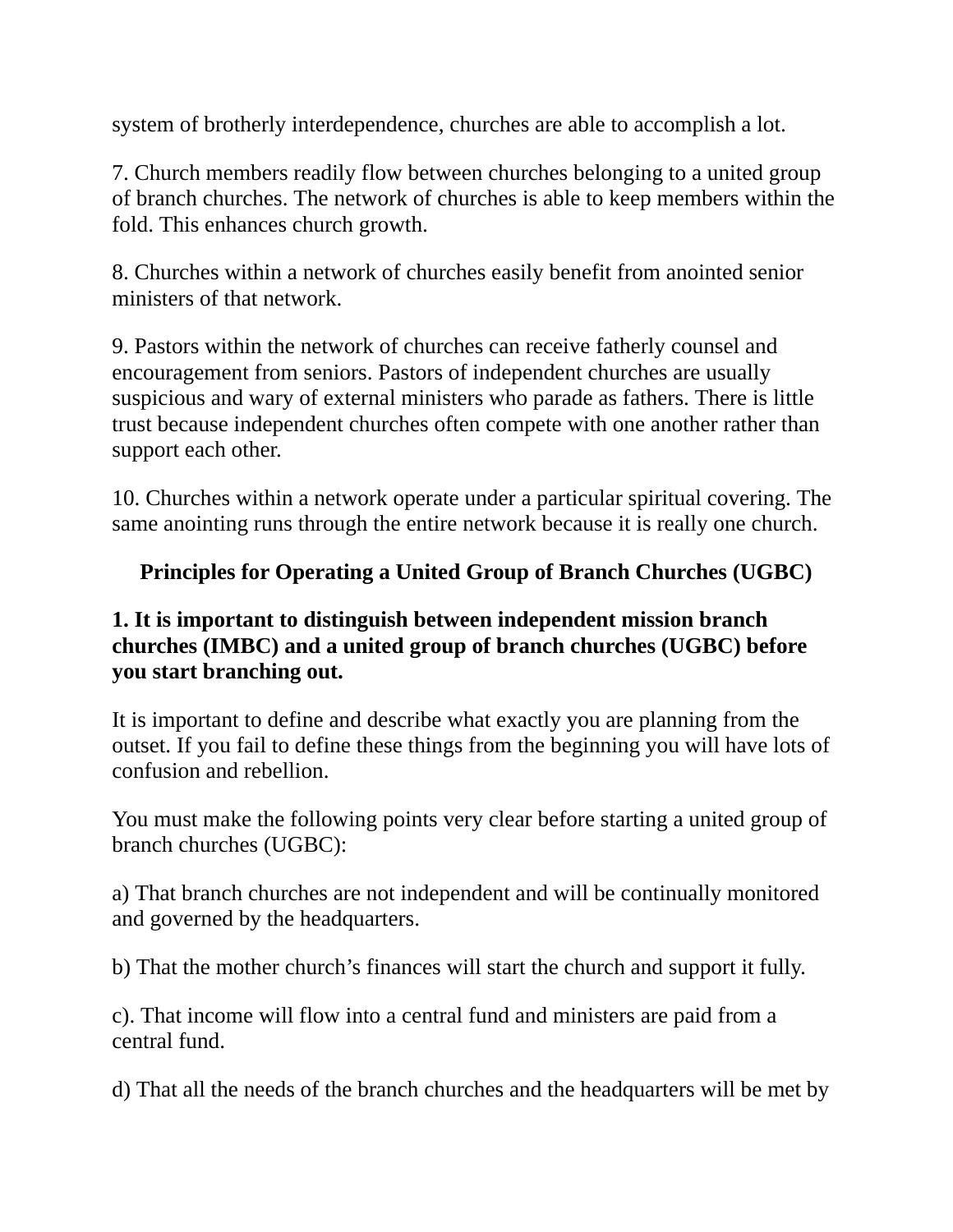the united group branch churches.

#### **2. Let the pastors and the congregations understand that it is the same church but in different locations. This means that congregation members are free to move from one location to another.**

### **3. Set up an administration which monitors the attendance and finances of every member of the group of churches.**

Administer the finances of all the churches centrally; paying expenses and managing the bills centrally so that those who have more do not waste anything and those who have less do not suffer. "As it is written, He that had gathered much had nothing over; and he that had gathered little had no lack. (2 Corinthians 8:15).

This does not mean that all the money has to physically move to one place. The money does not have to move to one geographical location, but decisions concerning the money must be taken centrally.

A good church administration will manage the churches that have been created. To be a good administrator, you must have a good knowledge of secular issues.

Church administration requires a combination of the power of God and the wisdom of God. Without good church administration everything that you build will eventually collapse. You need to master church administration otherwise your ministry will be likened to a rocket that shoots off and falls apart shortly after takeoff.

#### *But unto them which are called, both Jews and Greeks, Christ the power of God, and the wisdom of God.*

*1 Corinthians 1:24*

#### **4. Maintain your leadership over the United Group of Branch Churches (UGBC)**.

Churches and branches will be established by teaching and training the pastors constantly and requiring them to come for certain meetings and to meet certain standards.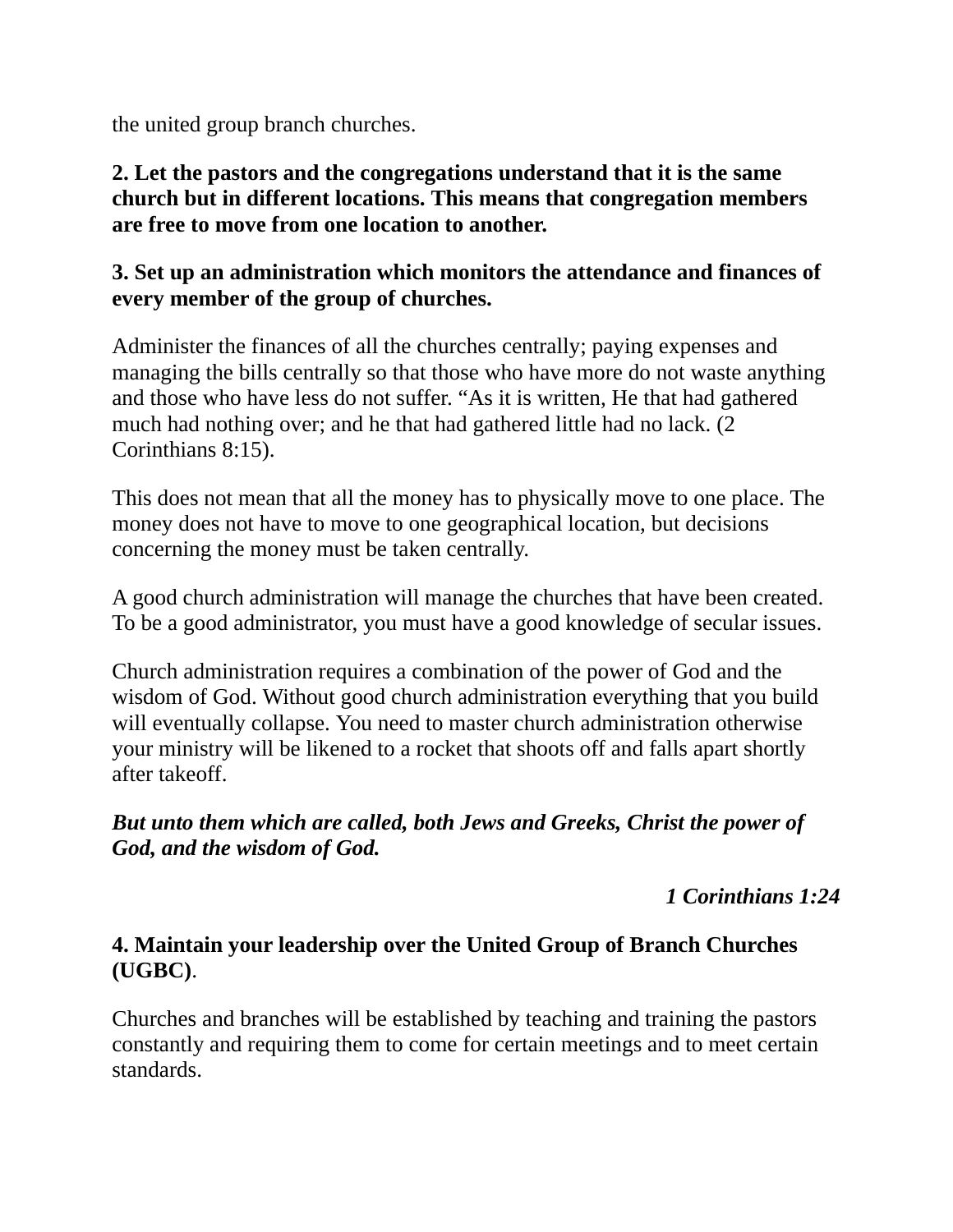### **5. Let the church function as one large body (UGBC).**

The church in different locations will share its finances. This means that the money one church has belongs to all the other churches.

#### **6. Let the church function as one large body in different locations with shared leadership.**

Shared leadership means that pastors can be transferred from one location to another without destabilizing anything.

#### **7. Do not allow the branch pastors or branch churches to develop individualized visions.**

Their vision should be the vision of the UGBC group of churches in different locations.

### **8. Study loyalty and teach extensively on loyalty.**

Fight independent-minded pastors who want to separate themselves and do something on their own. Such independent-minded people destroy the concept of the united group of branches (UGBC).

Loyalty is essential for maintaining a network of churches. The churches you will plant will not be in the same location. It is therefore necessary to teach people to be loyal wherever they are situated.

I once heard of someone criticizing me for teaching on loyalty.

He said, "Why should you teach on loyalty and disloyalty?"

He went on to say that it was not necessary to teach on loyalty because people will be inspired to loyalty by your good leadership.

I was not surprised that this dear critic of mine had never planted a single branch. It is amazing how people criticize something they have never done before.

On another occasion, a dear pastor criticized me for teaching on loyalty. However when his church split, he became an avid reader of my books and even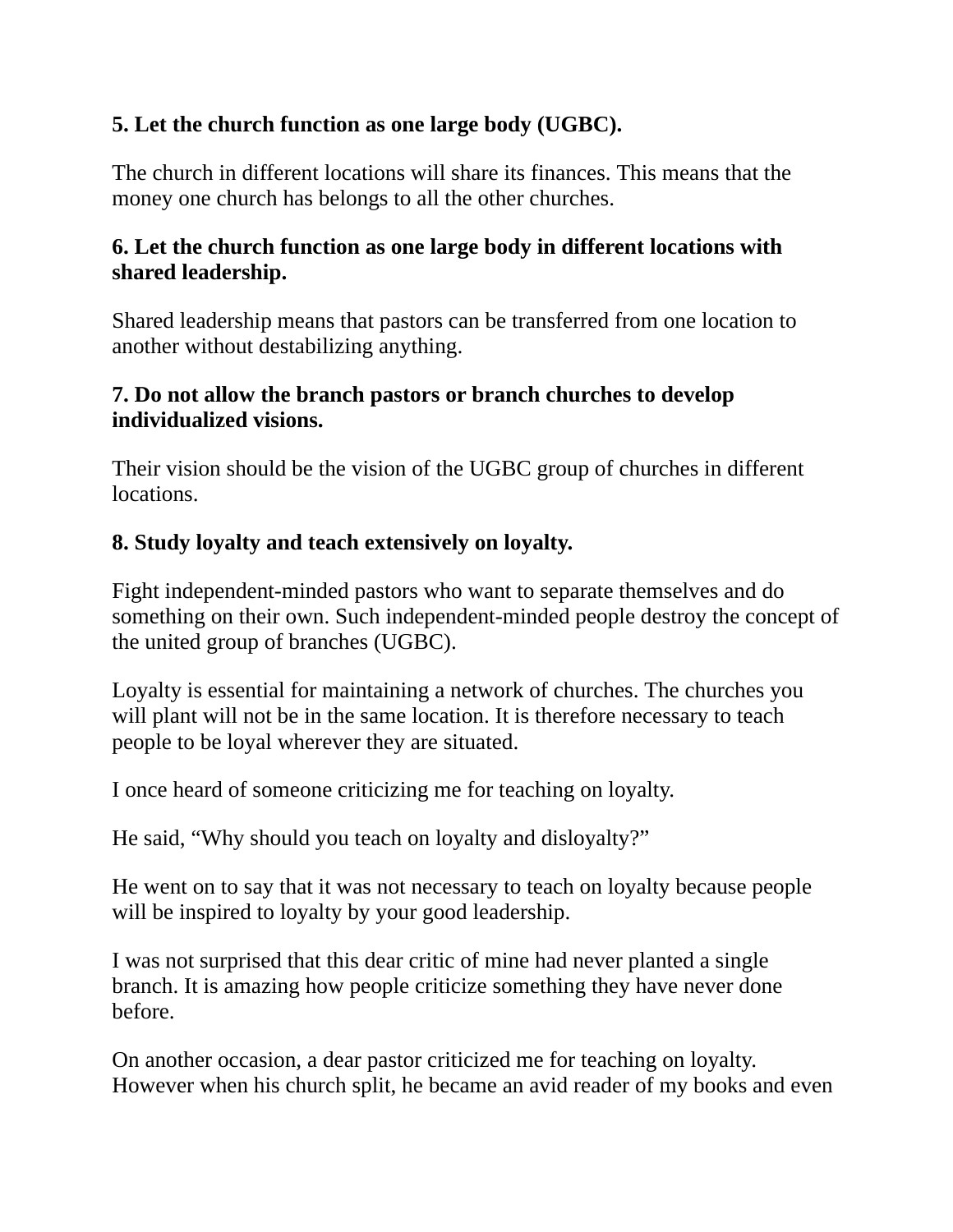promoted them to other ministers.

Loyalty is the subject which must be taught until the culture of faithfulness and loyalty is established in the UGBC.

#### **9. Be loyal to the branch pastors and churches so that they do not have any good reason or basis to separate themselves from you.**

Show interest in and develop the branch churches so that your neglect of them does not become the reason for them to break away and separate themselves.

#### **10. Encourage the same teachings and books to be taught in the whole group of churches.**

Conduct special programmes in the different branch churches to establish them.

#### **11. Let the entire group of churches remain connected through the internet.**

**12. Let the entire group of churches stay connected by having the same paraphernalia in every church; using the same offering baskets, banners, signboards.**

# **Laws for Managing a United Group of Branch Churches**

# **(UGBC)**

Managing a network of churches is different from pastoring a single church. Pastoring a network of churches requires the development of a complex system of management. The laws for managing a complex network of churches are:

1. **Know:** Know what is going on in the different churches.

This is done by developing a system in which reports are sent regularly to the headquarters. Weekly or monthly reports must contain vital information about the churches that you have established. This should include:

i. The real attendance.

ii. What is preached and who preaches.

iii. The income of the church for the week.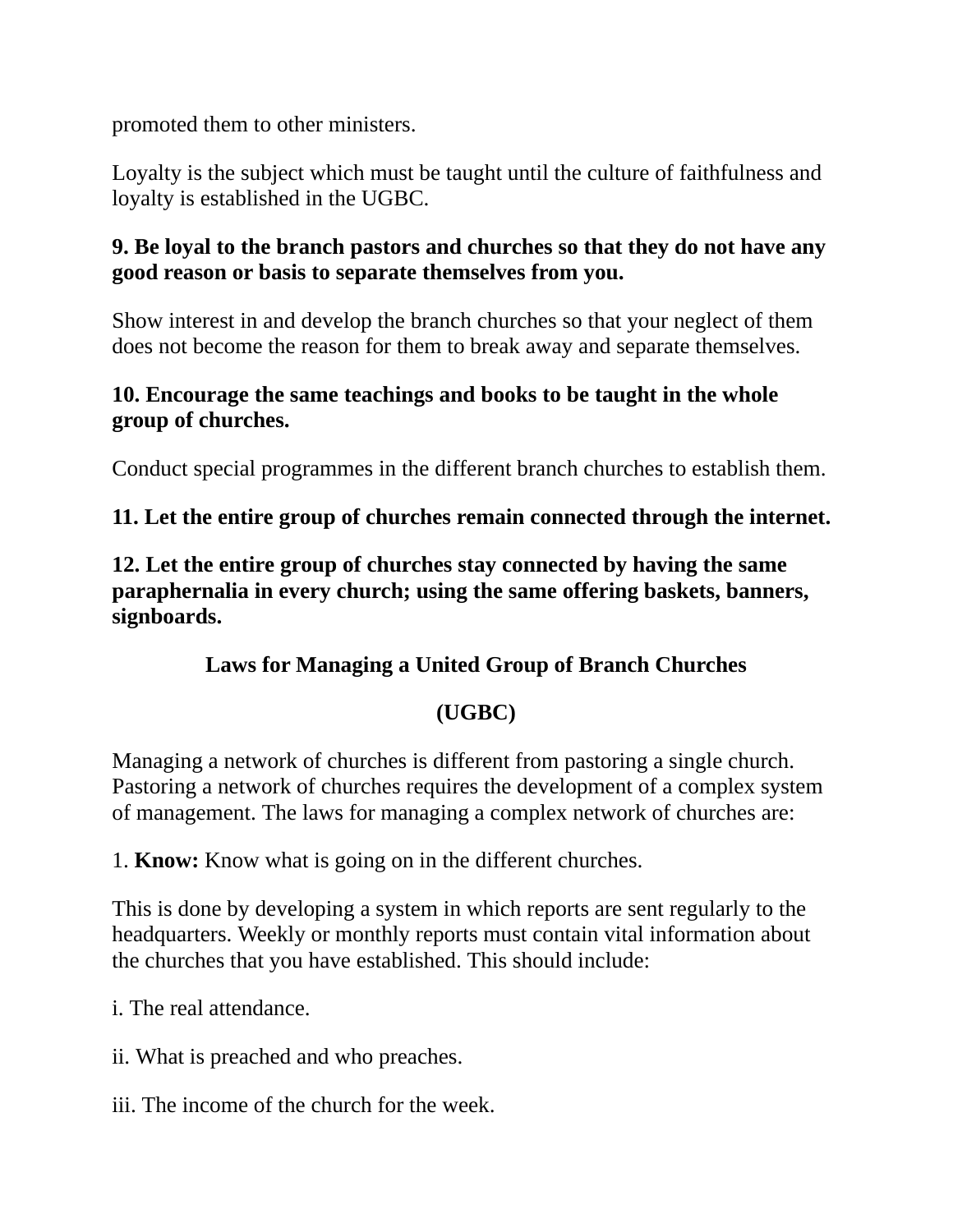2. **Communicate:** Communicate regularly to maintain a spirit of loyalty and togetherness in the family of churches.

Reports must be sent to the headquarters by the most convenient method e.g. email, letter, fax, courier or by hand. Gradually, a well-controlled and fullymonitored system becomes established.

The information must be used for taking decisions about churches and pastors.

3. **Influence:** Influence what is going on in the different churches.

Influence what is going on by having frequent meetings with all the pastors and leaders. Meetings with the leaders are more important than meetings with the church itself.

4. **Encourage:** Churches that are part of the network need a lot of encouragement.

Pastors and churches greatly benefit from frequent visits by seasoned ministers.

5. **Teach:** to maintain a spirit of loyalty and togetherness in the network.

It is important to teach on the advantages of belonging to the network.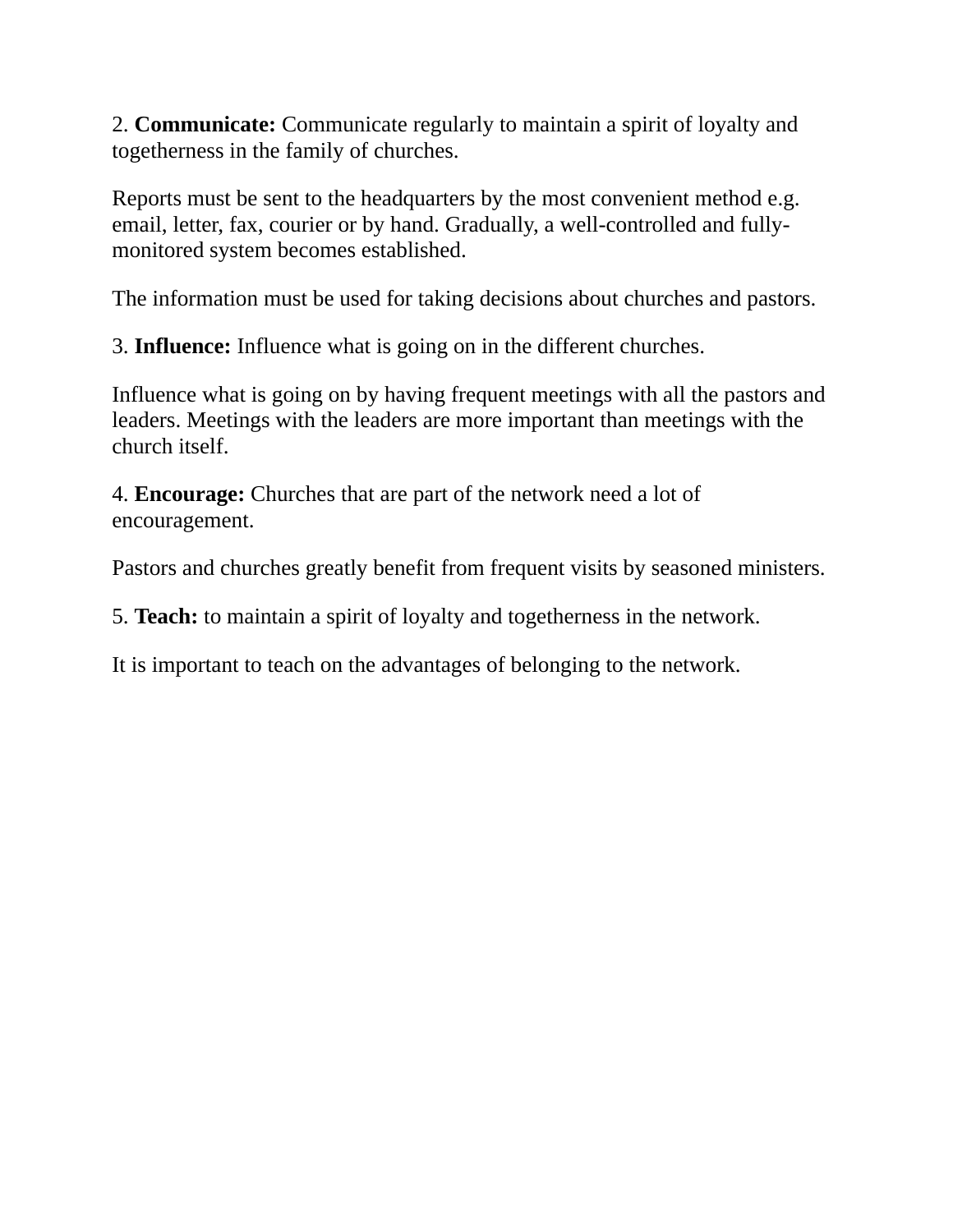# **[SECTION](#page-5-0) 11**

# **CHURCH GROWTH AND [ANAGKAZO](#page-5-0)**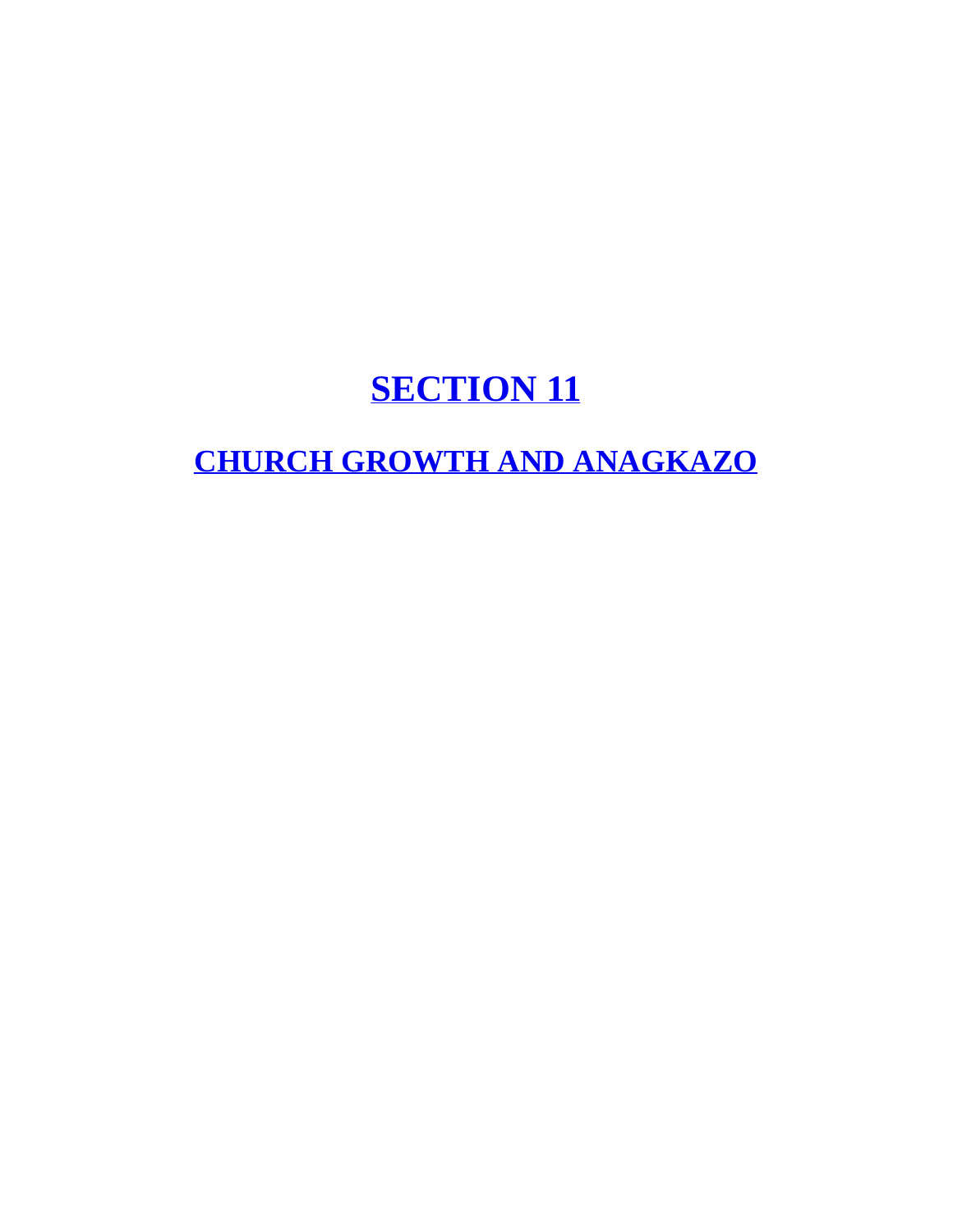# **[Chapter](#page-5-0) 26**

# **[Anagkazo](#page-5-0) is the Principle for Increase**

# **The Keys for Advancement**

*...Go out into the highways and hedges, and compel [anagkazo] them to come in, that my house may be filled.*

*Luke 14:23*

#### **What Is** *Anagkazo?*

Anagkazo *simply means "to compel".* It also means to *necessitate, to drive, and to constrain* by all means such as force, threats, persuasion and entreaties.

Sometimes we need to go back to the Greek in order to understand the original meanings of some Bible words. You see, the New Testament was translated from the Greek language and the Old Testament from the Hebrew language. *Anagkazo* is the Greek word that is translated "to compel".

There is another closely related Greek word, *"Biazo".*

#### **What Is** *Biazo?*

*Biazo* is a Greek word found in Matthew 11 that means *"to use force" or "to force one's way into a thing".* This is a quality I find lacking in Christian circles. We are forceful about everything else, except God's work. We are forceful about our jobs, our girlfriends, our marriages and our future. But when it comes to God's work we become like timid mice!

When I see commercials on television, I realize that there are groups of people who are very confident about what they have to offer. They are so confident that they boldly sing catchy songs about how good their product is.

Alcohol advertisers are some of the best in the business. We all know that beer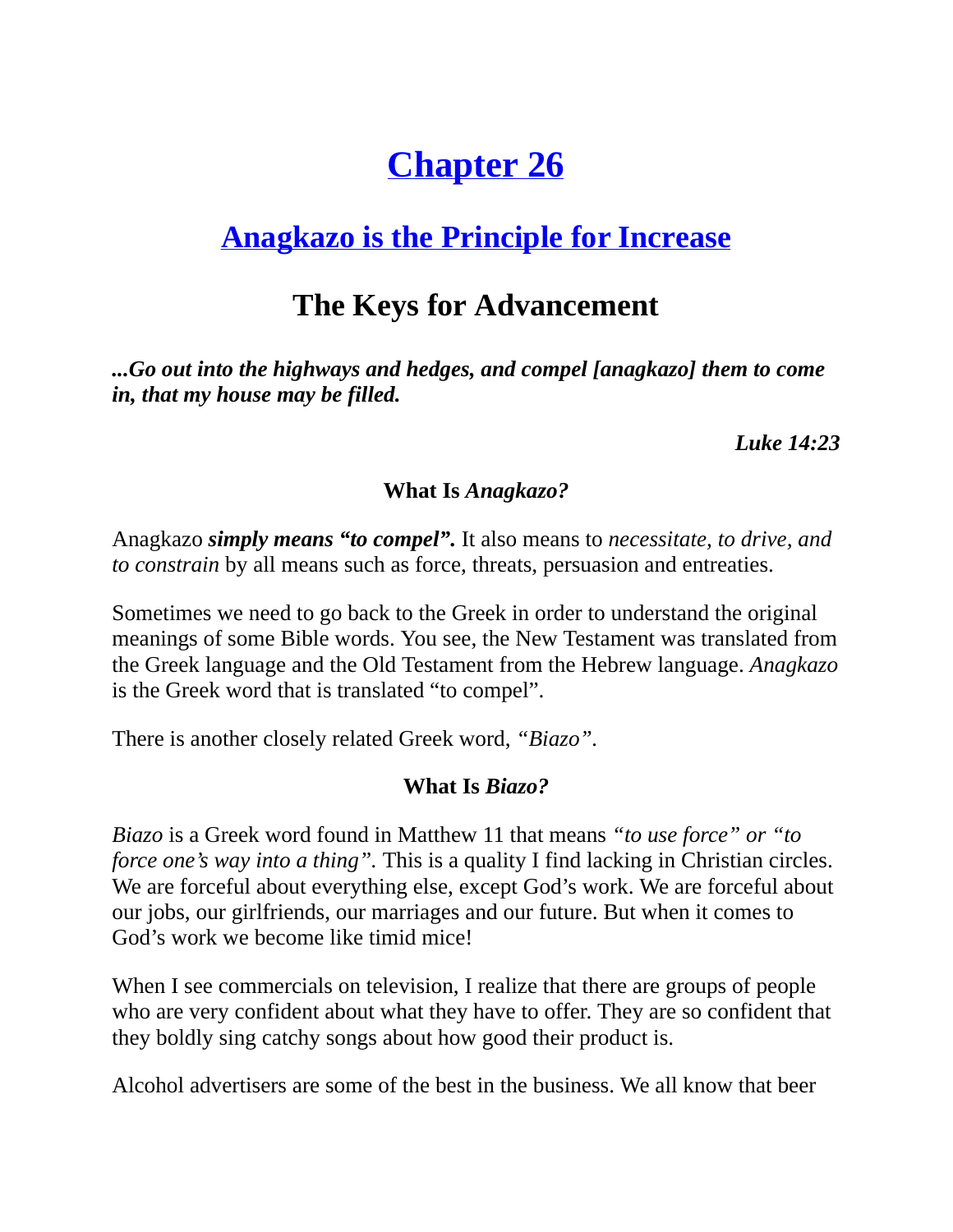and liquor are killers and destroyers of young people. Alcohol has broken up more homes, destroyed more marriages, caused more car accidents, and started more wars and fights than anything else in the world. Yet, it is advertised and promoted constantly.

Beer is the cause of many accidents, leading to the deaths of countless numbers of people. And yet there are smiling people on television, telling us that it is the "power" we need. These commercials are being forced down our throats. We are being forced to believe things that are not true.

Even though beer is the "devil in solution" we are being compelled to believe otherwise.

When I think of the forcefulness of people who want to make money at all costs, I realize that Christians have a better reason to be forceful. Why then is it that we Christians behave like lame ducks, toothless dogs and helpless sparrows?

I believe that the revelation of *anagkazo and biazo* can change that. *Biazo* means to force one's way into a thing. If Christianity is going to spread we are going to have to be a lot more forceful than we are.

Whether it is making money, spreading a false religion or selling deadly products, the world is forceful about it. That is why I am teaching Christians to be biblically forceful.

#### **What Is** *Anaideia?*

Another related Greek word I want us to study is the word "Anaideia". *Anaideia* is a Greek word that is used only once in the Bible. It means *"to be shameless".* In the eleventh chapter of Luke, we learn of a man who exhibited shamelessness in his relationship with God.

#### *I say unto you, Though he will not rise and give him, because he is his friend, yet because of his importunity [anaideia] he will rise and give him as many as he needeth.*

#### *Luke 11:8*

In 1982, I was admitted to the University of Ghana, the premier university in my country, Ghana. I cautiously entered this new environment wondering what lay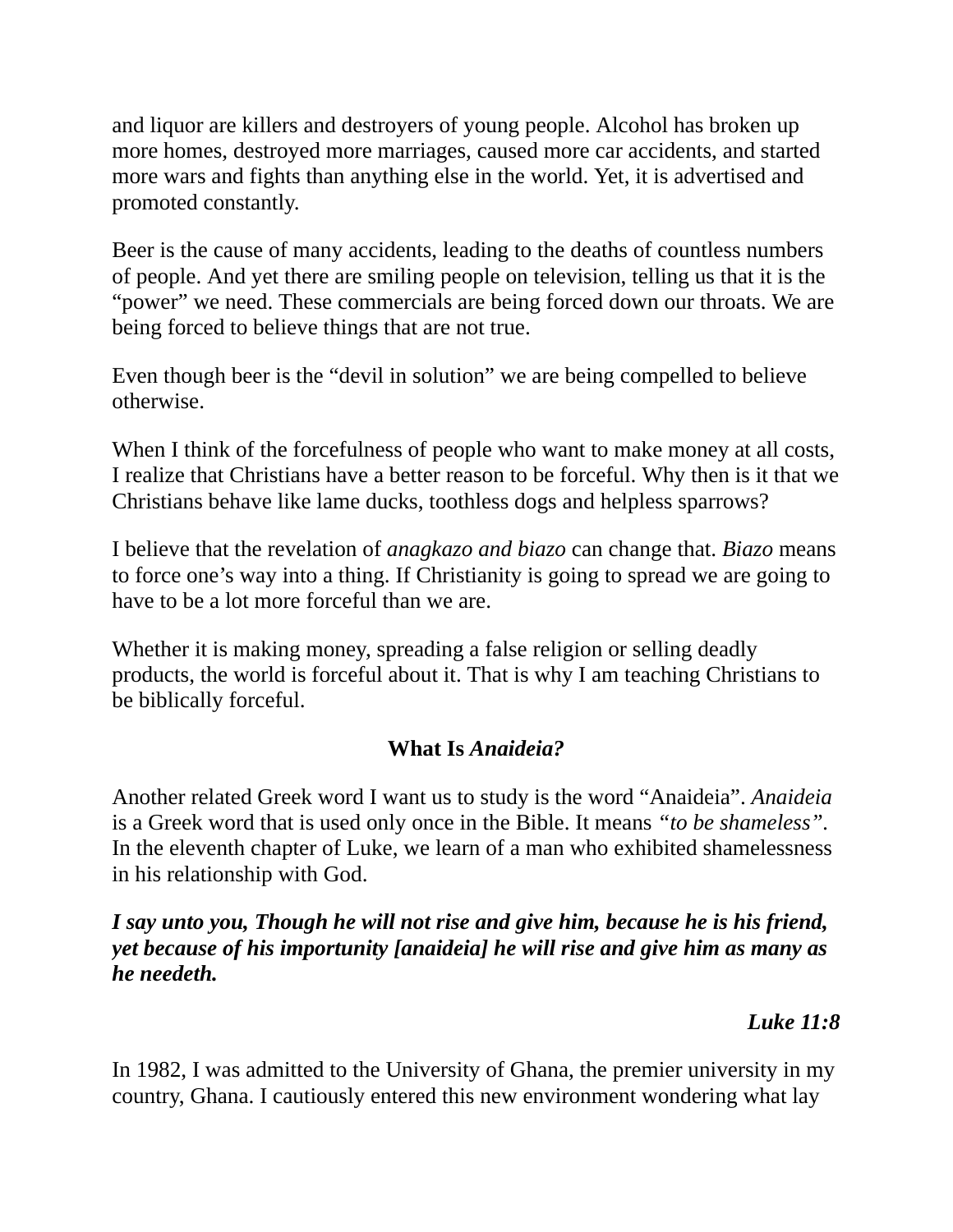ahead. One of the first things that struck me was the shamelessness of unbelievers.

# **The Kissing Students**

I remember one of the first times I walked into Volta Hall, the ladies' hall. When I got to the staircase that led up to the first and second floors, there was a young man and a girl engaged in a prolonged embrace and kiss. I know that in some places this might not look strange. However it looked strange to me.

This couple continued in their long embrace and intimate kissing as we passed by them. They could not care less about who saw them! They were not moved! They were shameless! Perhaps they felt they were in love.

When we got upstairs, I told my friends, "It seems people around here are not ashamed of what they're doing."

Then I asked, "Why are we ashamed of what we believe in?

Why are we ashamed of the Gospel?

Why do we go around like timid mice that don't have anything to offer?"

The Spirit of the Lord rose up within me and I said, "If they are not ashamed of their immoral lives, I'm not going to be ashamed of the Gospel."

# *For I am not ashamed of the gospel of Christ…*

# *Romans 1:16*

It is amazing to see homosexuals boldly speak of their abnormal lifestyles. They come on television and speak confidently about the anomaly of anal intercourse. These people forcefully demonstrate for their rights. How come Christians are so quiet when it comes to speaking God's Word?

Many Christians sit in their offices and allow their unbeliever colleagues to shamelessly speak of their evil deeds. The sinners around us dominate the discussions with unwholesome words.

The Apostle Paul practised anaideia. Remember, it was Paul who said, "We are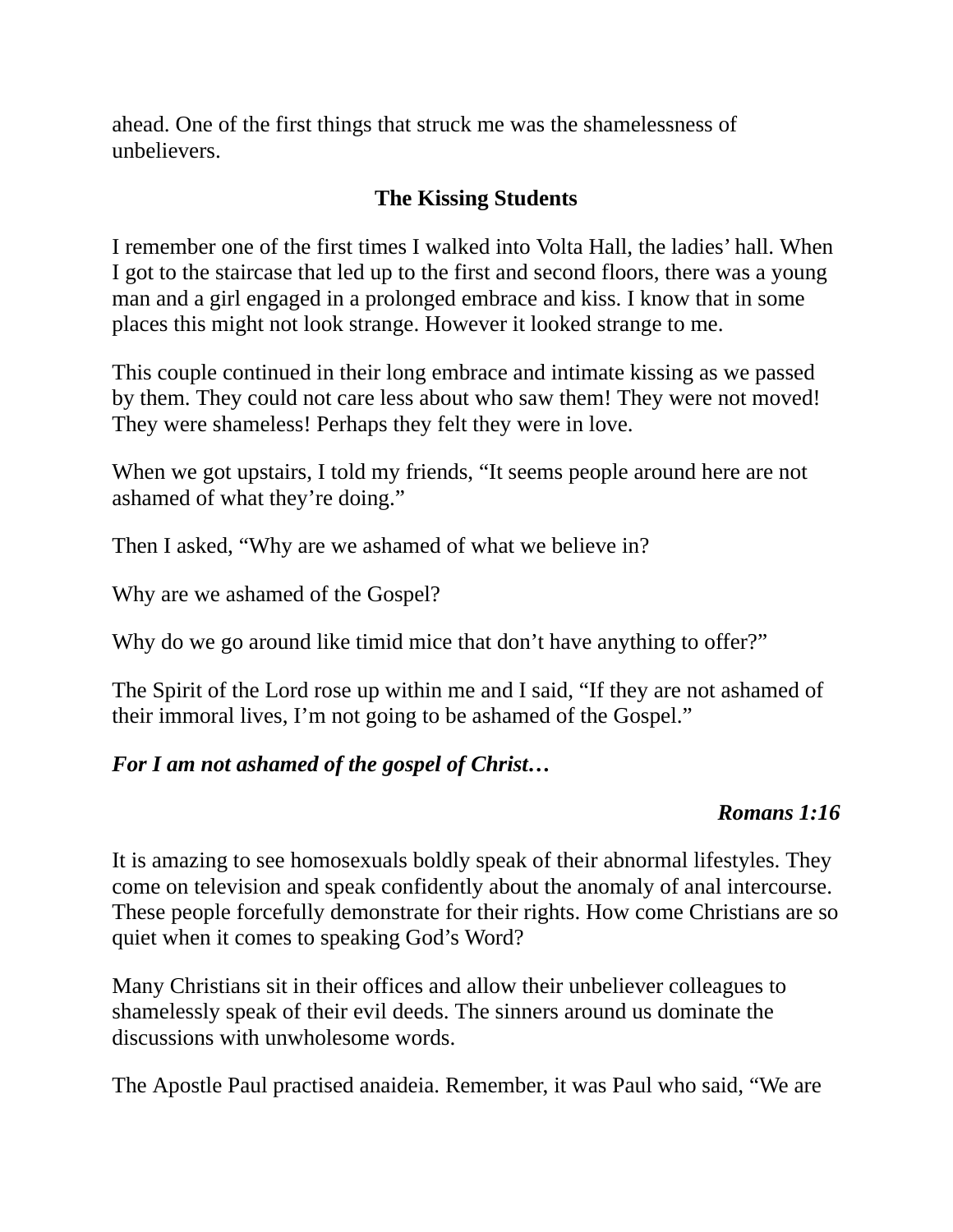not ashamed of the Gospel."

Many Christians are genuine and have a real message to impart. But for a message to have any impact, it must be compelling. It must drive the listener to change! The message of the Lord Jesus Christ must persuade the unsaved to make a decision for Christ. It is so important for us to catch the message of *Anagkazo, biazo and anaideia.*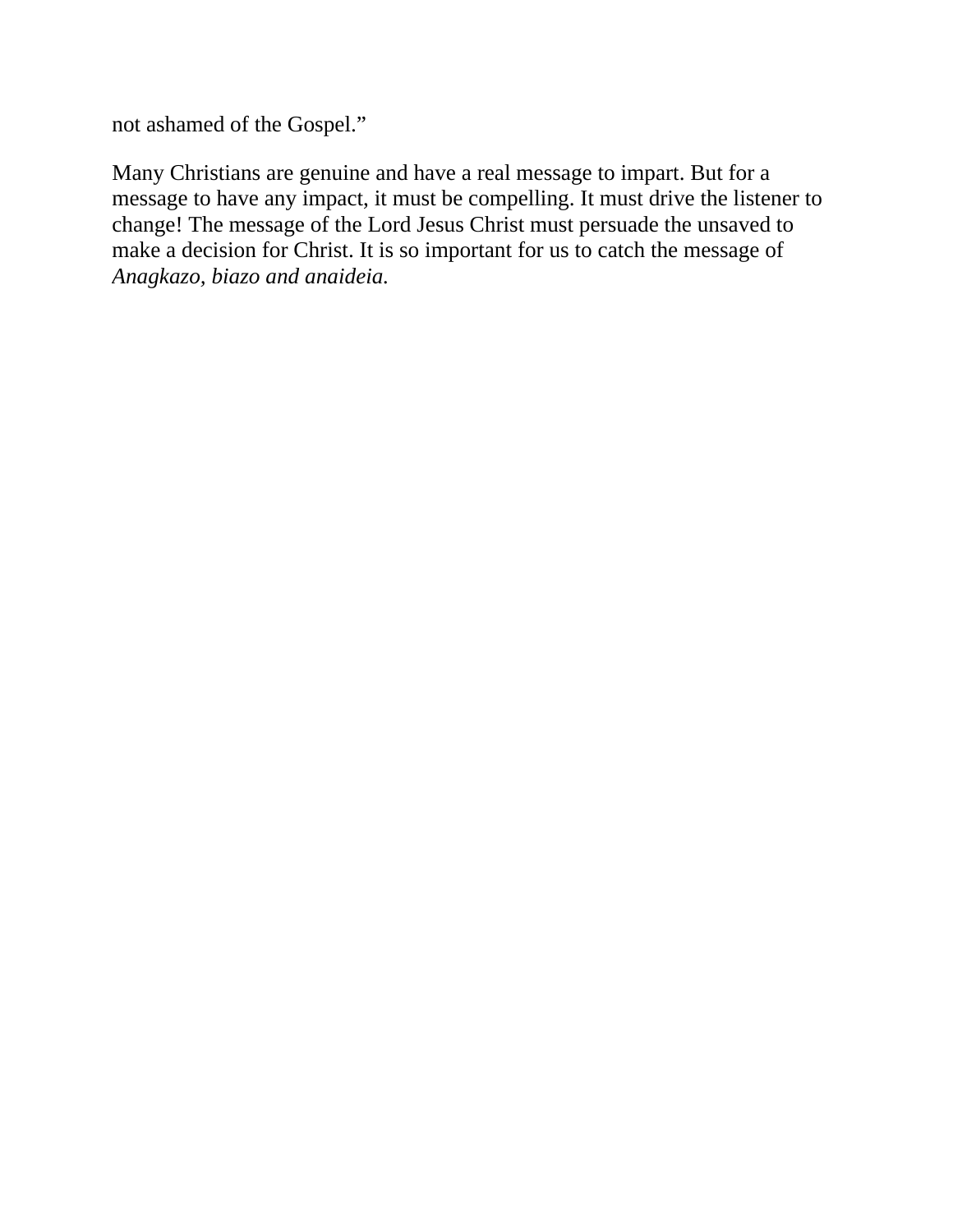# **[Chapter](#page-5-0) 27**

# **Why Anagkazo is [Important](#page-5-0) For Church Growth**

In the fourteenth chapter of Luke, we read a familiar story where Jesus told of an important person who held a party for his friends. I want you to read this whole portion of Scripture so that you will be familiar with the story.

*Then said he unto him, A certain man made a great supper, and bade many: And sent his servant at supper time to say to them that were bidden, Come; for all things are now ready.*

*And they all with one consent began to make excuse. The first said unto him, I have bought a piece of ground, and I must needs go and see it: I pray thee have me excused.*

*And another said, I have bought five yoke of oxen, and I go to prove them: I pray thee have me excused. And another said, I have married a wife, and therefore I cannot come.*

*So that servant came, and shewed his lord these things. Then the master of the house being angry said to his servant, Go out quickly into the streets and lanes of the city, and bring in hither the poor, and the maimed, and the halt, and the blind. And the servant said, Lord, it is done as thou hast commanded, and yet there is room.*

*And the lord said unto the servant, Go out into the highways and hedges, and compel [anagkazo] them to come in, that my house may be filled. For I say unto you, That none of those men which were bidden shall taste of my supper.*

#### *Luke 14:16-24*

This man had the unfortunate experience of spending a lot of money on a big party, inviting important people, only to find out that most of them wouldn't come. This man was very surprised about their rejection of his invitation. He became angry as he listened to the excuses of those he had invited. In his anger, he decided to invite anybody he found on the street.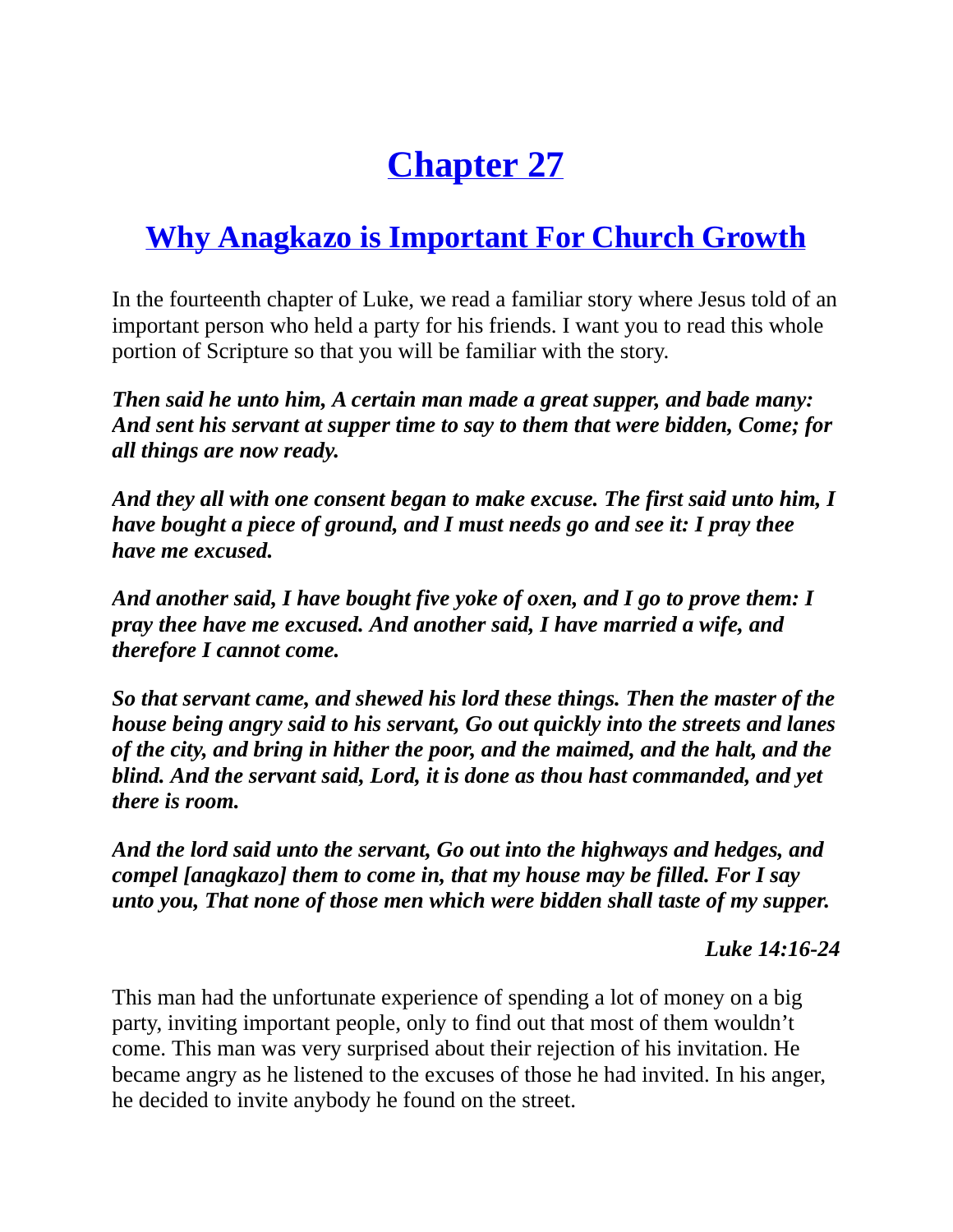Imagine having a party with people you don't even know!

Unfortunately, at that time of the night, there were not so many people around. Even after inviting those on the street, his party was relatively unattended. He then decided to invite the sick, the blind and the handicapped. Imagine that! What an unusual selection of partygoers! His party was full of the nonentities and the down-and-outs of society.

# **Growth through** *Anagkazo*

I believe this story is symbolic of the Lord Jesus sending us out to invite people to Him. It is also symbolic of pastors sending out their members to evangelize the world. I have discovered that every time I embark on evangelizing the world (inviting many people to a great supper), I encounter the same things that this man encountered. However, I believe this man was a success. In spite of everything, he had his party and his house was full of guests. It might not have turned out the way he initially wanted, but he had his party anyway.

You see, God is sending out His church to invite the whole world to know Christ. Unfortunately, many of those who are invited do not respond. The Jews were the first to be invited to know the Lord. But they rejected Christ and the Gospel moved on to the Gentiles.

Many of the elite, who live in large urban centres, hear the Gospel on television and in church. However, they do not receive the message but rather criticize preachers. Again, the Gospel is passed on to the poor and non-elite in villages. They willingly receive the Word because they have no other hope but God.

# **1.** *Anagkazo* **is important because only a certain type of evangelism will lead to church growth.**

People are not going to be convinced or compelled to know God through our little church games. Our "Mickey Mouse" church programmes and bazaars will not go very far in today's world. We must go out there and drive them to God.

# **2.** *Anagkazo* **is important because the people that will fill our empty churches are not in places where they can receive bourgeoisie invitation cards.**

If people are going to be touched with the Gospel, a new strategy of going to the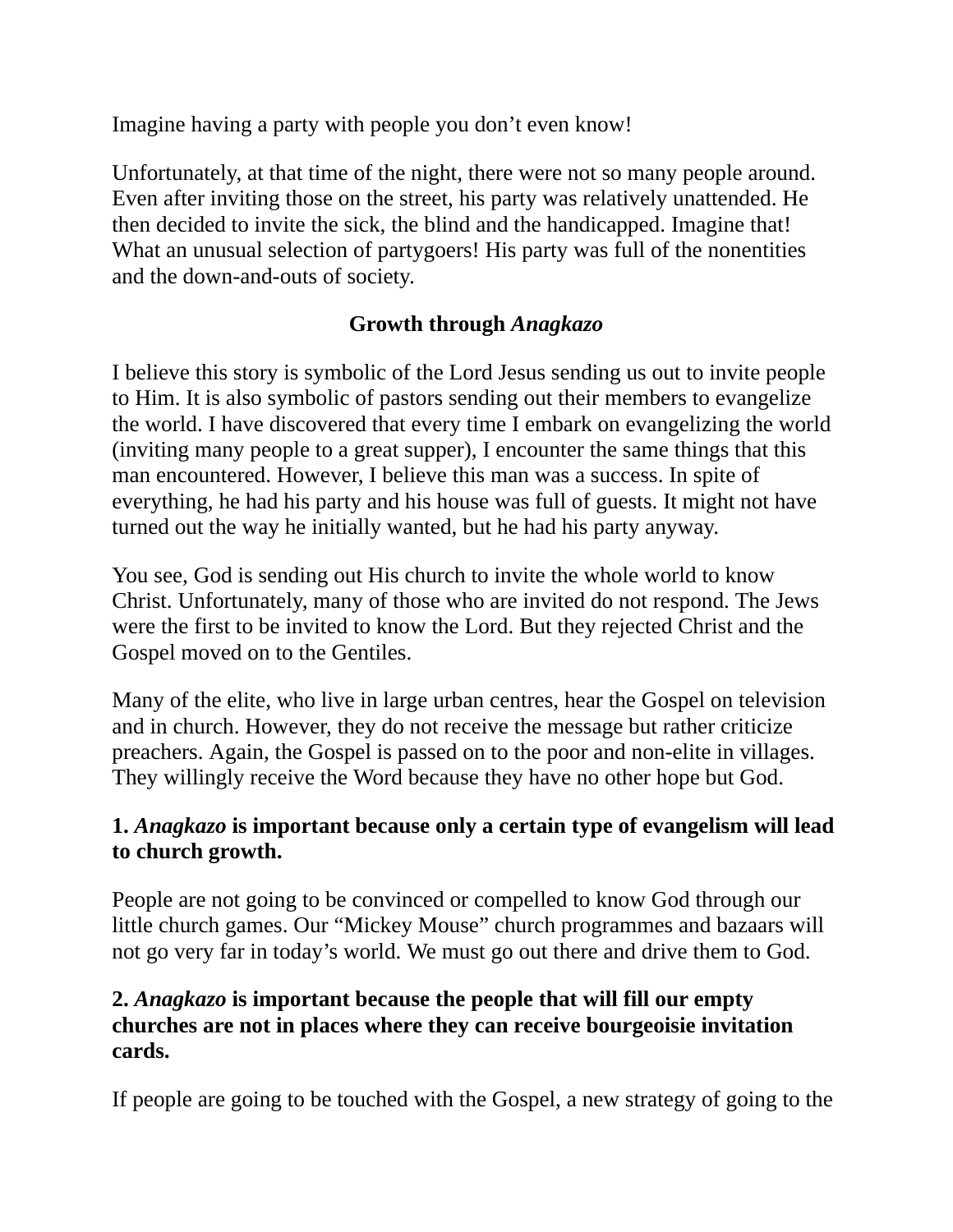gutters, highways and the bushes must be employed. Sitting in church and inviting people has long been an unworkable strategy for church growth.

# **3. Dear pastor, without** *anagkazo***, your church is going to be empty.**

Please remember that if this man had not employed the strategy of *anagkazo* he would have had an empty house. Remember this, "A pastor without *anagkazo* will have an empty church."

# **4. Without** *anagkazo***, many churches are going to die a natural death.**

What you must realize is that the membership of a church is very fluid. Many people come and many people leave. If you don't have more people coming in than those you are losing, your church will begin to die. If you don't want your church to close down, you must do what Jesus instructed – go out and practise anagkazo.

# **5. Life is becoming more hectic and people are becoming more busy in the twenty-first century.**

Busy working people are going to have more and more excuses. The strategy of *anagkazo* will help you to overcome these excuses. Through your new driving and forceful attitude you will bring many people to Christ and to church.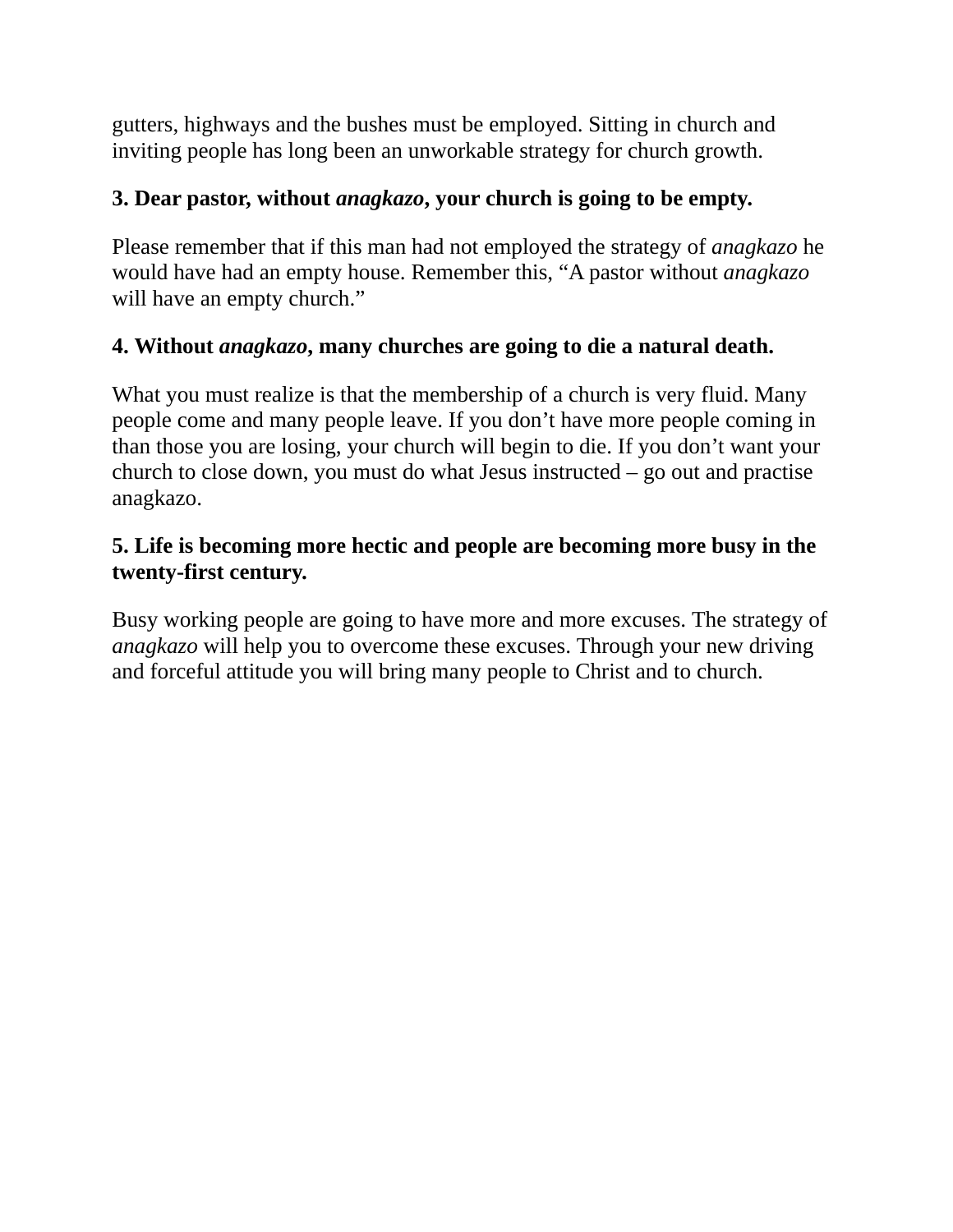# **[Chapter](#page-5-0) 28**

# **How to Use** *[Anagkazo](#page-5-0)* **to Induce Church Growth**

### **1. Use** *anagkazo* **to prepare a great supper.**

Anyone who wants church growth must prepare for it. Most Christian outreaches are not successful unless there is a lot of preparation. Ask yourself how much preparation has gone into anything you do. If there is a lot of preparation there is usually a lot of success. Crusades, church growth, outreaches depend on your preparation. This anagkazo man prepared for his great programme.

Being in the ministry has not happened without thousands of hours of preparation. Sermons I preached to ten people some years ago are the same sermons I am preaching to thousands today.

Preaching to a small group of ten people was part of God's preparation for me. If you want God to use you mightily, you must start preparing now! Take every opportunity you have to do something useful in the church.

Years ago, I remember playing the drums and the piano in my church. Though I didn't know it at the time, that was part of my preparation for ministry. Today, I know a lot about music and musical equipment. I can discuss intelligently, all details that concern music, worship and expensive equipment. My experience with the music department has been a valuable asset to me.

### **2. Use** *anagkazo* **to influence many people.**

You will notice that this man in Luke 14 held a great supper and invited many people. One of the primary reasons churches do not grow is because Christians keep to themselves. You cannot keep to yourself if you want to be an effective witness for the Lord Jesus Christ.

When you sit on a bus, you can decide to be friendly to those nearby. Begin talking to the people around you. I always try to share the Gospel with people around me. I always have some Good News about Jesus. He has saved me and set me free.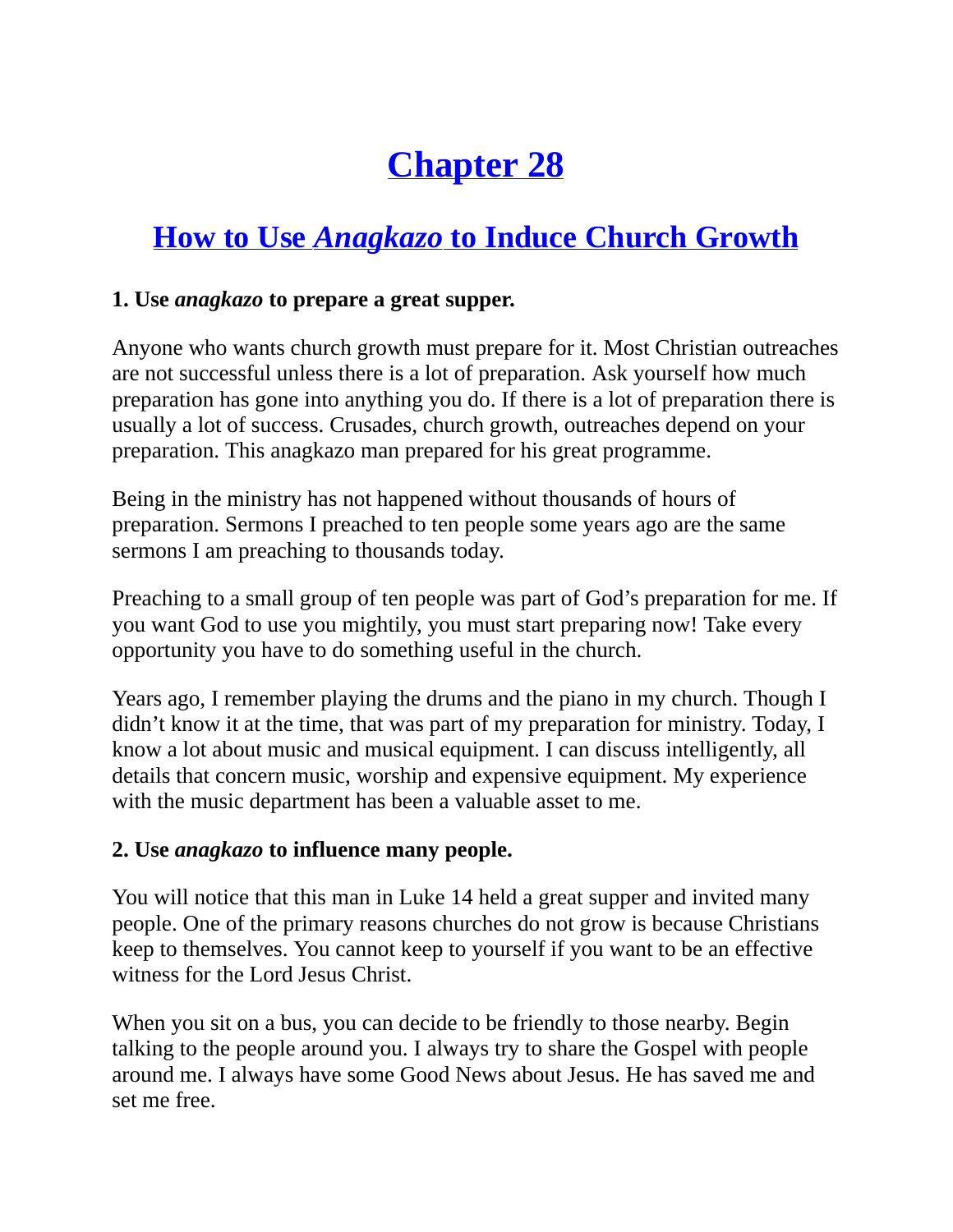During my second year in medical school, we lived on the beautiful Legon campus. We were transported daily to the other side of town where a teaching hospital was located. This involved a one-hour bus drive from one end of town to the other.

# **Balloons and Condoms**

I remember one day as I sat in the bus, I watched some senior colleagues take out condoms, blow them into balloons and fly them in the bus. As these students shouted and laughed over their lewd jokes, I realized how confident they were in what they were doing.

We the Christians sat timidly in the bus, trying to concentrate on our books.

That day, I decided not to keep to myself. I got the attention of everyone on the bus and began to preach. Although preaching on the bus later became quite common, at that time it was unusual. Some of the students were angry and others were bored. Some looked out of the window in disapproval but I preached on! I decided not to keep to myself anymore. I decided to be like the man in Luke 14.

# **Clapping on the London Bus**

An *anagkazo* person does not keep to himself. I once lived in London for a period of time. I felt stifled by the stiff atmosphere in England. I was used to preaching anywhere and everywhere. But in England I couldn't easily relate to the people around. Everyone seemed so unfriendly and uninterested.

One day, while sitting upstairs in a double-decker bus, the spirit of *anagkazo* rose up in me and I said to myself, "I can't keep it to myself any longer."

I rose to my feet and to the surprise of everyone on the bus, I began to clap my hands to get their attention. I tell you, I may have looked bold on the outside, but I was quite scared on the inside.

There were all sorts of murderous looking characters on the bus. But I maintained my cool and delivered a complete Gospel sermon.

The bus was quiet for a few minutes as they listened to this young madman preach. I took my seat after preaching and got off at the next stop. One gentleman, who got off the bus with me said to me, "I admire your courage! But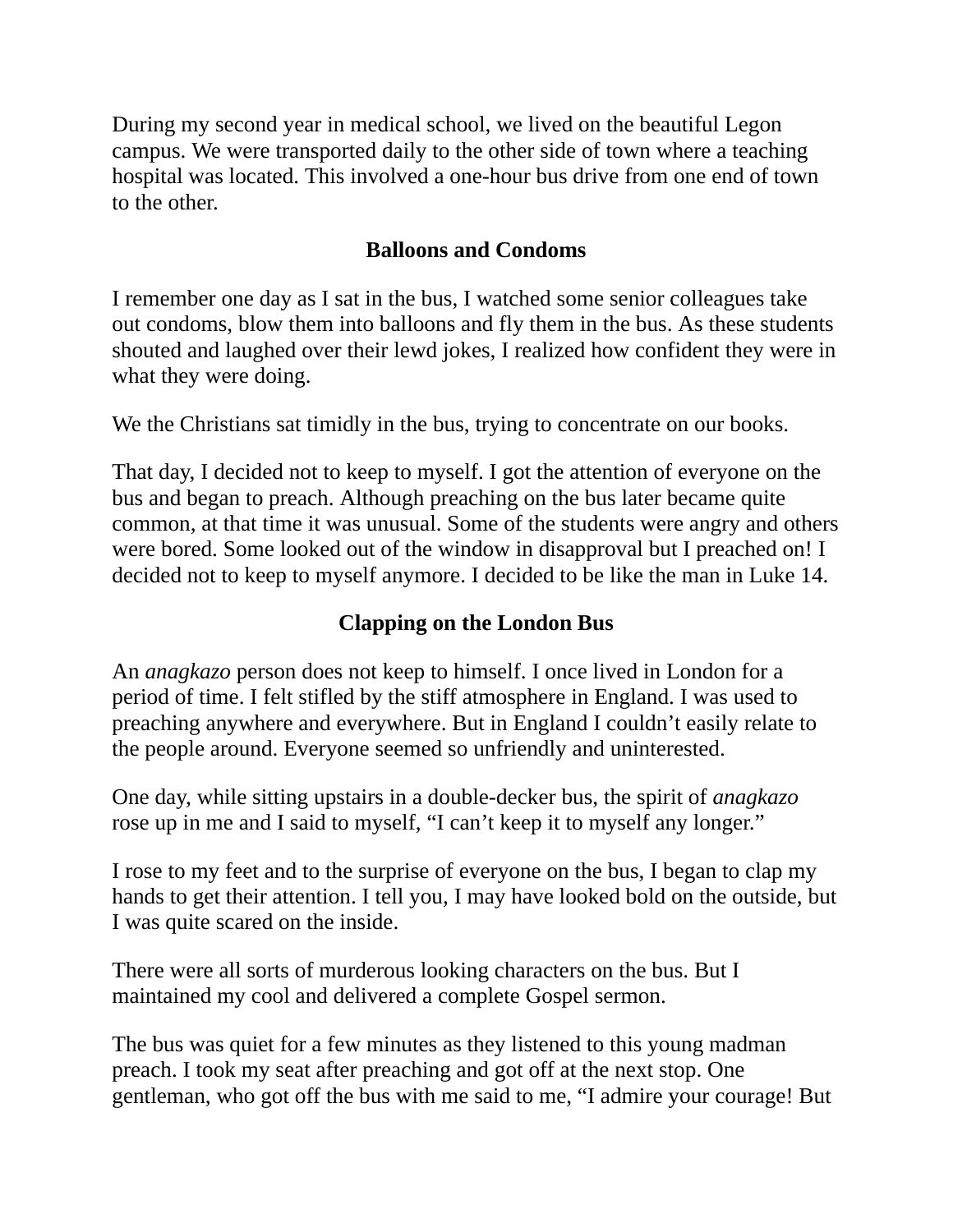I don't think you got very far." Whether I got very far or not is not what matters. What is important is that I preached the Word. And the Word always accomplishes something when it is preached. …my word be that goeth forth out of my mouth… it shall accomplish that which I please..." (Isaiah 55:11)

# **3. Use** *anagkazo* **and never cancel your service. Anyone practising** *anagkazo* **is not prepared to cancel his service.**

Every pastor, in going through the normal processes of church growth, will experience highs and lows. But a pastor with the spirit of *anagkazo* will never cancel his church service. He will decide to press on no matter how many people attend.

One of my pastors told me how only one person attended church on a particular Sunday. He said that he had never felt so low. However, he managed to preach to that one soul and do his best for the Lord.

# *Anagkazo* **in the Community**

I remember there was a time we had a very low attendance for one of our services. The Lord told me to do what this man in Luke 14 did: "Go out there and invite the community to church."

I said, "How can I do that on a Sunday?"

The Lord replied, "You do it, and you will be blessed."

I continued arguing with the Lord, "What will our Sunday morning visitors think? We will drive away people from the church."

However, the Lord insisted, "Go out and compel them to come in."

I obeyed the Lord.

I announced to the church that we were going to stop the service, go out into the community and invite them.

I said, "We are going to go out to the community to bring them in."

I announced, "This is not a gentle invitation. Every single one of you must hold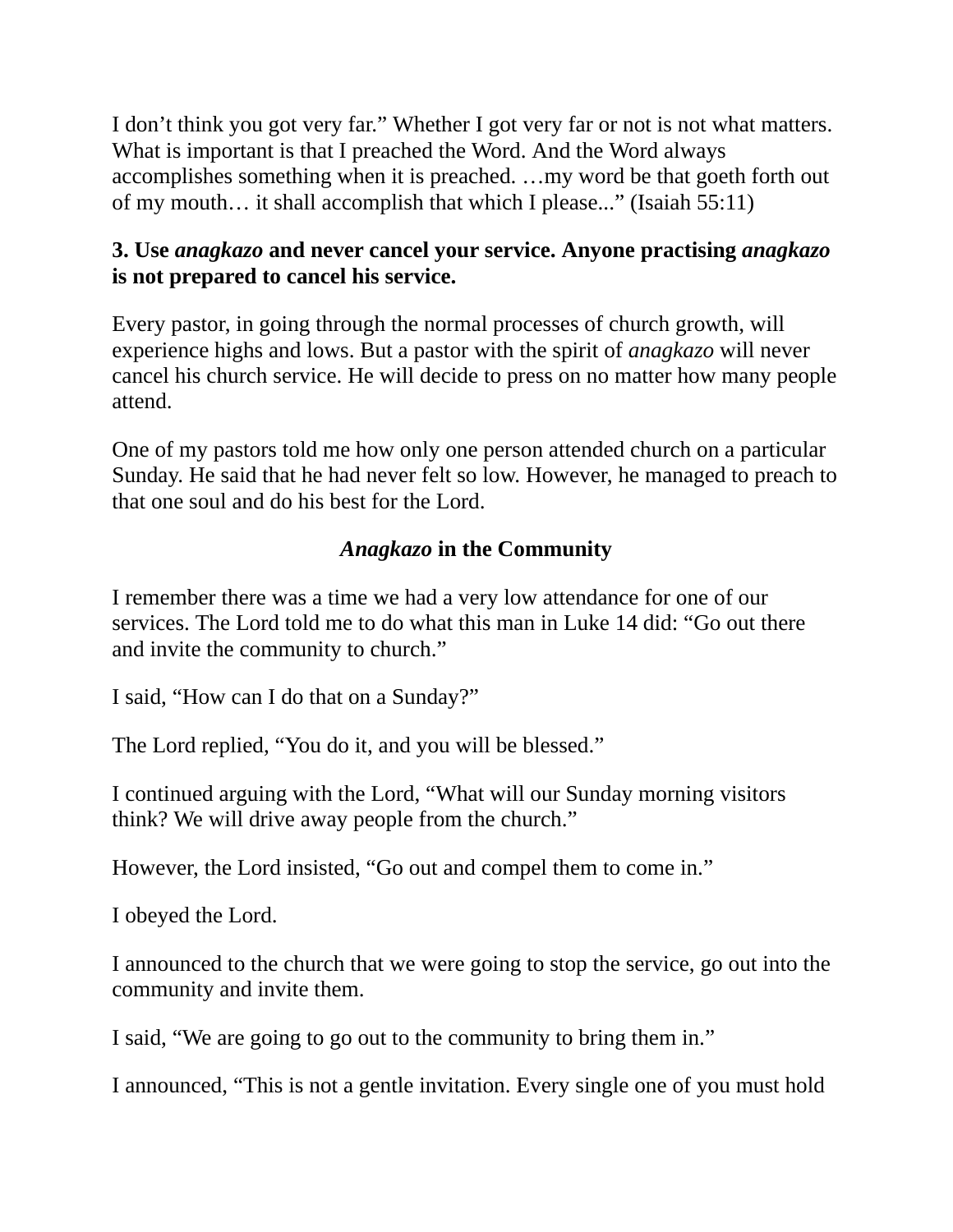the hand of someone you see out there. Physically bring them into the church building."

Some were taken aback. But we did it! And we brought in hundreds of "unchurched" dwellers of the community. That day we had several people giving their lives to Christ. We did this on numerous occasions and over a period, that particular service increased in size dramatically. I was not prepared to close down my service because of a low attendance. That is what any pastor with the spirit of *anagkazo* is prepared to do.

# **4. Use** *anagkazo* **to prevent having empty halls**

A pastor working with the spirit of *anagkazo* is not prepared to have an empty church service. Many years ago, as a medical student, the Lord asked me to start a church. I had no members in my church. Not even one soul to preach to! But I was not prepared to have an empty church.

# *Anagkazo* **and the Dawn Broadcast**

I was still a student when the Holy Spirit directed me to the nursing students' hostel. I remember that very first day. It was around 5 a.m. and still dark. Standing outside the hostel, I clapped my hands and woke them up. They might have been surprised but that didn't bother me. I preached to them about Jesus. After I had finished I did something very bold. I said to them, "If you want to give your lives to Christ, change out of your night clothes, wear something decent and come downstairs. We want to talk to you about Christ."

That morning several young ladies gave their hearts to God. Up to this day, many of them are still members of my church.

Preaching at dawn to people in their beds has been one of my favourite methods of implementing this principle of *anagkazo*. One morning, I preached at the hostel of public health nurses. A lady threw down a note saying she was a backslider and needed help. She wanted us to speak with her. That morning we ministered to her and God delivered her. She has been a faithful member of our church for the last ten years.

Although I started out with an empty classroom, it soon became filled with nurses who had given their lives to Christ from my *anagkazo* dawn broadcasts.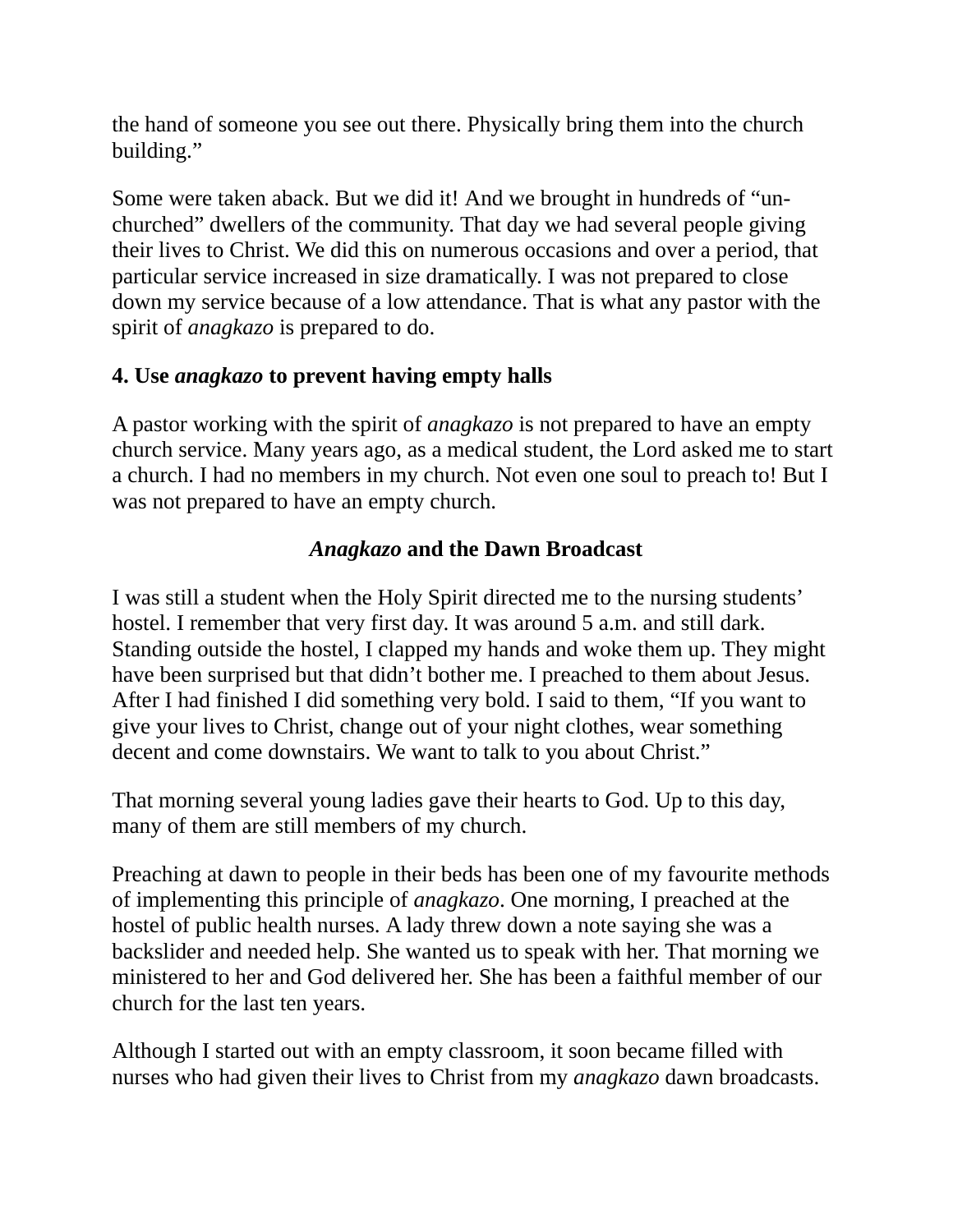Dear reader, I want you to understand something; I did not inherit a church from anyone. I have often gone to places where I knew no one, and no one knew me. I have had to go out and win souls, driving and persuading people to the Lord, until the room was full.

# **5. Use** *anagkazo* **to overcome people's excuses.**

Many people are full of excuses. The man in the story listened to three amazing excuses for not attending his party. However, he was not impressed by any of them.

The first excuse was about testing oxen in the night. Everyone knows that no one tests oxen at that time of the night.

The second excuse was about somebody who had just gotten married. But we all know that a dinner would have been a nice outing for a newly-wed couple.

The third excuse was about going to see some land in the night. Let me ask you a question. Would you not assess a piece of land before you buy it? How could you inspect a piece of land in the night? Would you even see it clearly? Yet somebody was using this as an excuse for not attending the party.

Any good minister, who wants to reach people, must not be overwhelmed by people's excuses. He must learn to overcome people's excuses.

Even as you minister the Word of God, people form excuses in their minds. They develop reasons why they will not obey the Word. Every good preacher must learn to preach against people's excuses and ideas. Jesus spoke directly against the people's reasoning and excuses. And they knew it!

# *…for they perceived that he had spoken this parable against them.*

### *Luke 20:19*

Many excuses cannot be substantiated. A good minister must learn to see through the emptiness of excuses. I spoke to one friend, inviting him to church. He in turn spoke about how the time was not convenient and how he had quite a distance to travel.

I said to him, "You are a successful businessman. Everything you want to do,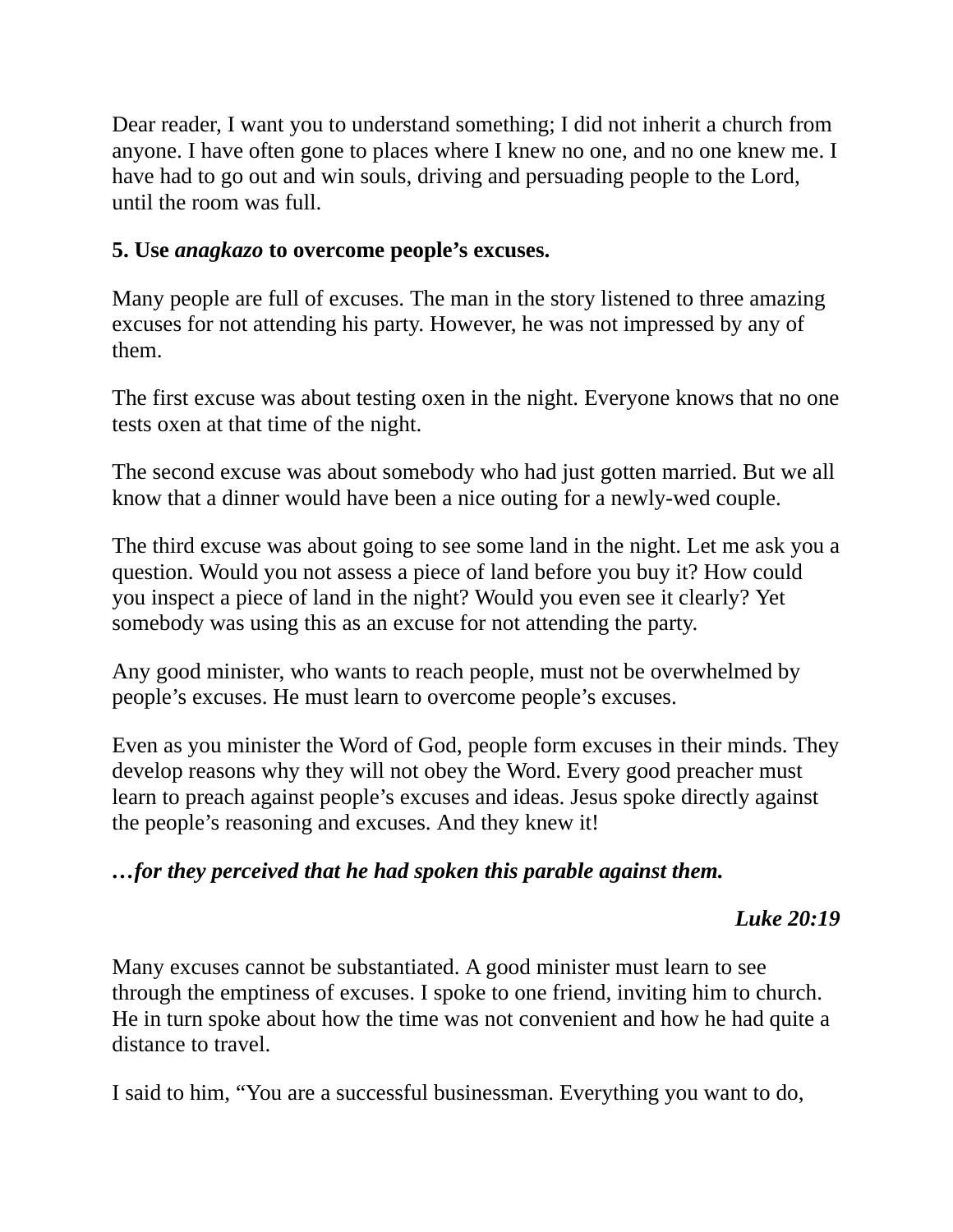you do. You travel. You get up early everyday. You even have time to visit your girlfriend who lives a few hundred kilometres away. How come you have no time for God?"

I told him, "If you really want to do something you can do it."

Some people do not pay their tithes because they claim they have no money. Watch how much money they spend on other things. You will realize that the problem is not a lack of money, but the spirit of greed.

# **6. Use** *anagkazo* **to overcome people's lies**

I remember once, one of my pastors did some fundraising in a branch church.

During the fundraising, the pastor asked for those who would like to give some money for the purchase of church instruments.

A husband who happened to be a foreigner was prepared to give a donation. Just as his hand was going up, his wife pulled his hand down. She thought the pastor hadn't noticed.

After the service, the lady approached the pastor and said, "You know, the reason why we didn't give any money during the fundraising was because my foreign husband didn't want to give.

She continued, "You know how these foreigners are. They are so stingy."

But that was a lie. It was she who did not want to give anything.

Finally she promised the pastor, "I will see what we can do. I am sure we will be able to help."

All pastors must learn to overcome the lies and excuses of the people we lead.

### **7. Use** *anagkazo* **to make a way.**

*What differentiates the successful from the unsuccessful is the ability to overcome excuses.* Notice that the man in Luke 14 was not moved by any of the excuses and reasons given. He made a way out of every circumstance that was produced by the unwilling guests.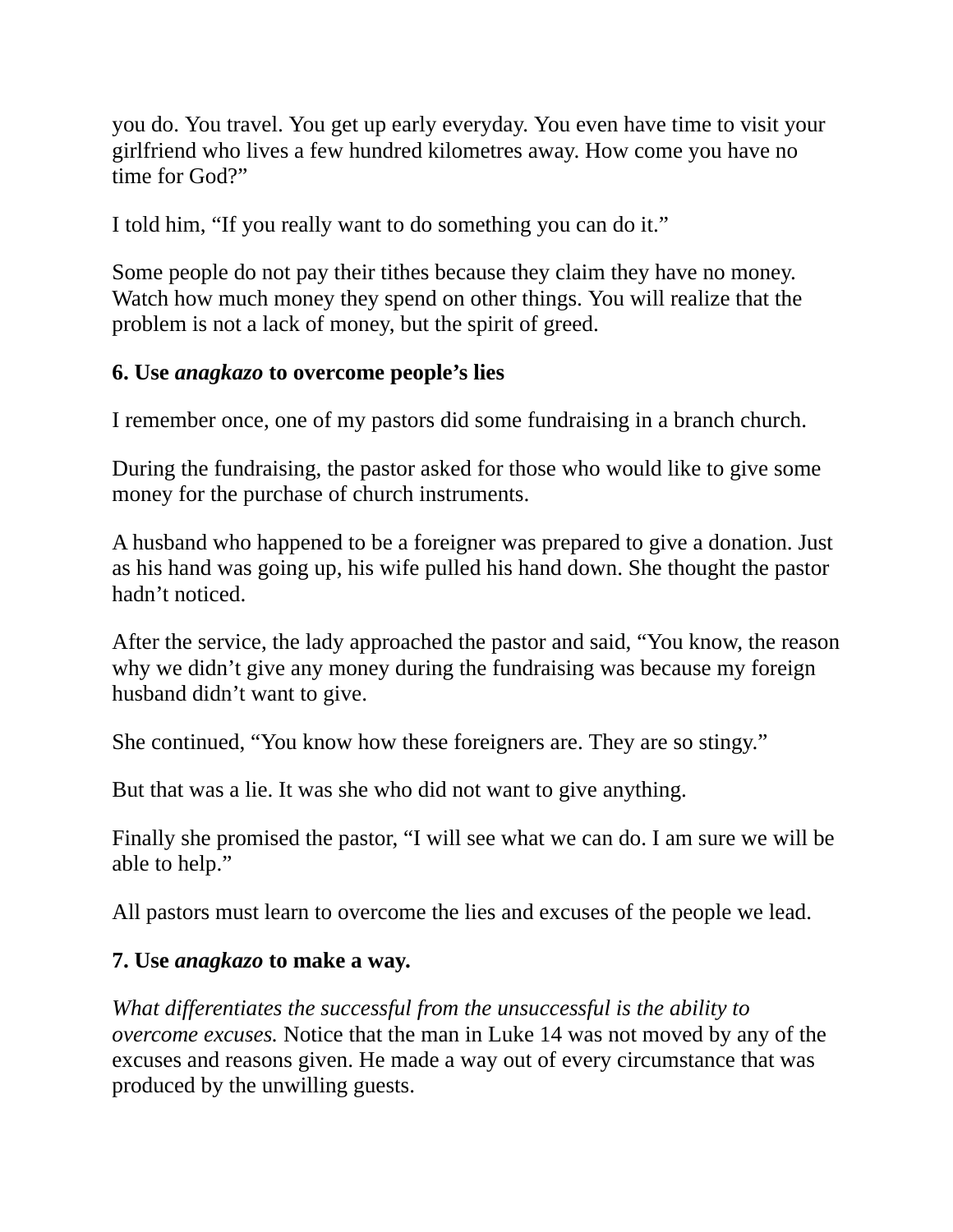I believe in one thing: If you really want to do something you make a way, if you do not want to do something you make an excuse.

# **They Came to Party**

I recall when many young people were unwilling to come to church. The young men especially, made all sorts of excuses. The spirit of *anagkazo* rose up in me and I said, "If they will not come to church, let us have parties for them."

We organized a party for the young people in one area of the city. We made invitation cards and distributed them to the youth in the community. They were very happy and said to themselves, "This is another opportunity to jam."

I remember that evening in particular, we played upbeat Christian music and danced with the unbelievers. One of them told me later that he wondered why they were not being served with beer. At a point in the party, we switched to slower music and stated we had an announcement to make.

By that time, many of the hardened unbelievers were sitting around. To their surprise, I got up and preached the Gospel to them. They were surprised but they still gave their lives to Christ. Many were born again that night.

I have pastors in the church who were saved during some of these surprise evangelistic parties. The Bible says by all means, "save some".

*Anagkazo* means to compel and to drive people to God. An anagkazo person is not moved by unfavourable circumstances. We were not moved by the fact that these young men did not want to attend church. We made a way around that! Learn to make a way where there's no way. Find a way to overcome every excuse that people place before you.

# **8. Use** *anagkazo* **to go out of your usual circle of friends.**

Everyone has a circle of friends. The usual thing is to stay within your circle of friends and acquaintances. However, anyone who wants to be used by God must move out of this regular group. You will notice that the anagkazo man in this story was forced to move out of his normal circle of friends. This is a reality that we must face if we want to please God!

# **I Had My Circle**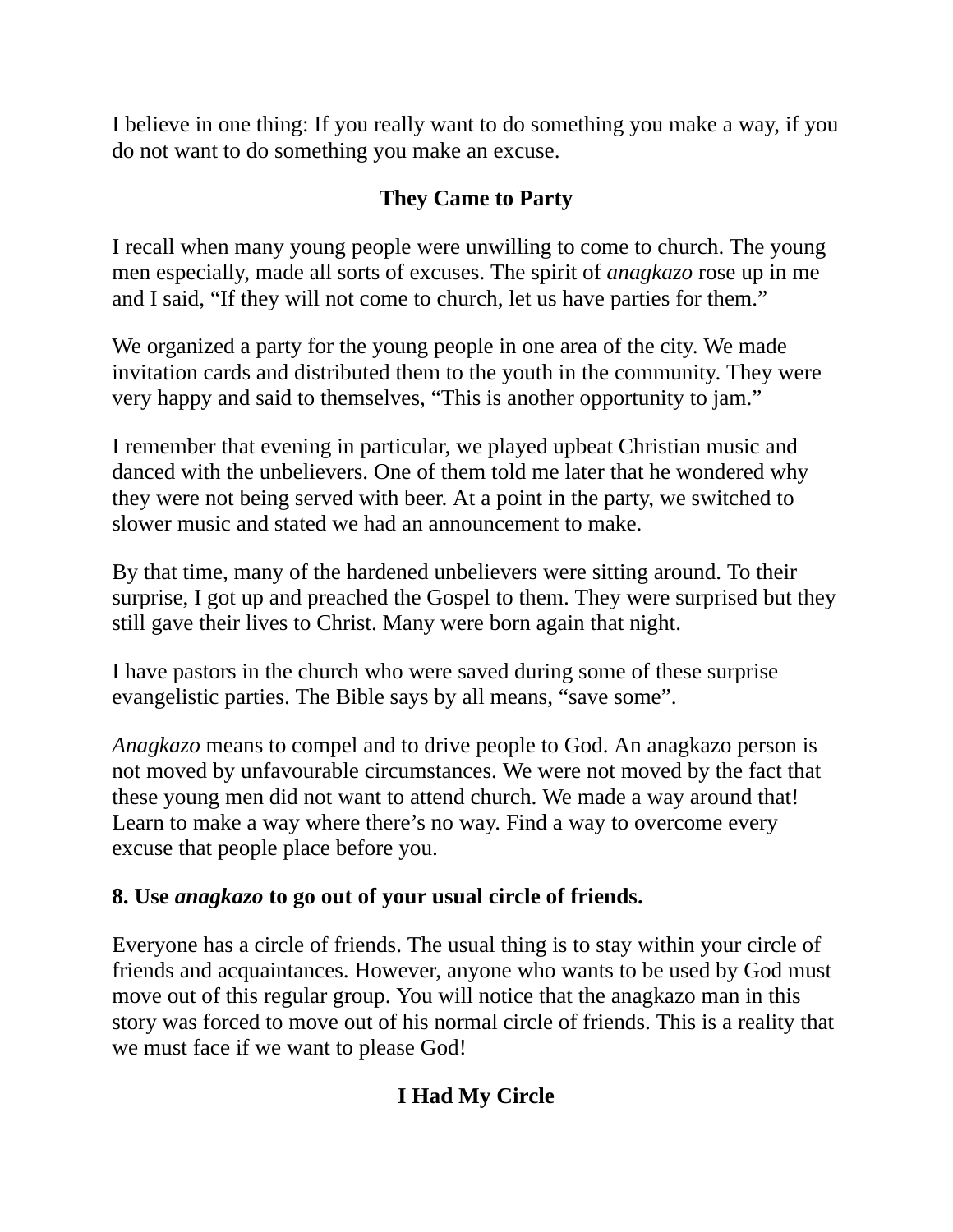I had a group of friends I grew up with in Accra. A sort of elitist company made up of the children of foreigners and other bourgeoisie. As a child I travelled first class on intercontinental flights and interacted mainly with the so-called upper echelon of society. I stayed in international cities with my father. My hobbies were swimming and horse riding and horse racing. There were just a few people who had such pastimes.

However, there were hardly any Christians in these circles. When I got born again, I found myself moving out of this circle into a very different group. I moved out into better company, different from what I knew.

The fact is, in order to please God I could not spend a lot of time in those circles anymore. There were simply no believers in that group. If you want to please God you will have to move out of your circle and get to know other groups of people.

I know that the rich man in this story would not normally fellowship with people who live in hedges or who stand on highways.

I know that the rich man in this story would not normally interact with cripples, the blind and the disabled. However, in order to achieve church growth he had to interact with people of other social backgrounds.

# **The Nice Little Fellowship Must Grow**

I remember in 1984 when I was the leader of a nice fellowship at the university.

We loved each other dearly and were good company for one another (actually, I found my wife in that group). Many of the people that I knew in that little group are still my bosom friends up to this day. However, the Spirit of God impressed upon me to move out of our little group and to go to people we didn't know.

I remember some people were not in favour of expanding our nice little clique.

"If you bring in more people, we will lose something," they said. "There's something about a small fellowship. It's nice to be petite. It's a cute little family."

But I led this group into one outreach after another, driving and necessitating people to come to the Lord. I was never tired of preaching. People are not tired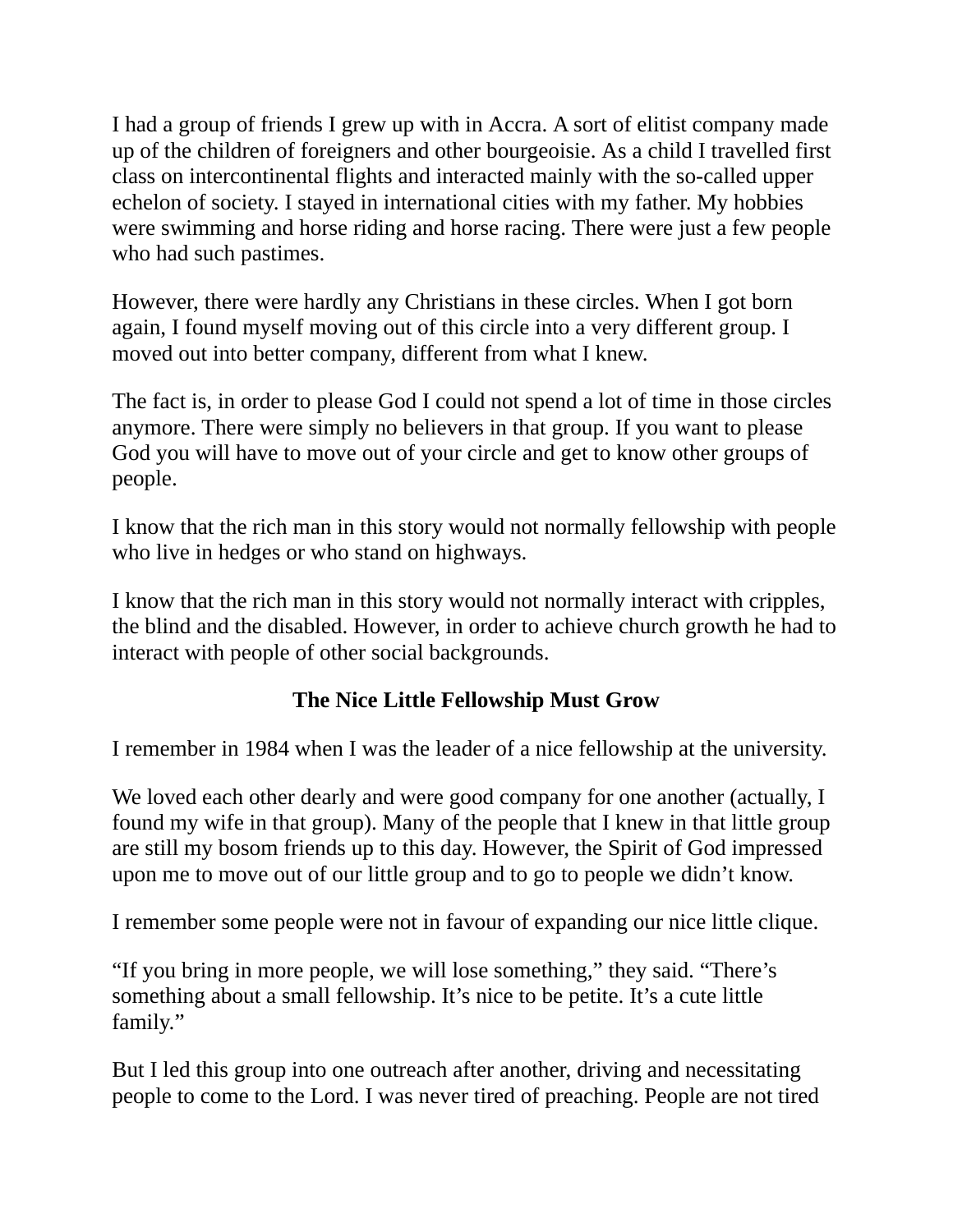of sinning, why should you be tired of spreading the gospel?

During the second year of the medical school (which by the way is the most difficult year), I led this group in dawn broadcasts every Saturday morning. Everyone knew about us. They were used to our voices that rang out loud and clear every Saturday morning.

"Thank God for our nice little fellowship," I said. "But we have to go out there and win souls." We must move out of our little circle.

After awhile, unbelievers are no longer impressed with our sermons. If you do not rise up with a new approach, a new *anagkazo* method, your message will lose its punch.

As we continued preaching at dawn, I realized that people just turned over in their beds and ignored us. I said to myself, "Our messages are no longer driving people to the Lord."

But the Spirit of the Lord gave me a bright idea.

### **Knock on Their Doors!**

Since the people were now so used to our voices, we needed to do something new. I decided to send out a group to stand outside the doors of their rooms.

I told the preacher for the morning, "When you get to the altar call, we will start knocking on their doors."

I told him, "Tell the people who are listening to you that they are going to hear a knock on their door. If they want to accept Christ they should open up and we will come in and lead them to the Lord."

The preacher followed my instructions. Suddenly, those who were ignoring us had to pay attention. We were knocking on their doors at 5 a.m.! Believe me, many were gloriously born again during those morning broadcasts.

### **Salvation for the Mocker**

I vividly remember one brother in particular; He would laugh at Christians as they spoke in tongues. He made fun of the gift of speaking in tongues. This is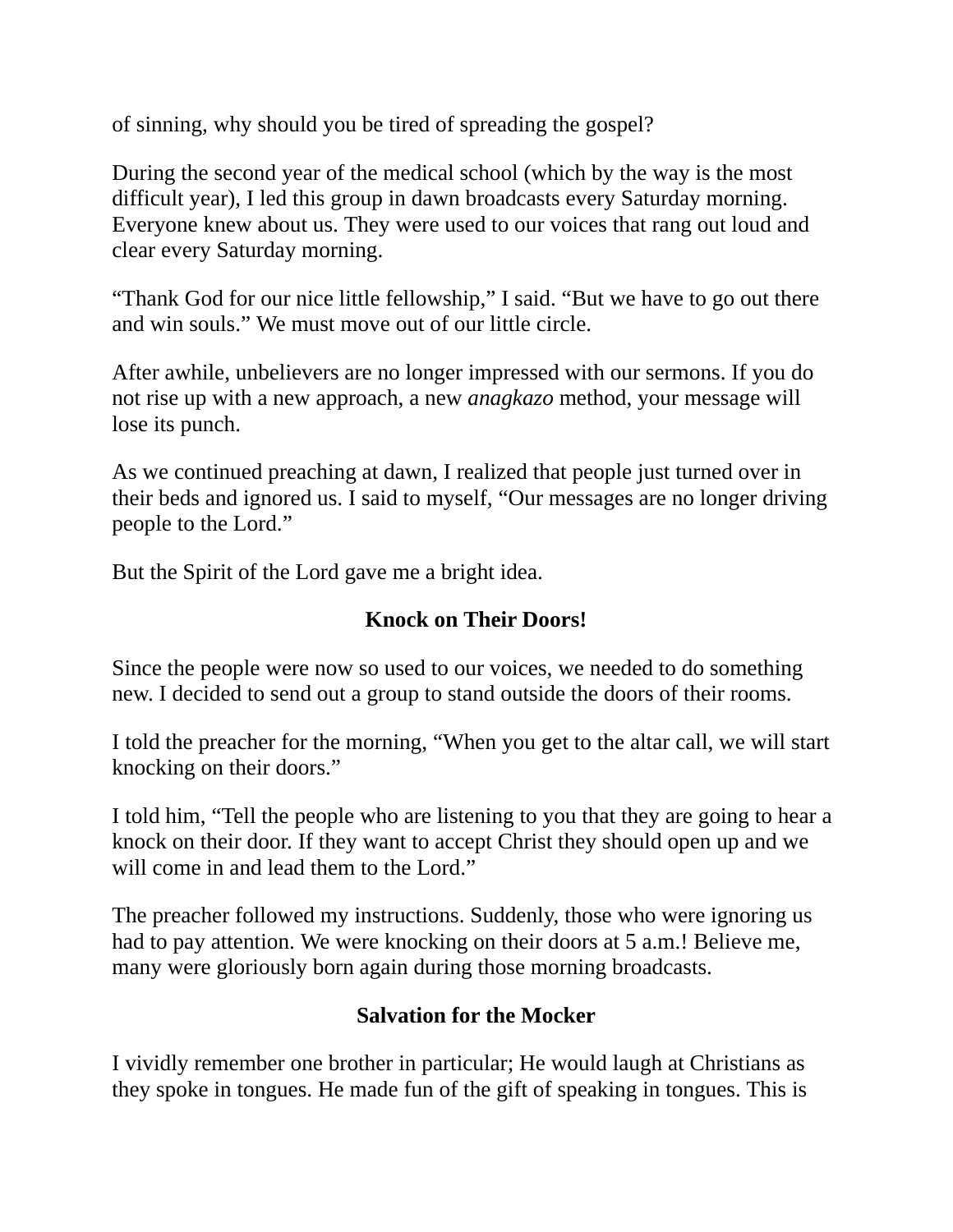someone who would get drunk and lie by one of the many ponds scattered around the beautiful campus of the University of Ghana. That morning as my friend the evangelist preached and said, "Perhaps you are hearing a knock on your door. If you want to be born again open your door and someone will come in and lead you to the Lord", I happened to knock on the door of this young man.

I was surprised when he opened the door and welcomed us in. He said, "I knew you would come here. Today is my day!" We prayed with him and he gave his heart to the Lord that very morning. To this day, this man is serving the Lord. I give glory to God for all the people that have been born again as we have forcefully moved out to speak the Word. *Anagkazo* works!

# **9. Use** *anagkazo* **until there is no more room in your church.**

# *…and yet there is room.*

# *Luke 14:22*

A song that I love goes like this: *There's room at the cross for you. There's room at the cross for you. Though millions have come, there's still room for one. There's room at the cross for you.*

Do not be satisfied as long as there is room in your church. The man in this story sent out his servants simply because there was room.

I believe that every church should arrange more chairs than the people who actually come. The presence of empty pews should motivate the pastor to reach out until the house is full. The whole essence of church growth is to have a full church.

# *…compel [anagkazo] them to come in, that my house may be filled.*

# *Luke 14:23*

Evangelism is directly related to church growth. All our efforts to lead people to the Lord should bear fruit. We must see our efforts filling church buildings.

Whatever the case, a minister must see that there is room at the cross for one more soul. I believe that if we have this mind, God will use us to fill the church.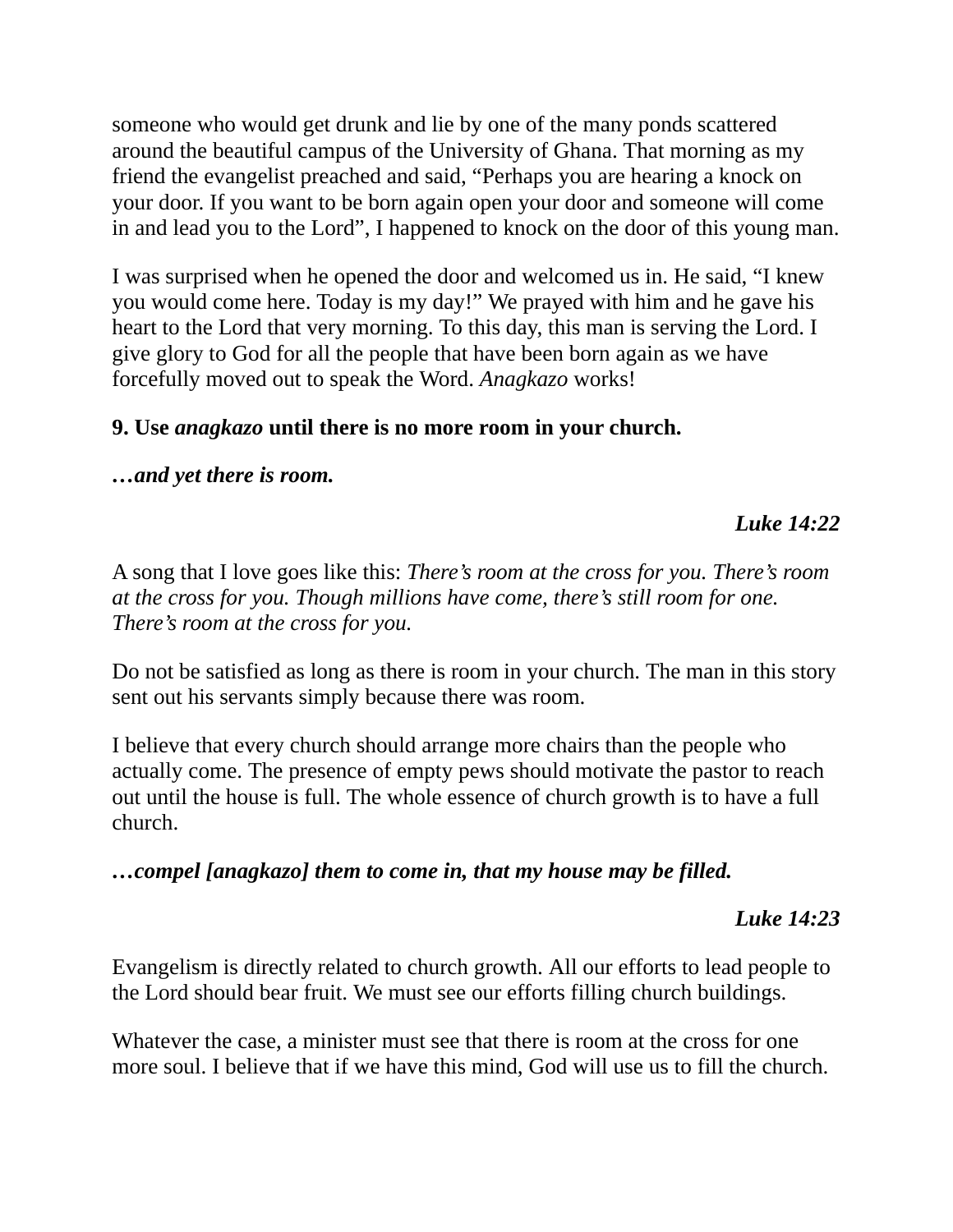I have never been satisfied with the size of my church. When we had ten people, I wanted twenty. When we had fifty, I dreamed of a hundred. When God gave me one hundred people, I thought to myself, "What would it be like if I had five hundred people?" When the church was numbered in the hundreds, I thought, "What would it be like if we had thousands?"

I think a pastor will get tired of preaching to the same few people after awhile. We must be motivated to have a fuller house. These words keep ringing in my soul, "That my house may be filled!" "That my house may be filled!" Dear Pastor, never forget that there is still room at the cross.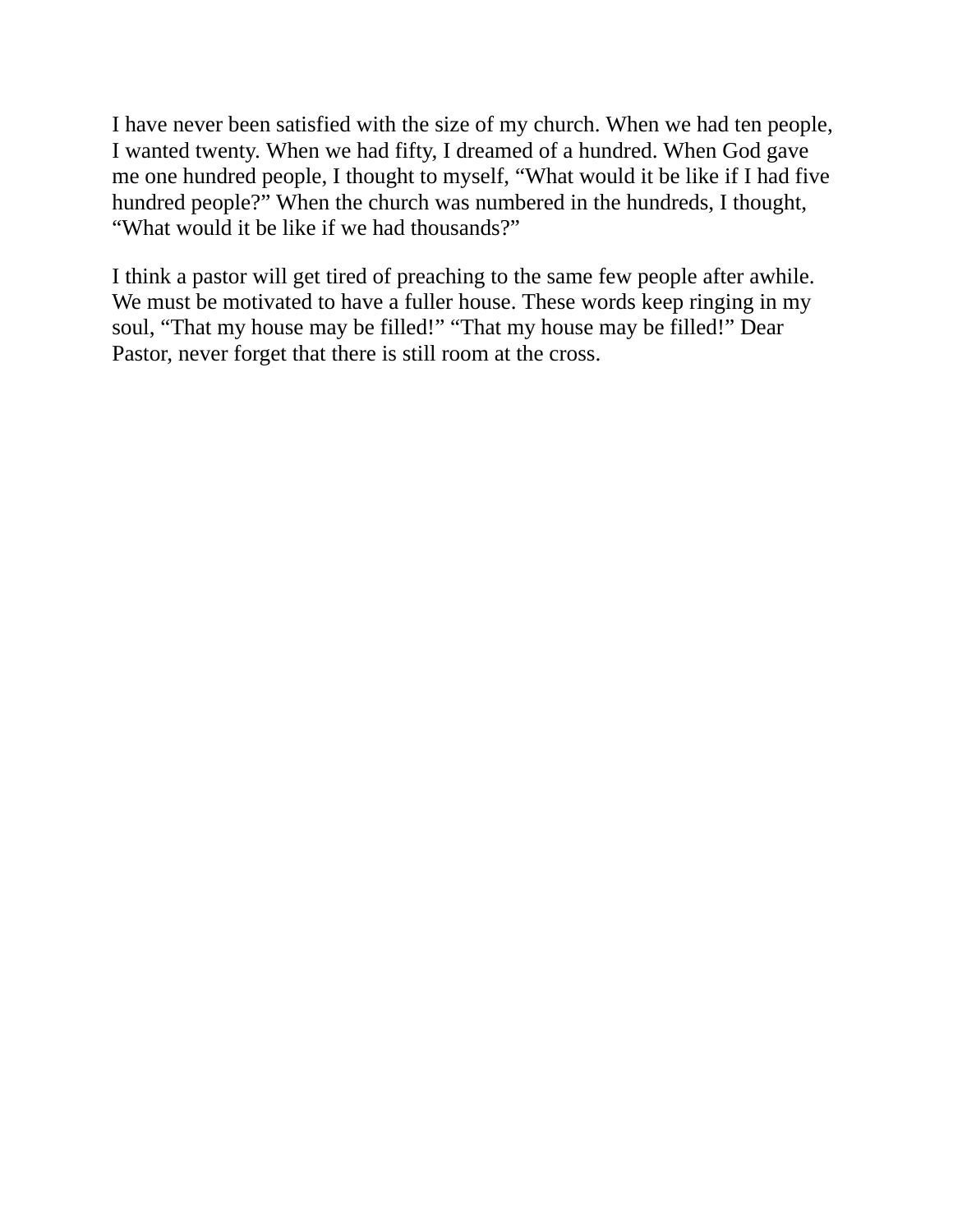# **[Chapter](#page-5-0) 29**

# **How [Anaideia](#page-5-0) and Biazo Cause Church Growth**

*Anaideia and biazo* are the keys to church growth. Evangelism is the key to getting new people to join your church. Without *biazo and anaideia* you will not have the strength to evangelise.

#### *Biazo*

*Verily I say unto you, among them that are born of women there hath not risen a greater than John the Baptist: notwithstanding he that is least in the kingdom of heaven is greater than he. And from the days of John the Baptist until now the kingdom of heaven suffereth violence, and the violent [biazo] take it by force.*

#### *Matthew 11:11,12*

Multitudes of non-Christians are hurtling down a broad street to Hell. They sing, they dance, and they wine and dine. They do not give a hoot about the Gospel we preach! Many of us Christians live in our nice little world where we are oblivious to the reality of sinners going to Hell.

I once worked as a sub-intern at the mortuary of the largest hospital in Ghana. Something struck me that I want to share with you. Every few minutes a car would park outside the mortuary. In that car was the body of a man sprawled in the back seat, or even sometimes in the boot (trunk).

I would stand at the main door of the mortuary as people brought in their loved ones and relatives who had died at home or on the street. These people were so sad and shaken. You must understand that only a few hours earlier they had been talking to a living person who was now gone forever. They were bringing their loved one to a fridge.

I noticed that there did not seem to be any particular time of the day when dead people were brought to this mortuary. As I stood there, God showed me that people were dying across the city all the time. Death is not reserved for early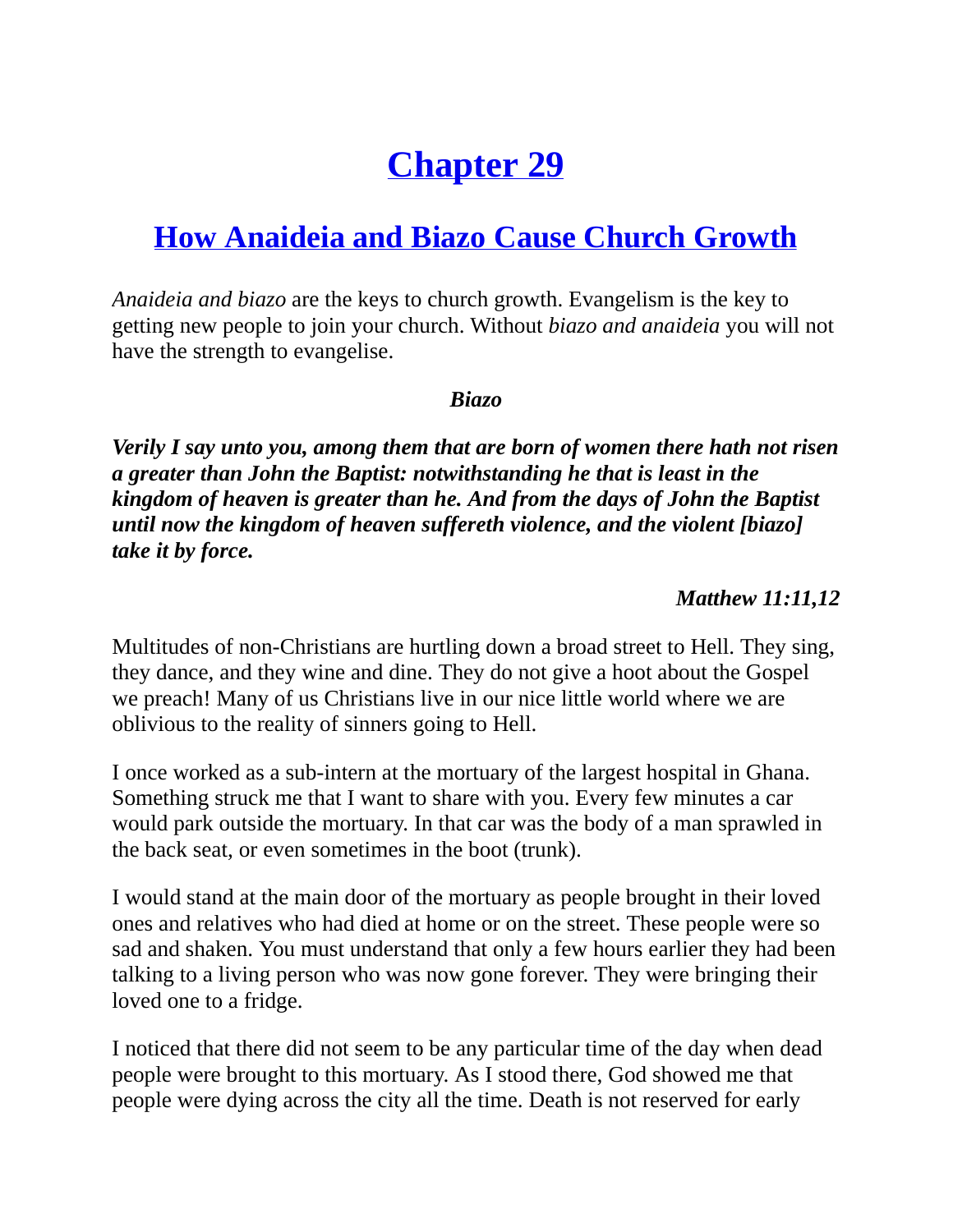mornings or late nights. It happens anytime and anywhere.

A person who has never stood at the door of a mortuary will not know how common death is. How frequently people depart for eternity! Just as the Lord spoke to his prophets when they saw certain things, the Lord spoke to me when I stood at that door. He asked, "How many of these people do you think were saved?"

"I died for them; I gave up my life for them, but are they saved?"

Listen to me Christian friend. Our church bazaars, weddings, fellowships and nice choirs are not enough to win the multitudes to Christ. People are hurtling down the road of destruction. They do not even know that they are going to Hell.

# **They Heard the Music**

This reminds me of the Second World War in which the prisoners were taken to large camps. They were stripped of their clothes and herded into huge gas chambers. As they filed in, their captors would play beautiful music for the prisoners. They heard the music. How soothing and refreshing it must have sounded. "Surely nothing evil is going to happen to us," they thought. Little did they know that they were about to be slaughtered by the same people who were playing the music.

This is the lot of unbelievers today. They hear the music of the devil. The melodies and lullabies of this present world charm them. Because of these things, they do not know that they are walking to their own destruction. "…as an ox goeth to the slaughter…" (Proverbs 7:22).

In Matthew 11:12, the Bible tells us that the violent take the kingdom of God by force. What does this mean?

The Twentieth Century New Testament puts it this way, **…men using force have been seizing it…**

The William's Translation says, **…men are seizing it as a precious prize…**

The Goodspeed translation says, **…Men have been taking the kingdom of heaven by storm…**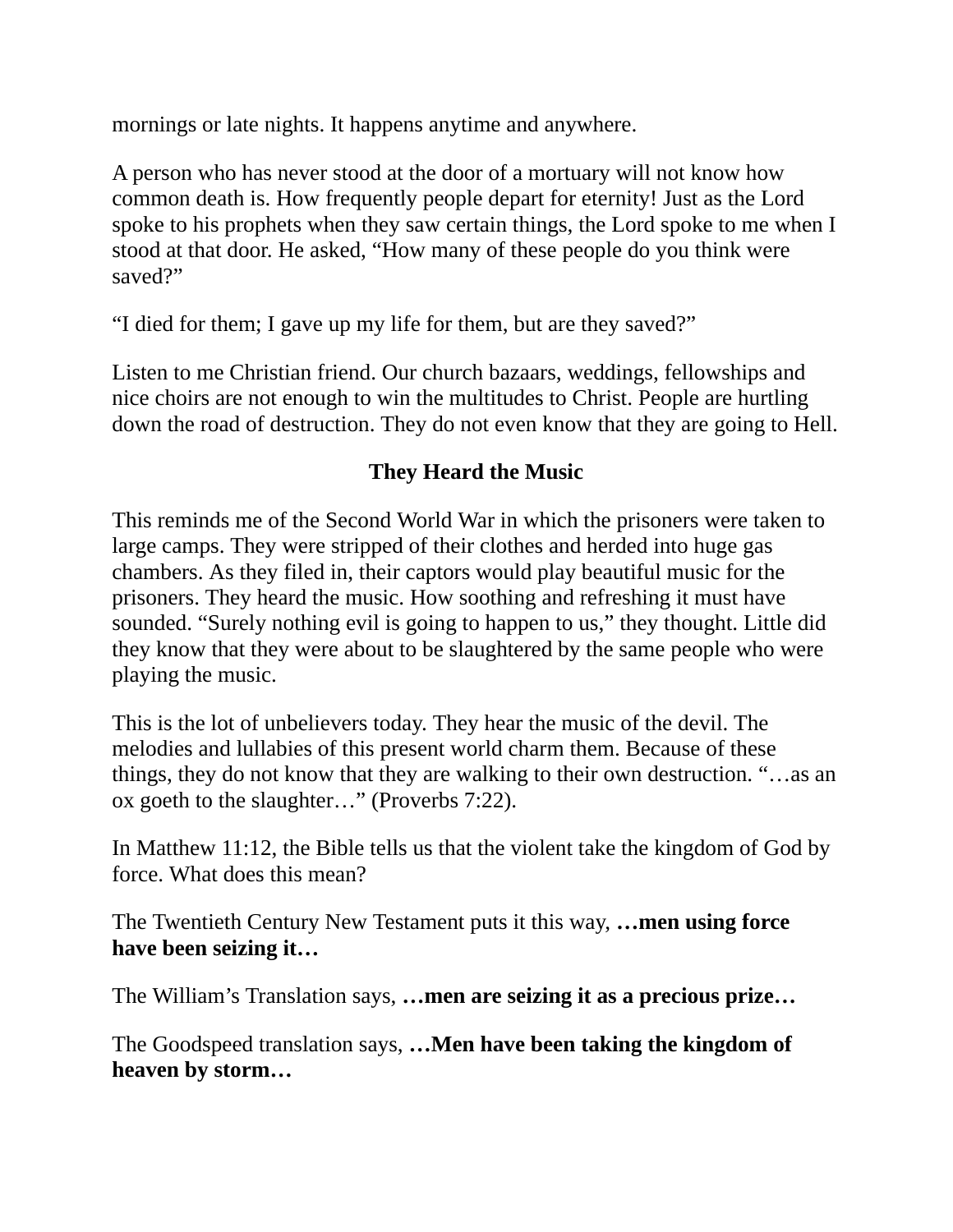The Weymouth translation says, **…the kingdom of God has been enduring violent assault…**

All these Scriptures tell us one thing. Gentle words, nice songs, lame sermons and docile choirs cannot help much in this indifferent and uninterested world. People don't want to know. They are deceived.

# **Church Games Will Not Help**

They don't care whether Jesus comes today or tomorrow. "Leave me alone," they say. "To Hell with this church business of yours."

That is why we need what the Bible calls *biazo. Biazo* means to use force and to force one's way into a thing. Many people are blinded by the devil. We must open their eyes to the realities of Heaven and Hell.

# *…the god of this world hath blinded the minds of them…*

# *2 Corinthians 4:4*

Apostle Paul did not only give nice sermons. He was actively involved in turning the heads and opening the eyes of unbelievers.

I always know when people are ignoring the message. But I don't want anybody to ignore this important message – I must turn their heads and open their eyes. One particular morning, my group in the university found ourselves in a hall, preaching.

When we have city-wide crusades, I stand on the platform and command my church members to go out into the community. We don't wait for them to come to us; we go out there and bring them from their homes.

One day, we even went to a "Red Light District" and brought a group of prostitutes to the crusade. I was very happy to see these prostitutes coming to the altar to give their lives to the Lord. You see, if we hadn't forced these women out of their "work places" and to the crusade, they would never have been saved. Most prostitutes do not go to church. They would have just gone about their daily routine. We would have ended up preaching to ourselves.

Christian friends, let's stop playing games. If we are going to preach the Gospel,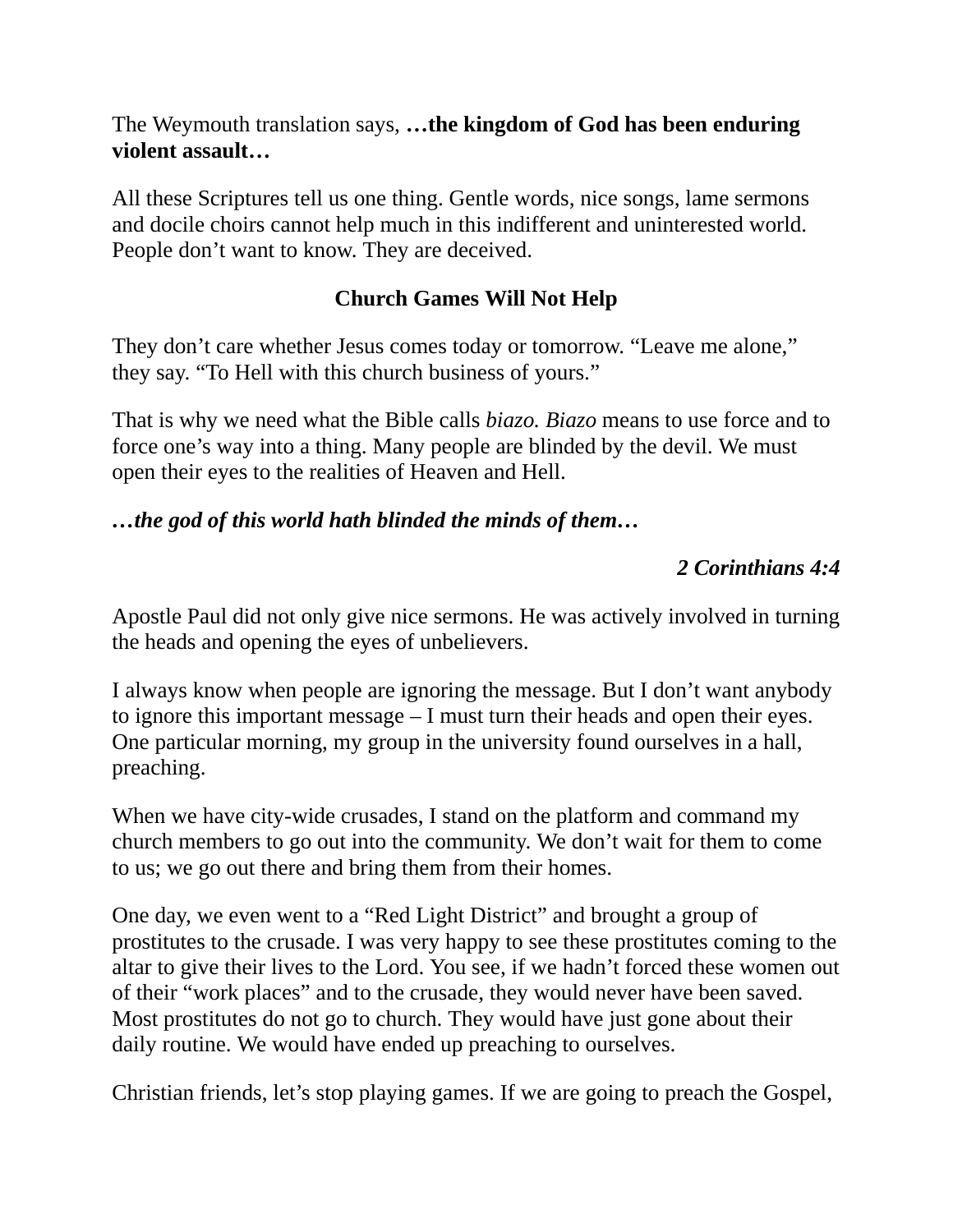let's not preach to ourselves. Let's go out there and drive them in *(anagkazo and biazo)* to the Lord.

# *Anaideia*

*I say unto you, Though he will not rise and give him, because he is his friend, yet because of his importunity [anaideia] he will rise and give him as many as he needeth.*

# *Luke 11:8*

In Luke 11, Jesus told us a story of a man who needed three loaves of bread. This man buried his shame and embarrassment and went to his friend's house at a very odd hour. The master of the house was woken up.

He might have shouted, "What is happening? Are there some armed robbers here? Is there a fire? What is going on outside?" The servant of the house probably replied, "It's the neighbour. He says he wants some bread for his visitors."

Dear Christian friend, most of us would not disturb even our best friends at midnight. How much more to ask for something trivial like bread!

But Jesus' message here is very simple. If you are ashamed to press for certain things, you will never achieve them. If you are shameless in trying to achieve church growth you will accomplish things that others will only dream about! God has shown me that people who are very concerned about their public image cannot achieve much for God.

### **Are You Ashamed to Pursue Church Growth?**

It takes *anaideia*, shamelessness, to start a church. When I discussed with my friend the idea of starting a church, I remember he looked at me in amazement. He said, "What if people don't come to the church? We will be so embarrassed. People in town will hear that we tried to start a church that didn't work."

By starting a church, I don't mean to break away with a large segment of someone else's ministry. I am talking about moving into a room that has two or three people and preaching to them. It takes shamelessness to tell these few people that they are now in a great church. If you are not prepared to go through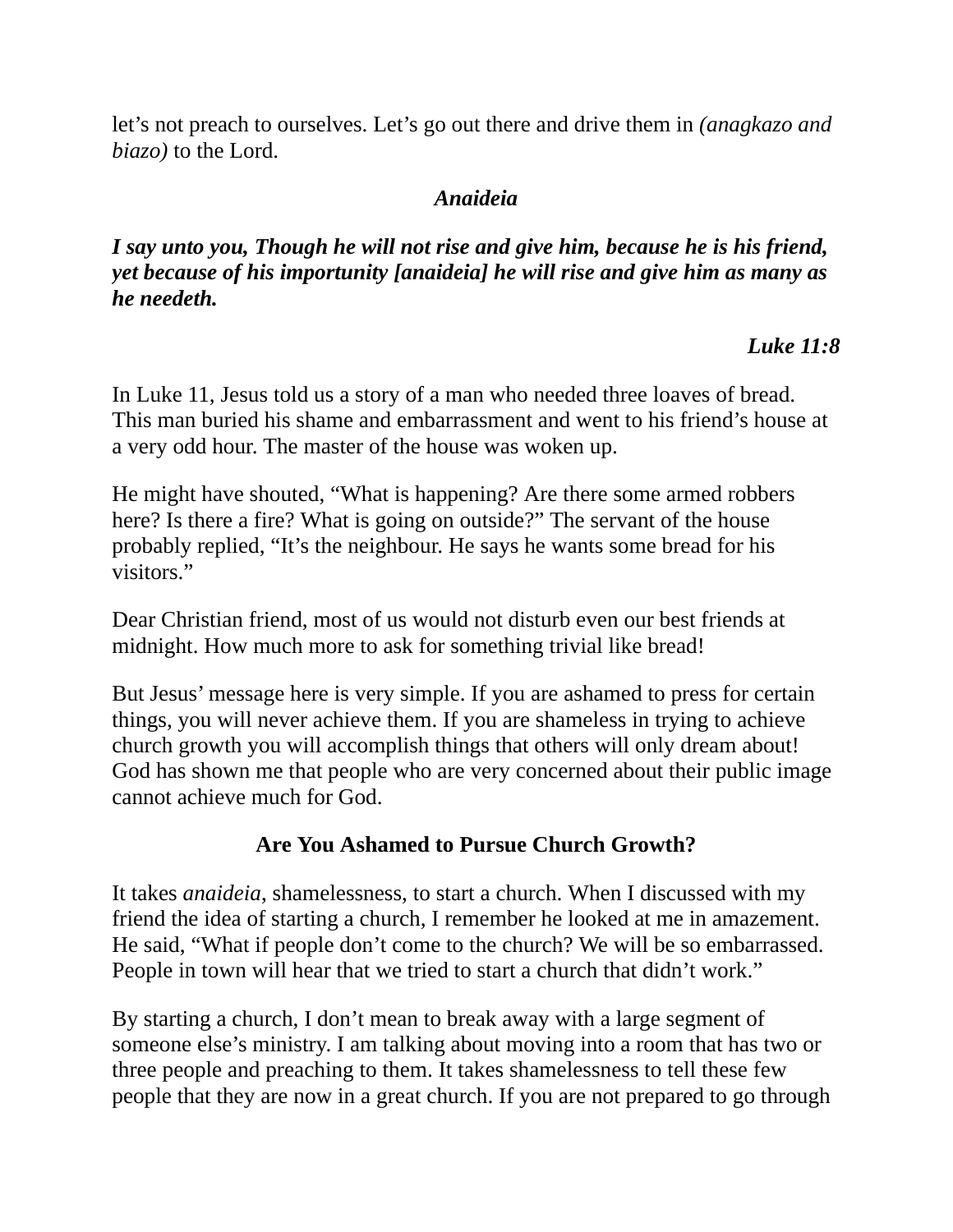the shame and ridicule of standing in an empty room and looking odd, you will never achieve great things for God.

# **Are You Ashamed of Church Work?**

One pastor told me he was afraid to do an altar call (inviting people to give their life to Christ). What if no one responds? Would you not feel ashamed? People will think that you are not anointed and that your message was not powerful enough. It is this very train-of-thought that keeps people away from powerful ministry.

One of my Elders called and told me that for the first time someone in the church had responded to her altar call. You see, she had been shamelessly doing altar calls with no one responding. But with *anaideia* (shamelessness and persistence) she eventually had results!

# **Are You Ashamed of the Healing Ministry?**

The shameless man, who asked for the bread, eventually accomplished his goal. I remember when I first began to pray for the sick. I was very worried about what people would think about me.

Many times whilst standing on stage, the devil would tell me, "Don't even bother to call out for testimonies; no one will be healed."

The devil told me, "Do not disgrace yourself any further. Just end the service here and send the people home."

But the Spirit of the Lord rose up within me and I said to myself, "I am not ashamed. If no one gets healed this time, I will do it again, and again, and again! One day, someone will get healed." I am glad to say that many have been healed.

After I had qualified from the medical school, I worked for one year as a medical doctor.

# **Are You Ashamed of Full-Time Ministry?**

At a point, the Lord began to speak to me about entering full-time ministry. I argued with the Lord, "I will work and bring enough money to support the church."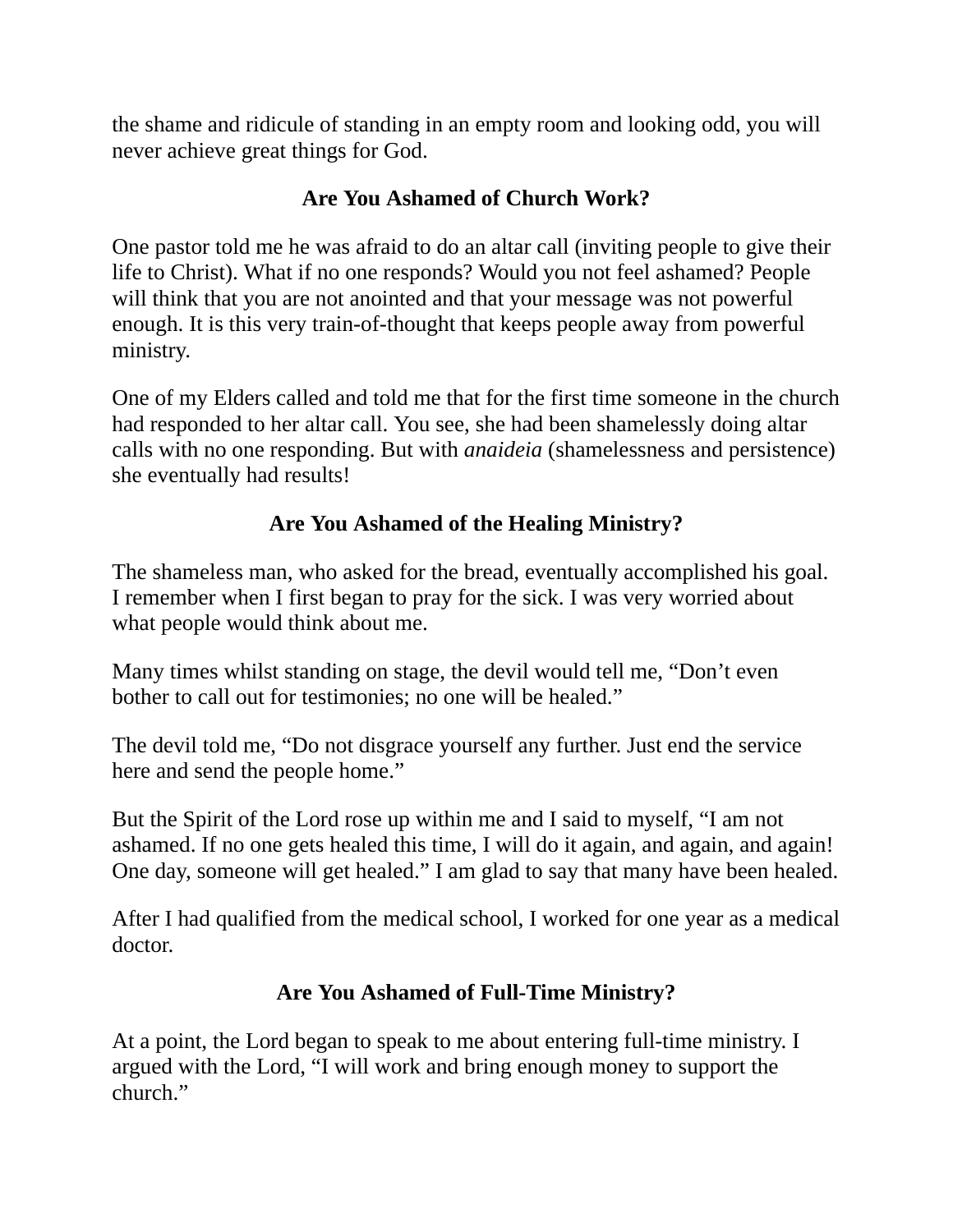I continued, "What will people think of me, leaving such a noble profession to enter such a controversial one." I told the Lord, "No one knows my church! And no one knows me!"

"Worst of all, what a shame it is for me to live off people's offerings."

"That's ridiculous! Why should people contribute their pennies for my upkeep? I find it degrading," I thought.

However, the Lord told me, "They that preach the Gospel must live off the Gospel."

# *Even so hath the Lord ordained that they which preach the gospel should live of the gospel.*

# *1 Corinthians 9:14*

I had to bury my pride as a doctor and shamelessly enter full-time ministry. Through the revelation of shamelessness *(anaideia)*, I have gone far in ministry. I have achieved things, which no one ever thought would come out of me.

*Anaideia* (shamelessness) is the key you need to accomplish great things for God!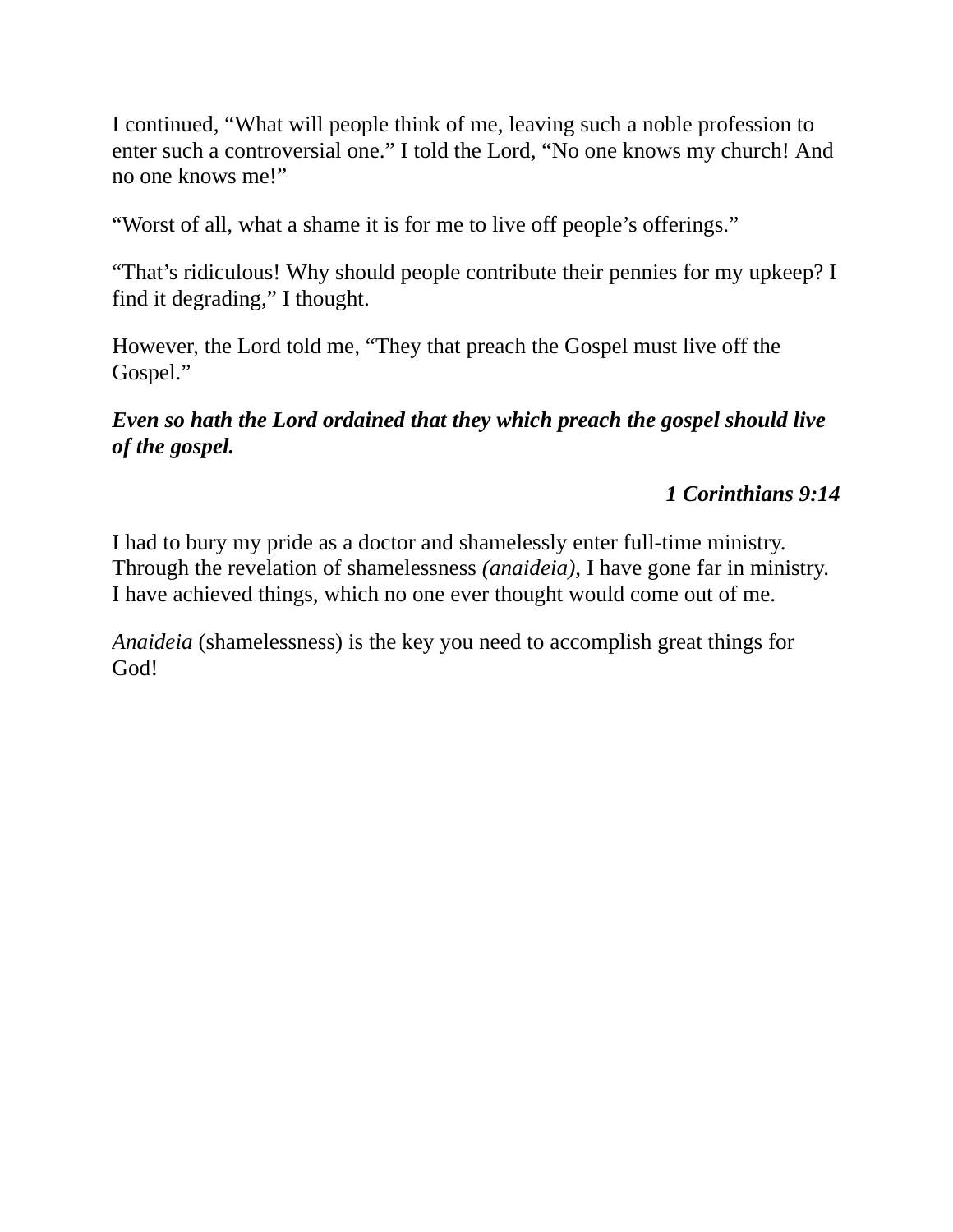# **[SECTION](#page-5-0) 12**

**CHURCH GROWTH AND HARD [LEADERSHIP](#page-5-0)**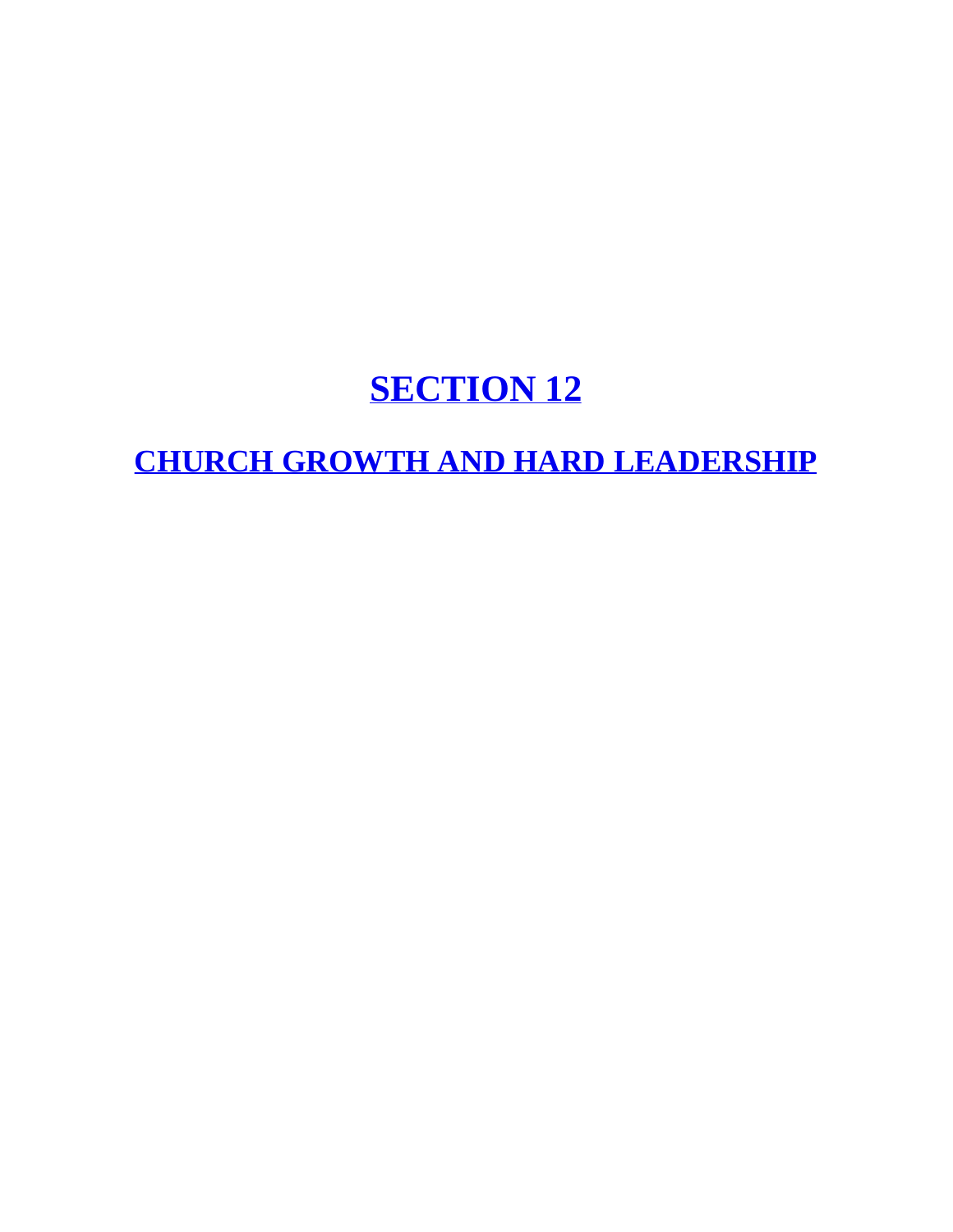# **[Chapter](#page-5-0) 30**

# **Why You Must [Become](#page-5-0) a Hard Leader to Have Church Growth**

### *… I will liken him unto a wise man, which built his house upon a rock:*

### *Matthew 7:24*

The traditional picture of a pastor is of a soft, kind and understanding man who listens to all the problems of the congregation. This kind pastor is so loving and understanding of all the issues that are presented. He has time for everyone and he cares for everyone's children. He is gentle and friendly to everyone who wants to talk to him.

This is the picture that I also had of a pastor. I was therefore shocked when I heard from Dr David Yonggi Cho, (pastor of the largest church in the world) that to build a large church you need to be a very strong leader. I thought it was contradictory since the pastor was supposed to be a soft, gentle, caring man who loved the people with the love of the Lord.

What does hardness and strength of leadership have to do with pastoring large numbers of people? As time has gone by, however, I have found out for myself how important it is to be a strong and hard leader if you are to have church growth.

Indeed, this idea of strong, hard leadership for church growth is a totally biblical concept with many supporting Scriptures.

#### **1. You must be a hard leader because you can only build a large house on a rock solid foundation.**

You cannot build a big church on a soft leader. You need a hard leader upon whom you can build a huge ministry. The church is the house of God and equally needs a rock as its foundation.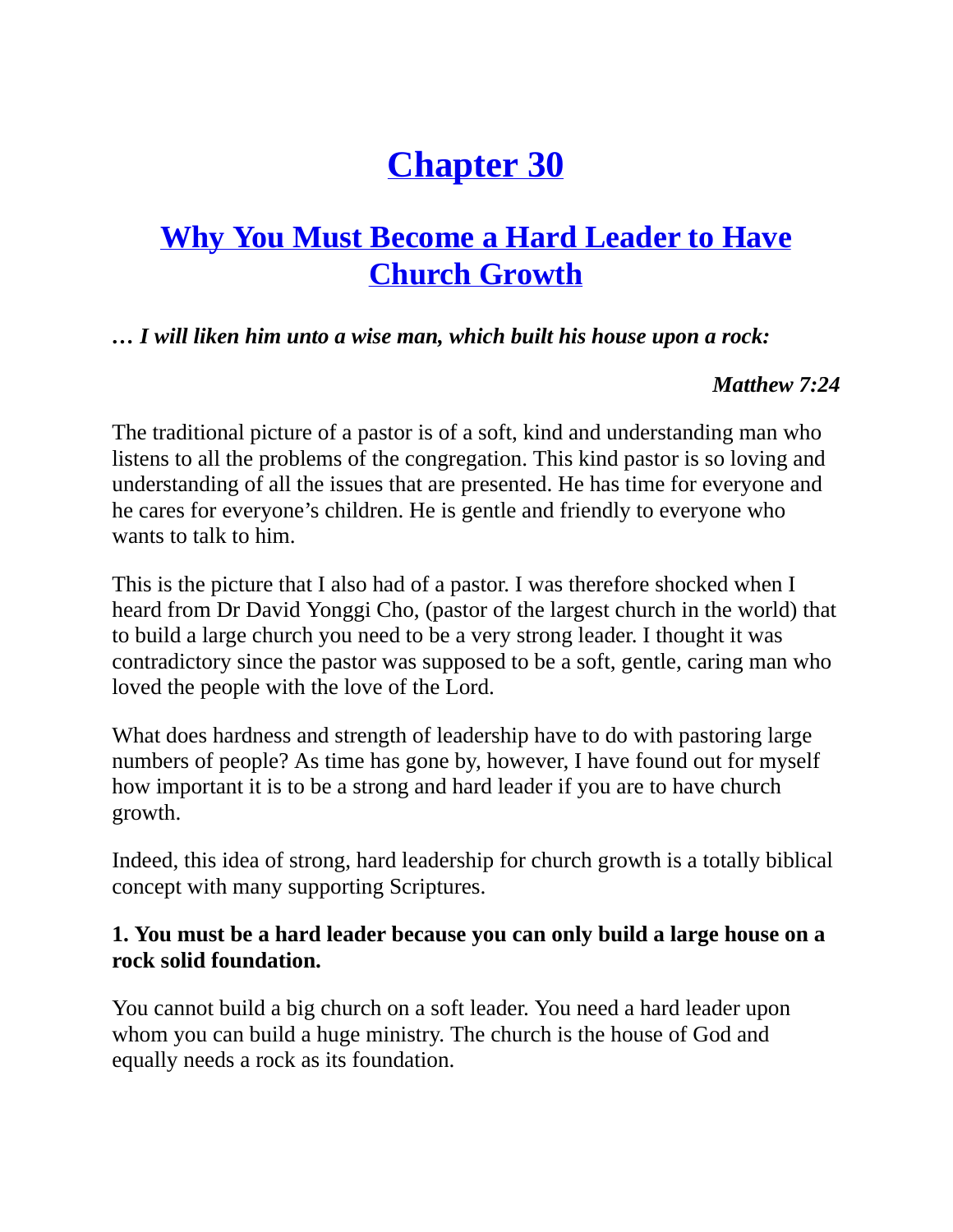You need a rock because the rain is going to fall, the floods are going to come and the winds are going to blow on the church you are building. If there is no hardness in the foundation there is no hope for the future.

## *…I will liken him unto a wise man, which built his house upon a rock:*

*And the rain descended, and the floods came, and the winds blew, and beat upon that house; and it fell not: for it was founded upon a rock.*

### *Matthew 7:24-25*

### **2. You must be a hard leader because Jesus Christ wanted Peter, the head of His church to be a hard rock.**

He changed Peter's name into "the rock" because He knew that a hard person was needed to build the worldwide church. Jesus wanted Peter to be a hard leader, not easily moved around. You must also be a hard leader who is not easily moved around.

### *And I say also unto thee, that thou art Peter, and upon this rock I will build my church; and the gates of hell shall not prevail against it.*

#### *Matthew 16:18*

### **3. You must be a hard leader because Jesus recommended John, the greatest prophet, for being a hard person.**

People who are soft and wishy-washy do not head great ministries. A wishywashy leader is someone lacking in decisiveness. He is without strength or character. Great ministries are often headed by hard leaders who are not moved by what people say but are moved by what God says.

John the Baptist could not be bothered by what people thought. He was not even bothered by what the king thought. He took no thought for his life as he rebuked the king for marrying his brother's wife. No wonder Jesus recommended him.

# *And as they departed, Jesus began to say unto the multitudes concerning John, What went ye out into the wilderness to see? A reed shaken with the wind?*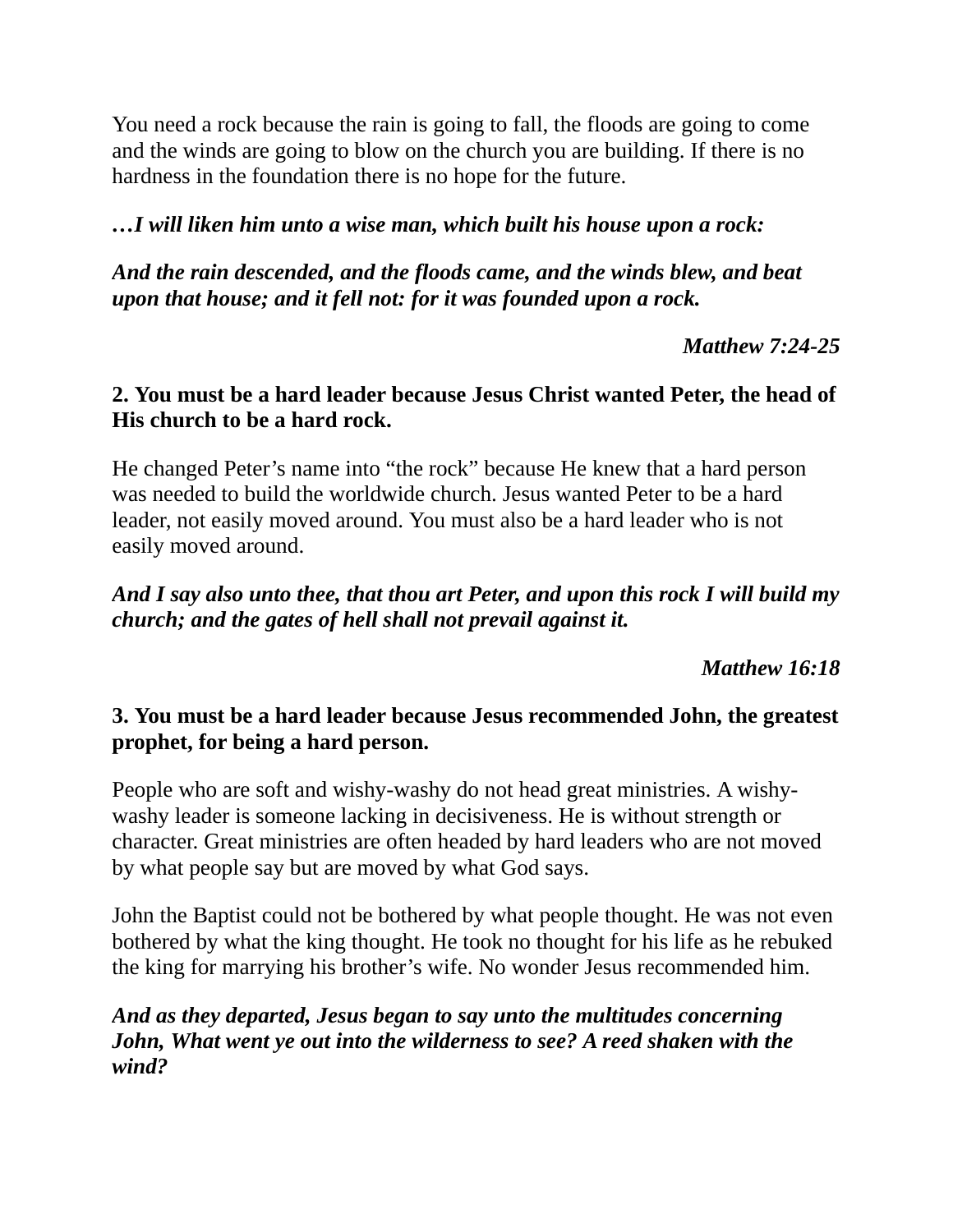*But what went ye out for to see? A man clothed in soft raiment? Behold, they that wear soft clothing are in kings' houses.*

*But what went ye out for to see? A prophet? Yea, I say unto you, and more than a prophet.*

*Matthew 11:7-9*

# *4. You must be a hard leader because everything depends on the leader.*

*…smite the shepherd, and the sheep of the flock shall be scattered abroad."*

# *Matthew 26:31*

Everything depends on the shepherd. Everything depends on the leader. When the shepherd is down everyone goes down with him. A whole church cannot lean on something that is soft, weak and indecisive. Unstable, waffling and weakkneed leaders have no place at the head of a large ministry. To be the captain of the ship means everybody's life depends on you. To be the pilot of a plane means everyone's life depends on you.

### **The Soft Pilot**

I once watched a documentary of such a weak leader who was the pilot of a flight from Colombia to New York. He was asked to delay his landing because of air traffic at the airport. Can you believe that he flew his plane around in circles until he finally ran out of fuel and crashed the plane, killing many people?

Of course, an investigation was launched into this terrible tragedy. The air crash investigation eventually ruled that this pilot had not put sufficient pressure on the air traffic control and had not impressed upon them strongly enough that he was running out of fuel.

That night this weak-kneed pilot killed many people, including himself, because he lacked the strength to impress upon air traffic control that he needed to land urgently.

He also lacked the strength to forcefully (and illegally, if necessary) land his plane when he knew that everyone was in grave danger.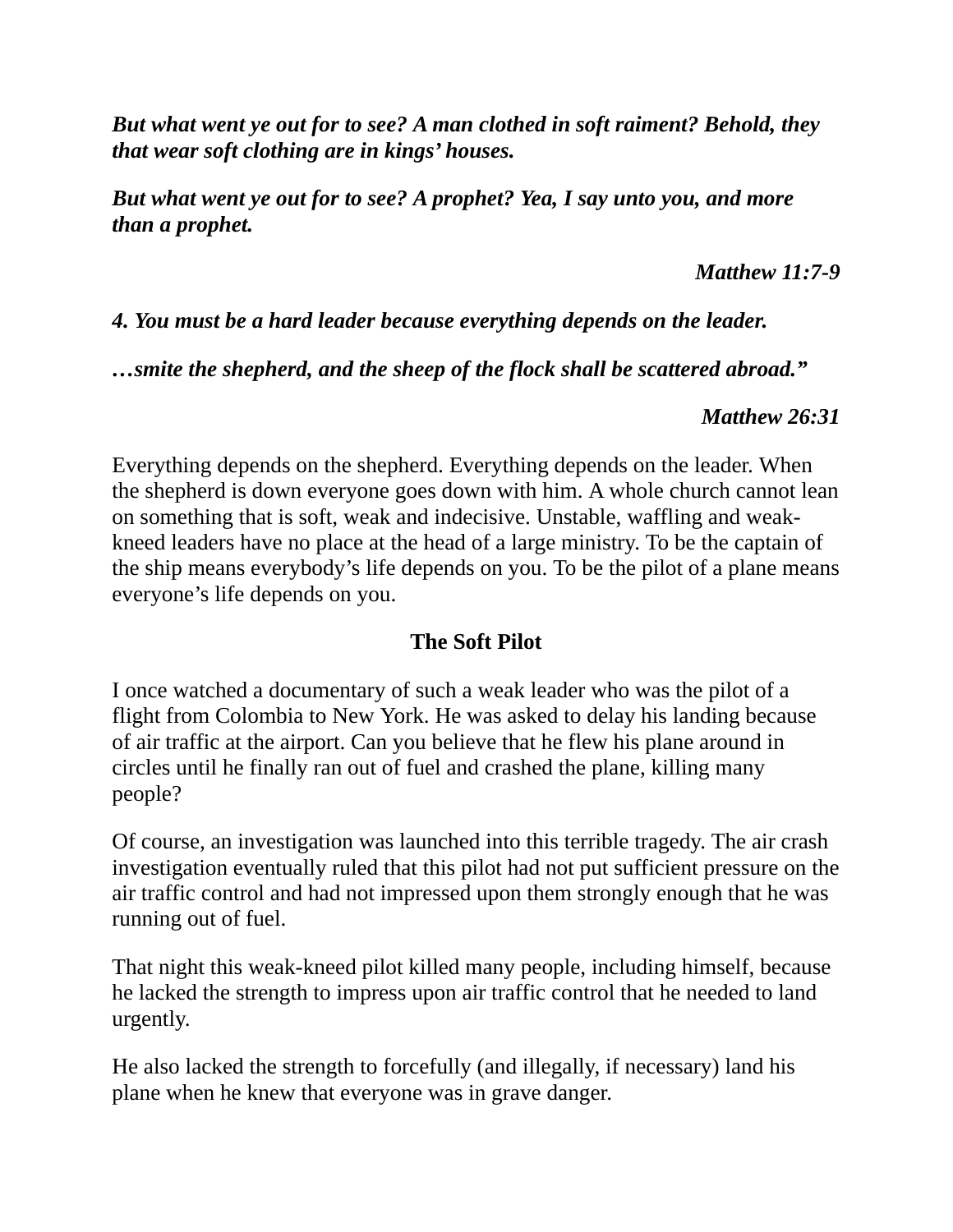This is what it is like to have a weak and soft person in charge of everything. This is why Jesus wanted Peter to be a rock. He wanted a hard person to be the head of His Church.

**5. You must be a hard leader because the head of the church, Jesus Christ, is a hard leader and He does not apologize for it.**

*Then he which had received the one talent came and said, Lord, I knew thee that thou art AN HARD MAN, reaping where thou hast not sown, and gathering where thou hast not strawed:*

*And I was afraid, and went and hid thy talent in the earth: lo, there thou hast that is thine.*

*His lord answered and said unto him, Thou wicked and slothful servant, THOU KNEWEST THAT I REAP WHERE I SOWED NOT, AND GATHER WHERE I HAVE NOT STRAWED:*

*Thou oughtest therefore to have put my money to the exchangers, and then at my coming I should have received mine own with usury."*

#### *Matthew 25:24-27*

Jesus told us parables that illustrated His hardness as a leader. He made no apologies for this reality. In this parable, the servant accused their leader of being hard. "Thou art a hard man" they said. In their opinion, this hard leader had benefits they thought he didn't deserve. But the Lord did not deny that he was a hard man. In fact, he confirmed that he was as hard as they thought: reaping where he had not sown.

Dear friend, you will need to be as hard as our Lord if you are going to get anything done for the kingdom.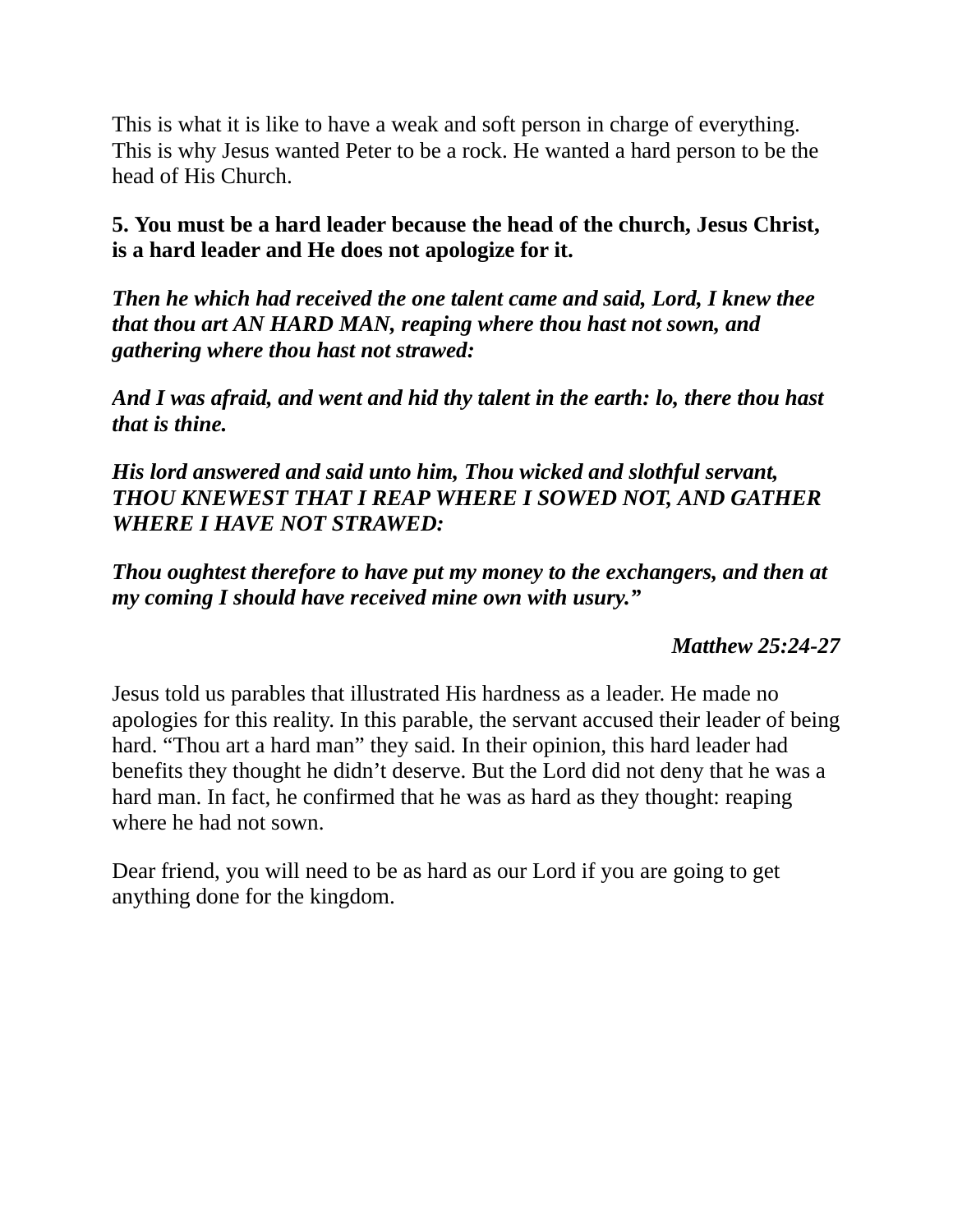# **[Chapter](#page-5-0) 31**

# **The [Hardness](#page-5-0) and the Decisions of a Mega Church Pastor**

The hardness and decisions of a mega church pastor mark out the character of his leadership. A mega church pastor will need strength to drive the congregation forward into the Promised Land.

His strength will be revealed through the hard decisions that he takes and his ability to follow through with what he has decided.

I want to share with you a few of the decisions that a strong, hard pastor would probably have to take whilst building a large church.

# **1. A pastor who is building a large church will have to take decisions to put the right people in the right places.**

If you go by what the majority think you can never be the pastor of a mega church. Joseph was chosen to be the prime minister and to have authority over the whole of Egypt. Can you imagine how the other departmental heads felt when this Israeli slave was made their boss?

*And Pharaoh said unto Joseph, Forasmuch as God hath shewed thee all this, there is none so discreet and wise as thou art: Thou shalt be over my house, and according unto thy word shall all my people be ruled: only in the throne will I be greater than thou.*

*And Pharaoh said unto Joseph, See, I have set thee over all the land of Egypt."*

*Genesis 41:39-41*

### **2. A pastor who is building a large church will have to rebuke people who are out of order in the church.**

If you cannot rebuke people who are out of order you cannot be the pastor of a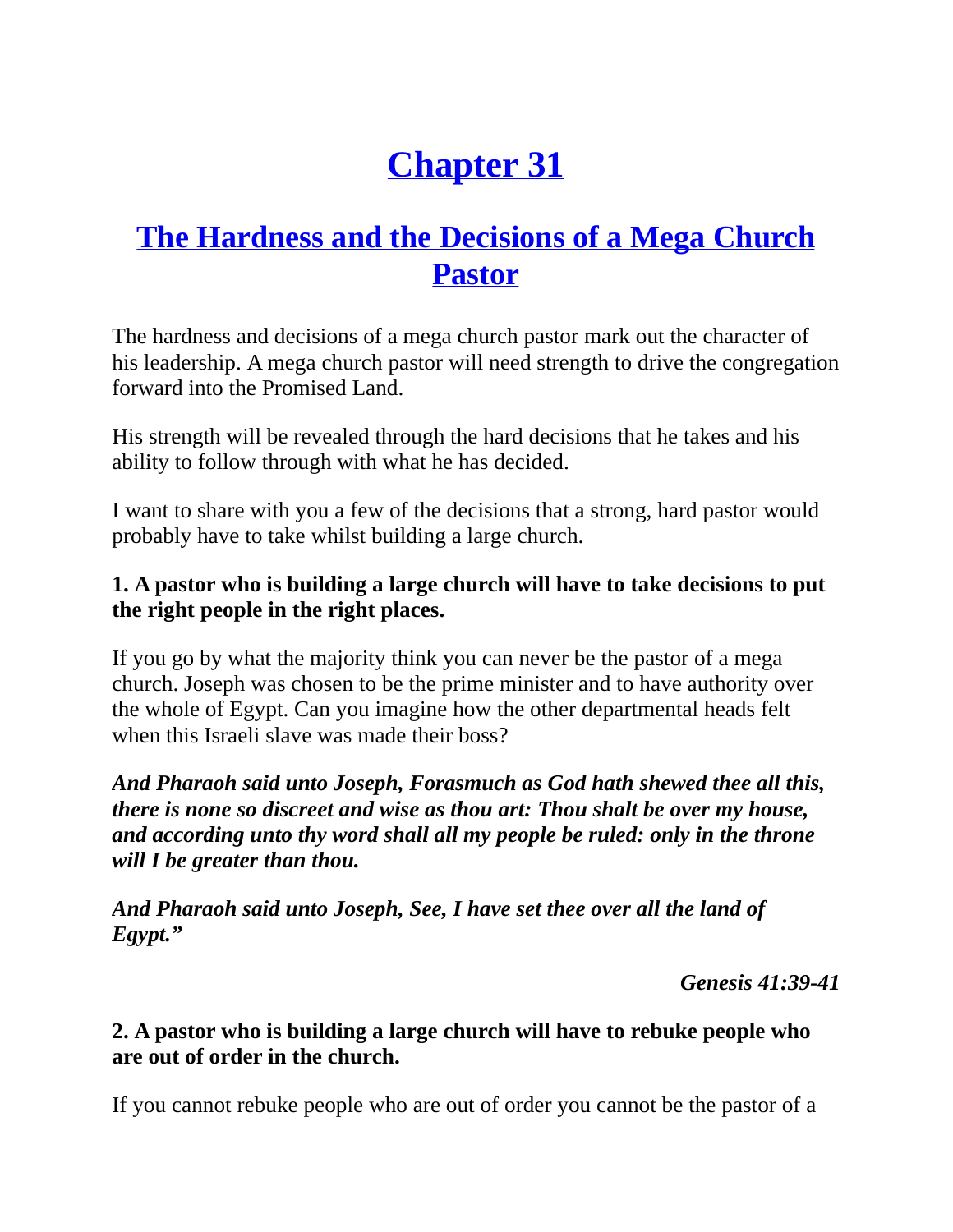mega church. People constantly step out of order. They want to see how strong you are. They want to see how far they can go. They want to see if you will address those uncomfortable issues. Everybody is watching to see how strong you can be.

# *But he turned, and said unto Peter, Get thee behind me, Satan: thou art an offence unto me: for thou savourest not the things that be of God, but those that be of men.*

*Matthew 16:23*

# **3. A pastor who is building a large church will have to take the hard decisions** *not* **to allow his wife to lead him or guide him in the ministry.**

Adam was guided by his wife into the chaos we now experience in the world. Abraham was guided by his wife into giving birth to Ishmael. In both cases the Bible uses the phrase, "And Adam/Abraham hearkened unto the voice of his wife….

Ahab was guided into murder and stealing by his wife.

Ahab, like Adam and Abraham, allowed himself to be guided, influenced and prodded into evil.

Job, on the other hand, was pressurized by his wife to curse God. But Job would have none of it and called her a *foolish woman!* If you cannot reject erroneous influence coming from your own wife, you cannot be a mega church pastor.

A hard mega church pastor must be able to see foolishness in his wife when it surfaces. Your wife is not an angel and she is not God. She is just a human being like anyone else. If you can't distinguish the evil from the good, you cannot be a mega church pastor. You must be able to call your wife a foolish woman if she tells you to curse God and die!

# *Then SAID HIS WIFE unto him, Dost thou still retain thine integrity? CURSE GOD, AND DIE.*

*But he said unto her, Thou speakest as one of the foolish women speaketh. What? shall we receive good at the hand of God, and shall we not receive evil? In all this did not Job sin with his lips.*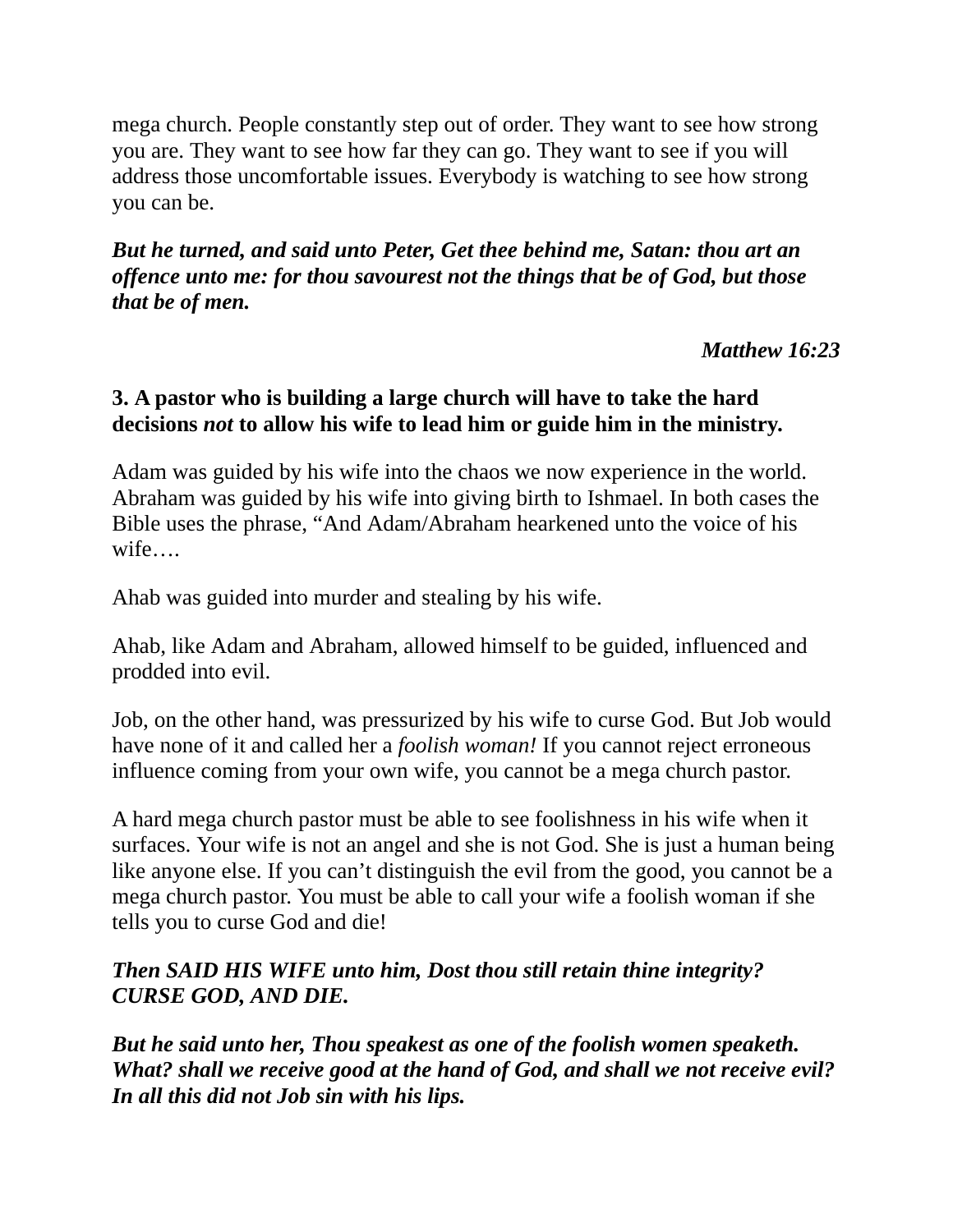## **4. A pastor who is building a large church will have to take the hard decisions to keep his wife in her place.**

A mega church pastor must ensure that his wife does not do anything to destroy the work of God. Michal's comments could have ended the praise and worship ministry of David. But David did not allow it. He would carry on his praise and worship ministry in spite of what his wife thought. He sharply rebuked her and disconnected from her! He continued his ministry of "abandoned praise and worship".

Today, we all sing those heart-felt psalms that came from a man who abandoned himself helplessly before his God.

*When David returned home to bless his family, Michal came out to meet him and said in disgust, "How glorious the king of Israel looked today! He exposed himself to the servant girls like any indecent person might do!"*

*David retorted to Michal, "I was dancing before the Lord, who chose me above your father and his family! He appointed me as the leader of Israel, the people of the Lord. So I am willing to act like a fool in order to show my joy in the Lord.*

*Yes, and I am willing to look even more foolish than this, but I will be held in honor by the girls of whom you have spoken!*

*2 Samuel 6:20-22 (NLT)*

# **5. A pastor who is building a large church will have to take the hard decisions to reach out and do evangelism.**

It takes strength to lead the church out as an army. It takes strength to lead pampered Sunday Christians into the evangelistic mode. It takes strength to preach about the need for the Gospel to money-loving prosperity-seeking congregants.

*Then tidings of these things came unto the ears of the church which was in Jerusalem: and they sent forth Barnabas, that he should go as far as Antioch.*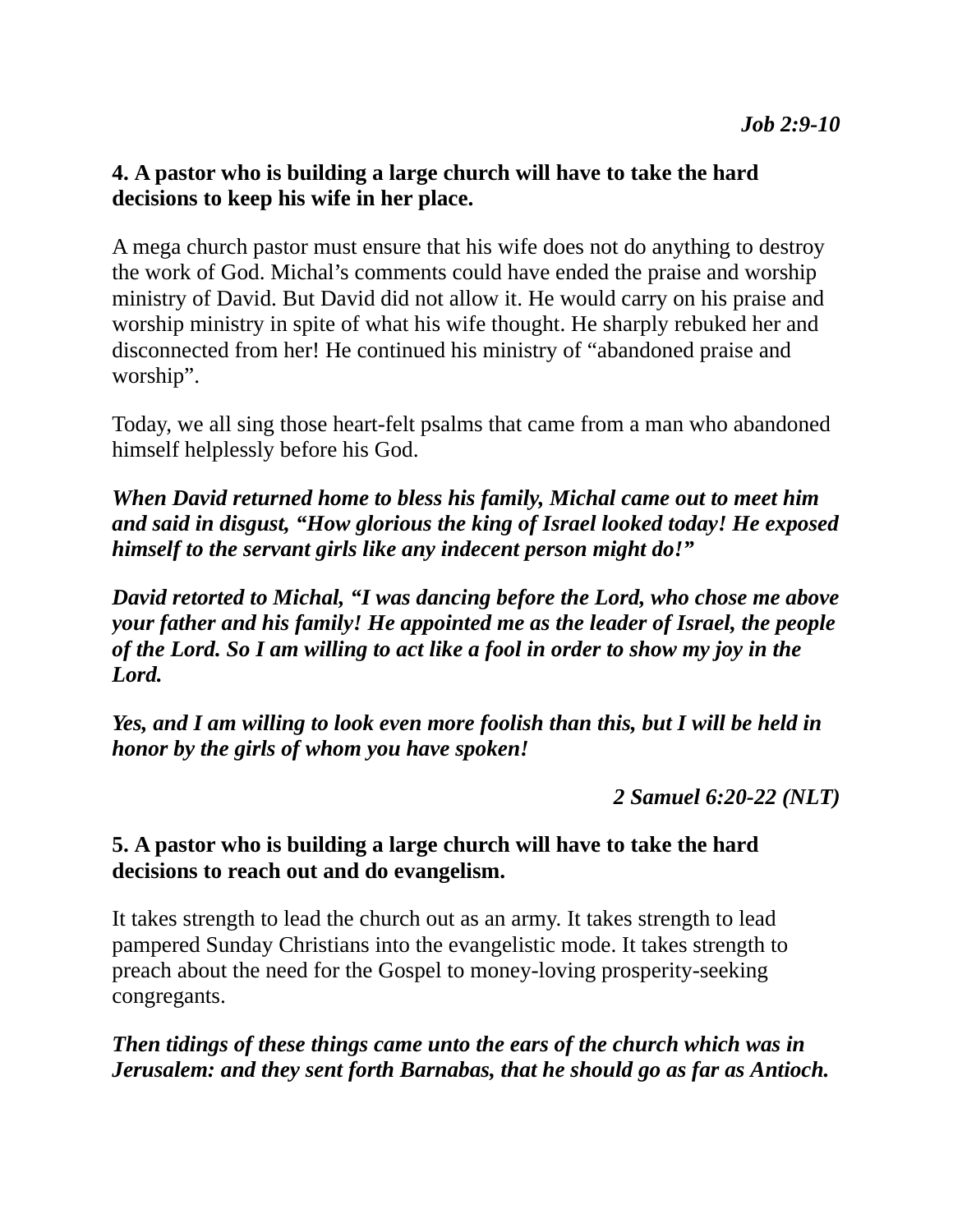*Who, when he came, and had seen the grace of God, was glad, and exhorted them all, that with purpose of heart they would cleave unto the Lord.*

*For he was a good man, and full of the Holy Ghost and of faith: and much people was added unto the Lord.*

*Acts 11:22-24*

## **6. A pastor who is building a large church will have to take the hard decisions to send people out to start branches.**

It is not easy to send people away. We love staying with the people we love and enjoying their company. But this is the very thing that will kill the growth of the church.

# *And when they had fasted and prayed, and laid their hands on them, they sent them away.*

*Acts 13:3*

# **7. A pastor who is building a large church will have to take hard decisions to treat people differently.**

It is not easy to relate to people according to God's gift. People always compare themselves with others. They ask, "What is this person doing and what am I doing? What is this person getting and what am I getting? Where is this person going and why am I not going?

Because leaders are afraid to treat people differently, they often keep the wrong people in the wrong places doing the wrong things.

### *Peter seeing him saith to Jesus, Lord, and what shall this man do?*

*Jesus saith unto him, If I will that he tarry till I come, what is that to thee? Follow thou me.*

*John 21:18-22*

**8. A pastor who is building a large church will have to take the hard decision to build something.**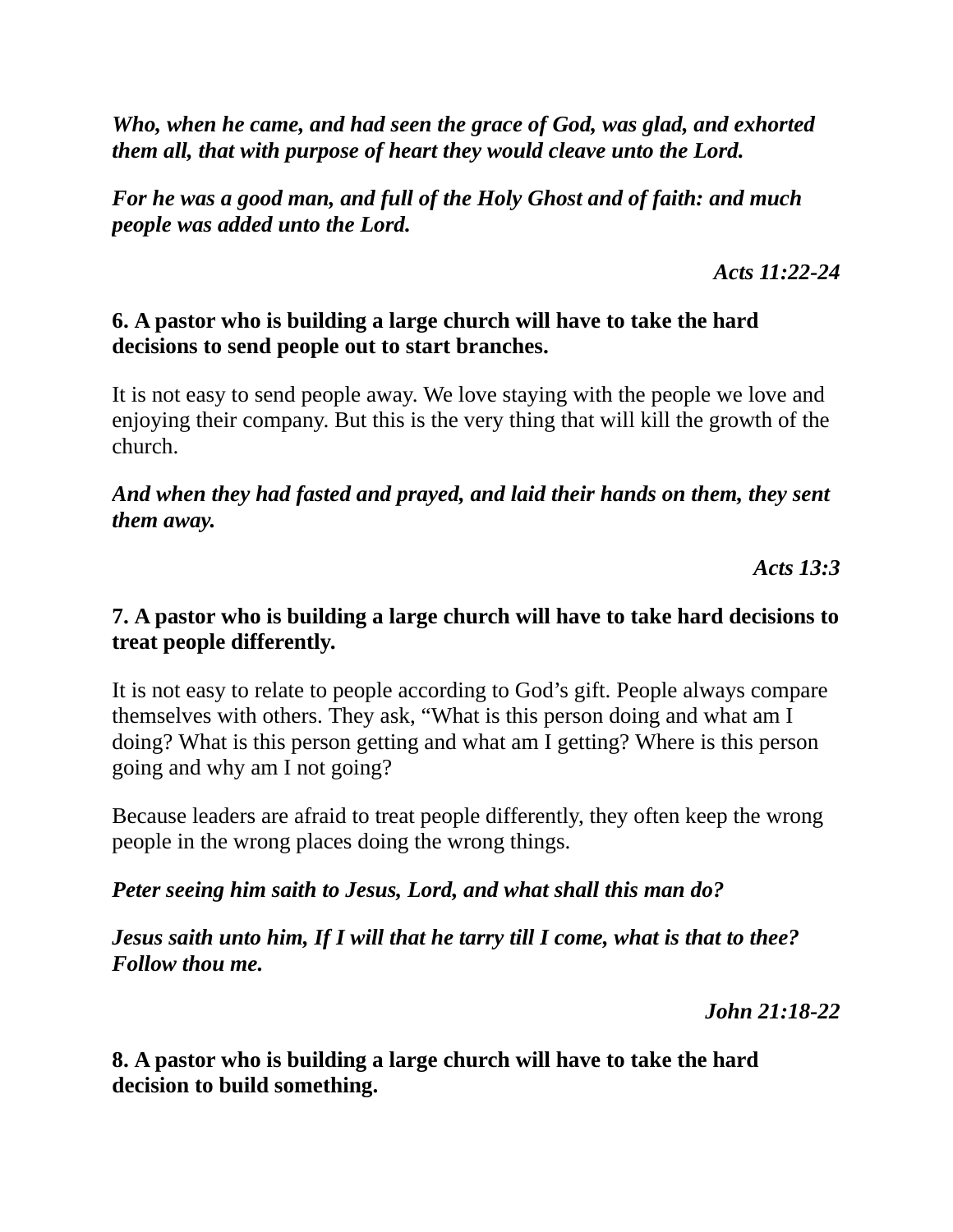Building involves a lot. Nehemiah suffered greatly because he decided to build the walls of Jerusalem. Building the house of God often involves fighting a spiritual war and building at the same time.

*They which builded on the wall, and they that bare burdens, with those that laded, every one with one of his hands wrought in the work, and with the other hand held a weapon.*

*For the builders, every one had his sword girded by his side, and so builded. And he that sounded the trumpet was by me.*

*Nehemiah 4:17-18*

# **9. A pastor who is building a large church will have to take hard decisions that make people sacrifice their money and their lives.**

It is not easy to make people sacrifice their lives. It takes a hard commander to send people to their certain death.

### *Now when Jesus heard these things, he said unto him, yet lackest thou one thing: sell all that thou hast, and distribute unto the poor, and thou shalt have treasure in heaven: and come, follow me.*

*Luke 18:22*

# **10. A pastor who is building a large church will have to take a decision to lead the people in hours of prayer.**

It is not easy to lead people in long hours of prayer. It takes a hard leader to force the congregation to go through the discipline of long hours of prayer.

# *And he cometh unto the disciples, and findeth them asleep, and saith unto Peter, What, could ye not watch with me one hour?*

*Matthew 26:40*

**11. A pastor who is building a large church will have to take decisions to practise frugality in the church. It is not easy to be frugal. It is not easy to lead people in a frugal lifestyle. People rebel against hardships. If you are not a hard strong leader, you cannot lead your organization into frugality.**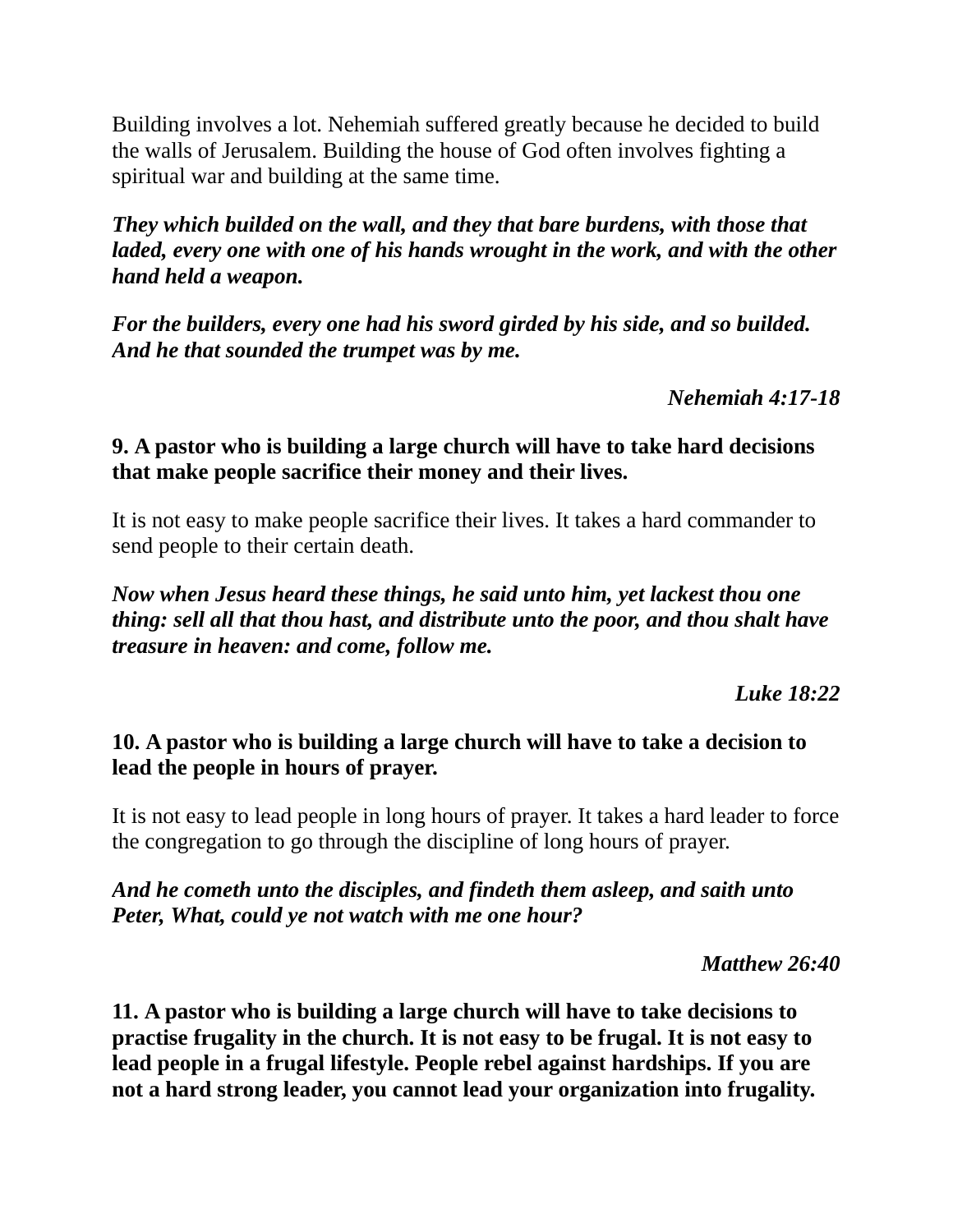*When they were filled, he said unto his disciples, Gather up the fragments that remain, that nothing be lost.*

*John 6:12*

**12. A pastor who is building a large church will have to take decisions to lead the entire congregation in hard and difficult times of fasting.**

*Then the king and his nobles sent this decree throughout the city: "No one, not even the animals, may eat or drink anything at all.*

*Everyone is required to wear sackcloth and pray earnestly to God. Everyone must turn from their evil ways and stop all their violence.*

*Jonah 3:7-8 (NLT)*

**13. A pastor who is building a large church will have to take decisions to dismiss certain people and replace them with others.**

*And the king . . . set the royal crown upon her head, and made her queen instead of Vashti.*

*Esther 2:17*

# **14. A pastor who is building a large church will have to take the hard decision to make the people give him his due honour.**

Many times a pastor has no one to say certain things for him and he will have to say them himself. Learn to say the hard things that you have to say if there is no one to say it for you.

I had to tell the church myself that I was a pastor. I had to tell my church how to address me. On another occasion I had to inform them that I was a Bishop.

*And Elijah said unto her, Fear not; go and do as thou hast said: but make me thereof a little cake first, and bring it unto me, and after make for thee and for thy son.*

*1 Kings 17:13*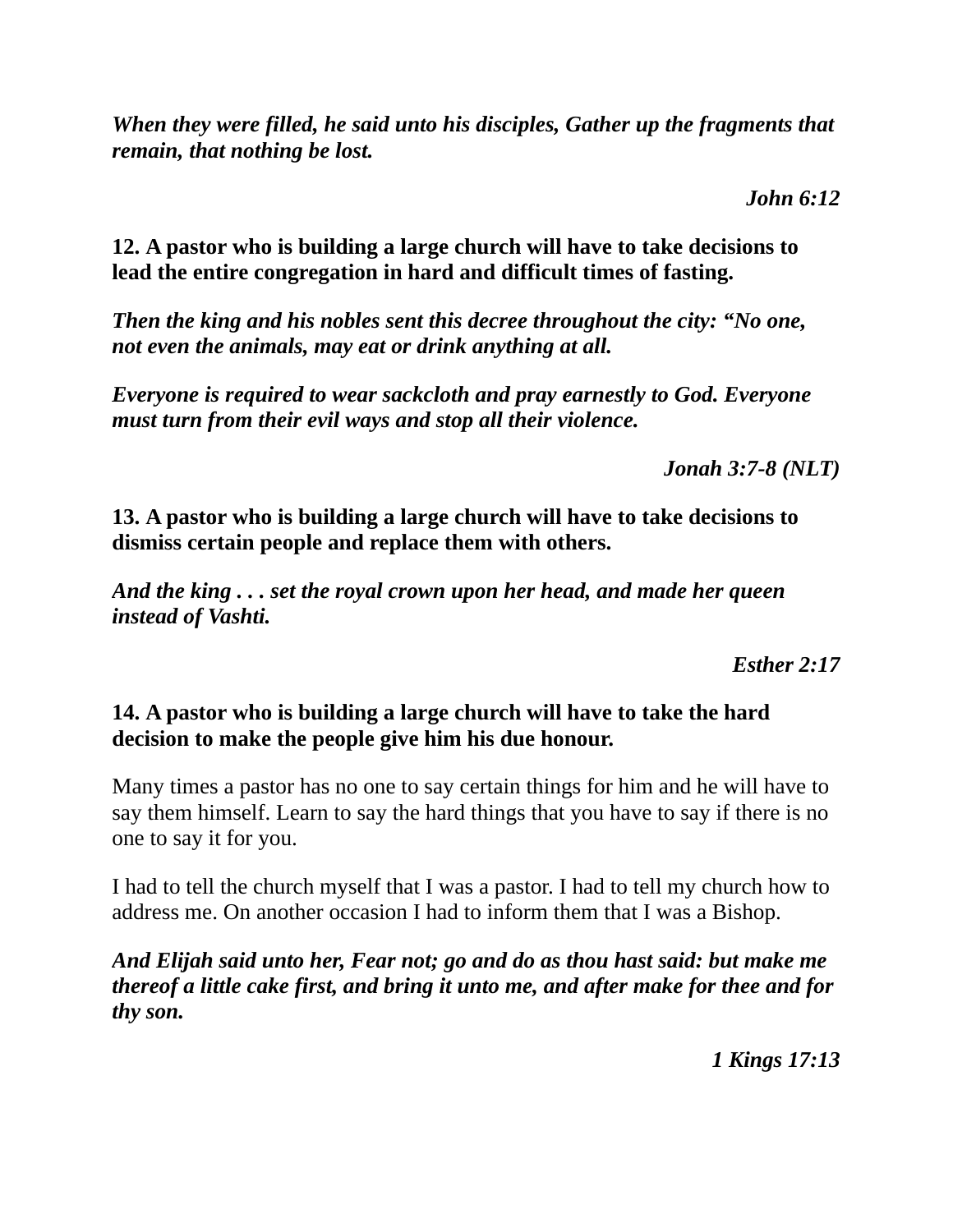# **[SECTION](#page-5-0) 13**

# **CHURCH [GROWTH](#page-5-0) AND COPYING**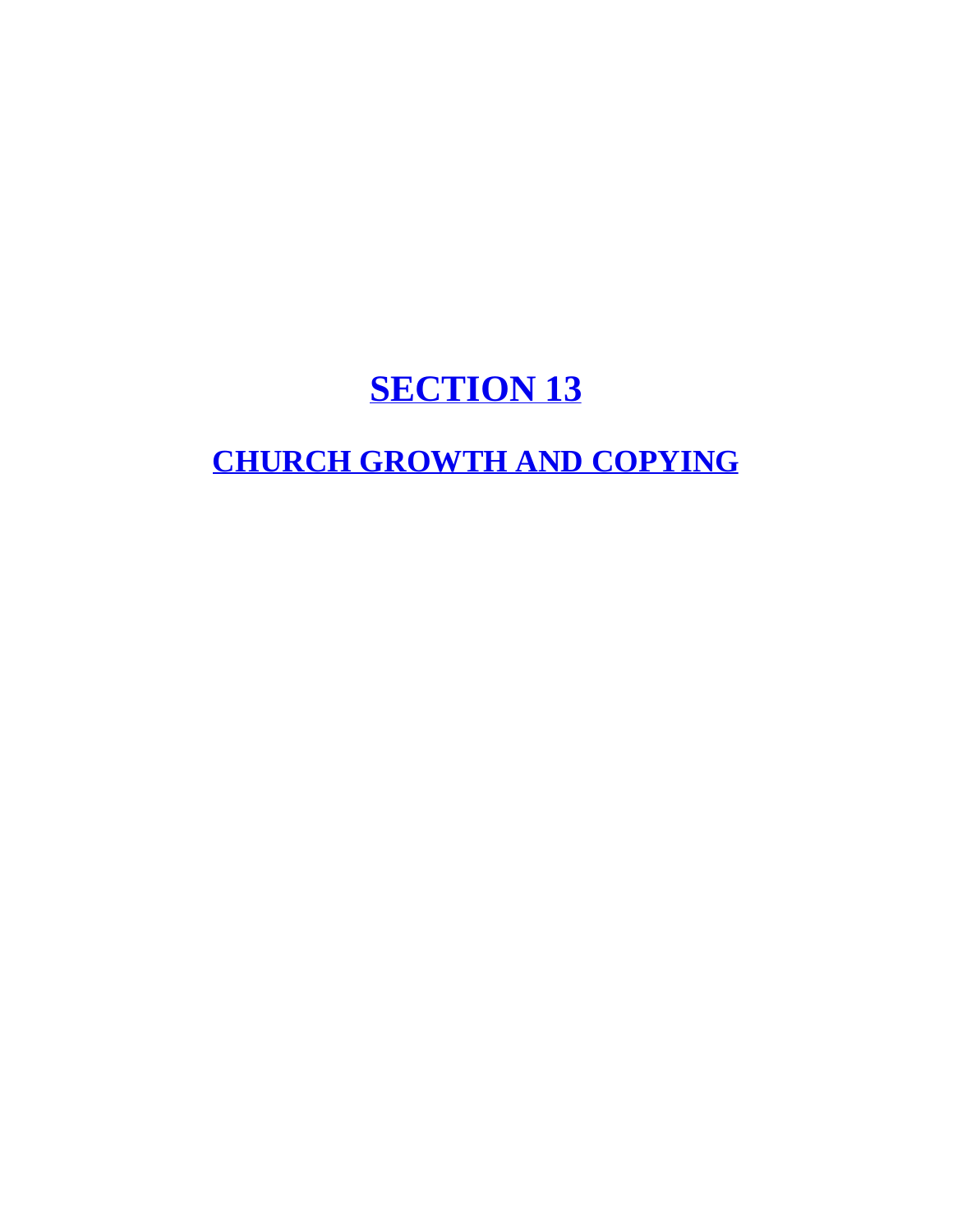# **[Chapter](#page-5-0) 32**

# **The Art of [Copying](#page-5-0)**

*Copying is the art of following a pattern or model until you have reproduced a good imitation of the original.*

All successful pastors copied from someone else. Church growth is accomplished by pastors who are willing to copy from other pastors. There is no shame in copying from someone who has experienced what you need.

Copying may be a bad word to you, but copying is only bad when it is illegally done during examinations. Copying is the highest form of learning and is the God-given method of learning which babies and children use.

"Be an original," they say. But the reality is that everyone copied from someone else. Every great worship leader copied from some worship leader somewhere else. Every great evangelist copied from another evangelist. Every great man of God is a copy of some other man of God somewhere.

Every anointing is a copy of another anointing. The anointing that came on Peter, James and John was simply a copy of the anointing that was on Jesus their master. The anointing that was on Elisha was simply another of the same kind of what was on Elijah.

Recently, I was having breakfast in a hotel in an African country and here came along a famous Christian singer whose music and CDs are played all over the world. As we sat together, one of my pastors, asked him a question, "Who has influenced your music ministry?"

He answered, "Oh, Andre Crouch has been my greatest inspiration."

I immediately understood why this fellow was doing so well. He was simply a copy of someone else. He was proud to be another of the same kind.

I have noticed that all those who do well in any field, are those who closely follow after someone of the same kind. Whether it is preaching, singing, healing,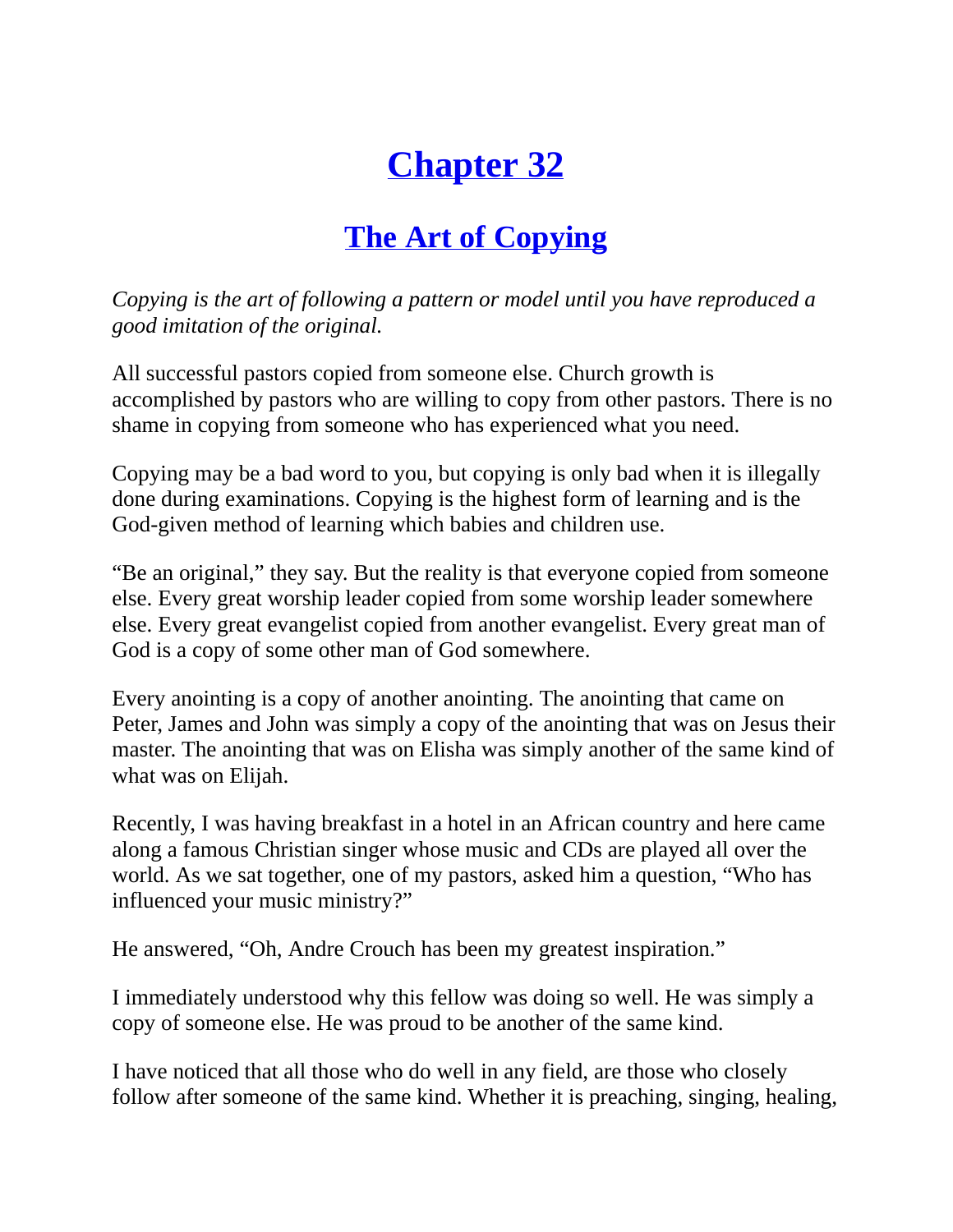pastoring; the principle is the same. God is in the business of producing many ministers of the same kind.

# **Learn How to Copy**

Decide to become a pastor of a large and growing church. You can have church growth. Decide to be a great man of God; decide to be become the pastor of a huge church. How can you do this?

The answer is simple: copy someone who has done it before you. Do not be mystical about the formula to greatness in God. Do not beat about the bush. Go directly to God's method of producing greatness.

Churches that work are pastored by pastors of a certain kind. Churches that grow are pastored by men and women of a certain kind. Since that is also your vision, why don't you become another of the same kind?

Copying is the way to the anointing. Copying is the key to greatness in God. Copying is the open door for you to enter the things of the kingdom.

If there is a great evangelist, another of the same kind will also be great. If there is an anointed pastor, another of the same kind will also be anointed. If there is a powerful apostle, another of the same kind will be powerful.

You are not special or different. You are simply going to become another of the kind that God has raised up already. You must find someone with a similar calling and follow hard after him.

It won't be long and we will be going home. You don't have much time for trial and error. You cannot afford time for experiments. You may be in the middle of your experiment when the Lord calls you.

You need to get straight to the point. You need the anointing and you need it fast! You need to preach well and you need to preach well now! You need to heal the sick and raise the dead and you need it to happen within the time the Lord has given you.

How many years of experimentation are you going to dabble in until you become humble enough to copy someone's success.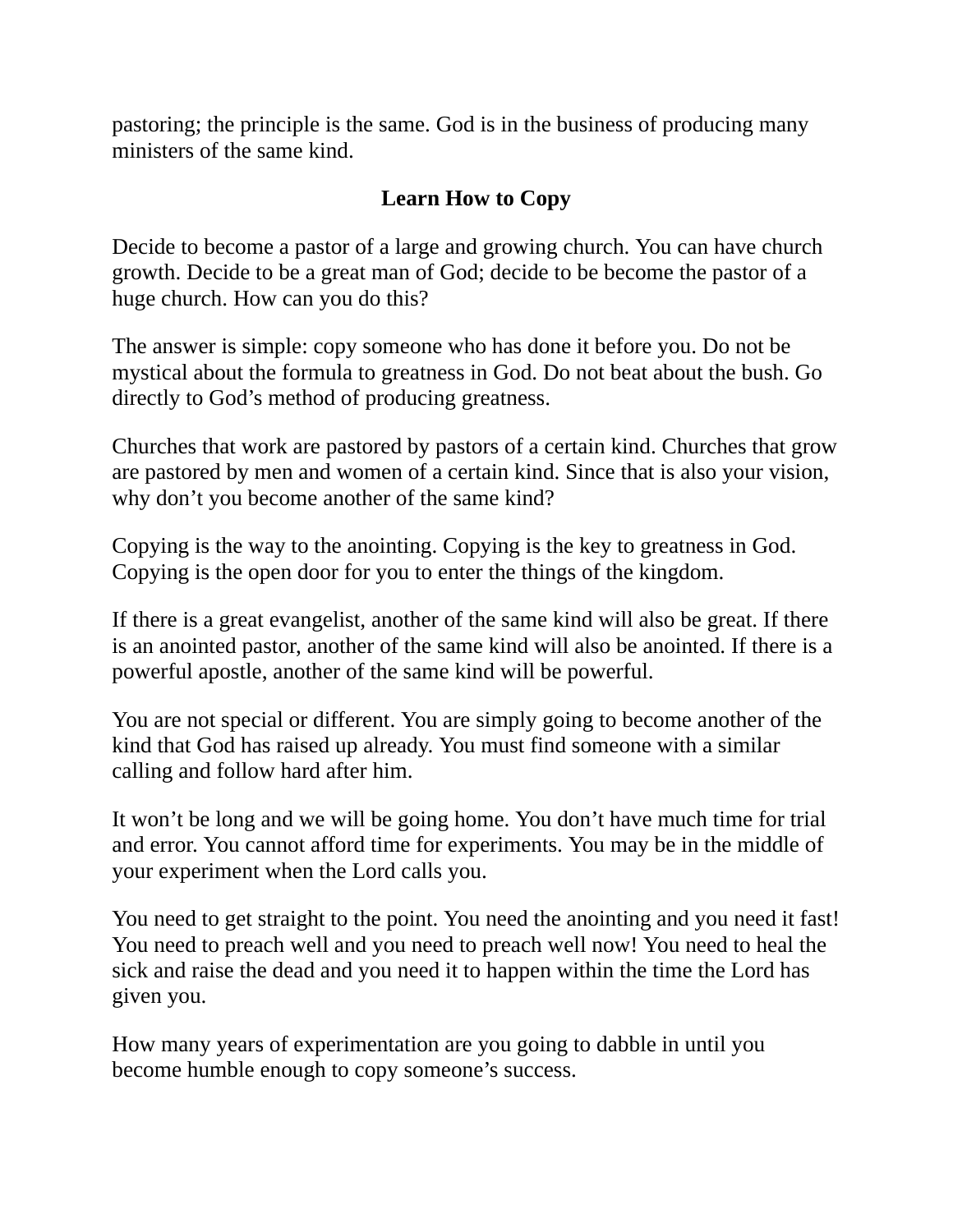#### **We Are All Copies of Something Else**

Begin to accept that we are all copies of something else. I am not some rare species whom Christ has chosen for the end-time move. Such thoughts only lead to error. I am a member of the Lord's army. I stand among the ranks and I am glad to be have been able to copy something that one of my fathers has done.

Do you want to raise up a great church?

Do you want church growth?

Thoughts of being unique will keep you away from learning from obvious examples in front of them. God wants to raise up more mega church pastors.

# **Is Copying Biblical?**

*And the earth brought forth grass, and herb yielding seed after his kind…and God saw that it was good. And God created…every living creature …after their KIND…and God saw that it was good. And God made the beast of the earth after his kind...and God saw that it was good.*

## *Genesis 1:12, 21, 25*

Almighty God created things to produce after their kind. The grass produces another of the same kind, the herbs produce another of the same kind, and the whales produce another of the same kind. Even man produces another of the same kind. The Lord God saw that another of the same kind was a good thing! Instead of being preoccupied with producing another of a different kind, let us produce fruit that is a good copy.

## *And God said, Let us make man in our image, after our likeness...*

#### *Genesis 1:26*

When the Lord created man, he created something that was like Himself. He said that let us make something that is like us: another of the same kind, a copy. There are many similarities between man and God because we are made in His image. God is a Spirit and the Father of spirits.

Human beings are also spirits living in bodies. God the Father, God the Son and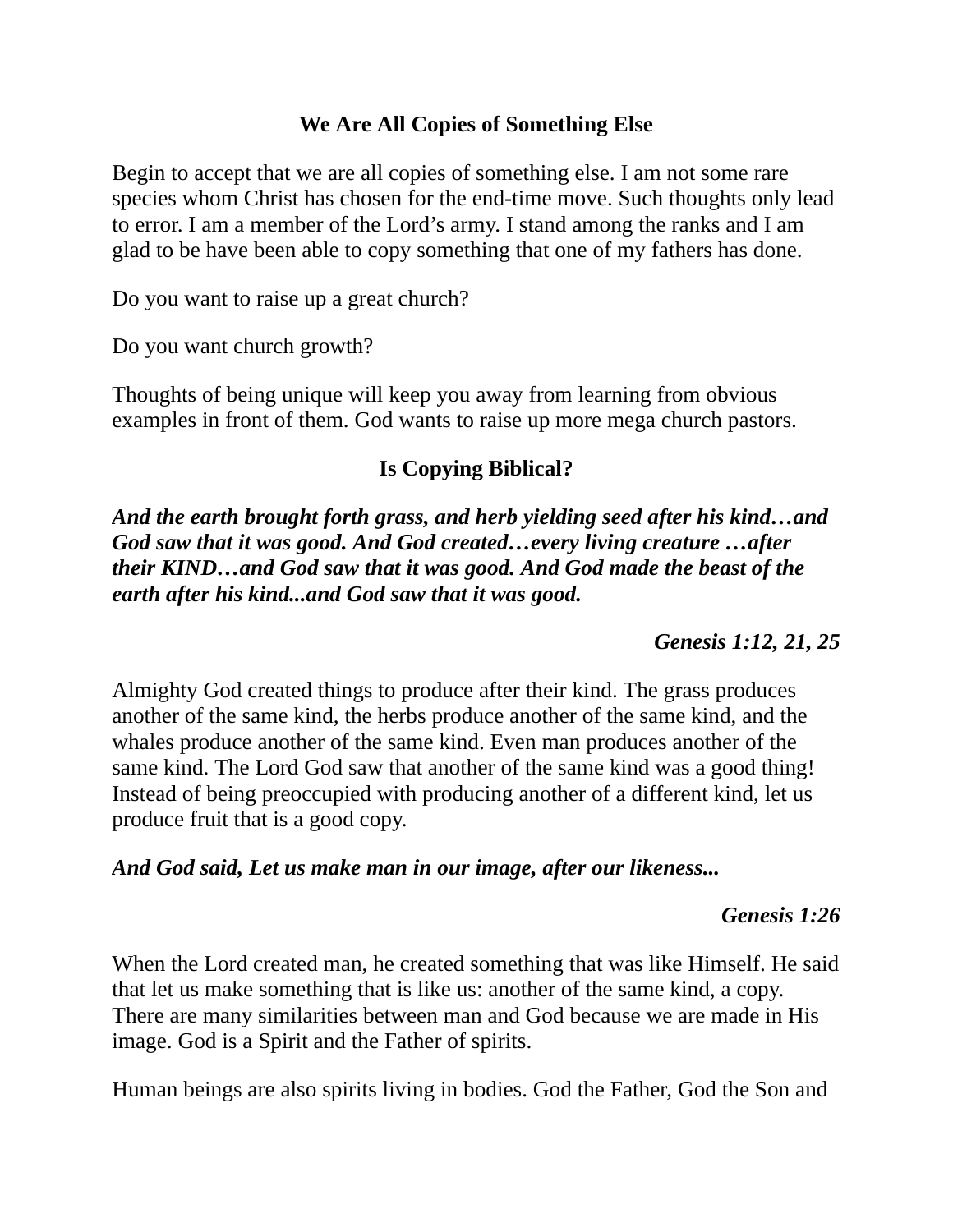God the Holy Spirit make up the Trinity we know.

Man as spirit, soul and body also makes up a triune being. When men walk in their creative and inventive elements they are clearly copying God.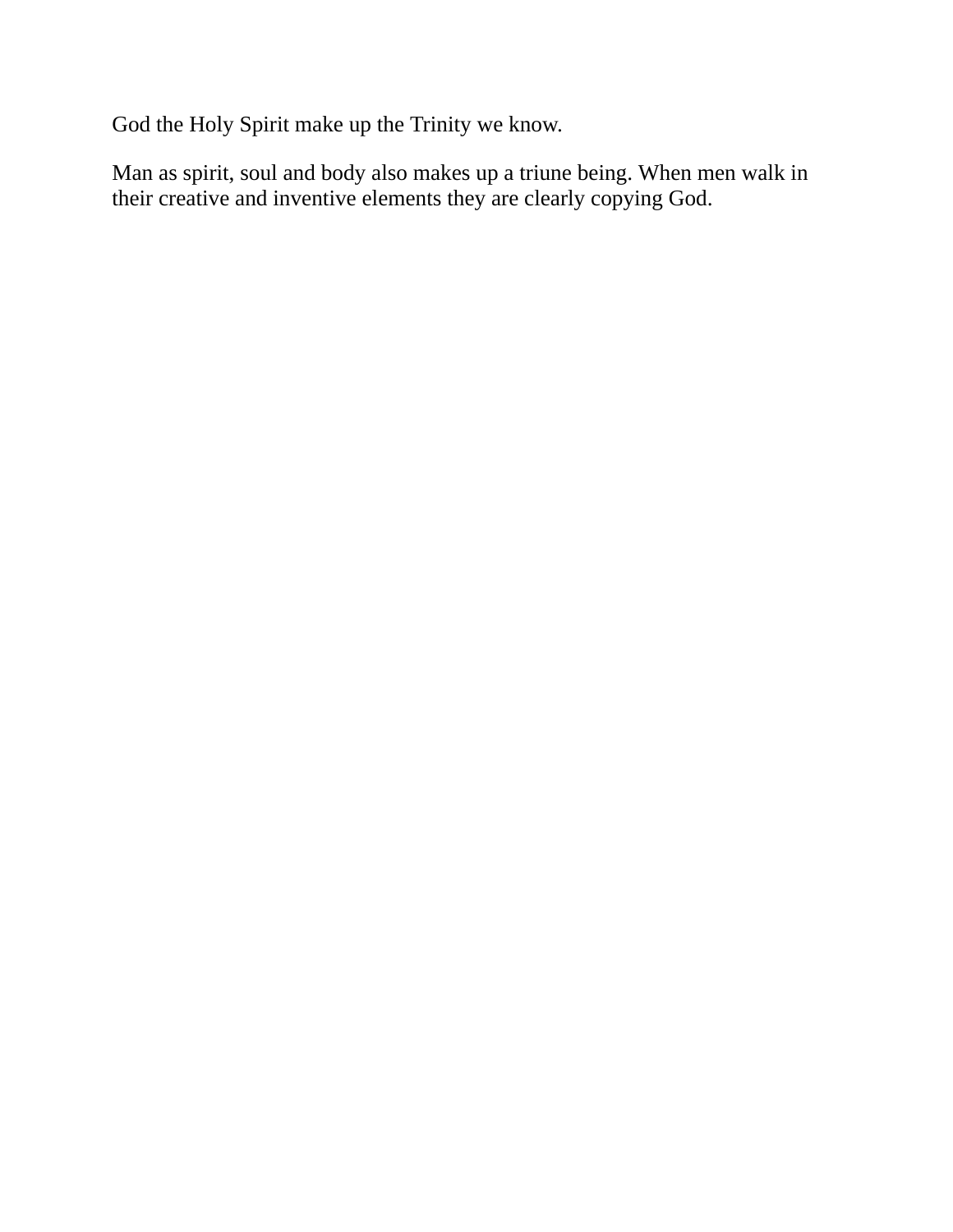# **[Chapter](#page-5-0) 33**

# **Why Copying Will Help Your [Ministry](#page-5-0)**

*Copying is the highest and fastest kind of learning.*

# **1. Copying is a God-given method of learning for children**.

Children use this method of learning effortlessly and that is why they learn anything easily. This is why children learn languages quickly. Many new things are a struggle for grown-ups to assimilate. Young people have no problems learning new things because they have no inhibitions when it comes to copying.

One day, I heard someone describe some people in his church as "BBTs". Then he said, "I myself am a "BBT".

So I asked him, "What is a BBT"? Who is a "BBT"?

He answered, "A "BBT" is somebody who was "Born Before Technology".

He continued, "Such people cannot learn or use computers and other modern technology."

He explained, "When you have BBTs in charge of certain things the church is not able to move forward."

I thought to myself, "What makes someone a "BBT" is his inability to learn anything using the fastest method of learning – copying! He cannot understand the computers, the software and the other modern gadgets because he does not copy easily."

## **2. Copying is God's way of making you humble.**

*. . . that they without us should not be made perfect.*

*Hebrews 11:40*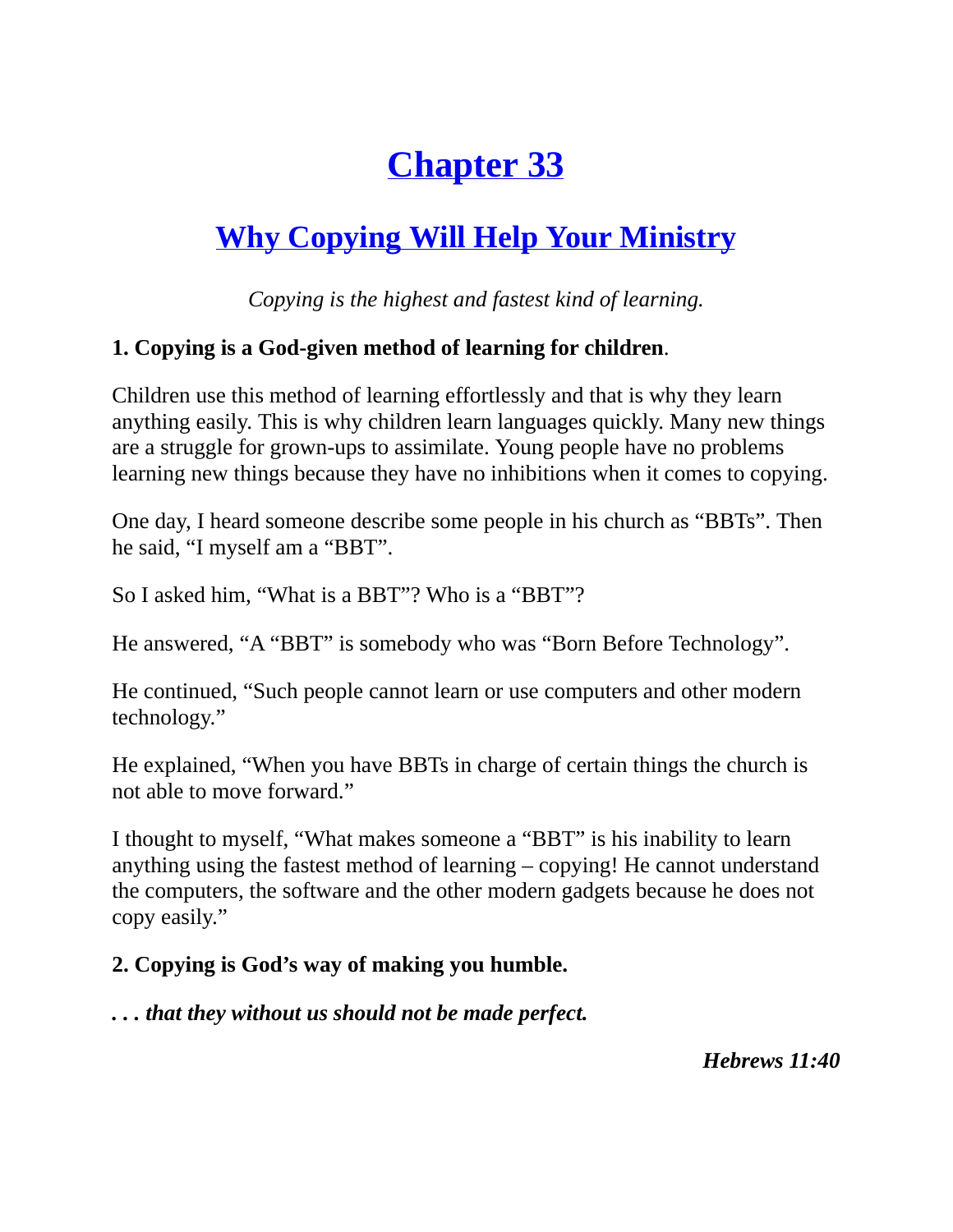The world's system teaches that the way to be qualified is to go to school. But the biblical way to becoming anything in the ministry is copying and following. Copying is the natural way by which God reproduces ministers. Pride and presumption will keep us from becoming highly anointed servants.

Think about it; if you were able to do as much as certain people, it would be a great achievement. Forget about outshining others! If you can just be as good as some of the guys ahead of you, you would have achieved a lot.

The ministry is difficult. It takes a lot of grace to even please God.

#### *And I will pray the Father, and he shall give you another Comforter, that he may abide with you for ever;*

# *John 14:16*

The Holy Spirit (Comforter) is the anointing. When Jesus promised another comforter of the same kind, He was promising another anointing of the same kind. He was showing that the same kind of anointing with which He had ministered would be available to the apostles when He left.

Most pastors would hasten their progress in the ministry if they would understand this simple truth. There is no new and special anointing that God wants to give you. He is simply going to give you another anointing of the same kind. Even the apostles were promised another of the same kind.

It takes humility to admit that you are not an original. When people are impressed with your ministry, it is not easy to reveal that your message is not original. When people are impressed with your style it is not easy to reveal that you learnt it from somewhere else.

Copying makes you dependent and sheep-like. The sheep nature is different from the serpent nature. It is the nature of snakes to be independent and solitary. This is the very opposite of how you must be if you want to walk with the Lord.

To be another of the same kind, you will have to depend on someone, you will have to learn from someone and you will have to follow someone. It is a good thing because no one can boast except in the Lord who created all things.

Because you are humble, the blessings of God are going to be passed on to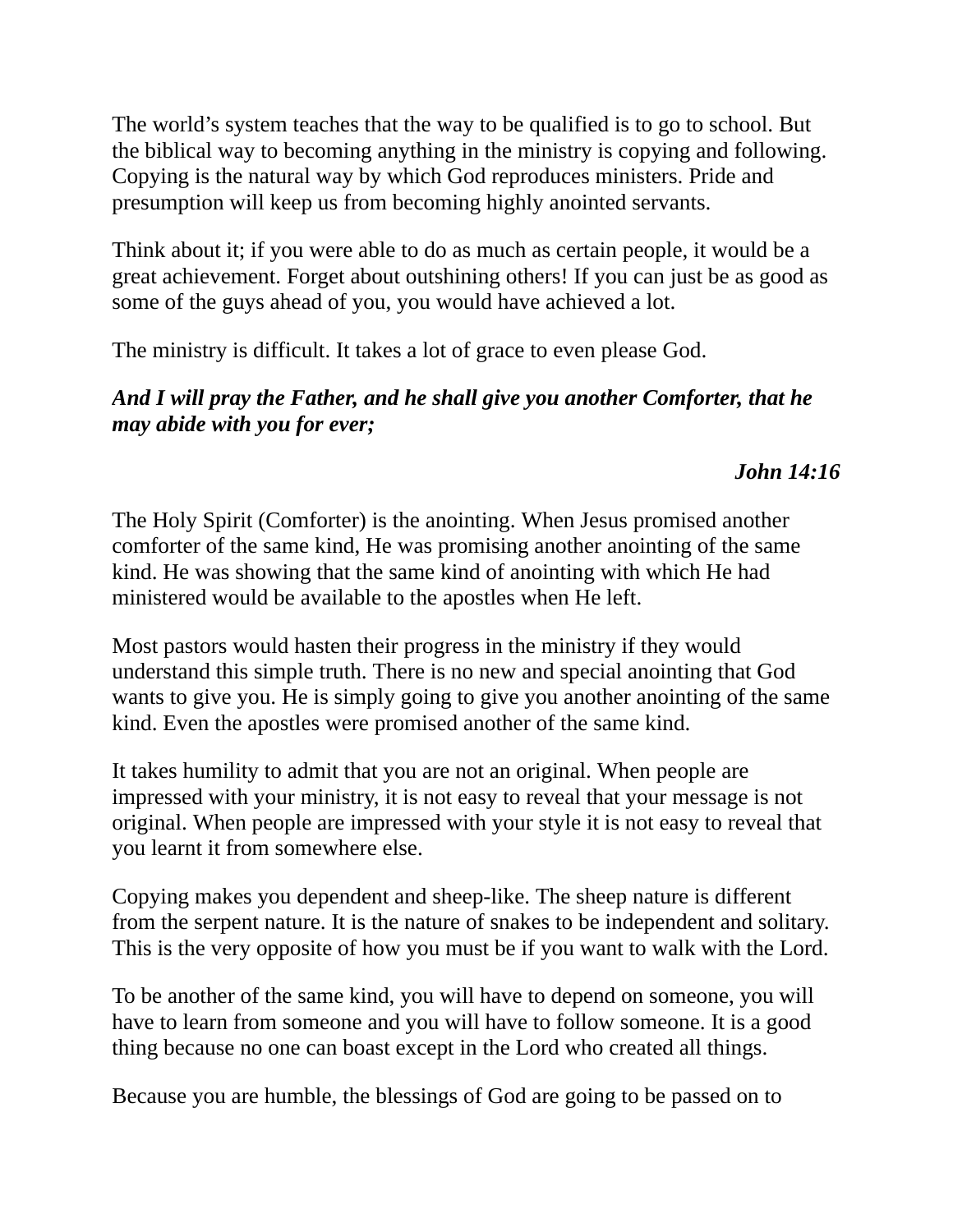another generation.

Not only will there be one great man of God for this generation, but there will be another of the same kind for the next generation.

#### **3. Copying causes you to discover that there is nothing new under the sun.**

*The thing that hath been, it is that which shall be; and that which is done is that which shall be done: and there is no new thing under the sun. Is there any thing whereof it may be said, See, this is new? it hath been already of old time, which was before us.*

#### *Ecclesiastes 1:9-10*

Indeed, there is nothing new under the sun. This is a fact that you must accept. You have nothing *new* to offer and your life will not introduce anything special.

Like most ministers, I once thought I was introducing something new. I thought I had some new gifts and ideas, which no one else had ever had.

With time, I discovered that all that I was doing had been done before. Every single thing I am doing and saying I have found people who said them before I did.

The truth about my ministry is that I am simply following hard after others I genuinely admire. I want to be like them and I am not ashamed to say so! I like their spirit! I like their flow! If I can be a copy of something that is working it would be a great achievement for me.

#### **4. Copying is good because you become something that is already successful and working.**

Copying sets you free from experimentation. You are free from years of wasting time as you discover principles that have worked over and over again.

You do not have to create a new name. Making a name is not easy. That is why names are sold as franchises. A good name is one of the most valuable things on earth. Becoming another of the same kind means you are another with the same kind of name. Copying gives you access to strategies and formulae that have worked for your kind.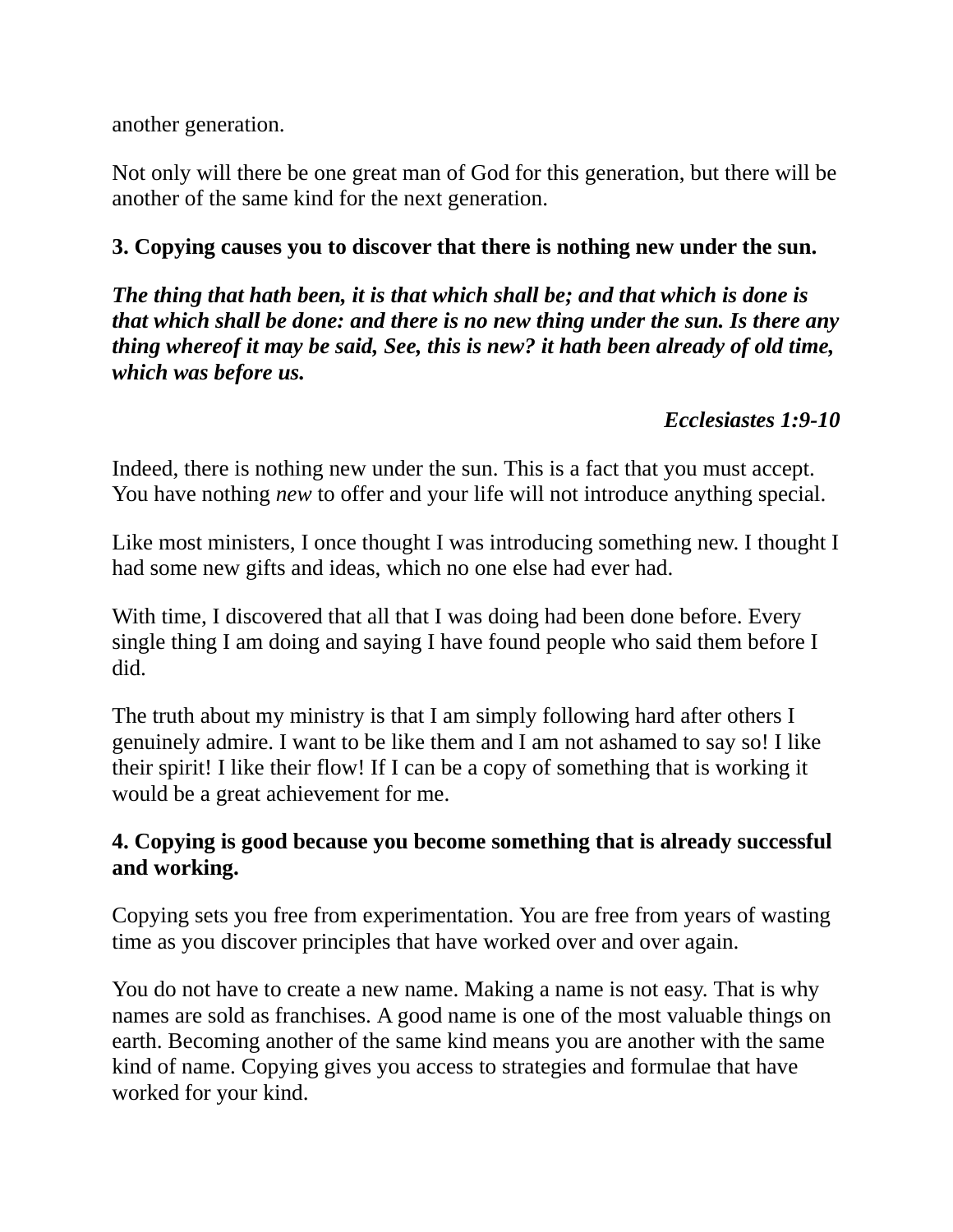When I decide to become another of the same kind, all I need to know are the methods which were used by the one I am copying from. What worked for him will work for me. I simply copy the systems and techniques that have produced the results in him. Since I am going to be another of the same kind, the same kind of methods that worked for him will surely work for me!

# **5. Copying makes things easier for you on this road of ministry.**

Many who are called to the ministry do not know how to walk the road of ministry. They know God has called them but don't have a clue as to how to progress. Many men of God do not know how to climb into higher heights in ministry. They see other men of God accomplishing great things but don't know that they can do the same!

The road to accomplishing the same things is clear now. Humble yourself and become another of the same kind.

Don't try to be unique, special or different. Just become a copy of something that is working. Become another of the same kind. Use the techniques they used. Follow them very closely. Preach what they preach. Pray in the same way that they pray. Seek God in the same way that they do. Have as close a relationship to God as they do. You will surely become a marvelous copy of something successful

# **6. Copying helps you to enter new things faster.**

Copying quickens your rate of advancement in life and ministry. Because you are following a well-chartered road, you have the benefit of those who went on before you. The things that slowed them will not slow you down. You will move through obstacles faster because your kind will give you tips on how to overcome.

Without experiments and trials, anyone would be faster. One day, I was going somewhere with someone. He was in his car ahead and I was in mine. When he got into traffic, he called me and told me not to come the way he had gone because there was too much traffic on his route. I ended up getting there faster than he did because he saved me from having to go through his problem.

# **7. Copying helps to overcome problems**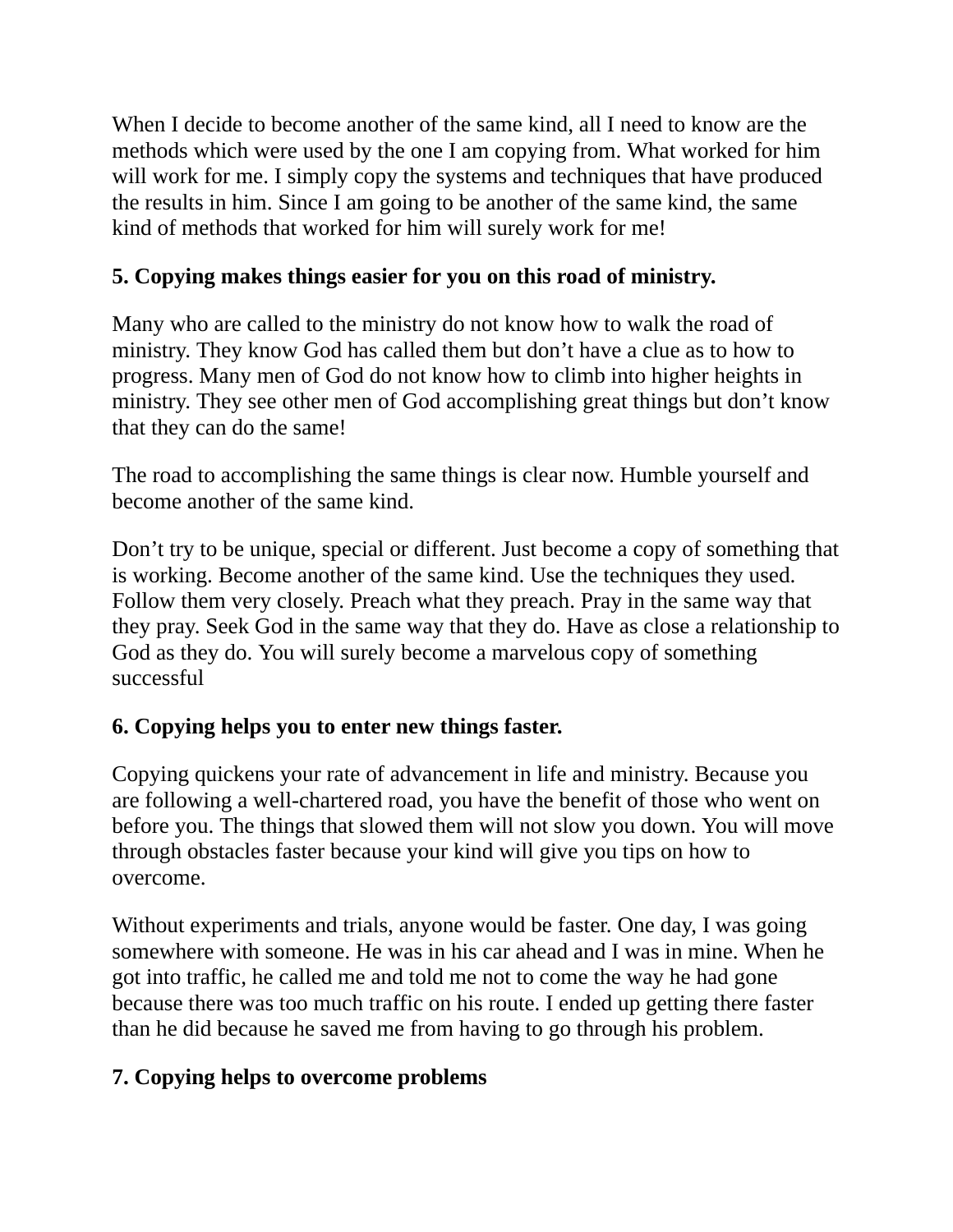Problems of a particular kind usually have the same solution. When you copy someone you will learn from the solutions he has developed. His experience at tackling the same problems will be yours.

Have you ever wondered why doctors are calm in the face of apparent emergencies? It is because they are following solutions that have been repeated over and over for the same kind of problem.

## **8. Copying is the natural way to increase.**

The natural way that all of creation multiplies is by producing another of the same kind.

#### *And the earth brought forth grass, and herb yielding seed after his kind…and God saw that it was good. And God created…every living CREATURE...after their KIND…and God saw that it was good. And God made the beast of the earth after his kind…and God saw that it was good*.

## *Genesis 1:12, 21, 25*

The natural way that the church will grow from glory to glory is to shamelessly learn from those ahead. I do not dispute that there are other ways to move forward. But I can share what has worked for me. *Copy! Copy! Copy!* Become another of the same kind. I want to be like my fathers who have gone ahead of me. I want to be exactly like them. I want to be like Jesus. I don't need to have any unique characteristics.

## **9. Copying is the key to great Teaching and Preaching**

#### *Hear another parable: There was a certain householder, which planted a vineyard, and hedged it round about, and digged a winepress in it, and built a tower, and let it out to husbandmen, and went into a far country:*

#### *Matthew 21:33*

Jesus taught the Word of God in the most beautiful and anointed way ever known to man. Little children remember his stories long after they stop reading the Bible. His teachings are relevant two thousand years after He gave them.

The things that Jesus said are read by more people, quoted by more authors,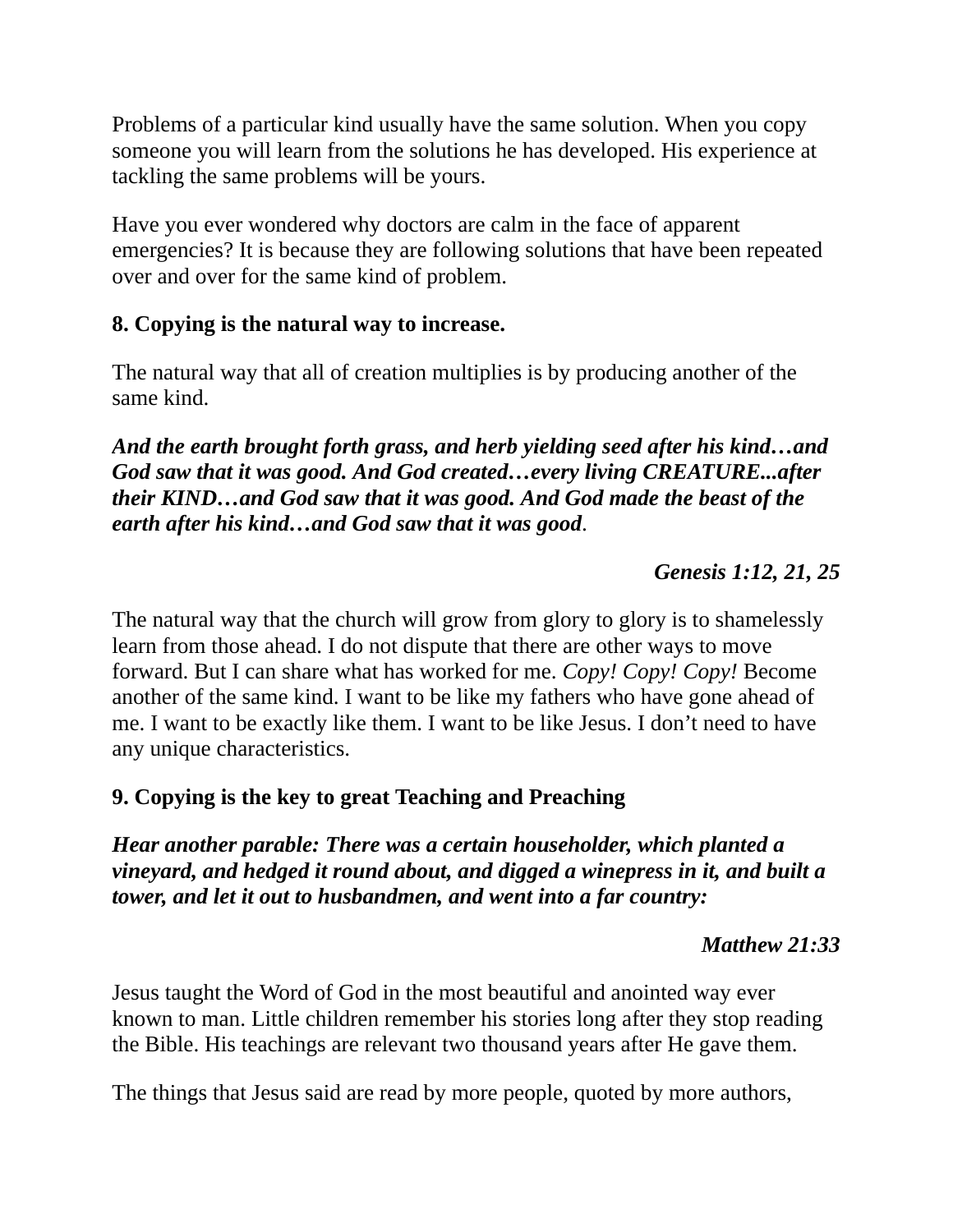translated into more languages, set to more music and represented in more art than any book ever written by man.

As someone said, comparing the teachings of Socrates, Plato and Aristotle to those of Jesus is like comparing an enquiry with a revelation!

Years ago, I told my beloved that I wanted to be a teacher of the Word like Jesus was. I thought to myself, "The teachings of Jesus are not easily forgotten, even by children." I decided to copy Jesus. Years ago, before I became a pastor, I decided to teach and preach with stories.

Jesus told so many stories. He would say, "A certain man had two sons…, a certain man made a great party…, there was a certain rich man which was clothed in purple…, a certain rich man died…, a certain man went up from Jericho…, there was a certain rich man which had a steward…, the ground of a certain rich man brought forth bountifully…, a certain noble man went into a far country…"

I decided that I wanted to be a teacher like Jesus. I didn't want to be anything new; I just wanted to be an exact copy of Jesus Christ.

The key to becoming a great preacher is to copy another great preacher. Just find a preacher whose ministry touches lives and become another of the same kind. Learn how to preach by copying! Don't blame anyone for your dry preaching. Don't blame anyone if no one listens to you! You know what to do.

Preach in the same way, teach in the same way and you will be very successful. Don't try anything new because there is nothing new.

I don't know how plainer I could be when I say you should "copy"? Shamelessly copy, photocopy, photograph, replay, rewind and repeat what those great men do. You will find yourself becoming another of the same kind!

Those who are too proud to do this deliberately are becoming copies of somebody anyway. Why not choose and become a copy of somebody you admire? Why not choose to be a copy of someone whom God has sent into your life to train and mentor you?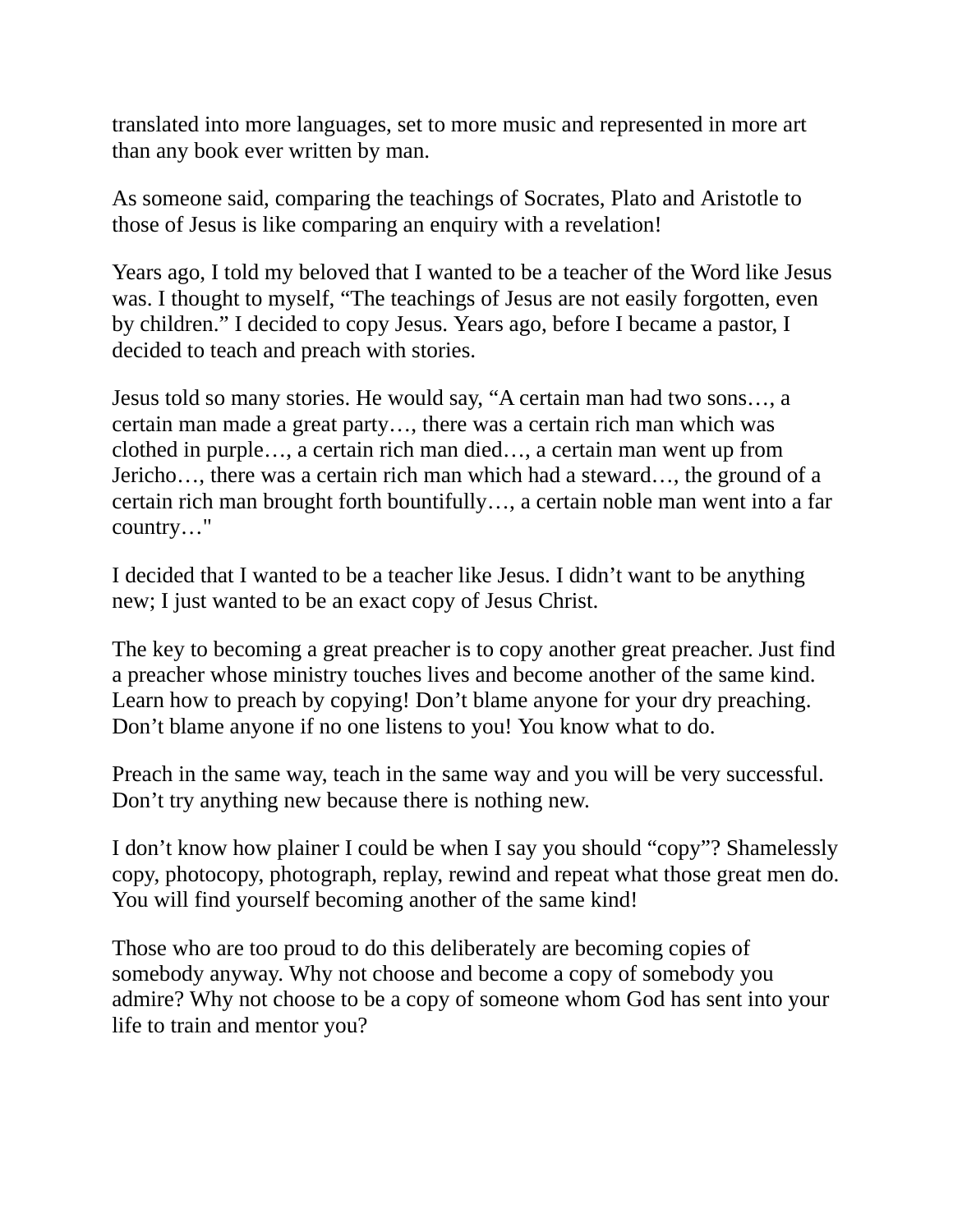# **[SECTION](#page-5-0) 14**

# **CHURCH [GROWTH](#page-5-0) AND HARD WORK**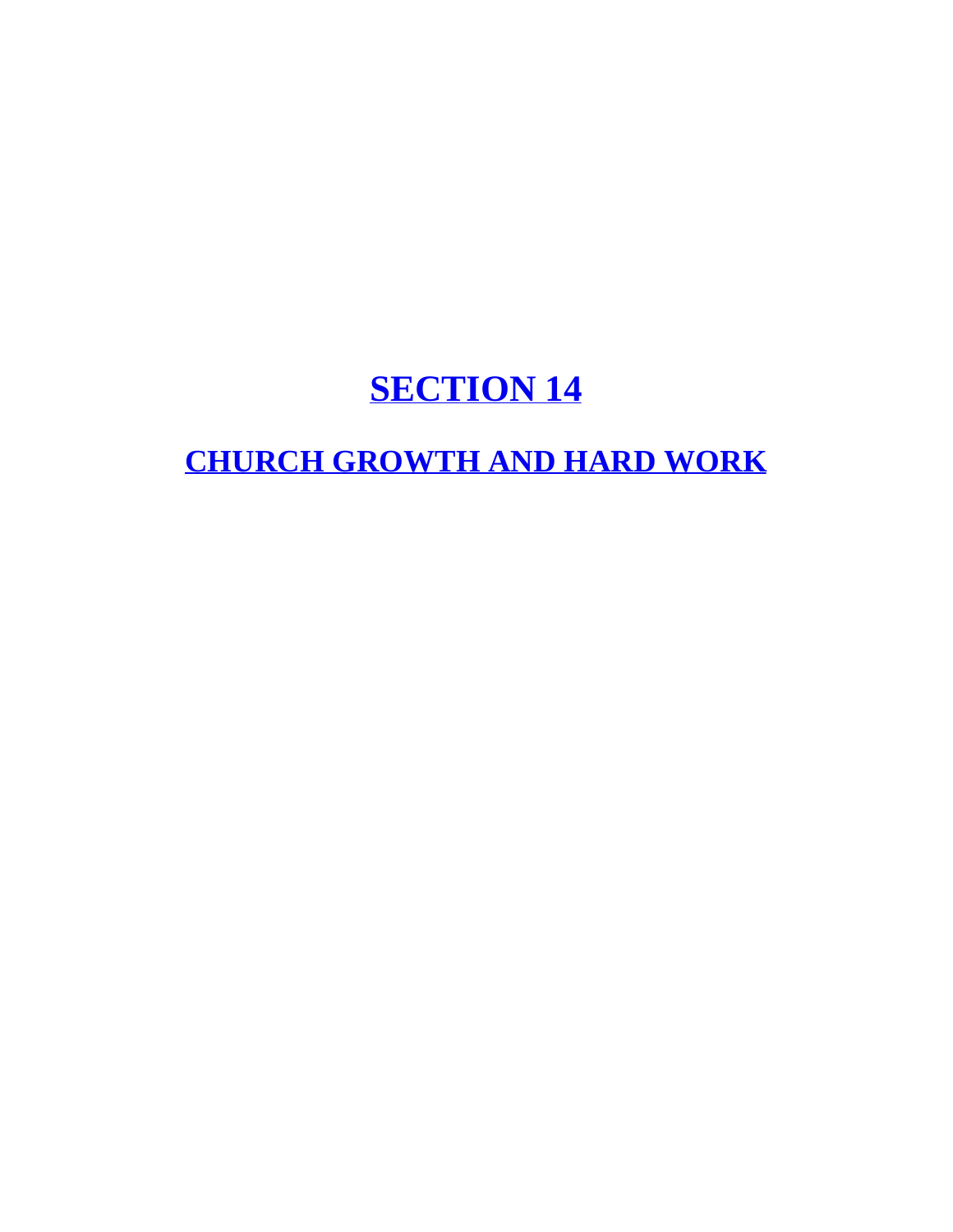# **[Chapter](#page-5-0) 34**

# **Church Growth and the Constant Effort to [Accomplish](#page-5-0)**

#### **Diligence**

Church growth is accomplished through constant effort. Without persistence in seeking the growth of the church, you will never have a mega church. Many pastors are unwilling to apply the relentless, unremitting and exacting efforts that are required to accomplish church growth. The church, like a farm, will require you to bestow much labour on it.

*Diligence is the constant and earnest effort to accomplish what is undertaken.* Diligence is the persistent exertion of your body and mind towards your goal. People just want hands to be laid on them so that they can receive the magical gift of a mega church. But church growth does not happen that way. Church growth happens by being attentive and persistent in building the church. Church growth happens through diligence. Church growth will be given to pastors who believe in diligence. Church growth will be given to pastors who are relentless in their pursuit of church expansion.

## **Seven Rewards for Your Constant Efforts**

**1. Pastors who exert a constant effort to accomplish church growth can expect to be found without spot and blameless.**

*Wherefore, beloved, seeing that ye look for such things, be DILIGENT that ye may be found of him in peace, WITHOUT SPOT, AND BLAMELESS.*

*2 Peter 3:14*

**2. Pastors who exert a constant effort to accomplish church growth can expect to become rich through their work.**

*He becometh poor that dealeth with a slack hand: but the hand of the*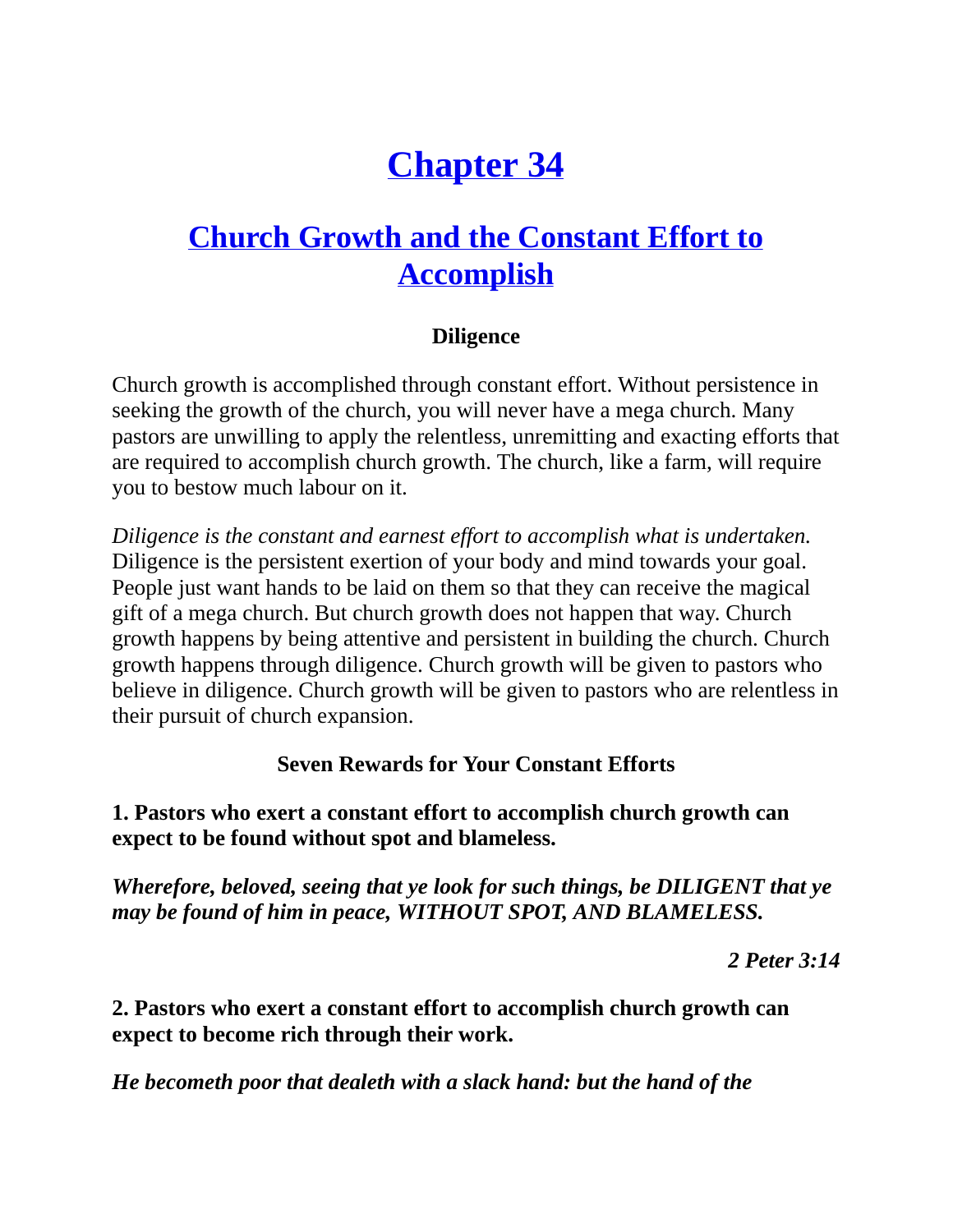#### *DILIGENT MAKETH RICH.*

*Proverbs 10:4*

**3. Pastors who exert a constant effort to accomplish church growth can expect to become men of authority in charge of huge churches.**

*The hand of the DILIGENT shall BEAR RULE: but the slothful shall be under tribute.*

*Proverbs 12:24*

**4. Pastors who exert a constant effort to accomplish church growth can expect to be made anointed, prosperous and fat.**

*The soul of the sluggard desireth, and hath nothing: but the soul of the DILIGENT shall BE MADE FAT.*

*Proverbs 13:4*

**5. Pastors who exert a constant effort to accomplish church growth can expect plenteousness in church members and church growth.**

*The thoughts of the DILIGENT tend only to plenteousness; but of every one that is hasty only to want."*

*Proverbs 21:5*

**6. Pastors who exert a constant effort to accomplish church growth can expect to gain access to the corridors of power and influence.**

*Seest thou a man DILIGENT in his business? he shall STAND BEFORE KINGS; he shall not stand before mean men.*

*Proverbs 22:29*

**7. Pastors who exert a constant effort to accomplish church growth can expect to have a great ministry that will last many generations.**

*Be thou DILIGENT to know the state of thy flocks, and look well to thy herds. For riches are not for ever: and doth the crown endure to EVERY*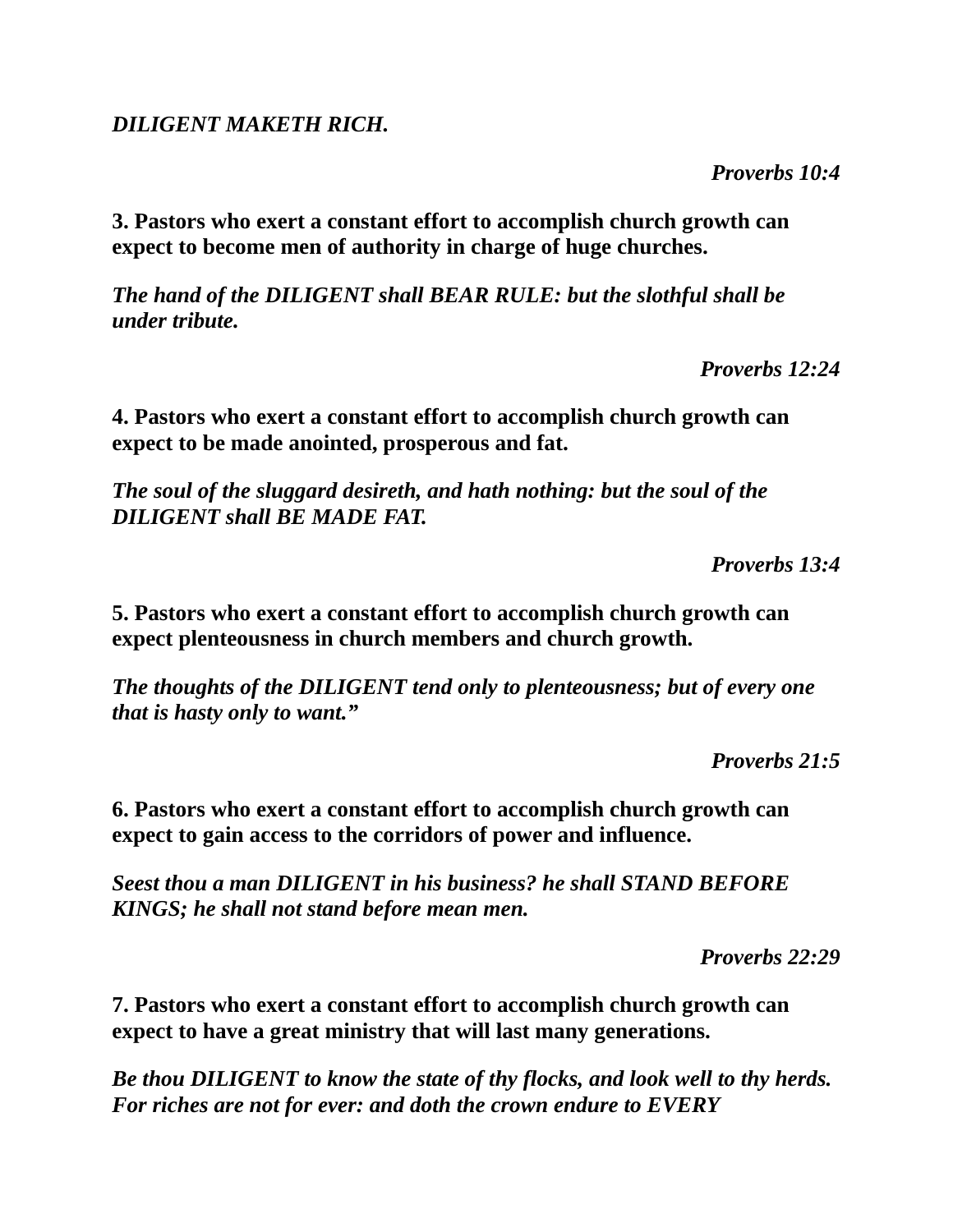#### *G E NE RA TI O N ?*

*Proverbs* 27:23-24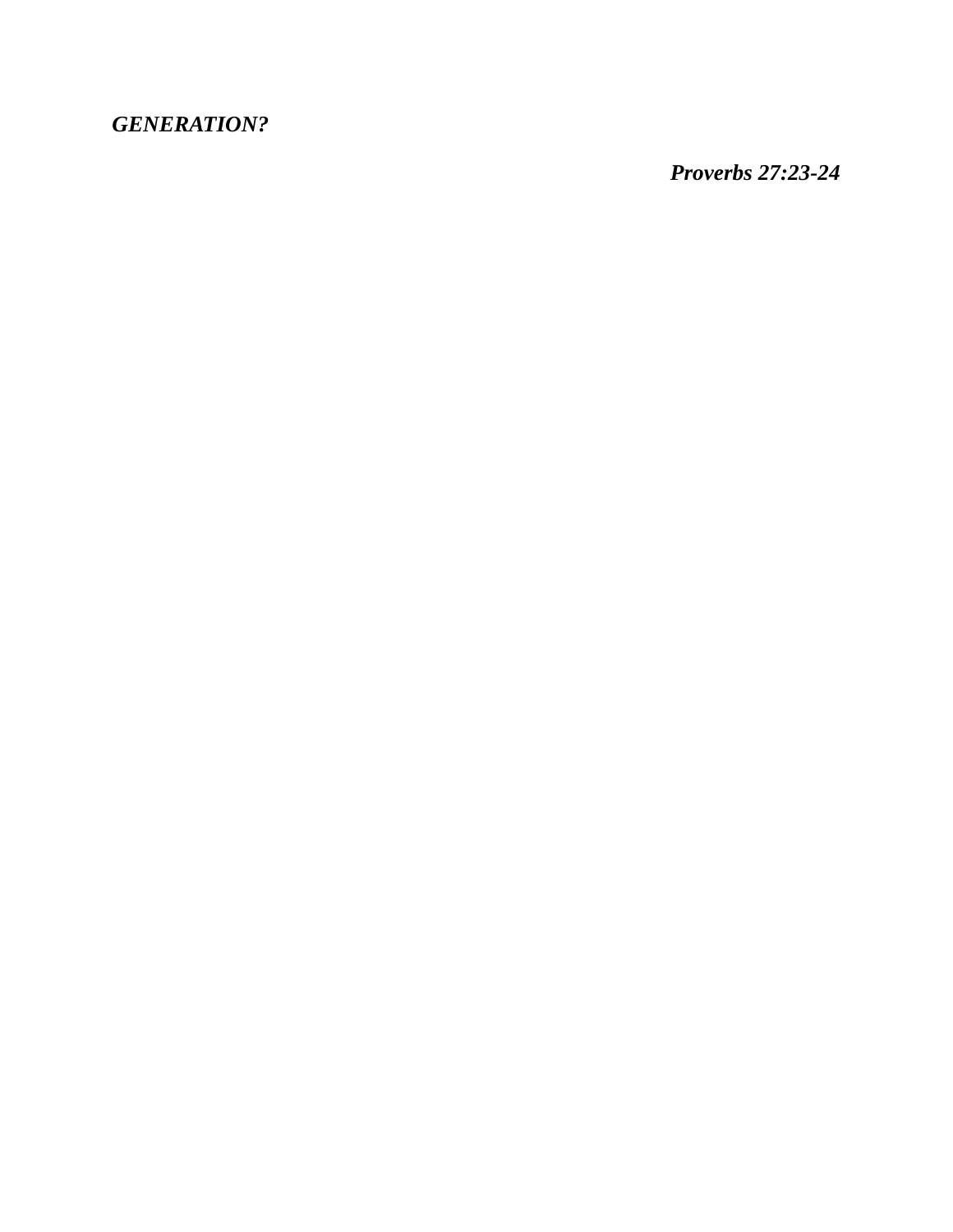# **[Chapter](#page-5-0) 35**

# **How to Work Hard For a Mega [Church](#page-5-0)**

#### *Let the elders who rule well be considered worthy of double honor, especially THOSE WHO WORK HARD at preaching and teaching.*

*1 Timothy 5:17 (NASB)*

How do you become an industrious worker, occupied all the time with the Lord's work?

How do you become an effective, tenacious and tireless minister of the gospel? How can you be relentless in your drive for church growth? This chapter seeks to show you how to work hard as a pastor.

#### **1. Work hard by using the most fruitful working hours.**

Every true job has its own working hours. The work of the ministry has its own peculiar working hours. This often confuses people. They think pastors must be in the office from 9:00 a.m. to 5:00 p.m. like everybody else.

But those are the fruitful working hours of secular offices. But we are not bankers or accountants. We are ministers of the gospel!

No more banking hours for pastors! Nobody asks pilots to work from 9:00 a.m. to 5:00 p.m. Everybody knows that their working hours are peculiar and everyone accepts that reality.

Helps ministers and church administrators may have to work from 8.00am to 5.00pm like secular workers because of the nature of their ministry work. But shepherding pastors will have completely different fruitful working hours.

On Sunday mornings, our church boots into action at 6.00am and we sometimes leave after midnight. Sunday is the church's busiest and most important day for the pastor. A Sunday well spent is like a whole week of work! It should be the case for every church. Pastors counsel, visit, and teach Bible school classes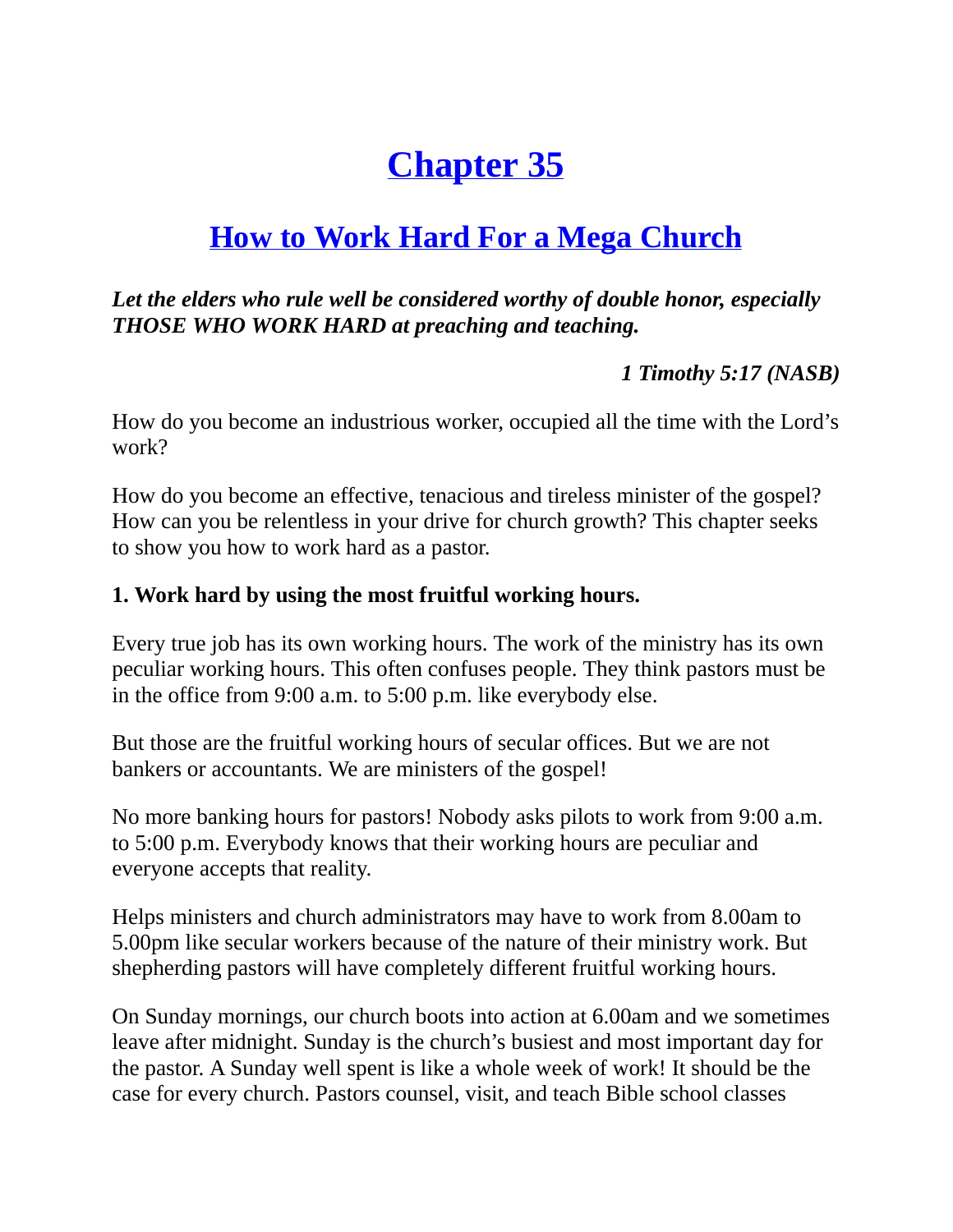throughout the whole of Sunday. Pastors who are building their churches must rest on Mondays.

# **2. Work hard by spending a lot of time on the church.**

When an activity consumes just a few minutes of your time in a week, it cannot be called your "work". For instance, I drive my car for a few minutes every day but my work is not "driving" per se. It is something that I do on my way to work.

However, if driving a car, for example a taxi, were to become my work, I would not spend less than eight hours a day driving. Then, to me, driving would have become work!

You cannot claim to be doing the "work" of the ministry until it actually consumes a reasonable amount of time in your week.

If waiting on God, catching the anointing, catching revelation and receiving guidance from the Holy Spirit does not take up many hours and days of your week, then you are not working yet. For a minister of the gospel, praying and waiting on God must take up many hours. If it is work it will take up your time.

When you were not a pastor building a large church, you could afford to spend a few minutes catching the anointing. You could afford to spend twenty minutes receiving a revelation from the Word. But now that you are a serious professional mega church builder, you need to spend several hours and days waiting on the Lord!

# **3. Work hard by expending your energy and money on the church.**

Everyone must realize that doing the work of the ministry involves spending a lot of energy. Do not be surprised if you get tired doing the work of a pastor. It is only a sign that you are working well. Most good jobs leave their employees exhausted.

Do not be surprised if the ministry leaves you tired and worn out.

Another thing that you will expend is money. Does it not cost you money to go to work everyday? Do you not spend money at work for lunch everyday?

It is the same thing with the work of ministry. Why should you complain if you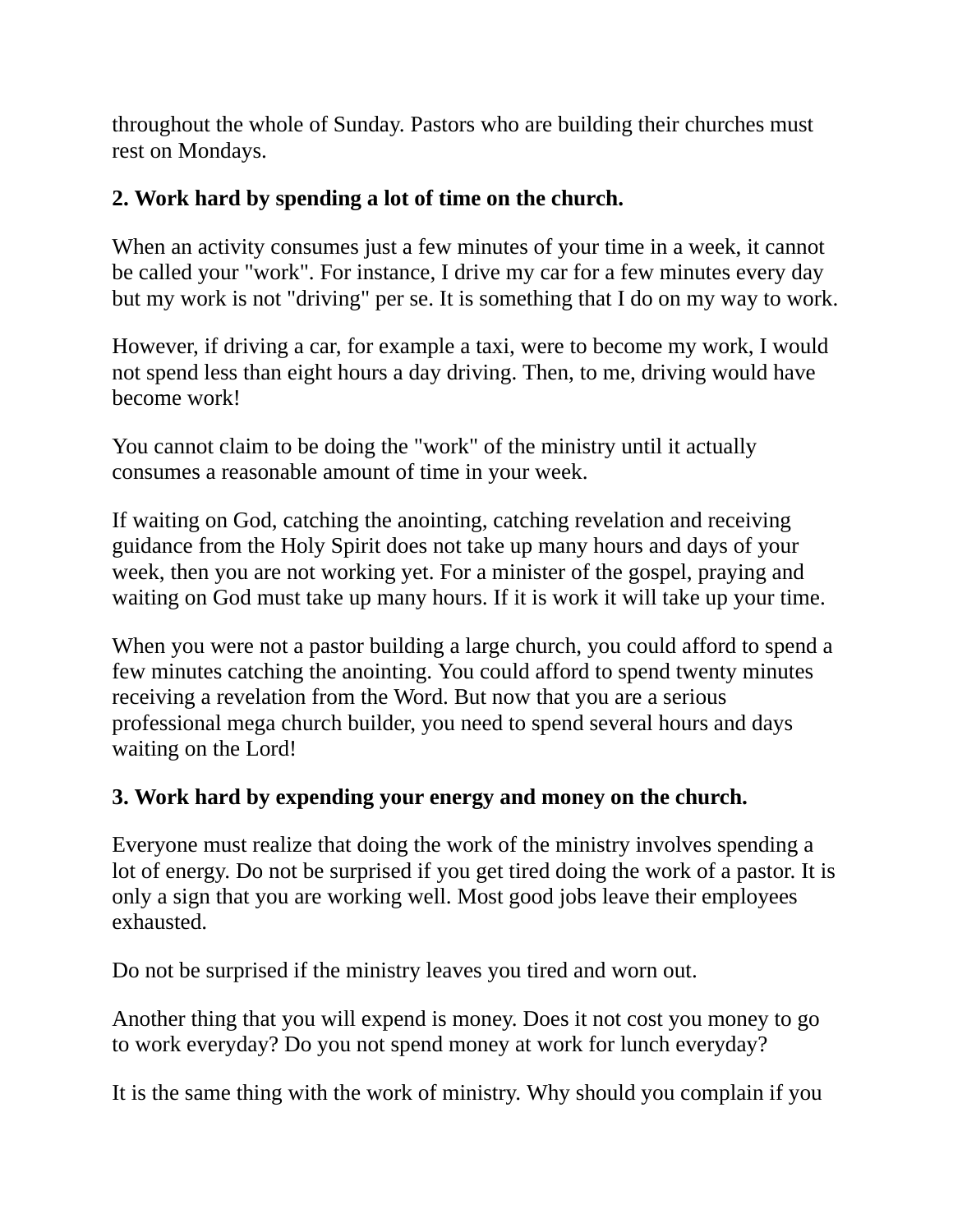have to pay money to travel to wait on the Lord? Why should you complain if you have to spend money buying books and CDs that you need?

Make no mistake about it. Waiting on God, catching the anointing and revelation by the guidance of the Spirit is hard work. Praying, visiting, counseling and interacting with people is hard work.

As you do the work of God, you will expend your energy and money. When you begin to feel tired, just remember it is a sign that you are really working.

# **4. Work hard by cheerfully doing the same things over and over.**

By nature, all real work is *repetitive and regular.* If you are working hard you will do the repetitive and regular chores cheerfully. Even if you are bored you must keep doing the "work" - praying, visiting, counseling and interacting (PVCI). Even if you are tired you must keep doing the "work" – waiting on God, catching the anointing, catching the revelation and guidance (WAR).

Many pastors don't pray much because they feel it's repetitive and boring. But when prayer becomes your work you will have to repeat your prayers and you will have to pray regularly. When visiting becomes your work, you will have to visit repeatedly and regularly.

There is a difference between a social visit to a friend's house and a pastoral visit. Pastoral visits must be conducted repeatedly by pastors. Mega church pastors must intentionally go to the homes of their members on a regular basis.

Don't we do our secular work when we don't feel like it? Don't we all go to the same work place repeatedly and regularly although we don't feel like it?

In the same way, anyone who claims to be doing the work of the ministry must rise up and repeatedly do the important tasks of a pastor. We don't pray just because we feel like it. We pray because we have to! We must rise up early and cheerfully intercede for the people God has given us.

## **5. Work hard under an overseer.**

*To Titus, my true child in a common faith: …For this reason I left you in Crete, that you might set in order what remains, and appoint elders in every city AS I DIRECTED YOU,*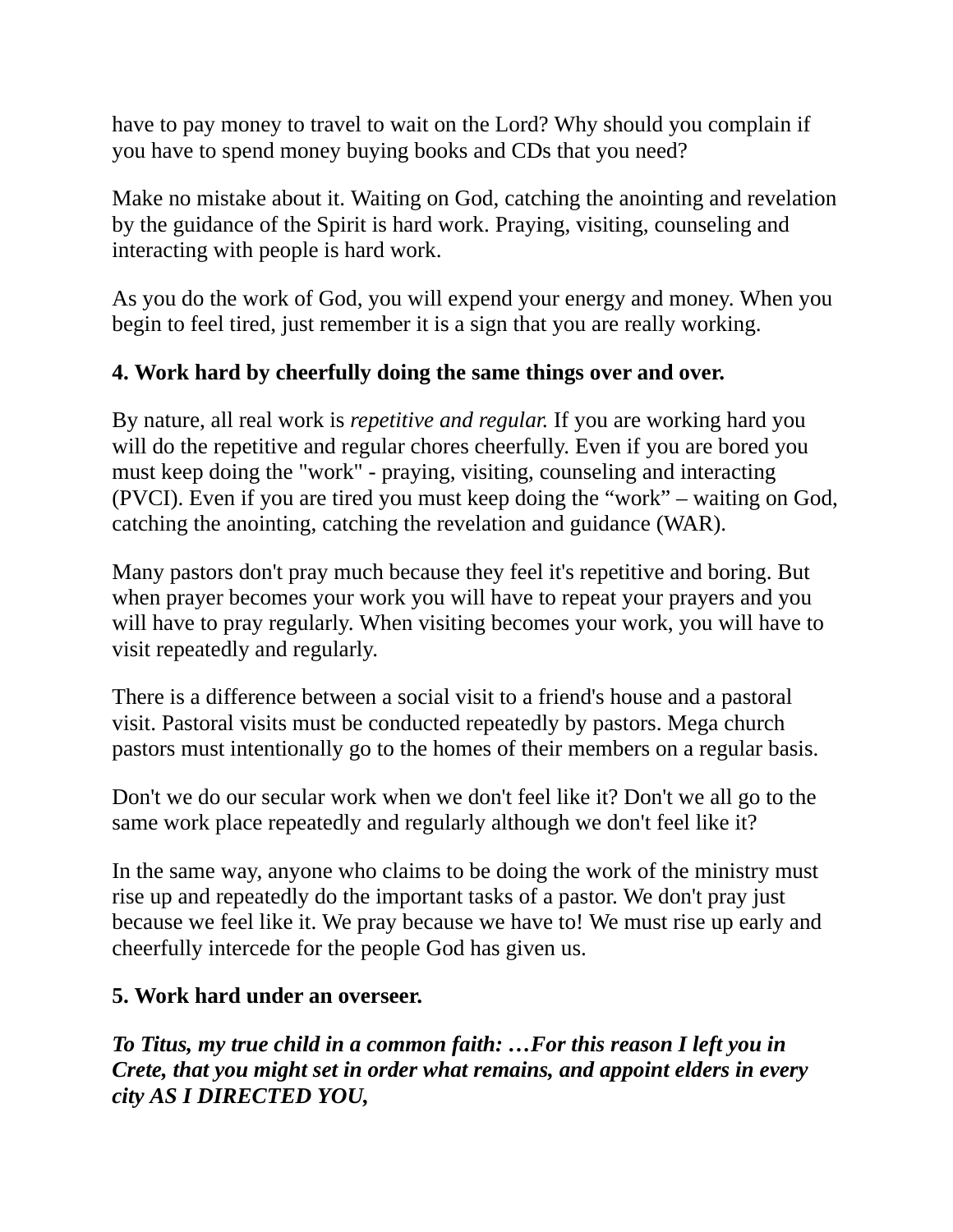Paul directed Timothy and Titus in the ministry. He told them what to do, where to stay and even what to say.

He sent them on errands and missions in the ministry.

Timothy and Titus are good examples of ministers who worked under the oversight of an apostle.

They received detailed instructions on how to behave in the church. The reality is that most ministers need to be supervised.

Unfortunately, some people develop an attitude when they are supervised. They frown and sulk when they are instructed or corrected. They threaten to break away when they are told off. They say, "The church structure is too rigid, too tight and too inflexible. We need space to operate and develop our ministries."

Because supervised people are paid less than the unsupervised they often break away because of money. Working diligently under an overseer will only lead to your promotion.

#### **6. Work hard when you have no overseer.**

*For I would have you know, brethren, that the gospel which was preached by me is not according to man.*

*For I neither received it from man, nor was I taught it, but I received it through a revelation of Jesus Christ.*

#### *Galatians 1:11-12 (NASB)*

Paul is the best example of a minister who had no overseer. He did not need to be supervised. No one told him where to go or what to say. Your calling may be such that you do not need an overseer.

When you have no overseer, you need maturity in hearing the voice of the Holy Spirit. You need accuracy in hearing the voice of the Holy Spirit. You need to be able to judge yourself since there is no one around to judge you.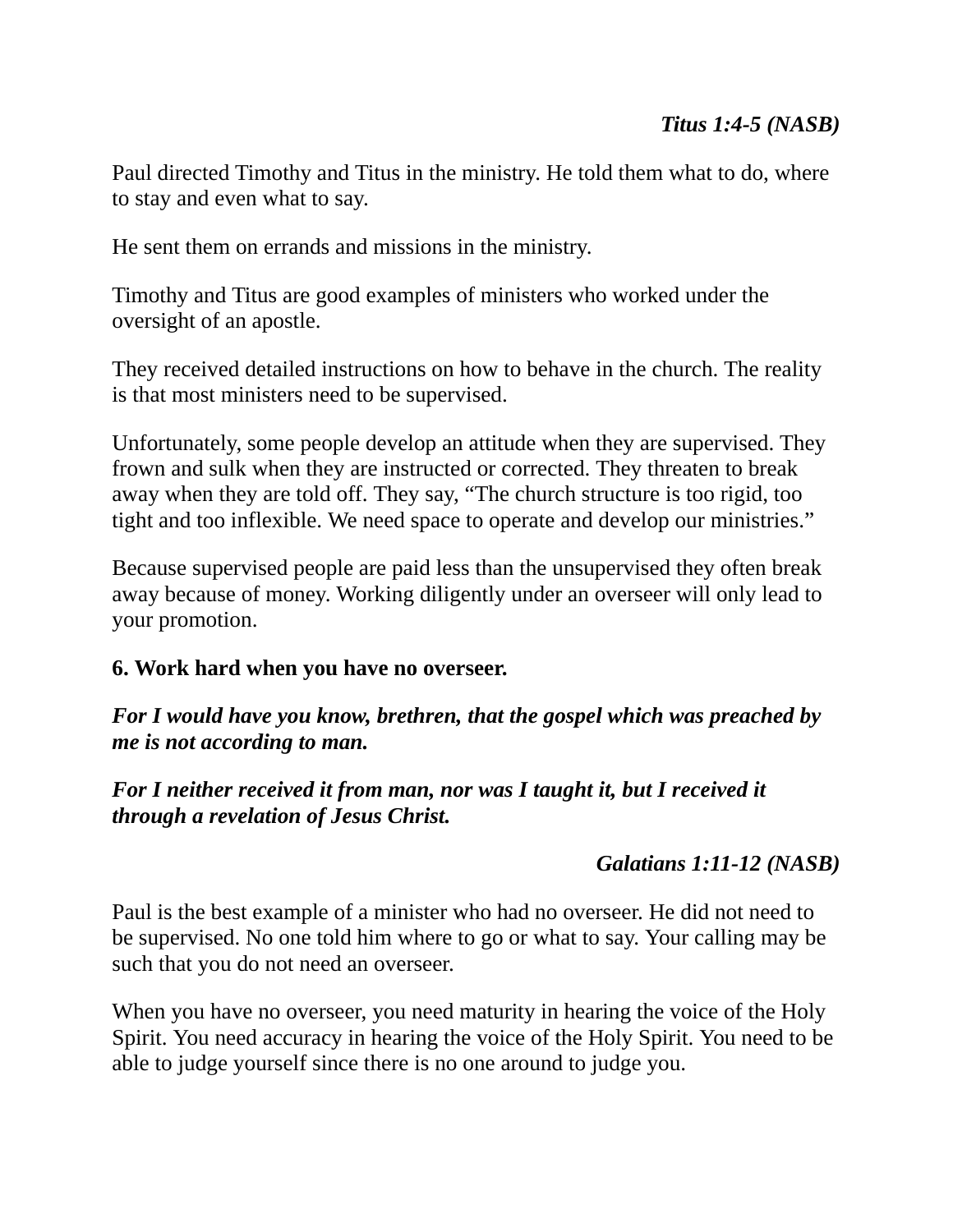Nobody will tell you are wrong. No one will tell you when to pray, study or visit anyone. God will have to tell you directly.

When you are not supervised, no one will speak to you about the changes you have to make in your ministry or the decisions you have to take.

No one will tell you when you are going astray or when you are moving into error. You have to judge yourself. And your judgment had better be right. If you have not been called into this kind of unsupervised position do not venture into it because it will destroy you. Many ministers have become independent and selfgoverning when they should have lived and ministered under the supervision of a true apostle like Paul.

#### **7. Work hard by working from your heart.**

#### *"For I have no man likeminded, who will naturally care for your state."*

#### *Philippians 2:20*

There is nothing like doing a job from the bottom of your heart. Work for God until it becomes your second nature. Work for the Lord until it is a pleasure for you to work. Work for the Lord until you cannot distinguish between working and resting.

No one ever told me what to do in ministry. I have naturally wanted to pray, to visit and to counsel my people. I have naturally wanted to wait on God, catch the anointing, revelation and receive guidance from the Holy Spirit.

Our church is larger today and I struggle to know the names of everyone and to remember who they are. It is almost an impossible task! I wish I knew everybody's homes. I wish I could attend all their important family events. It is a natural desire. Anyone who is a true pastor has what I call "natural care".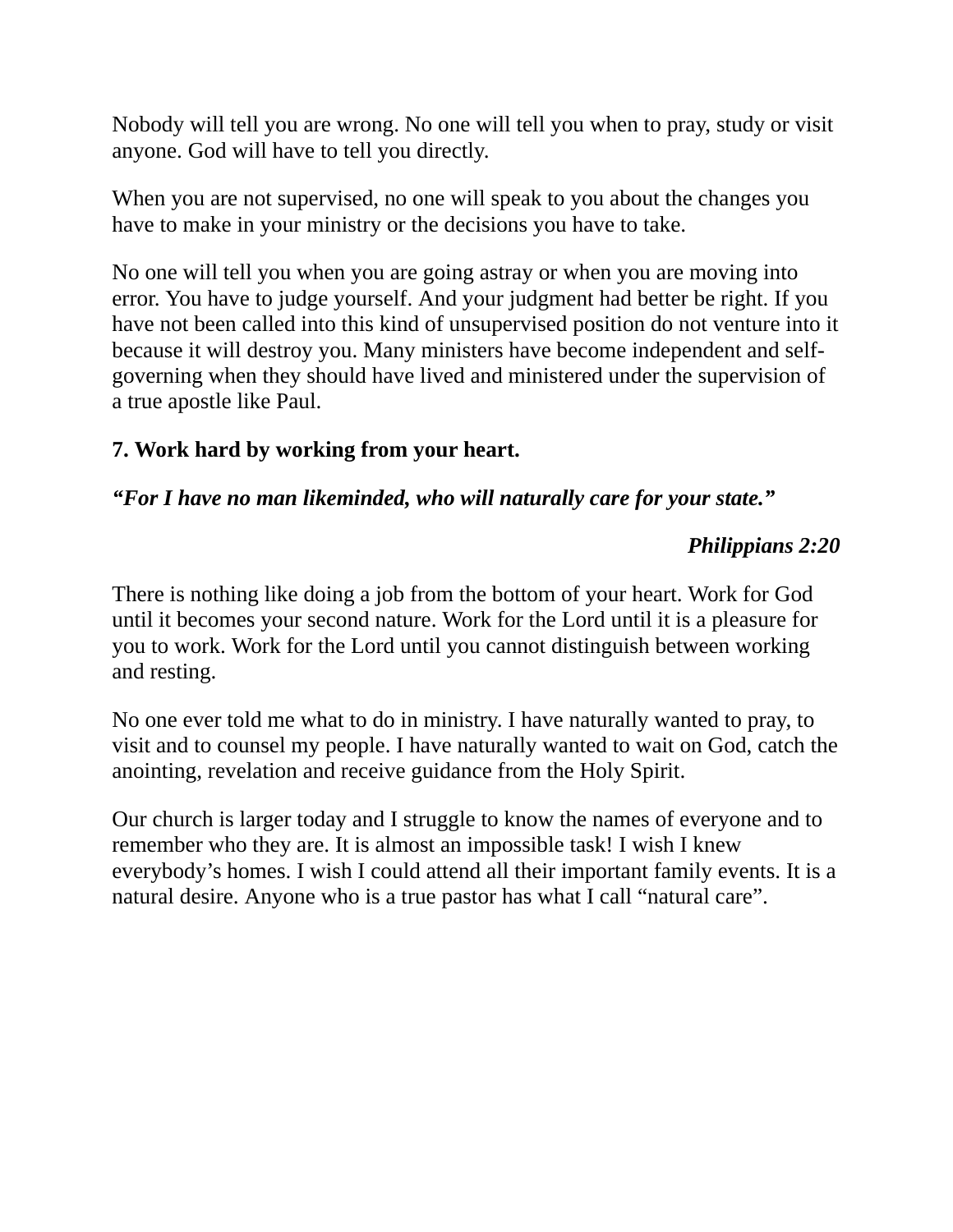# **[Chapter](#page-5-0) 36**

# **Church [Growth](#page-5-0) and the Work of a Pastor**

# **(P.V.C.I.)**

#### *… LET HIM LABOUR, working with his hands the thing which is good,*

#### *Ephesians 4:28*

I remember when I first started out in full-time ministry. People would often ask my wife, "Where is your husband? Is he at home?"

One lady, a lawyer friend of hers said, "Oh, so your husband doesn't work anymore!"

My wife would answer, "You have no idea how hard he works."

They thought that because I was no longer practicing medicine, I was no longer working. Many people think that all that the pastor does is to prepare one sermon a week and then deliver it on Sunday morning. Afterwards, he is free to sleep until the next Sunday.

Many times people have called either late in the morning or in the afternoon and have said, "Hullo, how are you pastor? Sorry to disturb your sleep."

I would think, "This man thinks I sleep all day and all night as well."

Then I would politely answer, "I was not sleeping."

I have never bothered to explain what I was doing. "It is a waste of time," I thought to myself.

These and other remarks have made me realize that some people think that the ministry is a very restful occupation––an easy alternative to real and difficult jobs.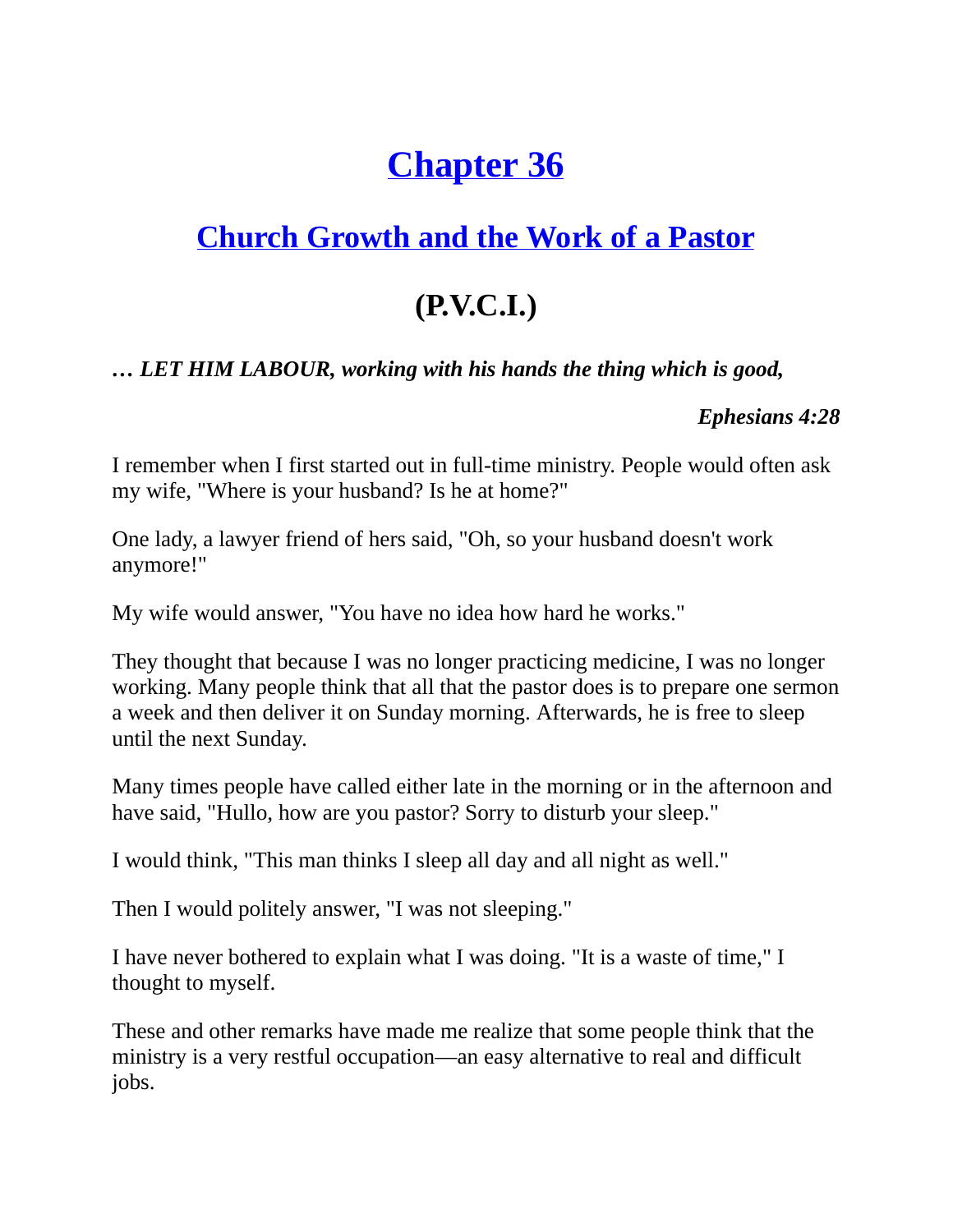#### **Three Reasons Why Ministry Is Hard Work!**

#### **1. Ministry is hard work because Paul taught that ministry was work.**

*And he gave some, apostles; and some, prophets; and some, evangelists; and some, pastors and teachers; For the perfecting of the saints, for the WORK of the ministry, for the edifying of the body of Christ:*

## *Ephesians 4:11-12*

The saints are to be perfected for the work. This means that pastors are to perfect the saints so that they can join in the hard work of ministry.

## **2. Ministry is hard work because Epaphras laboured in ministry work.**

#### *Epaphras, who is one of you, a servant of Christ, saluteth you, always labouring fervently for you in prayers, that ye may stand perfect and complete in all the will of God.*

#### *Colossians 4:12*

There was a man called Epaphras, a servant of Christ "always labouring fervently for you in prayers". Epaphras was not playing games. He was not on a holiday. He was labouring, working and fighting for the kingdom of God.

#### **3. Ministry is hard work because Jesus described the workers in ministry as labourers.**

When Jesus saw the multitudes who were fainting because of lack of a shepherd, He said, "The harvest is plenty but the labourers are few."

The Greek word translated labourer is the word "ergates", which means a toiler, teacher, laborer and a worker.

The ministry is toil and sweat. I have found that out practically. Anybody who wants to have a mega church must realize that he is not embarking on a game but real work. You will soon realize that church growth is not a joke and neither is it a game. It is real toil and labour. If ministry is work, what does it involve? What type of work is ministry work?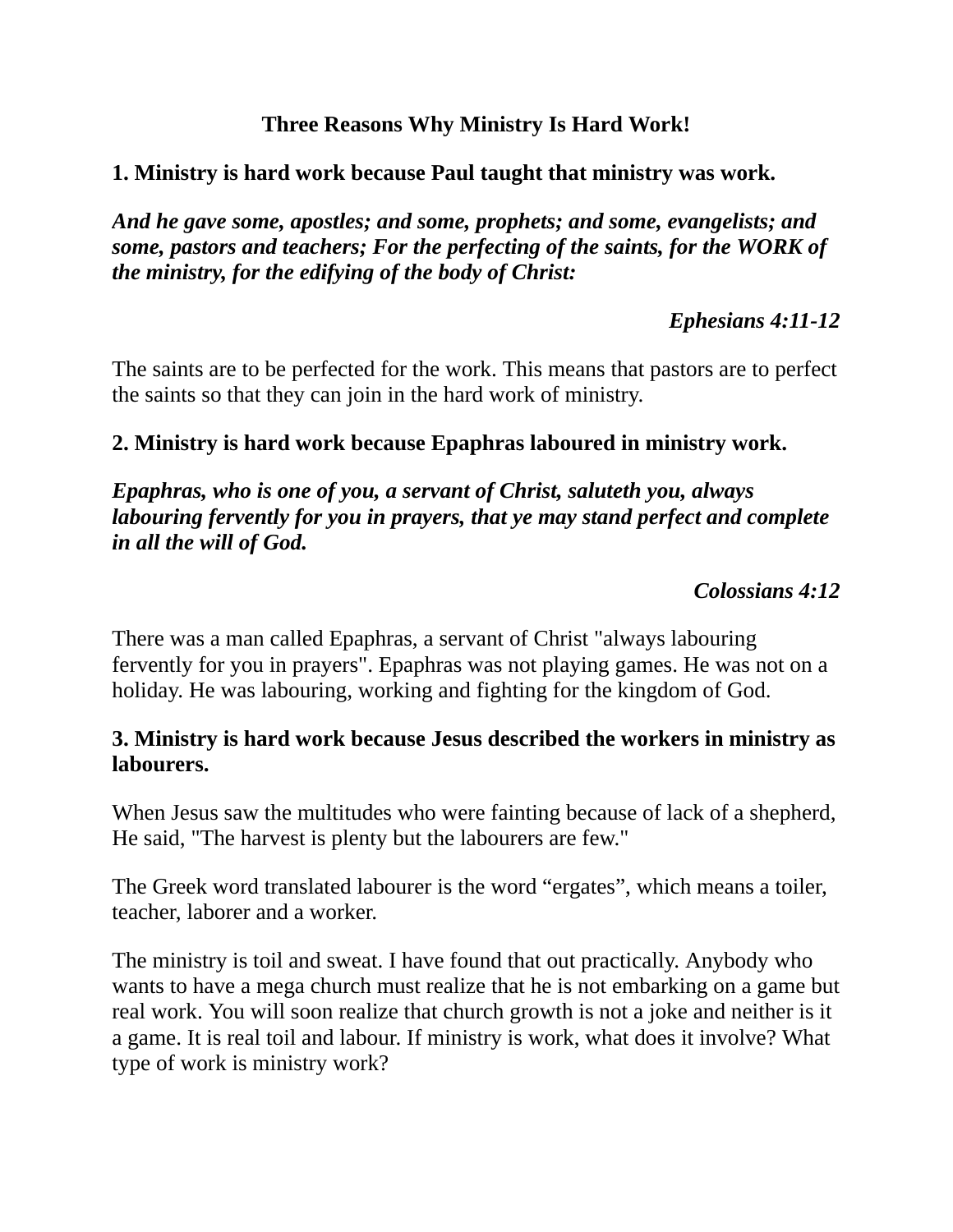## **The Pastor's Work: PVCI**

# **PRAYER(P) VISITATION(V) COUNSELLING(C) INTERACTION (I)**

# **1. PRAYER**

Prayer is the sustaining force of the church. I believe in praying for hours for the church. There is a correlation between the amount of prayer put into the church by the eldership of the church and the growth of the church.

In Korea, it is well known that the pastors pray for long hours. It is no surprise then that the largest churches in the world are found in that nation.

I believe that every full-time pastor should try to pray for at least three hours every day. Lay pastors and shepherds should pray for at least one or two hours a day. There must be long times of prayer.

## **2. VISITATION**

In Jeremiah 23:2, God makes it clear that one of the principal duties of pastors is to visit.

## *Therefore thus saith the Lord God of Israel against the pastors…Ye have scattered my flock…and HAVE NOT VISITED THEM…*

## *Jeremiah 23:2*

It is quite clear from this, that pastors are expected to visit their sheep in their homes. This is different from counseling them in the office. It is also different from preaching and teaching from the pulpit. It is a special ministry. The greatest visitor on this earth was Jesus Christ. Since his visit, the world has never been the same again.

There is a difference between church members who have been visited and those who have never been visited. Church members who have been visited in their homes become stable and hardly ever leave the church.

## **3. COUNSELLING**

It is important to minister the Word of God, especially in teaching. Churches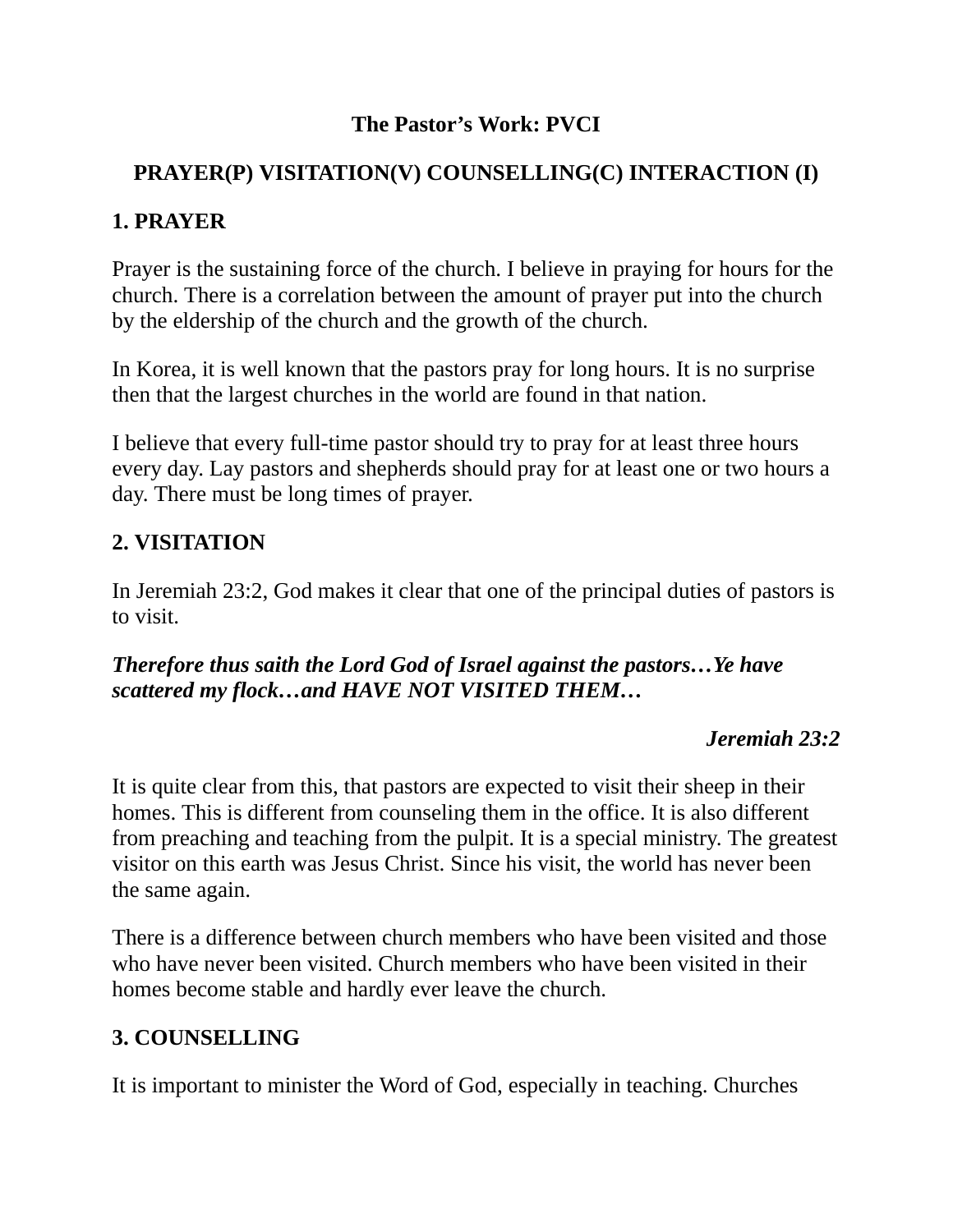based on solid Bible teachings tend to grow. As the years go by, these churches grow larger and larger. It is like a flock that has been exposed to fields and fields of green grass. The natural response is that the flock will be healthy, multiply and grow.

You will find greater growth in churches that have strong teaching and preaching than in churches that emphasize miracles.

I believe in miracles but these can never take the place of the Word. Sheep don't feed on miracles. They feed on the Word!

## **4. INTERACTION**

A shepherd is supposed to interact with his sheep. How can he interact properly if he is detached and aloof? Pastors and shepherds must do what I call *"Deep Sea Fishing".*

# **Deep Sea Fishing**

What is the deep sea? The deep sea is the mass of church members who stream in and out of church every Sunday morning. Many people attend our churches and nobody knows them or even talks with them. Some come in and out for a while and then drop out.

It is the duty of shepherds and pastors to plunge into what I call the deep sea and conduct *Deep Sea Fishing.* They are to move into the crowd of unknown faces and interact with them. They must befriend unknown people, talk with them, find out where they live, and establish a line of friendship.

Everybody wants to be known and to feel important. When people are not known, they move away to a place where they can be known and made to feel important. All human beings have a psychological need to be identified and recognized!

It is that need that we try to meet by doing *"deep sea fishing".*

When all the pastors do deep sea fishing, they will get to know the people who do not belong to small groups within the church, but still need pastoral visits and care.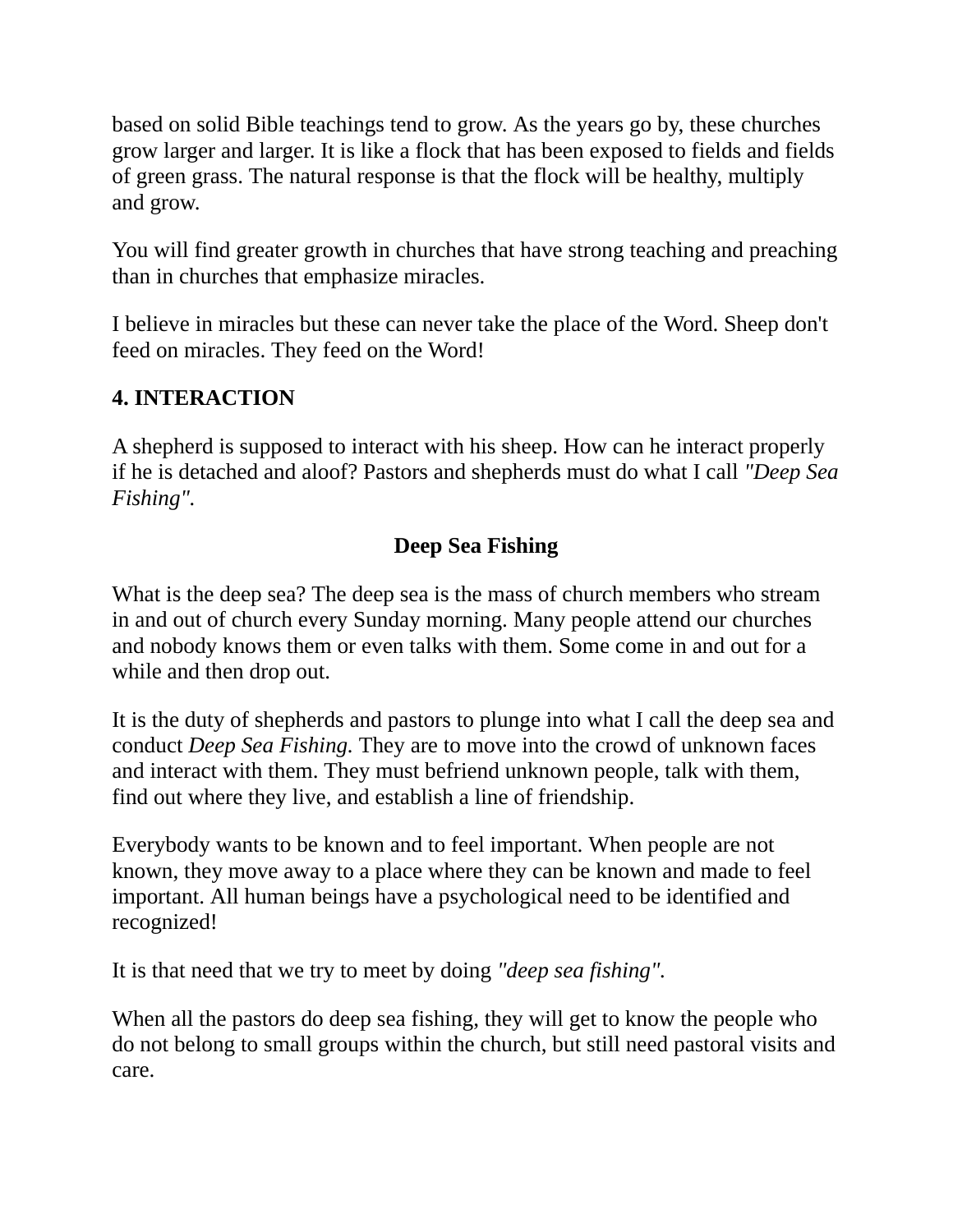Deep sea fishing helps to establish floating visitors in the church.

That is why it is important for lay pastors and shepherds to be in church on Sunday and involve themselves in this all-important interaction––*deep sea fishing*. It is not only the pastor who is preaching who has work to do.

I like to linger in the church for hours after the service, interacting with different people and meeting different groups.

I am neither a Prime Minister nor a pop star. I am a pastor. Pastors are not film stars. They are shepherds who are supposed to mingle with their sheep. The Bible says that the sheep know the voice of the good shepherd. How can they know your voice if they don't even see you?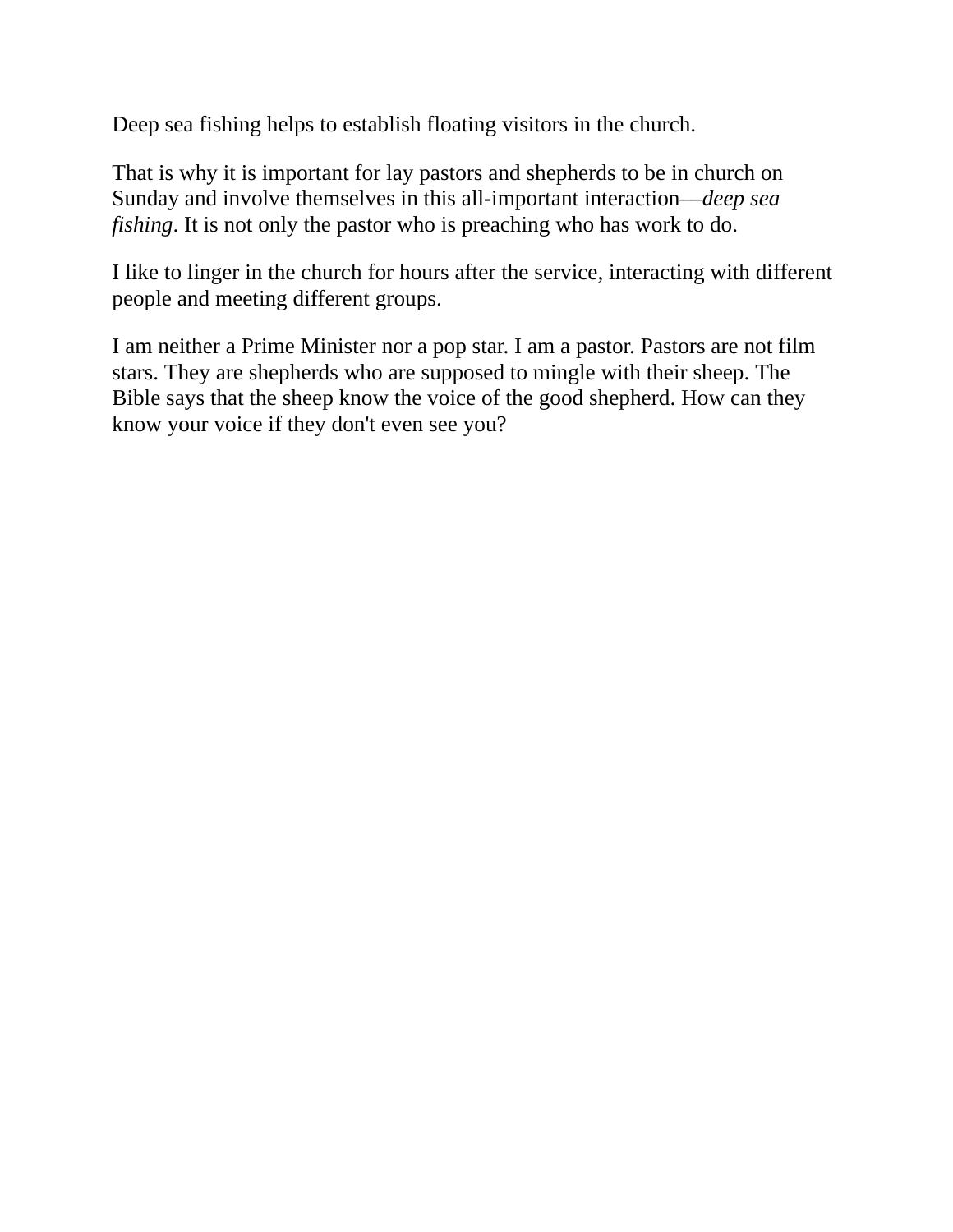# **[Chapter](#page-5-0) 37**

# **Church Growth and the Work of Taking Heed to Yourself [\(W.A.R.\)](#page-5-0)**

*Take heed unto thyself, and unto the doctrine; continue in them: for in doing this thou shalt both save thyself, and them that hear thee.*

#### *1 Timothy 4:16*

Take heed to yourself so that you can become a mega church pastor. The ministry depends on you because you are the shepherd. If you go down everything will go down with you. You must invest in yourself. You must protect yourself and you must help yourself.

The work of taking heed to yourself involves four main things just as the work of pastoring a church involves four main things. The four main things we need to do to take heed to yourself are: Waiting on God, catching the Anointing, catching revelation and receiving guidance from the Holy Spirit (W.A.R.)

#### **The Work of Saving Yourself: WAR**

#### **WAITING(W) ANOINTING(A) REVELATION(R)**

#### **1. WAITING**

We must wait on the Lord! Learn our lessons well. In His timing He will tell where to go, what to do and what to say. Pastors and shepherds should make it a point to get away from their busy schedules and wait on God for even longer periods. Jesus himself retreated to the wilderness and mountains to pray. Praying for whole days on retreats is a very important aspect of a pastor's schedule.

Waiting actually involves pausing, slowing down and not rushing headlong into things.

The ministry is spiritual from beginning to end.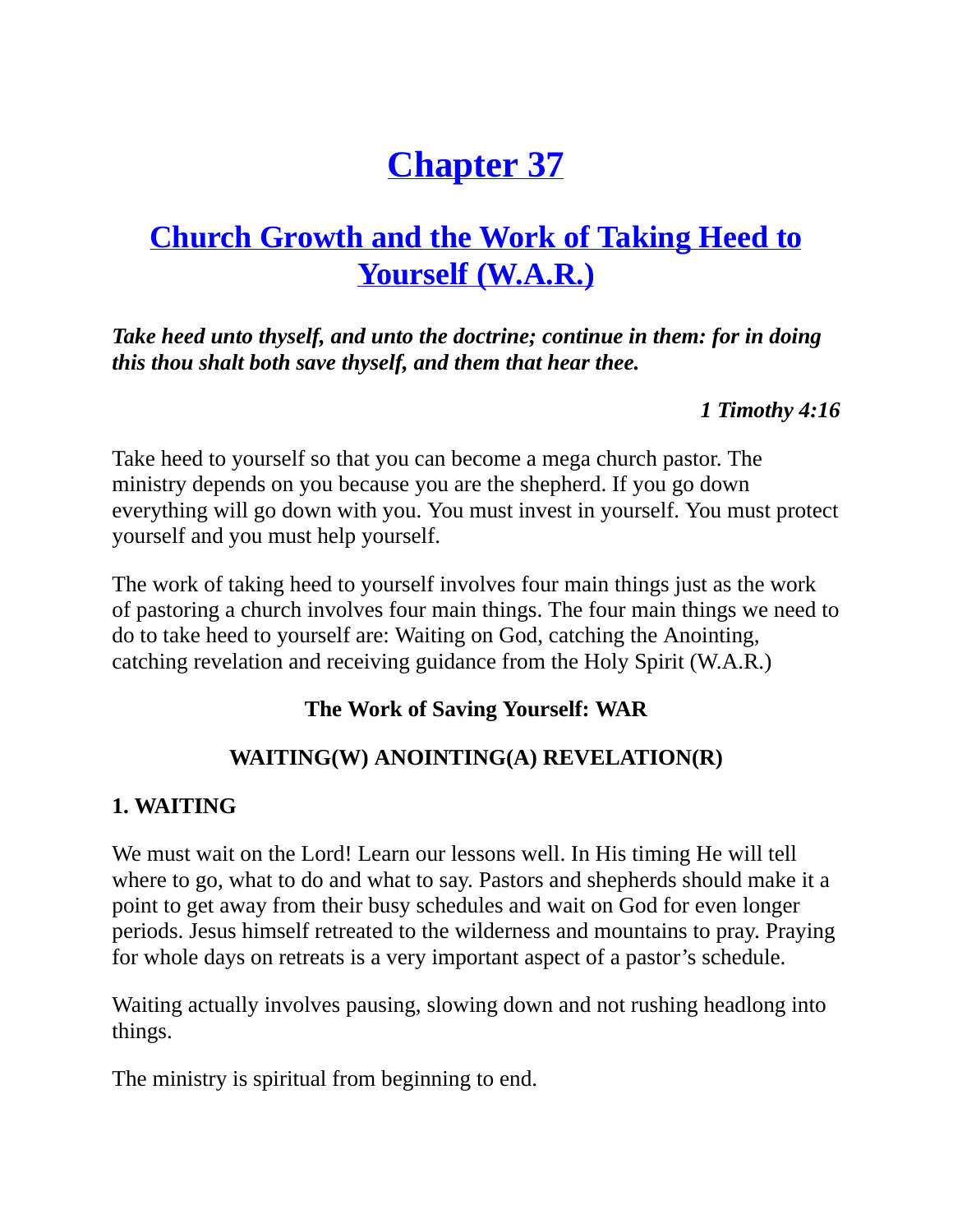Full-time ministry always involves prayer and ministry of the Word.

## *…It is not reason that we should leave the word of God, and serve tables...But we will give ourselves continually to prayer, and to the ministry of the word.*

*Acts 6:2-4*

Peter made it clear that his work was not arranging tables nor organizing food for his church members. His duty was to pray and minister the Word.

# **2. ANOINTING**

*How God anointed Jesus of Nazareth with the Holy Ghost and with power: who went about doing good, and healing all that were oppressed of the devil; for God was with him.*

*Acts 10:38*

You will receive several anointings in the course of your life. Different gifts will be imparted to you at different times. These different gifts are given to you at different times depending on what you are doing in the ministry. You cannot go around doing the good work of building large churches unless you are anointed to do so.

The anointing is the Holy Spirit and Jesus taught us to pray for the Holy Spirit. You must spend hours and hours praying for the Holy Spirit. God will give you what you ask for.

Apart from receiving the Holy Spirit on the day of Pentecost, (Acts 2:4) several other impartations of the gifts of the Holy Spirit took place.

Jesus breathed on the disciples at a meeting and asked them to receive the Holy Spirit (John 20:22).

On another occasion when the disciples were assembled they were filled again with the Holy Spirit and empowered for miracles, signs and wonders (Acts 4:31).

# **3. REVELATION**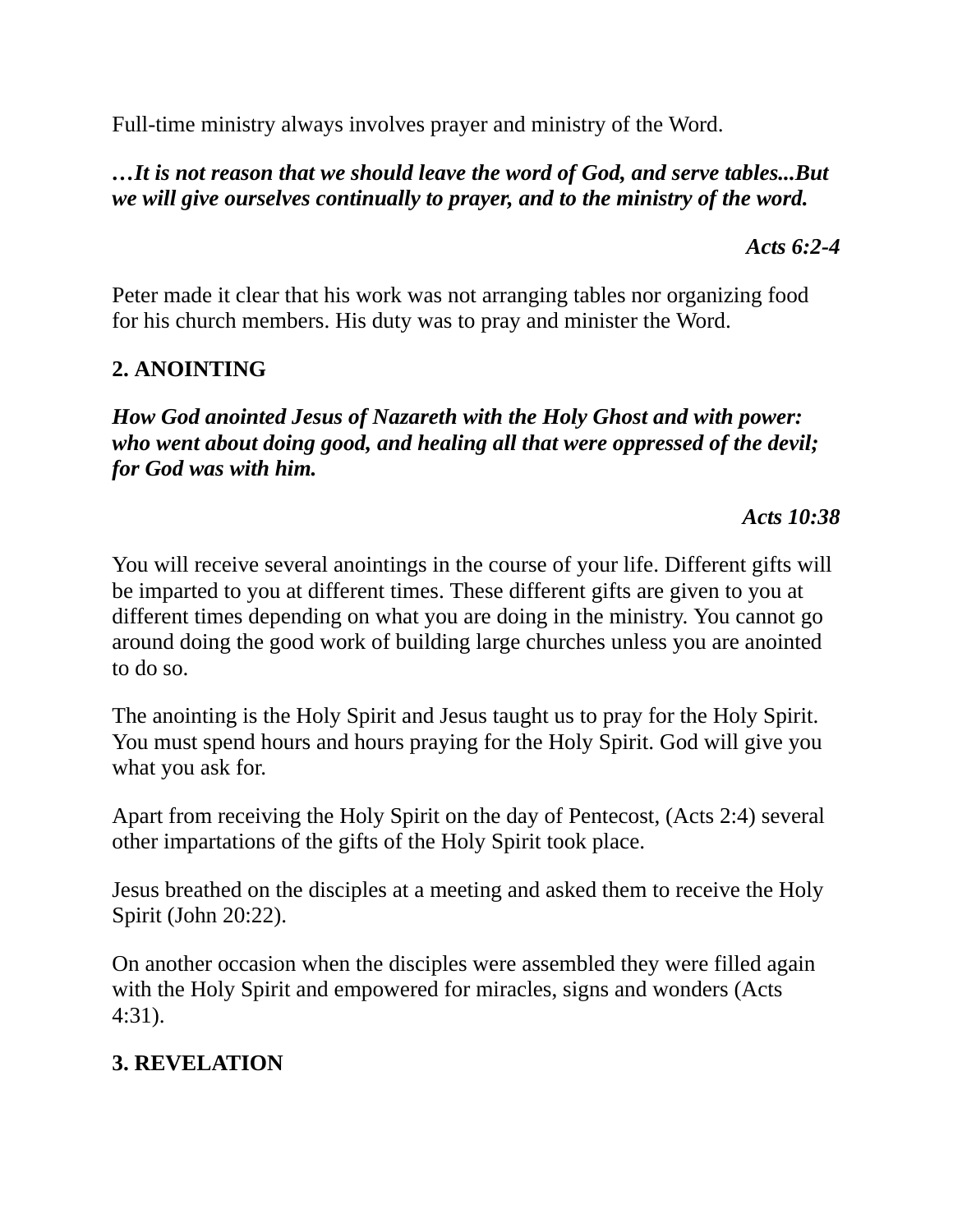*That the God of our Lord Jesus Christ, the Father of glory, may give unto you the spirit of wisdom and revelation in the knowledge of him*

*Ephesians 1:17*

## **Revelation for Preaching**

Revelation is an instance of communication and disclosure that God gives to His servants. God discloses His word and His will to those that He loves.

Have you ever thought about it? Revelation is the one thing that sets you above your congregation and enables you to lead them.

Think about it. If God has revealed something to you that He did not reveal to others, He must regard you differently. Revelation is what sets you apart from the ordinary Christian.

Kenneth Hagin shared how he had prayed for the spirit of wisdom and revelation for years and years on end. It also became my prayer as I sought after the Lord.

#### *Study to shew thyself approved unto God, a workman that needeth not to be ashamed, rightly dividing the word of truth.*

## *2 Timothy 2:15*

Receiving revelation is key to the success of your ministry. Revelation has several parts to it. Revelation can be from the Word of God or from visions and dreams. A pastor must spend his time seeking revelation from God. The spirit of revelation is evident when a person preaches or teaches the word of God.

Revelation from the Word of God is the most beautiful kind of revelation and you must spend time seeking for it. "No man ever spake like this man," is what they will say when the Spirit of revelation is upon you.

## **Ten Ways to Receive Revelation**

1. You receive revelation when you listen to anointed messages from preachers and teachers of the Word of God. (Ephesians 4:11-12).

2. You receive revelation when you study the Word of God in relation to sermons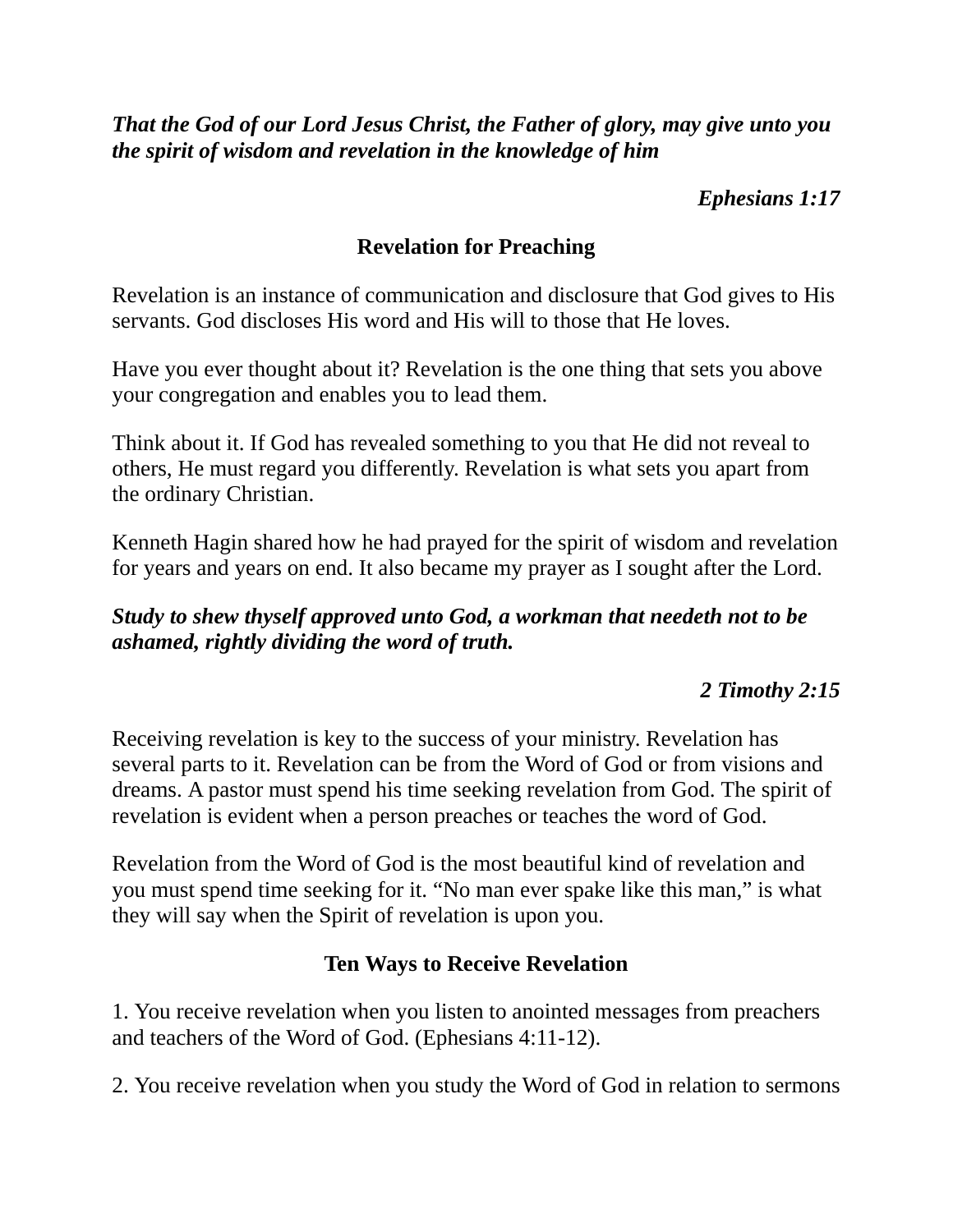and messages you have recently heard. (2 Timothy 2:15).

3. You receive revelation when you study the Word of God and search for the deeper meanings of words in the Bible. (2 Peter 1:21).

4. You receive revelation when you have discussions with fellow pastors, teachers and prophets. (Acts 13:1-3).

5. You receive revelation when you read the real life stories of men of God that have gone ahead of you. (Acts 1:1).

6. You receive revelation when you study the dreams and visions of wellrecognized prophets. I have received much revelation for my life by studying the visions and dreams of Kenneth Hagin and Rick Joyner. (John 20:17-18).

7. You receive revelation when God reminds you of something important. Don't take it lightly when you suddenly remember something you have forgotten. (John 14:26).

8. You receive revelation when the Lord puts a burden on your heart. (Jeremiah 23:32-40).

9. You receive revelation when God impresses something on your heart through the inner witness. (Rom 8:16).

10. You receive revelation when God speaks to you through a dream or a vision. (Acts 16:9).

## **Revelation for Guidance**

## *For as many as are led by the Spirit of God, they are the sons of God.*

#### *Romans 8:14*

One of the key aspects of revelation is the guidance that it brings. You must be led by the Holy Spirit in all that you do for God. Every detail matters to God. He wants to know and He wants to direct. You cannot just have a radio programme because everyone is doing it.

When you are led by the Spirit of God, you become a son of God. A son of God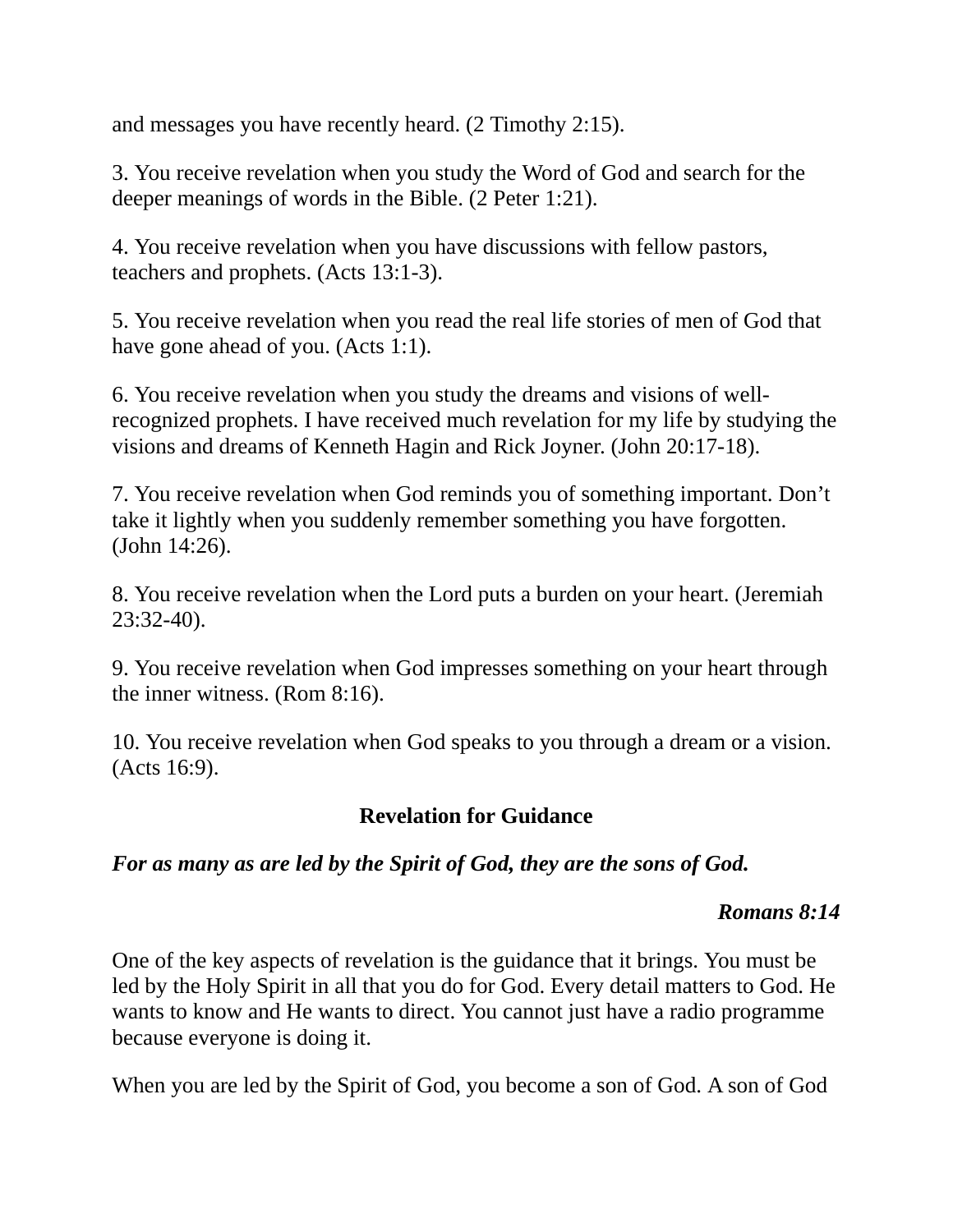is a supernatural being who operates under the powers granted by his heavenly father.

Being led by the spirit of God makes you have a supernatural ministry. It is supernatural to have thousands of people gathering every Sunday to listen to your wisdom.

Kenneth Hagin said the difference between ministers is their ability to be led by the Spirit of God.

One of the key duties of a minister is to wait and seek for supernatural guidance concerning everything that he is doing. Waiting on God for supernatural guidance is no small task. It is a big job and will take up hours, days and weeks of searching for the will of God.

# **Two Missing Ingredients**

There are two things that are often missing in a minister's life: the manifestations of God and the presence of God. Supernatural guidance and obedience to God's will are the keys to the manifestations and the presence of the Lord. You must relate with ministers not just by their good doctrines. You must relate with them because you sense the presence of God in their lives.

Why should you bother to get close to ministries that have no spiritual glory on them; from whence the glory of the Lord has departed? Why do you have something to do with someone whom God is not with?

## **How to Minister with the Manifestation of God**

The key to the manifestations of God is obedience to His Word. Whether this Word came through the reading of the Bible or through a dream, you must obey it. It is the only thing you can do to show Him that you love Him. God will manifest Himself to you when you obey His instructions. Read for yourself the promise of the manifestations of God:

#### *He that hath my commandments, and keepeth them, he it is that loveth me: and he that loveth me shall be loved of my Father, and I will love him, and will MANIFEST myself to him.*

*John 14:21*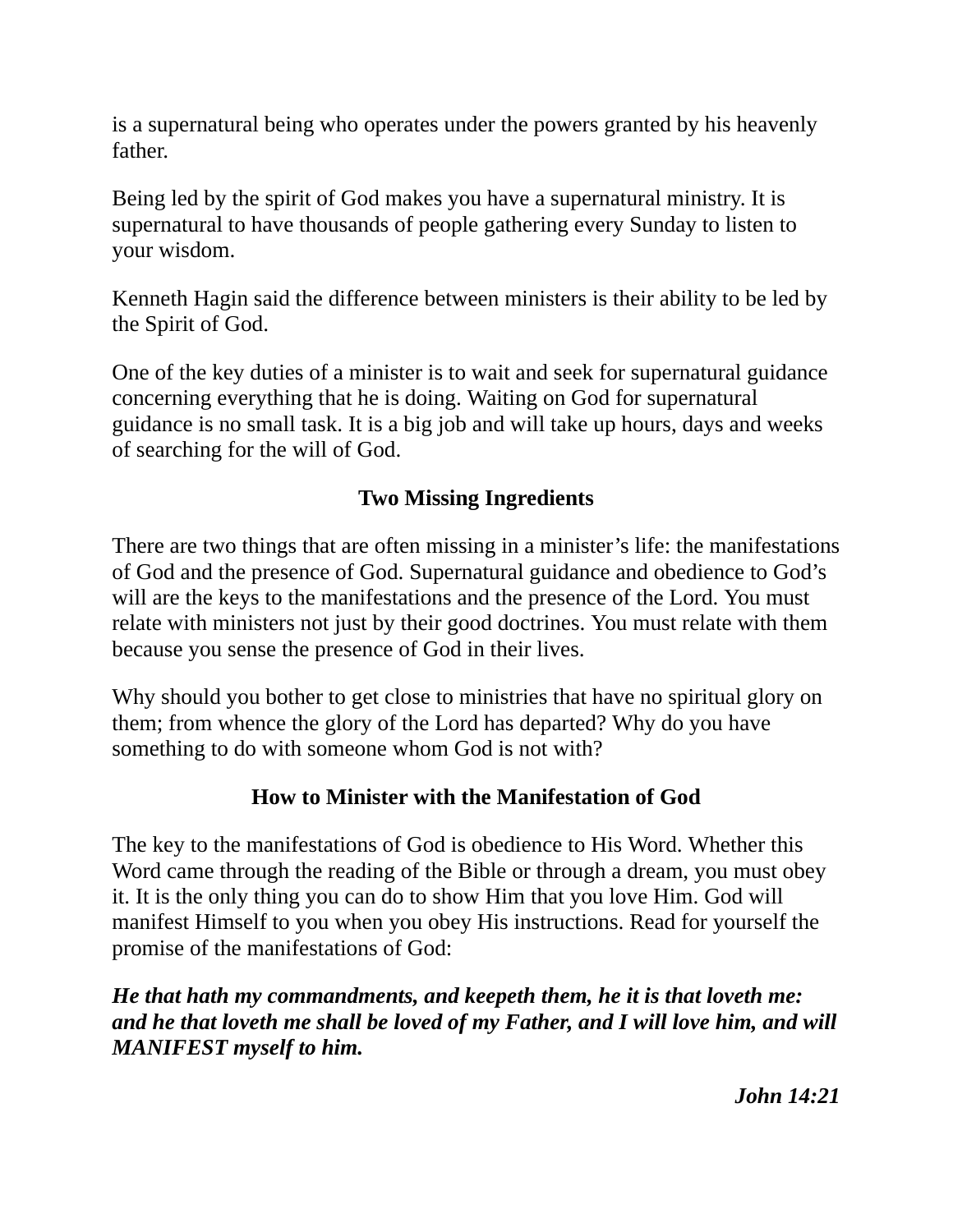#### **How to minister with the Presence of God**

You must seek to obey the will of God when He shows it to you. It is the key to the presence of the Lord. The presence of God will come on you because you are obeying the words and instructions to your life. Read for yourself the promise of the presence of God:

*Jesus answered and said unto him, If a man love me, he will keep my words: and my Father will love him, and we will come unto him, and make our abode with him."*

*John 14:23*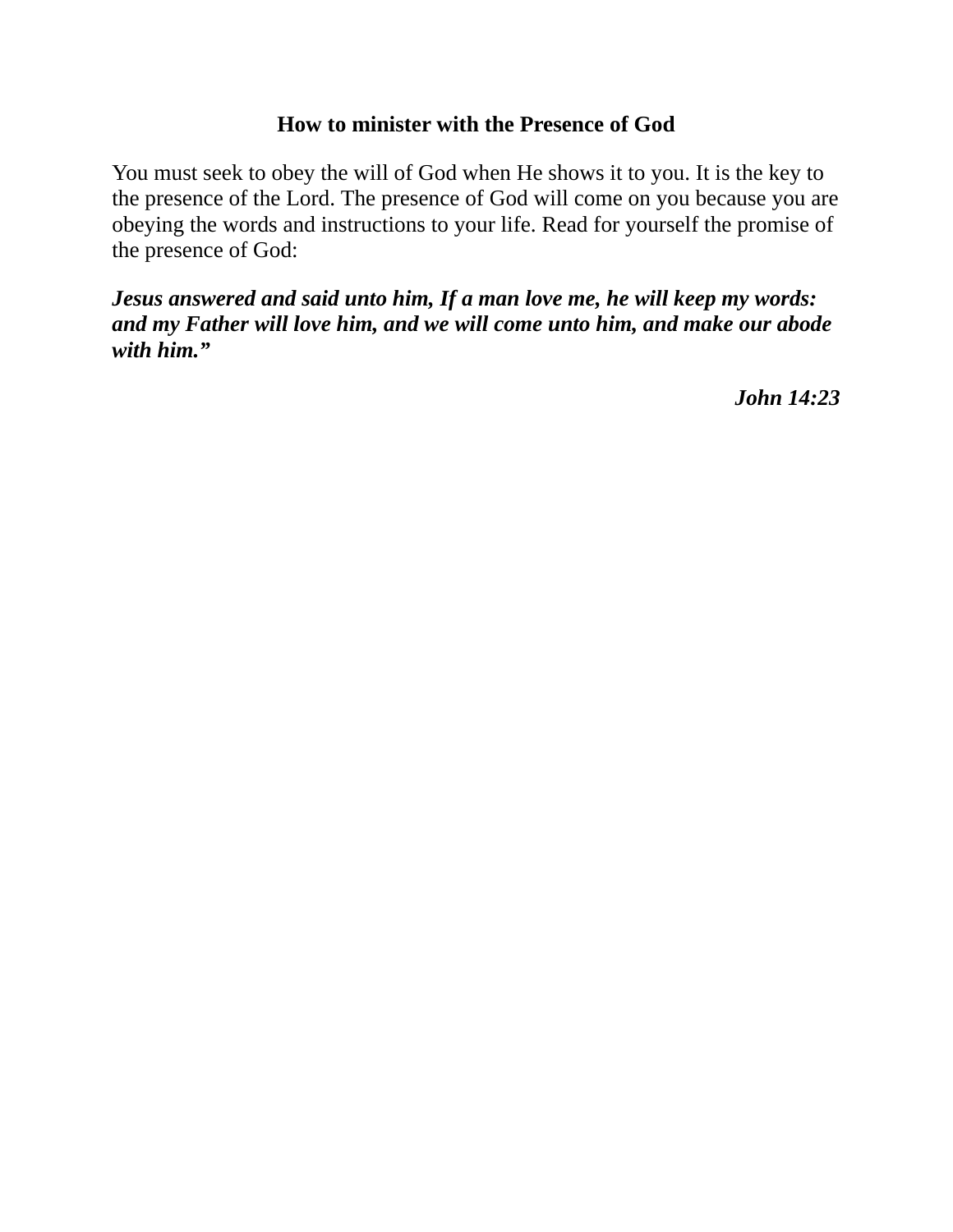# **[SECTION](#page-5-0) 15**

# **CHURCH GROWTH AND OUTWARD [IMPRESSIONS](#page-5-0)**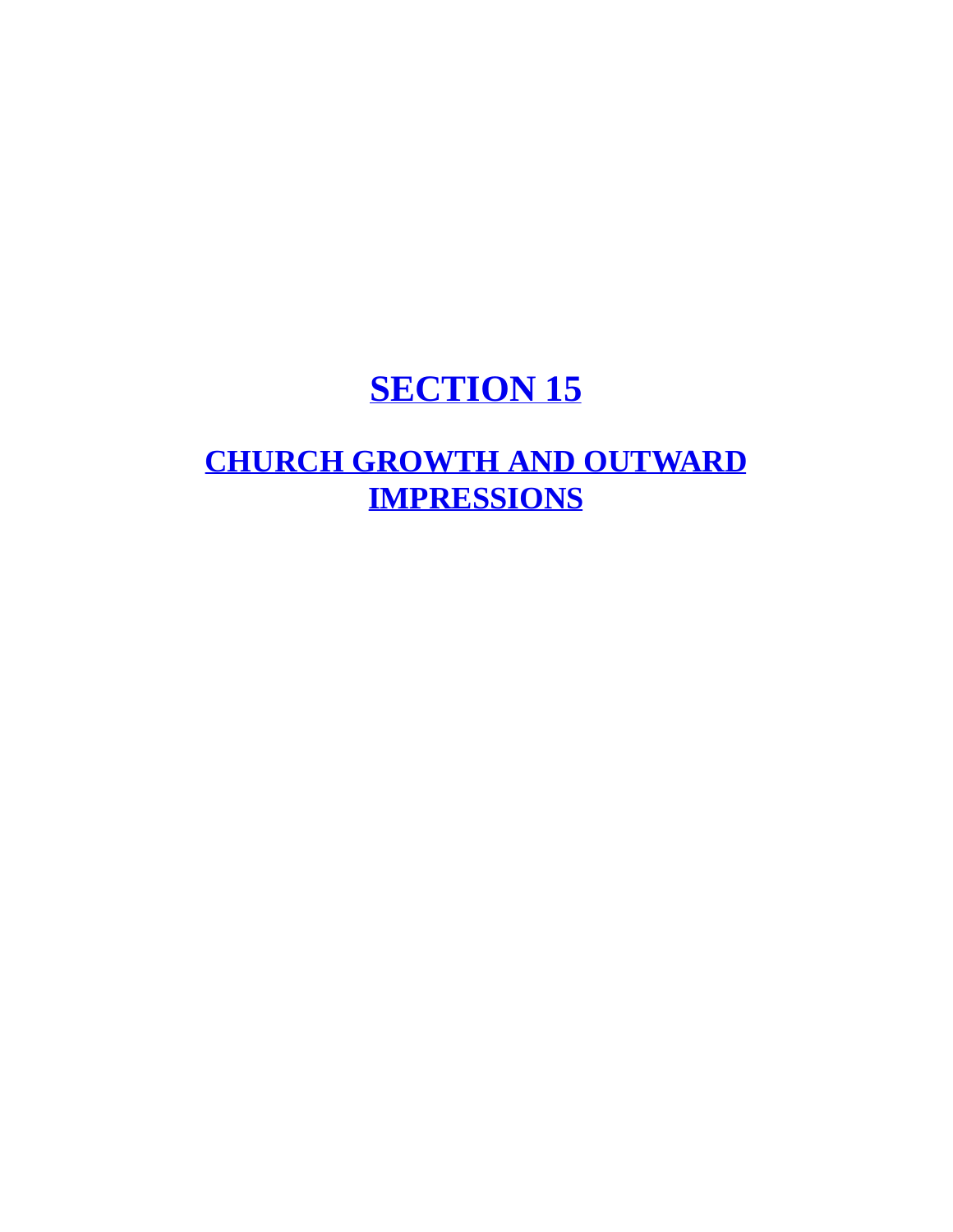# **[Chapter](#page-5-0) 38**

# **Church Growth and Outward [Impressions](#page-5-0)**

*… that ye may have somewhat to answer them which glory in appearance, and not in heart.*

#### *2 Corinthians 5:12*

The Bible teaches us to have something to *answer* those who glory in outward appearances. There are always people who live and take decisions purely by the outward appearance. Most of the people in our churches are carnal people. Carnal people usually judge by outward appearances because they are not spiritual.

Whether you like it or not outward appearances matter in church growth. To have a mega church, you must be able to relate with and impress many carnal people who judge by outward appearances.

Once you are dealing with men you will be dealing with outward appearances. Indeed, the Lord does not look at these appearances but men do. "For the LORD seeth not as man seeth; for man looketh on the outward appearance, but the Lord looketh on the heart" (1 Samuel 16:7).

If man looks on the outward appearance then you need to get your outward appearances in order.

#### **Ten Areas Where Outward Impressions Are Important**

#### **1. The outward appearance of your church building will affect your church growth.**

Is your church housed in a ramshackle and decrepit building? Is your church building painted? Is it neat? Is there rubbish everywhere? Is there a refreshing and well-designed sign directing people to the service? Is your church building hot, stuffy and airless?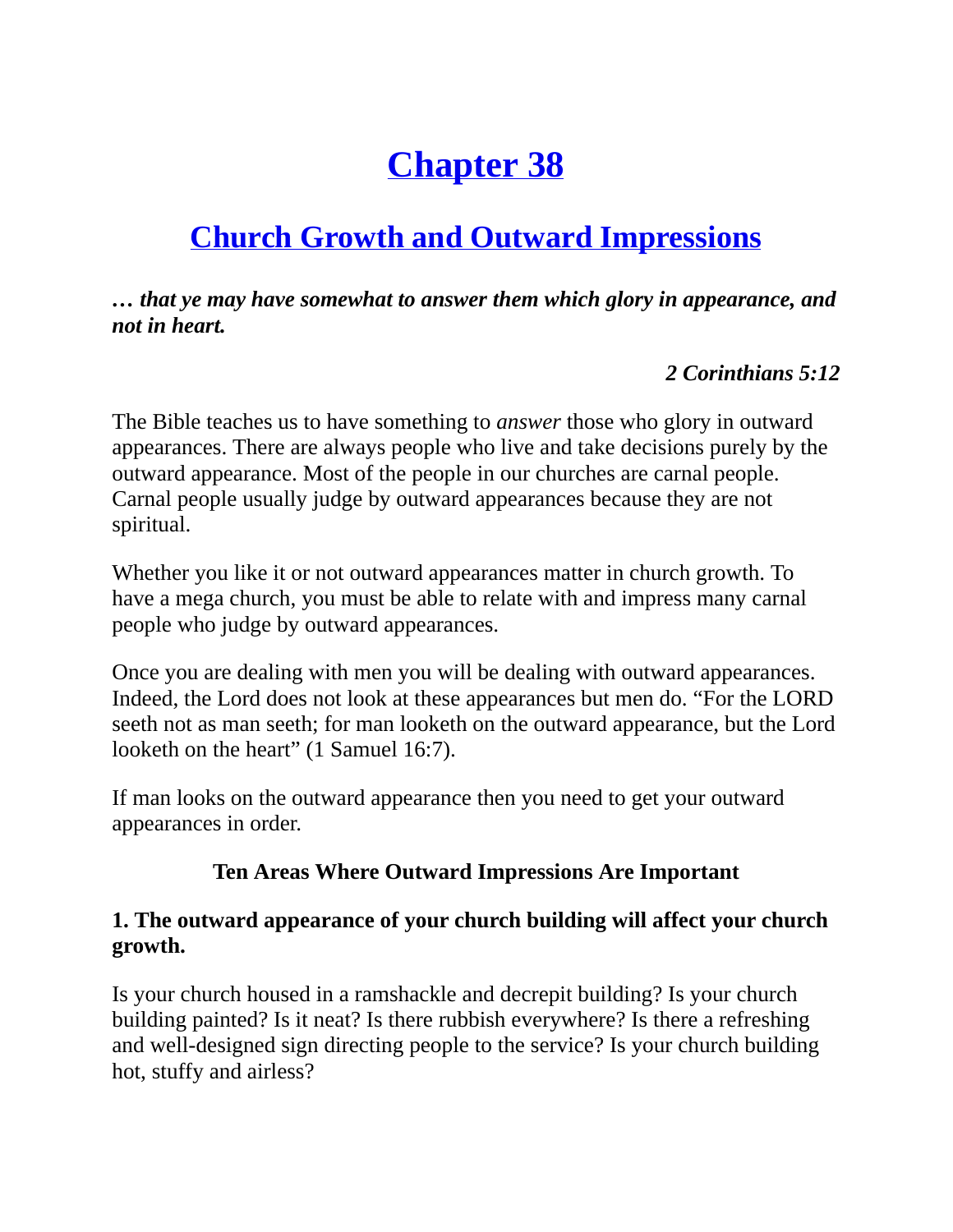## **2. The outward appearance of the location of your church building will affect your church growth.**

Is your church located in a disreputable or dangerous place? Are people afraid to come to that area? The location of your church will definitely affect the people who come there.

# **3. The outward appearance of your stage will affect your church growth.**

Is your stage well lit and well organized? Or is it overcrowded? Are the instruments properly arranged and positioned on the stage?

Is there symmetry on the stage? Is the stage simply a collection of odd items, many of which are not used during the church service?

What is the character of your decorations? Does your stage have an international feel to it? Or have you allowed someone with poor taste to decorate your stage according to the low standards that she knows?

# **4. The outward appearance of the pastor will affect your church growth.**

Do you dress nicely? Is your suit two sizes bigger than you are? Have you ironed your clothes until they are stiff and shiny phantoms of the original? Are your shoes dusty? Is your shirt falling off your shoulders? Are your teeth yellow?

Do you have missing teeth that make you look like Dracula when you smile? Are any of your teeth sticking out or pointing in the wrong direction that make you look like a predator when you speak to the congregants?

You may need to get a dentist to correct all that. You will be surprised at how improving the appearance of your teeth can lead to church growth.

# **5. The outward appearance of the pastor's wife will affect church growth.**

Does the pastor's wife have a nice hairstyle? Or is her hair simply a black oily rag that has been dumped on her head?

Does she bother to make herself beautiful? Does she have nice dresses and shoes? Does she smile? Is she friendly? Is she hospitable? Or is she ill-natured and quarrelsome? Does she look like a witch?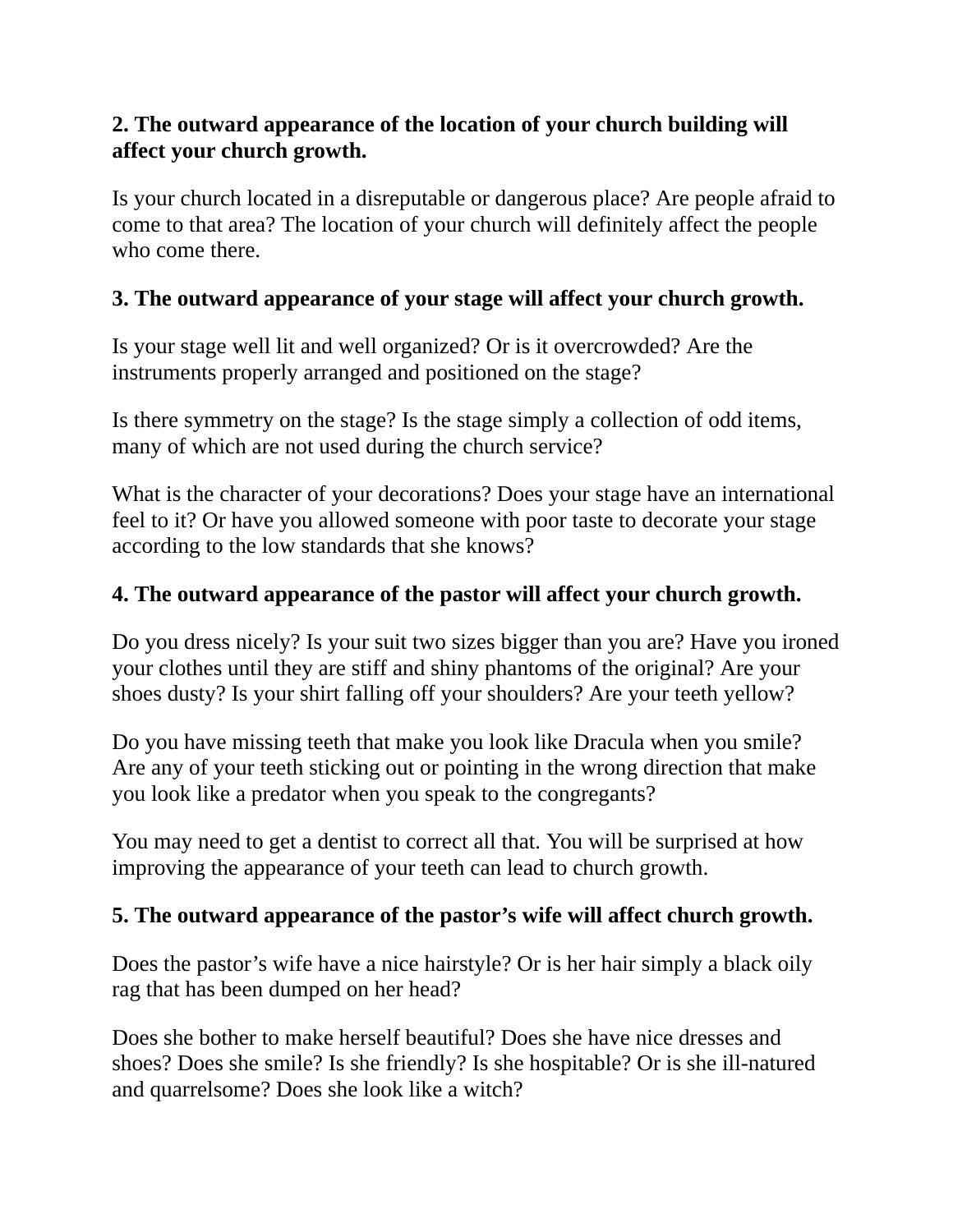Does she have a grim and unfriendly look? Does she constantly fall into depression and black moods?

The negative outward characteristics of a pastor's wife will definitely affect church growth.

# **6. The outward appearance of the pastor's children will affect church growth.**

Barefooted, scruffy little ragamuffins running all over the place will not help your church grow. If the pastor's children are constantly wear ill-fitting and dirty clothes, it will not improve the outward image of your church. A thriving prosperous church does not have little children who look like beggars or beggars' children running all over the place.

## **7. The outward appearance of the associate pastors will affect your church growth.**

Do your associate pastors look like a group of nobodies? Are they significant leaders in the congregation? Do they dress well? Do your associate pastors act like wimps constantly exuding timidity and false humility? Do they constantly have sheepish smiles? Are they constantly trying to please the richer members of the congregation?

Do your assistant pastors have cars? Are they happy people who breed confidence, loyalty and unity?

## **8. The outward appearance of the pastor's car will affect your church growth.**

Is your car the oldest model of its type? Is it always breaking down; making you have to beg for lifts and favours? This will not help church growth.

Is your car the most expensive car in the church? Why do you want to look like the richest member of your church? Are you a business tycoon or a pastor?

Why don't you rather blend into the congregation and be seen as an average person, neither the richest nor the poorest?

# **9. The outward appearance of the ushers will affect your church growth.**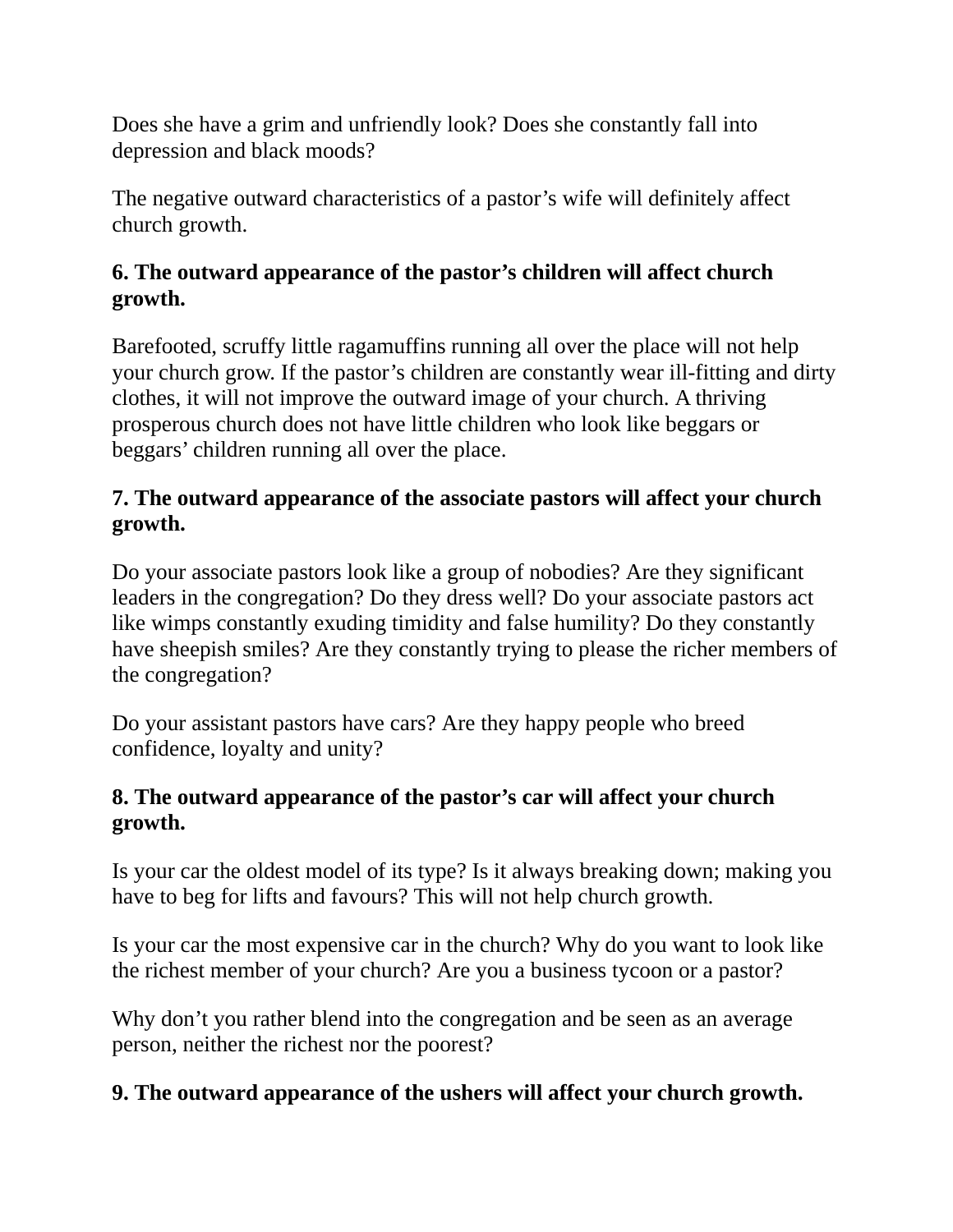Do your ushers look like lean hungry foxes ready to steal offerings from the basket? Or do they look like dignified gentlemen who are humble servants in the house of the Lord? Do they know how to walk and carry themselves?

## **10. The outward appearance of the choristers and musicians will affect your church growth.**

Do your choristers and musicians look nice? Do they do their hair and wear nice clothes?

Are they so clumsy that they cannot fit into their clothes nor walk up the stage?

Do they have nice voices or do they shriek through the microphone every Sunday?

Are they smiling, happy worshippers of the Lord?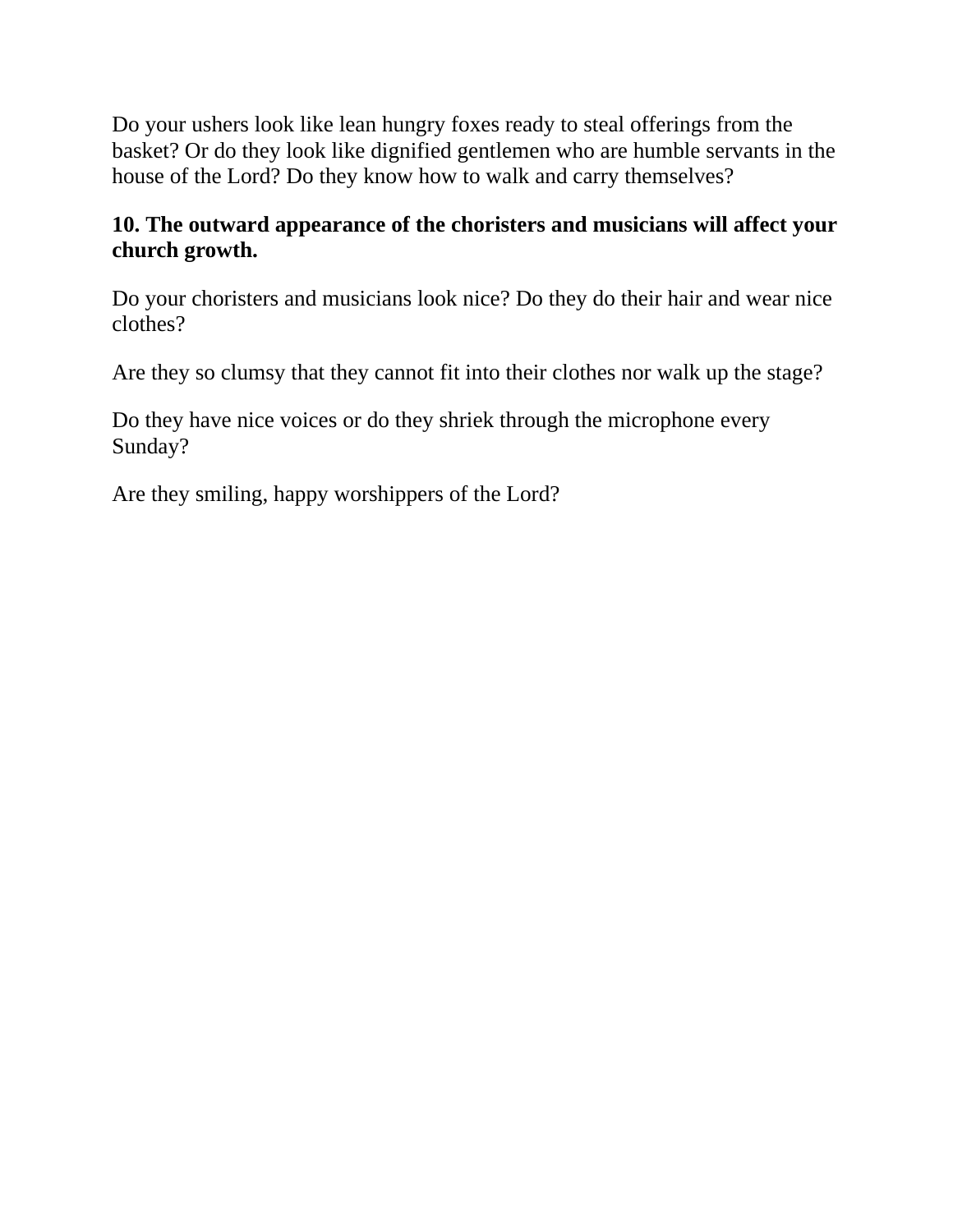# **[SECTION](#page-5-0) 16**

# **CHURCH [GROWTH](#page-5-0) AND WOMEN**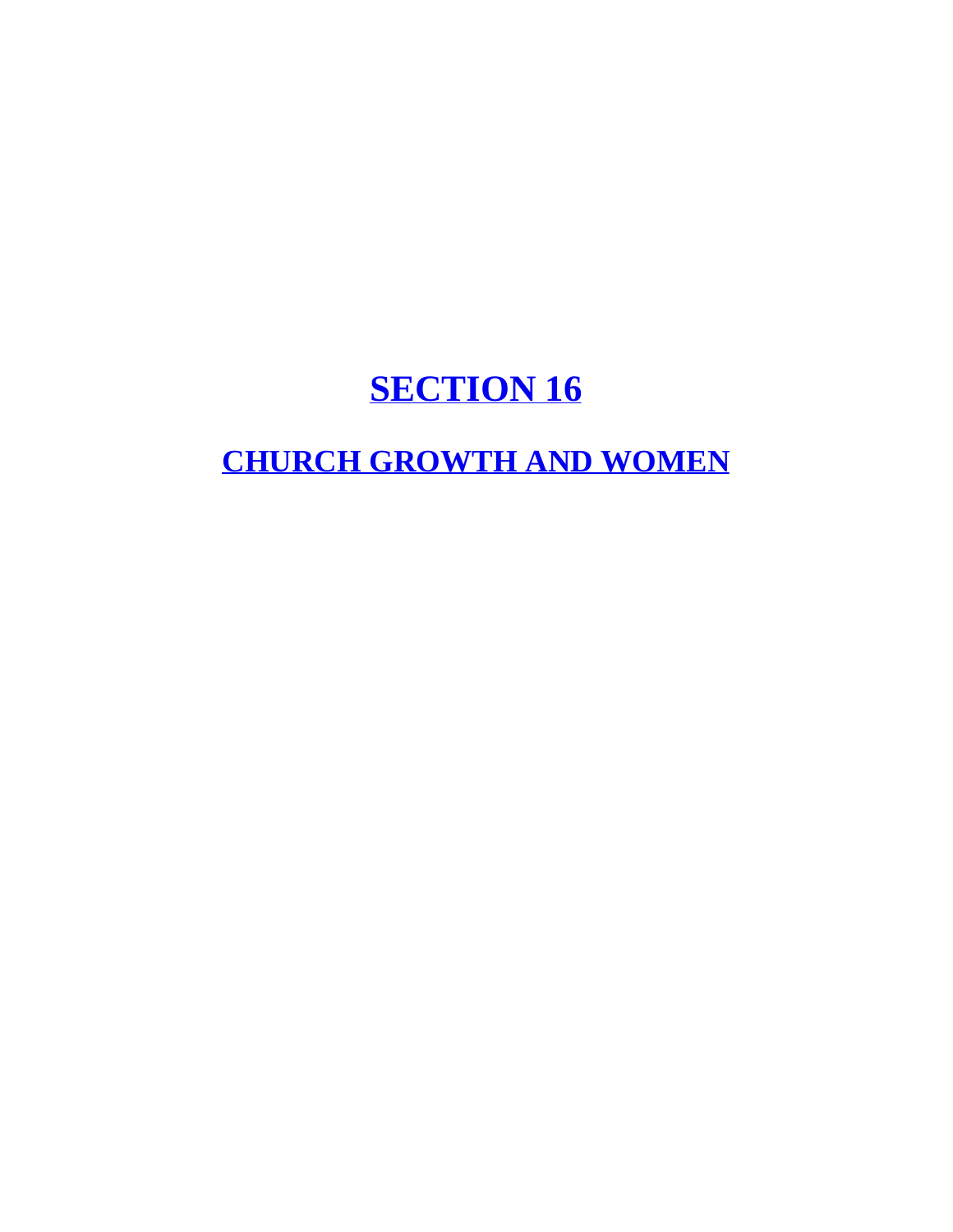# **[Chapter](#page-5-0) 39**

# **Seven [Reasons](#page-5-0) Why Women Make a Church Grow**

Women are one of the greatest assets a church could ever have. Satan has deployed his weapon of deception to keep the women out of the workforce. Women have been depicted as the most dangerous group of people ready to destroy the man of God and his ministry. Indeed, many strange women have done just that!

However, this same group of apparently dangerous people hold the key to church growth. Women believe more quickly and are more ready to flow with God's servant. When churches are being pioneered, women are often the greatest treasure the apostle could have.

#### **1. Women will make your church grow because they helped Jesus in His ministry. In the Bible women followed Jesus and helped Him.**

If women helped Jesus I would like them to help me too. If Jesus needed the help of women, you will too. Jesus had a worldwide ministry. He travelled to many cities and villages preaching the gospel. The twelve disciples were with Him on these preaching tours as well as certain women who ministered to Him. Women are always present where fruits are being borne!

*And it came about soon afterwards, that He began going about from one city and village to another, proclaiming and preaching the kingdom of God; and THE TWELVE WERE WITH HIM, AND ALSO SOME WOMEN who had been healed of evil spirits and sicknesses: Mary who was called Magdalene, from whom seven demons had gone out, and Joanna the wife of Chuza, Herod's steward, and Susanna, and many others who were contributing to their support out of their private means.*

*Luke 8:1- 3 (NASB)*

**2. Women will make your church grow because the apostle Paul used women in his ministry.**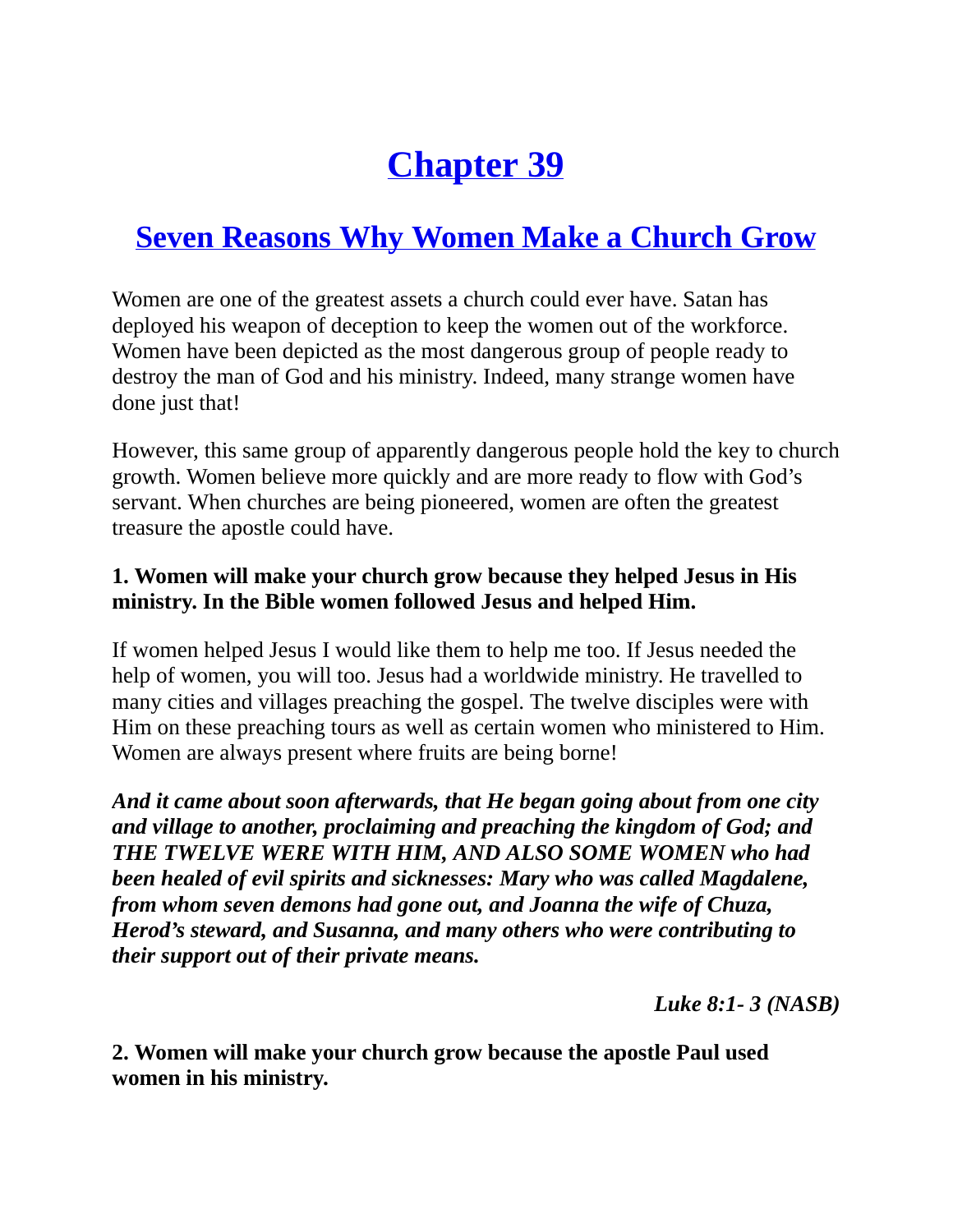If women helped the apostle Paul to achieve so much for God, they must have some importance other than making meat pies, serving tea or frying fish! Women can be fellow labourers with apostles in the ministry.

*And I intreat thee also, true yokefellow, help THOSE WOMEN WHICH LABOURED WITH ME in the gospel, with Clement also, and with other my fellowlabourers, whose names are in the book of life.*

## *Philippians 4:3*

#### **3. Women will make your church grow because they recognize the anointing and believe in it quicker than men.**

Indeed, women are the live wires of the anointing. They receive, they detect and they believe ten times faster than the average man.

Abigail recognized that David was going to become the king and she honoured him whilst her husband was hardened and resistant.

The woman with the issue of blood received the anointing whilst Peter, James and the others felt and received no healing anointing at the crusade.

Mary Magdalene went to the graveside on Easter Sunday to experience the resurrection first hand whilst Peter, James, John and the other powerful apostles were huddled away in unbelief and depression.

You may have heard of the Azusa street revival whose leader was William Seymour.

There was a man called Charles Parham who was William Seymour's spiritual father and the principal of the bible school William Seymour attended.

Pentecostalism was born when Charles Parham taught his bible students (including William Seymour) about receiving the Holy Spirit and speaking in tongues in his bible school although he himself did not yet speak in tongues.

#### **Agnes**

A lady called Agnes pressurized Charles Parham to pray for her to receive this Holy Spirit.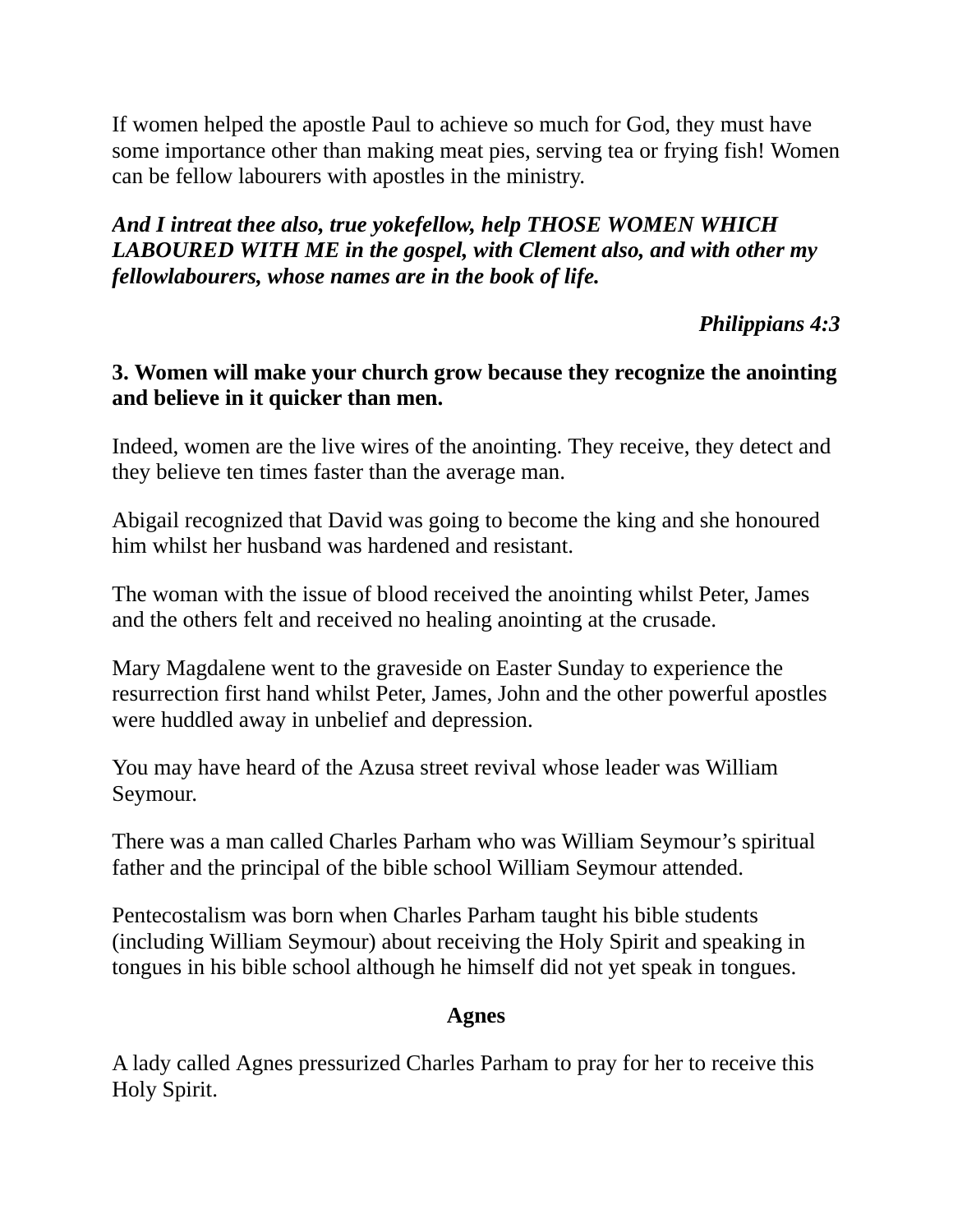Charles Parham was reluctant to pray for her but she pressed him to. When Charles Parham prayed for her, a glow came over her and she received the Holy Spirit and began to speak in fluent Chinese tongues. She even received the ability to write in Chinese. This was apparently documented by the government.

Amazingly, the Azusa street revival and the worldwide Pentecostal movement began through this lady being the first to believe and receive this gift of speaking in tongues.

It was after this that William Seymour moved to California and began what we know as the Azusa Street Revival. Indeed, William Seymour himself had not yet received the Holy Spirit when he moved to California.

# **4. Women will make your church grow because God has destined to destroy the devil through women.**

Women will destroy the devil. The ancient prophecy that attests to this fact is that women will bruise the head of the serpent. Through women you will destroy the devil, that old serpent that deceived the world.

# *And I will put enmity between thee and the woman, and between thy seed and her seed; it shall bruise thy head, and thou shalt bruise his heel.*

*Genesis 3:15*

# **5. Women will make your church grow because women are the producers of children.**

Wherever there are women there are children, off springs and fruits. In the natural, women bring about and nurture young ones. In the ministry, the same pattern is seen. Wherever there are women there are lots of spiritual children. Somehow, women attract other people to the church and convince many to join. They are the first to believe and the first to convince others to join in.

# **6. Women will make your church grow because women are good pastors.**

Women have the natural gift of talking. They have this gift because they are always talking to children as they bring them up. This gift of talking can be perfectly transposed into the ministry as counsel, teaching and interaction.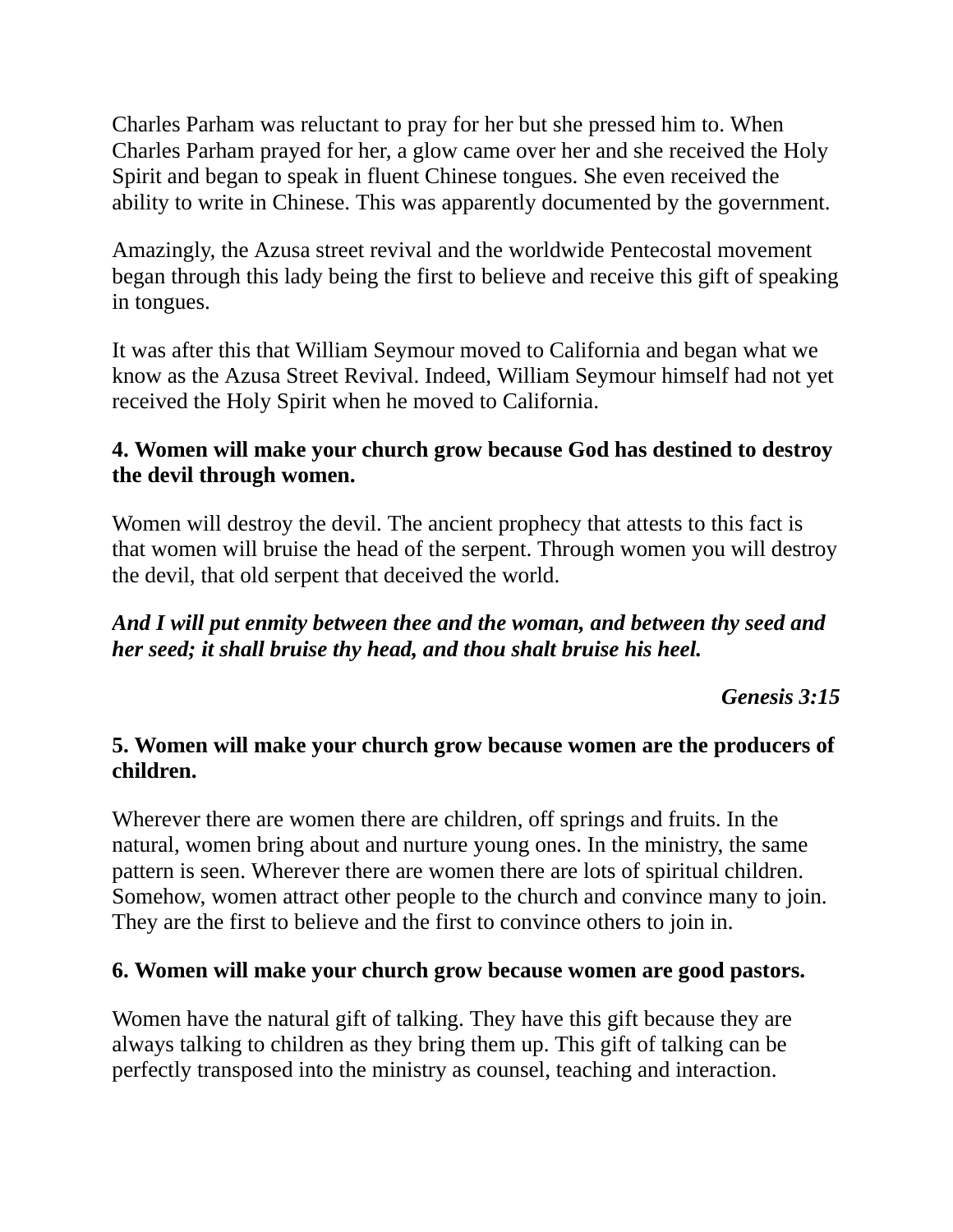I have watched as women have cared for others and built large churches. God used Aimee Semple McPherson to build the Four Square denomination of churches which is a thriving ministry today.

# **7. Women will make a church grow because women they are good helpers.**

Women are natural helpers because they were created by God to help. Every woman has an inbuilt engine that makes her a natural helper. Women are looking for someone to help.

Many women entered their marriages hoping to fulfill their divine calling of helping someone. Unfortunately, the hurts and confusion of marriage do not allow them to use their helping gift. In the church many women are able to express this natural helping gift.

# **8. Women will make a church grow because they are more permanent and loyal workers.**

A church grows proportionately to the number of permanent and loyal people it has. Men are known to change their jobs at least four times in their lives whilst many women keep their jobs for a lifetime. A church filled with faithful and loyal people is a great blessing.

# **9. Women will make a church grow because they are less concerned about money than men.**

Women are usually not as interested in money as men. They seem to be more content if they feel safe, secure and happy. Generally speaking, I would prefer to have women counting the church money. Generally speaking, I would prefer to have women in certain sensitive positions.

# **10. Women will make a church grow because the largest churches in the world have used women to build their churches.**

Pastor David Yonggi Cho speaks about how women have served faithfully as cell leaders and helped to build his church.

I once preached in a large church that seated twelve thousand people. It was one of the largest churches in that country. In that service, I was amazed to find not more than twenty men amongst twelve thousand women. Amazing women!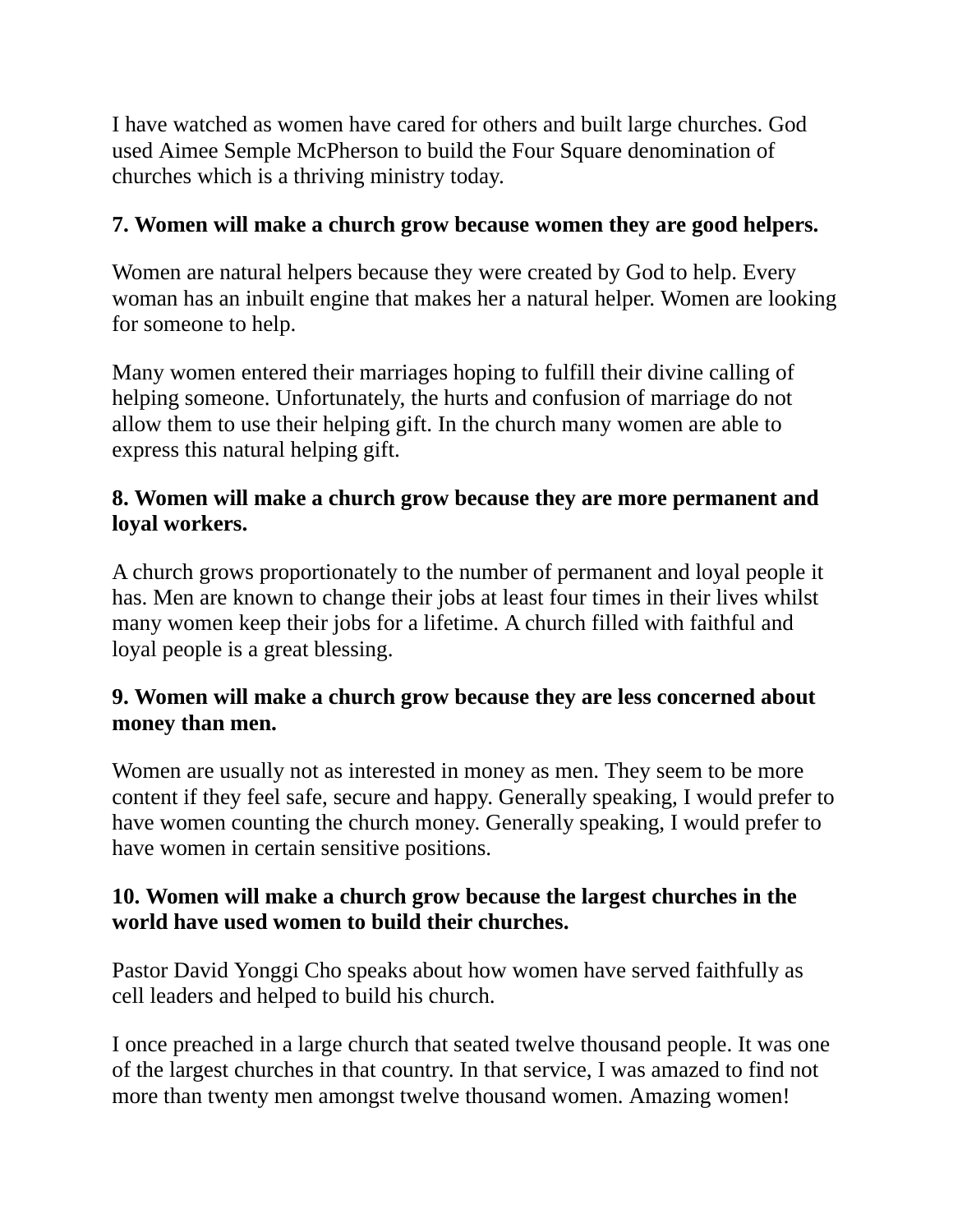# **[SECTION](#page-5-0) 17**

# **CHURCH GROWTH RADIO, [TELEVISION](#page-5-0) AND BUSES**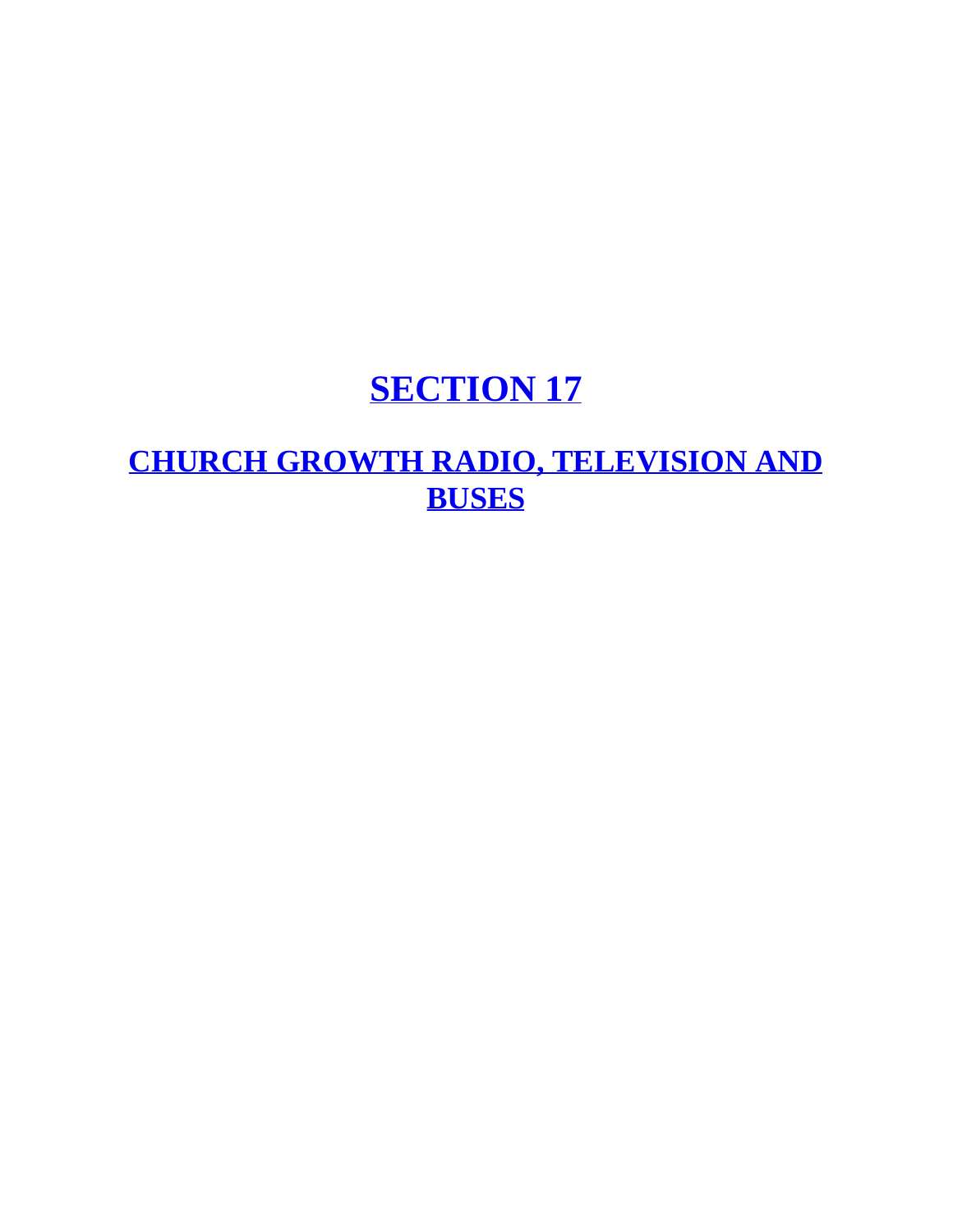# **[Chapter](#page-5-0) 40**

# **How Radio, [Television](#page-5-0) and Buses Make a Church Grow**

*. . . according to the prince of the power of the air. . .*

*Ephesians 2:2, KJV*

#### **A Vision**

A prophet shared a vision. In the vision, he found himself out on the street witnessing. No one was listening to him and he was not getting far with his evangelistic outreach. Then he met an angel who asked him what he was doing. He explained to the angel that he was on outreach doing house-to-house evangelism and door-to-door witnessing.

Then the angel said to him, "Follow me, I will show you another way."

The angel took him to a very long pole stuck in the ground and climbed with him to the very top. The angel said to him, "Call out the people from here and speak to them from this place."

As the pastor sat on the top of the pole and ministered, crowds began to gather and come to him. He was amazed at the response that he was getting by speaking from the top of the pole.

The Lord said to him, "Move away from door to door evangelism and call out to the people through the airwaves. I will bless your ministry as you summon the people through the airwaves."

This vision is a revelation of the importance of radio and television ministry for church growth. The media has an important role to play in our current world. Satan is the prince of the power of the air. He has dominated the airwaves and the church must rise up to take control of the airwaves and dominate it through the gospel of Jesus Christ. The media ministry is a fight against the prince of the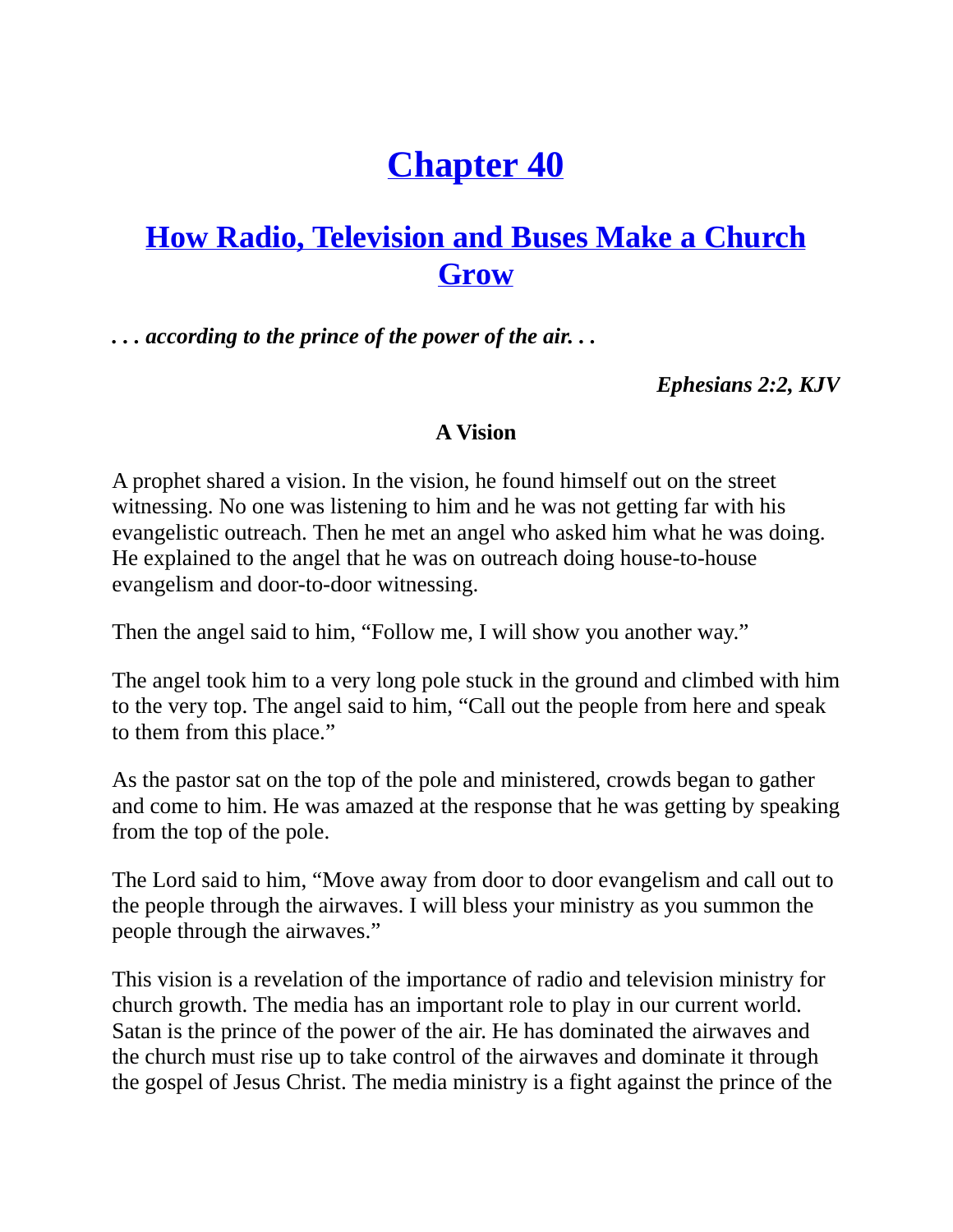power of the air!

# **Ten Steps to an Effective Radio Ministry**

1. BELIEVE IN THE RADIO MINISTRY. Whatever you do that is not of faith is sin. What you do out of faith will work out. Mountains will be moved and rivers will be crossed as you press into the radio ministry. Understand the advantages and blessings of a radio ministry. You must know that you will reach people through the radio whom you will not reach in any other way.

2. BE LED BY THE SPIRIT before you embark on a radio ministry. Pray about the radio ministry and put it before the Lord. If He gives you peace about it then go for it. If it is not his will or his time then stay away from it. If you are led by the Spirit to be on the radio, it will be a blessing to the church. If you are not led by the Spirit to be on radio it will not help you.

3. Have a radio programme EARLY IN THE MORNING in your town or city. Your voice must be heard every morning in your city. Your voice must be heard preaching, praying for people and ministering to all who tune in.

4. Have a radio programme EVERYDAY**.** For your radio ministry to be effective it must be every day or every weekday.

5. PREPARE for your radio programme as you would for a Sunday sermon. In all labour there is profit and your diligence will cause you to stand before kings. Do not come to the studio unprepared and fumble through the programme.

6. MINISTER TO PEOPLE on the radio as though they are in front of you. Speak as though you were speaking to thousands. Do not wonder to yourself whether people are listening or not. Many people are listening to you.

7. PRAY FOR PEOPLE on the radio. People love to be prayed for. Pray powerful prayers using the King James language, the Psalms and the Synonyms.

8. Never forget to invite PEOPLE to come to your church. Use your time on the radio wisely. Tell people what to do and they will obey you. Invite them to come and see you so that you can continue ministering the power and the anointing to them.

9. DO ALTAR CALLS for salvation and healing. Salvation must never go to the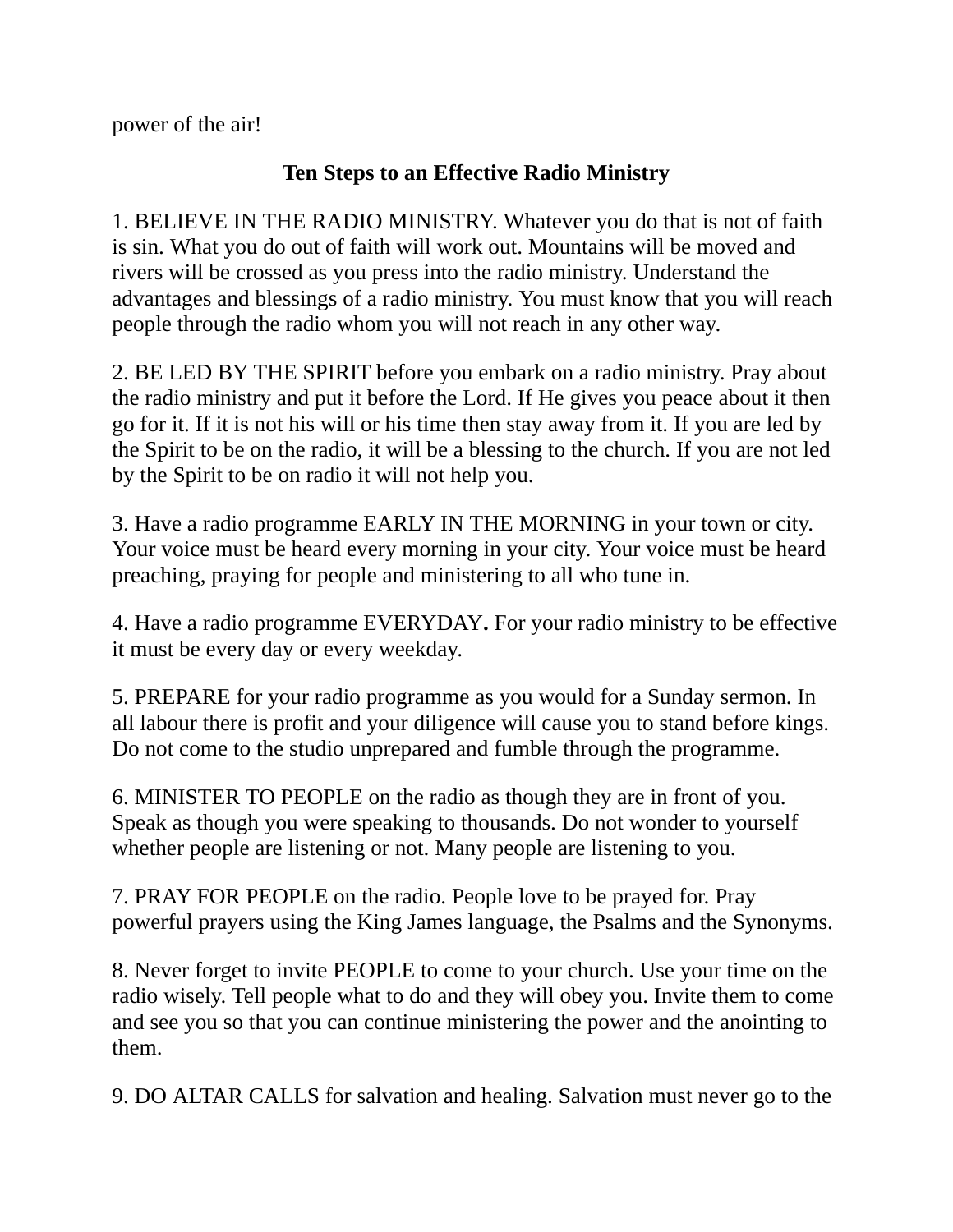background of your ministry. Jesus Christ came to this world purposely to save sinners. Use the radio to lead people to Jesus Christ. All ministry flourishes on the foundation of Jesus Christ.

10. ASK FOR SUPPORT at the right time. Do not be ashamed to ask for money. Ask and you shall receive, knock and the door shall be opened unto you. The work of a pastor includes asking for support for the ministry.

But remember that there is a time for everything. Do not start your radio ministry by asking for money. The first thing you do must be to minister the Word of God.

# **Steps to an Effective TV Ministry**

1. Recognize and believe in the powerful influence of television ministry. Know that being on television makes you known and makes your church visible. Being known and visible makes your church a good option whenever people are deciding to find a good church.

There are times when people will attend your church as a direct response to your television programme.

Be aware that your television programme will not necessarily cause more people to attend your church.

2. Decide to do television ministry only when the Lord has led you to do it. Always be led by the Spirit of God. Do not do things because everyone is doing them.

3. Spend the time to find out exactly what is involved in having a television ministry. There are many hidden costs in a television ministry.

4. Buy inexpensive equipment when you are a beginner in the television ministry. Do not listen to technical people who advise you to buy super expensive stuff that is not really necessary.

5. Train your own people to slowly learn the technical aspects of the television ministry. There is no rush. After you have trained ordinary people to do a television programme, your production cost will be almost zero. If you do not train your own people, you will have a very high production cost which will kill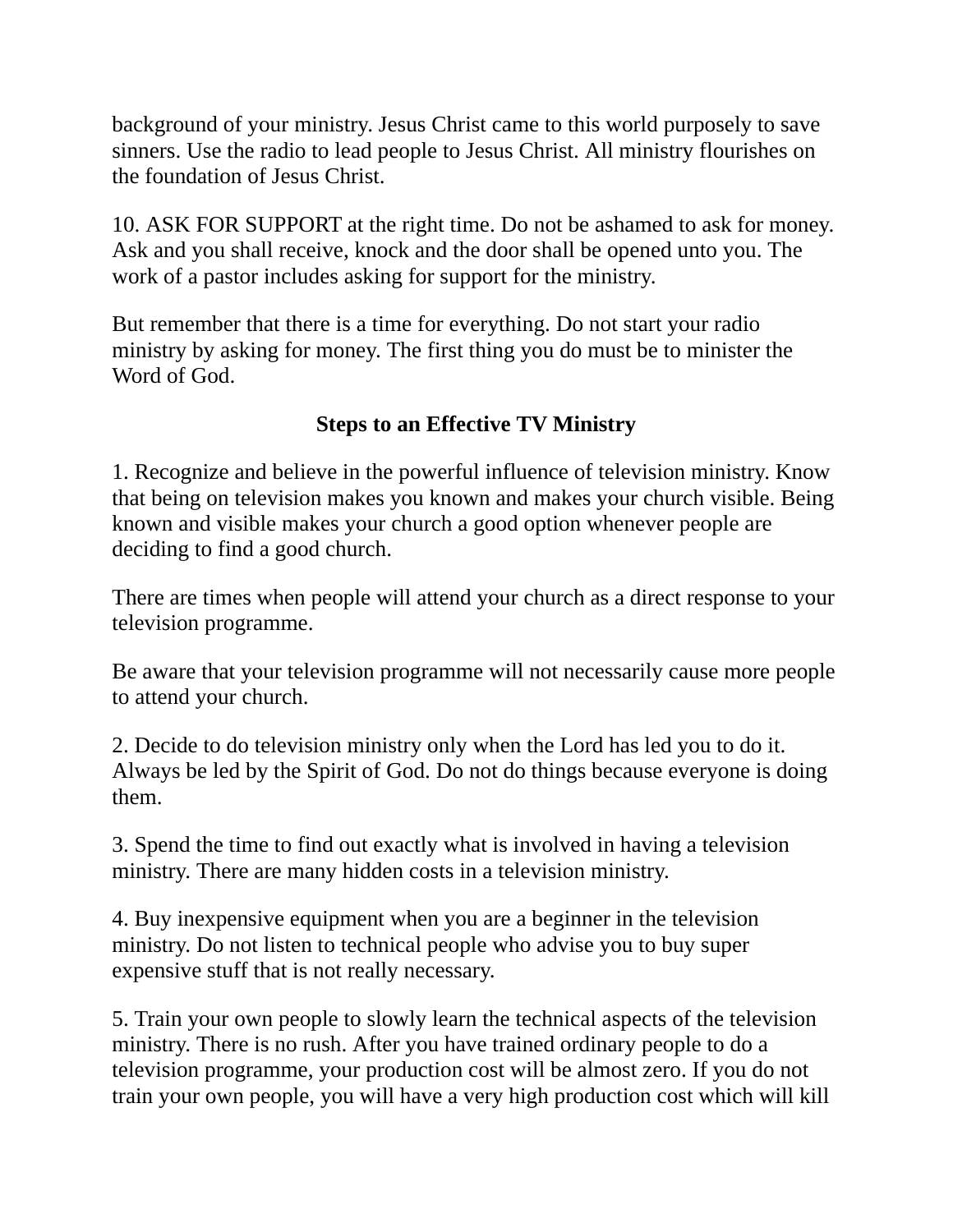your television ministry.

6. Produce a quality television programme! Compare your programmes with other successful television ministries and try to match them. Emulation is the key to catching up and surging forward. Don't be ashamed to be a copy cat.

7. Always keep the name of your ministry on the screen. Show people how to reach you and make it easy for them to do so. Many people watch TV programmes for twenty minutes and do not know who is speaking or which ministry is being presented.

8. Develop an excellent website that will complement your television ministry. If you cannot be on television, you can have a website that shows your programmes. You may have more success on the website than on television. The internet will soon take over from what we know as television today.

9. Invite people to attend church, at the end of your programmes. Many people will come because you specifically asked them to. Use your time on television wisely. Tell people to come and see you in your church.

10. Have telephones and internet facilities available to respond to calls and requests that come from your television programme. Set up a system to respond promptly and eagerly to the people who call in. If you tell them to call in and they cannot reach you they will soon lose faith in your TV programme.

# **Steps to an Effective Bus Ministry**

1. Be aware that the bus ministry could be the missing key from your church growth strategies

2. Know that buses help POOR PEOPLE to come to your church. Be aware of the blessings that come to people who help the poor. A church that considers the poor will receive many blessings.

3. Know that many of the largest churches in the world run effective bus ministries where they transport people from all over the city to their churches. Doing a bus ministry is simply following the example of many other mega churches in the world today.

4. Deploy buses to strategic points where you do outreaches. Let the people who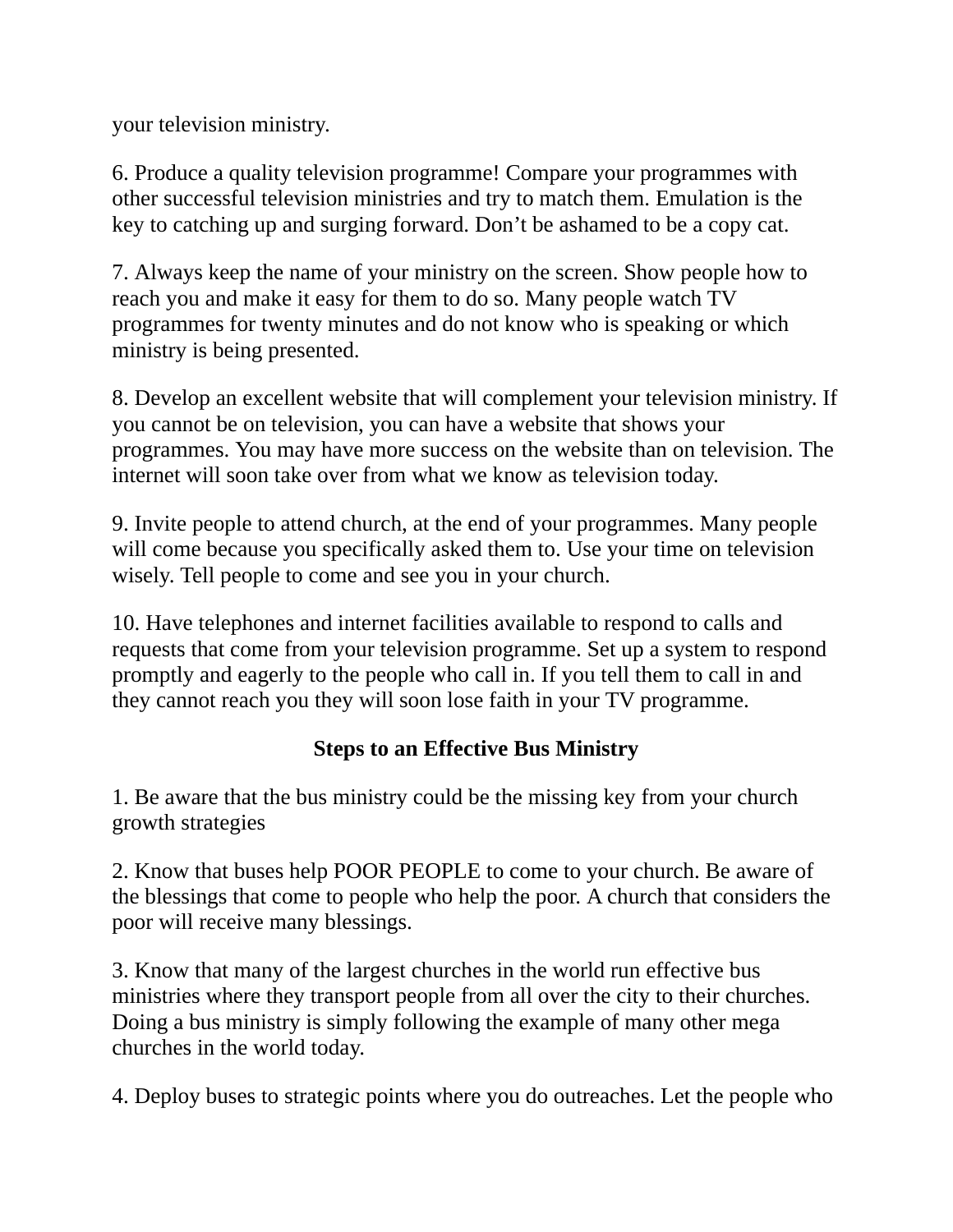have been saved and won to the Lord through your outreaches have an easy way of coming to the church.

5. Give free buses when you recognize that the people cannot pay for the service. Seek support for your bus ministry from the wealthier members of your church. In so doing the rich will be helping the poor.

6. Charge enough to cover your cost when they can pay for it so that the bus ministry does not ruin the finances of the church.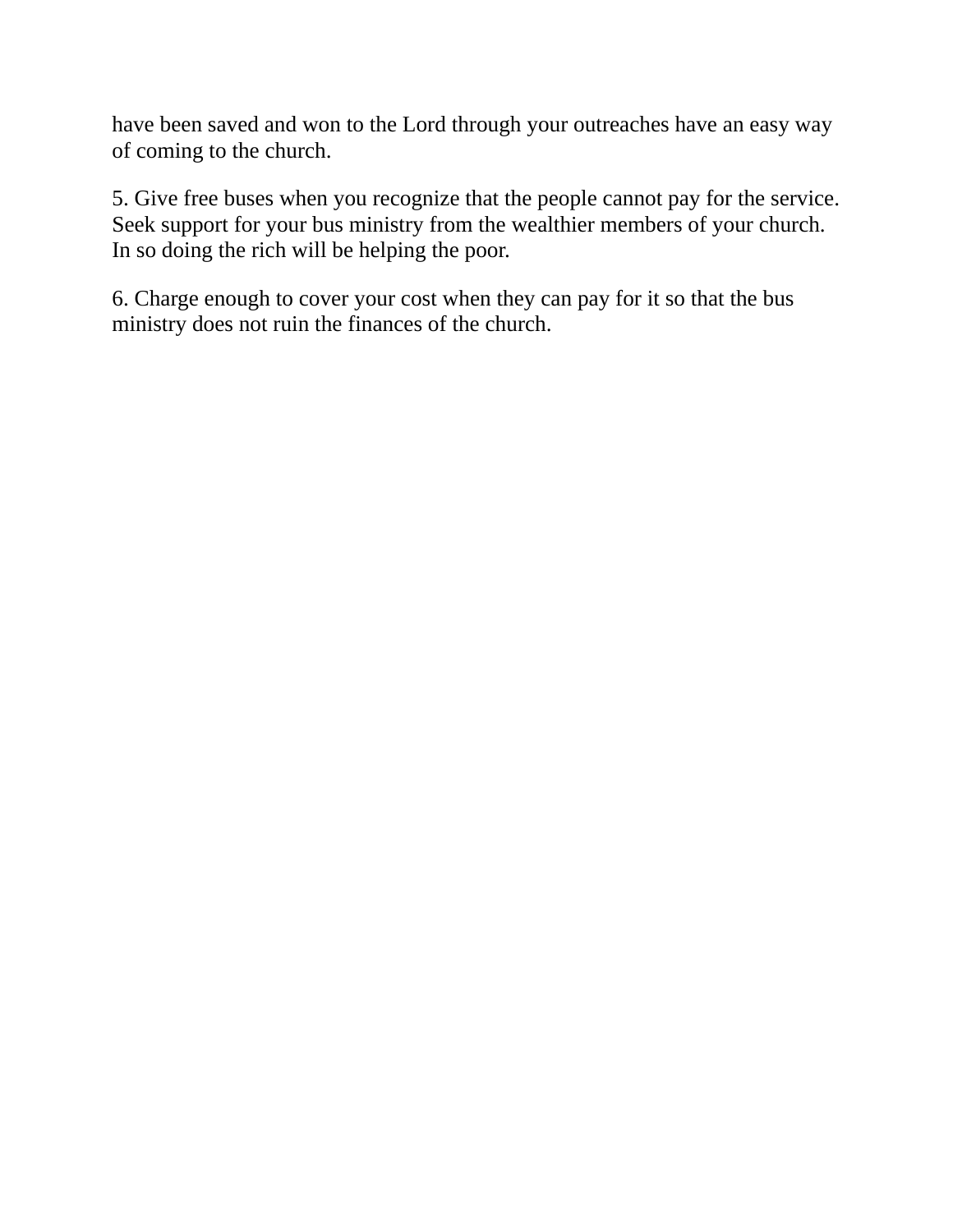# **[SECTION](#page-5-0) 18**

# **CHURCH [GROWTH](#page-5-0) TESTS**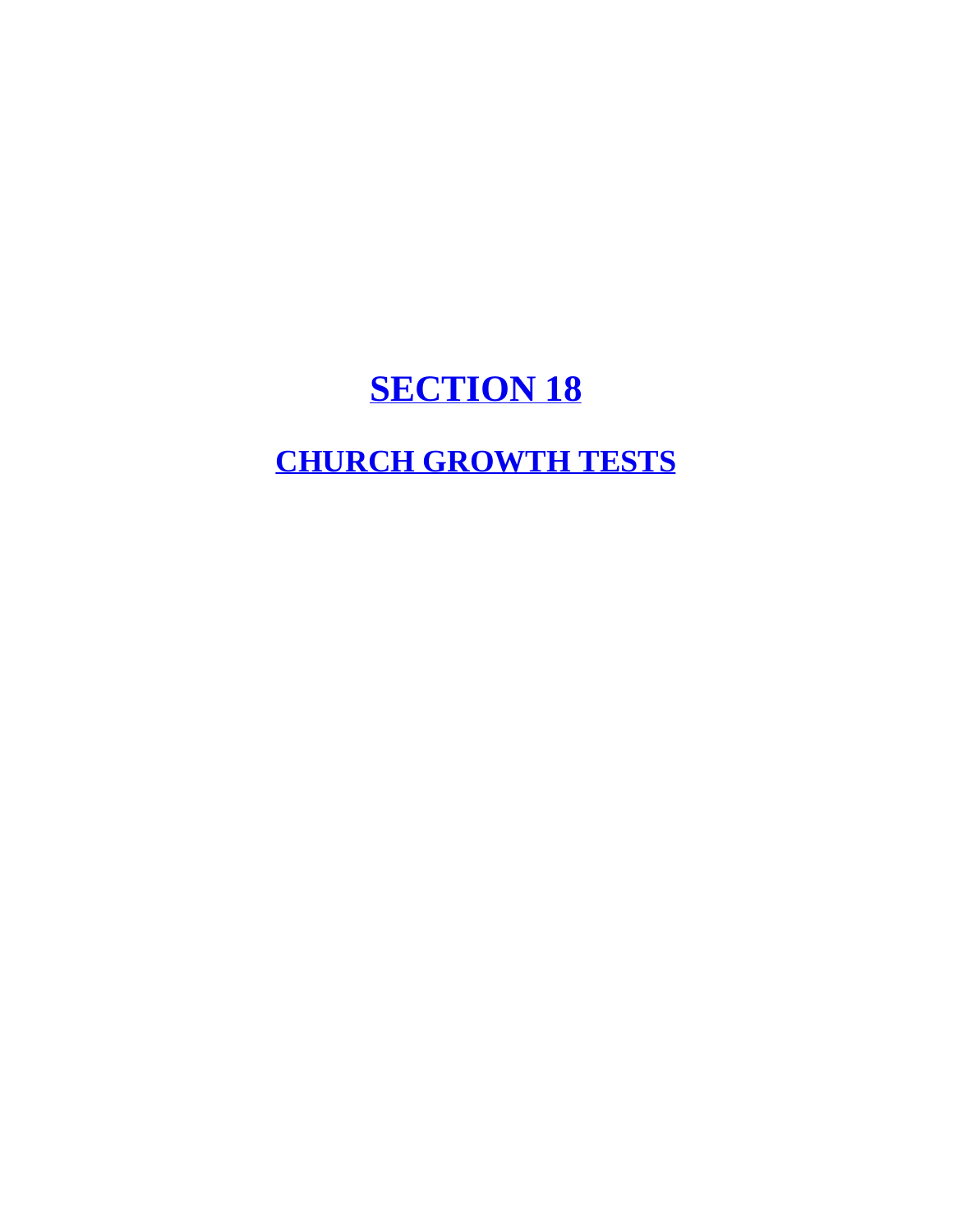# **[Chapter](#page-5-0) 41**

# **Twenty Diverse Tests and [Temptations](#page-5-0) of a Pastor who Seeks Church Growth**

Nothing is going to come to you easily. You must consider your life to be one long series of tests, trials and temptations. There is a purpose for each test that God takes you through. Because spiritual tests do not take place in a classroom they are not easily recognized. Many things that happen in our lives are actually tests! Your desire to have a mega church will lead you to a road that has many painful testing experiences.

Many things in a pastor's life look like coincidences but they are not. Many people you meet and interact with look like they just happened to come by. Indeed, they did not just come by; they were sent by the Lord. Some people you meet today are the newly arriving tests, trials and temptations of your life. You will be expected to pass the tests of relating with them. So what are the tests that a pastor of a mega church should expect to go through? What trials will a pastor desiring church growth experience?

#### **Twenty Tests**

# **1. As you build a mega church, you will be tested so that you can be promoted.** Without these tests you cannot be promoted.

In school, you cannot move to the next level unless you pass your tests. The scripture says that you become perfect and complete after you have successfully gone through trials, testings and temptations. O mega church pastor, don't you want to be perfect and complete? Don't you want to be fully qualified for all the increase that is coming to you?

Consider it all joy, my brethren, when you encounter various trials, knowing that the testing of your faith produces endurance.

# *And let endurance have its perfect result, that you may be perfect and complete, lacking in nothing.*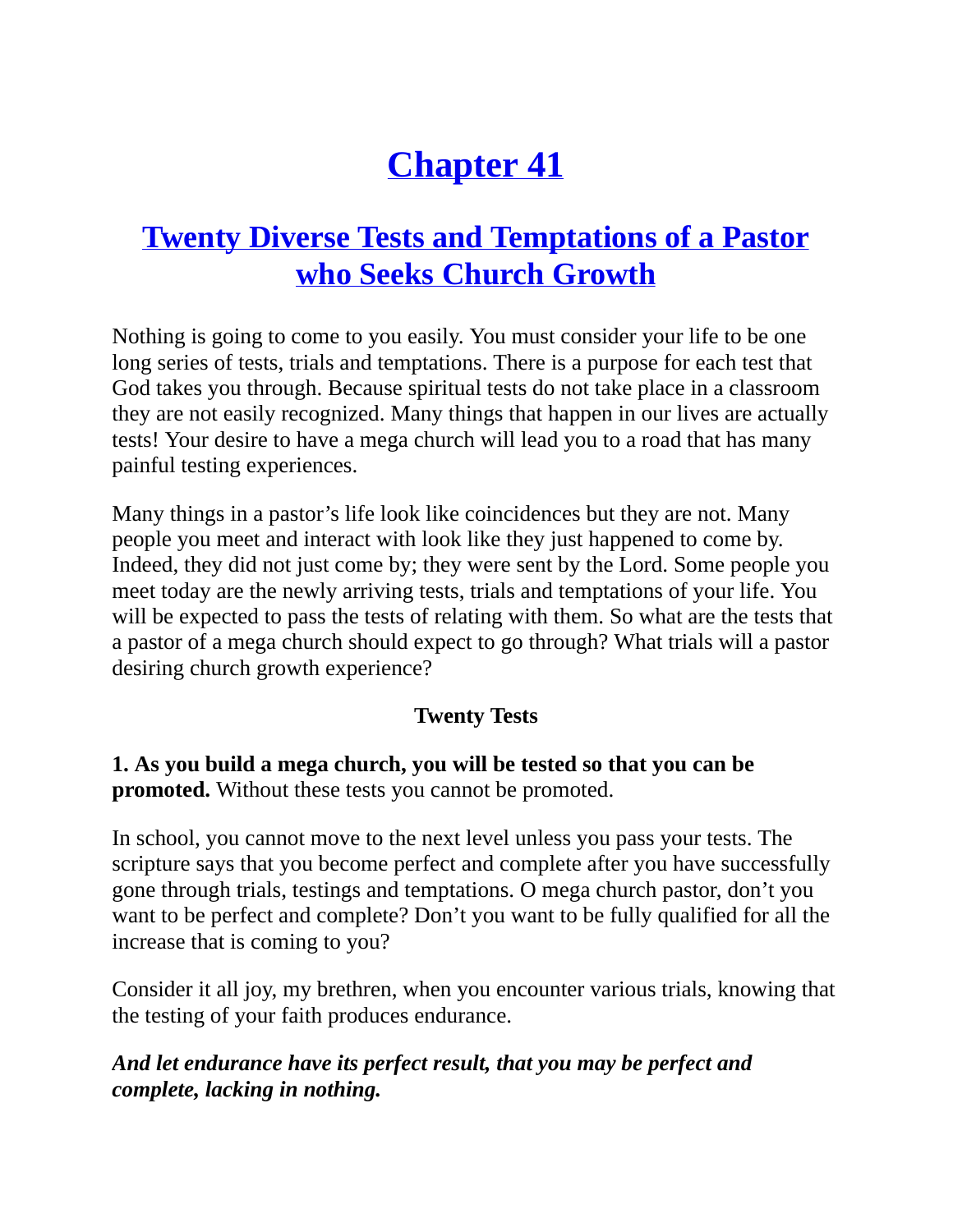**2. As you build your church, you will suffer persecution because you want to do something so godly as to build a big church.** Expect persecution from your friends, relatives, colleagues and bystanders. Don't complain because you are being persecuted. It's part of the package. Expect to be persecuted because of your mega church.

# *Yea, and all that will live godly in Christ Jesus shall suffer persecution.*

# *2Timothy 3:12*

**3. In your quest for church growth, you will go through tests that are designed to humble you.** You need to be very humble to be a pastor of thousands of people. You must not think too highly of yourself. Expect troubles, persecutions, difficulties that will bring you to your knees.

Expect situations that you cannot do anything about to break you down, and bring you to your knees. O mega church pastor, these things are intended to help you remember that you are but a man.

*And thou shalt remember all the way which the LORD thy God led thee these forty years in the wilderness, TO HUMBLE THEE, and to prove thee, to know what was in thine heart, whether thou wouldest keep his commandments, or no.*

#### *Deuteronomy 8:2*

**4. In your quest for church growth, you will go through tests that will reveal what is in your heart.** No one knows what is really in your heart. You don't even know. But there are circumstances that can bring out what is in your heart. God will allow those tests to reveal what is in your heart. You may say, "I love the Lord" but you really love a man. When the man is gone you will find out whether you really love the Lord.

*And thou shalt remember all the way which the LORD thy God led thee these forty years in the wilderness, to humble thee, and to prove thee, TO KNOW WHAT WAS IN THINE HEART, whether thou wouldest keep his commandments, or no.*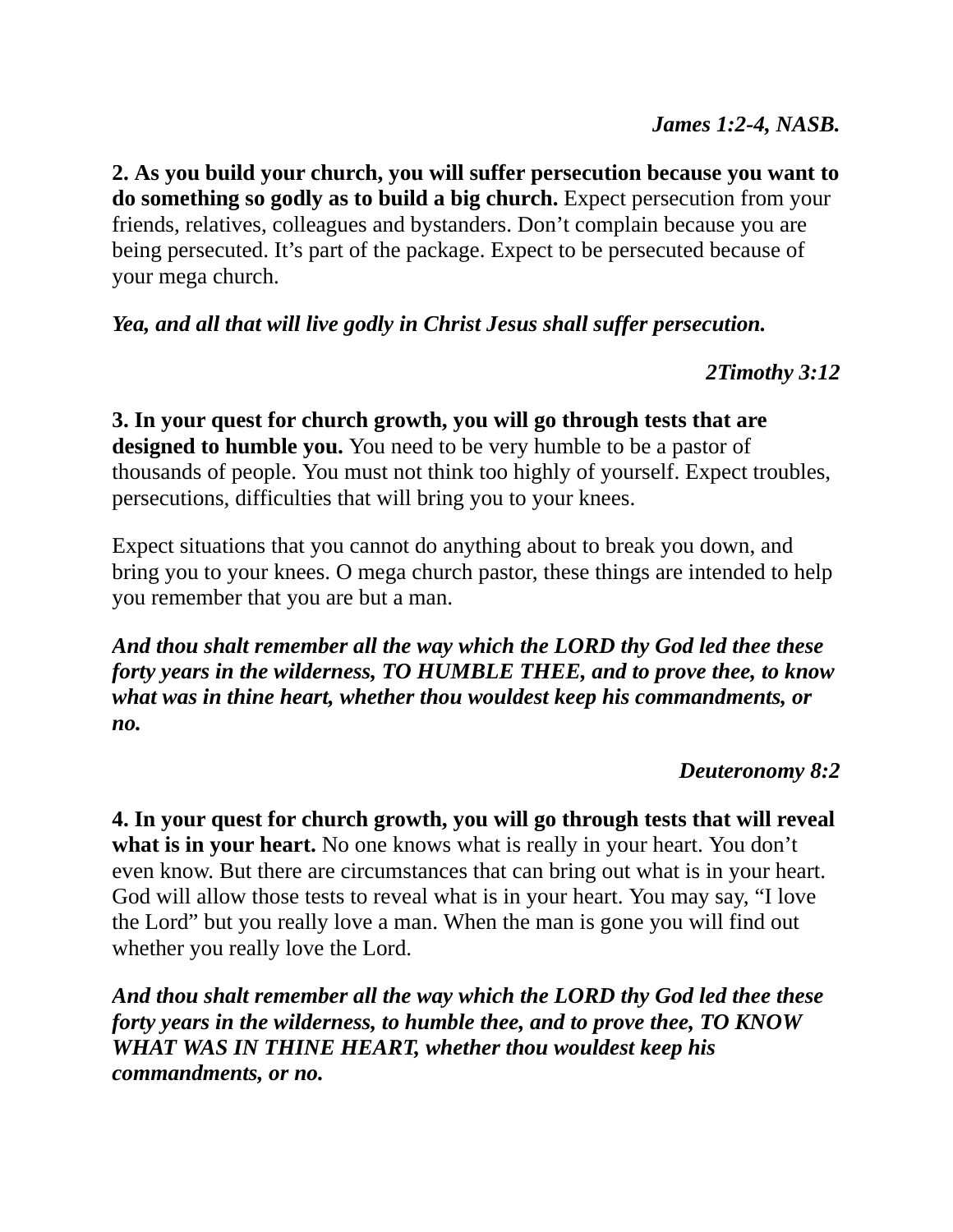#### *Deuteronomy 8:2*

**5. In your quest for church growth, you will go through tests that will show whether you are really obedient.** "I love the Lord and I will obey Him" is the song of the average minister of the gospel. But there are certain things that will really reveal whether you are obedient to the Lord. It is easy to say, "I will go anywhere, I will do anything". Then the command will come, "Now go to the uttermost corner of that poor country!" Suddenly, all the obedience is thrown out of the window and you realize how unwilling and disobedient you really are. I have people who call me "Daddy" and answer every sentence with "Yes, please". They present themselves as the most humble and obedient servants. But one instruction can reveal how truly detestable and disobedient they really are.

People profess, confess and claim things, but their deeds reveal that they are actually disobedient, detestable and worthless to you. "They profess to know God, but by their *deeds* they deny *Him*, being detestable and disobedient, and worthless for any good deed" (Titus 1:16, NASB). These are strong words but they are true.

**6. In your quest for church growth, you will go through tests to show whether you really love the Lord.** Do you really love the Lord? I love Jesus! I love the Lord with all my heart! I will do anything for Him. One day, something will come to your life and that thing will reveal what you love. Do you love the Lord, do you love money or do you love the fame of ministry? It will all be revealed through the tests that are coming your way.

*Thou shalt not hearken unto the words of that prophet, or that dreamer of dreams: for the LORD your God proveth you, TO KNOW WHETHER YE LOVE THE LORD YOUR GOD WITH ALL YOUR HEART AND WITH ALL YOUR SOUL.*

#### *Deuteronomy 13:3*

**7. As you grow into a mega church pastor, you will go through tests that are like fiery trials.** Fire makes you lose everything. When you go through a trial that makes you feel that you are losing everything, don't be surprised. Don't think it is strange.

People have lost their wives, their children, their money and their self-respect through the fiery trials they experienced. Some people have lost as many as three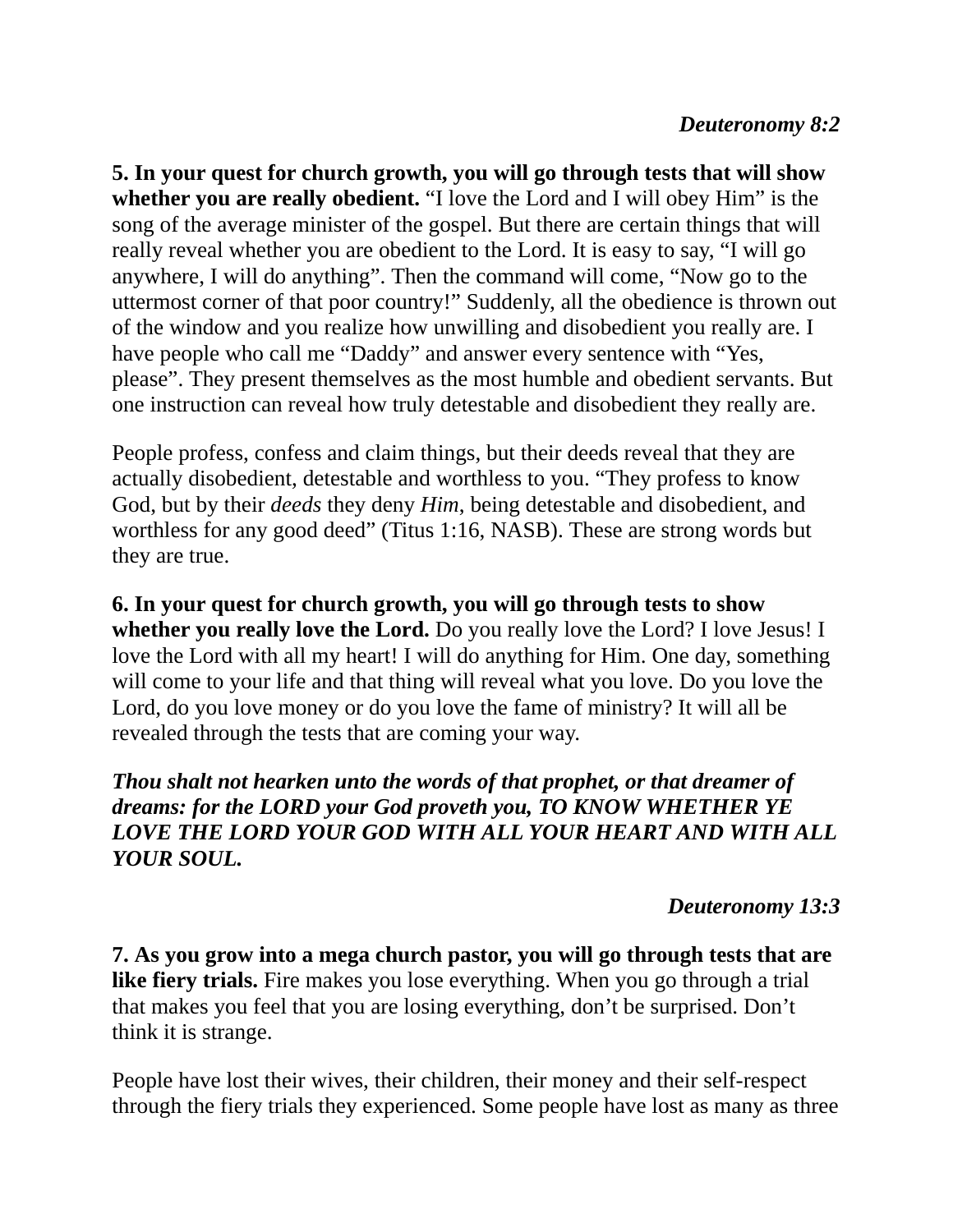wives in the fire. Some people lost as many as five children. You have to believe that these fiery trials are necessary for your promotion to a mega church pastor.

*Beloved, think it not strange concerning the fiery trial which is to try you, as though some strange thing happened unto you:*

*1 Peter 4:12*

**8. As you become a mega church pastor you will be tested by** *bad winds***, bad storms and floods.** One day, the pastor of a large church said to me, "A *bad wind* is blowing on our friend."

He continued, "We must pray for him because if that *bad wind* turns in our direction, it will not be good for us!"

You see, as you build a mega church and work for God, you may think that only good winds will blow in your direction. The fact that you are doing the right things and building your house on a rock does not mean that a bad wind will not blow on you.

Amazingly, the bad wind that blows on the person who is doing all the wrong things is the same bad wind that will blow on the good person's house.

*Therefore whosoever heareth these sayings of mine, and doeth them, I will liken him unto a wise man, which built his house upon a rock: And the RAIN descended, and the FLOODS came, and the WINDS blew, and beat upon that house; and it fell not: for it was founded upon a rock. And every one that heareth these sayings of mine, and doeth them not, shall be likened unto a foolish man, which built his house upon the sand: And the RAIN descended, and the FLOODS came, and the WINDS blew, and beat upon that house; and it fell: and great was the fall of it.*

*Matthew 7:24-27*

**9. As you grow into a mega church pastor you will be tested with grief and sorrow.** Sadness, mourning and grief are tests that will meet every man desiring to be a mega church pastor. These are things that a mega church pastor must experience. By the time you have had a few heart-rending times of grief you will be wiser and more humble. You will become an eternity-oriented pastor because you *lay to heart* the times of mourning and grief. Without all these experiences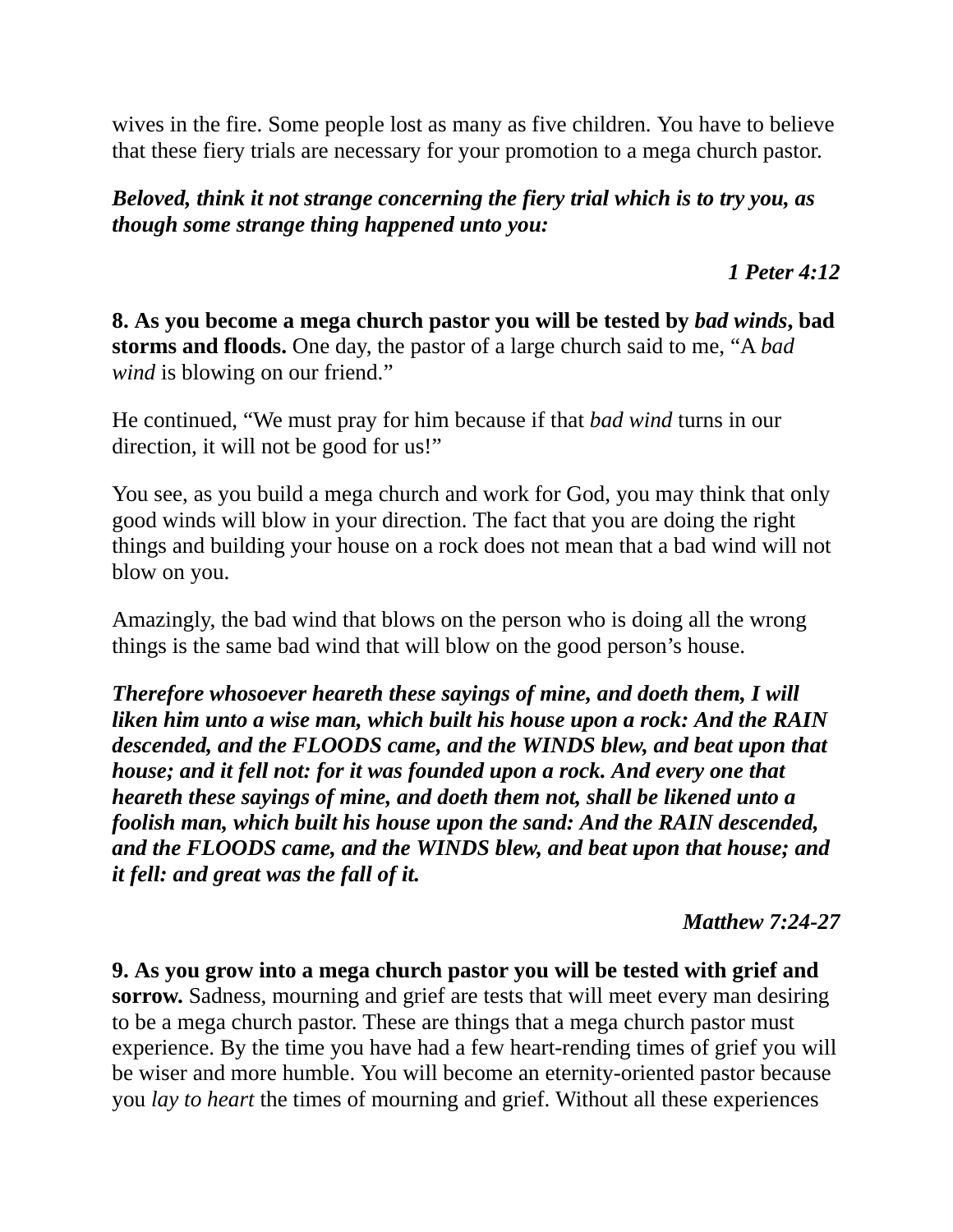your mind will gallop towards delusions that only end in more deception.

# *It is better to go to the house of mourning, than to go to the house of feasting: for that is the end of all men; and the living will lay it to his heart."*

# *Ecclesiastes 7:2*

# **10. A mega church pastor will be tested for his ability to withstand pressure.**

A pastor of a big church is under a lot of pressure: pressure from the congregation, pressure from financial problems, pressure from his wife, pressure from his children, pressure from his associates, pressure from the dropping attendance, pressure from the projects, pressure from the employees, pressure from the press and pressure from the general public.

# *For we would not, brethren, have you ignorant of our trouble which came to us in Asia, that WE WERE PRESSED OUT OF MEASURE, above strength, insomuch that we despaired even of life:*

# *2 Corinthians 1:8*

**11. A mega church pastor will suffer temptations**. O mega church pastor you will not be exempted from temptations because of your lofty ambitions. You will be tempted in every way on your journey to achieving church growth. You will be tempted with finances to enrich yourself and to misuse money. You will be tempted with lustful things and strange women. You will be tempted with divorce. You will be tempted with disloyalty. You will be tempted with pride. You will be tempted with discouragement. You will be tempted to give up. You will be tempted with unforgiveness and bitterness. You will be tempted to misuse your power. Do not be deceived. The higher you go in the ministry, the more you should expect to be tested and tormented.

#### *For we do not have a high priest who cannot sympathize with our weaknesses, but One who has been tempted in all things as we are, yet without sin."*

*Hebrews 4:15, (NASB)*

# **12. On your road to church growth, you will meet with wicked and**

**unreasonable men.** O mega church pastor, get ready to meet unreasonable men and women who will oppose you and make things difficult for you. I have met men with an intractable dislike for us. There are people who have opposed the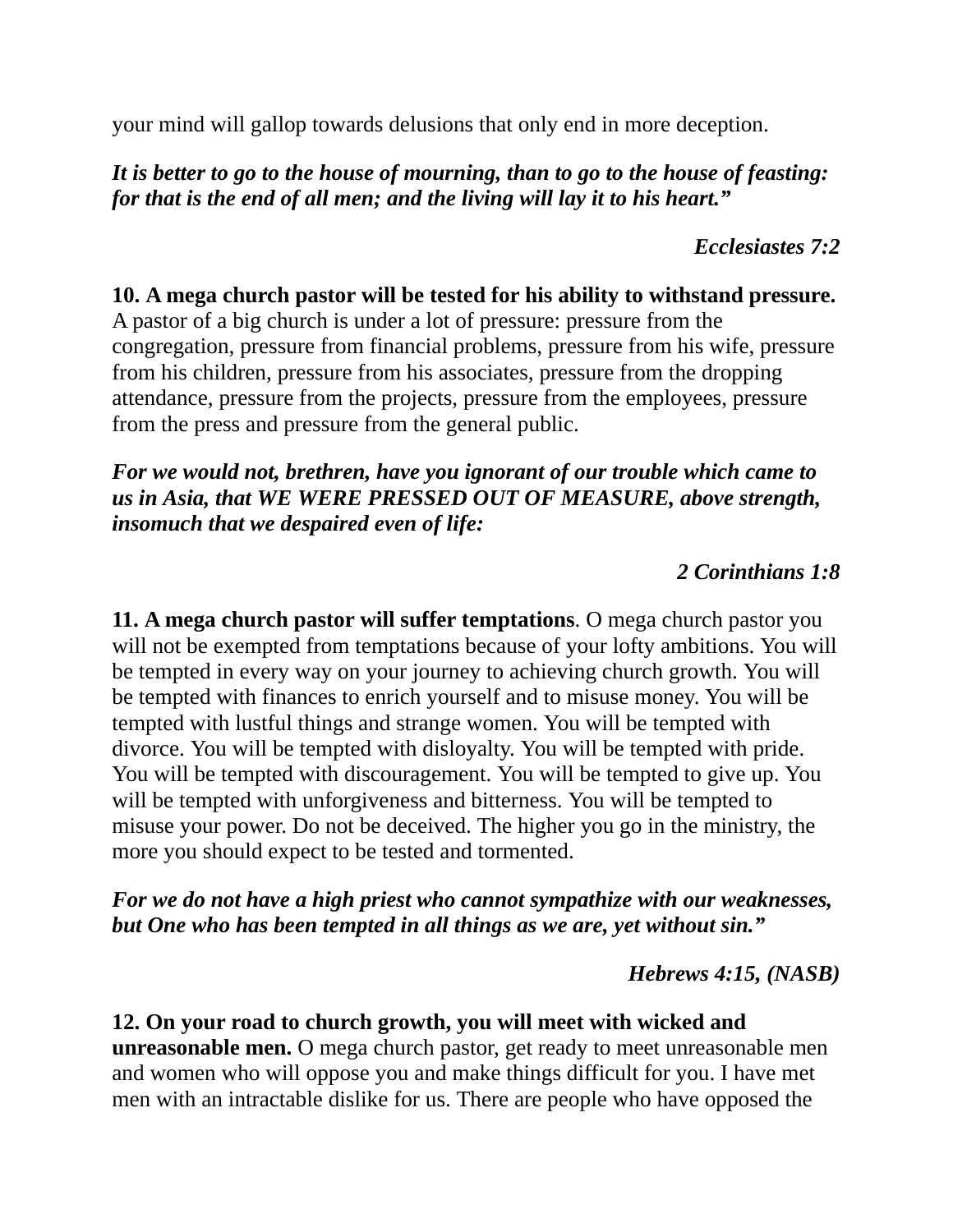development of our cathedrals and church buildings. These unreasonable men are temptations and testing's on the way to your victory.

# *And that we may be delivered from unreasonable and wicked men: for all men have not faith.*

# *2 Thessalonians 3:2*

**13. A mega church pastor will be tested by people who desert him.** When people desert you, you will have to depend on the Lord. Along the journey of ministry, there will be many who will abandon you. Don't cry too much when people leave you. I can tell you about quite a number of people who have deserted me especially as I went deeper into full time ministry.

It is not because you are a bad person that people abandon you. It is because of your calling and the tests that go with it.

# *For Demas, having loved this present world, has deserted me and gone to Thessalonica*

*2 Timothy 4:10 (NASB)*

**14. In your quest for church growth you will be tested by people who do not support you.** What a painful thing it is to have people withholding their support when you need it most.

# *At my first defense NO ONE SUPPORTED ME, but all deserted me; may it not be counted against them."*

# *2 Timothy 4:16 (NASB)*

**15. In your quest for church growth, you will be tempted with the personal weaknesses of your life.** Every pastor has personal weaknesses. Some have temperamental weaknesses which lead to moodiness, depression, and poor communication. Other ministers suffer from disorganization, mismanagement of money and poor personal judgment. All these personal weaknesses show up as time goes on and present great temptations to the aspiring mega church pastor.

You will also be tempted with distressing situations. Many ministers have distressing marriages. The usual problems of marriage are heightened by the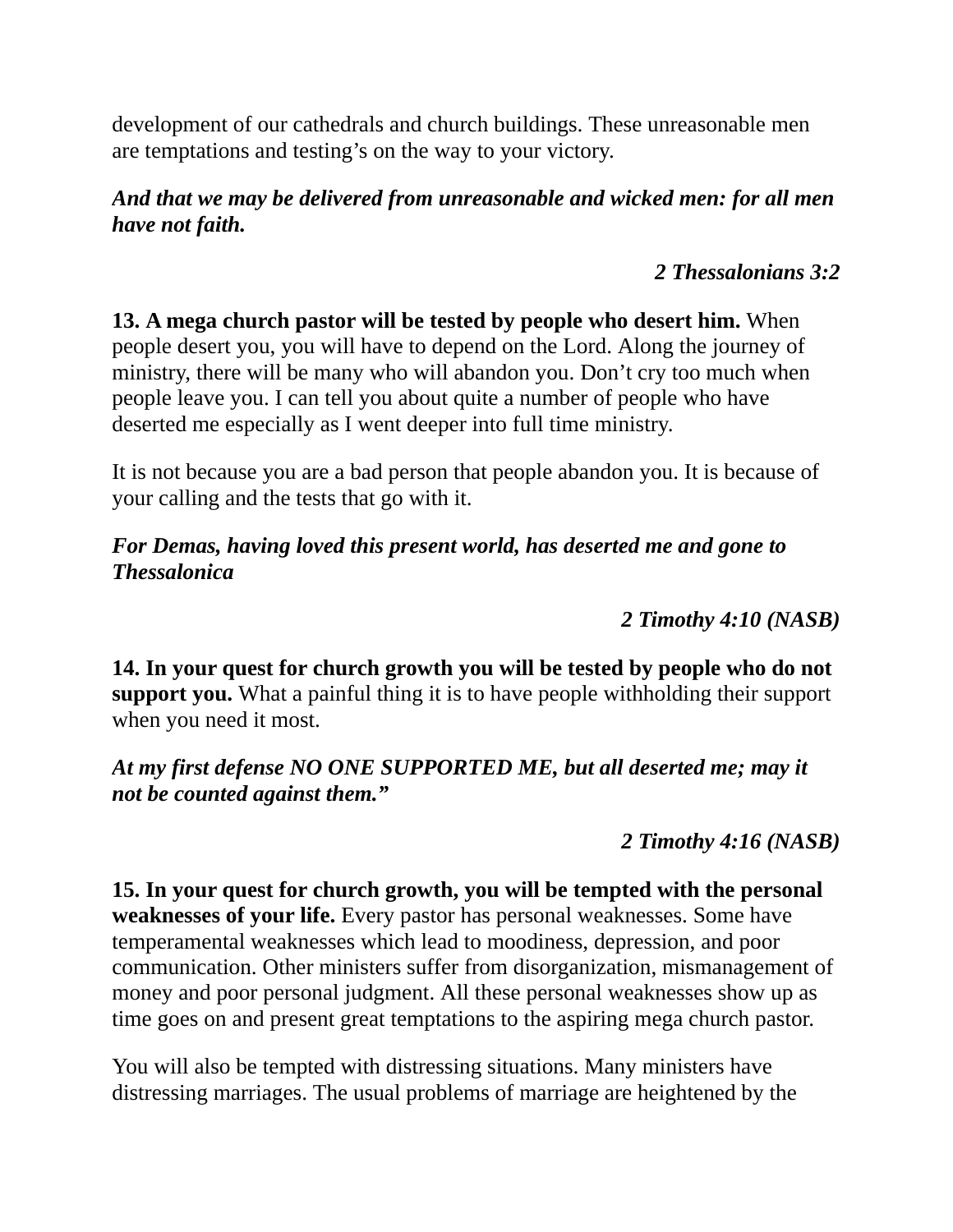pressures of ministry and the pressures of pinnacle leadership.

*Therefore I am well content with weaknesses, with insults, with DISTRESSES, with persecutions, with difficulties, for Christ's sake; for when I am weak, then I am strong*

*2 Corinthians 12:10 (NASB)*

# **16. To become a mega church pastor, you must pass the test of handling disloyal people.**

How you handle disloyalty will determine how big your church can become. Disloyal people can scatter what you are building and make nonsense of your church growth efforts.

You will be tested on whether you can be drawn into confusion by strife-causing leaders.

Your understanding of loyalty and disloyalty will be revealed by your ability to improve or worsen complicated situations in the church.

You will be tested on your ability to silence the voice of the devil amongst your leaders. You will be tested on your ability to handle your accusers. You will be tested on your ability to dismiss people who bring division. You will be tested on your willingness to mark and avoid dangerous people.

# *Now I beseech you, brethren, mark them which cause divisions and offences contrary to the doctrine which ye have learned; and avoid them.*

# *Romans 16:17*

**17. In your quest to become a mega church pastor, you will struggle with your personal needs and the church's needs.** You will have needs that must be met and these needs and desires can become a test and a snare to you.

# *But in all things approving ourselves as the ministers of God, in much patience, in afflictions, in necessities, in distresses,*

*2 Corinthians 6:4*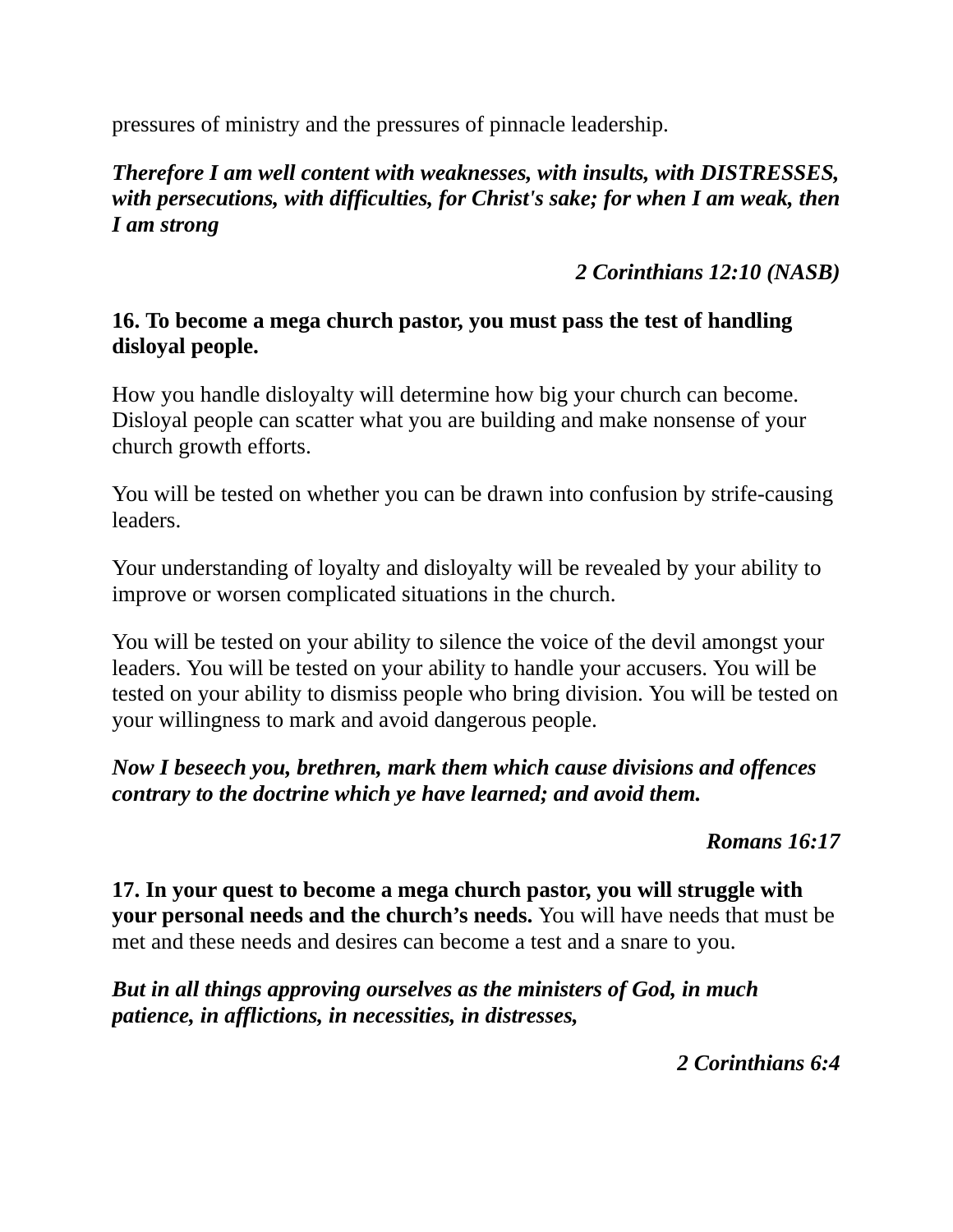**18. In your quest to become a mega church pastor you will be tested with your ability to fast and pray as well as your ability to watch and pray.** Fasting is the painful activity of not eating so that you can pray. Watching is the painful activity of staying awake so that you can pray.

# *In weariness and painfulness, in WATCHINGS often, in hunger and thirst, in FASTINGS often, in cold and nakedness.*

# *2 Corinthians 11:27*

**19. In your quest for church growth you will be tested with your willingness to expose yourself to danger.** Many people have ended their journey to a great ministry because of dangers they did not want to expose themselves to. "Is it dangerous to go there?" they ask. In so doing, many people cut off themselves from the fields God expects them to work in.

It is the poor who are often open to the preaching of the gospel. These poor people who will come to your church, often live in dangerous and deprived areas. If you are not prepared to go to these poor and dangerous areas, there is very little you can do for God.

*I have been on frequent journeys, in dangers from rivers, dangers from robbers, dangers from my countrymen, dangers from the Gentiles, dangers in the city, dangers in the wilderness, dangers on the sea, dangers among false brethren*

*2 Corinthians 11:26 (NASB)*

**20. In your quest for church growth you will be tested for your susceptibility to delusions and deceptions.** As your church gets bigger and you have more money, you will be tested by the deceitfulness of riches. You will be tempted to despise small ministries and pastors of smaller churches. If you pass all these tests you will truly be ready to handle a mega church.

#### *And for this cause God shall send them strong delusion, that they should believe a lie:*

*2 Thessalonians 2:11*